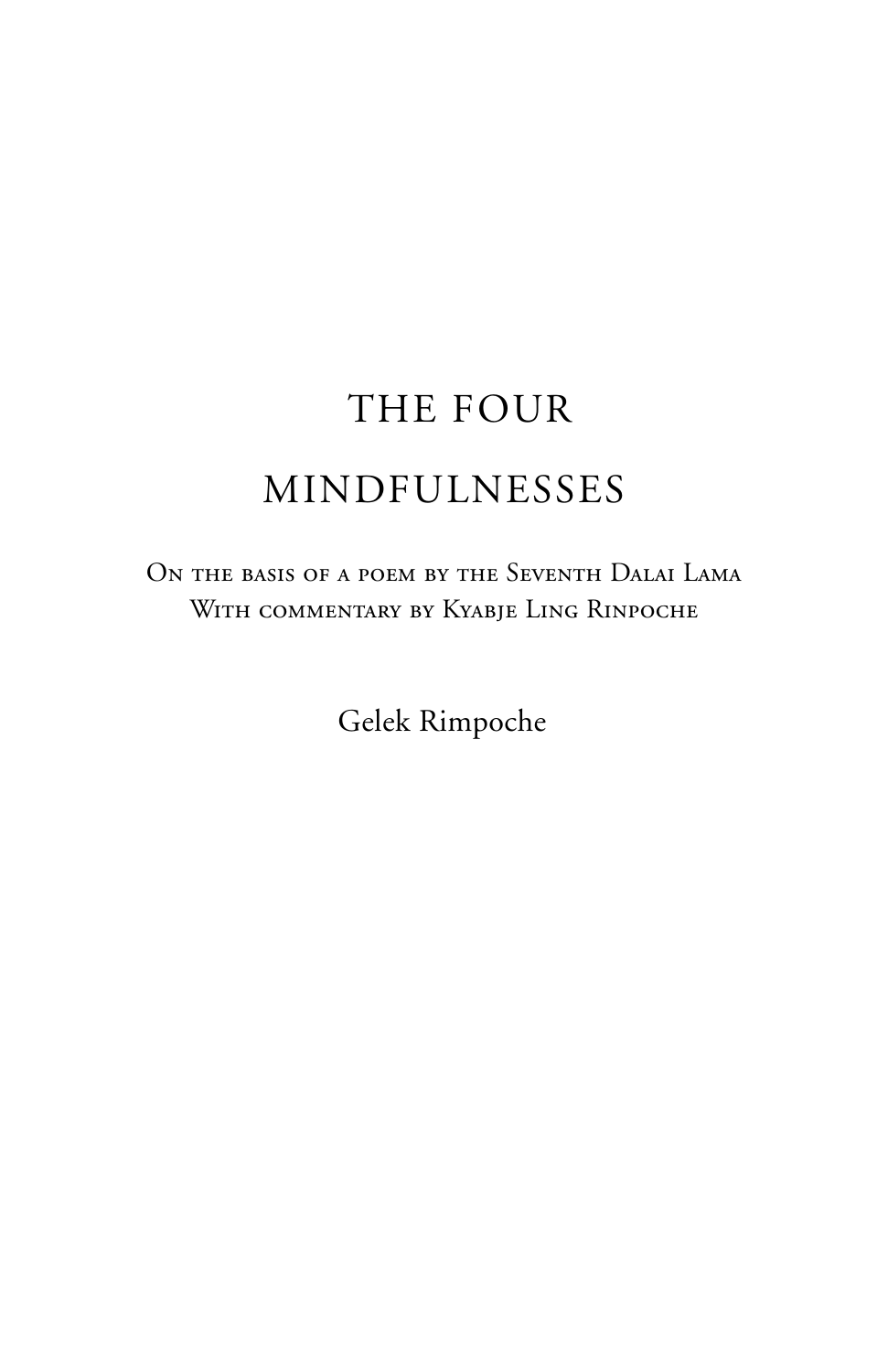#### ALSO BY GELEK RIMPOCHE

*Books* Good Life, Good Death The Tara Box

#### *Transcripts*

Cittamani Tara

Ganden Lha Gyema: The Hundreds of Deities of the Land of Joy Gateway to the Spiritual Path Guide to the Bodhisattva's Way of Life, volumes 1 - 8 Guru Devotion: How to Integrate the Primordial Mind Healing and Self-Healing Through Tara Je Tsongkhapa's Three Principles of the Path Karma: Actions and their Consequences Lam Rim Teachings, volumes 1 - 4 Lojong: Training of the Mind in Eight Verses Lojong: Training of the Mind in Seven Points Love and Compassion Odyssey to Freedom: In Sixty-Four Steps The Perfection of Wisdom Mantra The Practice of Triumphant Ma

Self and Selflessness Sem: The Nature of Mind Gom: A Course in Meditation Six Session Guru Yoga Solitary Hero Yamantaka: Teachings on the Generation Stage Three Main Short Vajrayana Practices The Three Principles in a Short Commentary Transforming Negativity into Positive Living Vajrayogini Teachings

#### *Forthcoming Transcripts*

Compassion for Oneself and Others Foundations of All Perfections Inner World of Mind Lines of Experience Mahamudra Stages and Paths of Vajrayana The Swift Path Thirty Seven Wings of Enlightenment Wheel of Sharp Weapons Wisdom Teachings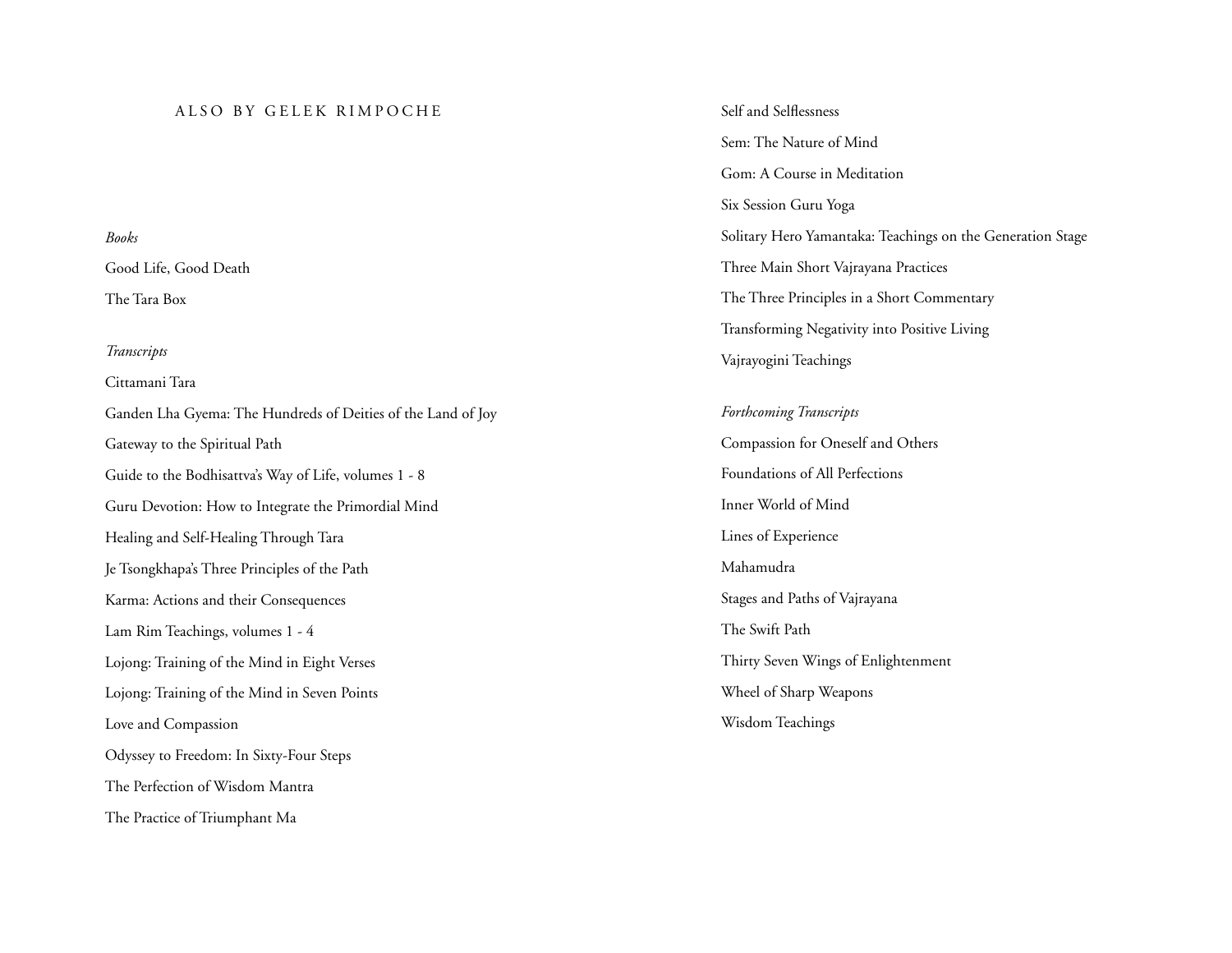# The FOur MINDFULNESSES



# Gelek Rimpoche

A Jewel Heart Transcript 2009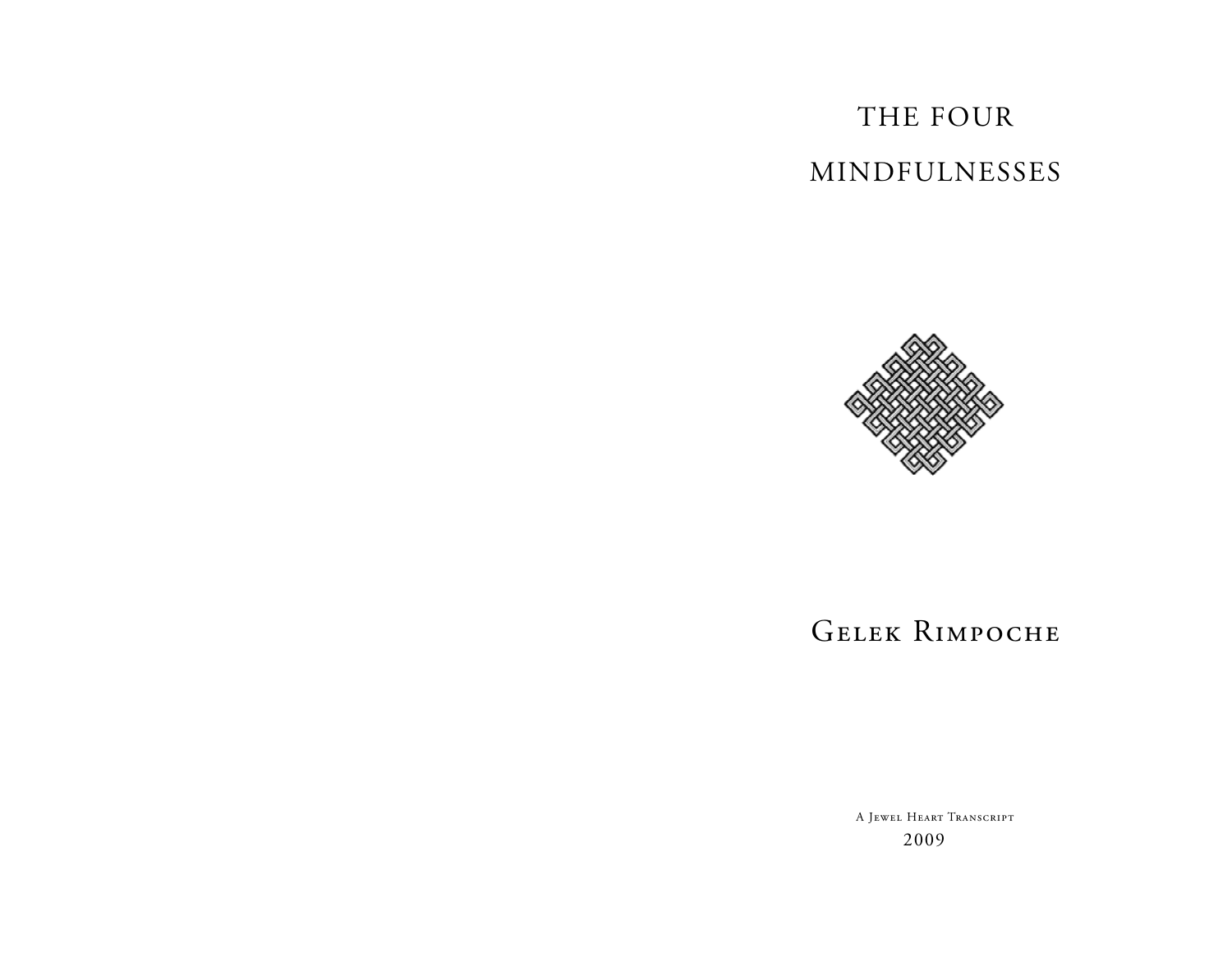Gelek Rimpoche, The Four Noble Truths © 2009 Ngawang Gelek

Jewel Heart Transcripts are lightly to moderately edited transcriptions of the teachings of Kyabje Gelek Rinpoche and others teachers who have taught at Jewel Heart. Their purpose is to provide Rimpoche's students, as well as all others who are interested, with these extremely valuable teachings in a way that gives one the feeling of being present at the teachings.

JEWEL HEART Tibetan Buddhist Center PO Box 7933 Ann Arbor, MI 48108 USA Tel: 734 994 3387 Fax: 734 994 5577 www.jewelheart.org

# **Acknowledgements**

This is the transcription of two teachings Gelek Rimpoche gave in Garrison, NY in 2005 and 2006, on the Seventh Dalai Lama's Song of the Four Mindfulnesses. The first year Rimpoche based his teachings on a commentary by Kyabje Ling Rimpoche, the second year on a text by the First Panchen Lama. In this edition inserts from the teachings in The Netherlands 2007 are added. The Seventh Dalai Lama's Song is inserted here in bold type italic; Kyabje Ling Rimpoche's commentary in bold type.

The beauty of this transcript is that it carries the traditional commentary by Kyabje Ling Rinpoche – in bold type – as well as the western translation of it by Gelek Rimpoche. The Question and Answer sections are very rich, providing the reader with fine information and solid advice for one's own spiritual practice.

Merging the teachings of both years into one smooth stream was not possible without cutting some of the flavor of the teachings. The reader will be confronted with a few overlaps as well as with the jumping back and forth that goes with an oral teaching tradition.

The headings do not function as real outlines; they are there just for easy reading. As a help to the reader notes are added. Transcription and initial editing was done by Hartmut Sagolla. Final editing and possible mistakes are on my account.

Jewel Heart, January 2008 Marianne Soeter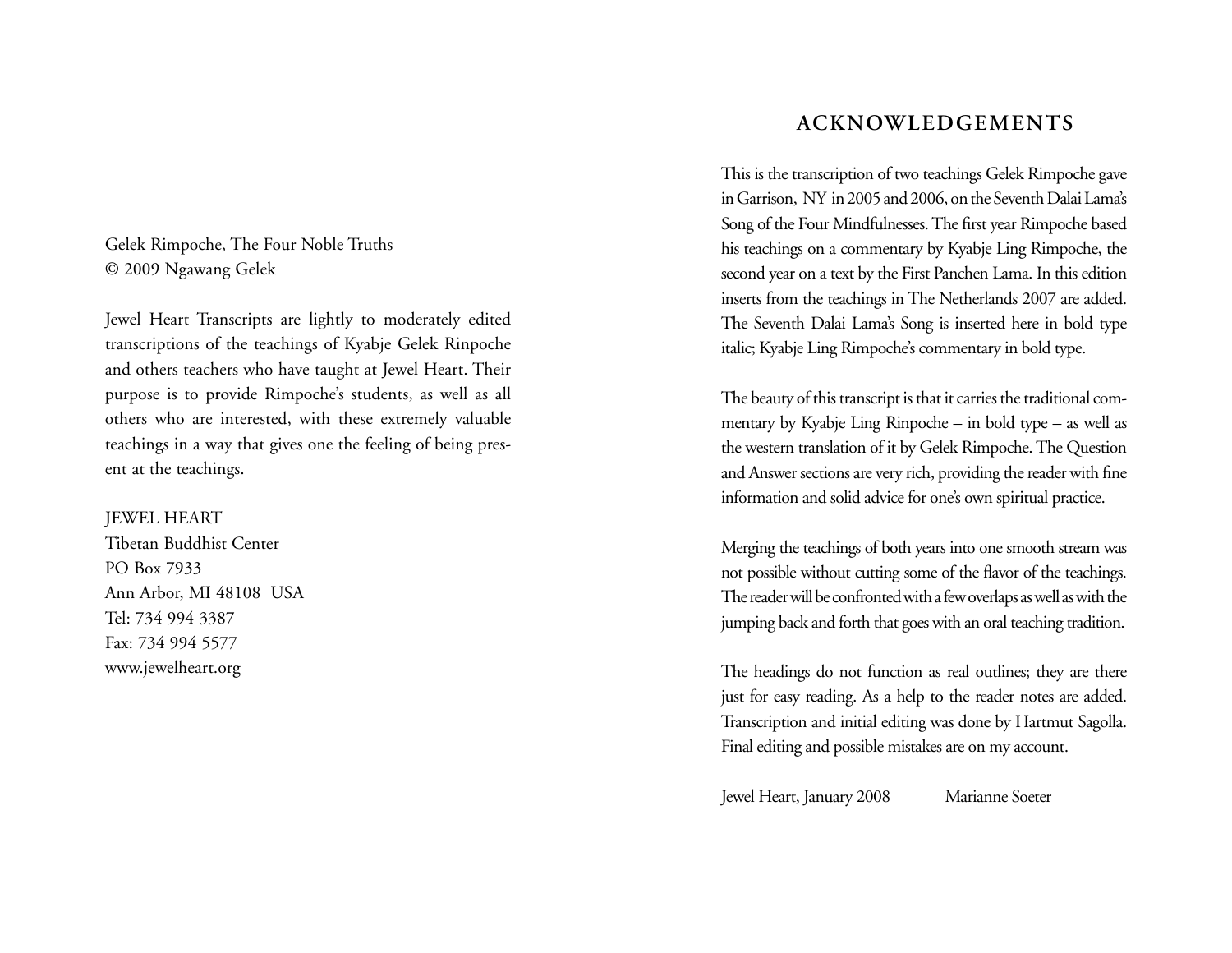# **CONTENTS**

| III. MINDFULNESS OF THE ALTRUISTIC ASPIRATION TO |
|--------------------------------------------------|
| IV. MINDFULNESS OF YOUR BODY AS A DIVINE BODY267 |
| V. MINDFULNESS OF THE VIEW OF EMPTINESS 299      |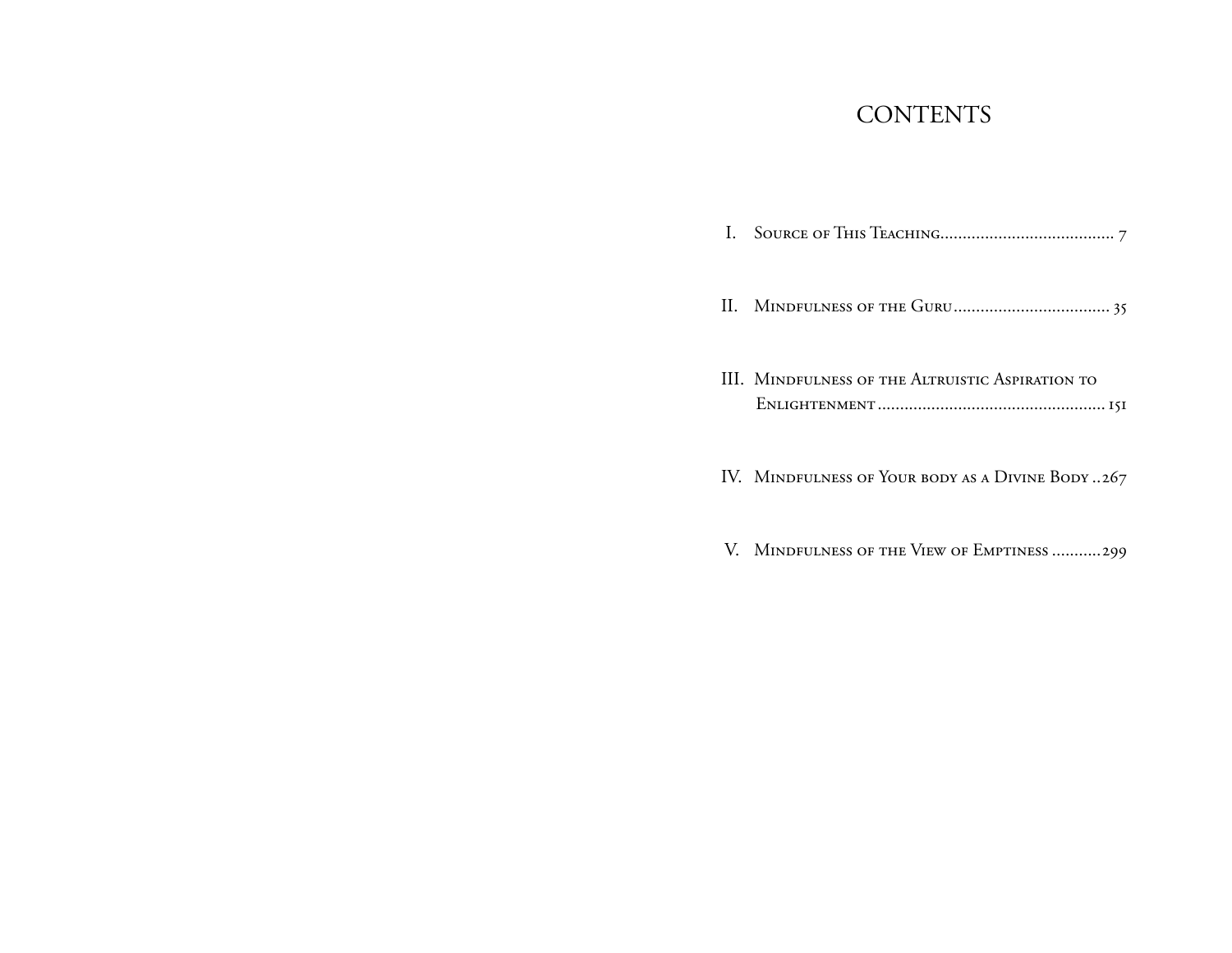# Song of the Four Mindfulnesses

Root Text by the Seventh Dalai Lama

U mai ta tri tren pa zhi ten gyi gur yang ngö drub char beb zhug so

- *1 thab she zung jug gyur mä kyi den teng na kyab kün ngo wo trin chen gyi la ma zhug pang tog dzog pai sang gye shig de na da kyön tog pang nä dag nang gi söl wa thob rang sem gya yän du ma jog mö gü kyi ngang du zhog dren pa jä me du shä ne mö gü kyi ngang du sung*
- *2 kor wa thar me dug ngäl gyi tsön ra na de wai phong pai rig drug gi sem chen kyam drin gyi kyang pai pha ma nam de na da chag dang phang ne che dzin dang nying je gom rang sem gya yän du ma jog nying je yi ngang du zhog dren pa jä me du shä ne nying je yi ngang du zung*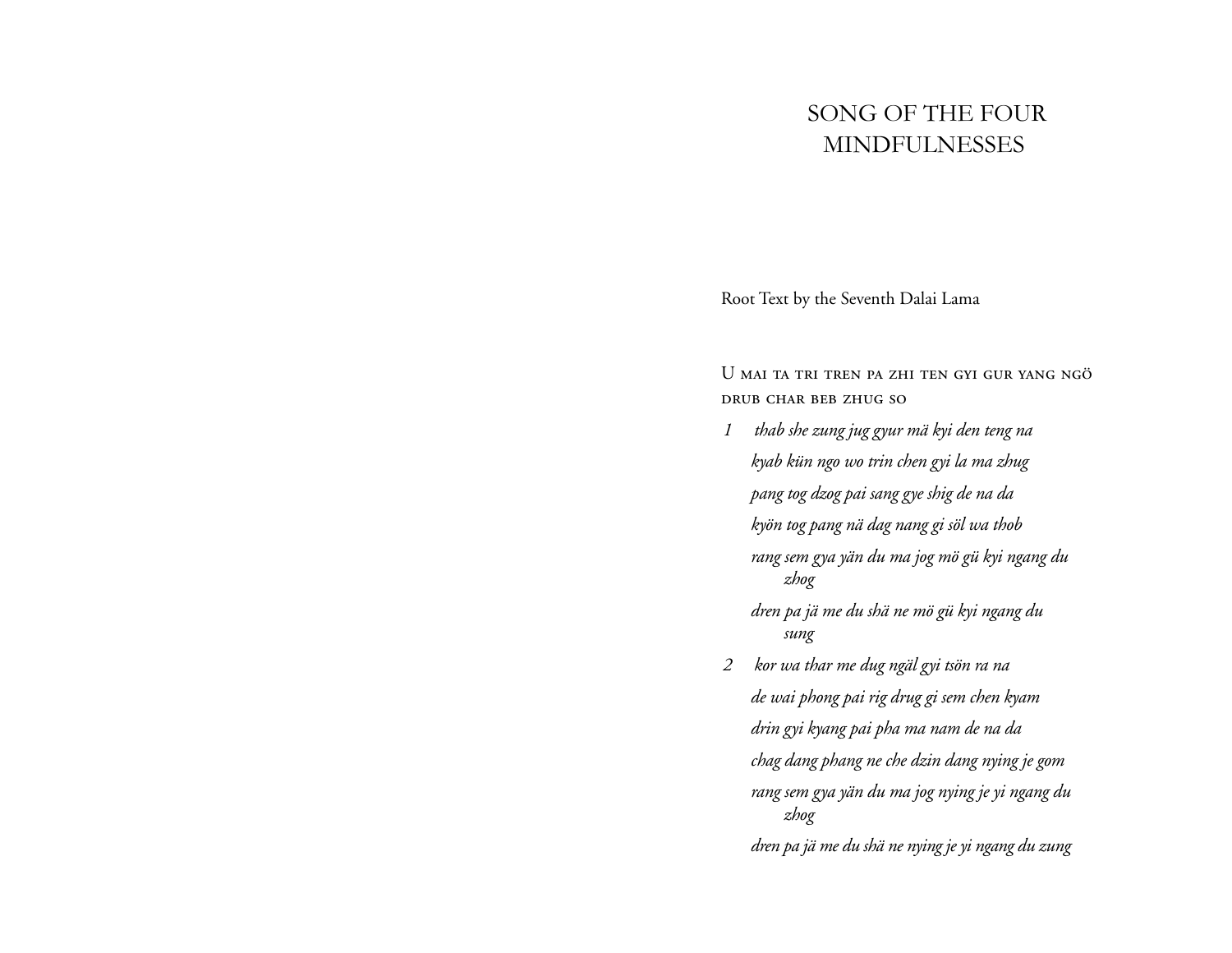*3 kyi du tshor wa de chen gyi zhel ye na phung kham dag pa rang lü kyi lha ku zhug ku sum yer me yi dam zhig de na da phal bar ma dzin nga gyal dang sel nang kyong rang sem ja yän du ma jog sab sel gyi ngang du shog dren pa je me du shä ne sab sel gyi ngang du zung 4 nang zhing si pa she ja yi kyil khor na chö nyi dön dam ö sel gyi nam khe kyab jo drel dön gyi ne lu shi de na da lob shä pang ne tong sang gi ngo wo tob rang sem gya yän du ma jog chö nyi kyi ngang du shog dren pa je me du shä ne chö nyi kyi ngang du* 

*5 nang wa na tsog tsog dru gi zhi do na zhi tsa drel wai nyi chö kyi sa si thong lu tri gyu mai tä mo zhi de na da den no ma nyam tong nyi kyi ngo wo tob rang sem gya yän du ma jog nang tong gi ngang du shog dren pa je me du shä ne nang tong gi ngang du zung*

*zung*

The Four Mindfulnesses

# Song of the Four Mindfulness e s

Root Text by the Seventh Dalai Lama *On the seat of the immutable union of method and wisdom Sits the teacher who is the entity of all the refuge, A Buddha who has perfect abandonment and wisdom is there. Forsaking thought of defects, make a petition with pure perception, Not letting your mind stray, place it within admiration and respect, Making your attention unforgetful, maintain it within admiration and respect. In the prison of the suffering of limitless cyclic existence Wander the six types of sentient beings bereft of happiness; Fathers and mothers who protected you with kindness are there. Forsaking desire and hatred, meditate on endearment and compassion.*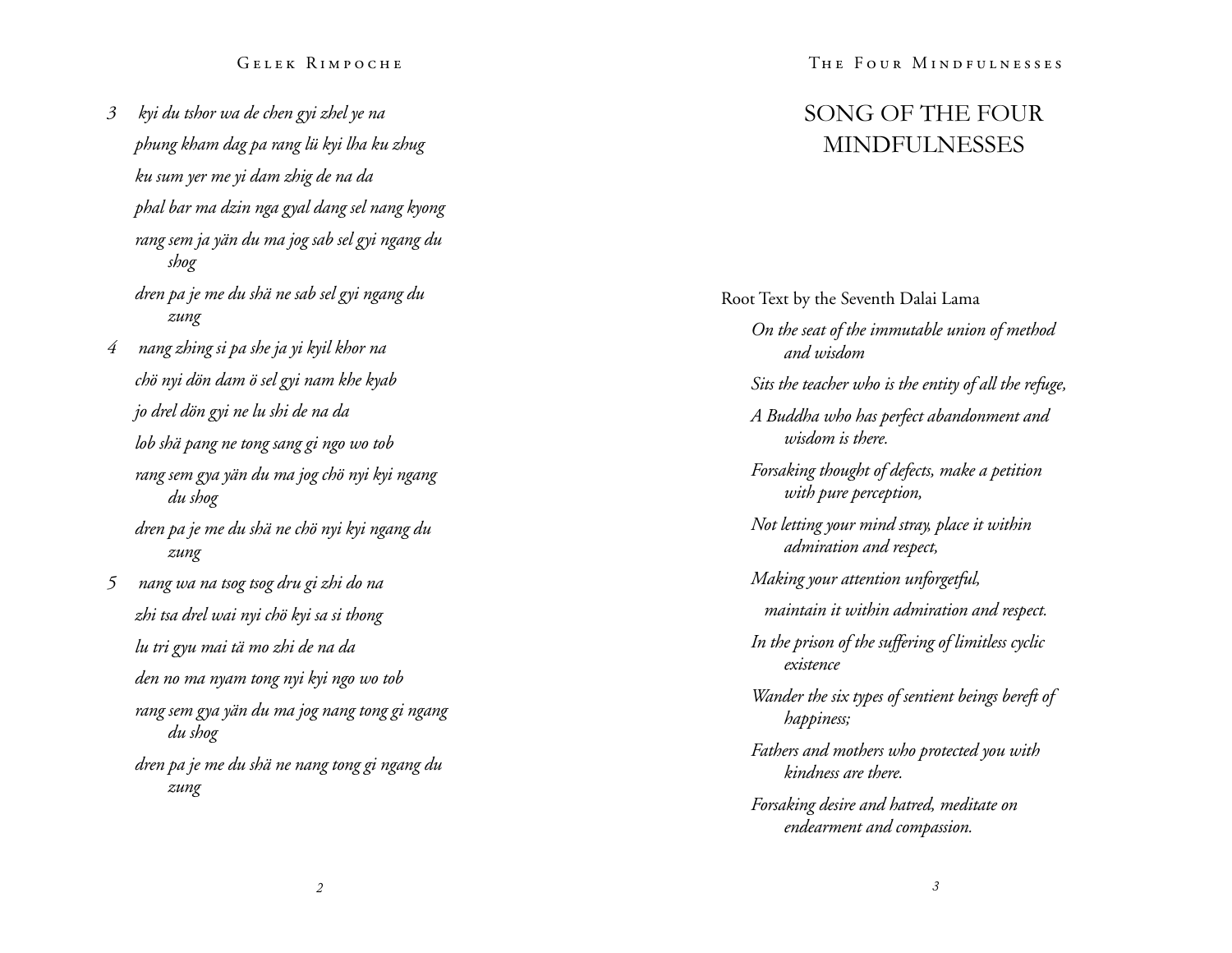- *Not letting your mind stray, place it within compassion.*
- *Making your attention unforgetful, maintain it within compassion.*
- *In the Divine Mansion of great bliss, pleasant to feel, abides the divine body,*
- *Which is your own body of pure aggregates and constituents.*
- *A Deity with Three Bodies inseparable is there.*
- *Not conceiving yourself to be ordinary, practice divine pride and vivid appearance.*
- *Not letting your mind stray, place it within the profound and the manifest.*
- *Making your attention unforgetful, maintain it within the profound and manifest.*
- *Throughout the circle of appearing and occurring objects of knowledge*
- *pervades the space of clear light which is reality, the ultimate.*
- *An inexpressible mode of being of objects is there.*
- *Forsaking mental fabrications, look to the entity of immaculate emptiness.*
- *Not letting your mind stray, place it within reality.*
- *Making your attention unforgetful, maintain it within reality.*
- *At the cross-roads of the varieties of appearance*

#### The Four Mindfulnesses

#### *and the six consciousnesses*

*is seen the confusion of the baseless phenomena of duality.* 

- *The illusory spectacles of a deceiving magician are there.*
- *Not thinking they are true, look to their entity of emptiness.*
- *Not letting your mind stray, place it within appearance and emptiness.*
- *Making your attention unforgetful, maintain it within appearance and emptiness.*

Translation: J. Hopkins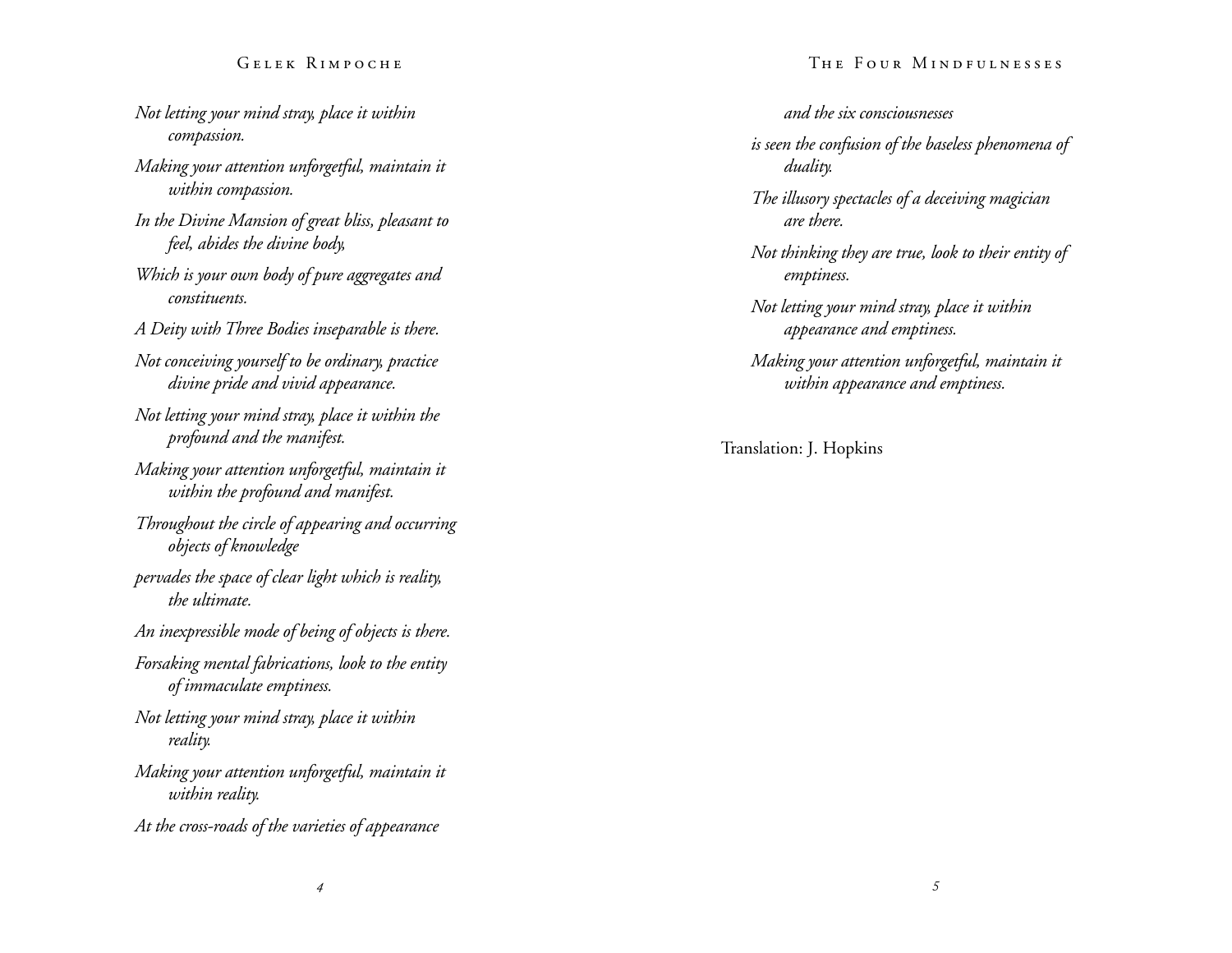# I Source of this Teaching



Manjushri - Buddha of Wisdom

Welcome everybody. When we decided to do this retreat, my thought was to share with you a teaching on the Four Mindfulnesses.

Normally, when you hear about the Four Mindfulnesses, straight away you will think about the mindfulness of the body, mindfulness of feelings, mindfulness of mind and mindfulness of all existence1. Teachings on these Four Mindfulnesses, usually called the Four Foundations of Mindfulness, are available from many sources, including the Buddhist traditions coming out of South-East Asia.

The Four Mindfulnesses I am going to talk about here, however, are different. These are four points to be mindful of always. It is a secret teaching given by Manjushri to Je Tsongkhapa. Those who are familiar with Buddhist terminology will know, but in general, the easiest way to tell you who Manjushri is, is that he is the Buddha of Wisdom. You can talk a lot about whether he is a buddha, a bodhisattva, a manifestation or an embodiment of wisdom or whatever, but let's just stick with Buddha of Wisdom. Manjushri taught Je Tsongkhapa, the founder of the Gelug tradition in Tibet, who lived from 1357 to 1419.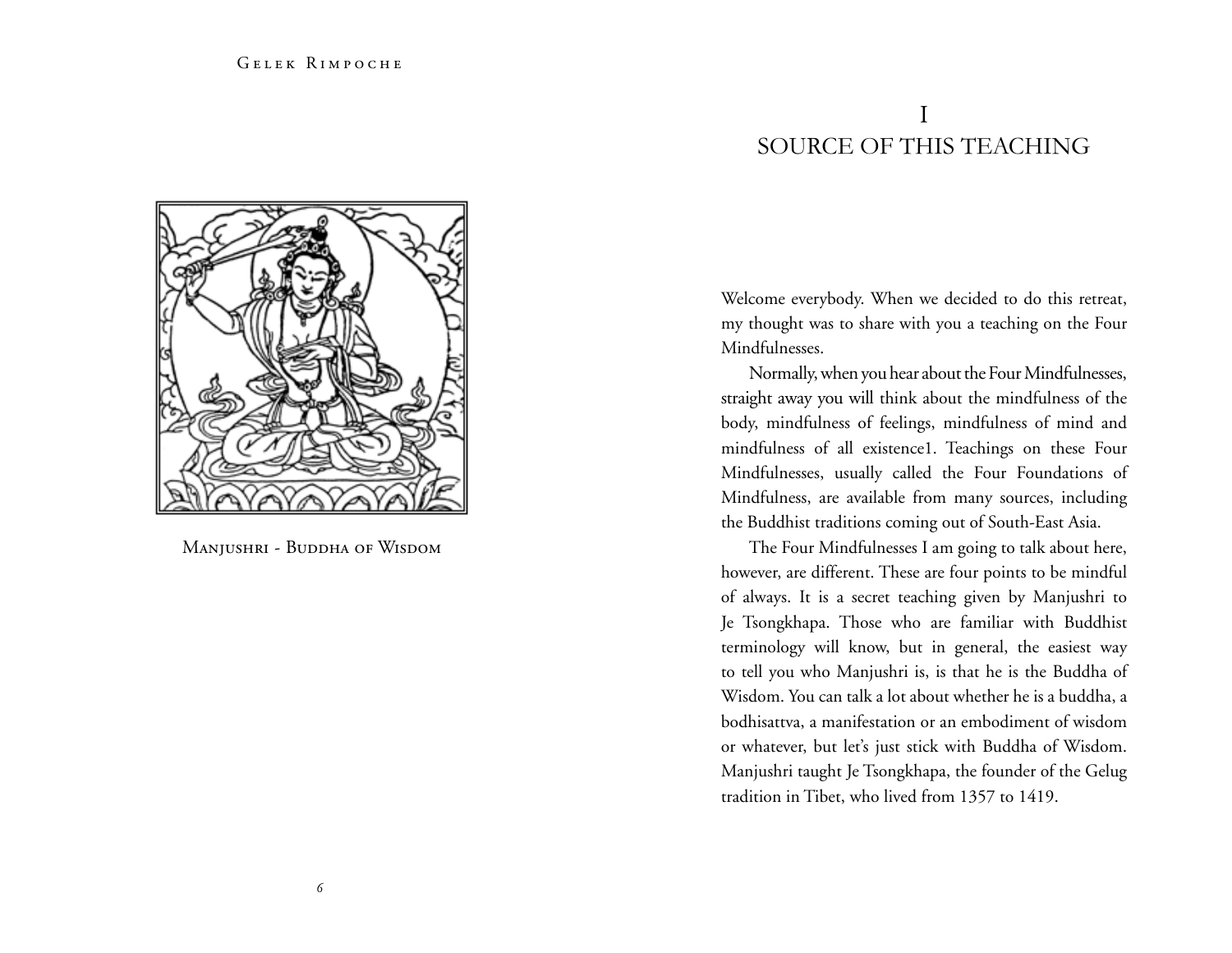#### Tsongkhapa and Manjushri

During the earlier period of his study Tsongkhapa was not satisfied with the existing explanations on wisdom that were available in Tibet at that time. He wanted to go to India to do some further study. But by that time, the great Indian Buddhist universities had declined quite a lot. It had also become quite difficult to go there. Further, Je Tsongkhapa had already over a thousand students following him everywhere. If he had gone to India it would have become a great hardship for a lot of people. Actually, Tsongkhapa used to go from place to place to either receive or give teachings and people started following him around. They heard he was going somewhere and just went along. His students were almost like nomads. Sometimes he would stay in a particular place for a few weeks or a few months and by the time he was leaving, the last people wanting to hear him talk would just arrive there. Whole families of people were following him. So it became very difficult for him; they really begged him not to go to India. Not only his students, but also some of his teachers asked him not to go, saying that 'Even if you go to India, you are not going to find anything better.'

Still, Tsongkhapa was not satisfied with the explanations of any living teacher of that period. So he decided to get his questions somehow passed along to Manjushri himself. It happened to be that one of his teachers known as Lama Umapa, from the Sakya tradition, had frequent visions of Manjushri. He talked to him, asked questions and brought answers back. This Lama Umapa now acted as a go between for Manjushri and Tsongkhapa. Manjushri then instructed Tsongkhapa not to go to India but rather ask him directly. He told Tsongkhapa,

> Before you can do this, you have to go into retreat. Go to a quiet, remote area in the mountains. You can't take all your retinue there. I will name the people who should go with you.

There was another teacher of Tsongkhapa known as Lhodrag Drubchen Lekshe Dorje. I think he was from the Kargyu tradition. He used to have continuous visions of Vajrapani, who also confirmed that Manjushri would teach Tsongkhapa.

Finally, Manjushri named eight people to go into retreat with Tsongkhapa. They had to go up into the mountains, 15,000 feet high and look for caves to live in. They had to do a lot of purification.

Eventually, Tsongkhapa did receive direct visions of Manjushri and other deities. Tsongkhapa's first reaction was to totally ignore all of them, until he was absolutely sure. He received a lot of confirmations, including Manjushri appearing to another person saying that the visions were real and not a trick. Even then Tsongkhapa did not accept. He made sure by asking questions to the visionary appearances, difficult questions that he himself knew the answers of. That way, if the answers were correct, he could be sure the visions were true. So finally, he received direct teachings from Manjushri.

One of these teachings was the *Three Principal Aspects of the Path* and another one was this teaching on the *Four Mindfulnesses*. The Four Mindfulnesses is a slightly secret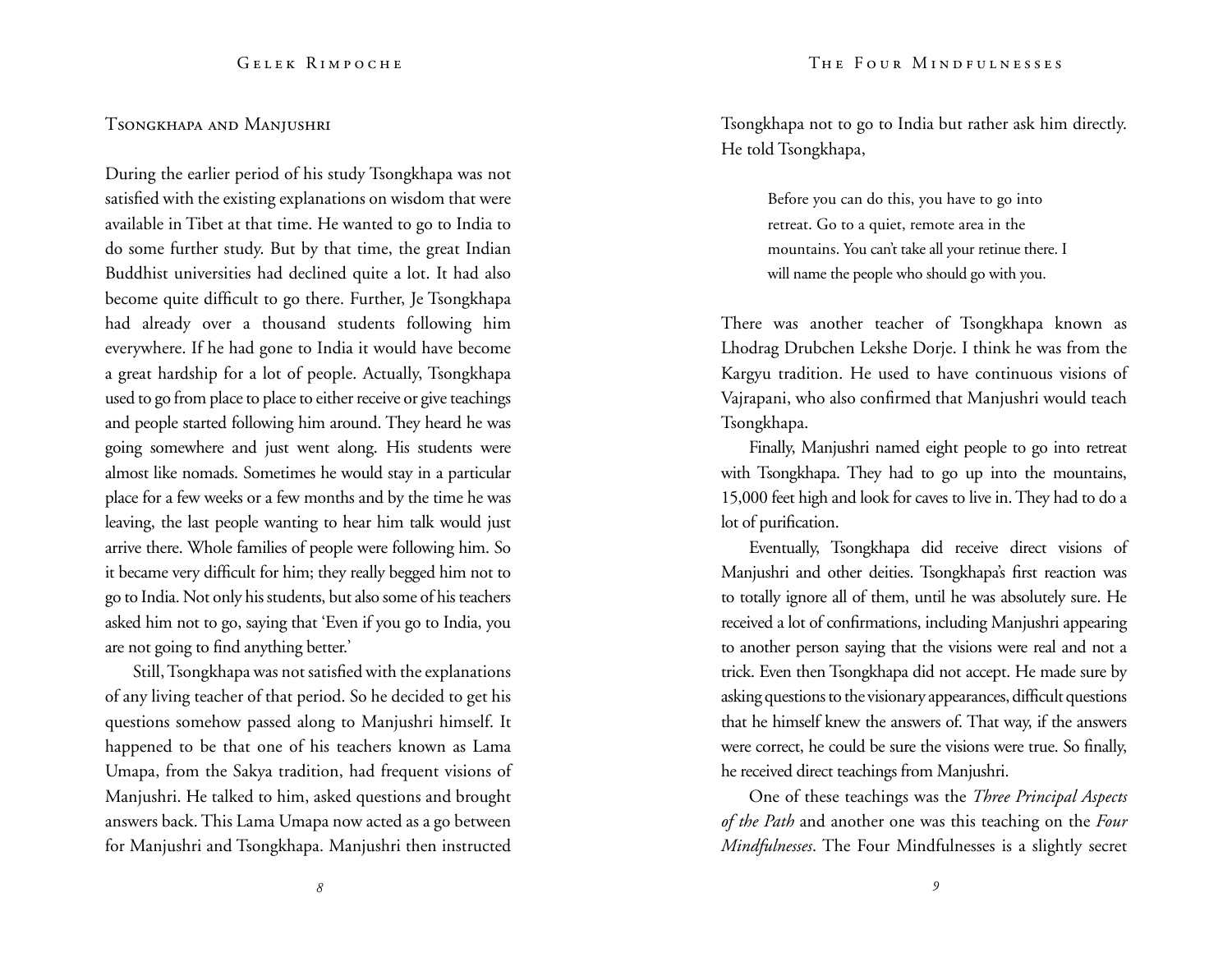teaching, more so than the Three Principles. It is not given very often. When I was looking at existing teaching materials, I did not find much. There was one teaching on this given by His Holiness the Dalai Lama, translated by Jeffrey Hopkins. That is available in English.<sup>2</sup>

#### The Four Mindfulnesses

- 1. Mindfulness of the Guru
- 2. Mindfulness of the Altruistic Aspiration to Highest Enlightenment. That means, bodhimind – the ultimate, unlimited, unconditional compassion and love.
- 3. Mindfulness of your Body as a Divine Body.
- 4. Mindfulness in the View of Emptiness.

#### Commentary by Kyabje Ling Rimpoche

Earlier, we couldn't find any other existing teaching notes in English. I actually did take this teaching from Kyabje Ling Rimpoche, the senior tutor of His Holiness, twice. The last time was in Tibet House in New Delhi around 1980. That teaching was recorded by tape recorder. Transcripts were made and that came out as part of a book. Since I attended, I do know that it was recorded. But I never read the transcript. Yesterday, when I came on the plane to New York, I read it for the first time. It is very good. It may not be the best English but it is an excellent teaching. So I thought I would make that transcript available to you. I cannot tell you anything better than my guru Kyabje Ling Rimpoche, no way. It is really great. It is available to you. So this is going to be very easy, not so much work for me.

Kyabje Rimpoche gave this teaching over five days in Tibet House, New Delhi. So, the transcript of his teaching is divided into Day 1, Day 2, etc. When I am reading this, I remember again exactly what he did.

According to Tibetan custom, during teachings we quote from the earlier teachers, at least in the tradition that I belong to. As a teacher you don't just talk about something out of your head. You always quote from the tradition and Kyabje Rimpoche himself does that in this teaching. He begins by quoting Je Tsongkhapa. The translation of the quote might not be literally exact; however, the meaning is correct. The direct quote that Kyabje Rimpoche used is from Tsongkhapa's shortest *Lamrim* [*lam rim du don*]. We do sometimes do teachings on that as well. The quote is about the preciousness of the human life. We can read straight from the transcript.

#### Day One

**Je Tsongkhapa says in his writings how very fortunate we are; we have a fully endowed human body and we have met the teachings. It is essential that we should recognize how auspicious this situation is and how lucky we are to have met the Dharma and to have**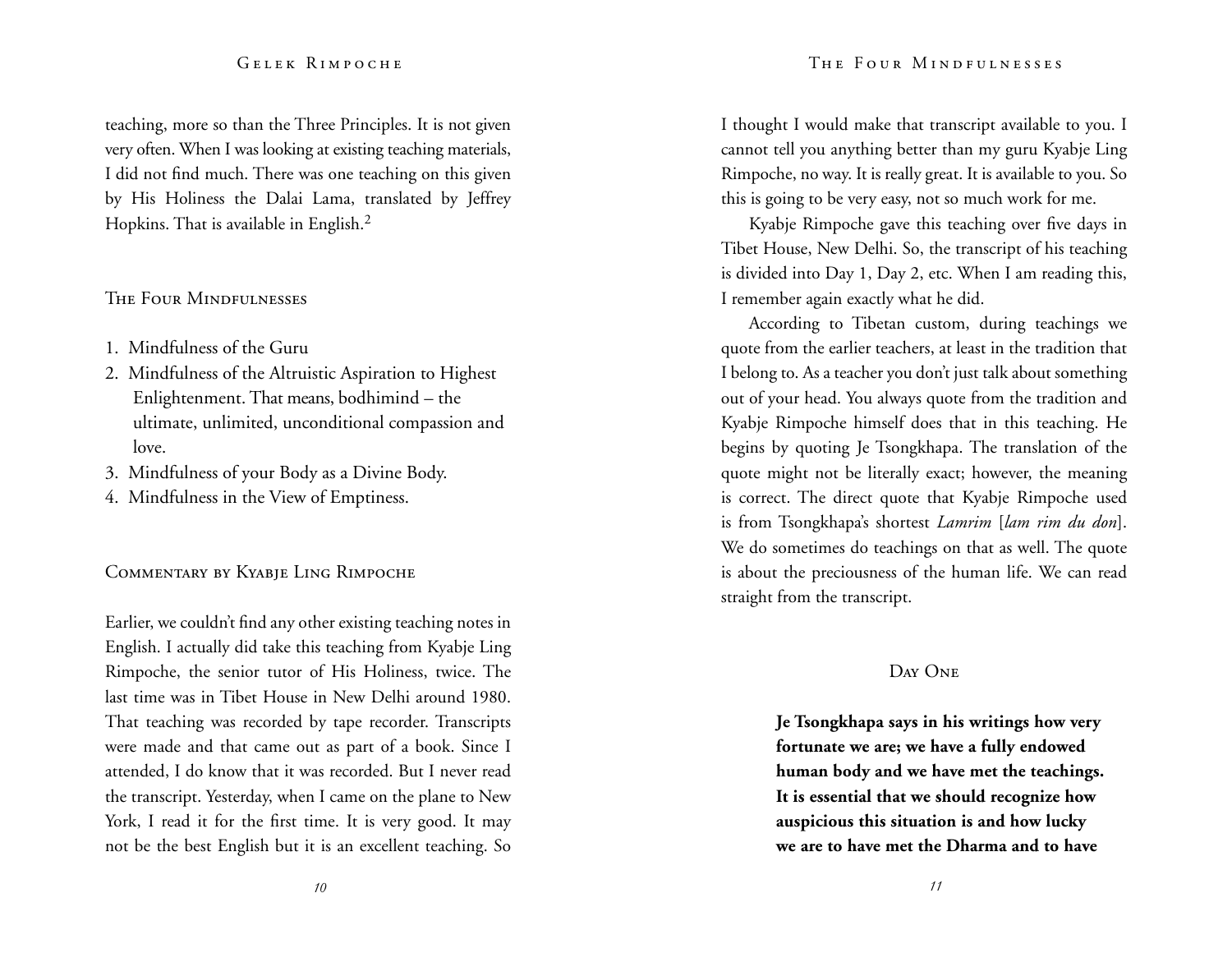### **a chance to practice. How are we fortunate? We have a precious human body.**

It is true. We do have this precious body with us; however, our problem is that we don't recognize how precious it really is, until we are under threat of losing it. Until then we take it for granted.

Talking about mindfulness: one of the points to be mindful of is to recognize the value of our human life. Not necessarily only the body. The body is the basis of this human life, therefore it becomes important. But human life itself is tremendously valuable and important.

We have the habit of ignoring our body, when it comes to health issues. In my own case, the last thing I will attend to is looking after my body. That is why I have become a couch potato, as you can see. Likewise, a lot of us will say, 'It has become a little cold, but so what, I won't bother'. Or, 'I will be getting a little wet outside, but it doesn't matter.' From the wider angle, often we consider our work more important than taking care of ourselves physically. The work is given the overriding priority. That way we do abuse our body. We shouldn't do that. Human life is very precious and it does depend on our body and our mind. If something is wrong with either of them we lose the value of this life. If we lose the body, the value of this life is totally gone. If we lose our mind, there is also no human value left.

> **In the past we have been reborn in all possible states. Sometimes in the three higher rebirths, innumerable times in the**

#### **three lower.**

We say that our lives are beginningless and limitless. We have taken a lot of rebirths. We have been born in lower realms 'innumerable times', and in the higher rebirths much less often. Still, we continuously take rebirth due to our karma.

# **To have all the eight qualities and ten endowments of a perfect human rebirth is almost a unique chance…**

Those of you who don't know, read about the eight qualities and ten endowments. The information is in all *Lamrim*  texts and also in my *Lam Rim Teachings*3. But just briefly this: the ten endowments are divided into two: five from the point of view of time, and five from the point of view of the individual. It is actually very obvious: I can see, I can hear, I can understand. I can communicate. Time wise, Buddha's teaching is still alive; we can still connect with the living tradition and obtain total enlightenment. These ten endowments give us the opportunity.

The eight leisures are also easy to follow. If you are in the hell realms you have no time to practice. As a hungry ghost you are too hungry to practice. In the animal realms you are too dull to have an opportunity to practice. If you are reborn in the samsaric god realms, there is too much pleasure, so you won't be able to practice. In the demi-gods realms there is too much anger and jealousy; so you won't have an opportunity to practice. But in the human realm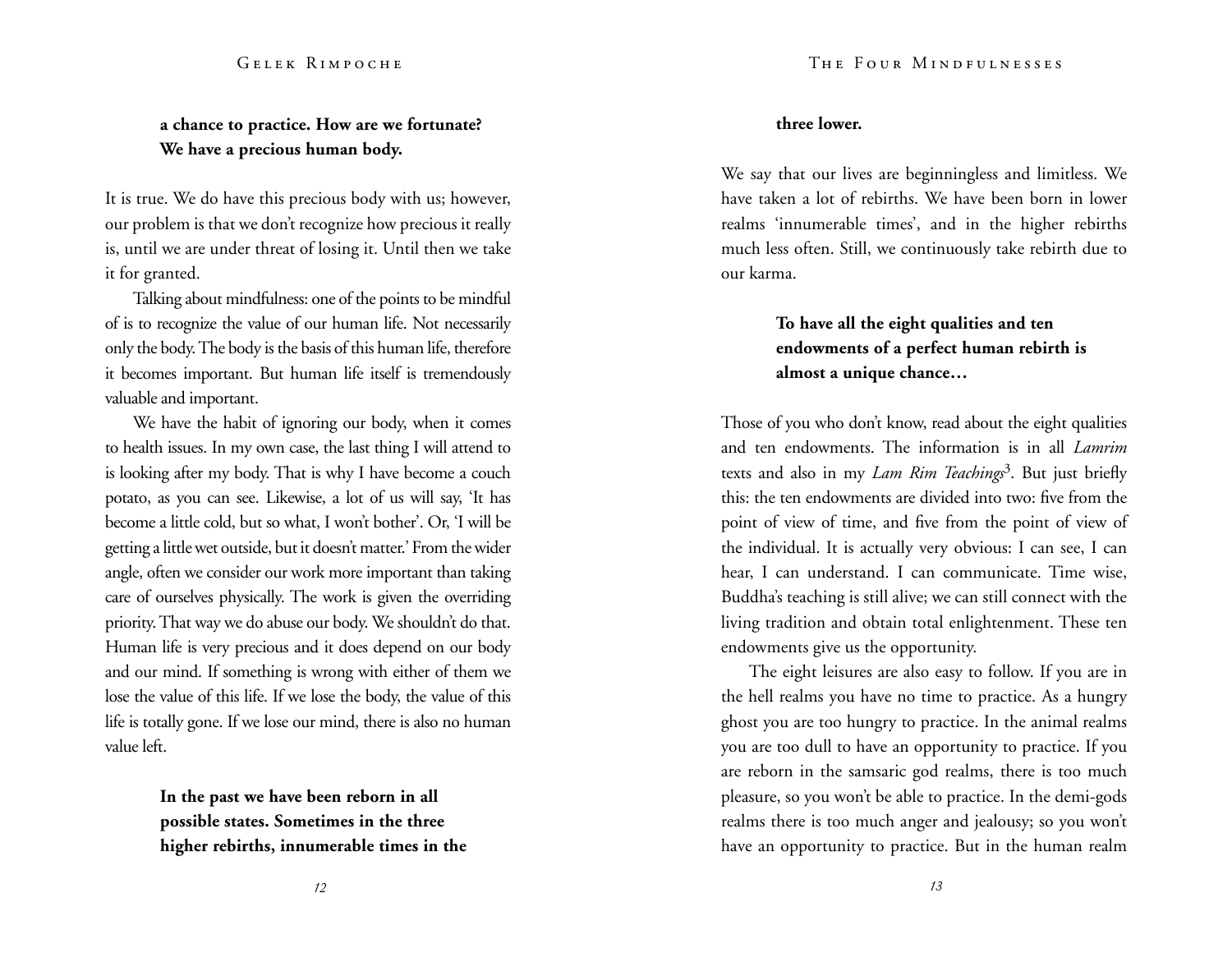we do have the opportunity.

# **…and it is also extremely rare to hear the complete teachings and to have time to put them into practice.**

This is true. Let's say this was the 1930s in America or anywhere in Europe. If you were to look for Buddhism you wouldn't find anything at all. Also, in a couple of decades from now, it won't be here anymore either. This is really the period in between where you can really gain something. In the second half of the 1900s and now in the 2000s there is a unique opportunity, because something had happened in this country to open it up. We have to thank the people of the 1960s for that. They opened up the human mind to this possibility. It was the beatnik poets and others who tried to explore the human mind. If they hadn't done that in the 1960s, we wouldn't be doing this today, for sure. The opportunity has come to us just at the right time. This is in accordance with what the Tibetan teachers and in particular, Kyabje Ling Rimpoche, is saying here.

# **So, realize the uniqueness of this opportunity, determine to take advantage of it and make full use of it.**

Even if the opportunity is there, you need a capable life to make use of it. You not only need the basic quality of a human life but also the quality of an open mind. There are a great number of people around us, yet they don't have

this unique opportunity. Their mind may not be that open. Perhaps they are too conservative or maybe too liberal. Very few will really explore spirituality deeply and truly, many show a superficial interest and a lot of people may have no interest at all. Only very few people will deeply go into it. Even among them, only a few will really have the opportunity.

On the one hand we say, 'Oh this is because we don't do enough good publicity'. That maybe true, but at the same time, it is the karmic connection of the individual which needs to be there in the first place. Really. Many people simply don't have the karma to be able to take advantage of this unique possibility. The opportunity may pass by under your nose, very close by, and you won't have any idea at all. That happens.

Right now, right here, we are in a different position. We do take a deep interest and we have come across a profound teaching. This teaching on the Four Mindfulnesses, which Manjushri taught to Tsongkhapa, has been kept quite secret under the cover of the general Four Mindfulnesses teaching. Curious people may do a Google search on the computer, but they are first going to come across the Four Mindfulnesses of body, feelings, mind and phenomena. Reading about them they will be fully satisfied.

### **Realize the preciousness of a human body and the rarity of hearing the teachings.**

First we have to realize the preciousness of our human body. This is not me talking but Kyabje Ling Rimpoche,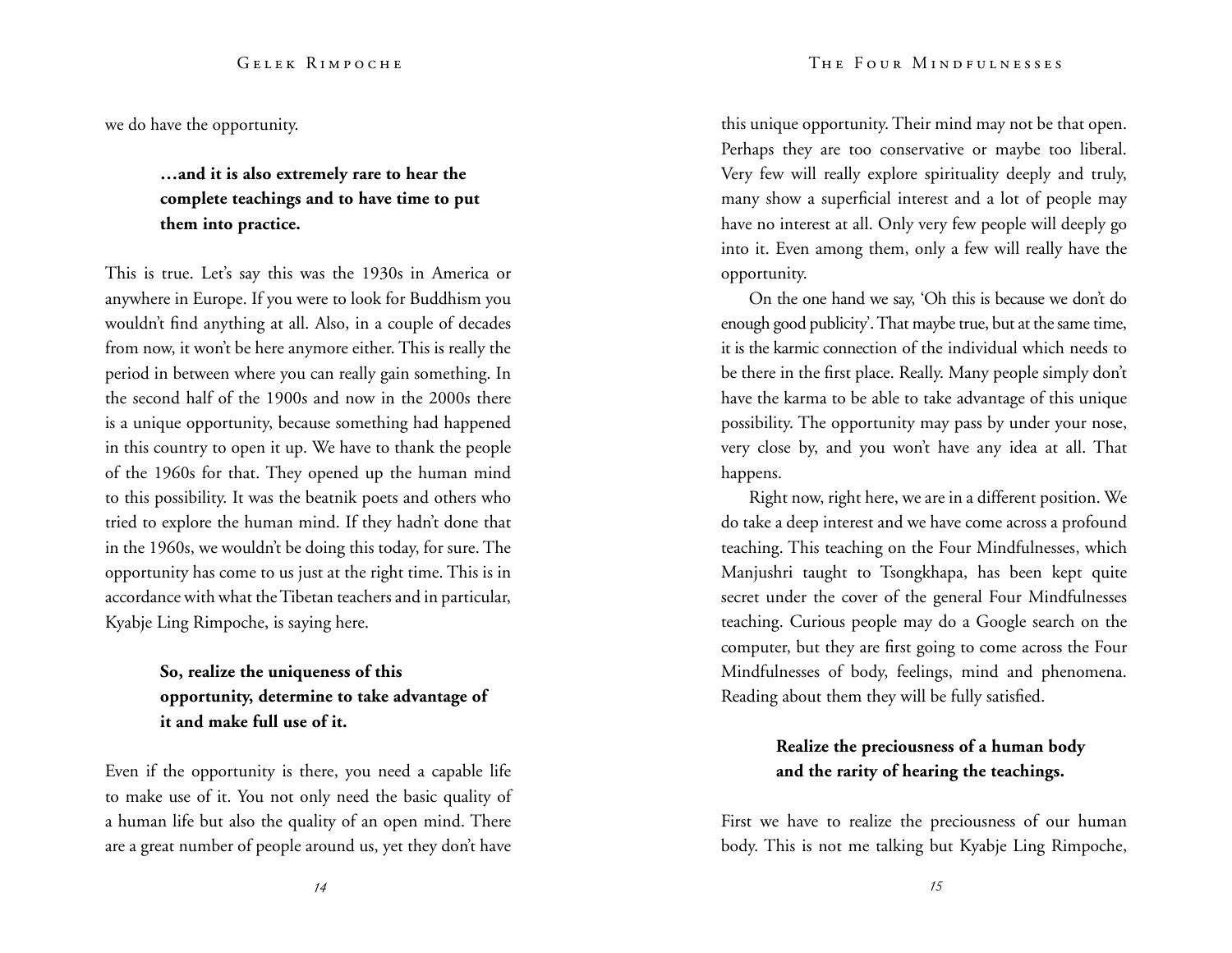the senior guru of the present Dalai Lama.

**This is still not enough: we must take the essence of this opportunity by striving for Enlightenment or for liberation from suffering, or at the very least refrain from taking a lower rebirth.**

He is here introducing the three different goals of what you can hope to achieve in spiritual practice. Best is to become a fully enlightened buddha. The second goal is to at least liberate yourself from suffering and at the very least you should make sure that your future rebirth will be okay. These are the goals. Spiritual practice is not just to feel good or to solve your depression. Yes, it does help with that too, but that is not its purpose at all. If that is your only purpose you are not on a good path at all. The little man-made problems can be solved in a variety of ways. The traditional teachers would say, 'You don't need an axe to cut a louse into two pieces.'

Many Tibetans, while talking a lot about compassion, used to pick up the lice, torture them and squeeze them between the fingers. That is why during the teachings the teachers will always point that out as an example of perfect negativity. There is anger as motivation, and then you torture the lice as much as you can and finally you squeeze a little blood out of their little body and then say with satisfaction, 'ha'. This is the example of a perfect bad karma.

Anyway, to get a little temporary relief for right now is not the purpose of spiritual practice. Full enlightenment is the best goal. If not, at least free yourself from the sufferings of samsara. If you can't achieve that, at least make sure your next rebirth is okay.

This is talking from the background of reincarnation, not from the view that our life ends at death. Normally, I wouldn't get into these points too much, but since it is written here, it gives me the opportunity to emphasize it more. I might as well add something.

Traditional teachings like this one by Kyabje Ling Rimpoche will make the division between a good spiritual path and a bad spiritual path on the basis of what the goal of that path is. Seeking total enlightenment is great. Are you simply seeking freedom from your own suffering? If the path you are practicing can deliver that, that would be the second rating goal. Then, at least such a path should deliver you a positive next rebirth. If your path can do that, it would be the third class goal. Normally I can't say that because it might disturb what so many other people might say. But since I have the basis here by Kyabje Rimpoche, where he outlines these three goals, I can say it clearly.

> **To accomplish these purposes we need a sincere practice of the Dharma, and for this we need a proper understanding of the Dharma, proper teachings and the blessings of the unbroken lineage of the Gurus' oral teachings. We cannot rely only on books; although an intelligent person can learn something from books, to really practice we need the blessings of the lineage. So now, out of a great rejoicing state of mind, think**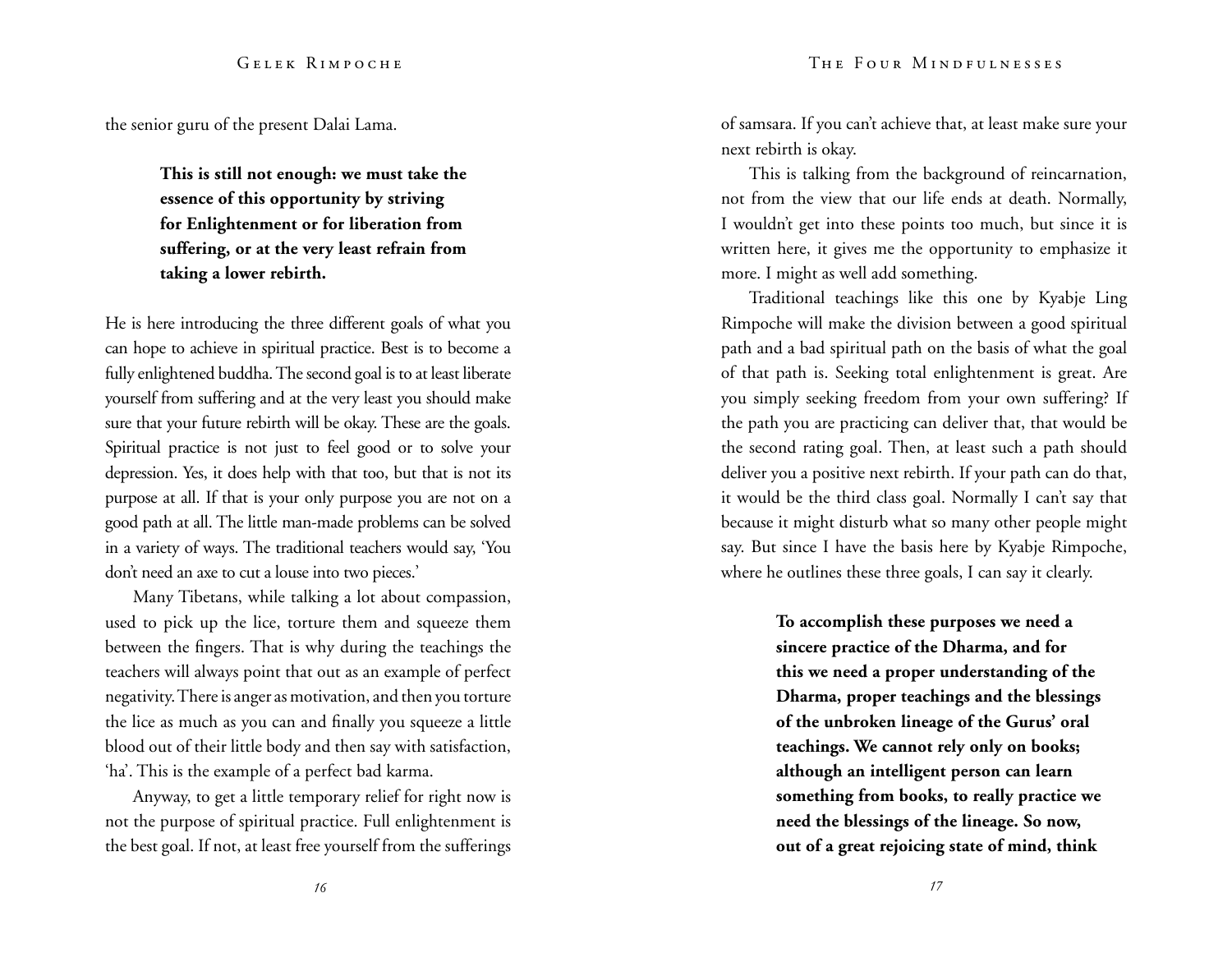#### The Four Mindfulnesses

#### Gelek Rimpoche

## **how you are going to receive the teachings from a Mahayana teacher.**

I can't say that for myself. I never think I am a good teacher, forget about being a great one. I am repeating what Kyabje Rimpoche is saying and at least pretend to be a Mahayana teacher.

> **Avoid mistakes in the way of listening and generate the proper attitudes. The wrong attitudes are described by analogy with 3 pots:**

- **(1) a leaky pot which can't hold its contents, from not concentrating;**
- **(2) an upside-down pot, if there are many distracting thoughts, nothing can go inside: be mindful and reflect on the meaning of the teaching;**
- **(3) a defiled pot, a stained pot: this is listening to the teaching with the wrong motivation, wanting to gain some benefit from it for this life.**

A leaky pot is a problem. No matter how much water you pour in, it will all go out again. We often say that it goes into one ear and comes out the other, straight through, nothing remains. A tea pot with a hole can't hold anything.

If the pot is upside down, no matter how much you pour in, it will never go inside. This is like coming here and listening but thinking something else. That never works. The traditional teachings give you an interesting example. We always make fun of the Tibetan nobility and make jokes about them. So, one noble person told his attendant: 'When I go to sit in meditation, make sure you leave a piece of paper and a pen next to my cushion.' During that time then he would actually write down how much he owed and how much money he had to collect from whom, how much rent to collect and so on. That is what he did in his meditation sessions! When he came out he would give the list to his attendant and give instructions what to do. This is the example of the upside down pot. You are there and listening but not really listening. You are occupied with something else.

The third mistake is that of a stained pot. Kyabje Rimpoche may or may not have said it at that time. When you want to make that example really vivid you say: you bring a cup which firstly is not of good quality and secondly is totally dirty, stained by some rotten things. You can never use such a cup to pour in lion's milk. It will spoil the lion's milk. This example illustrates coming to teachings with prefabricated ideas. You are not open-minded, but looking for certain things to be said. When you hear those you are happy, if you don't you are not happy. That is the stained pot. So whatever you hear is not going to help you, because it will be affected by your preconceived ideas of what it should be. If your ideas are confirmed you will be, otherwise you are unhappy. This would not be a good way to pick up this teaching.

Another thing is listening to the teachings with wrong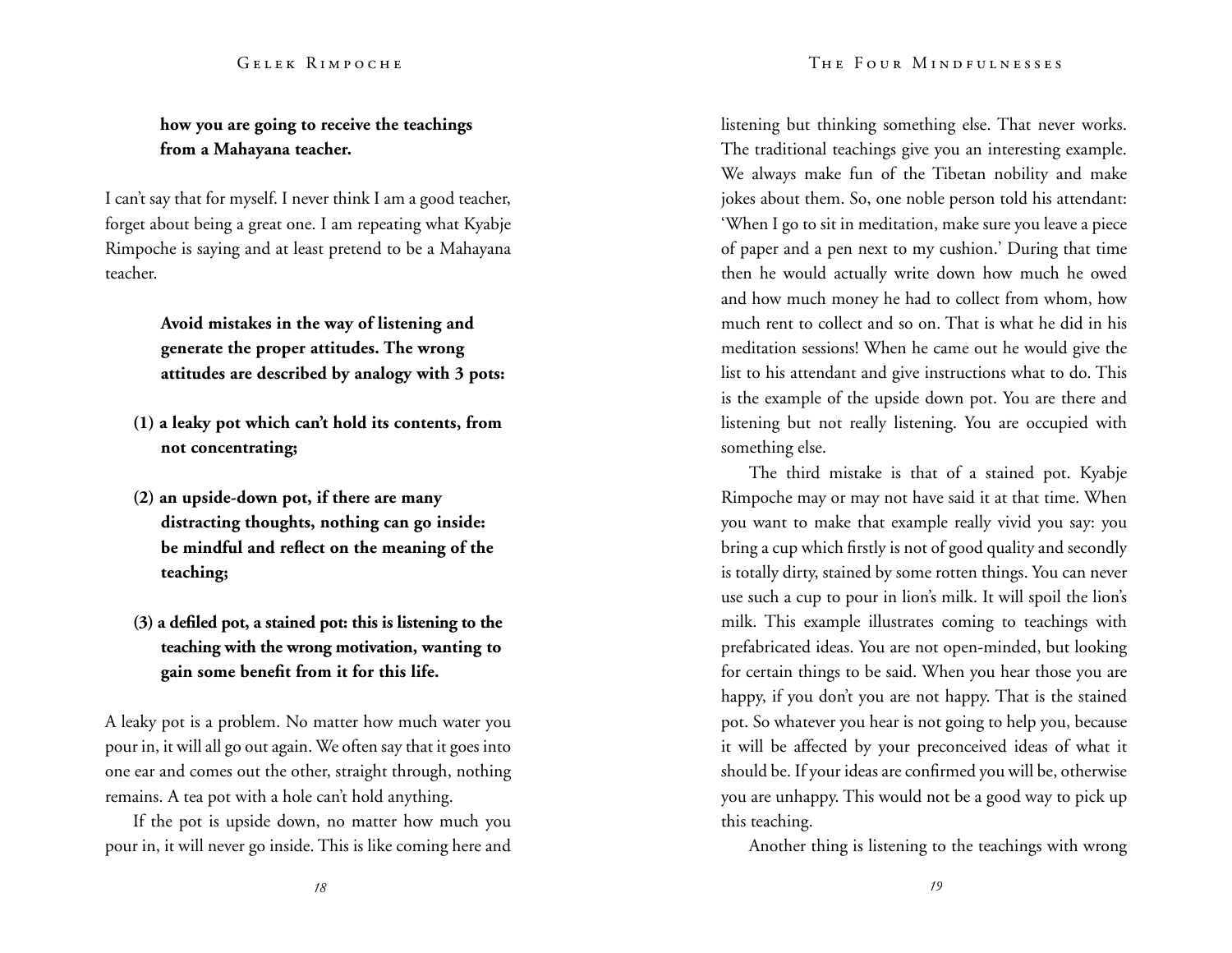motivation. This is most important. If the motivation is right, everything can be right. If we don't have the right motivation, no matter how much you try, it can go wrong. Kyabje Rimpoche mentions it here: *wanting to gain some benefit for this life.* This is considered a wrong motivation. If we say that today, people won't like it. We would like to have something good for our life right now. But the traditional Tibetan teachings will tell you that this is wrong. Why? Because to try to get something good for this life is a very short-term goal. The life we have will last at the most for 90 to 100 years. If you waste the dharma practice for such a short-term gain, it is not worth it. Dharma practice can give you much better than that.

Also, to pray for material benefits is not proper. You could pray that your next lottery ticket may win or that your business may be successful. A lot of people, especially in South East Asia, actually do this. It is somehow in their culture. They will be very generous to people like me, but the purpose of their generosity is to double and triple their business.

### **The motivation has to be: to become enlightened for the benefit of all sentient beings. The proper attitude is that I myself am like a sick person.**

Buddha himself taught that. He said: Behave like a sick person who is seeking a doctor who can treat you. Take the dharma like medicine.

#### **Afflicted since beginningless time by**

#### **emotions and delusions,**

We may think that we are perfectly healthy, but Buddha says we are sick. We are afflicted with negative emotions and that also for a very long time, since beginningless time.

# **'A patient who never gets cured, a traveler who never reaches his destination.'**

This is really what we are. We're locked in samsara life after life, like a patient who never gets cured, a traveler who never reaches his destination.

I was talking with Geshe Sopa once, the great teacher from Wisconsin. He was telling me that I should do more exercise, because I was getting too fat. I said, 'I am trying to walk'. He said, 'Well, I don't think that is enough. Get an exercise bike, a stationary one. That's very good.' Then I said, 'Oh yeah, you mean I should be like the traveler who, no matter how much he keeps on going, never gets anywhere?' Geshe-la laughed. After a while we met again and found out that we both had knee pains. I couldn't do much exercise, so instead I lie down and put my legs in the air and moved as if I was riding a bicycle. I told Geshe-la that this was helpful for me. He said, 'Right, that is easy for you, because you wear pants. For me, wearing robes, if I did that….' We had to laugh.

> **We keep returning again and again to samsara, never getting anywhere, we are**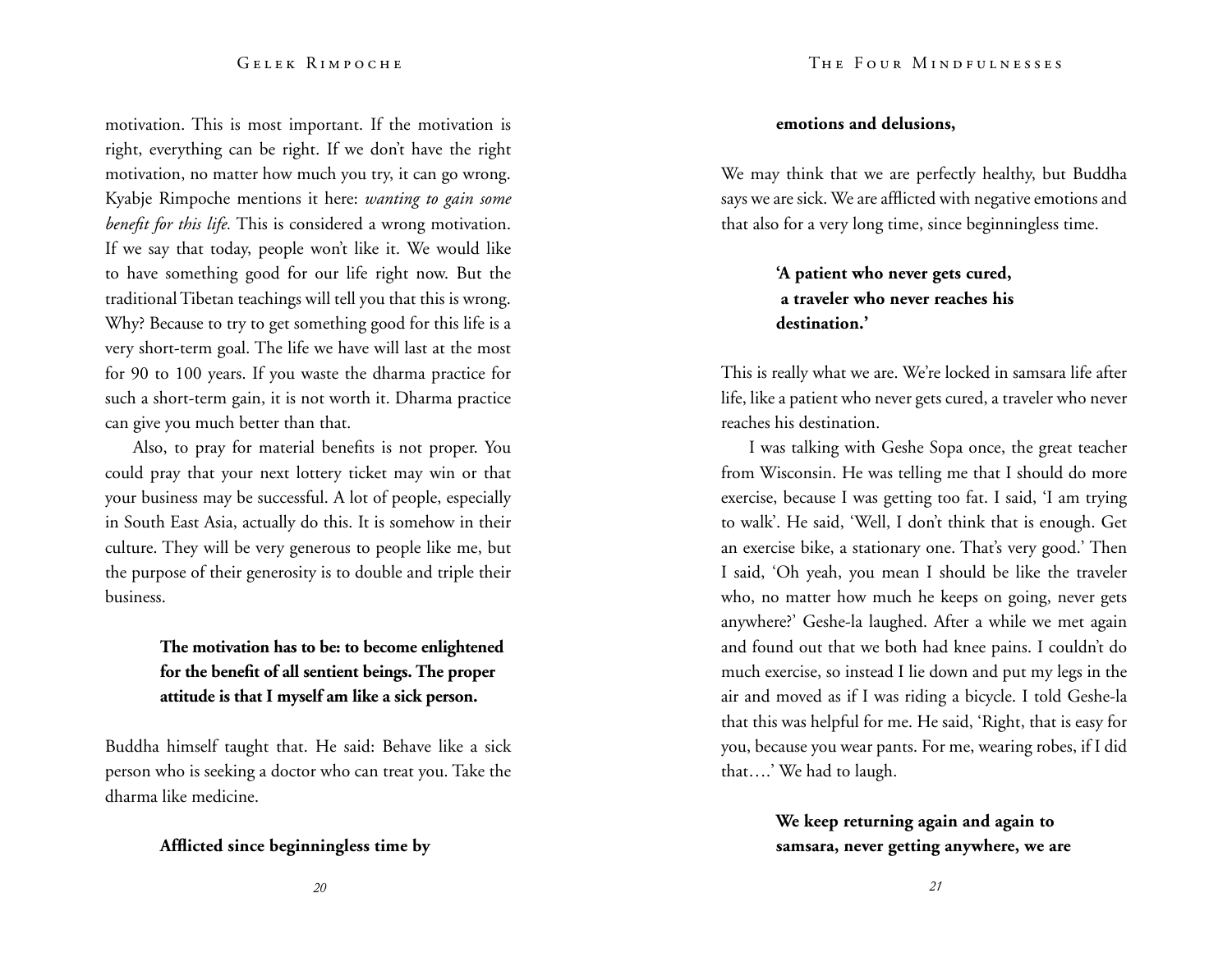# **like a prisoner who can never finish any sentence.**

This is absolutely true. We come back again and again, not necessarily as human beings, but sometimes with horns on our heads and hairy bodies, sometimes in crazy ways. That happens again and again. I don't know whether we are prisoners who can never get out or if, even when we get out for a while, we end up going back in all the time. Because of our habitual patterns, addictions, lack of facilities and lack of help we go back to prison straight away. If you can stay outside for a few months, you are lucky. Then you are back. That is exactly our situation.

> **The Guru is like a doctor, he has the method, and by following his teaching we can actually get out of cyclic existence. The teachings are the medicine that we have to take to get cured. Among all the types of teachings there are, this is a Mahayana teaching, so you need a Mahayana attitude. You need the enlightened motivation which is an ardent desire for oneself to attain enlightenment in order to benefit all sentient beings.**

Please try to have this motivation of bodhicitta.

We always say during all our prayers, 'For the benefit of all sentient beings, I would like to become a fully enlightened buddha.'

Today the teaching is on *dbu mai lta hkrid dran pa bzhi ldan.* It was received by the great Je Tsongkhapa directly from Manjushri, from whom he often received vast and profound teachings directly, as he was constantly in his presence. Basically this is a text on the Madhyamika philosophy of voidness, explained through mindfulness of the four following points:

- 1. Regarding one's own Guru as a truly enlightened being; the admiration for one who shows the method for achieving buddhahood.
- 2. Having compassion for all sentient beings and generating the enlightened motivation.
- 3. The simultaneous collection of merit and wisdom through imagining oneself as a deity.
- 4. The realization of emptiness which is coupled with its application to the world of appearances.

Kyabje Rimpoche talks about the vast and profound teachings. The vast teachings are those related to compassion and love. The profound teachings are about wisdom. The third one, imagining oneself as a deity is slightly secret, but we will talk.

This teaching is a Mahayana teaching, a precious teaching for the purpose of nothing but obtaining enlightenment. It needs the highest motivation: to become a buddha for the benefit of all beings. When taking these teachings, try to be free of the three faults: not listening - upside down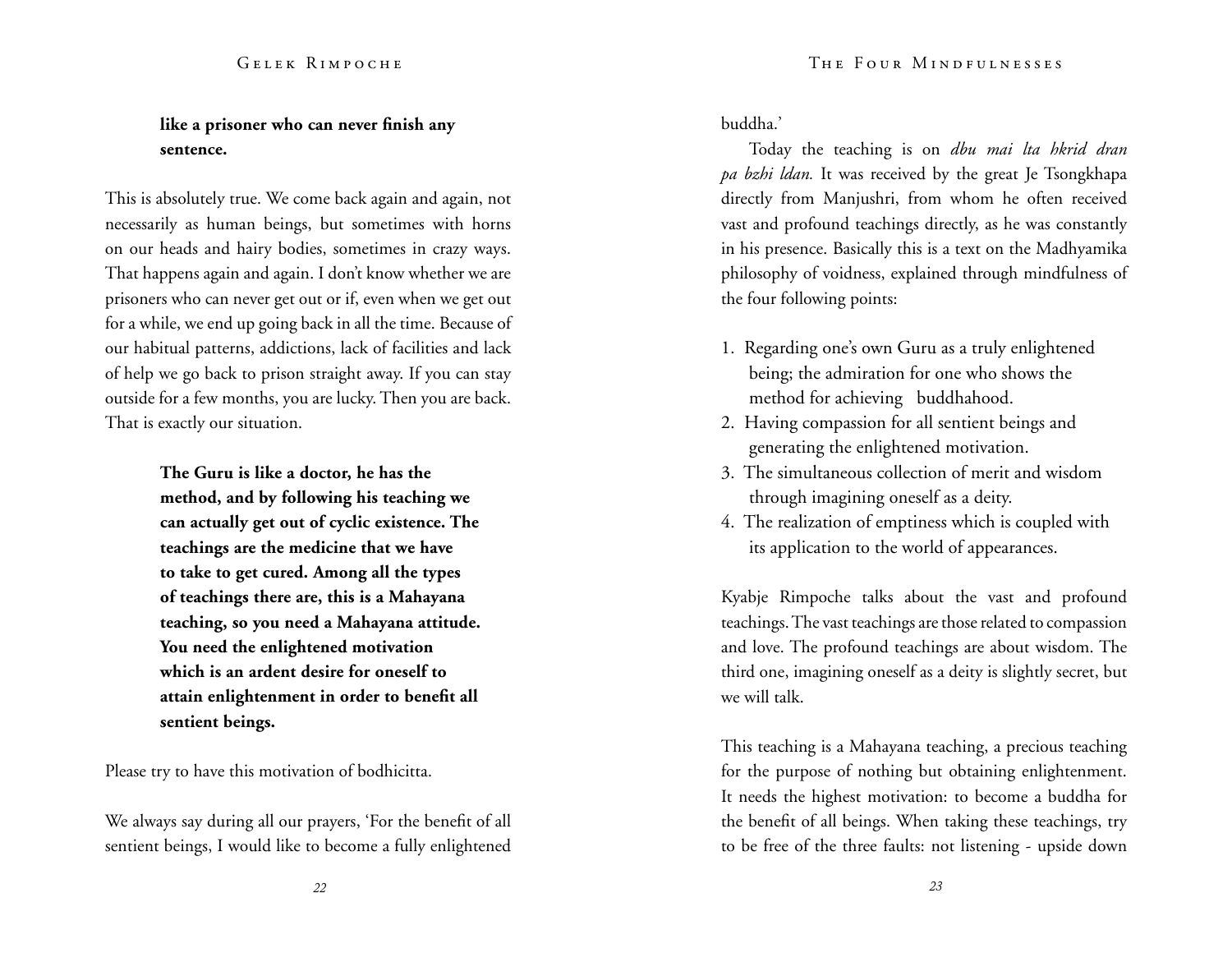cup; listening but not paying attention - cup with a hole; having a stained attitude - dirty cup. Have an open mind, not pre-fabricated. Don't expect that the teaching should say what you have in mind and not talk about anything you would object to. In that case you would be the teacher and you would not need to attend any teachings, because you already know better. A lot of us do that. So don't have the three faults and with a perfect motivation, listen to the teaching.

#### What Manjushri taught to Tsongkhapa

We are really very fortunate. This Four Mindfulnesses is what Manjushri directly taught to Tsongkhapa, then patted him on the back and said, 'Keep this in your mind and think about it all the time.' It is not a very public teaching. Even the teachings on the guru we don't put out into the public very easily. It is extremely important, but it can be misunderstood very easily, especially after some unfortunate guru-business incidents took place in the 60s and 70s. I normally try to avoid talking about gurus, unless the text we follow demands that. Even then, I try to treat it as carefully or soft as possible.

Kyabje Rimpoche gave this teaching in the 80s. It is in English so it is easy for me to repeat what he said. I remember it. After the teaching I was holding his hand. I was young then and he was leaning on me, as I helped him go down the steps from the third floor of Tibet House in New Delhi. It was a big hall and it was packed. I don't remember who the translator was. There were a couple of professors there, but I don't think Professor Thurman was there at that teaching. Jeffrey Hopkins might have been there. Jose Cabezon was there. There was a Tibetan translator as well.

The house had a funny lay out. Kyabje Rimpoche's room was one of those mezzanines on the second floor. It was like an apartment. So when we were coming down the steps after this teaching Kyabje Rimpoche said to me, 'Everybody is trying to avoid the subject of guru devotion. Today I have said it - everything. It needs to be said because it helps people. If you never say it how can you expect them to know?'

He really said a lot about the guru devotion and we will go through it tomorrow. In between sessions there will be discussion groups. This is done for a number of reasons. You may not understand me very well. I have a heavy accent. Actually, I never really learned English. The very little English I talk to you today is mostly street language. I learned mostly from the television programs, like Days of Our Lives, when I first came to this country and didn't have that much to do. So you may understand my words wrongly or not completely. That's why we have made small discussion groups. There you can discuss. You came here to learn something. You could have gone on holidays, but you didn't. You paid money for this. So you have to gain something. To make sure you do, there are these groups, where you can clarify your questions. And if there is no satisfactory answer we can bring those questions back to our afternoon sessions. Also at the end of the section on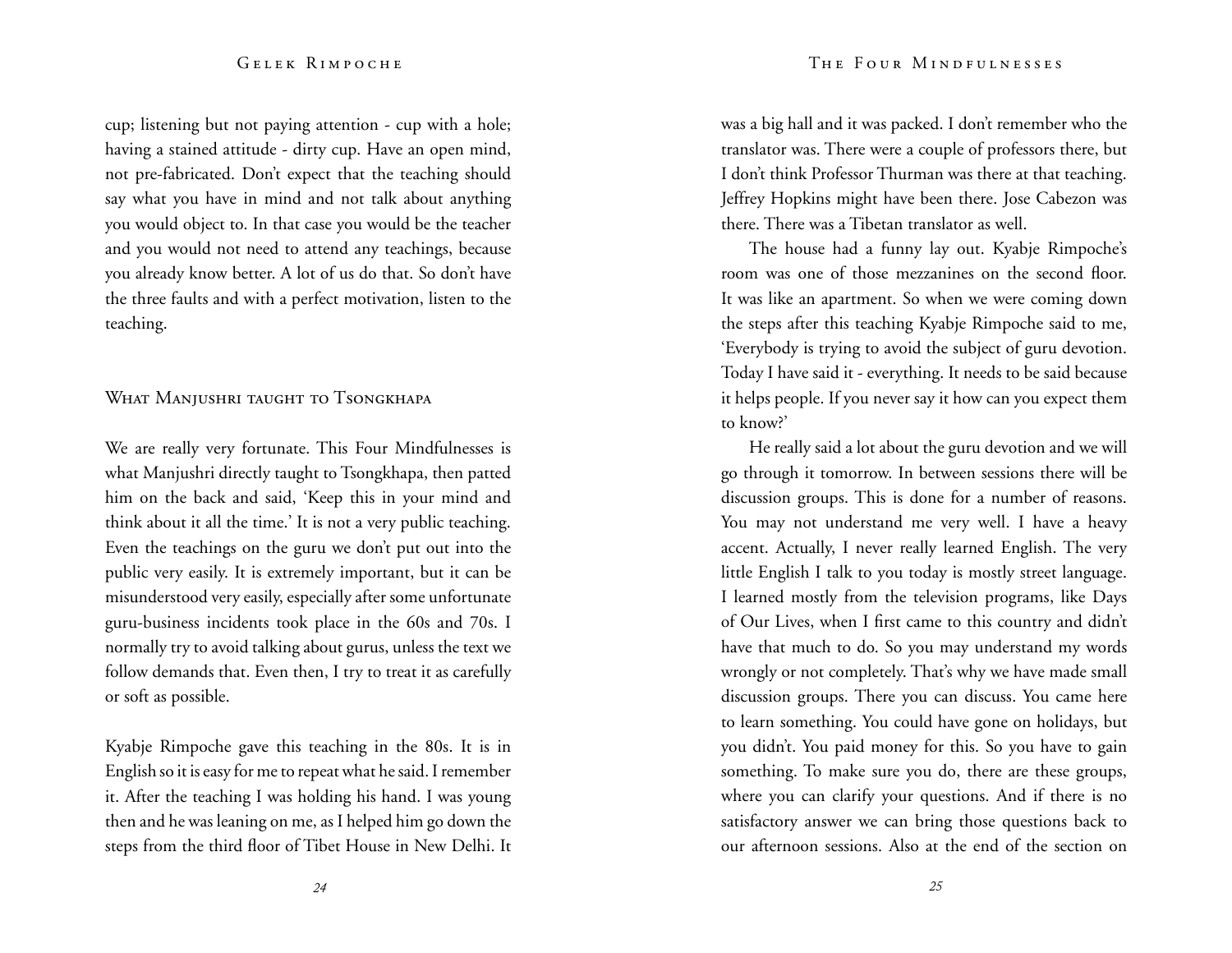each of the Four Mindfulnesses I will introduce a guided meditation. I don't think that Kyabje Rimpoche did that in his teaching in New Delhi.

When Tsongkhapa could not be satisfied with the answers about wisdom he was looking for explanations on Nagarjuna's Prajnaparamita teachings. Other great Indian masters like Buddhapalita and Chandrakirti had already further elaborated on Nagarjuna's explanations. Tsongkhapa had exhausted all the teachings of the contemporary Tibetan masters, but was not satisfied. He was thinking of going to India to receive more teachings, following in the footsteps of Marpa Lotsawa, hoping to find Lama Manjushri, like Marpa found Naropa, even after Naropa had passed away. However, everybody urged him not to go to India. By going into retreat he eventually achieved the direct vision of Manjushri.

*Levels of vision.* There are three levels of vision: the best is the perfect vision, like one human being seeing another human being and engaging in conversation, person to person. The second best is like having a dream, conveying messages to each other that way. That may not be as reliable as the person to person contact. The third best kind of vision is more on an imaginary level; it seems to be like that person told you something. That is not very reliable. These three are known as *tsa sum nang par tak pei tang nang,* the 'Three Channels Pure'.4 If the channels are pure you will be able to have these visions and work with them.

Below that, you just have thoughts, imaginations,

delusions and all kinds of funny things, which to 60% are unreliable. The remaining 40% could also be affected by spirits and so on, so in the end there may only be 20% value. It almost amounts to wrong, unreliable visions.

In our case, we don't even have any visions and if we have them, they are considered unreliable. It is extremely important, if you are following the spiritual path, if you want to help yourself and others, not to rely on those types of visions.

Even Tsongkhapa himself didn't at first trust his own visions. He began to see the Thirty-five Purification Buddhas on the surrounding mountain peaks. He ignored them people with him which Manjushri had personally selected. Each was sitting in their own cave. For purification practices Tsongkhapa did a tremendous amount of mandala offerings, prostrations, and circumambulations. The mandala offerings he did were done on the base of a big, flat rock. He didn't have a gold or silver mandala of high quality; he didn't even have a brass or copper mandala. All he had was a slate of rock, which he cleaned with his forearm, so much so that he had cuts that were bleeding all the time. But he continued to make hundreds and thousands of mandala offerings. When the visions started appearing he ignored them all, not only the Thirty-five Buddhas, but also Manjushri, Tara and many others.

This is recorded in his secret biography, composed by Jamyang Choje, the founder of Drepung monastery and one of his students. This secret biography is in verse form5 and used to be recited as a daily prayer in the monasteries – though after a while when you say it all the time you don't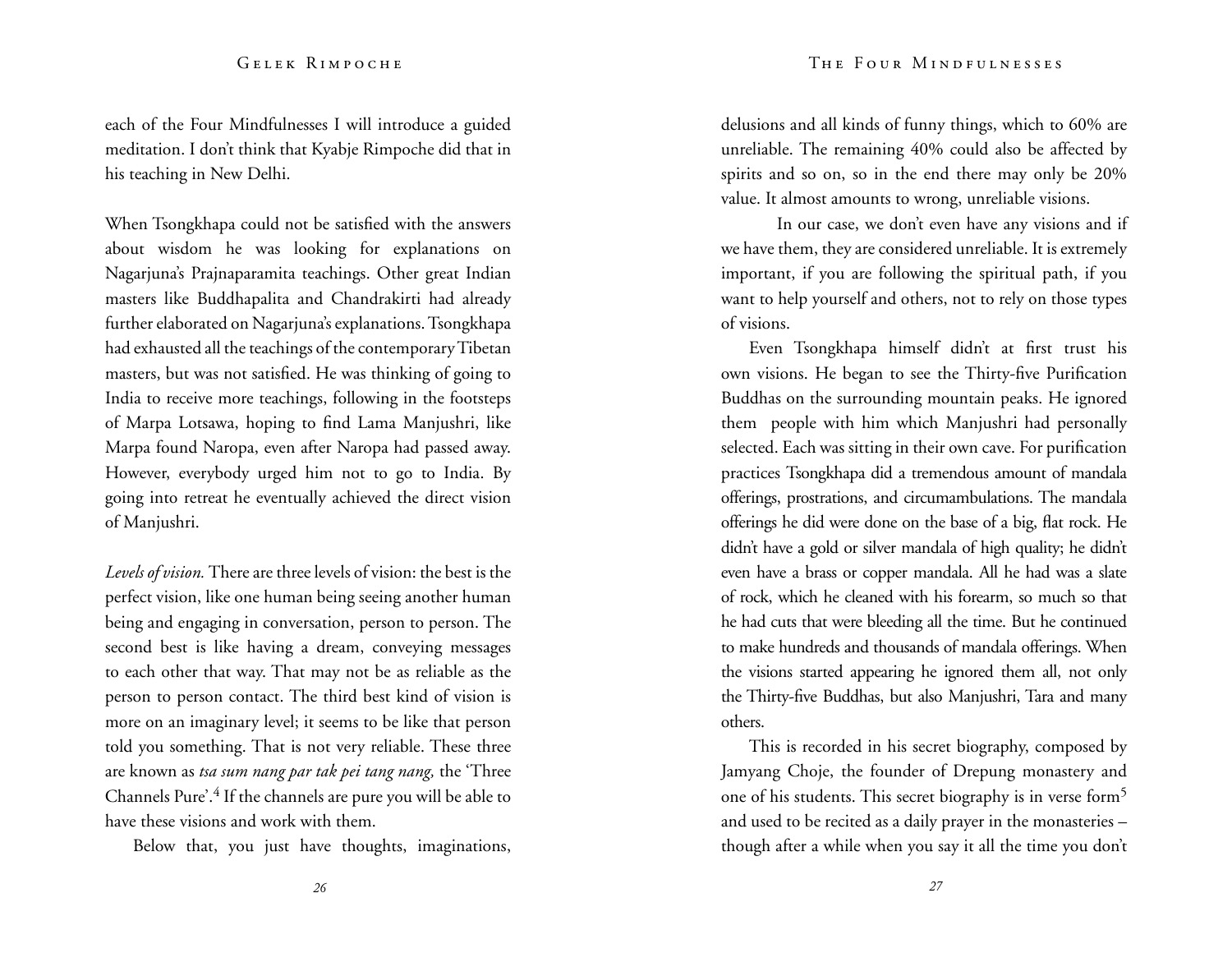pay much attention any more to what it says.

Tsongkhapa did not bother with all the visions until he got a message from his living master, saying, 'These visions are real, they are not fake, so please pay attention to them.' Then Tsongkhapa engaged the visions and to test them, asked them a lot of tough questions, of which he knew the answers. If you don't know the answers, you have no way of judging the validity of the answers. Only after he was totally convinced that the visions were real, he began to take teachings from Manjushri.

One teaching he received was the Three Principles of the Path. Another one was this teaching on the Four Mindfulnesses. Manjushri gave this to Tsongkhapa and it has been kept a little secret. It is not commonly known like the *Lam rim* or even the *Ngag rim*6. Even the vajrayana teachings of Guhyasamaja teachings are better known. In the midst of all these vast teachings this one has been thrown in. The collected works of Tsongkhapa and also some of the other great masters contain a volume of secret teachings. Of course, everyone goes to the secret volume and so after some time the editors did redistribute all of Tsongkhapa's secret teachings across all of his 18 volumes. There is no separate secret volume. That is the method of the old Tibetan masters to hide the secret teachings.

Another example of the secret teachings is the First Panchen Lama's teaching, a slightly more elaborate commentary on this Four Mindfulness Teaching, and you find that in his Miscellaneous Works<sup>7</sup>. Then the Seventh Dalai Lama has composed a Song of the Four Mindfulnesses, which is the basis of the teaching I received from Kyabje Ling Rimpoche. At first I looked through all the volumes of the Seventh Dalai Lama. The old Tibetan edition of his works had 7 volumes. Now a new edition, printed in India, has come out with 13 volumes. I sat there, reading line by line, looking for the verses of the Seventh Dalai Lama. I found the text in the colophon of the 12th volume. Kyabje Ling Rimpoche's teaching on these verses was transcribed and is part of a book published by The Tibetan Library.8

By reading the verses of the Seventh Dalai Lama's poem on the Four Mindfulnesses I will give you the oral transmission. Then I will have the First Panchen Lama's text side by side and add up from his commentary. In the First Panchen Lama's text the Mindfulness of Compassion comes first and then the mindfulness of the Guru. But I am going to stick to the order of the Seventh Dalai Lama's text here. Actually the first reference to the Four Mindfulnesses in writing are from somebody called Genla Lodro Beba. I have not seen it myself, but read references to it.

*The title.* It says*, U mai ta tri tren pa zhi ten gyi gur yang ngő drub char beb zhug so.* The word *u ma* stands for middle, center, or free of extremes; *ta* stands for *tawa:* view, meaning: what you understand. So *u ma ta* means: view of the middle. What is the middle? Free of the right extreme as well as free of the left extreme. That refers to wisdom. The truth is neither the right nor the left extreme; it is in the middle. The word *tri* means teaching. Then *tren pa* is the name of one of the mental faculties<sup>9</sup> called remembrance; *zhi* is four. So: four points to remember, or Four Mindfulnesses. *Ten gyi gyur yang; gyur yang* means poetry or song; *ngő drub* is accomplishments;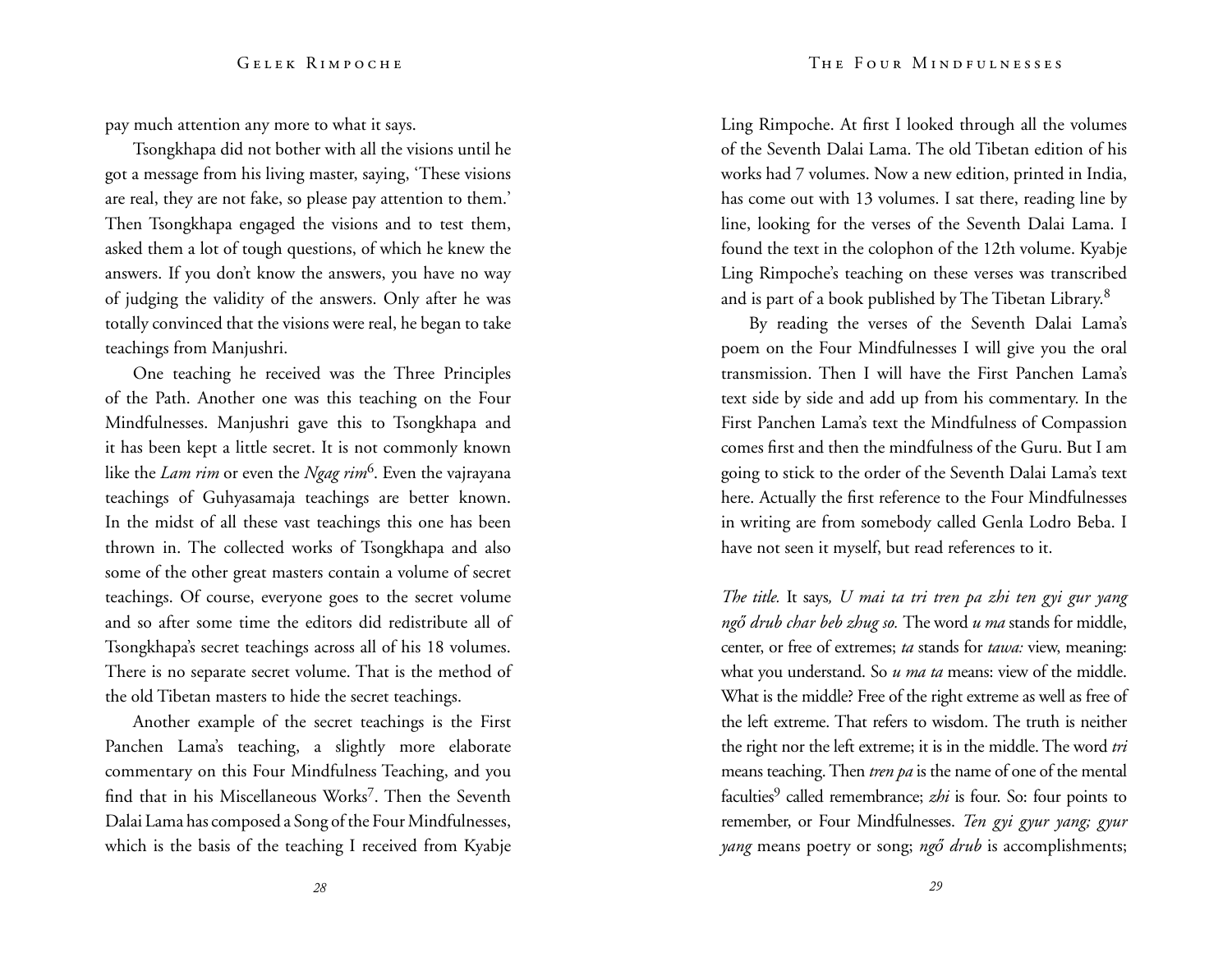*ngő drub char beb* means 'the shower of accomplishments'.

Keep the teachings authentic. I want to tell you this: we must always give teachings on the basis of certain texts. The tradition that I belong to emphasizes to do that, so that we are not just simply talking and cooking up things. Yes, you must give a lot of information and things on the basis of individual experience. That is a must. But the individual experience you are going to share, also has to be based on certain texts, so that whatever information we pass on will be authentic. Otherwise someone could sit somewhere and have a fantastic vision, and talk to you about on the basis of that vision while there is no way of counterchecking and proving and challenging it. In the tradition I belong to, that is considered a disadvantage. Therefore, however long or short the teaching might be, we must base ourselves on certain important textbooks. When you base the teaching on that, whatever you say is going to be authentic. Nowadays, concerning the spiritual path, a lot of - I do not want to say fraud, - a lot of those types of things can come in because there is no way to check. Checks and balances are extremely important in the spiritual path. If you do not have that, then anybody can say anything.

We have a story in Tibetan. There was a village, somewhere in a remote area of Tibet. A guy came to the village, telling a story about Lhasa, the capital of Tibet. No one there had ever been there, he was the only person, so he knew he could say whatever he wanted to say. In old Tibet, in Lhasa City, there were big long sticks like totem poles, three or four stories high. They used to put these long sticks up and put prayer flags on them in four or five different corners of Lhasa. One of them is *Sha*, which means Eastern banner. The word *sha* could be east but it could also mean deer, too. So somebody asked this guy, 'How is the *sha ga rin*, (meaning the eastern banner), doing in Lhasa?' He said, 'Oh this deer is just eating a little grass and drinking a little water and sitting around.'

That is what people then tell each other. One person tells the other and it becomes some kind of tale. The teachings will say that if you do that, a lot of people may not know whether it is true or not true, however they think it is holy and wonderful and part of dharma and oh so great. That is how you mislead people. The teachings give you these very mundane, vivid examples. These stories are part of teachings.

So authentic teachings must have checks and balances. If the teaching is based on an authentic text, it is much easier to know. That is the reason why we are always taught to base the teachings on certain texts. Then you give all your personal experiences on top of it, so will not become dry academic study. Personal experience must come in. That also has to be based on a text, so that it remains authentic.

*Retreat.* I would like to call this event a retreat. We are trying to withdraw from being in the midst of all kinds of mundane, everyday activities. We are not simply withdrawing from the city to an upstate location and found this quiet, nice and beautiful facility. It means more that our mind is retreating from the many activities that we always have. We are giving our mind a little bit of rest. First of all, the purpose of the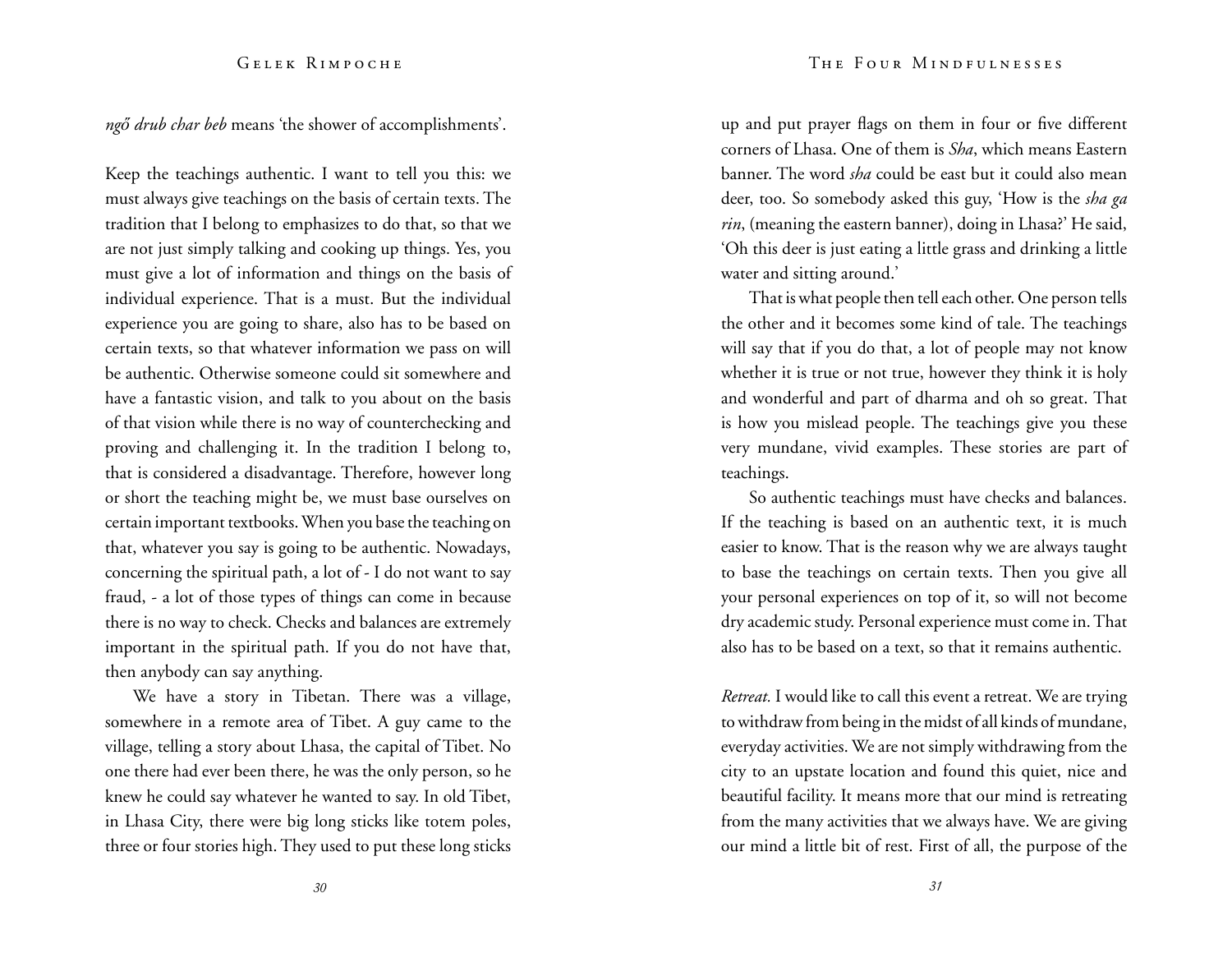rest is to recuperate our mind itself. And in order to do that we have to give our mind a little quietness. Mind quietness means withdrawing from the distractions, whatever type of distractions there could be. Give yourself a little chance to recuperate your mind, and avoid all the e-mails and faxes and all of those things. Withdraw also from the physical, mental and emotional attractions, and give yourself a little room, to be yourself, be quiet. Not quiet as in avoiding any noise, but in the sense of having peace in your mind. Unless and until you have been able to give a little peace to your own mind, you may not be able to do anything that you want to do. So withdraw from all attractions a little bit. Be yourself. Then we can build something on that.

[We love compassion, but] just saying compassion, compassion, compassion will not do very much. Everybody knows how to say compassion, but that just does not become compassion. It has to become caring. In order to become caring, being concerned, it has to be touched with the heart.

In order to get the heart touch, you have to be yourself. If you are not yourself, if you are completely covered by all kinds of emotions, you are in the midst of a cyclone of emotions swaying around, then trying to be compassionate is not possible. Then it will never be mindfulness of compassion. Similarly, the mindfulness of wisdom is never going to happen. So please give yourself a little quietness just for this very short time, the following forty-eight or sixty hours, or something. Allow yourself to be yourself. Just be you. Have compassion in motivation and be yourself. That is action. And then we add up a few more techniques on that. So hopefully we will have something to gain, something to take with us when we go home. That is what I hope to bring here.

Before we call it a day let us meditate a little bit about our motivation that we talked about.

introductory meditation: motivation

*Give yourself a little quietness just for this very short time. Please allow yourself to be yourself. Just be you.* 

*Make a commitment or promise to yourself to just be yourself.* 

*Have compassion in your motivation and be yourself.*

*Free yourself for a while from all the emotions of yourself and other people – all those emotions mixed up together.* 

*Give yourself a promise, to at least [meditate] a few short times every day – in the morning, and in the evening. Allow yourself that daily little chance to recuperate.* 

*Every day is important. If you are caught in that cyclone of emotions of yourself and others, 24 hours a day, 7 days a week, 365 days in a year, then naturally you go crazy. So please give yourself a chance, [allow*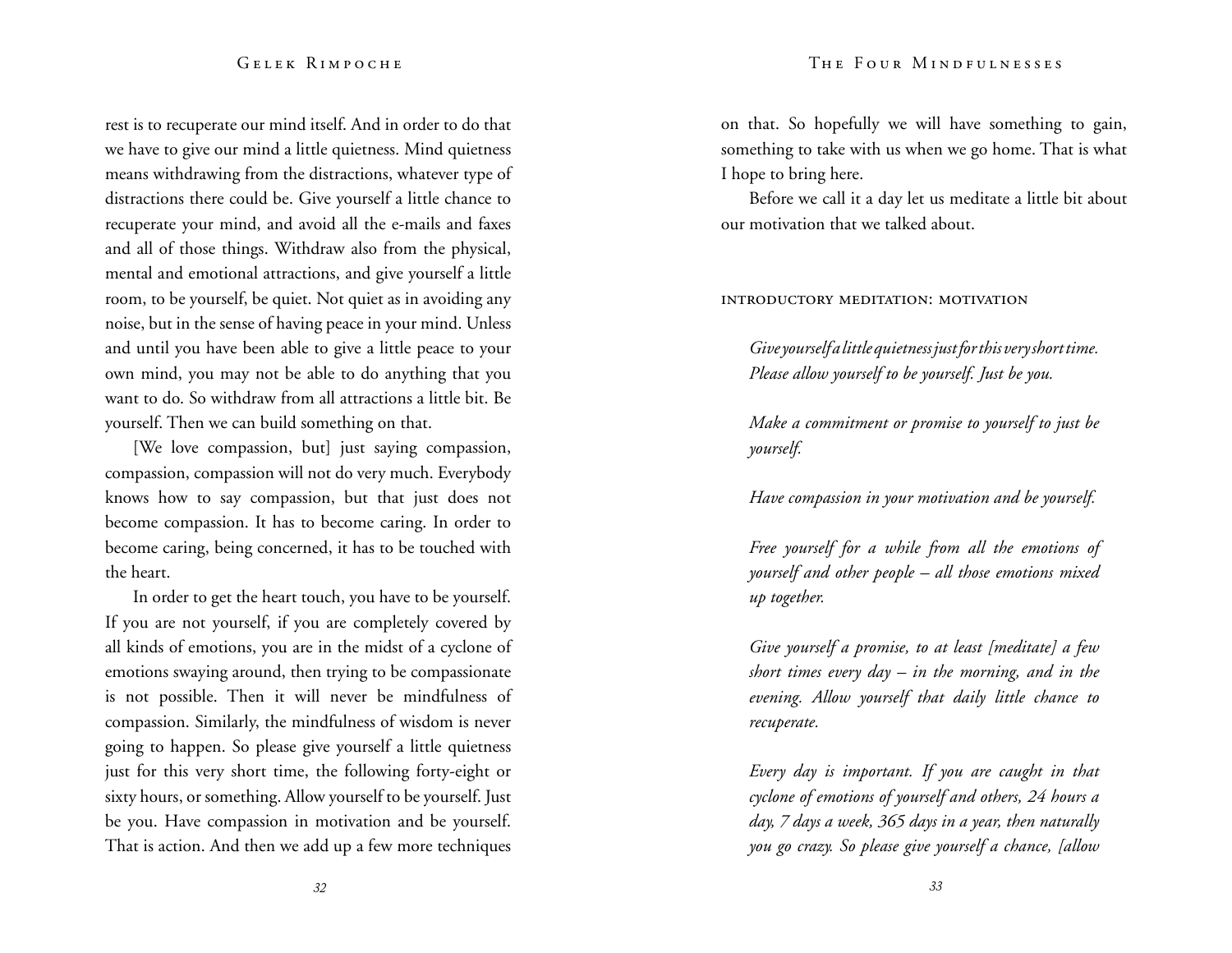*yourself] at least a few minutes every day.* 

*You came for that purpose, so you should be doing that.* 

# II Mindfulness of the Guru

The first mindfulness is the Mindfulness of the Guru. Traditionally, that was not a sensitive issue at all. The early Indian stories and the stories of the Indian mahasiddhas will confirm that. However, to receive teachings from a qualified master was known to be a difficult point. Many of the early practitioners were ready to sacrifice their lives for even one verse of teaching. You find a number of examples in *Buddha's Previous Life Stories* [*Jatakas*] as well as in the biographies of Naropa and Marpa<sup>10</sup>, which are now available in English through Trungpa Rimpoche's Dharmadhatu organization. There you will see how many sacrifices and difficulties they had to endure for the sake of the teachings.

#### Naropa and Marpa

The guru of Marpa, the founder of the Kargyu tradition, was Naropa. Naropa had passed away already but Marpa hoped to see him once more, ran into the forest and found him. One day when Marpa was sleeping Naropa woke him up and said, 'Your mandala of Hevajra is standing here in the air'. Marpa got up, looked at it, saw the whole mandala in the space and acknowledged it. Naropa said, 'To who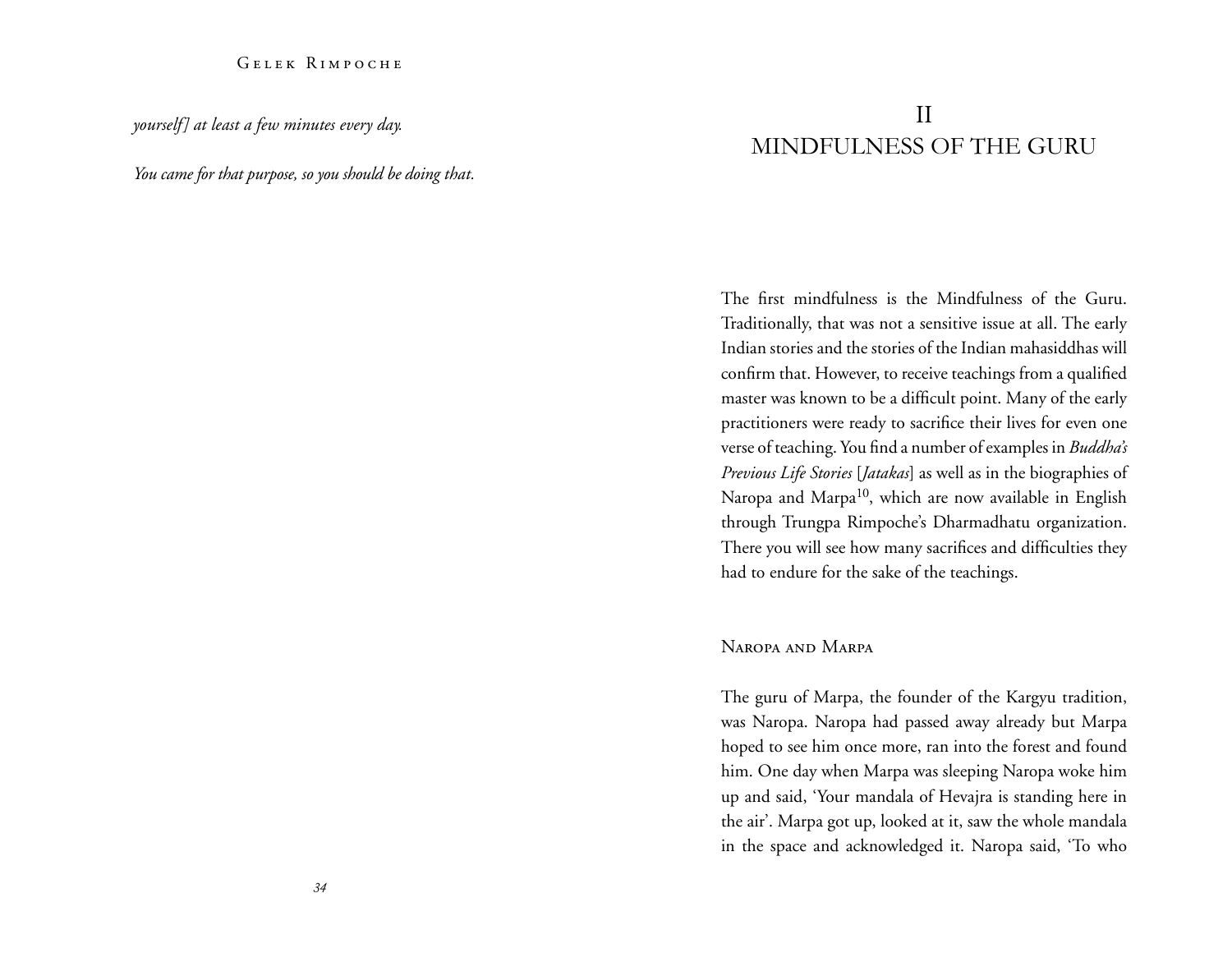would you like to prostrate first, to me, your guru Naropa, or Hevajra in the mandala?' Marpa thought, 'Well Naropa I can see every day, seeing the mandala happens only once in a blue moon', so he started prostrating to the mandala. Then Naropa said, '*Lama mepa.....*

> When there's no guru there's not even the name of the Buddha. The thousand buddhas of this fortunate eon totally come out of the guru. The yidam $11$  and mandala is my manifestation!

And the mandala dissolved into the heart of Naropa.<sup>12</sup>

#### Marpa and Milarepa

Marpa and Milarepa's relationship is another example. Marpa kept on beating Milarepa all the time. Marpa used to kick Mila out of the teachings, saying, 'These teachings are not for free, what are you going to give me?' Marpa's wife Dagmema felt bad and gave Milarepa her turquoise jewelry to give to Marpa as payment. When Milarepa presented them, Marpa recognized them and said, 'These are mine. Are you stealing my things?' And he beat him up more and threw him out.

Milarepa and Marpa's wife then had a conversation with Ngogdon Choje Dorje, one of the Four Pillars of Marpa's disciples<sup>13</sup>. He had come to Marpa with his own group of disciples, with a hundred mules and many offerings in order to take more teachings. Milarepa and Marpa's wife convinced Ngogdon Choje Dorje to give teachings to Mila. He didn't really want to but felt obliged by Dagmema. So he gave Milarepa some teaching. When Marpa came to know about that he called Ngogdon, got hold of him and beat him up badly. Of course he beat up Milarepa too. (This is all recorded in Milarepa's biography.) Then he told Milarepa that he wanted a house for his son and made Milarepa build this huge thirteenstory tower and tear it down again three times. First he wanted him to build a square one and half way through scolded him, 'Who told you to build a square one, take it down and put every stone back where you took it from. Put all the mud back into the ground. I want you to build a round tower.' Half way through the completion of the round tower, again he scolded Milarepa, 'Who told you to build a round one? Take it down.' This happened three times. Finally, according to Marpa's design the house became a thirteen story tower, with a tiny area at the top. It wouldn't even stand properly, but it can still be seen today. It looks more like a three story building, but the books and teachings talk about thirteen-stories. Maybe it's thirteen layers. In any case it was a useless construction, resembling a light house, in the middle of an 11<sup>th</sup> century Tibetan village.

Despite all of this, the guru devotion has never been a sensitive issue until recently, because certain people have abused it and taken advantage of it. In the early sixties we went through a difficult time with that and now it is a sensitive point.

On the other hand, the guru devotional practice is called the root of all development. If you don't have a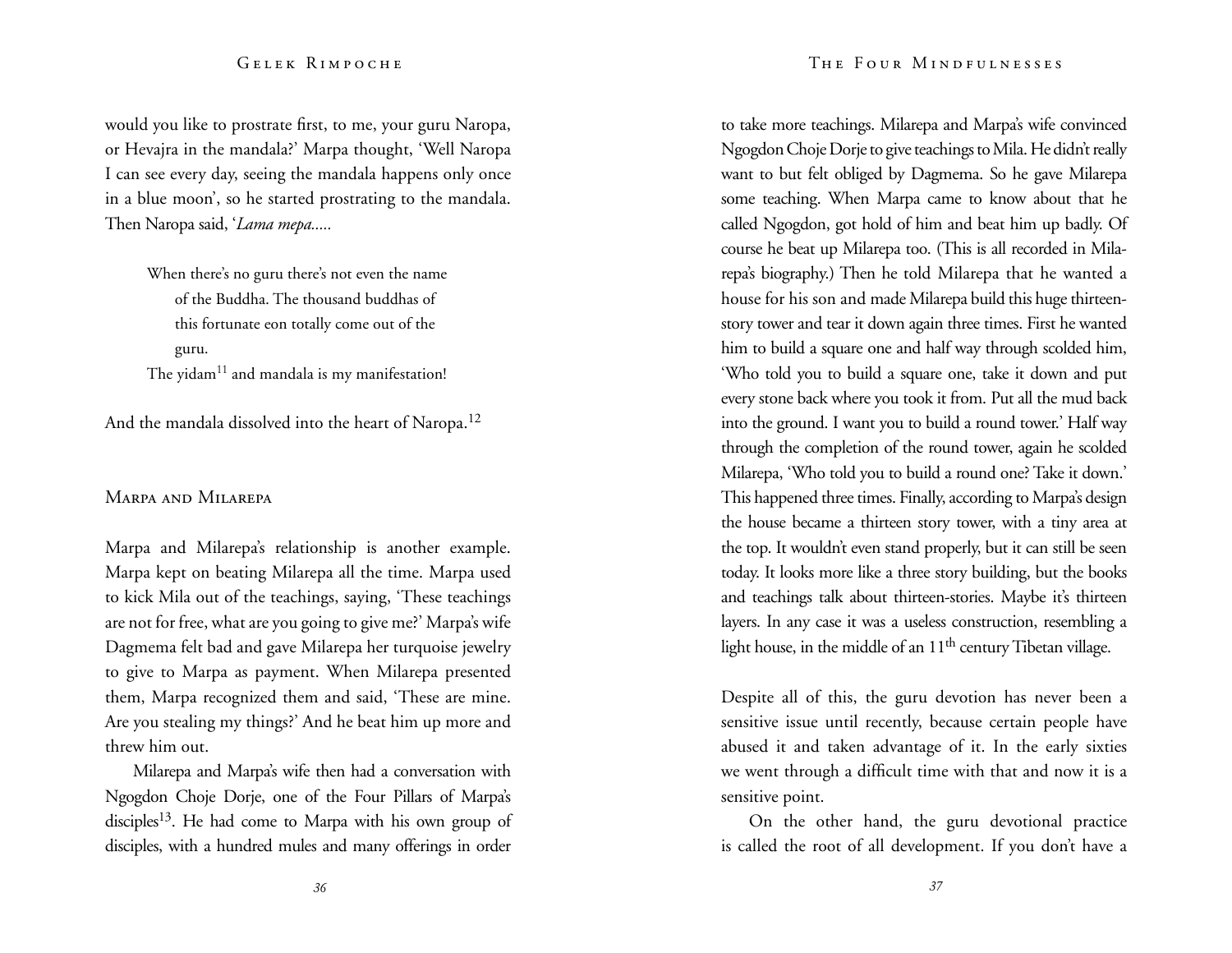root, no tree will grow. Without roots, roses won't grow. Although, one time, there was a year where some roses wouldn't bloom at my house, so I took them out. But next year one branch came up and bloomed - without root! So maybe what we normally say is not always true. But it was only one branch and the flower did not have multi layers and was not big enough anyway. So it remains: without root the flower doesn't really grow. And the guru is the root of all development.

#### Oral Transmission

I am going to read from the transcript of Kyabje Ling Rimpoche's teaching from Tibet House, New Delhi and comment on it in between. Hopefully we will come out with a better translation some time in future. By hearing this, first in Tibetan and then in English, from a living person you do get the oral transmission. Thereafter, if you people give teachings, you can read this in English and give the oral transmission. Oral transmission means that you hear a teaching from a living person who has heard it themselves in the continuity of the lineage. If you hear it from a tape recorder or any other type of media I don't think it serves the purpose of an oral transmission. You must have live contact.

The teaching itself in an unbroken lineage from Manjushri to Tsongkhapa and then down to my later master Kyabje Ling Rimpoche, the senior guru of His Holiness the 14th Dalai Lama. As a matter of fact, I think it was the last teaching I received from Kyabje Rimpoche before he passed away.

#### WHY A GURU IS NECESSARY ON THE PATH

I need to talk to you a little bit before I even get into the guru practice. Guru is such a subject, we all know, somehow it is important. But it is a very touchy subject, because we had some interesting experiences in this country. A number of guru issues have come up in our lifetime. We forget the contributions and help that these gurus have given us in this country. Instead, we focus on whatever controversial issues that have come up around them. People remember the scandals and difficulties, but do not remember the contributions and good things they have done. That is an honest statement. So it is a very touchy subject.

The question is this: Is a guru necessary on the path? The answer given by Buddha and all masters after him is: yes, all the time. The simple reason why they say yes is because we need information, we need knowledge, we need know-how. We need a guide, we need guidance, we need a role-model. We do.

We may say, 'Information is available in books and on the internet nowadays. You just put in 'guru' in the search engine and you get all the answers. So what is so important about it?' When I am talking about information here, it is not just information of what it is, but information that links up with the spiritual forces and strength. The guru is really the backbone of our spiritual practice. That is why it necessary. I am giving it to you the very raw way, not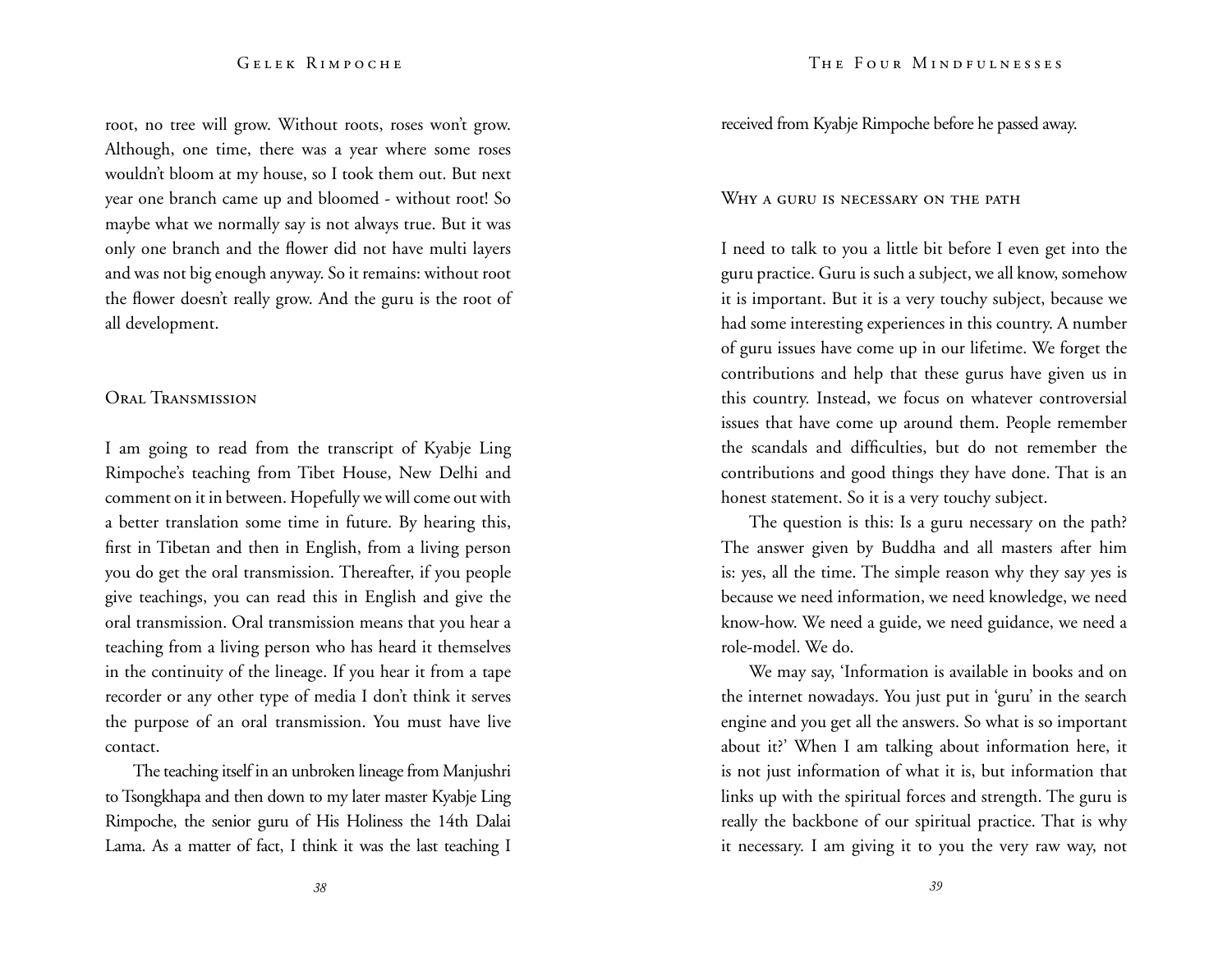trying to avoid any criticism or any doubt. You can raise your doubts, we can talk about it. I am not going to dress up my statements. I am sort of straightaway pushing it. Otherwise, the information is without life, without force and won't necessarily work well. It is not just a manual of some Chinese compassion measurement machine. It has more than that. It has unseen value. The guru is the real spiritual force and backbone of our spiritual practice. It is something that we can rely on for our future, for our future lives. It is something that is able to contact the enlightened beings, establishing the connection between the enlightened beings and ourselves. It is the magnifying glass that brings the solar energy in to provide fire in a heap of grass. It is the magnifying glass that focuses and brings the force. It is the bridge between us, the non-enlightened ones, and the enlightened society. It is our spiritual connection. It is our divine connection. These are the reasons why we need it. Not only that, when we achieve the ultimate goal, let us say total enlightenment, we achieve total enlightenment of ourselves, our mind, [in] the nature of the mind of the guru. It is like a throat<sup>14</sup>. That is why it is important and necessary.

Now the question comes. Who is guru, what is guru, what has that got to do with me? There are a lot of those questions. To me the most important guru is the Buddha, because that is where I come from, anyway.

> thab she zung jug gyur mä kyi den teng na kyab kün ngo wo trin chen gyi la ma zhugpang tog dzog pai sang gye shig de na da

kyön tog pang nä dag nang gi söl wa thob…

On the seat of the immutable union of method and wisdom sits the teacher who is the entity of all the refuge, A Buddha who has perfect abandonment and wisdom is there. Forsaking thought of defects make a petition with pure perception, Not letting your mind stray, place it within admiration and respect, Making your attention unforgetful, maintain it within admiration and respect.

This is the quote from the root text by the Seventh Dalai Lama in relation to the mindfulness of the Guru. Let me paraphrase the translation from the Tibetan.

The first line says *thab she zung jug gyur mä kyi den teng na*. *Thab* is method and refers to love-compassion, bodhimind. Then *she* stands for *sherab* and refers to wisdom, wisdom meaning the understanding of emptiness. Zung *jug* means union. So it is the union of wisdom and compassion.

At the beginning level, *thab* refers to the lower and medium level of Lamrim and *she* refers to the wisdom of selflessness. In mahayana, *thab* refers to bodhicitta both in prayer and in action form and *she* is the wisdom of emptiness. In vajrayana *thab* refers to the great bliss and *she* to the wisdom of emptiness. This tells you right from the beginning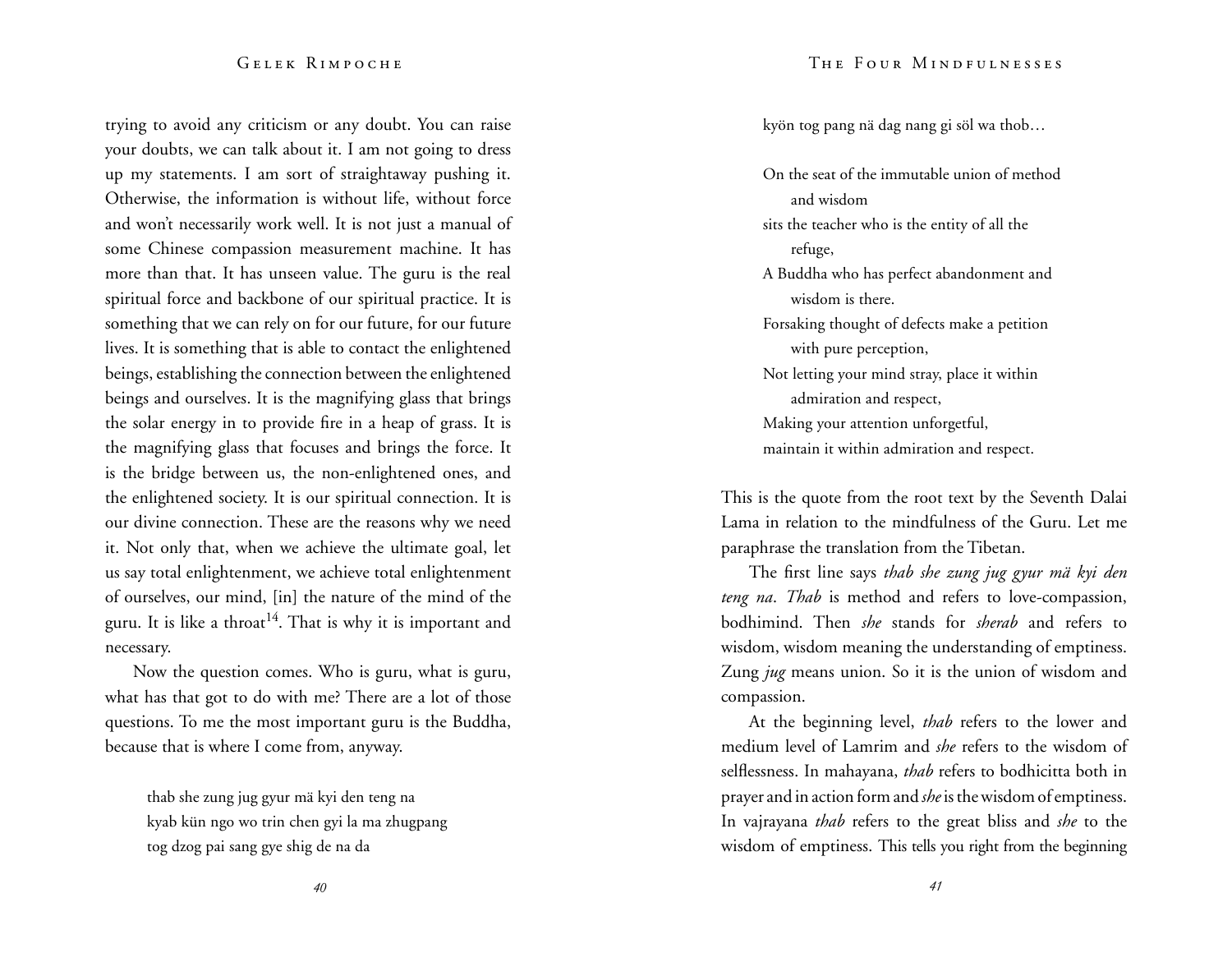#### The Four Mindfulnesses

#### Gelek Rimpoche

that the dharma you engage in is nothing but compassion and wisdom. That is the essence of your Dharma practice!

Also in vajrayana we have the method [and the wisdom] level. Look into the prayer at the end of the Solitary Hero Yamantaka sadhana,

> The great radiance of the heart of the Perfect Hero Invites the Field of Accumulation, which pervades the sky; By delighting this Field with the purest offerings, praises and practice May I totally complete the great collections of merit

At the lay person level in vajrayana that's the method aspect. Next verse:

> Having, with stainless reason, Examined the meaning of the mantra And having, with awareness which is sure of the profound emptiness, Strongly established the Pride of Dharmakaya May I become habituated with the Peerless Wisdom

That gives you the idea of the wisdom aspect, even at the lay level of vajrayana. From the general protection realm up to the mantra saying, the four branches are completed. These are all method aspects, again. The wisdom aspect remains [throughout] as the basis of all functioning; emptiness is the basis on which you build the palace, the yidam, etc.

Then when you change to a different level, like the completion stage, the method is the great joy and ultimately the illusion body. It is interesting: the illusion body is the physical aspect of the practitioner who is hoping to transform the ordinary physical body into an extraordinary body. The calmness we normally talk at the shamatha level, and the calmness, quietness and joy that get intensified at the generation and the completion stage, both belong to the physical aspects of the practitioner. Though all this seems to be mind, the impact is on the body; all joy aspects are physical joy.

The mental aspects will go as wisdom or clear light. Right from the beginning, at the sutra level, we talk about selflessness and phenomenalessness and at the ultimate level the sexual joy is taken as an example and made into a very strong unshakeable intense [way] to look at the nature of emptiness: like the sky, void of any existence, nothing existing.

Using sexuality as an example, though it is a mind aspect, the experience is the physical aspect; understanding what you experience is the mind aspect.

The ultimate combination of it is the ultimate clear light<sup>15</sup>, or the clear light of the fourth stage. That very stage is then completely mixed with the physical aspects, the illusion body. Inseparably. We may call that union, *zung jug*. [All that is in the very first four words *thab she zung jug.*]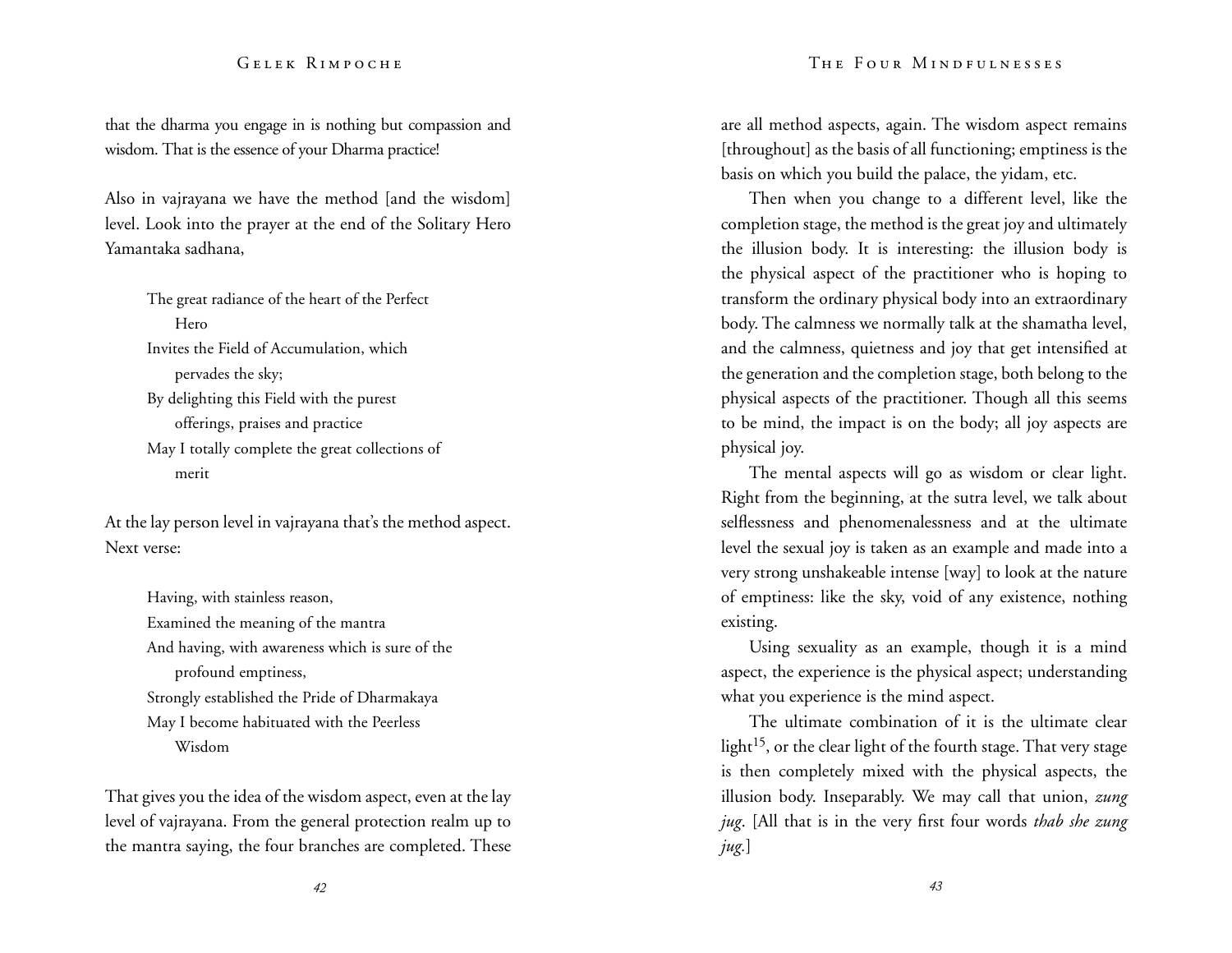*Gyur me* is immutable or unchangeable: once it becomes union it is not going to be divided or separated. When that has become ultimately inseparable, it is the first stage of the person's total enlightenment. Since we have no experience of that level, it is very hard to talk about it. At the same time we cannot deny it unless we are sure it is not there. Nor we can say it is there, because we can't experience it. Thus we rely on the texts that describe it. *Den teng na* is moon and sun seat. Moon and sun represent method [or compassion] and wisdom.

On such an absolutely reliable unshakeable cushion of union of method and wisdom I find my guru. In reality he is the nature of all the objects of refuge. But he appears in the form of my kind guru. In Tibetan it says the guru is a buddha who has completed all purification and achieved everything that is to be achieved: *dzok pai sang gye*. In our ordinary mind, when we look at an ordinary person we are going to see nothing but faults. Here the advice is not to entertain the faults so much. Leave these aside and envision a pure appearance and then pray. Do not let your mind roam around. Keep it in the mindfulness of profound faith. Don't let your mind forget. Always keep your mind focused on profound respect. This is the first mindfulness.

> **The seat is the Guru's throne, on which the moon and sun indicate the non-duality of wisdom and bodhicitta. The Guru sits on the moon disc, which represents the method aspect.**

'Meanwhile this teaching is also giving you the visualizations but it may not work if I go into it during the explanations. But at the end I am going to give you the visualization. The seat is the guru's throne'. Traditionally, the gurus sit on thrones, but in my case I don't like to sit on a throne. I prefer chairs or cushions. In Jewel Heart I made a point of sitting on one cushion on the stage. Then our people made a back rest and now it almost looks like a throne. I don't need a throne. Everybody has a throne in their bathroom. That is no big deal. Just make sure you are sitting on it in the right direction!

Bodhicitta means bodhimind<sup>16</sup>. The method aspect refers to accumulation of merit and purification, meditation on compassion, *etc*.

> **The rays of the moon have a cooling effect; when we develop the proper attitude of bodhicitta we will get relief from the heat of the self-cherishing attitude, the selfishness from which we suffer.**

We don't know yet that selfishness causes all our sufferings. But Buddha said that selfishness brings suffering and compassion brings joy and happiness. The great masters in the Buddhist tradition as well as in a great many other traditions did meditate and develop compassion and they did get rid of suffering.

Very recently in Houston I was at a conference of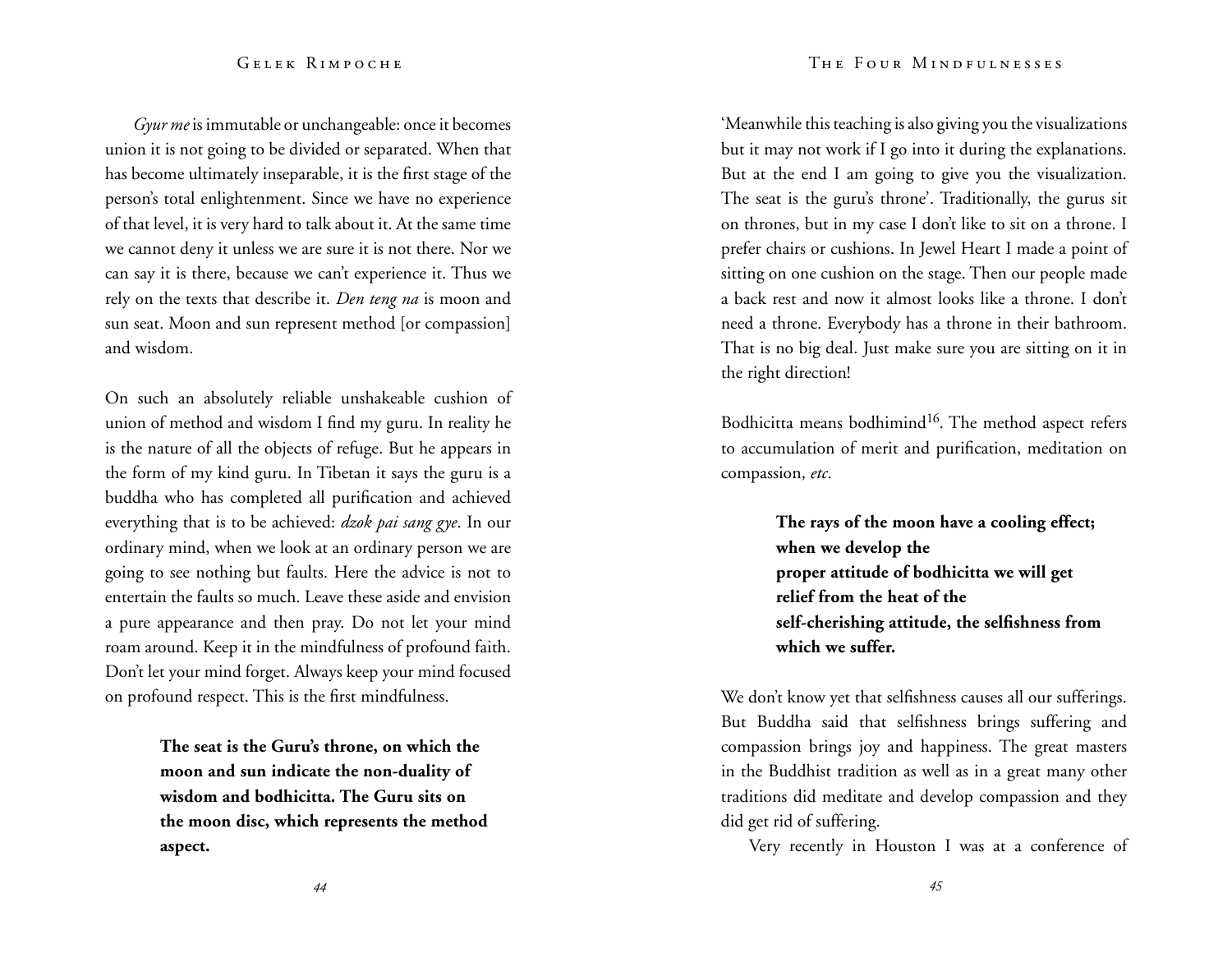science and spirituality. His Holiness the Dalai Lama attended that as well. There were a lot of hard core scientists at the conference, including some Nobel Laureates. I had a little speech there which I read in Jewel Heart on Tuesday night and which was put on the internet. I mentioned in there that scientists by watching the brain activities may be able to prove that mediation on compassion produces happiness. We can now physically measure if meditation brings happiness to us. So far it has been the Buddha's claim and for those who did the actual practice it proved to be true. But for the others there was no physical proof. Now there will be scientific measurements.

#### Self-cherishing

All our sufferings come from self-cherishing. We create enemies: people who do something that I don't like, who do something that goes against my self interest. If you take it to the bottom line, all enemies that we have were created through our self cherishing. I have given a lot of examples throughout my teachings. I remember one of them.

### *The Meditator "Always Crying"*

There was this meditator in the mountains who was crying all the time. He was not suffering from depression. Today, over here, if somebody cries all the time, we think it is depression and send them to hospital. This guy was not depressed, but was crying because of the suffering of all the people. The ghosts in that area were not friendly; they were non-dharmic spirits. There were lots of those in Tibet. They had a meeting and talked about this guy. The leader said, 'This is a strange fellow, we don't know what he is going to do, so let's nip it in the bud, before he becomes powerful. Otherwise he will control us. Who is going to get rid of him?' One local ghost volunteered and went there to do it. But he found him crying. Through the clairvoyance that ghosts have he realized that the meditator was crying for all beings, particular the ones in that area, which included the ghosts. So he couldn't harm him. He thought, 'He is worrying about me, it will be impossible for me to hurt him.' He tried a couple of times but couldn't do it. In the next meeting the leader of the ghosts asked, 'What happened? That meditator is still there.' The ghost in question explained, 'I went there a couple of times, but he is worrying about us and I couldn't harm him.' The chief slapped him and said, 'What a silly guy you are. I will finish him off.' So he went there himself and found the meditator still meditating on compassion. The chief ghost also couldn't harm him, although he thought about it and hung around for a while. So eventually, all the ghosts in the area became this meditator's friends and even his followers.

That shows: if someone is thinking to make your situation better, how can you hurt that person? Then anybody who thinks, 'Let me destroy', will make himself more and more enemies. To some degree you may achieve something through force and violence but you will never achieve your total goal. America has engaged in so many wars this past century. We found enemies and tried to destroy them, but the enemies never finished. Yes, we managed to stop Hitler and the Nazi activities, we managed to almost stop communism and managed to stop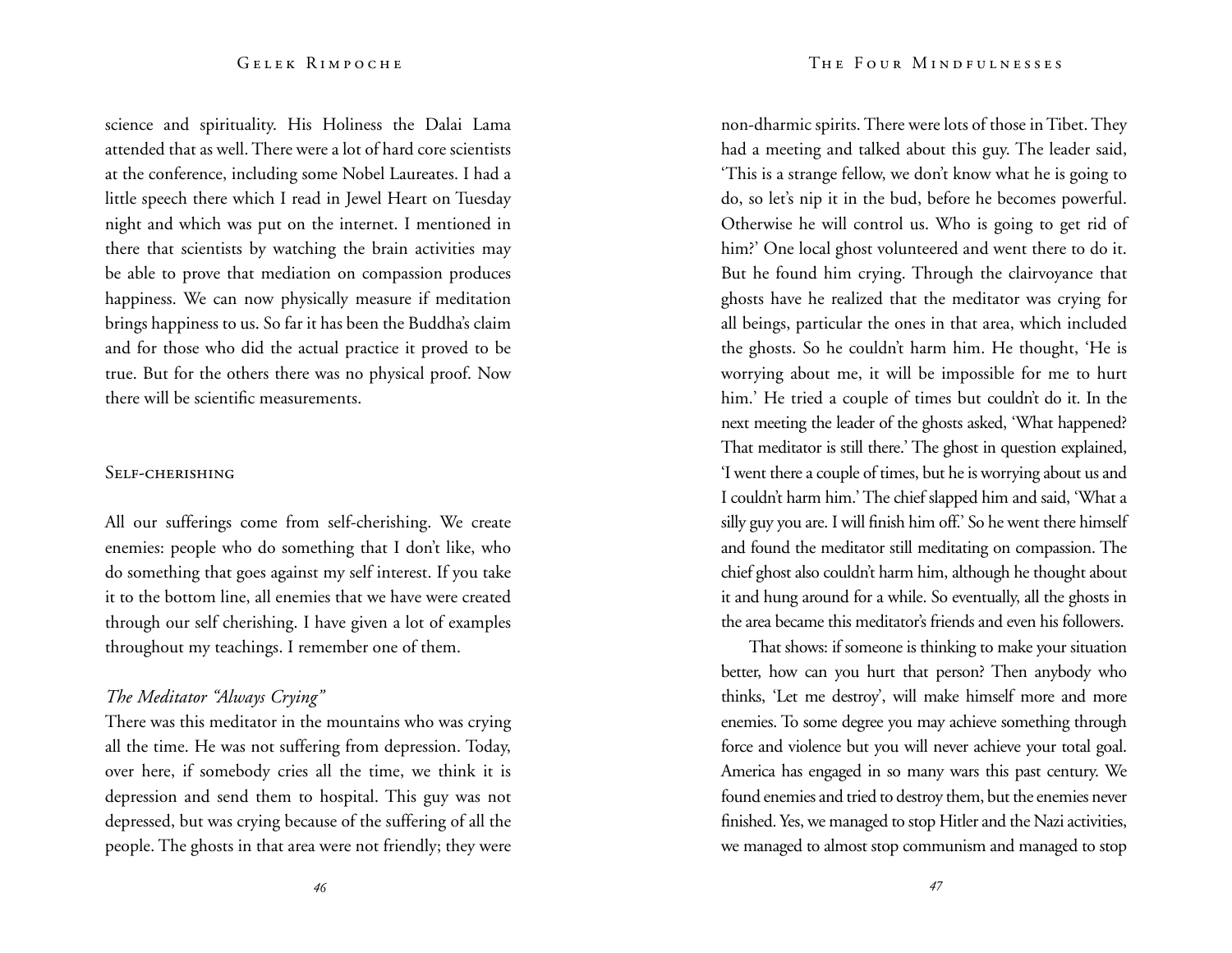#### The Four Mindfulnesses

#### Gelek Rimpoche

some dictators. But constantly, continuously, more enemies come along. You cannot go on and kill everybody. The only way to overcome the problem, help ourselves and bring safety and security to us is the practice of love and compassion. That is our secret weapon to bring happiness to ourselves.

### **The sun indicates the wisdom of understanding voidness.**

Voidness means emptiness, which is wisdom. So the moon cushion is compassion and the sun cushion is wisdom. Why is the guru sitting on cushions of wisdom and compassion? He is giving us a message, saying 'I am the nature of wisdom and compassion. Since that is my cushion I have completely developed it and I am the union of wisdom and compassion'. We need both. Wisdom becomes the mind aspect of the enlightened level and compassion becomes the physical aspect. Here we are talking about the union of compassion and wisdom. At the enlightened level it becomes the union of body and mind. Mind is wisdom, body is compassion. They become one. You can see the pictures of deities with their consorts and that is giving you the message of union. They are not pornographic pictures.

> **Its rays go out in all directions and eliminate the darkness of ignorance about the way all things exist. The Guru sits on both: he has full knowledge of Voidness and full development of Bodhicitta.**

The combination is important; we need both for Enlightenment, just as a child needs two parents. The Guru is a synthesis of all objects of Refuge, he is their essence, all three are combined in him. We need to see him as both transcended and realized; he has abandoned all delusions and completed all realizations.

*Kyab kün ngo wo trin chen gyi la ma zhug. Kyab* stand for *kyab gön,* which stands for refuge. In other words the guru is nothing but your object of refuge. Your object of refuge is nothing other than the guru. The guru is Buddha, Dharma and Sangha, and Buddha, Dharma and Sangha are the guru. Guru is yidam, yidam is guru. If you try to separate these it will never, ever work. It has never worked throughout history and it will never work in future. In our perception we may say, 'Oh yes, this teacher is Venerable So and so or Master So and so, but I have my direct link with Manjushri.' Thinking like that never works. I believe that is why the word 'synthesis' was chosen. The gurus' body is sangha, the guru's speech is dharma and the guru's mind is buddha.

Let's say you are doing Yamantaka practice. It is the same guru who becomes Yamantaka. If you are doing Vajrayogini, it is the same guru who becomes Vajrayogini. If you do Tara, it is the same guru who becomes Tara. Guru Vajradhara is the same guru, the same Buddha, the same Vajradhara. It has to be. It is like a performance. It is like one artists performing in various ways. I am very happy that Kyabje Rimpoche has clearly said it, so I can talk freely on the basis of his statements. The guru is the direct link of the practitioner to the enlightened society.

*Kün* is all. Meaning: no separation between guru and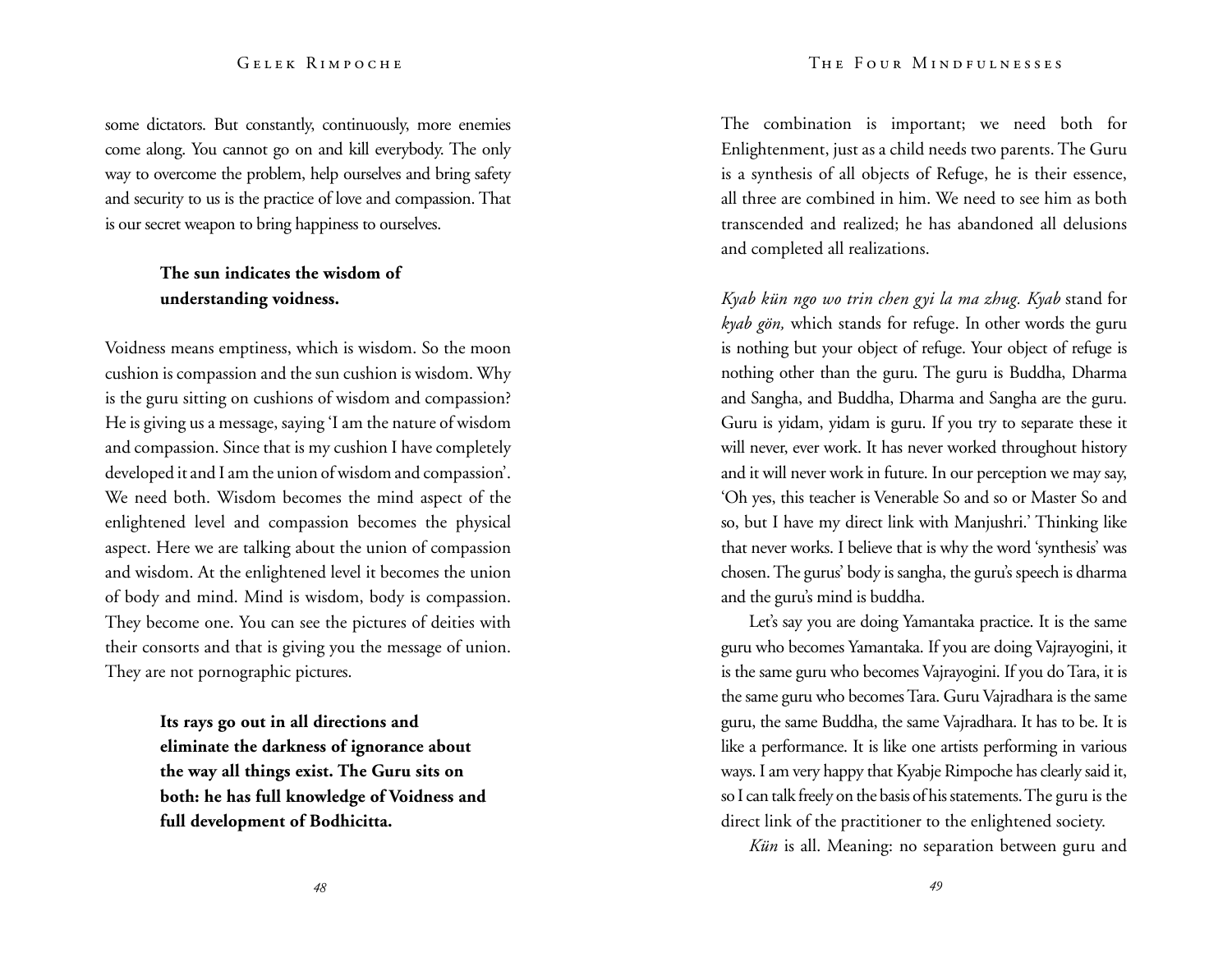yidam, guru and dharma, etc. *Ngo wo* refers to reality. *Trin chen gyi la ma zhug* is referring to the guru who is always kind. Remembering the kindness of the guru is one of the most important activities of guru yoga. So this line is almost identifying the guru to the individual. The identity may or may not change, but in reality it is important that we always look at the guru as one with Buddha, Dharma and Sangha, one with the dakas, dakinis and even the dharma protectors. No separation. So he is called the synthesis of all objects of refuge, or the entity of all the refuge. In our mind there should not be any separation. Such a person is called guru. I remember I once asked Song Rimpoche, How does this work? He replied, you can visualize the person as Tsongkhapa look-alike and label him as guru.' He mentioned that for the *Cittamani guru-yoga*. So we should understand that. Then, in *the Ganden Lha Gyema*, when finally the guru dissolves to ourselves, not only he comes to the center of our heart but also becomes one with our consciousness. This will also raise a question. When you get enlightened, do all the buddhas become oneness with the person? *Zhug* means sits there.

*Pang tog dzog pai sang gye shig de na da*; *pang* refers to abandonment of all negativities and the imprints of negativities; *tog* stand for *togpa pun tsoh:* all accomplishments or achievements; *pun* is best of all. So this has abandonment as well as accumulation. *Sang gye* is buddha. So all this refers to buddhahood or enlightenment. *Shig de na da* means: this is what it is, here it is. The message is: this guru is a buddha.

*Kyön tog pang nä… Kyön* is fault; *tog* refers to *tog pa,*

which stands for seeing, perceiving, understanding as well as development. Here it has to go as seeing, perceiving, having a pure perception.

> **'Forsaking thoughts of defects' means when you are in the presence of the Guru you are in the presence of a fully-realized Buddha. Usually we see only faults, now try to see only qualities, and make a request to the Guru, with the purified understanding of what the Guru is. Because of the force of the delusions in us it is easy to see faults in him, as he appears in ordinary human form. From now on, see only his pure qualities. With single-pointed respect and admiration, with pure vision, with full conviction and realization that he has attained all the qualities, that he is the three Refuges, Buddha, Dharma and Sangha, we should have proper devotion to him. Never forget such regard for the Guru.**

This is quite clear. Forgive me if my reading is not always correct. But it is permitted to read wrongly for the oral transmission.

#### *Kyabje Lhatsun Rimpoche*

I have one guru called Kyabje Lhatsun Rimpoche, from whom I have taken all the Tara teachings. He used to always read the opposite of what the text says. Later I learned that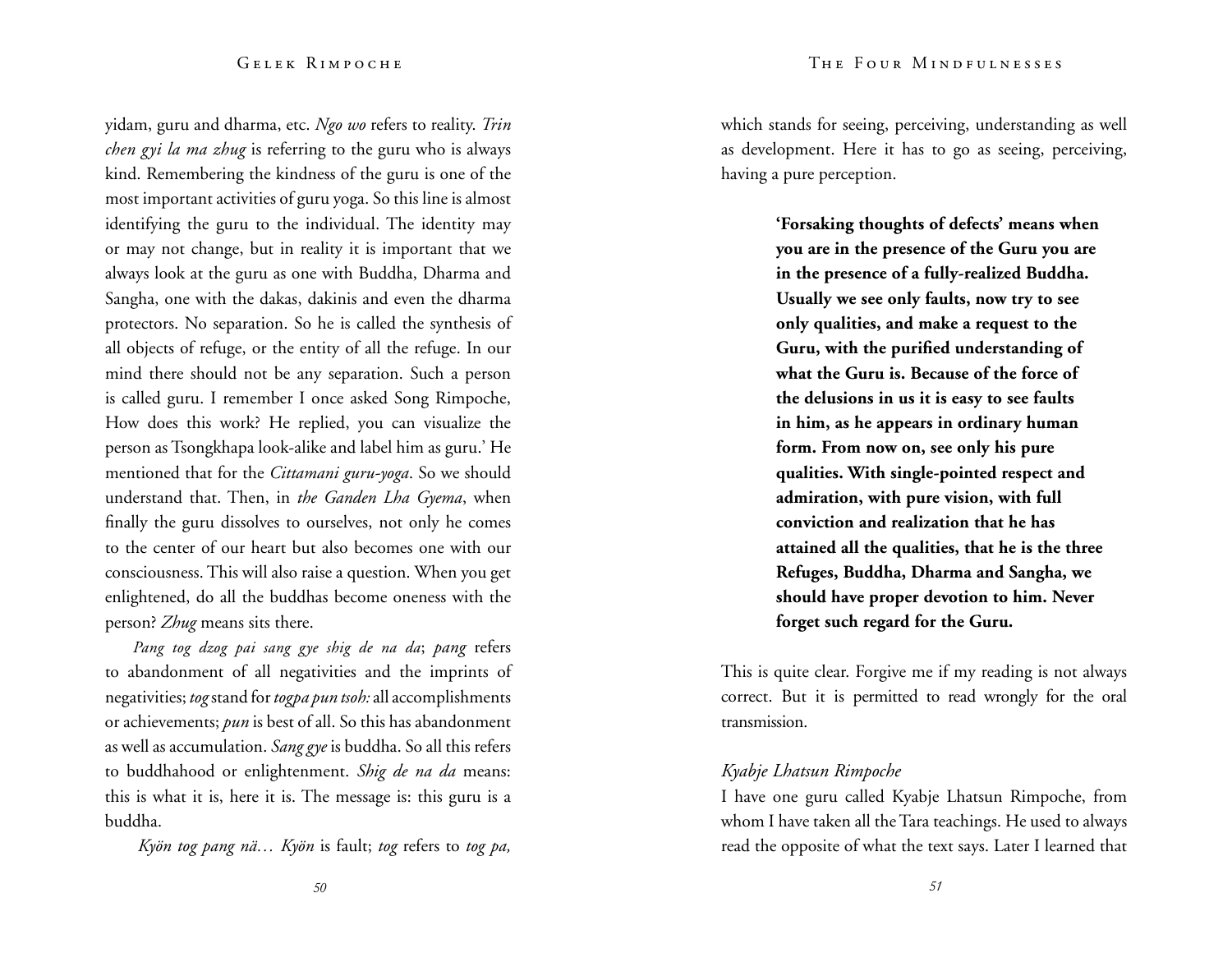this is called 'dyslexia.' Maybe it is a sickness, but that is what he did. His oral transmissions were so long. He took very long. Some shorter texts should be read in two days, some in just half a day, but it took him seventeen days. On top of that he would fall asleep in the middle of reading. And always he would read wrongly. On the other hand he would verbally recite one chapter of the Prajnaparamita as his daily practice commitment. Then when he was asked to give the oral transmission of the Prajnaparamita he said, 'Today I can read a little faster, because I say this every day.'

Two of us in the audience were supposed to follow with another text what he was reading, making sure he did not jump any pages. That's when I noticed that he was reading the syllables completely opposite. And he was reading slowly, even then. It was funny. The text would say for example that Koshi De Sha made the request to Buddha and Buddha ordered it to be done. But Rimpoche would read, 'Buddha made the request and Koshi De Sha ordered it to be done.' You could correct him a couple of times and he would say, 'Oh yes, I made a mistake'. But if you kept on doing it he would say, 'This little incarnate lama told me that I made a mistake' and he would repeat that sentence 20 or 30 times before continuing to read.

Kyabje Ling Rimpoche also took teachings from Kyabje Lhatsun Rimpoche and he told me that Kyongla Rimpoche, who lives in New York now, was there too. Kyabje Lhatsun Rimpoche agreed to give that teaching and said, 'But I am not really good at it and if I make a mistake, please correct me.' So, of course Lhatsun Rimpoche read wrongly and Kyabje Ling Rimpoche corrected five times. At the sixth time Kyabje

Lhatsun Rimpoche picked up his book and said, 'The two of you have come here to accuse me.' He kept on repeating that a number of times. Kyabje Ling Rimpoche told me, 'After that I stopped correcting him, no matter whatever he said.'

I asked both Kyabje Ling Rimpoche and Kyabje Trijang Rimpoche if Kyabje Lhatsun's oral transmission was okay, since there were so many reading mistakes. But they both said, 'This is different, it is totally fine.' I was very close to Kyabje Lhatsun Rimpoche. So I had to prepare the young incarnate lamas who were coming for teachings, because he would always say things the other way round. For example, one quotation says, 'One who tries to meditate without learning anything is like someone who is rock climbing without using their arms.' But Kyabje Rimpoche would quote, 'One who is trying to meditate without learning anything is like somebody without rocks who is trying to climb on their arms.' So I had to warn the young lamas there not to giggle or laugh. By telling you these stories I am trying to justify my wrong reading to you.

#### PURITY

The creation of our perception is the creation of enlightenment for ourselves. That is why purity is emphasized so much. The teachings tell you, if you have a lama who is a holy horror, you don't visualize him as holy horror. Whatever the reality may be, change your perception of it, so that ultimately it becomes pure for you. If you look from the faults point of view, you will see lots of faults; if you look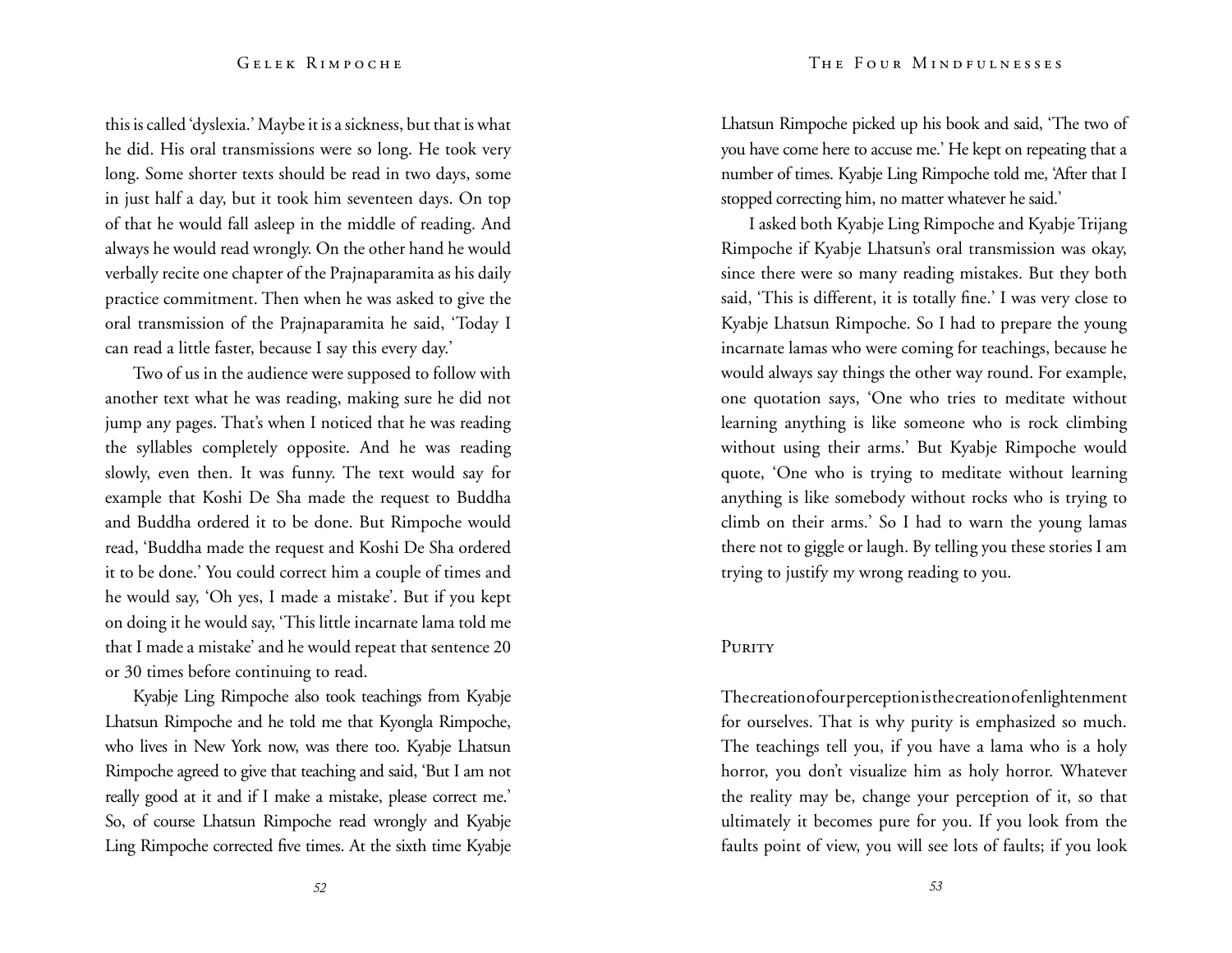from the perfection point of view you will see the good things. The guru has no other business than representing the enlightened beings. The guru is the manifestation of the enlightened beings to serve me, the individual being.

The essence of guru yoga is seeing the guru as inseparable from all enlightened beings. Then you develop admiration and respect.

[So you have] the perception of the purity and the acceptance of the pure nature and seeking those qualities. Between appearance and acceptance there is a huge difference. Tilopa told Naropa, 'Appearance will not tie you, but acceptance will. So let the acceptance go.'

What is a pure land? Pure environment and pure inhabitants. Purity is the result of pure acceptance, which brings pure reality. Pure acceptance can only come after pure perception. In order to perceive purely, you need to remove the faults. These are all mind activities. Beauty appearing to the individual is reality; reality was born in accordance with its terms and conditions. The condition of the perceiving mind, the appearance and the acknowledgement [of it, the capability of the mind to perceive, acknowledge, realize and maintain [purity], is the result of pure perception. That is where the pure land comes from. Even we, when we become a buddha, will have those: pure environment and pure inhabitants. It is all coming out of pure perception.

It's very important to have a proper Guru. Even in ordinary circumstances, for worldly skills, you need a good teacher, you can't just learn by yourself. So, to gain Enlightenment to be able to liberate all sentient beings, you need to rely heavily on a fully-qualified Guru. There are three types of Gurus; for Vinaya, for Mahayana and for Tantra. This is a Mahayana teaching; there are ten prerequisite qualities for a Mahayana Guru and it is important that they be present in the teacher. If you have the combination of a fully-qualified Master, fully-prepared disciple and the proper circumstances it is possible to create Enlightenment, as though made by hand.

This is Kyabje Ling Rimpoche's usual way of teaching. Kyabje Rimpoche would say that if there is a properly qualified teacher and a properly qualified disciple you can produce a buddha like an artist makes a china cup. You can make exactly what you want. You can create a buddha in the individual just like an artist makes a piece of art. Kyabje Rimpoche would say that in almost every teaching:

> **Otherwise, if the teacher doesn't have proper qualities, one can be reborn in the lower realms. So there is strong reliance on a proper Guru. A heretical Guru causes tremendous problems; look at the case of Angulimala, who lived in the time of the Buddha. He was instructed by his teacher to go around killing people and to make a rosary with their thumbs. In the end he met the Buddha and attained Enlightenment. It is not enough to have a qualified Guru. We have to know how to make proper devotion,**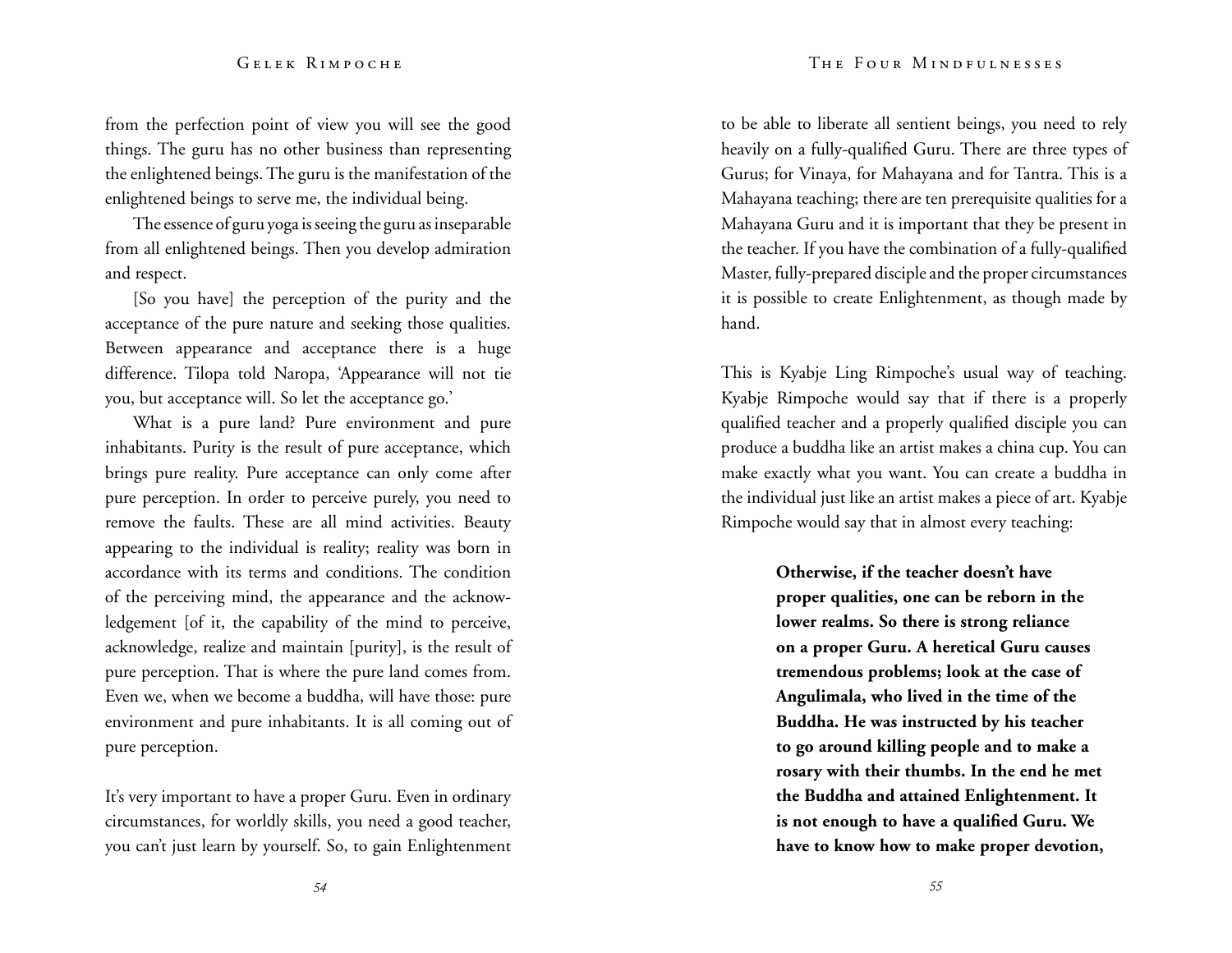#### **not see faults, see only qualities.**

Before one takes a guru it is important to check the guru. Whatever you have to do to check out the faults and qualities, you have to do before you take that person as guru. Afterwards you don't. If you don't check, you will get a lot of problems. Kyabje Rimpoche gives the example of Angulimala, but for us here today, there are vivid examples from just a few years ago. Remember Jim Jones, remember Heaven's Gate. These so-called gurus were truly misleading the people. Sometimes we hear about controversial things that this Swami and that Rimpoche are supposed to have done, but that is not misleading in that sense. You have to mainly keep in mind what contributions individual gurus have made.

Take Trungpa Rimpoche for example. We talk about that he used to drink and have nude parties. But we don't talk so much about how many great disciples he has produced, how many qualified teachers have come up today through his teachings. We can't tell whether or not they are enlightened, but they are well qualified teachers now. However, we mostly are interested in scandals. Yes, scandals are bad, but not that serious. They don't lead people into terrible situations like Jim Jones and Heaven's Gate, who caused people to lose their lives. That is bad misleading. Therefore, check out the gurus you want to take teachings from beforehand.

#### **One of the reasons is to get benefit.**

These are Kyabje Rimpoche's bullet points. Somehow the translation of this teaching doesn't clearly show the key points. In the teaching Kyabje Rimpoche would say,

> **I am not saying the guru does or doesn't have a problem. I am saying, whether the guru has a problem or not, that is his or her problem. What I want is benefit. I want advantages, not disadvantages. I want the benefit of becoming a fully enlightened buddha, so therefore I look at the guru as a fully enlightened buddha, for my benefit. I don't need disadvantages.**

#### Buddha's Tooth

I tell you an earlier story. It is a Tibetan story, unfortunately. I wish I get some more western stories. But my knowledge is limited, so I only have Tibetan ones. Actually, it is an example Kyabje Ling Rimpoche often used here.

There was a business man somewhere in old Tibet, maybe four hundred years ago. That businessman used to go to India to do business. And he has a mother. And he loves the mother and mother loves him. So every time before he goes to India he goes to his mother and says, 'Mom, tell me what you want from India. I will bring anything.' She always says, 'Oh, I do not need anything from India.' But one time she decided, 'Son, can you really bring me something I want?' He said, 'Well, whatever you want. I will beg, borrow or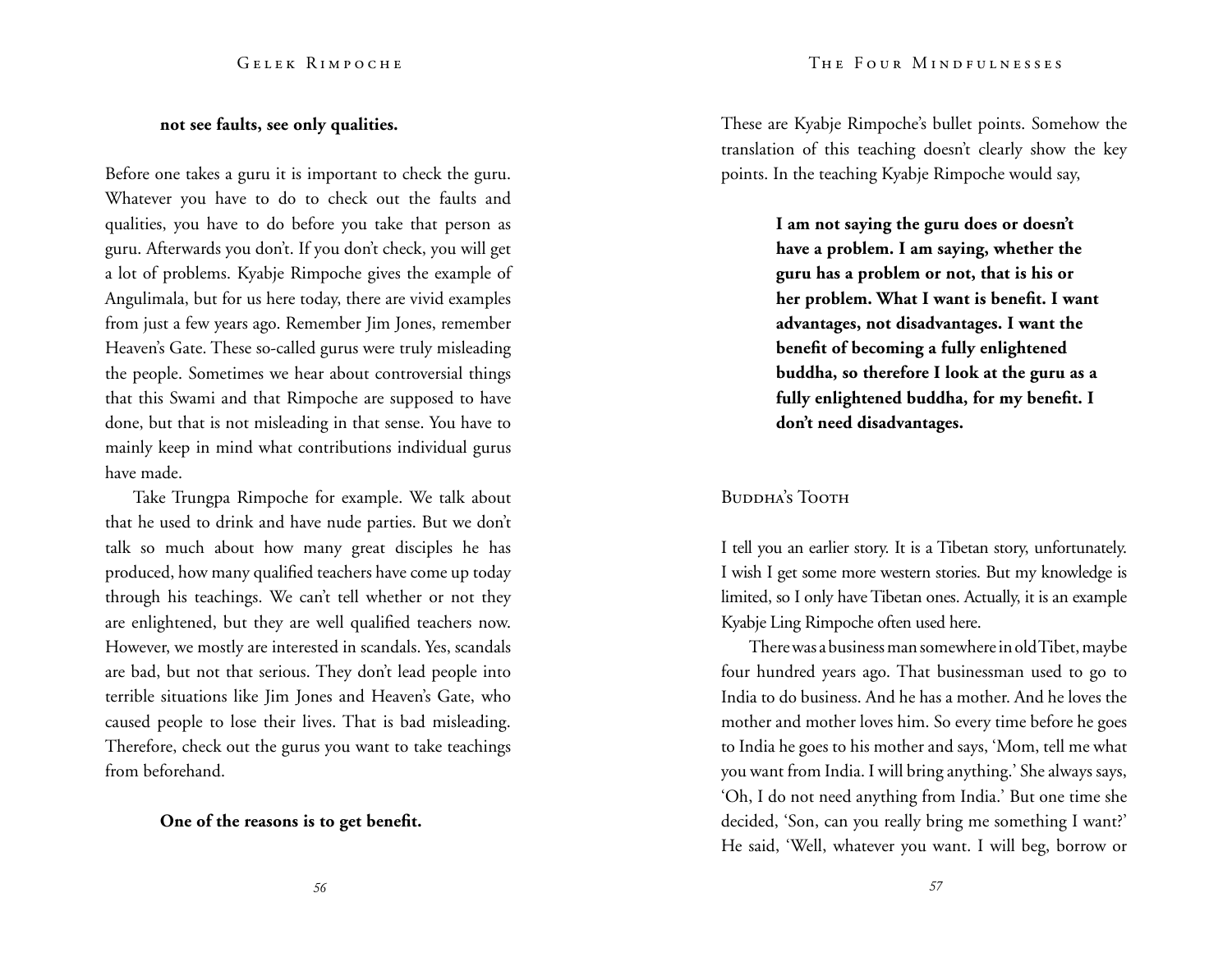steal, but I will bring it.' She said, 'All right.' 'Can you find a tooth of Buddha? Please bring a tooth of Buddha.' He said, 'Yes, yes, I will; I have a number of friends who can find out, and somehow I think I can get it.' So he goes one time, comes back, no Buddha tooth. Another time, no Buddha tooth. Three, four times it happened. But he remembered the mother really wanted that Buddha tooth. So one time he thought, 'I am never going to find a Buddha's tooth. But I have to give her something.' So two days before he reached Lhasa, when he stopped overnight, he found the dead body of a dog. He pulled out a tooth, and rubbed it clean and smooth with a smooth stone.

He really worked hard and made it look like a slightly too big human tooth. Then he washed it, cleaned it and wrapped it into scarves of five different colors. And then he stayed back two days and sent a message to his mother's home, 'I am bringing Buddha's tooth.' So by the time he was arriving, the mother had dressed up, and as he walked closer, she walked outside, holding incense and a scarf, to receive the tooth. She said, 'Where is the Buddha's tooth?' and he said, 'Here. This is Buddha's tooth, a real Buddha's tooth.' She said, 'Thank you so much.' She got up and put it in the middle of the altar. She gave it the most important space on the altar. From that day on she prayed to that tooth, including making offerings every morning, and taking them down every evening. She cleaned the offering bowls, and made new water offerings, flower offerings, incense offerings, including music, and everything. Then, one day the tooth started giving relics.

The word 'relic' is something else than what it usually

means in English. In western languages it could be some holy people's bones, or something. But in the Tibetan language, relics refer to what we call *ringsil:* tiny white little balls which slightly radiate light. I have seen many relics, and recently, after the funeral of Ribur Rimpoche they found huge amounts of relics. He had put out tremendous amounts of relics. Relics are such delicate things. If you capture them by your hand, they will disappear like bubbles in the water. So you have to catch them by spoon, preferably a pure gold or platinum spoon. If not, at least silver, pure old-fashioned silver; not stainless silver. You take them und put them in the water for a while. Then you take them out and then they will remain. You have to look after them very carefully. If you leave them very clean and nicely, sometimes one relic gives two, three, four or five more. And if it is not so clean it disappears. These are the true relics. I have seen them a number of times.

One time I went to Switzerland. This was maybe twenty years ago. There is this friend of mine, a very interesting Rimpoche, a crazy type of guy, very fashionable. He just had to wear the most wonderful, best dresses. We were refugees, we had no money, but even then he would go for an Armani suit. Nothing else would do, you know. He was that type of guy even in Tibet. He also called his house 'palace'. No one does that in Tibet, not unless you are hugely rich and famous. Even the Karmapa did not call his house a palace, but this Lamda Rimpoche did. He also used to ride horses and was very fond of guns. In Tibet, he was extremely wealthy, but in India, after becoming a refugee, he had nothing. He always had 25 attendants. He had them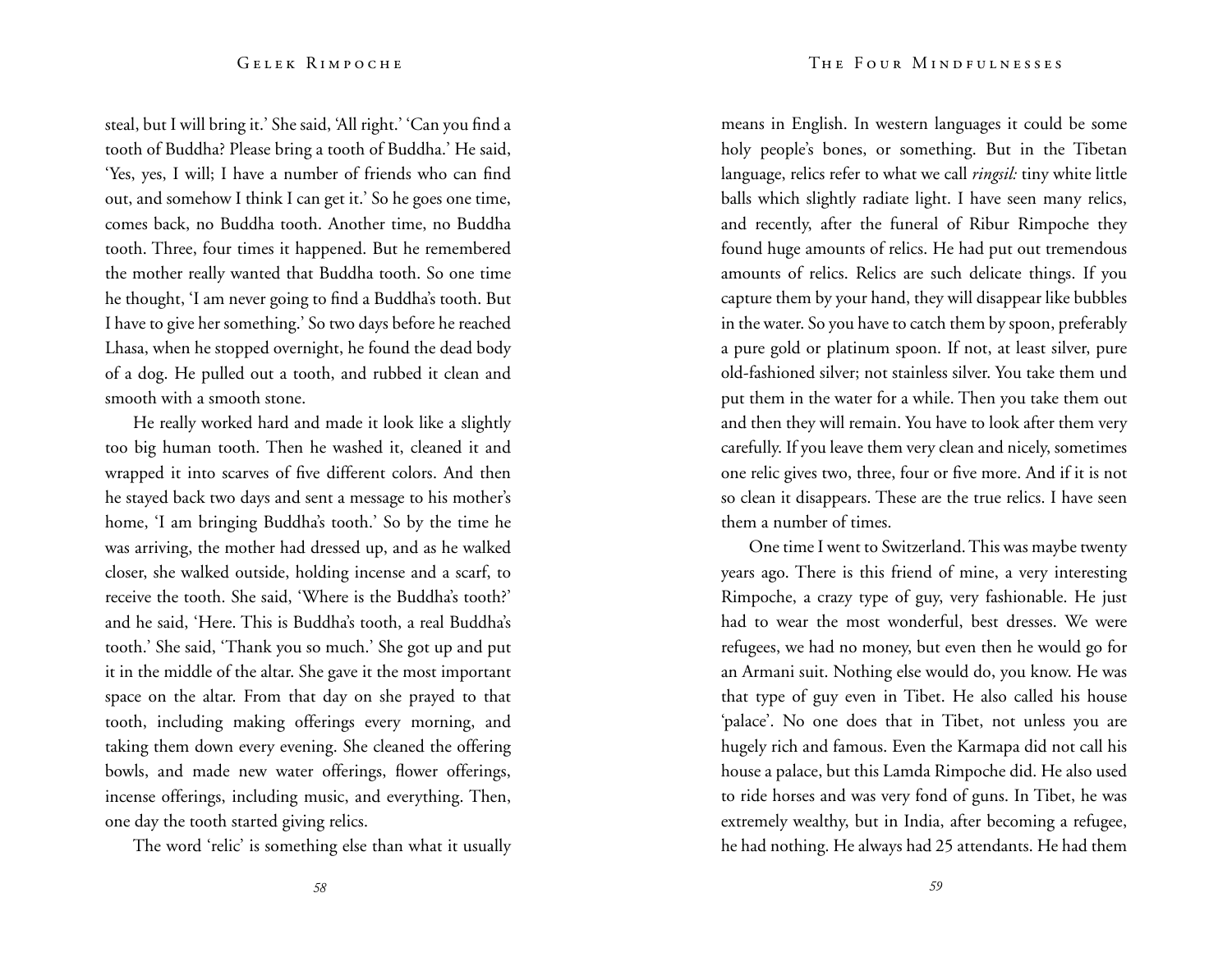all dressed completely in some uniform type of dress made from a sort of green-colored Italian wool. There is a lot of wool in Tibet, but he insisted on Italian wool. And they had to wear some kind of Italian felt hat, even in the summer. They carried long rifles and short pistols and knives. He was like that. Then he himself was also riding horses. One day a horse threw him off and he broke his hip. From then on he had to limp. But he walked with an exaggerated swagger, so that nobody knew he was limping.

After becoming refugees, we were a few months together in Dharamsala in India. After that he went to Switzerland and I went to see him there in Davos, near Zurich. I walked into his room, and he had a nice beautiful altar. At the center of the altar there was a Yamantaka image. And he had put a little cup in front of the main face of the image. I asked, 'Is Yamantaka drinking, or what is it?' He said, 'Look inside.' When I looked, I saw these little white pills in there. Then he said, 'Look at the nose very carefully.' I could see the white pills coming out of the nose of the image of Yamantaka, and they would slowly drip into that little cup. And somehow he kept the cup as though Yamantaka was drinking. Anyway, to finish this story, this Rimpoche eventually went back to China and the late Panchen Lama wanted him to work with him, so he even went back to Tibet. And even today, his place is called palace. I received a note once that said, 'From the palace'. He will not write his name. He writes, 'From the palace by me.' This is what I call really true relics, not somebody's old bones or hair or all this. So this dog's tooth started giving these kinds of relics. Since then it has become a saying in Tibet:

If the old lady has unshakeable, profound faith, even the dog's tooth will give relics.

For her, it was Buddha's tooth. She treated it that way and it worked that way. In reality it was just a dog's tooth, yet it started giving relics. Even the son was shocked, naturally. I don't know whether you call it a miracle, or whatever. The reasons why I tell you this is: it does not depend so much on the person that does it, but on the person that perceives it. So, even a dog's tooth can give relics. That may be a mystical aspect of Buddhism, and one can either dismiss it or pay attention. The choice is the individual's.

To come back to our point: even a dog's tooth is capable of giving relics. Therefore proper devotion to the guru is beneficial to the individual. It doesn't make the guru enlightened nor non-enlightened, neither does it make him better or worse. But it gives benefit to the practitioner.

> **Whether poor or rich, no one refuses gain or welcomes loss, and as for gain, everyone wants as much as possible. Here the benefit is all qualities and all attainments, and, from seeing our Guru as a Buddha, the attainment of Enlightenment, which pleases all the Buddhas.**

Attaining enlightenment from seeing the guru as Buddha is the first benefit. Pleasing all the buddhas is the second benefit. I think this translation might have cut out some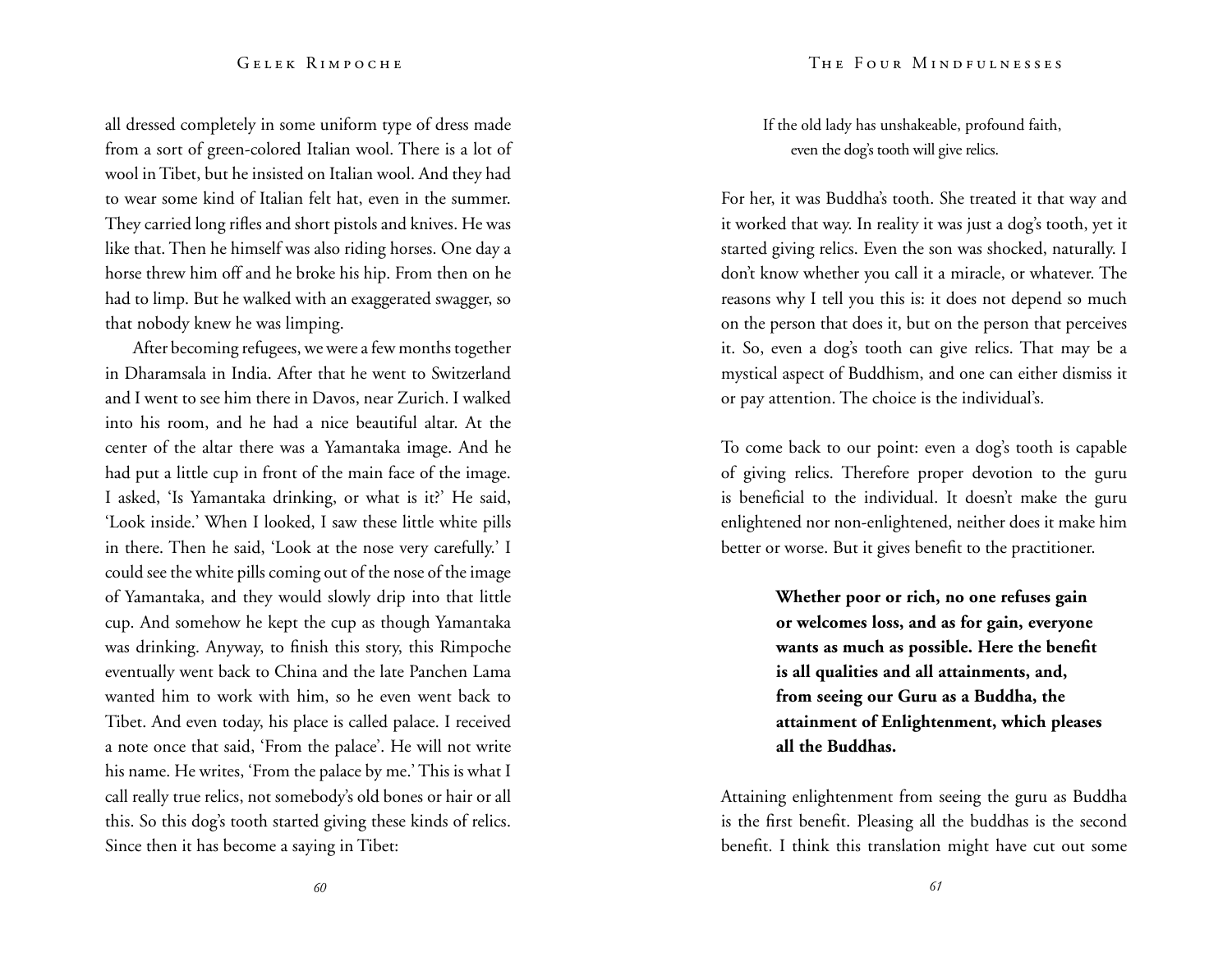of the reasons Kyabje Rimpoche gives. The reason for the second point is that your guru is the representative of the buddhas. If the representative is treated well the buddhas will be happy. If the representative is insulted the buddhas will not be happy. It is like the treatment of the ambassador of a country.

> **Also, never falling back to samsara, accomplishing all aims, both spiritual and material, protection from falling into lower states or from encountering adverse conditions.**

If you have a proper guru and you listen to the teachings, they will take you away from material interest, away from samsara, away from self-cherishing. The blessings of the enlightened beings help you to accomplish all aims.

> **You can see the advantages of proper devotion to one's Guru from stories in the Sutras, such as the tale of the Bodhisattva Tagtungu. He was ready even to cut his own flesh in order to serve his Guru properly. He attained realizations within seven human years which ordinarily require aeons. From proper devotion to his Guru Marpa, Milarepa attained the great blissful state of non-duality in one short lifetime. Although it is an old story, he is still known and remembered as one of Tibet's great yogis to**

# **this day.**

The transcriber must have cut the stories short. Tagtungu's teacher was the bodhisattva Chöpa. He was giving teachings in the street. Tagtungu used to get water and sprinkle it on the street to put the dust down. One day though, a mara, an evil force, made all the water disappear completely. Tagtungu couldn't find any water and there was so much dust. He then didn't hesitate to cut his wrists and use his own blood to keep the dust down as much as possible. Because of that devotion, he developed the bodhisattva stages from stage one to seven, which is unprecedented in the sutra system. Not seven human years, but seven bodhisattva stages! In vajrayana this is wellknown, but from the sutra teachings this is unprecedented and the only example we know.

> **You need to have proper devotion, otherwise the qualities disappear, adverse effects or mistakes occur. Devadatta, Buddha's cousin, saw only faults and achieved no realizations. In the end he committed one of the [5] heinous crimes of immediate retribution. For proper Guru devotion we need to have full conviction and realization that our own Guru is a fully realized and Enlightened Buddha, and then practice correctly both in thought and in action.**

Devadatta was not necessarily a mara or an evil one, but Buddha and his cousin Devadatta staged this performance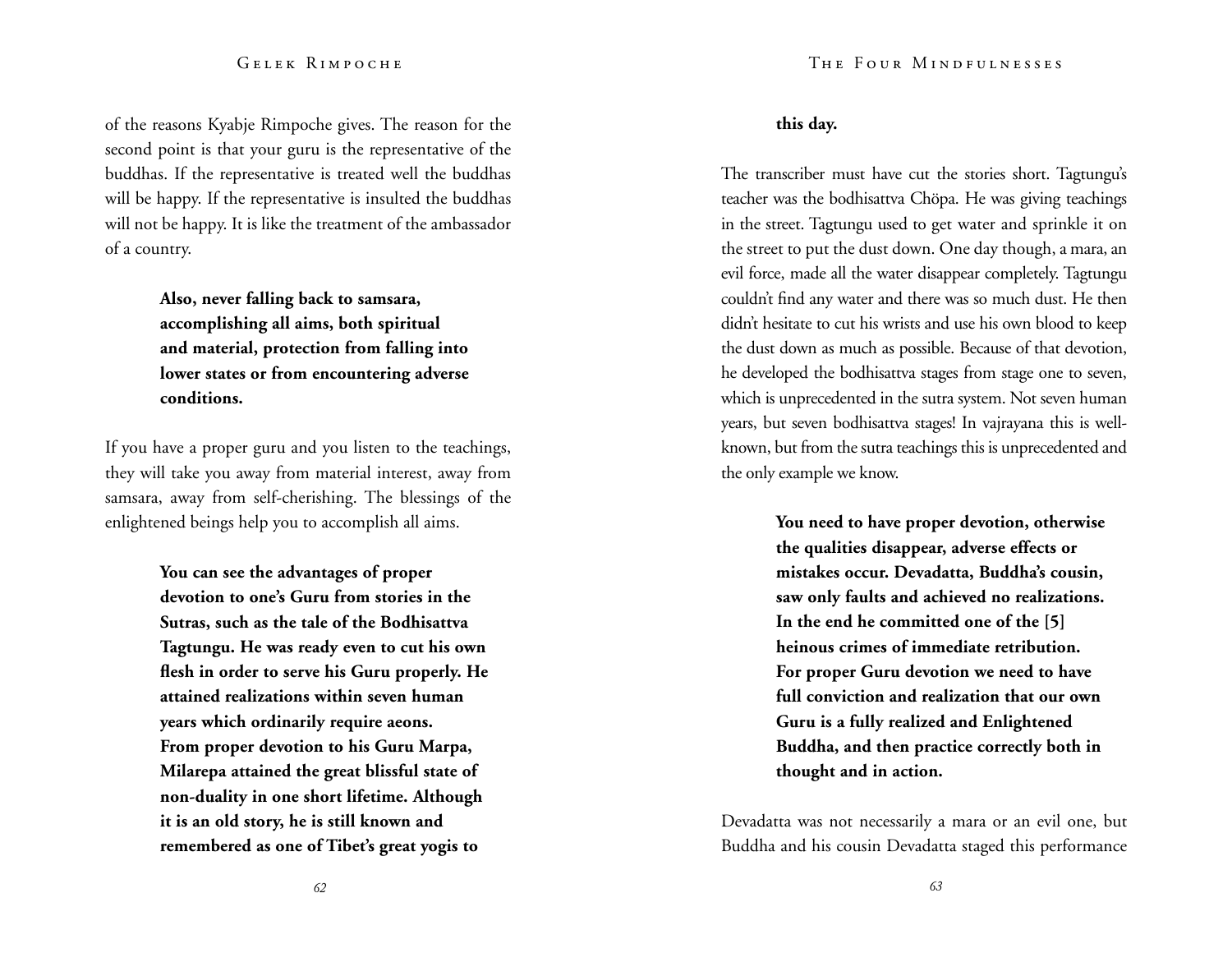#### The Four Mindfulnesses

### Gelek Rimpoche

all the time. Devadatta was always challenging Buddha. He was jealous of Buddha. This was actually a performance between Buddha and Devadatta, in order to guide us.

We may distinguish between the guru as individual and the guru as guru. The individual person has these changes like birth and death; the actual guru does not have that. As the *Lama Chöpa* says,

> Though your vajra body knows neither birth nor death, Please stay here to help me, Manifesting the ultimate union, Without entering nirvana until samsara's end.

Guru devotional practice means two things: thought and action. Most important is thought.

> **In thought: we must have the full conviction that our Guru is a fully-realized Buddha. It is very important to have this total conviction. Here we are not trying to see a Buddha in someone who is not a Guru. What we are trying to do is to gain recognition of the Enlightened qualities of the Guru. We are trying to discover for ourselves the Enlightened aspects of the Buddha which are already in the Guru. We are not trying to make someone Enlightened who is not Enlightened. There are many reasons and proofs for seeing our Guru as an Enlightened**

**being. First of all, Vajradhara has asserted that one's own Guru is definitely a fully-Enlightened being. In this time of the five degenerations one should not fail to recognize Vajradhara in the Guru, since at this time he will emanate in the form of Gurus.**

**The sole purpose and aim of the Buddhas is to care for and to serve all beings. At the beginning (aspiring), in the middle (accumulating merit for aeons) and at the end (attaining) it is for the sole purpose of serving and benefiting all beings.** 

In the sutra system we are taught: Buddhas first develop bodhimind. Then it takes three countless eons of accumulating merit and purification. And finally enlightenment is attained. This is the non-vajrayana system. That is why vajrayana is so important. Without it, enlightenment is eons and eons away!

> **We are not fortunate enough to see the actual Nirmanakaya presence of the Buddha in its real aspects. Since his main concern is to benefit all beings, he will emanate or reincarnate in whatever aspect is beneficial, whether animate or inanimate: as a bird, a tree or a bridge. The most beneficial emanation is one at our level, one that we can relate to. Neither a Nirmanakaya nor a**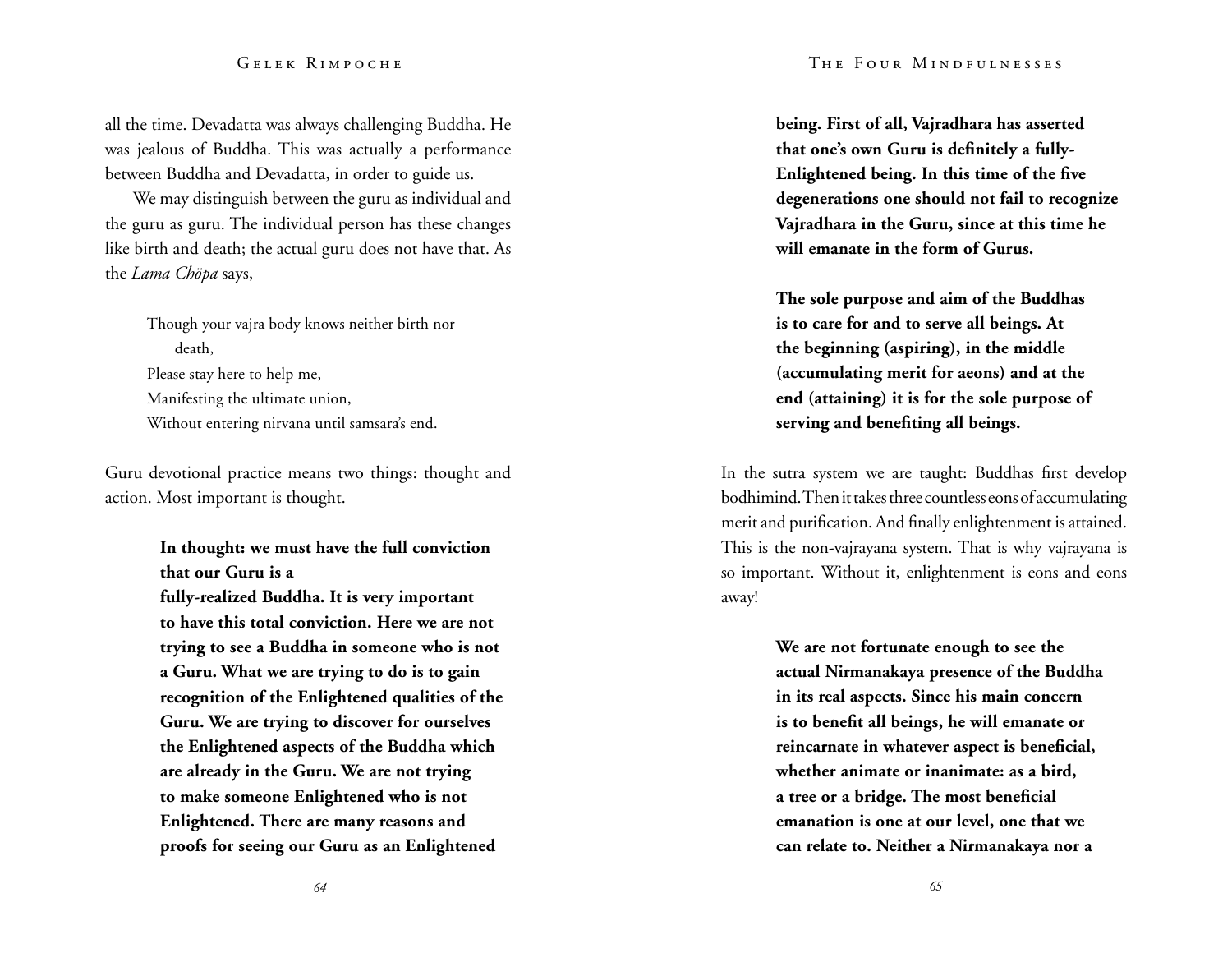#### The Four Mindfulnesses

# Gelek Rimpoche

**bird is easy to relate to, so he will appear to us as a teacher, as a human being like us. If we don't realize the purpose of the Buddhas in the Gurus, we are failing to see the purpose of the Buddhas.**

**There are many other reasons why one's own Guru is the true representative of the Buddhas and an Enlightened being himself. There has to be someone to channel the blessings of the Enlightened beings to an ordinary being, much as you need a magnifying glass to start a fire by focusing the sun's rays onto a bit of wood.** 

**Similarly, the Buddhas' blessings come through a representative. If the Guru is not a fully-realized being, then the Buddhas have to rely on an ordinary being, and then their capacity to help is very limited. Although we are not so fortunate as to be in the presence of the fully-Enlightened Nirmanakaya, the Guru is always benefiting beings. There is no space which is not pervaded by the Buddhas: they are constantly incarnating and emanating for us.**

Kyabje Rimpoche says that 'if the guru is not a fully-realized being, then the Buddhas have to rely on an ordinary being and then their capacity is very limited.' In the west we see on television all the time someone saying, 'We have to punish people on behalf of God.' That sounds like God has to depend on ordinary people to do his job. He also says that we not are 'so fortunate as to be in the presence of a fully enlightened Nirmanakaya', but I would say that if we were able to see one we would run away - no doubt about it. In New York anyone can run around in whatever costume they choose and no one would even bother looking. But if Buddha really appeared in nirmanakaya form in the street, everyone would run away.

> **There is the story of Arya Asanga who had been meditating in a cave for twelve years to develop a vision of Maitreya. Leaving his cave he met a dog laying in the middle of the road, an old bitch with a deep wound all covered with maggots, still barking despite her injury. Out of sheer compassion he decided to remove the worms, but realizing that they would die without food, he cut a strip of flesh from his thigh on which to place them. Then he saw that picking them out of the wound with his fingers would probably kill them, so he closed his eyes and bent down and tried to remove them with his tongue. Meeting nothing, he opened his eyes and saw Maitreya in all his glory standing in front of him. In amazement he cried out: 'Where have you been all this time?' and Maitreya replied, 'Right here, but your own karmic obstacles**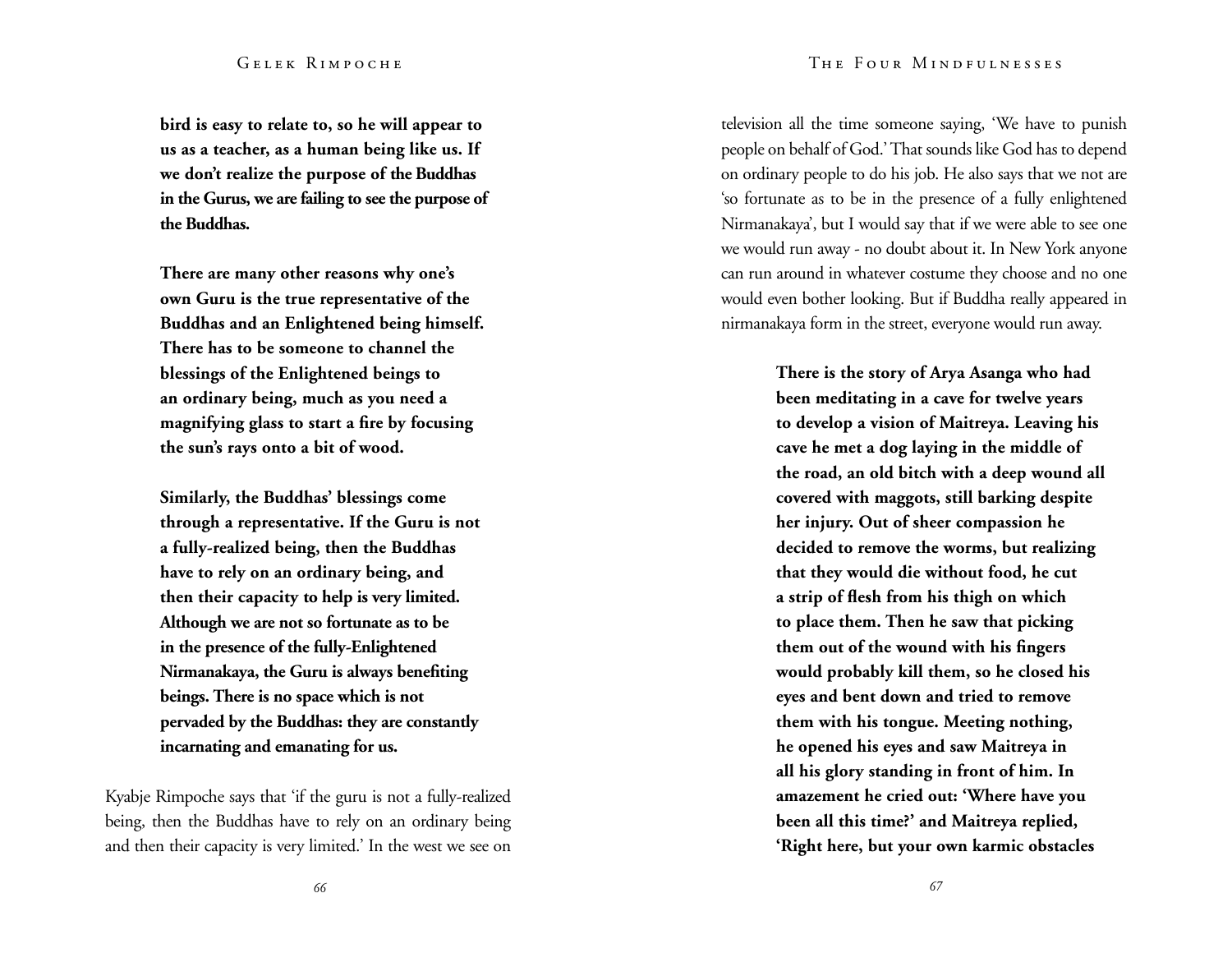**prevented you from seeing me until your intense compassion for the dog cleared the obstacles'. Thinking that our own Guru is not a Buddha because of his appearance, because he doesn't have the attributes, is a mistake. Conversely, thinking someone is a Buddha because he has the attributes is also wrong.** 

I think the transcriber abbreviated the story a lot. Normally we tell it more in detail. Asanga went into retreat for twelve years, but after three years he almost gave up, saw something that made him go back with renewed enthusiasm and the same thing happened another two times. There are many stories about that first part. Kyabje Rimpoche is saying here that if you see somebody who seems to look like a buddha in all aspects it not necessarily is a buddha and if you don't see all the aspects it does not necessarily mean that this person is not a buddha.

> **One Arhat had a long-standing conflict with one of the major interfering forces, which later became his disciple. It had lived at the time of the Buddha, and knew what he had looked like. It also had great supernatural powers. So one day it manifested before the Arhat at his request in the appearance of the Buddha, with all the major and minor attributes, lights and so forth, warning him beforehand not to be fooled. The Arhat**

**was so overwhelmed that he went to make prostrations. Maitreya appeared as a dog. So, if the signs are not present it doesn't mean anything.**

An interfering force is a mara, an evil force. This arhat had arguments and fights with that evil force, which later became this arhat's disciple. This evil force had powers of manifestation. So when he became the arhat's disciple, he appeared to him and offered to help him and asked him, 'What do you want?' The arhat said, 'Look, you have the capability to manifest. I would really like to see what the Buddha looked like. Can you manifest that?' The disciple said, 'If I manifest as Buddha for you, you have to promise that you won't prostrate to me.' The arhat promised and so the force manifested as Buddha. The moment he saw the Buddha emanation this arhat was so amazed that he started prostrating and then this evil force disappeared.

> **In short, it is very important to have a Guru who is qualified. Even for ordinary skills you need a teacher, how much more so in this case! We are trying to develop a recognition of the Enlightened qualities of the Buddha - not trying to see one where there is none. One's own Guru is a fully-Enlightened being. Any virtuous thoughts or actions that occur to us are a product of the Buddhas' Enlightened action. How do we get the benefit of the virtuous action**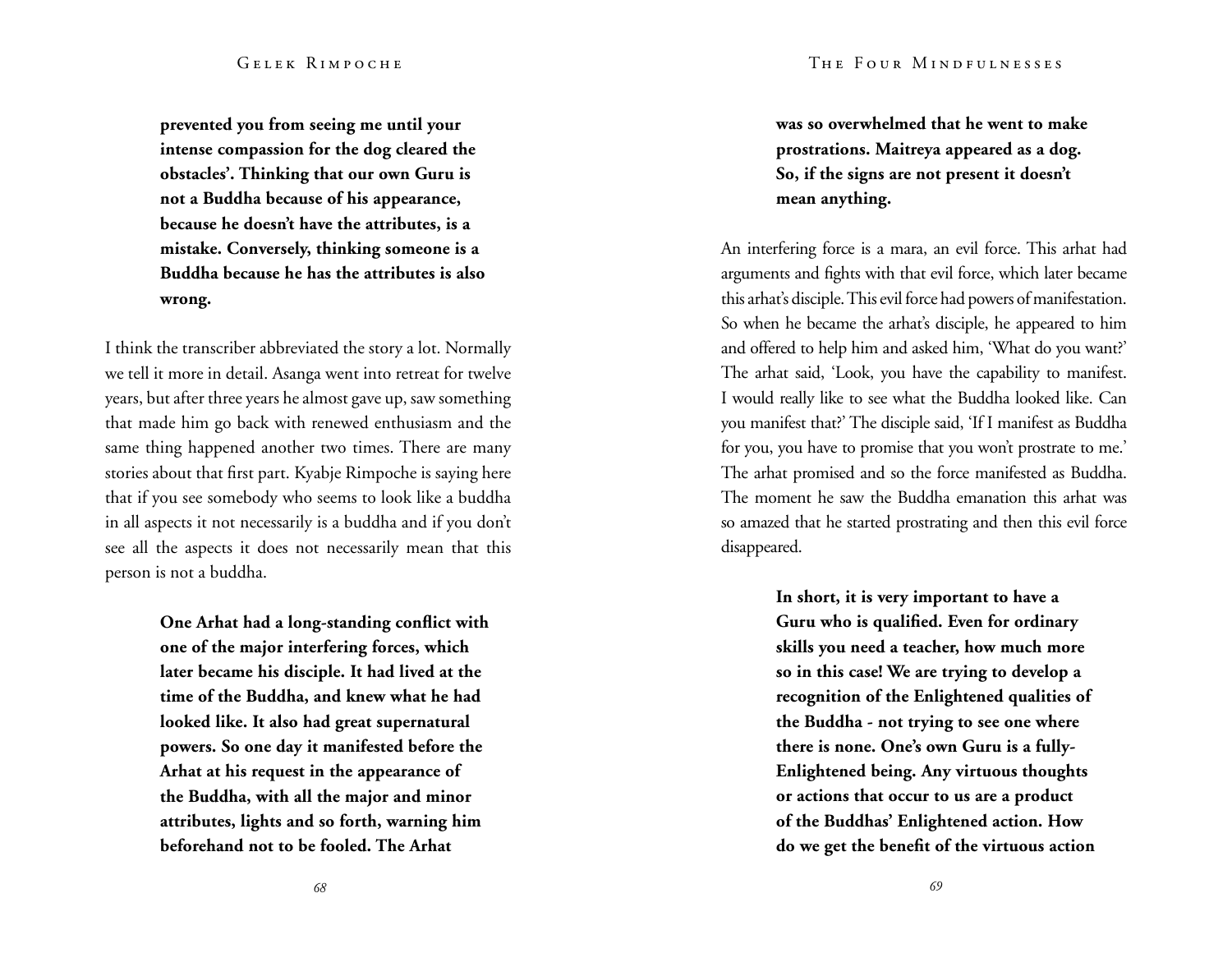**of the Buddhas? Through the presence and kindness of the Guru, Buddha's representative. It is not enough to find such a teacher; we also need to practice proper Guru devotion, as improper devotion is dangerous. We must practice properly both in thought and in action. In thought: this means to develop the recognition and conviction that one's own Guru is a fully Enlightened being, a true representative of the Buddhas, and that our own virtuous thoughts and actions are received from the Buddha. It is stated by Vajradhara that our virtuous thoughts and actions come thanks to our Gurus. In this degenerate age only the Gurus work to benefit us, and there is never a time when Enlightened beings are not workings to benefit us. Use these and the other reasons given to establish in meditation that your own Guru is a Buddha.**

**As the text says: 'Forsaking all thoughts of defects, make a petition with pure perception, not letting your mind stray, place it within admiration and respect.' It is not a matter of just trying to avoid seeing faults; we actually see that our Guru doesn't have any, that he is free from faults, that he really is an Enlightened being.** 

**Whatever experiences we may have to go through, from now until Enlightenment, we place ourselves entirely under his care and protection, and that of the Buddhas in general. Thus generate devotion and meditate accordingly. This is to be done through analytical and formal meditation. We do analytical meditation all day long, as we are constantly examining how to make money, how to succeed and so forth. Now we can use this method and the points that we have been given, and our own intelligence, not just relying on what has been said, to establish that your Guru is a Buddha.**

**Meditation, '***sgom***' in Tibetan, basically means developing familiarity with a certain subject, seeing whether something is that way or not, using your own reasoning and your own intelligence, on the basis of what you have heard from others and from scriptural sources. Once you have become convinced by certain strong reasons that your Guru is a Buddha, then, without analysis, place concentration just on that point: this is called fixed or formal meditation. At this point we should just do analytical meditation on Guru devotion, as we still haven't developed the reasons**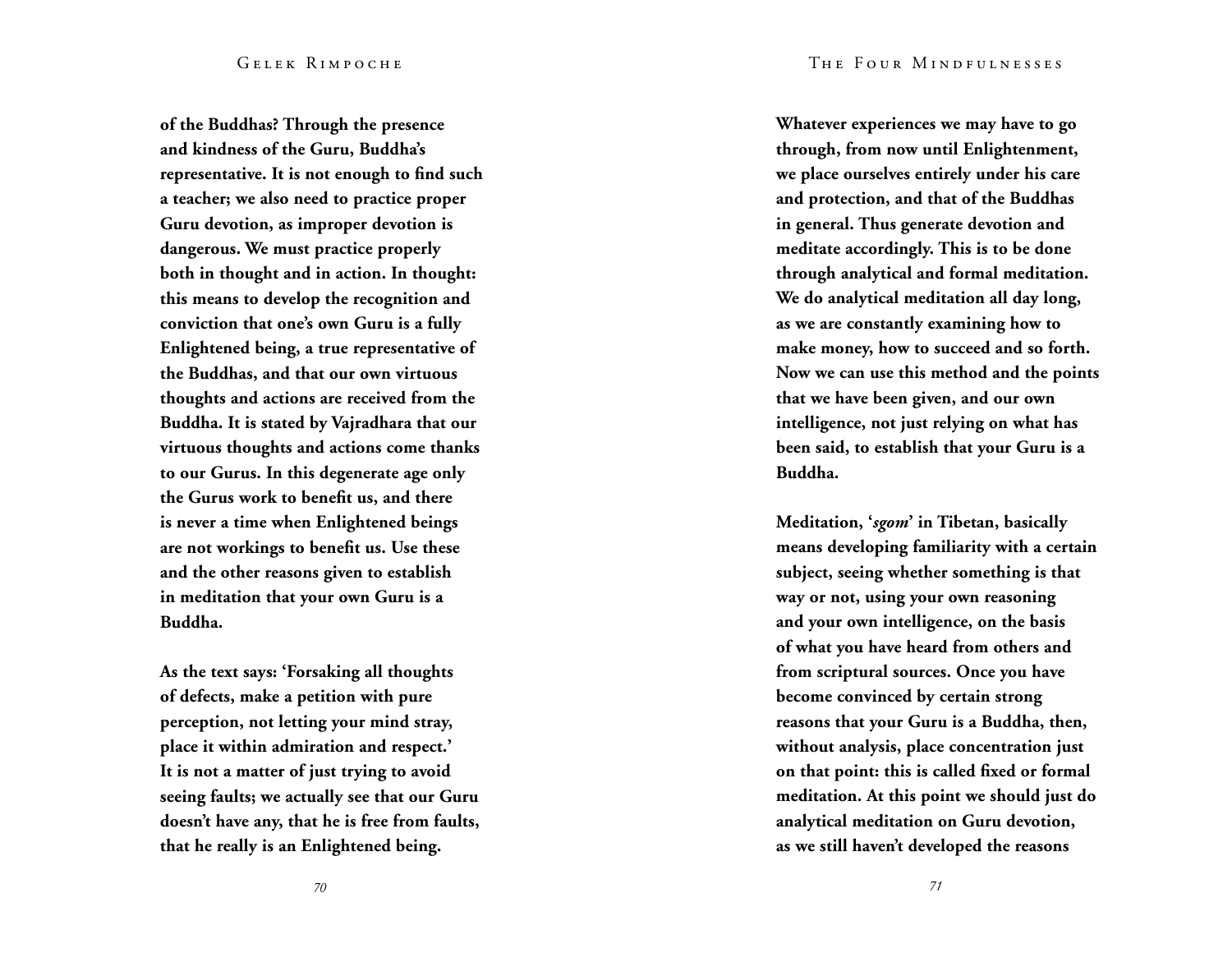**and conditions to see him as a Buddha. Once you no longer have to search for reasons to see him as a Buddha, then you can do formal meditation. Sitting in the seven-part posture of Vairochana, if that is comfortable, or at least keeping your back straight and head held loosely, visualize the Guru, kind in all three ways: giving initiations, explaining texts and giving oral transmissions. You can visualize a single figure, your own root Guru, at eye level, about five feet away. Don't visualize any physical defects he may have. Then make requests: to develop spiritual paths, to eliminate interferences. Engaging in meditation, with your own reasons and those of others, see whether you can establish that your own Guru is a Buddha.** 

In his teaching Kyabje Ling Rimpoche spent a long time on guru devotion. I remember that he spent at least two days talking about the guru and even when he went on to the second and third mindfulnesses he kept coming back to the guru devotion. So it is important.

The conclusion of Kyabje Rimpoche's explanation on the guru is: you need a guru; you cannot do without. It is a living tradition. A living master gives living teachings to living human beings with the intention to benefit all those who are fortunate enough to have a karmic connection.

A living master is the living representative of the Buddha. Whether he or she has faults or not is not our problem. That is his or her problem. What we need is the blessings and benefits. The activities of the enlightened beings are thereby channeled to us. By that I don't mean that someone is sitting in trance and 'channeling' some  $17<sup>th</sup>$  century guy appearing to us. Such a thing could be true or false. You can't rely on that. We do rely on a living master who transmits living teachings, commentaries and oral transmissions received from his or her own master. They are representing the Buddha. Whatever Buddha did earlier in his time, they are representing this now. So that guru is a representative of enlightened beings to me. My relationship with my guru is my relationship with my buddha, my enlightened beings. Therefore, this guru should be a good one, not a faulty one. If I focus on faults I can pay no attention, but if I look at the qualities, I appreciate them, because that is what I want to achieve.

That is why guru devotion is emphasized so much. In the west it has not been emphasized by so many teachers because of the reasons we mentioned earlier. In Tibet it is okay to give teachings like that. It has been done for centuries and every generation keeps on repeating it. But in the west, I can't say that I am a guru and you have to respect me and so on. There is a danger of misunderstanding. My training has also been such that I am a very humble person. I always think that I know nothing, that I have no qualities. I will never dare to stand there saying, 'You have to look at me as a buddha' - no way. It would be absolutely wrong for me to say that. This is one of the reasons for hesitation.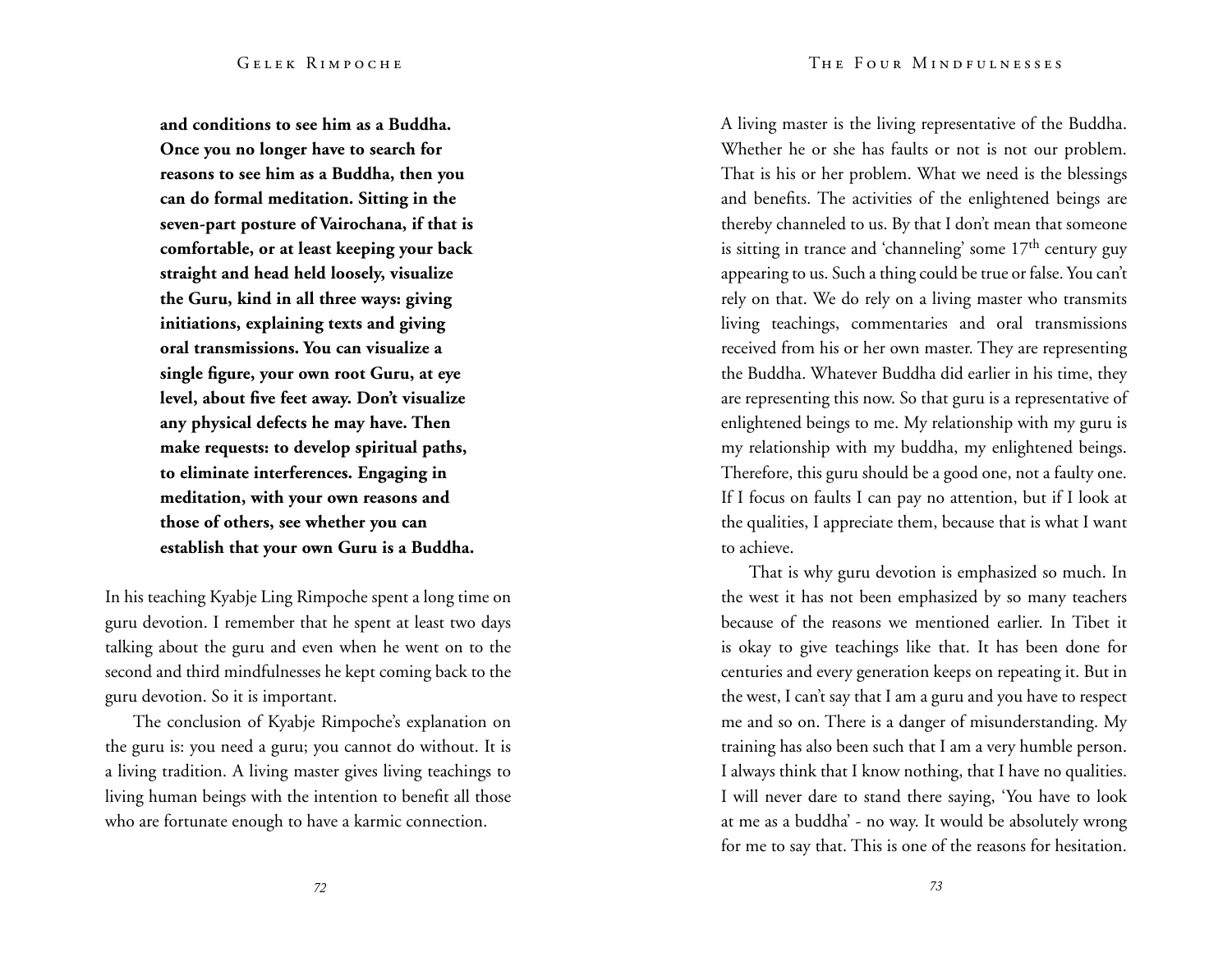On the other hand it is very important to talk about guru devotion. So the easy way for me is to talk on the basis of Kyabje Rimpoche's teaching and on the basis of the First Mindfulness.

To me, Guru is my connection, my divine connection, my connection to the divine world. My guru is the representative, or rather the ambassador of the divine beings, giving their credentials to me. That is not necessarily looking at one individual person, nor is it looking for individual deities or buddhas or anything, but the combination of all. The perfect example for us is Buddha Shakyamuni, the historical Buddha, who is inseparable from any *yidam* [meditational deity] that I practice or any guru that I have taken teachings from. They are all inseparable from Buddha Shakyamuni as my guru. Therefore, right now, I like to use Buddha Shakyamuni here, although in this teaching tradition you are supposed to use Manjushri.17 I just want to show you that you can use Buddha, or Tara, Avalokiteshvara, and so on. You can use any individual enlightened being as representing the guru.

Meditation 1: Shakyamuni Buddha Inseparable from the Guru

*Imagine your own spiritual root master, if you have, as inseparable from Buddha. So, I now visualize the Buddha on my crown, above my head. First there* 

*is a multicolored lotus and moon and sun disc, and above this, in reality my root guru, but in the form of Buddha Shakyamuni.* 

*He appears in the usual form that we see in paintings: sitting cross-legged, holding a nectar-filled begging bowl, touching the right hand to the ground, calling the earth as witness to confirm that he has obtained enlightenment. He has all the wonderful qualities, all the major and minor signs of enlightened beings in their physical body, and is made of absolutely pure, clean clear light nature. Not physical bones and flesh, but of light nature.* 

*The Buddha radiates light from his body, and that brings all enlightened beings along the side, all different buddhas, lineage masters, bodhisattvas, yidams, dakas and dakinis, arhats, dharmapalas, all of them. (If you cannot visualize that, just simply visualize a light-natured Buddha on your crown, not one made of wood or mud or metal or living flesh, but of light nature; pure, radiating light.) Then we recite the invocation:*

*You who destroy all evil forces and who knows all things perfectly, for the sake of all beings, please come to me.*

*Light goes out especially from the heart of Buddha, invites the wisdom beings of all enlightened ones and*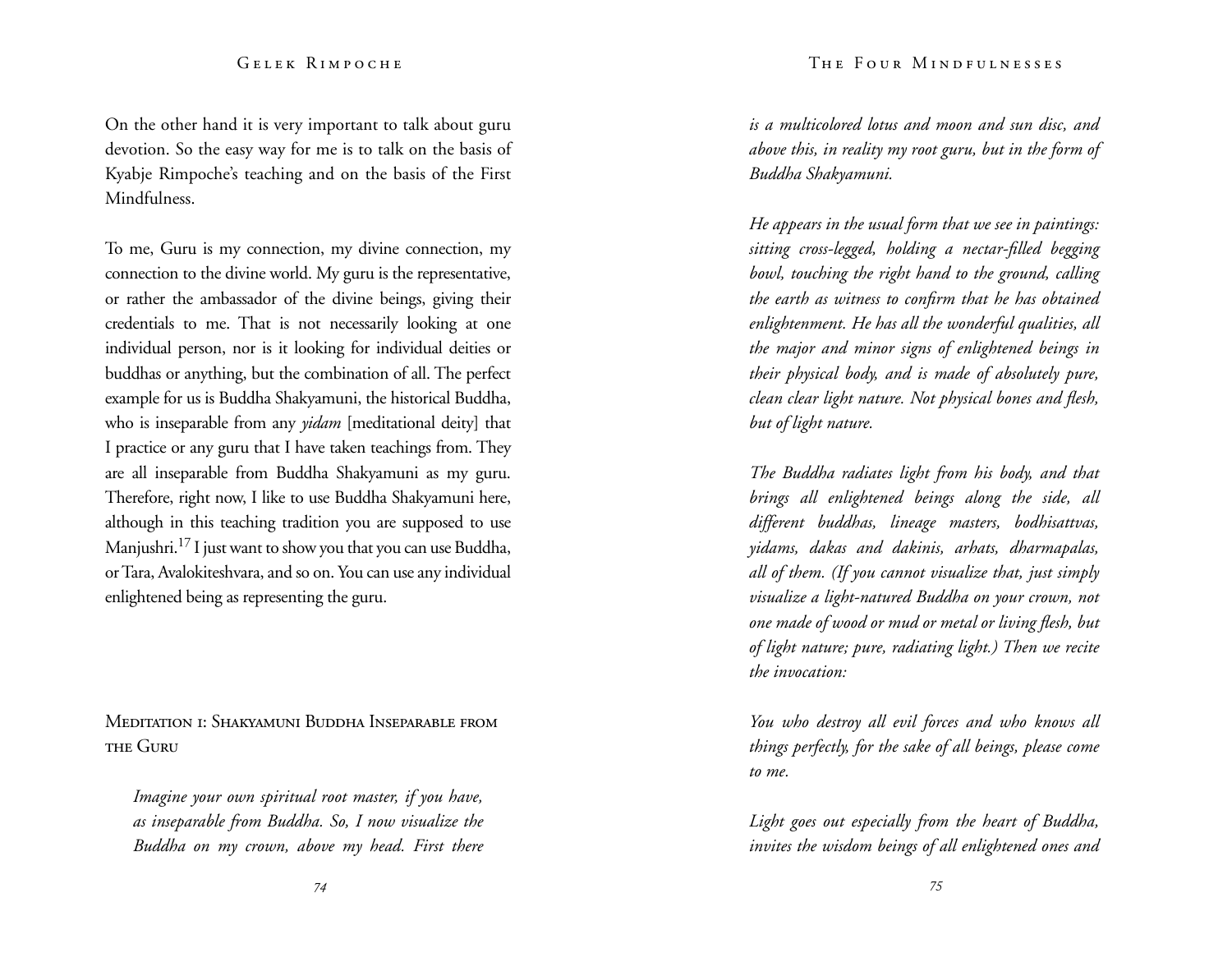*dissolves them to his body. He thereby becomes the collection of all enlightened beings, inseparable from our own spiritual root master.*

*Invocation. With the invocation, according to our Jewel Heart Prayers, we are inviting the wisdom beings of all enlightened beings here. a-l-l. Not necessarily only Buddhist enlightened beings, not only eastern or only western enlightened beings, but, for the sake of all living beings, all enlightened beings.* 

*Who are they? 'You who destroy all evil forces.' In our culture we may immediately think of some evil force outside, with little horns and a little tail. It is not that way. Evil here refers to inner and outer evils. The inner evils are our negativities, negative thoughts, negative emotions, and especially our ego. The outer evils, maras in Sanskrit, are more or less a metaphor of the internal ego and what is coming out of ego, like hatred, obsession, and so forth. The actual external thing is only the reflection or a mirror image of what we have internally. Enlightened beings are those who have totally destroyed these evil forces. By destroying the evil forces you gain total knowledge, as expressed in the line, 'and who knows all things perfectly.' Total knowledge is not misknowledge. It is knowledge free of misknowledge, free of wrong knowledge. In other words, enlightened beings are all-knowing. We invoke them to come here.* 

# A Story

This invocation has a very interesting background. When I was a kid, I had a little cave in Tibet. I do not know whether we can see it now when we go there<sup>18</sup>, I am not sure. But I had a little cave that I used to go to during the breaks of study in the monastery. I am sure there will be a huge difference between what I remember and what was really there, but what I do remember is a big, very spacious cave. There is sort of bedroom inside. Then in the cave itself I had a living room, a little courtyard, a little storage room and running water. Tibet never had running water in those days. In the beginning we had open bamboo stalks and water came through those, but later, my father got a real water pipe from India, even with a faucet. He connected it to a spring up there, and from there it came running down. That is why we had running water in the cave. Then two or three steps down from there was a big kitchen inside the cave. My father also built up another little verandah. So I had a beautiful room. You had to climb on the rock, and then there was a doorway, and then this beautiful room. And in that room there was a nice drawing of Buddha, that shows all these Buddhist monks flying in the air, flying from somewhere to a beautiful city. In the middle of the city you could see a palace, and all of these people flying were going to land on the palace roof. And on top of the palace roof you could see a nice young woman holding some incense, with smoke coming out of it. I saw that drawing all the time, ever since I was five, six, seven, and I was wondering: what is this?

Later they gave me the explanation and this is confirmed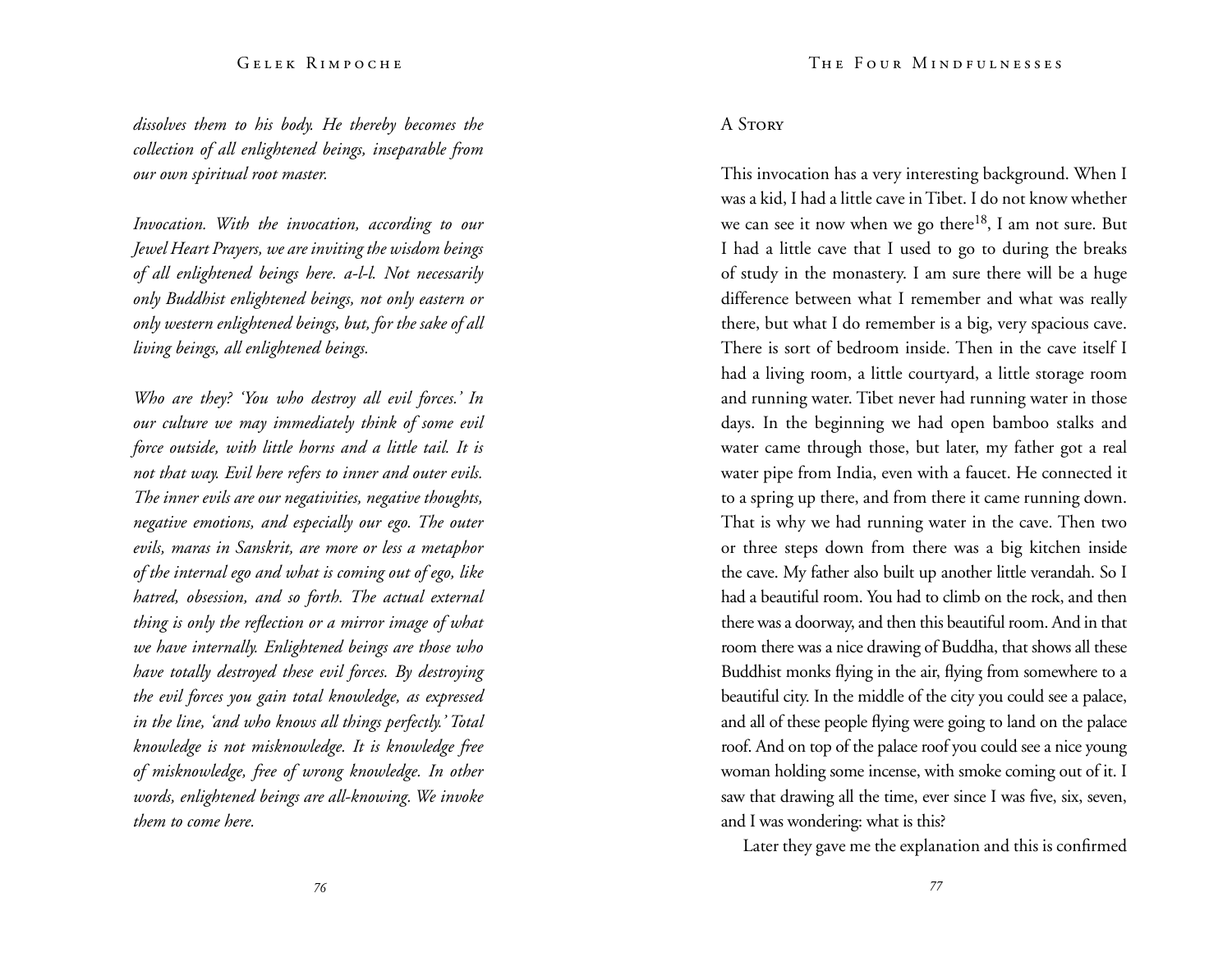by the sutra. Buddha was in the center of India, and one daughter of a royal family got married to a prince, very far away, in some southern kingdom. She really missed the Buddha and his disciples and the prayers and meditations. So she has been crying all the time, sitting on the palace roof, looking towards central India, and praying to Buddha. And one day she said, 'How wonderful if the Buddha and his retinues could come over here. I would like to give them a feast.' The day before that Buddha was sitting in his ashram, and he told one of those monks, 'Cut little sticks of wood and take them around, and let the monks pick up whoever would like to go with me tomorrow to her place, to have lunch,' He specified that only those who could fly would go. The next morning, at sunrise, Buddha and his disciples flew off. They used their yellow robes sideways as wings and flew to her place and they landed one-by-one on top of the palace roof. At that time, when she was crying, the words she used to invite them were these which we still use in our invocation. These words were originally in some kind of local language, then translated into another local language, then into Sanskrit, then into Tibetan, Chinese, and I think everywhere else, so now we have them in English.

That is why we are using this invocation, and if you want to use it, you can visualize Buddha on your crown, say these words, invite all the wisdom beings wherever they are, and dissolve them to that Buddha on your crown, who thereby becomes the collection of all enlightened beings, inseparable from your own root spiritual master. The Buddha that we meditate on our crown is not different from any other

enlightened being anywhere because in essence they have all dissolved in one.

This is guru yoga. The most important guru for Buddhists is the Buddha, no doubt about it, and the most important guru in the Gelugpa tradition is Tsongkhapa. And so it is Buddha, Tsongkhapa, and it is Buddha Tsong khapa, inseparable from of your root guru. [Likewise the guru] is Tara, is Avalokiteshvara, is Manjushri, all of them, wrathful, peaceful, everything – all in one. It is a great Indian tradition to focus on [them as] one.

When Atisha was in Tibet, some of the disciples asked him, 'You have so many stories to tell about this person and that person in India who has obtained this or that enlightenment, and we here in Tibet still have no idea. We have no one here who has achieved anything, how come?' (By the way that is exactly what is happening here in the west today.) Atisha replied, 'We in India have only one but we get everything. You Tibetans have hundreds of them so you get nothing.' Atisha was referring to this system of oneness.

Once you have invited the guru, [either on your crown or] in front of you, this is your 'field of merit'. A field is the ground where you grow crops, right? The wheat field, the bean field, the corn field, and so on. Here you have the field to grow merit. Merit in the sense of good karma. So this is where you can do your farming work, trying to grow good karma, by putting a seed into a good field.

The object of refuge, the Buddha, or guru, or all in one, is the field of merit. Now how do you grow the merit or good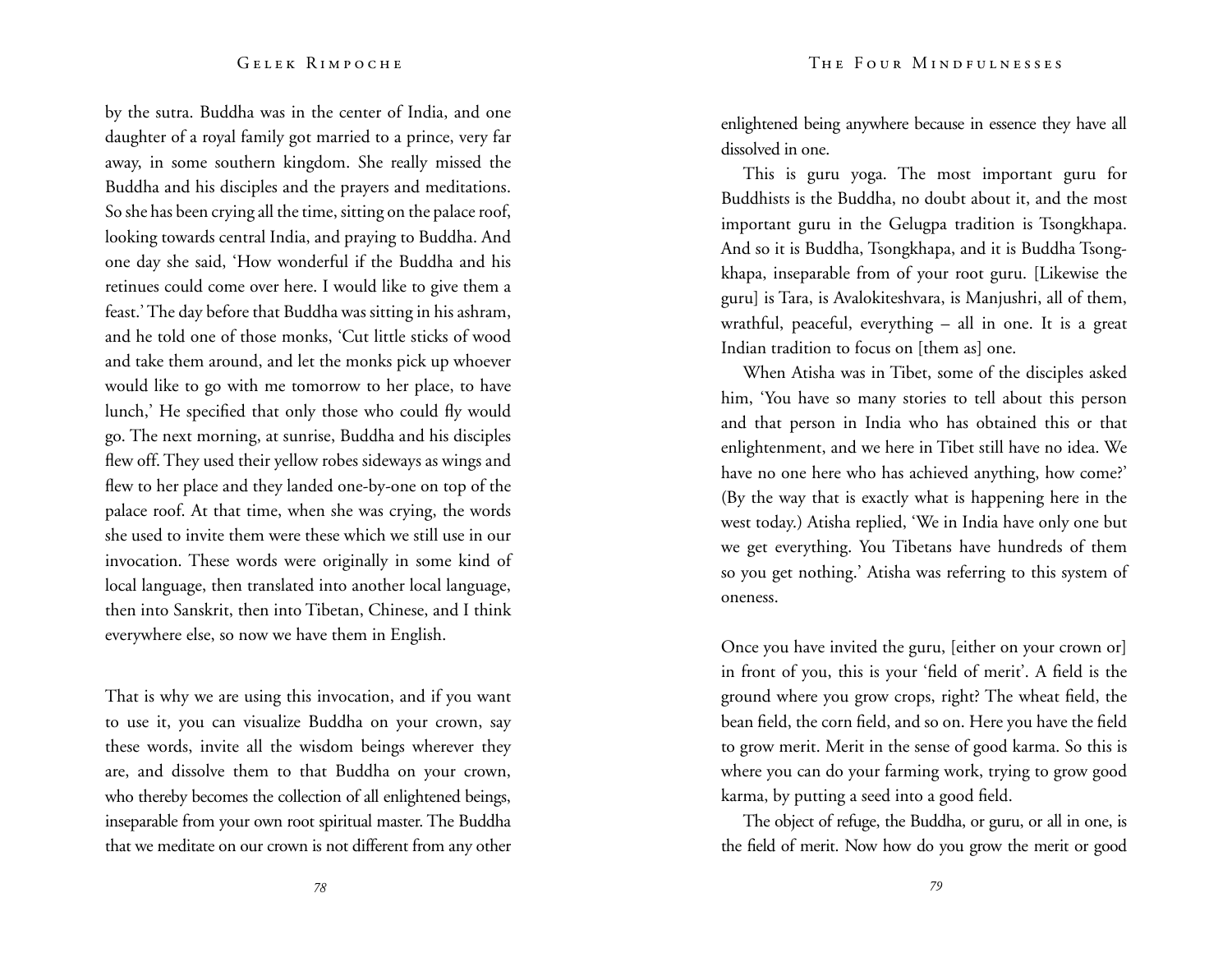karma in it? In 7 different ways that are covered in the practice of the Seven Limbs.

The Practice of the Seven Limbs

*1. Prostration*

# **I bow down in body, speech and mind.**

The formulation of 'bow down' is very unfortunate but I was told that is the best word you can use in English. It does not do justice to what we are talking about. The word in Tibetan is *chak tsel*. Normally *chak* means doing prostrations, but that is only the physical gesture. It does not mean the real *chak* at all. The real *chak* is: knowing the quality of the one you are respecting, appreciating the quality and wanting that quality. These three things combined is what is expressed by *chak*. And *tsel* is the seeking, like touching your forehead, the highest part of your body, to the lowest part, the ground, out of respect. (In the Indian tradition, the moment you walk in they touch your foot. Some of them will literally bow down and touch their forehead on your foot. And many of them use a gesture: they touch their own forehead with their right hand, then bow down and touch with their hand or point towards the foot of the person they are bowing to, symbolizing the earlier full-blown gesture.) You show respect because you know the quality, you admire the quality, and you seek the quality.

We cannot use words other than 'bow down' because otherwise it almost becomes like a military salute. In the military you have to salute because otherwise you will be fired or court-marshalled. Here it is different. You show respect because you know the quality. And you do not force people to do it.

In Jewel Heart I made sure we don't do physical prostrations all the time. This is one thing I was very happy and proud to change, despite of many requests from many great friends. You know I do not force people to do prostrations and fold their hands, and stand there when I come in, which a lot of other dharma traditions do. Doing prostrations is a great thing to do, no doubt about it. But I do not like it, personally. I noticed that by discouraging that, people begin to know the person and their quality, and recognize the benefits and help they receive from that person, and once they appreciate that, they can really develop true respect, and that is the foundation of our spiritual development. Personally, I feel that the customary expression of bowing down is distorting that by projecting some cultural behavior in it, like standing up and bowing down. During vajrayana teachings it is still compulsory to do prostrations, but that is different.

*Prostration in the West*. I must tell you a story. There was a really good Rimpoche and great teacher called Tara Tulku, I am sure some of you know him. He came to the United States a number of times, and when I was first in Ann Arbor, everybody was talking about Tara Tulku coming to the US and some of our people in Ann Arbor even told me that we should invite Tara Tulku to Ann Arbor. And I said, 'ok.' So I called professor Thurman, who organized Tara Rimpoche's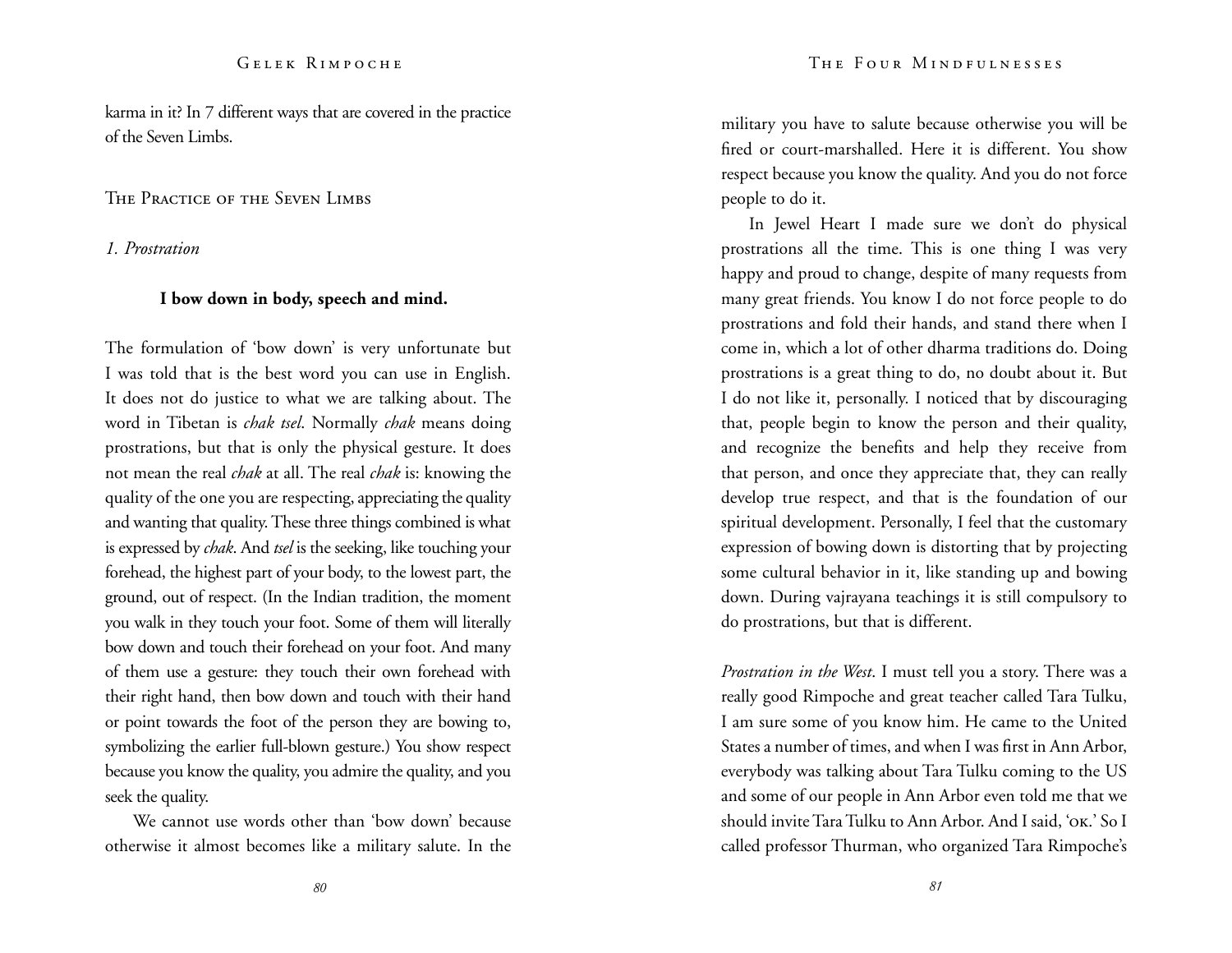visit to the United States. I know him well. And he said, 'Yes, Rimpoche, yes, but Rimpoche, you don't mind if I tell you straight,' I said, 'Sure.' He said, 'Tara Rimpoche is very well-known and very busy, and you, Rimpoche are just starting out, there will be only like a handful of people, it will be a waste of his time.' I said, 'Fine, no problem.' So, I told Aura and Sandy, 'No, he is not coming.' 'How come?' 'Thurman said it is a waste of time.' So they said, 'ok, ok.' Then that same night, around eleven o'clock, the telephone rang and it was Tara Rimpoche. He said, 'I understand you want me to come over.' I said, 'Yeah, but I don't want to waste your time.' He said, 'I don't think like that. I will come whenever you want me to.' So he decided to come. Thurman called up immediately and said, 'Tara Rimpoche wants to go to Ann Arbor, so how will we arrange all of that?' I said, 'I don't know. Talk to somebody.' And so Tara Rimpoche came, and he had a large number of people following him from Massachusetts, all the way, traveling with him, even to Hawaii. There were some really nice ladies there. I was sleeping in that little room upstairs in my house in Cherry Street, and Tara Rimpoche was downstairs. And he came and sat on my bed and said, 'Don't you think the Americans have so much devotion?' and I said, 'Do you think so?' He said, 'Yeah, whenever I go in to a teaching room, they all get up, prostrate, and do all that.' I said, 'And you think that is real devotion?' He said, 'Otherwise why are they doing it?' I said, 'Let's find out.'

So next day he was teaching and we all walked in. You know when Tara Rimpoche came, a lot of people showed up and our place at that time was a little too small, we couldn't

even walk in the normal way, we had to walk in from somewhere else. And there were two or three ladies standing there and doing something that looked like folding hands and bowing down. I was right behind Tara Rimpoche, and I asked one of them, 'What are you doing?' She said, 'Am I doing it wrong?' I said, 'Oh, no, no, no.' There was another one a little further away and I asked, 'What are you doing?' She said, 'He is nice guy, I try to do justice to him, isn't this the Tibetan way of being nice to him?' I said, 'There you go.' Tara Rimpoche had heard all of that. So, he started talking about that directly in the teaching, saying 'Gelek Rimpoche said let's find out and he did find out by asking two ladies and they said this and that'. After the teaching, Tara Rimpoche said, 'I had no idea that this is what they think. They just think it is Tibetan custom and they have to pretend to be Tibetan.'

In the English language there is actually no good way of greeting people in a spiritual way. In India you have the *namaste*, with folded hands. Tibetans also don't have this. They started using some word called *Tashi Delek*, which we normally use on New Year only, but since being refugees in India *Tashi Delek* is being used by everybody everywhere. The Americans do not have that. So they are willing to adopt anything. It is easy to adopt a fancy foreign culture, follow the Tibetan system of prostrating, folding your hands, sitting up, carrying a scarf or whatever. But that is different from pure devotion.

*2. Offering*

# **I offer the best I have to give, both real and**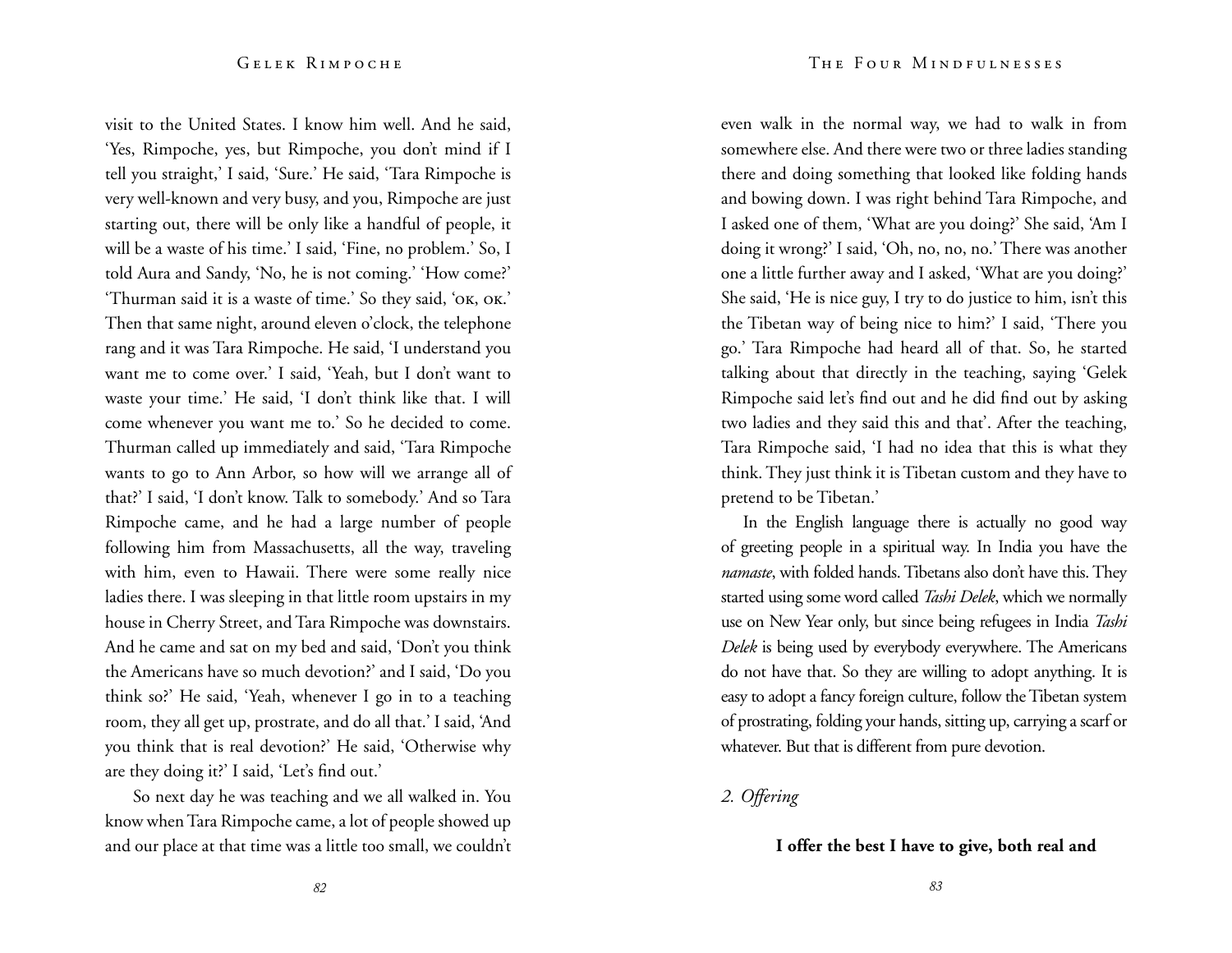# **imagined, to fill the space between us.**

Offerings are the essence of generosity. That is why offering is important. Actually arranged – that means giving offerings, whatever it may be, which is very limited. But mentally created is without limit. Imagine an abundance of offerings everywhere. Whatever you can imagine is not limited. Don't think of some tiny little things. Some people are in the habit of thinking of a cup of water or one or two cut flowers, or one stick of incense. If you do that you are limiting your generosity. If you think of flowers, think that the whole space has been filled up with the most beautiful, rare flowers, like the utamwara flower. If you think of offering water, think of a huge ocean.

Once I wanted to have a sky light in my office and I wanted it quite big, right over my table, the same size as my desk. So I asked a friend to make that and he produced a sky light a few inches wide! I said, 'This is too small' and he said, 'Well, OK, I didn't know you wanted it that big.' I had got a desk and put it under the sky light, and the desk takes up the whole area in the room. Then he said, 'You really mean big! I thought you were just saying it. Nobody buys a desk that big. A desk should only be this big. I see, you make jokes all the time, telling me that any offering should not be limited.' Later he told me, 'You really taught me how to think big. So now I am doing things in a big way.' He really did change his profession from small into big now.

So, offerings should not be limited. The moment we say offering, people are in the habit of thinking of a glass of water, and all this. But it is a great Indian tradition to

have all these different offerings. In Buddha's time, if you look in the stories, the offerings filled up everything. Today the offerings even in India are much less. It really changed tremendously. It is because of the convenience and the idea that, 'Well, nobody drinks, why should we pour so much, and flowers are just for blessing and why should we throw them away?' That sort of idea will limit the generosity. The result of generosity is wealth. So with that thinking you are limiting your wealth.

Each activity has its own results: The fruit of generosity is wealth. The fruit of morality is joy. The fruit of patience is beauty. The fruit of enthusiasm is success. The fruit of concentration is peace. The fruit of wisdom is liberation.

So whenever you are putting limits on the cause, you are limiting the result. If you want to be wealthy, you have got to be very generous. And if you are generous at the right time, in the right place, to the right person, then the result will be very different.

I should not say too much about that because there is a problem with that in the Asian culture. You find the Chinese and Indians throwing a lot of money at the lamas, rimpoches and temples. The temples are the richest in India, people give them everything, and on the other hand the needy people like the homeless, the sick and so on, are left out. That is the problem.

Anyway, offering is the essence of generosity. 'Both real and imagined' as it says in the prayer. That is the original translation. 'To fill the space between us', these words were added up later, I think for the purpose of fitting the tune. Nothing is wrong if you imagine the space not only being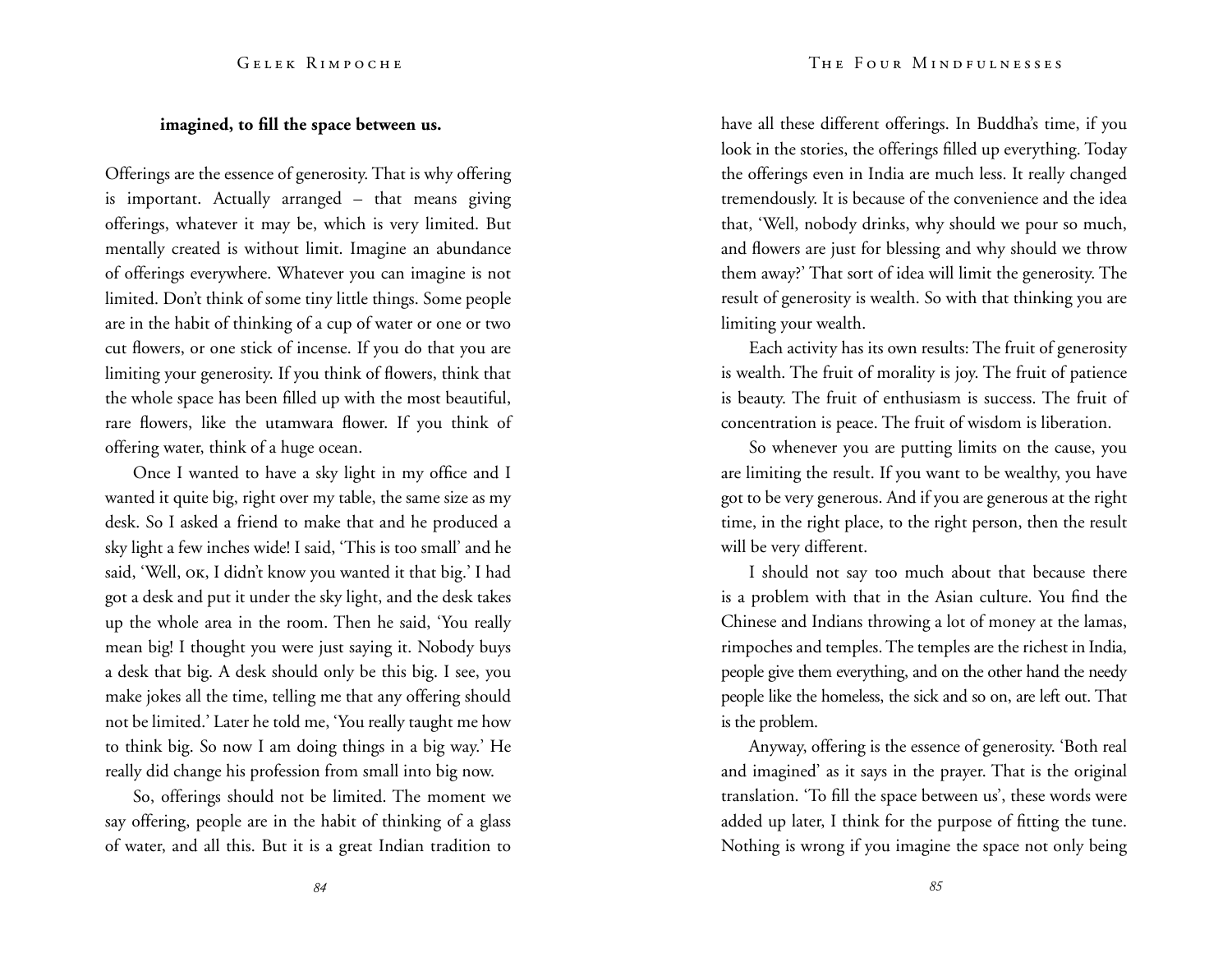filled up between us, but surrounding us and all over the place. Imagine the space being filled up everywhere. Those of you who do Vajrayogini practice will remember the Kusali offerings where you also do not think of a little skull cup and a little piece of offering material but think of the size of the skull cup being like the earth, and the things to fill it like oceans and mountains. That is the idea of the generosity.

# *3. Purification*

# **I regret and purify all transgressions**

*Purification is Possible*. This particular line is about purification. Purification is extremely important. Everything, whatever we did wrong, can be purified, no matter how bad it has been. If you have killed someone you cannot bring that someone back to life, but that does not mean that the negativity of the individual who has done that is not purifyable. It is purifyable because it is impermanent, because it is changing. Negativity is impermanent, so it changes. When the terms and conditions are right, it will change into the right thing. When terms and conditions are wrong, it will change into the wrong thing. That is the nature of impermanence. And that is nature of existence, because it is dependent arising. Any phenomenon, whatever we see, is dependent arising. Nothing is permanent. Even the 'permanent' monuments are impermanent. How many times do we try to maintain and repair the statue of liberty? The way and how things change depends on terms and conditions. So if you provide the right terms and conditions, anything can be purified. In other words, no one has gotten so bad that they are doomed. There is no such thing called hopeless or helpless. Everyone can change. We have hope, we have an opportunity, we have a chance.

Sometimes there is an incredible chance to come out clean. Sometimes it is hard. Sometimes something will hit you and you realize, 'Oh my god, my actions might have hurt this and that person.' You might have done it without realizing. When you get that thought that you might have hurt someone, it is not easy to take it, it is hard. But at the same time, it gives you an incredible opportunity to come out clean. And that is purification. You cannot bring someone back to life. However, you can compensate by doing all kinds of things. I am using the extreme case of killing a human being. Anything below that, whatever it may be, you can definitely come out absolutely clean. Like Allen Ginsberg used to say: it is never too late. He used to say: It is never too late to make the superpower meditate.' Whether you can make the superpower meditate or not, it is never too late for us to come out clean, even at the eleventh hour on the death bed it is not too late to come out clean. It is an incredible opportunity. Whether we can take it or not, it is up to the individual. If you realize it, you can take it. In order to realize it, sometimes you need a certain incident. It has to hit your heart. When it hits your heart, it is not pleasant, but it presents that wonderful opportunity. We have so much denial. We deny anything, saying, 'Oh, that is a crazy person.' It is easy to just put it down to craziness, or something else and just dismiss it. We do that very often. And to realize that you need it to hit your heart. When it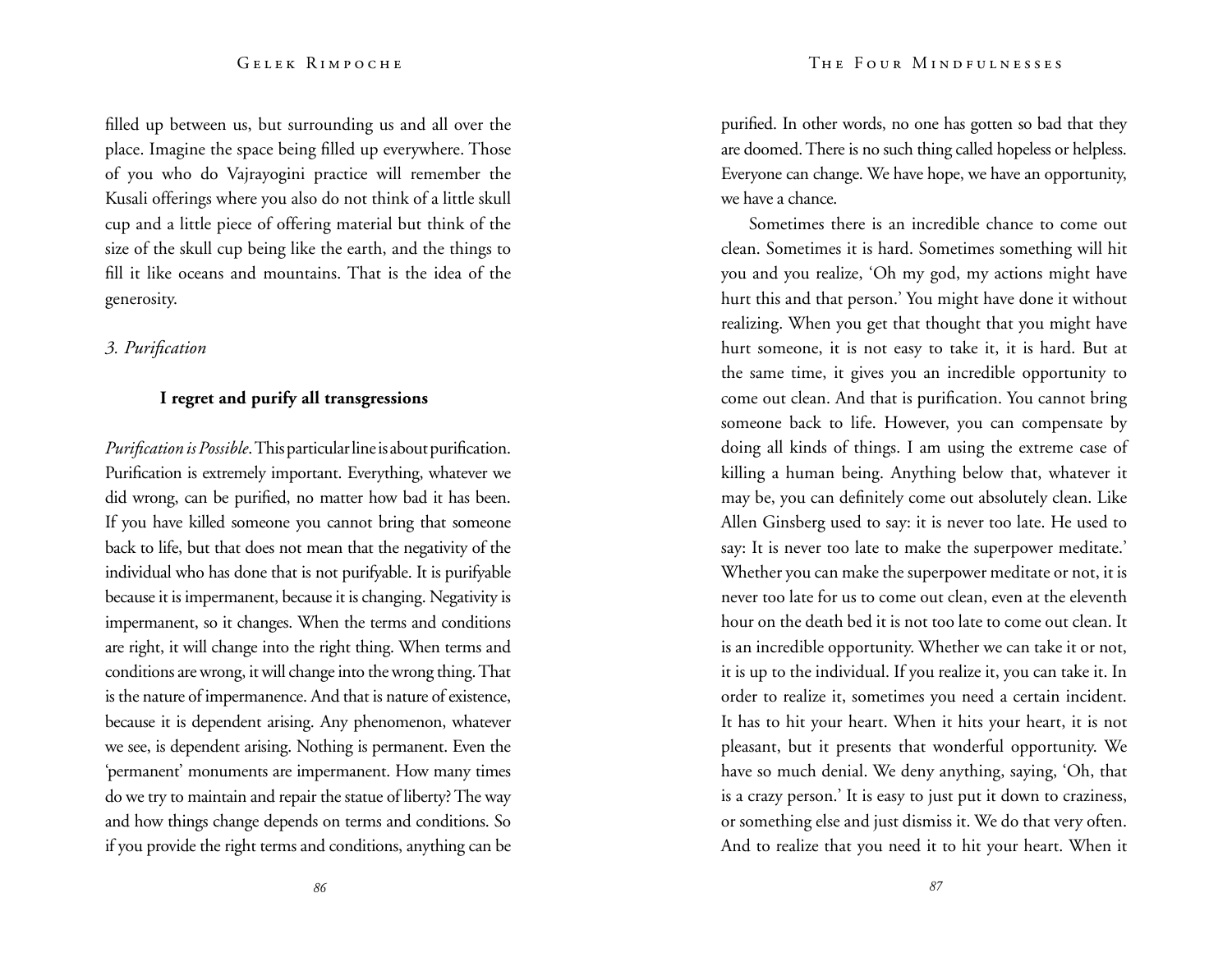hits hard, you say, 'Oh, my god, I might have hurt that person by my actions.' When you realize that, it is not easy, but also it is an incredible opportunity to come out clean.

*Four Powers*. Purification is commonly done on the basis of the four powers. The Buddha has given us four powers. The first is the power of the *base*, which is love-compassion, and taking refuge. To the enlightened ones, we take refuge. To the non-enlightened ones we develop compassion. That builds the basis. If you have hurt anybody, it must have been either an enlightened or a non-enlightened being. It cannot be in between. It cannot be neither. So to enlightened beings, we take refuge. We cannot generate compassion for enlightened beings, because there is nothing to be compassionate for. They do not have suffering, so we cannot say 'Poor buddhas'. So we take refuge to them. And for non-enlightened beings, we generate compassion. This is a very Buddhist thing, but taking refuge and generating compassion provides the foundation for us to do anything, not only for purification, but for our total practice. It is our fundamental foundation.

Then the most important thing is the power of *regret*. That is very hard to get, because we keep on denying. When you deny, you do not get it. And after a little while, even if you get it, you cannot accept it. Like President Bush. He keeps on denying that whatever he is doing in Iraq is wrong. And by the time when it becomes so difficult, I am sure, unless he is a fool, he realizes it was a big mistake. But then he cannot accept it because politically it would be suicide for him. So he has to find excuses, and say, 'Oh, let's have democracy in the middle east; how wonderful.'

Good excuse. That is what happens. First you deny, you do not even know. And then you are surprised and you cannot accept it, so you have to make some excuses. It happens. That is the big picture.

The same thing happens on a smaller scale within us. Almost every day we have that, because we are sort of addicted to our negative emotions. Even when we think we are doing the right thing, we will hurt people right and left and we cannot accept that. So we deny it. Denial blocks the regret. And regret is what you need here. If you do not regret, you will have no commitment of not repeating. If you do not regret, why should you purify? There is no reason. You will at best do lip service, 'Oh, sorry, sorry.' That is not regret, it is lip service, just a cultural gesture.

Regret comes from realizing that your action hurt that person. Right or wrong is not the issue. Hurt is the issue, physically, financially, emotionally - especially emotional hurt. Physical hurt is violence and nobody can deny that. Still, there can always be an excuse, there no end to excuses. During this teaching, we often quote a saying, 'Even a son who kills his own father will have an excuse.' It is true, a couple of years we had the case of the Menendez brothers who killed their parents and had all kinds of reason why. A true case. Even they had an excuse. Whether people bought it or not is another story. So making excuses is not the thing to develop here. It has to be regret. Regret depends on the realization that you have caused hurt. And then you feel sorry. That is regret. You feel sorry from the bottom of your heart.

If you have strong regret, the decision not to repeat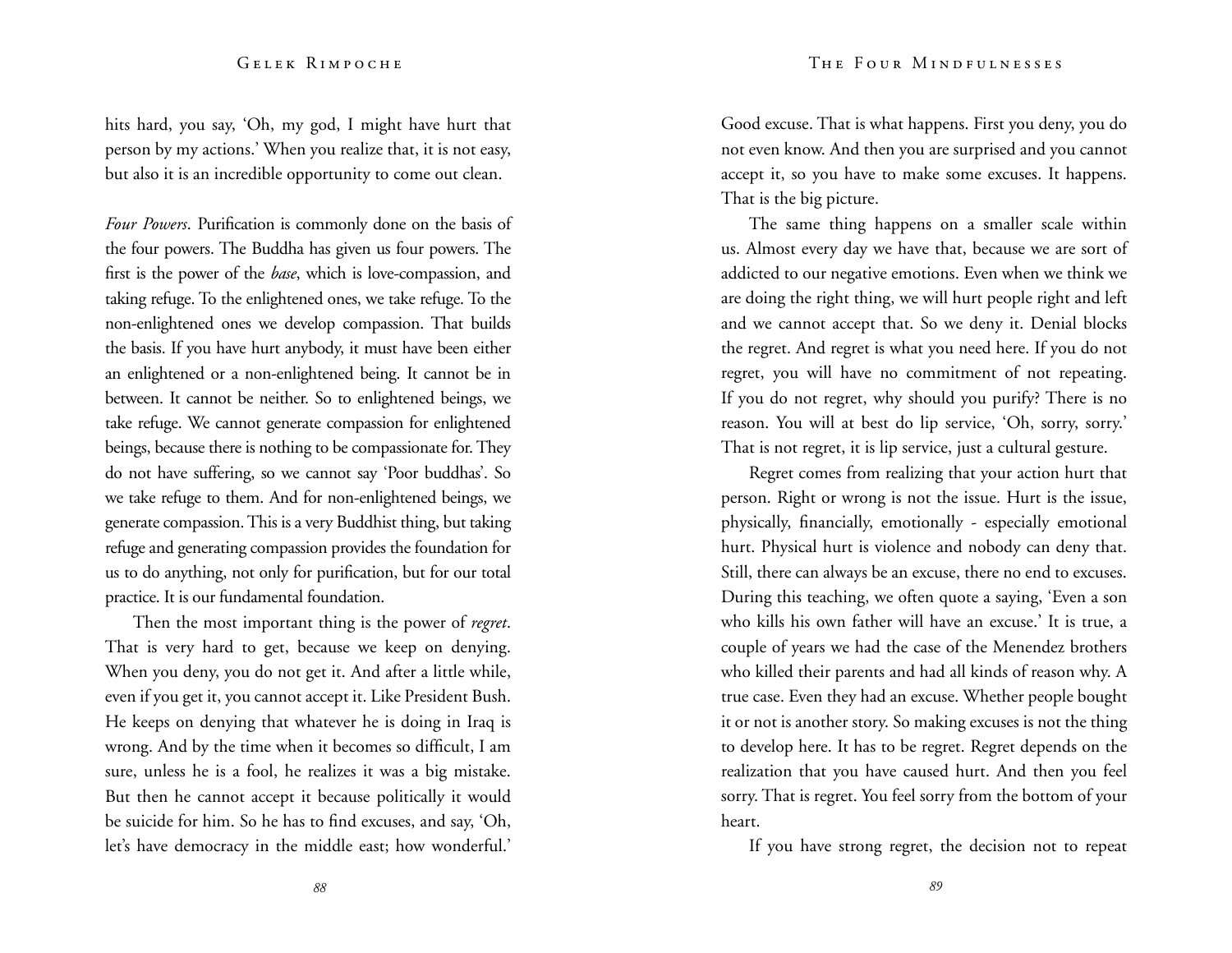will be automatic. When you know it was wrong, and that you hurt yourself and others, you do not want to go back there. That is human nature. So non-repetition then comes automatically.

And then you need an *antidote* action. That could be meditating on compassion, meditating on wisdom, generosity, all of those. Any virtuous action is an antidote, but especially meditation on compassion and meditation on emptiness are very strongly recommended. Shantideva said, 'Such a powerful negativity, no one can overpower except meditation on compassion [bodhimind].<sup>19</sup>' And Aryadeva said, 'Even developing a doubt against ego will tear samsara into pieces.20' So these two are the most powerful practices. And then there are mantras, and circumambulations and prostrations and so forth. Buddhism has endless activities on this.

By these four powers in combination, not matter whatever the powerful negativities we might have created, they can be purified. They are like clouds that can be blown away by powerful winds. And the sun will shine again – because of the pure nature. Everything is purifyable.

# *4. Rejoicing*

# **I rejoice in all virtues**

Rejoicing is the easiest way of building positive karma. Rejoice instead of getting jealous of others' good works. Just cut the 'but' out. We always comment on others' good works by saying, 'It is good *but*…', 'It looks nice *but*…'. Just cut the 'but' out and put a period. It is good work, period. That is much more profitable in the spiritual field than bringing in this unnecessary 'but'. So rejoice.

Rejoice in your own good deeds. And especially rejoice when you had a choice and you made the right choice and did the right thing. That is fantastic. I know some people who had the choice to either buy a plane or to put money into a good institution which will be the source of good for a lot of people. When they decided not to buy the plane but to build the institution that was a great choice. That goes a long way. Most people would have picked the fancy plane that you can fly around in. When you rejoice in that, it keeps you continuously receiving the positive karma. I gave you one example, but everybody has many examples of where you made the right choice in your life. Some are big scale, some are small scale. However small it may be it is a big deal for the individual. So rejoice in it.

And rejoice in others' good deeds, like those of Buddha, of Jesus, of Mother Theresa, the Dalai Lama, Dr. King. Rejoice in their efforts. Let them work. You get benefit. Honestly. We do not get equal benefit but we get some. It is good enough. If we get some of Mother Theresa's good deeds, what more do you want? So the rejoicing is a technique and trick in the spiritual field. It is a very good investment on the spiritual path. There is no risk. You do not lose anything. So rejoice.

# *5., 6., 7. Requesting and dedication*

# **I request you to remain until total**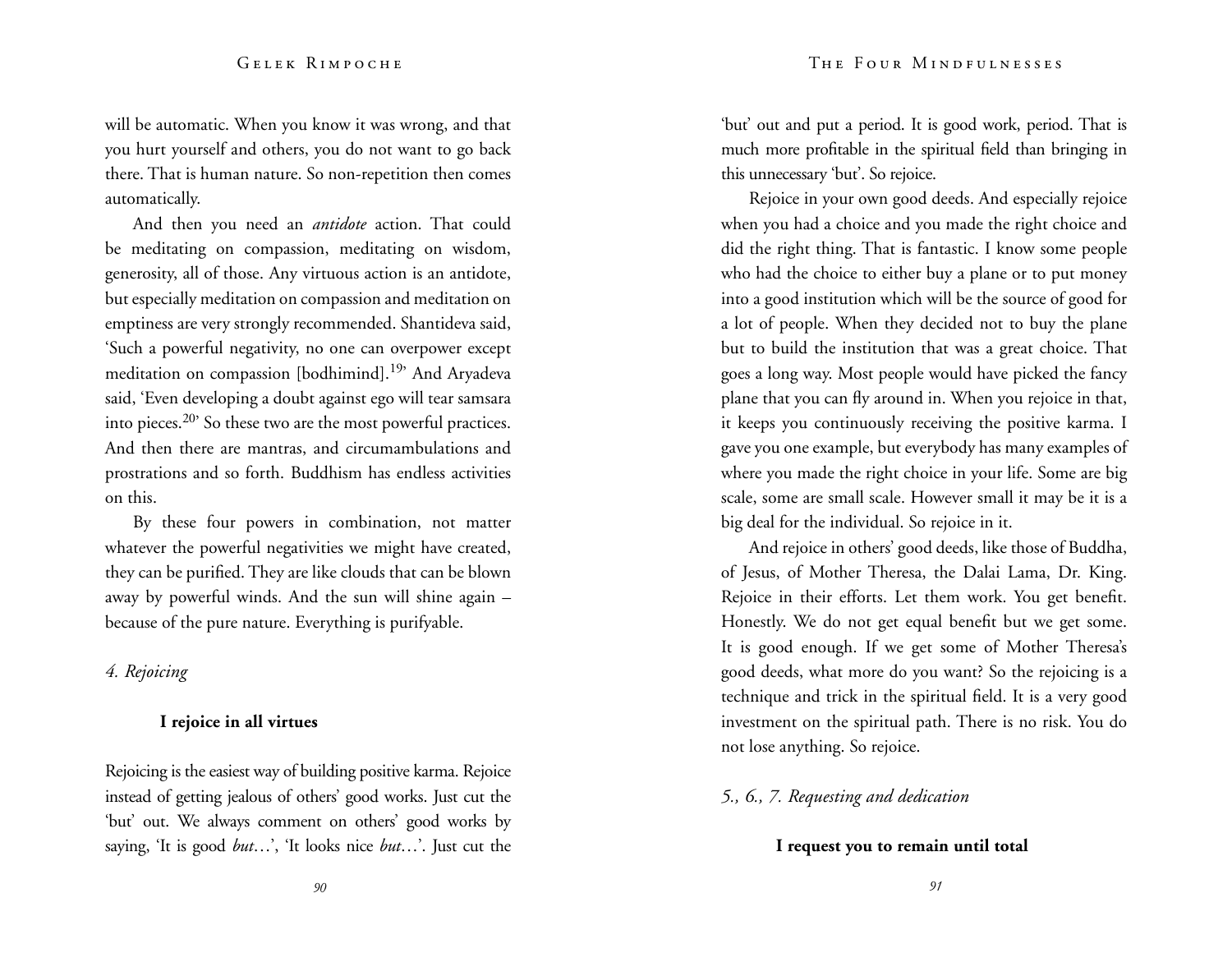**enlightenment.**

**I request wise and compassionate guidance.**

# **I dedicate my merit for the sake of all beings.**

Then we have the request for the guru to remain and the request for wise and compassionate guidance. Actually requesting to remain is very important because you need guidance all the time; particularly you need wise and compassionate guidance. Especially at the eleventh hour before you become total enlightened you will need that. That is why we make this request.

Dedication is a safeguard. Remember when Al Gore was running for President, he said 'I am going to have a lock box'. Dedication is like that. One of the characteristics of karma is that it is definite<sup>21</sup>. That is why to whatever aim you dedicate an action, until that result is obtained the force of that action will not be wasted. It is the karmic principle.

These are the seven points about which Shantideva has said, 'The buddhas thought for eons about the easiest and best way for people to develop. So they came to the seven conclusions.' All seven put together is called the seven limbs or seven branches. You are going to find this in every Tibetan and even in every Buddhist tradition. Maybe not all seven, but two, three or four are always there in any Buddhist practice, Chinese, Japanese or Zen. The complete practice of all seven you will find in all the Tibetan traditions.

 $22$ Where do we do it? In the presence of our guru who appears in the form of Buddha Shakyamuni. When you read this prayer you will know what to see and think. You have a brief idea. If you want to extend your understanding, you have all kinds of different teachings, for example the *Lama Chöpa;*23 in there these seven limbs are quite a bit extended. If you read the *Ganden Lha Gyema*, it is a little bit shorter than the *Lama Chöpa*, and a little bit of longer than in the Jewel Heart Prayers. In the *Bodhisattvacharyavatara*  you find the expanded seven limbs. In any earlier authentic Buddhist text, you always find these, either page after page or just one line each. These days we are under the influence of the ninth non-leisure<sup>24</sup>: everyone is busy, extremely busy. We have deadlines, and responsibilities, have to pay the bills, and all sorts of things, so we need short, precise and easy practices. This is one of them.

Not only you make the seven limbs offerings, you also praise and do additional prayers. We praise the guru as collection of all enlightened beings. And he is the holder of the vajra. This is a buddhist technical term, which means vajrayana master.

We can also make a food offering to the three precious jewels. And you can make coffee offerings to the three precious jewels. With whatever you drink, even wine, you can think, 'I offer my wine to the three precious jewels.' Why not? Buddha in the Shakyamuni Buddha form may not drink, but Buddha in the Buddha Vajradhara form drinks. Do not worry about it.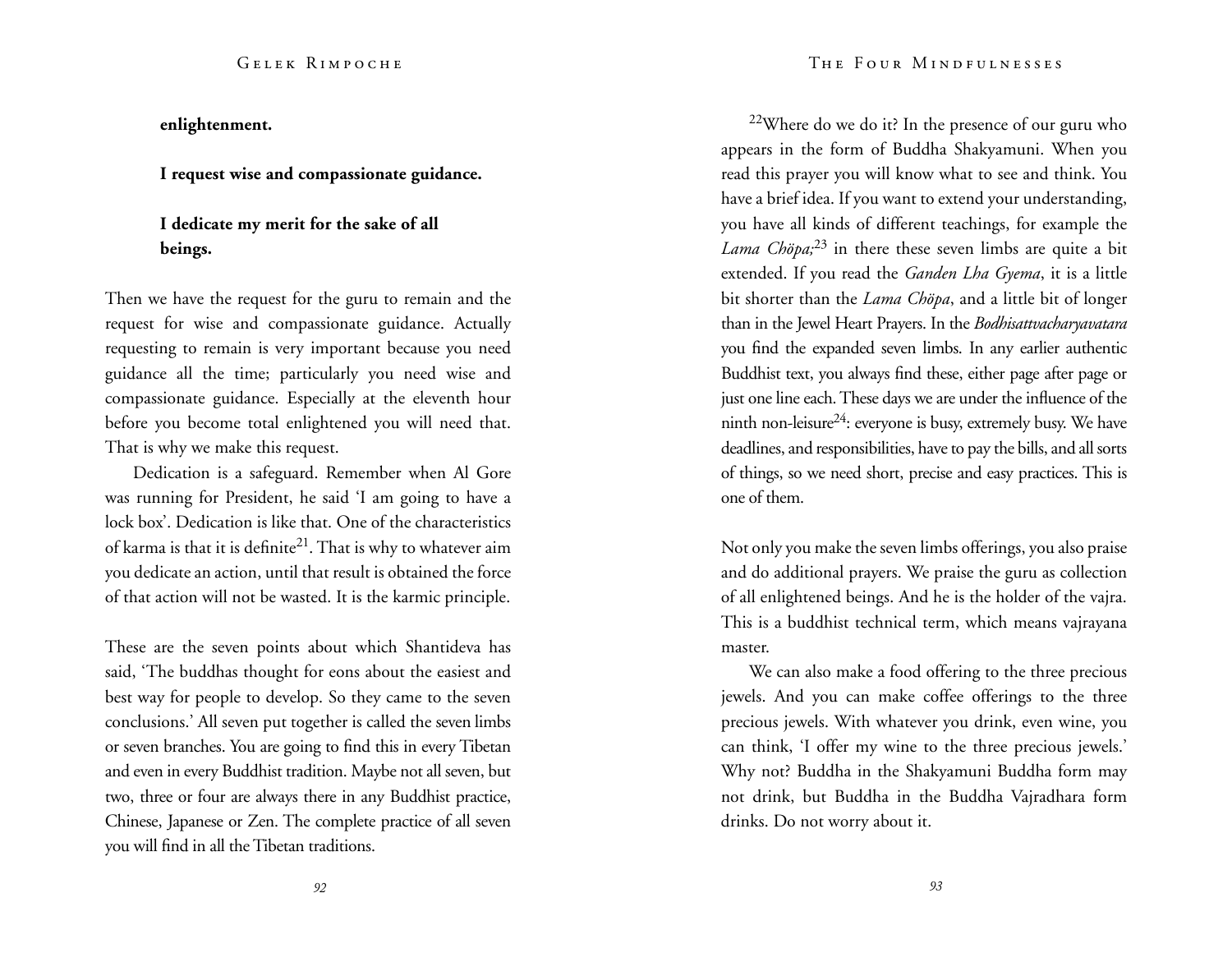# Meditation I (continued)

*Remind yourself that the object of refuge Lama Shakyamuni – Buddha inseparable from your guru25 – is on your crown. Visualize that he is surrounded by buddhas and bodhisattvas, particularly Buddha Vajradhara, Manjushri and Avalokiteshvara. Then make the seven limb-offering:* 

**I bow down in body, speech and mind.** 

**I offer the best I have to give, both real and imagined, to fill the space between us**

**I regret and purify all transgressions.**

**I rejoice in all virtues.**

**I request you to remain until total enlightenment.**

**I request wise and compassionate guidance.**

**I dedicate my merit for the sake of all beings.**

Then say the praise:

**I bow to the guru as the collection of three jewels.** 

**I bow to Buddha, the peerless master,** 

**Dharma, the peerless protector,**

**Sangha, the peerless helper.** 

**I respect and bow to the Three Precious Jewels.** 

Then you can make a mandala offering. Mandala is the universe, so we offer every existence as additional generosity:

By directing to the fields of buddhas this offering of a mandala built on a base, resplendent with flowers, saffron water and incense, adorned with Mt. Meru and the four continents, as well as with the sun and the moon, may all sentient beings be led to these fields. idam guru ratna mandalakam niryatayami

*From the bottom of your heart pray to the objects of refuge.* 

*From the bodies of all objects of refuge light and liquid comes. Do not think of tiny little lights, tiny little drops of liquid.* 

*Think of light like sun rays; think of liquid nectar like storm water.*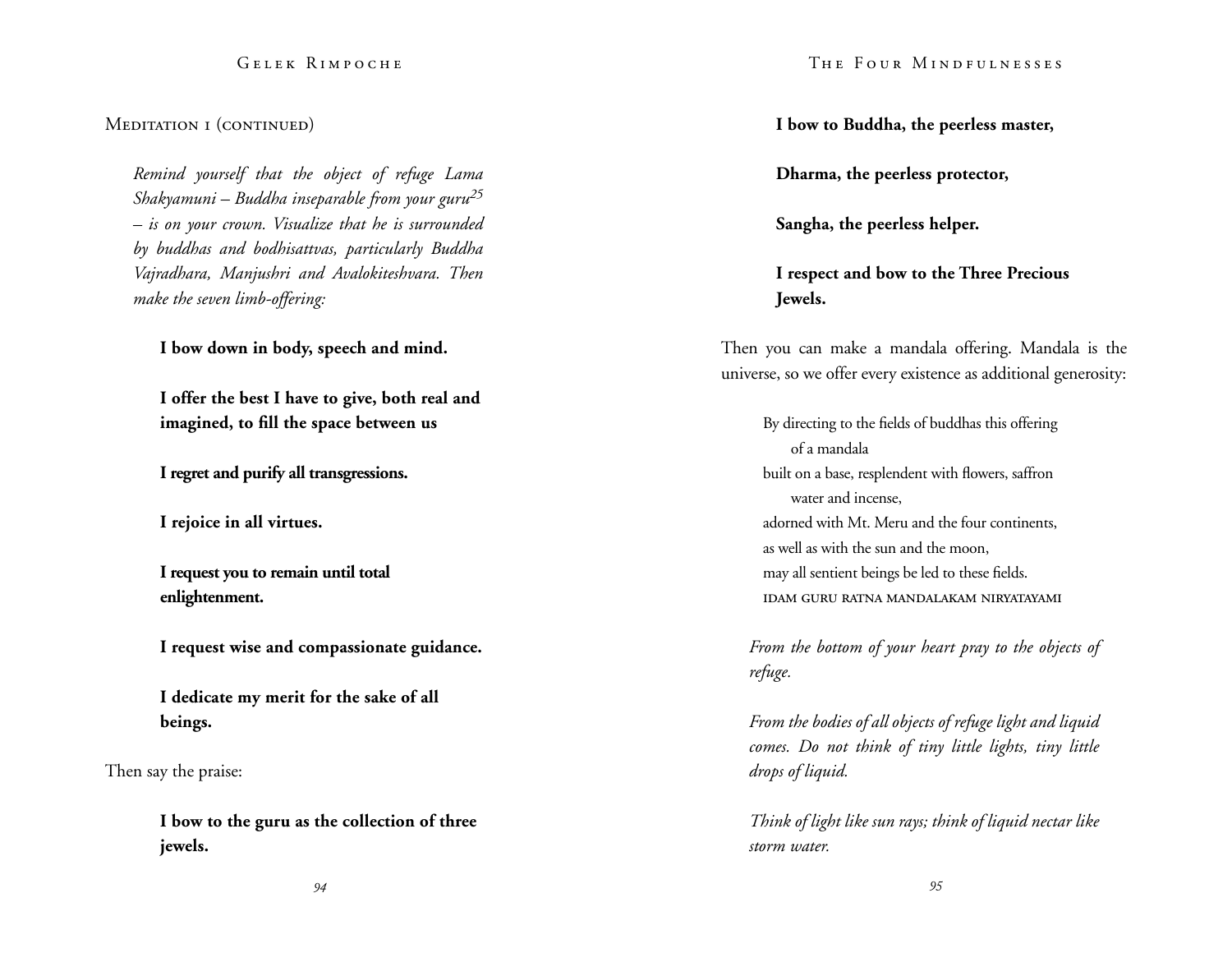*This fills our body completely. It purifies us, washes away our negative deeds, obstacles, illnesses, internal evil effects.* 

*Our body becomes pure, clean and clear like crystal, radiating light. We obtain the blessings of all buddhas, bodhisattvas, yidams, dakas and dakinis and dharma protectors [Skt. dharmapalas].* 

*Finally all lineages that fill up the space, begin to dissolve to each other. The dharmapalas dissolve to the sanghas - both sutra and tantra sanghas. All sanghas dissolve to the buddhas and yidams.* 

*They all dissolve to the masters and the lineage masters.* 

*Finally everyone dissolves to Guru Shakyamuni.* 

*And that Lama Shakyamuni remains on our crown forever as our Buddha, our guru, our source of inspiration, our source of liberation, our basis of purification.* 

*Remember that very often. And remember their blessings, their spiritual development.* 

*Think: I have obtained both the compassion lineage as well as the wisdom lineage. I have become rich in both compassion and wisdom.* 

#### The Four Mindfulnesses

*Finally we dedicate our virtue for benefiting all beings:* 

*By this merit may I quickly obtain the state of enlightenment.* 

*And take with me every being without exception.*

That is the meditation on mindfulness of the guru. Thank you.

OUESTIONS AND ANSWERS<sup>26</sup>

**Audience:** The story about the dog's tooth is amazing. Obviously the woman's faith had an effect for her in her development. Now I am wondering if conversely the faith of the disciple for the guru cannot in certain cases promote the further evolution of the development of the guru. Is there an interdependence there?

**Rimpoche:** Most probably not. Why? If the disciples are praying to the guru, that costs the guru from the spiritual point of view. The guru has to have a lot of merit. It is a little expensive. Beside that, anything you gain is due to your own deeds, to nobody else's deeds. So your deeds will make a difference to yourself. Let's say, the guru is not enlightened, but on the way there. In that case the deeds of the guru should help the guru to advance on his or her path, rather than the deeds of students or followers. But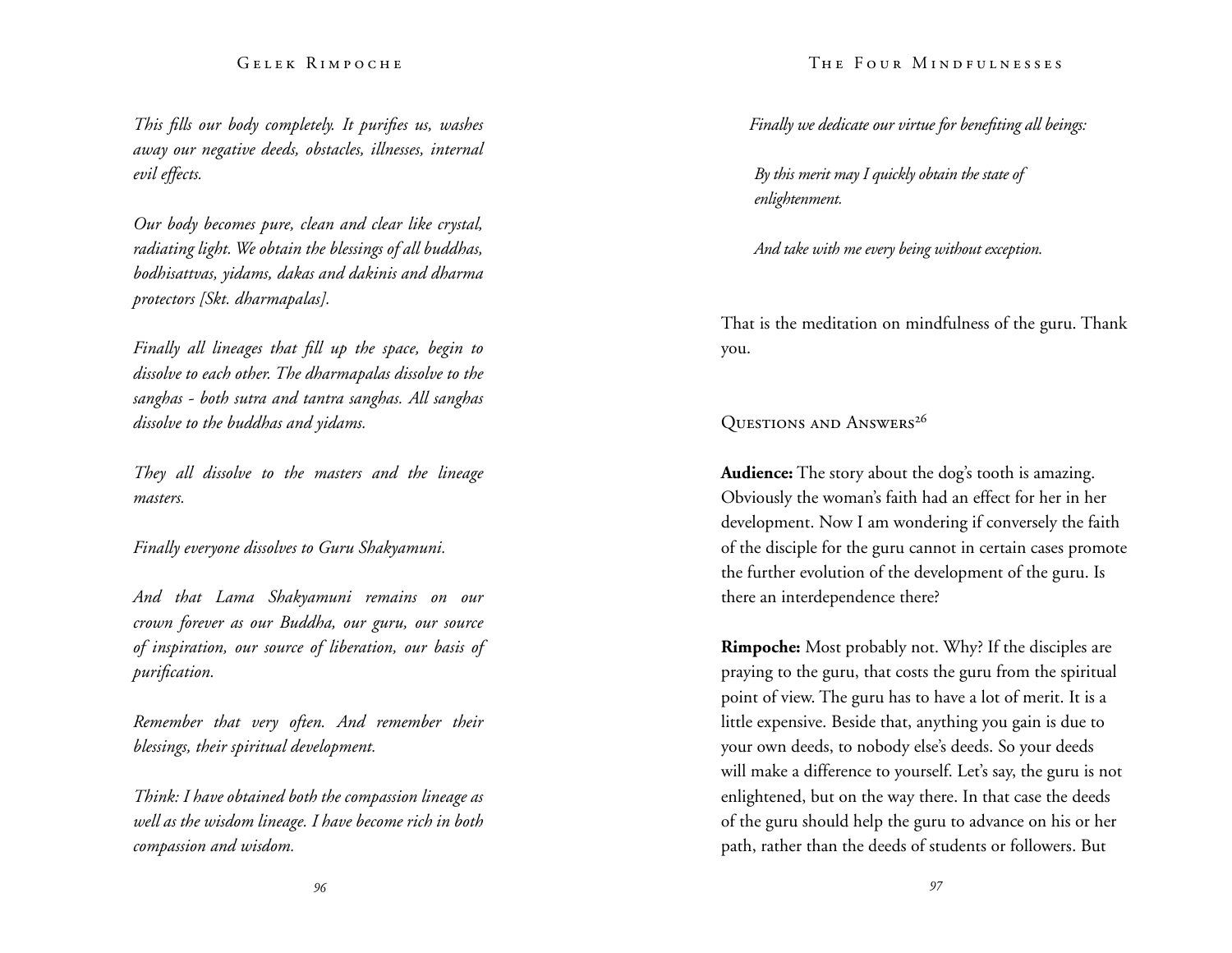the guru's service to the disciples, by being generous with the dharma, etc. those positive actions should enhance the development of guru's spiritual path too. So again, it is not because the students did something, but because the guru did it. The guru gets the result because the guru did it. Not because the disciples worshipped the guru. As a matter of fact, if the guru is not lucky enough, and does not have enough faith, it reduces the virtue of guru. When you have more people relying on or even worshipping you, it costs you. Spiritually it is very costly. So how can the guru keep it from being so expensive? The guru keeps on building his or her own continuous merit. It goes and comes, comes and goes. Sorry, but that is really what it is. And unless you are a phony one, the gurus always have tremendous merit.

**Audience:** Is there a point where skepticism with a guru is unhealthy?

**Rimpoche:** I think the skepticism is a welcome thing at the beginning. Until the individual is convinced, they should keep their skepticism. But they should also be ready to end it. Doubt is considered negative. In the *Praise of Green Tara* you have eight fears, and one of them is the fear of doubt. The metaphor for that is a ghost. Skepticism is necessary to protect yourself and necessary to make sure the path and the teaching and the teacher are correct. Once you are convinced, then you have to buy it. Otherwise you will be doubting everybody all the time and you will keep on doubting until the cows come home. The

worst thing is that then your life is wasted. You need to protect yourself but you also must know where to stop. Skepticism is a must. We have to encourage it. Especially in the west. You need it. You know why? Real good teachers will not advertise, but just be hiding somewhere. The phony ones like me, you know, we do have a little advertisement, and then the bigger phonies have much better advertisement. Someone was telling me the other day, 'You never invite me for your teachings.' I said, 'I never invite anybody.' Then that person said, 'The other teachers do send invitations for teachings, but you never do.' Here you go. Therefore you must keep some skepticism. You also must know when to withdraw it; otherwise your whole life will be wasted with doubt.

**Audience:** I have a double question. In your story with the dog bone, it seems that you really do not need a guru if all it takes is faith, because the woman had faith. The second question: if it is true about reincarnation, then if in this lifetime you do not meet the guru, if you are searching for the guru, how does the guru know that is he your guru and is he waiting for you?

**Rimpoche:** Good question. Thank you. Let me answer the first one: it was the woman's faith in the dog's tooth which gave the relics. As I said earlier, in general it is not recommended and not encouraged, but for those who are not so intelligent, this method of faith does work.

The second question: when we talk about this guru thing, I do not think we are talking about one particular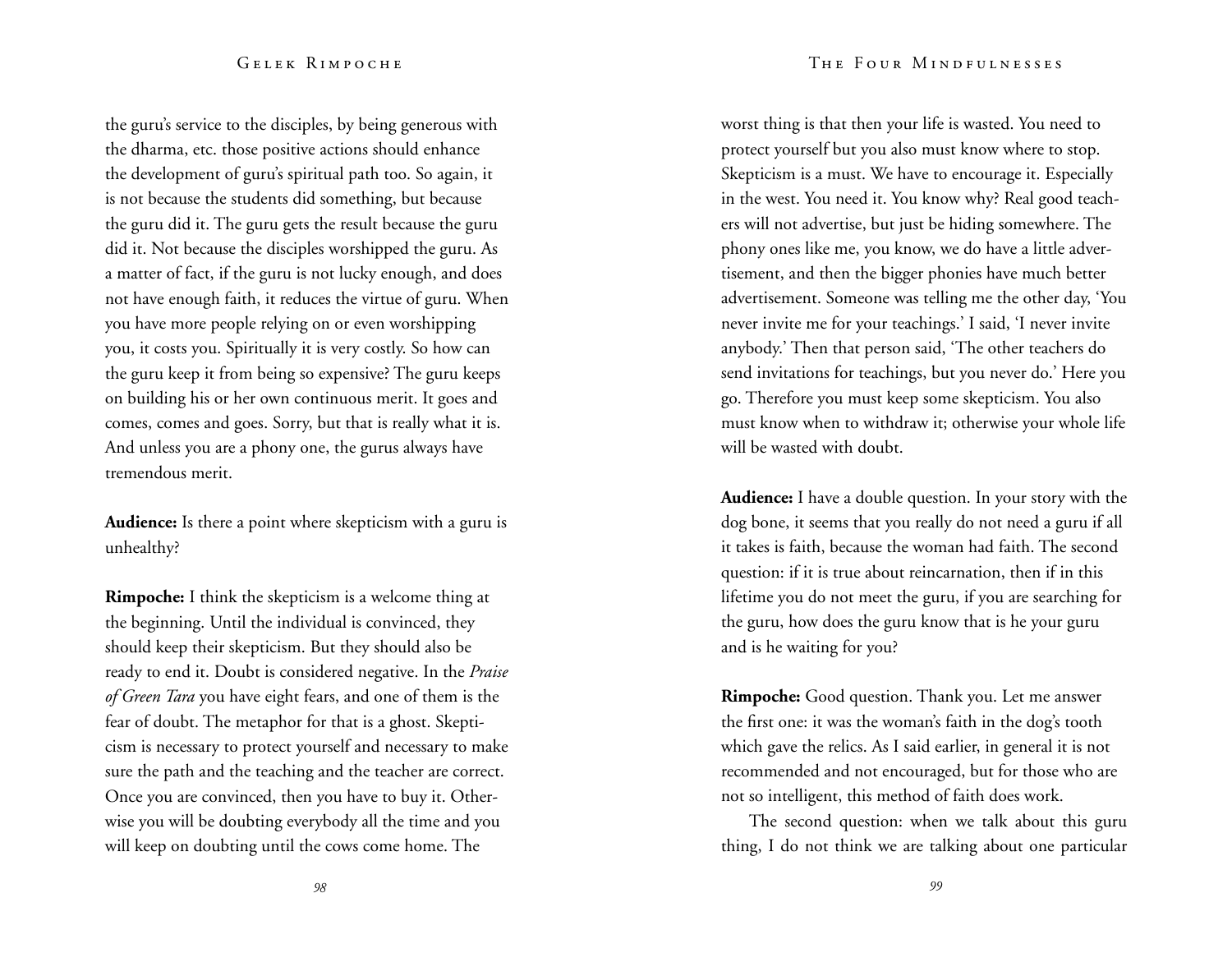individual. The real guru for all the Buddhists is the Buddha. With changing times, from person to person, Buddha happens to be using individuals to convey the spiritual messages. And the guru who is waiting will be the Buddha again. As I often say: even in the eleventh hour before you become fully enlightened, the master has to give a teaching. It is the Buddha who gives you the teaching. So the real guru is the totally enlightened Buddha, whoever may be the individual person at that moment conveying the message. Not only the Buddha, but even the lineage masters somehow influence that person, and they guide each and every individual. That is how it really works. That is why I keep saying that it does not matter whether the individual teacher is enlightened or not. That is not the issue. The issue is our own benefit. Kyabje Ling Rimpoche once told me, 'When at the end of analyzing you draw the conclusion on the guru devotional practice, the conclusion you draw is: I want benefit, I do not want disadvantages.'

**Audience:** Why then is there this struggle to find a guru? It is as if in the struggle you learn. Some people find the guru rather quickly; some people take a rather longer amount of time. I am wondering is there a lesson in the actual struggle, the search, and who determines that?

**Rimpoche:** You yourself determine that. The struggle, yes, we have. That is because of our negative karma. To some people, there are many factors involved in this, like karmic connections, previous relationships with the individual. Without previous connection it is not possible to con-

nect. Take us here in this room. Although I don't know many of us here and you don't know me, without previous karmic connection you would not be here today. Even if you wanted to be here, there would be some obstacles, preventing you from coming. That is for sure. Even if you have come here with a skeptical view, there still has to be a karmic connection, without which you would not be here. I am not saying I am your guru. This goes for any event. So that is the karmic struggle. It is real. Milarepa had to struggle tremendously to get teachings from Marpa and that although Marpa was the right guru for him.27

**Audience:** If the students or disciples cost the guru his merit, how can the students give to the guru? And on the same note, if people can only earn their own merits, are you really giving anything to anybody when you practice the White Tara and image that you put your light around those you are trying to give to? If they have to earn their own merit, how does that work?

**Rimpoche:** By working, by doing the practice of the White Tara or any other practice, you are building your own merit. And that itself is a worthwhile effort. That itself will give you results.

**Audience:** But how do you give to someone else, if everyone has to earn their own merit, and, like you said, for a guru to have disciples or students, is very costly?

**Rimpoche:** It has nothing to do with the disciples them-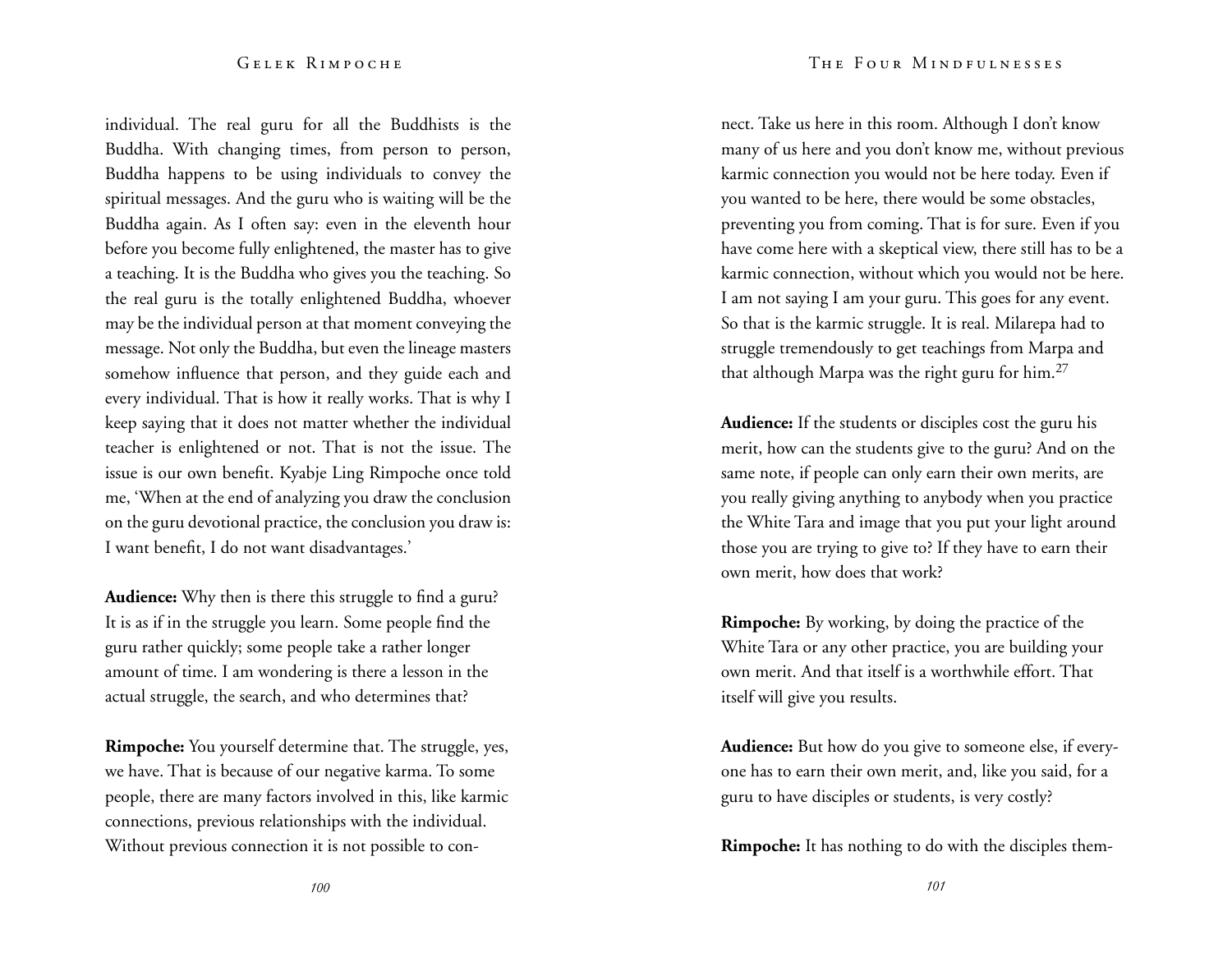#### The Four Mindfulnesses

# Gelek Rimpoche

selves. Because more people respect you there are karmic expenses. That has nothing to do with the other person. It has something to do with the individual who receives all this worship and prayers and respect. How does praying for others help them? They are getting Tara's blessing. It is two different things. It has something to do with karma, but the karmic connection will be different. Tara's blessing somehow connects and conjuncts one of their own good karmas to materialize the healing. That is how it works.

**Audience:** Does an enlightened guru who brings people together have insight into the nature of that connection that the student might not have?

**Rimpoche:** Maybe. It depends - the good ones, yes. A person like me, nothing. Honestly.

**Audience:** What is the limit of development that could be achieved by having faith in something or someone that actually does not have the qualities, such as the 'Buddha's tooth'? Is faith alone enough to act as cause of develoment?

**Rimpoche:** In the story of the dog's tooth the old lady believed it was the Buddha's tooth and did a spiritual practice according to that belief. The practice she was doing was purification, prayers, circumambulations, prostrations, mandala offerings – practices for accumulation of merit. A dog's tooth is a dog's tooth. However, once you open yourself up, then the buddhas and bodhisattvas are always there looking for opportunities to help and serve. When

they looked at the woman who believed that the dog's tooth was Buddha's tooth and they saw her doing sincere practices, they connected with that and the blessings of the Buddha were passed through. How big is the role that faith plays and how much reality of a holy object is there? I think faith plays a major role. This is not for you educated and intelligent people though. If you look at the Tibetan system, there are three categories of practitioners:

- 1. Intelligent they can analyze, think and gain wisdom by themselves with a little guidance and help.
- 2. Medium intelligent- they can still analyze and understand and meditate, but they need a lot of guidance and support. This is actually true for you people too
- 3. Not-so intelligent they can neither analyze nor understand, but they can simply pray. For them the faith works. You cannot deny the effectiveness of simple faith.

However, you cannot really rely on simple faith. It is blind faith. If that old lady would have faith only and there were no blessings of Buddha, Dharma and Sangha, nothing much would have happened. Also, if she had faith, but didn't do anything to follow up, I doubt whether the faith alone could have delivered the goods. Her practices of purification and accumulation of merit along with faith made it work. To sum it up: Will faith alone work? Probably not. But it gives an opportunity for Buddha, Dharma and Sangha to channel the blessings, plus the woman also worked hard.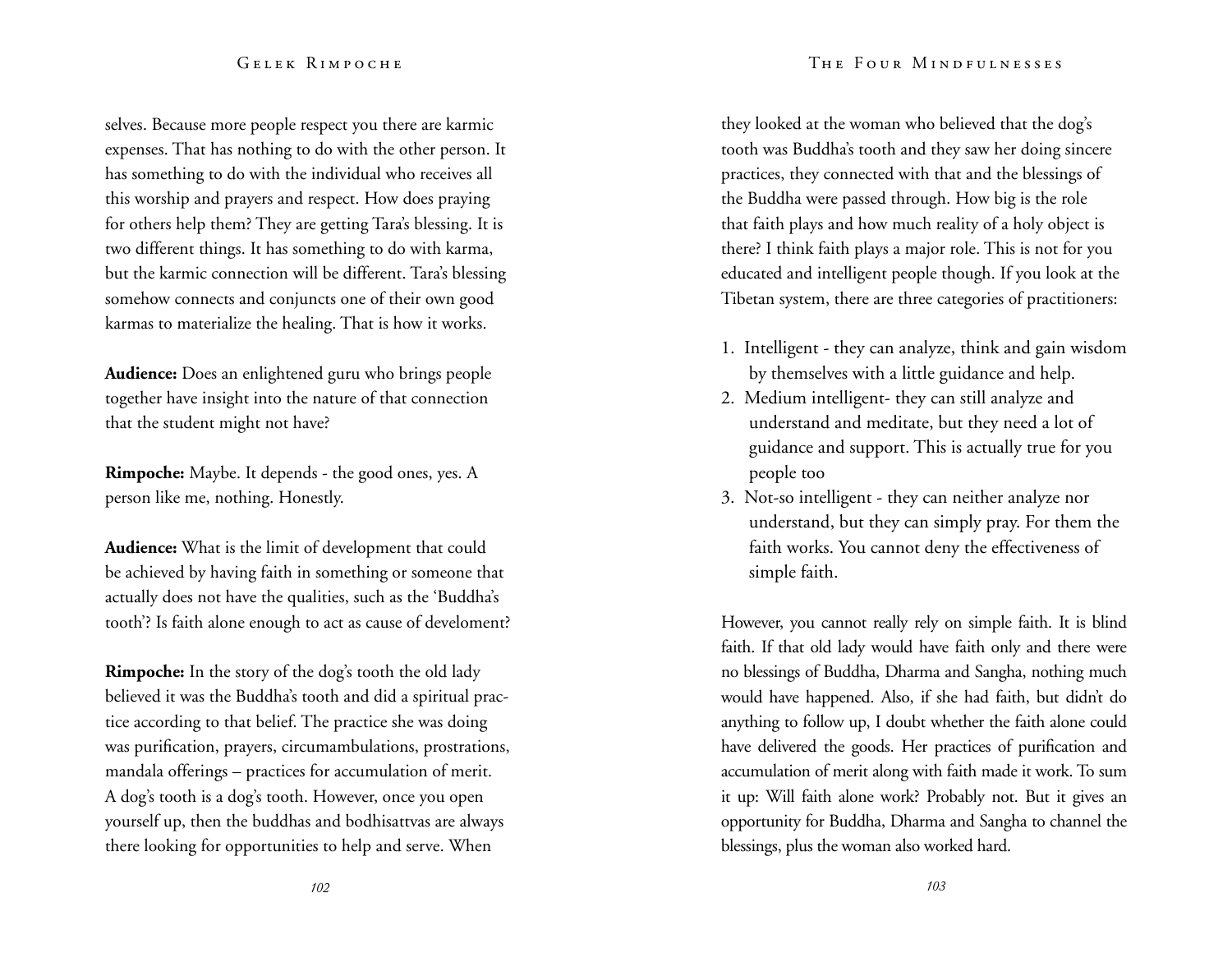**Audience:** Please explain how the guru-disciple relationship can be established. How much personal interaction between guru and disciple needs to be there for it to work and is there a possibility for it to work if there is no personal one-on-one exchange?

**Rimpoche:** Traditionally, it is like if a person listens to a teaching from a guru and if that person thinks, 'I am learning from the guru' and if the guru also thinks, 'I am teaching this student', then the learning of even just one word is considered to be the establishment of the gurudisciple relationship. Sakya Pandita said,

> The measurement of whether somebody is your guru or not is whether you have learned one verse of dharma from such an individual.

If you learn a verse of dharma from someone but don't consider that person your lama, then you will take rebirth as a dog a hundred times.

It also depends on what kind of teaching it is. If it is really a teaching and if the teacher thinks, 'I am teaching' and the student thinks, 'I am learning' then that establishes the guru-disciple relationship. However, if the teaching has been presented as a lecture or dharma discussion, as a symposium or seminar, then I don't think it establishes the guru-disciple relationship at all. The motivation of both, the one who is giving and the one who is taking the teaching, makes it work.

Do you need a direct relationship between guru and disciple? That would be considered the best. But, for example, today there are large numbers of people, including us, who would consider the Dalai Lama as our teacher. Do we have a direct relationship? No. Is he our teacher? Yes. That tells you something. It tells you that the relationship is actually established on the basis of the teaching. Some people think they have to have a very personal, private relationship and they start chasing the teachers around. If you do that, it is nothing but a pain in the butt. I am sorry to say that. Sometimes people go too far in chasing after the teachers and that is not great. On the contrary, it can open the doors for other negativities.

The relationship really is the teaching. This has to include transmissions, whether oral transmissions or explanations. It also includes initiations. Sakya Pandita's comment I quoted, may sound a little extreme, but that is a little hard to judge within dharma things.

Most of you here have been with me more for at least a couple of years. So it may not be wrong to say it here: The ultimate, true guru-disciple relationship is total enlightenment. When you become fully enlightened, you obtain enlightenment in the mindstream of the guru. That does not mean that you lose your individual identity or your individual mind. I think it is just like space. You absorb into it but you still maintain your individuality. That individuality appears in the form of whatever yidam you are practicing, whether it is Heruka, Vajrayogini, Yamantaka, Guhyasamaja, Tara or whatever. Within the space-like enlightened mind you maintain your individuality.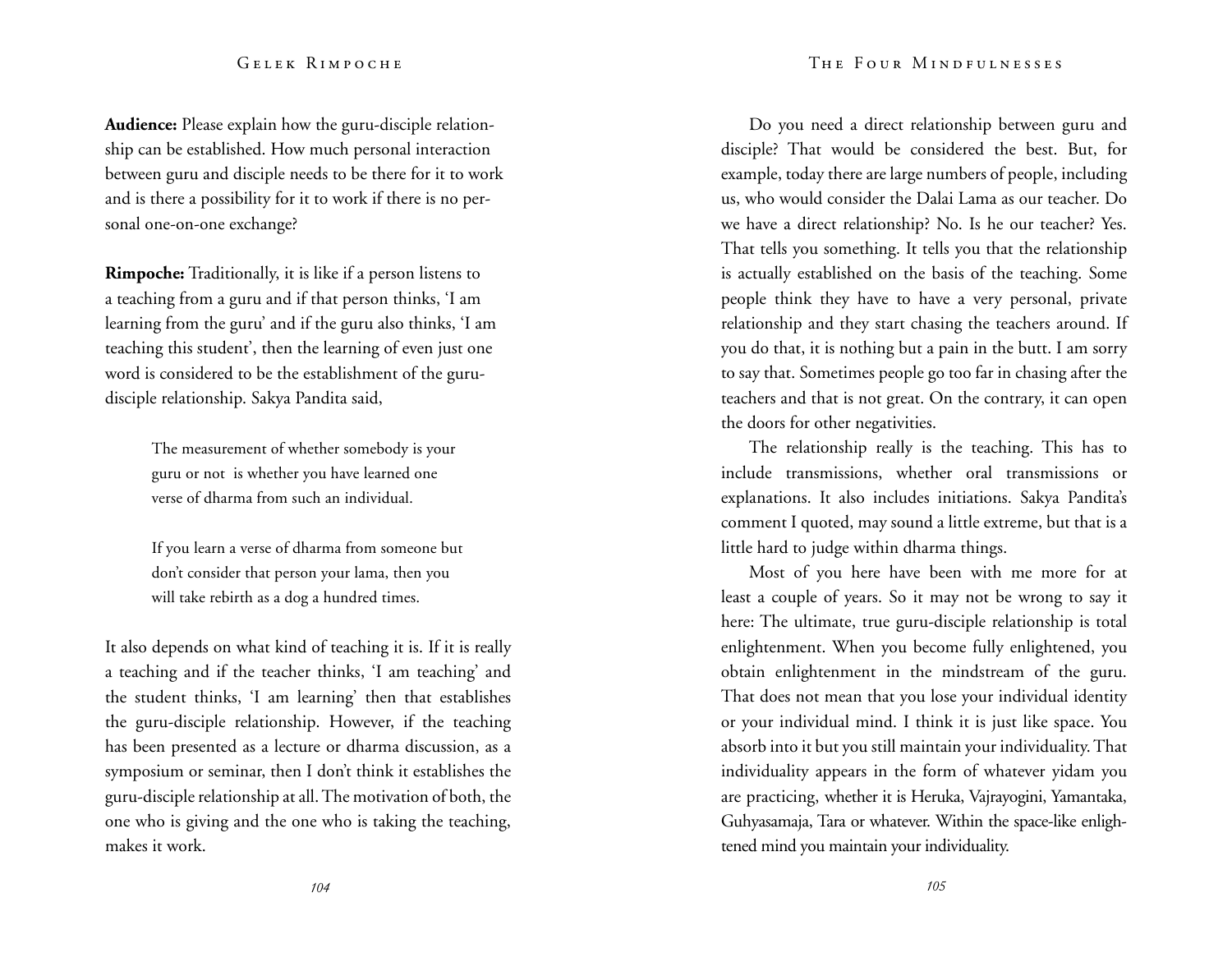The relationship between guru and disciple is very deep. It is not a matter of one session or one retreat. It is not even a matter of one life. Disciples always consider the guru to remain there as guru, whether they are living or have passed away. This is very deep and especially when you get into vajrayana it gets even much deeper and more profound. In vajrayana the guru is almost the creator of the mandala. The guru creates the mandala of the yidam. Within that mandala the individual disciples are being initiated. Within that mandala we practice. Within that mandala we obtain total enlightenment. Within that mandala we function in order to help and serve all other sentient beings. If you look from that angle it is very vast and very profound. It is a very, very big thing. I cannot see anything bigger than that.

We read in the *Lamrim* tradition about the relationship between guru and disciple. There are stories here and there. We learn about the benefits and disadvantages. These are simply talking about the mundane level. But I think the relationship in a very profound way goes far beyond that.

This is not so much about the guru as an individual. As Kyabje Rimpoche has said, the guru is the representative of the enlightened society. The guru is the bridge between the enlightened and the non-enlightened. Like we said earlier: the guru is like the magnifying glass that collects all the sun rays and sparks the collected hay. It is something very profound.

I don't see any other relationship as deep and profound as this in the human dimension. We consider becoming engaged and married a very big thing. But this goes far beyond that. And it goes for life after life.

I know very little about it, but you see in the Christian tradition that the nuns sometimes use the expression 'married to God'. You can look at it from the point of view of celibacy, but you can also look from another angle. Maybe it is part of the mystical tradition in Christianity. I don't really know; I am just thinking aloud.

It is not about a single person who is teaching. It is about the whole enlightened society committed to helping the individuals. For example, this morning I read to you that Buddha Vajradhara had committed, 'I will take care of you. And if I am not doing it through the gurus, then through whom else?' The individual guru is a vehicle for the enlightened beings to work. You cannot say that the guru is not doing anything, but [in whatever he does] the whole enlightened society is behind. Or as I said in the Cittamani Tara teachings: the individual guru represents the enlightened society; it is my link to enlightenment.

The idea is that you visualize the guru in whatever form is prescribed by the ritual but you think that it looks like your own root guru. Some people have a number of different gurus so what you do is to think that they are all included in one being. All of that is possible because of this idea: Buddha Vajradhara is the real guru, that appears as the yidam. We call that *gyal wa kyab dag dor je chang*28. It is almost like a creator. We call it manifested, but to say it straight forward: it is created.

**Audience:** Does the spiritual relation with the spiritual master remain intact over lifetimes?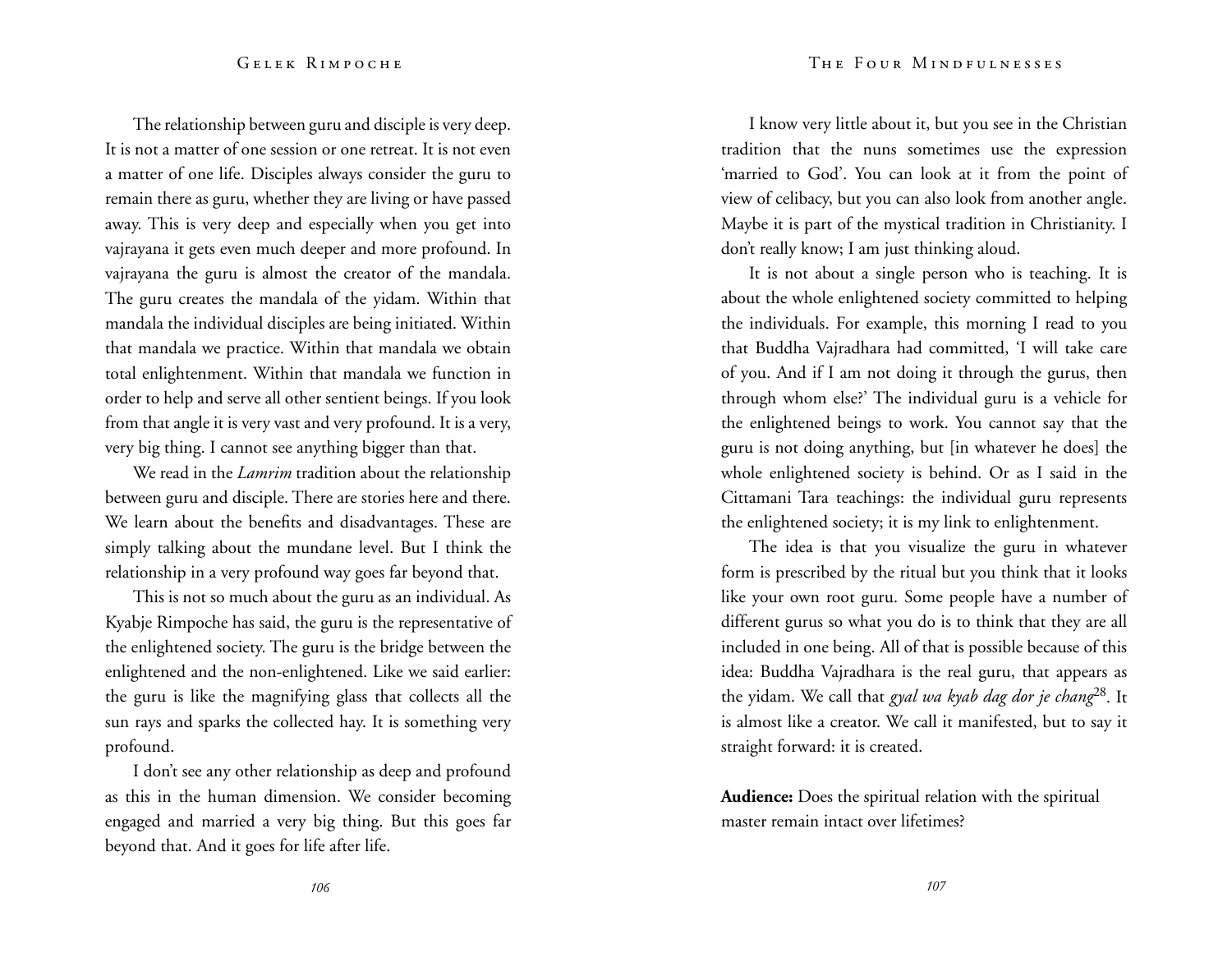**Rimpoche:** I believe so. You cannot say it is; you cannot say it's not.

**Audience:** What is the importance of visualizing the guru?

**Rimpoche:** A few years ago I was in my living room, playing with the remote control on the television and suddenly there was an announcement on one of those channels. It was one of the Harvard professors saying that the best way to learn is to visualize. I thought, 'Hello, we have known that for 2600 years and you call that a 'discovery'?' Don't we say that a picture speaks more than a thousand words? A visual image makes a great impact on the consciousness. We know that. The visualization techniques are originally vajrayana techniques. In Vajrayana you learn through visualizing. One of the purposes of vajrayana is to cut out ordinary appearance and ordinary perception. Ordinary appearance is acceptable but perceiving these ordinary appearances to be true is considered a negativity in vajrayana. That's why we talk about purity, the pure vision of the pure deity, the pure mandala. This begins by visualizing that pure state [and eventually] that visualized state then becomes reality. Therefore visualizing the guru becomes extremely important. The external guru connected with the internal vision of the guru, becomes your own guru, your own practice, made by you for you, yours only. That is how you create it.

This is not only true for the guru but also for the yidams. In the lower tantras you visualize the yidam in both ways, front visualization and self-visualization. In the The Four Mindfulnesses

higher tantras you visualize yourself as the yidam. To make it work, the material you use is the visualization of the guru and the guru-devotional practice. Therefore, in my opinion, the visualized guru is extremely important, perhaps even more important than the external, physical guru. Milarepa said $^{29}$ ,

> While I am sleeping, I am meditating. I have a wonderful teaching here. I wish everybody could have this.

While I am eating I am making a tsoh offering. I have such a wonderful method. I wish everybody could have it.

While I am sitting, I have the guru on my head. I have such a wonderful method; I wish everyone could have it.

While I am looking at the palms of my hands, I have the guru on my hands. I have such a wonderful method. I wish everyone could have it.

Milarepa of course was not carrying Marpa on his head or hands, nor was he carrying around his picture. It was the visualized guru who became reality.

**Audience:** Please share some personal experiences of guru devotion with your teachers.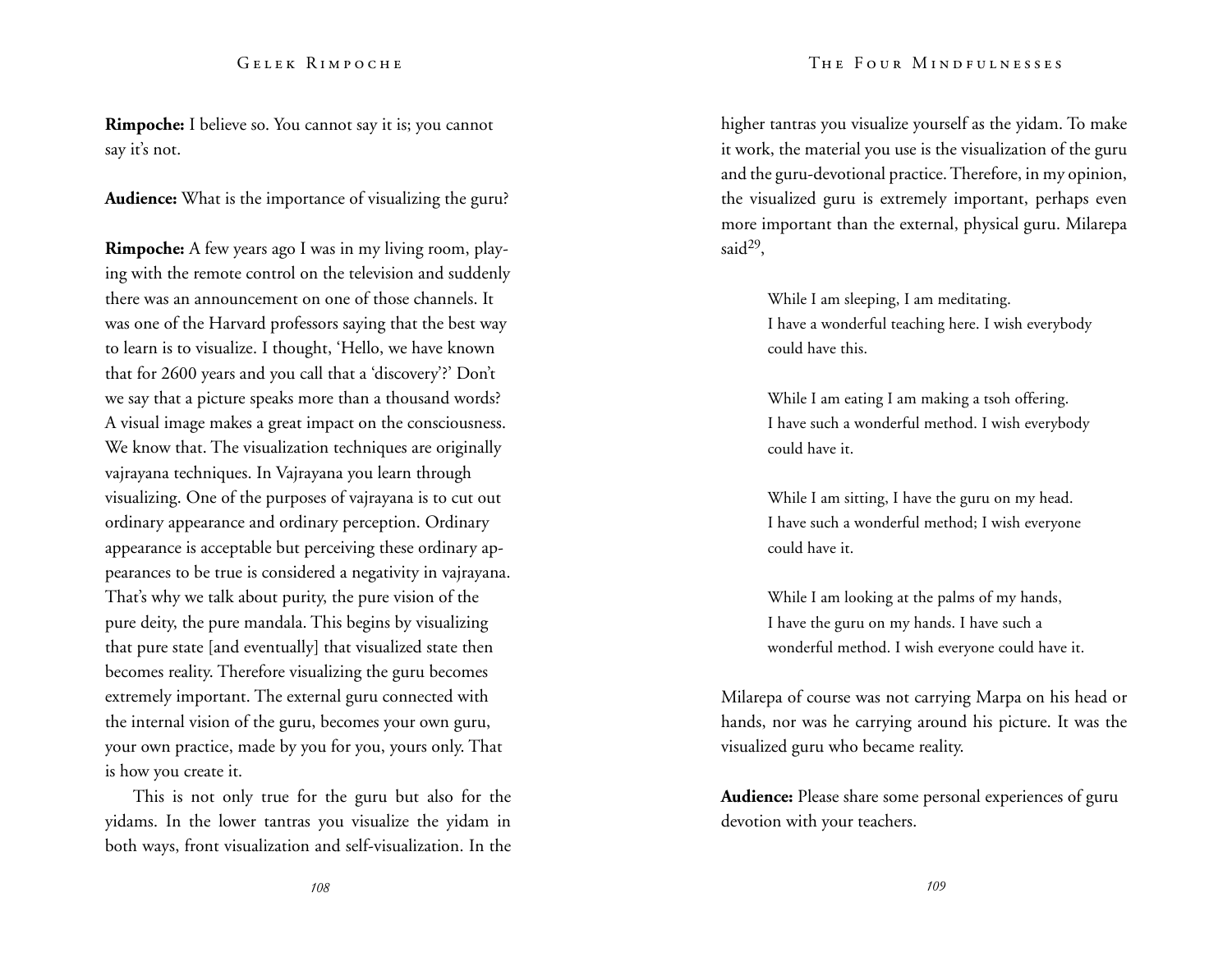**Rimpoche:** The number of my gurus has continuously increased over time. Now I have thirty-four. In some cases it is questionable, whether I have to consider them as guru or not. I have been very, very fortunate, when I look back. I have had a great many masters. There were publicly wellknown great teachers like Kyabje Ling Rimpoche, Kyabje Trijang Rimpoche, Kyabje Lhatsun Rimpoche, my own father Demo Rimpoche, Lochö Rimpoche and His Holiness the Dalai Lama. Then there are my own private teachers who are not so well-known in public but who spent 24 hours with me, giving me teachings. Particularly my first teacher, who was a great being. He really kept me and sent all the attendants away. As far as my incarnate lama status is concerned, my own estate from my previous incarnation did not amount to much, but from my father's side I had quite a number of retinues. After this teacher took me in, he sent away all attendants, including my nanny. I was three or four years old. The nanny stayed for a while nearby, because she was not allowed in the monastery. She stayed in my cave, not too far away. I must have been crying at night, so this teacher would take me to the corner of the balcony, and from there I could see the light in my mountain cave and he would say, 'Your nanny is there'. He really became very kind for me and I became extremely devoted. That doesn't mean that I didn't get angry at him. I got angry a number of times. He couldn't help it; sometimes he had to beat me. I don't know what I did at the time, but after a while I decided to give him a pay back. When he was standing there barefoot, beating me up, I started pissing on his leg. That was my way of pay back! I still remember that.

Those of you who know me may agree I have no quality, but I don't really get angry. Anger and hatred is something very far away from me. I don't get it that easily, though I scream and yell sometimes. I had to do that occasionally in my life; otherwise I would become a wimp. Sometimes I might have done it a little too fast.

I did receive quite a lot of beatings from some teachers, especially from the one who taught me the technique of speed reading of Tibetan books. Now I completely forgot, but I used to be quite good at it. He beat me up quite a lot, and after some time I even forgot to get upset or angry.

I appreciate all of these teachers and try to look at them as enlightened beings. That doesn't mean that I don't see their faults. I had one teacher who lived with me and taught me the debating. Living with me was not so easy in those days. We were in a tiny little room with two beds. I was sitting on the one and he on the other. He was there all the time. And he never slept at night. He was always dressed up and sitting on the bed. He never lay down and slept. He read books all night, except sometimes he did fall asleep. To be able to read at night he had a butter lamp and when he was falling asleep his head would come close to the butter lamp and he'd burn his face in different places. He would wake up, shouting 'ouu' and that woke me up too. Some other teachers of mine would sleep all the time.

But to me there is no difference, whether a teacher is known as 'His Holiness' who comes with retinues and banners and trumpets, or whether it is somebody who sits next to you and tries to teach you. It is the same. I always try to build an image of the guru in Vajradhara form or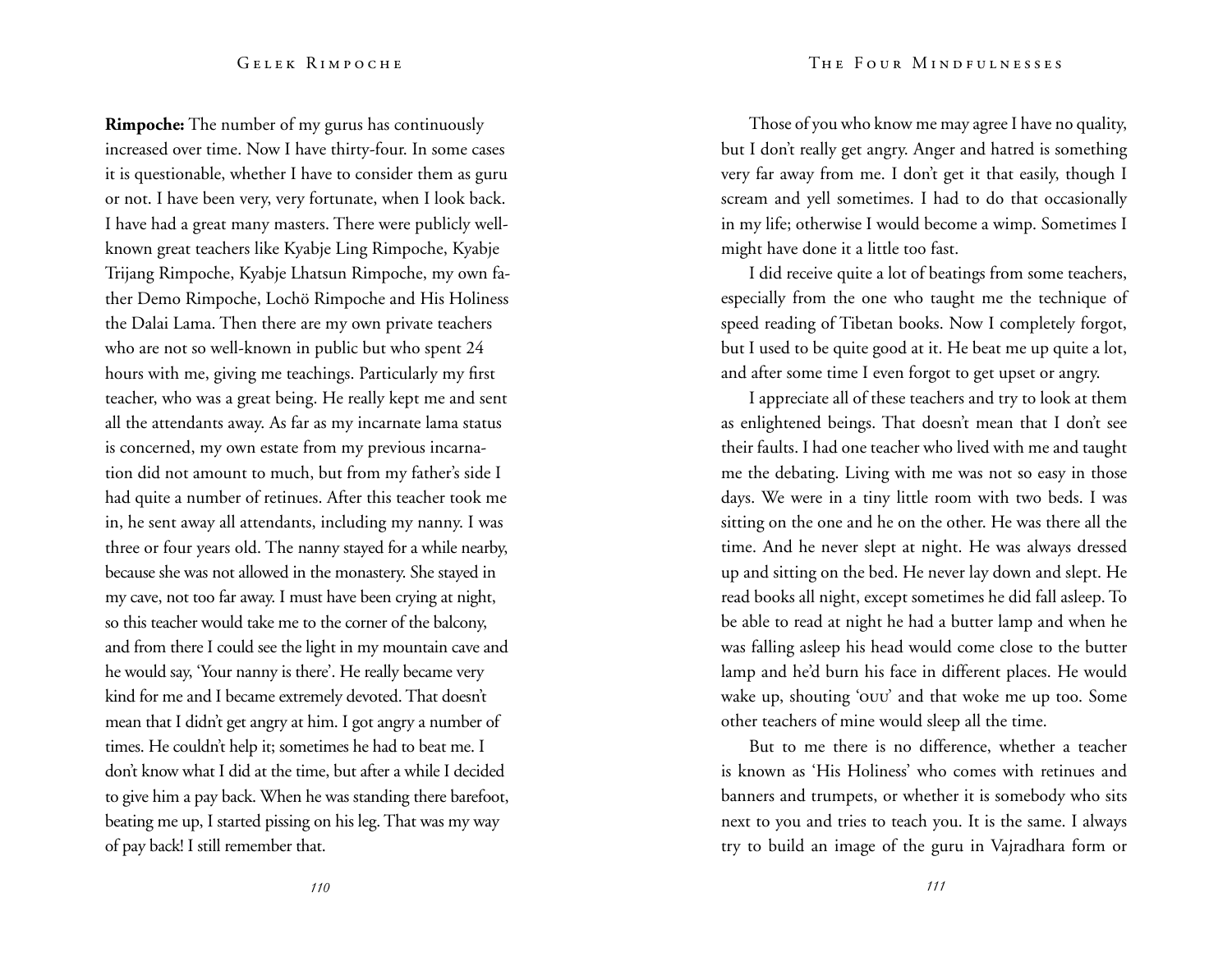Tsongkhapa form and think that in reality each and every one of my gurus is there. They are one, they are separate, they are all in this [visualized image]. That is how I maintain my relationship with all of them.

Also, almost every one of my teachers has been extremely kind to me, particularly those well-known teachers and those who were living with me, for sure. I felt free to talk to them any time. Sometimes I would get scolded, but not so many times.

Lochö Rimpoche gave the Guhyasamaja teachings in Garrison last year, and I was sitting there with Za Choje Rimpoche next to me, a young incarnate lama. Za Choje asked me after a while, 'Why does Lochö Rimpoche respect you so much? When I was studying in Drepung with him, we young incarnate lamas were tormented by him. He was always scolding. Here he listens to you and laughs. How come he respects you like that?'

But all my teachers were like that to me, including Kyabje Ling Rimpoche and Kyabje Trijang Rimpoche. Except one time. Normally, when Kyabje Ling Rimpoche came - and the same goes for Kyabje Trijang Rimpoche - I would try to help them and hold their hand and they would lean on me and walk around. One day in Delhi I tried to do that with Kyabje Ling Rimpoche but that time he twisted his body away from me and indicated he didn't want to talk to me. I followed behind a little bit and noticed his manager was giggling a little bit. I followed him for a while to the railway station and bowed to him and then he said, 'Don't come and see me until you have shaved your moustache!' So he didn't like the moustache. I had kept that

for some months, and it was growing quite slowly, because I don't have strong beard growth. Anyway, I went home, shaved it off immediately and came back and saw Kyabje Ling Rimpoche. He said, 'Oh, now it is okay.' And after a while he said, 'I was not really upset with you, but His Holiness the Dalai Lama does not like it if you wear a beard. So if he sees you he may get upset and I don't want you to go through that. I thought I better tell you first.' I had been wondering what I had done wrong!

On the other hand, when I fell from the monkhood, neither Kyabje Ling Rimpoche nor Kyabje Trijang Rimpoche showed the slightest hint of displeasure. None of my teachers did. Instead, many of them started to support me. [laughs]. Let's not go into that. Normally it is a great disgrace to give up the monkhood. So my teachers have been extremely kind to me. I can almost say that I have total devotion to each and every one of the teachers from whom I have taken even the slightest teaching of dharma at my own request. That includes teachers from the Nyingma tradition, Sakya and Kargyu tradition as well.

**Audience:** For someone to be your guru, do they need to be a living person?

**Rimpoche:** Very good question. I do not know how to answer. My guess is probably yes. But on the other hand, why did I say this with hesitation? There are people who did have visions. For example, this very teaching on the four mindfulnesses is actually Manjushri's teaching to Tsongkhapa. Therefore Manjushri is definitely the guru of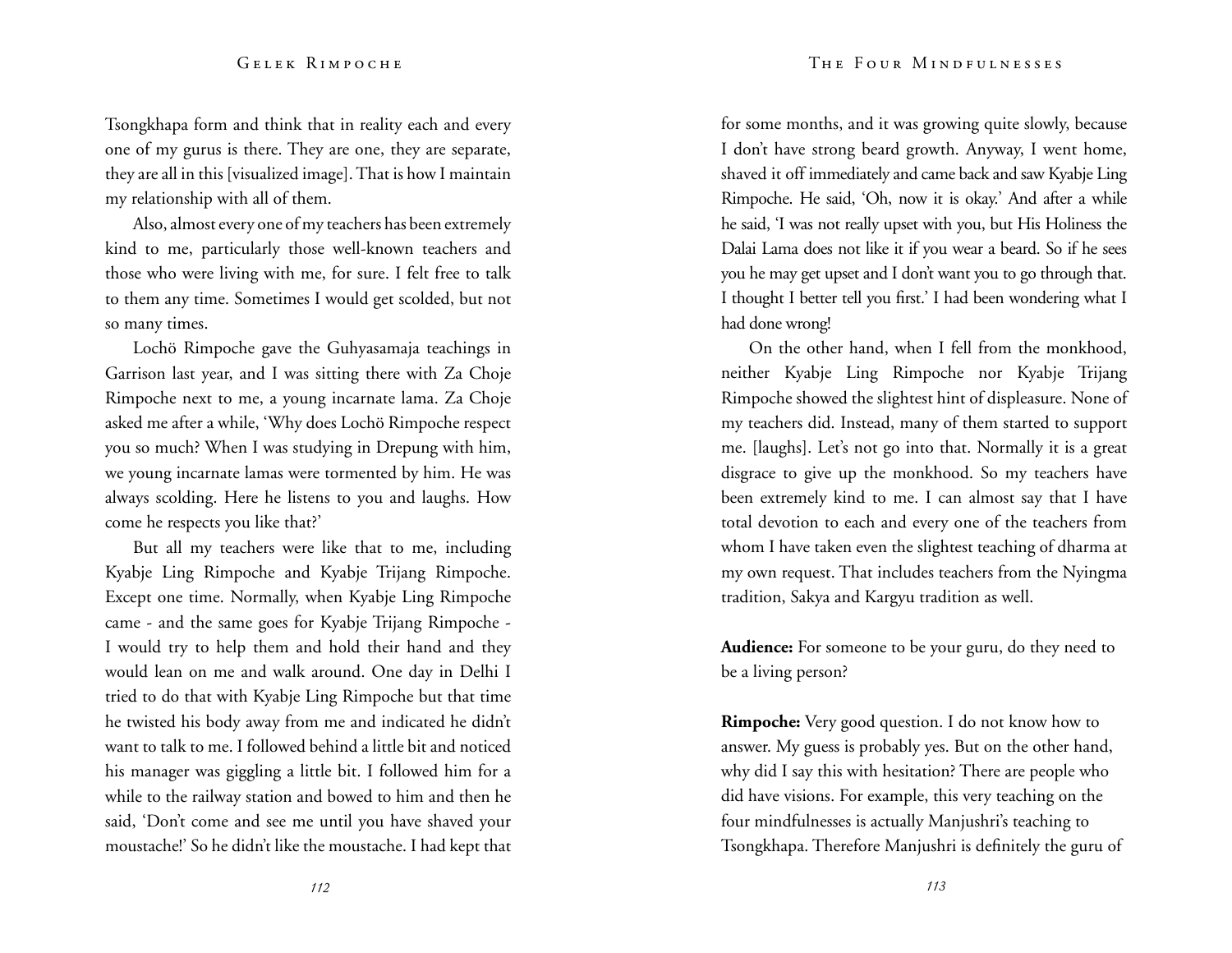Tsongkhapa. No doubt about it. But is Manjushri considered a living person or not? That is questionable. A living person, just like a human being, no. But I do think that Manjushri is a living person. On the other hand, I also have hesitations about people coming into trance, and while in trance, trying to be a guru or teacher, and things like that. That is objectionable. As far as I know, it has at least been very strongly objected to by Tsongkhapa himself and his disciples, continuously. As late as the 1900s, great Tibetan teachers such as Pabongka and others have objected to gurus coming in trance and so on. So I do not know. My answer will be, 'It is a very good thought.' And whatever my understanding is I shared with you, and I do not know exactly whether I have to say yes or no. I do not know.

**Audience:** For someone to be your guru, do you need to have a personal connection with them?

**Rimpoche:** Personal connection, I would really say yes. It is necessary. It is very important to have a personal relationship, a personal connection. But many times that becomes quite difficult. For example look at His Holiness the Dalai Lama. A lot of us will consider him to be our guru, but do we really have a personal connection? Maybe at the spiritual level, otherwise the situation makes it very difficult. With things like that, again, my answer is: I do not know. Do they have to be living? I do not know. I hate to say to everything: 'I do not know', but that is the situation. I explained honestly as much as I could.

And this is not new. Earlier too, Tsongkhapa's disciples, I do not think they all had a personal connection with Tsongkhapa. Looking back to old Tibet, those great teachers had thousands and thousands of followers, and so to have a personal connection, what we consider a personal relationship on the mundane level, is very difficult. It was the same even in my lifetime, in Lhasa with Kyabje Trijang Rimpoche and Kyabje Ling Rimpoche, the senior and junior gurus of His Holiness the Dalai Lama. When I was a teen, they were already the outstanding teachers, and I attended a number of teachings, just being an incarnate lama with that name. Because of my father I was able to go and see them whenever I wanted to, and they would give me special attention. Apart from that, and for every disciple who attended their teachings, it was quite difficult to have what we call a one-to-one personal relationship. They do and they don't. They do in the sense that whenever you talk to them, it is very personal, because you do not have to explain the situation, somehow they knew. So it is very personal. But on the other hand, you know, you receive a letter, and you have to figure out who this person is, and it is always like that. So the answer again, I do not know.

For me personally, I have a number of gurus, and with some of them I have very personal relationships, and with many of them I do not have very personal relationships. But when we think of the spiritual level, it is a totally different story.

**Audience:** Well, you mentioned that if there was a third question you would say that you do not know, so here is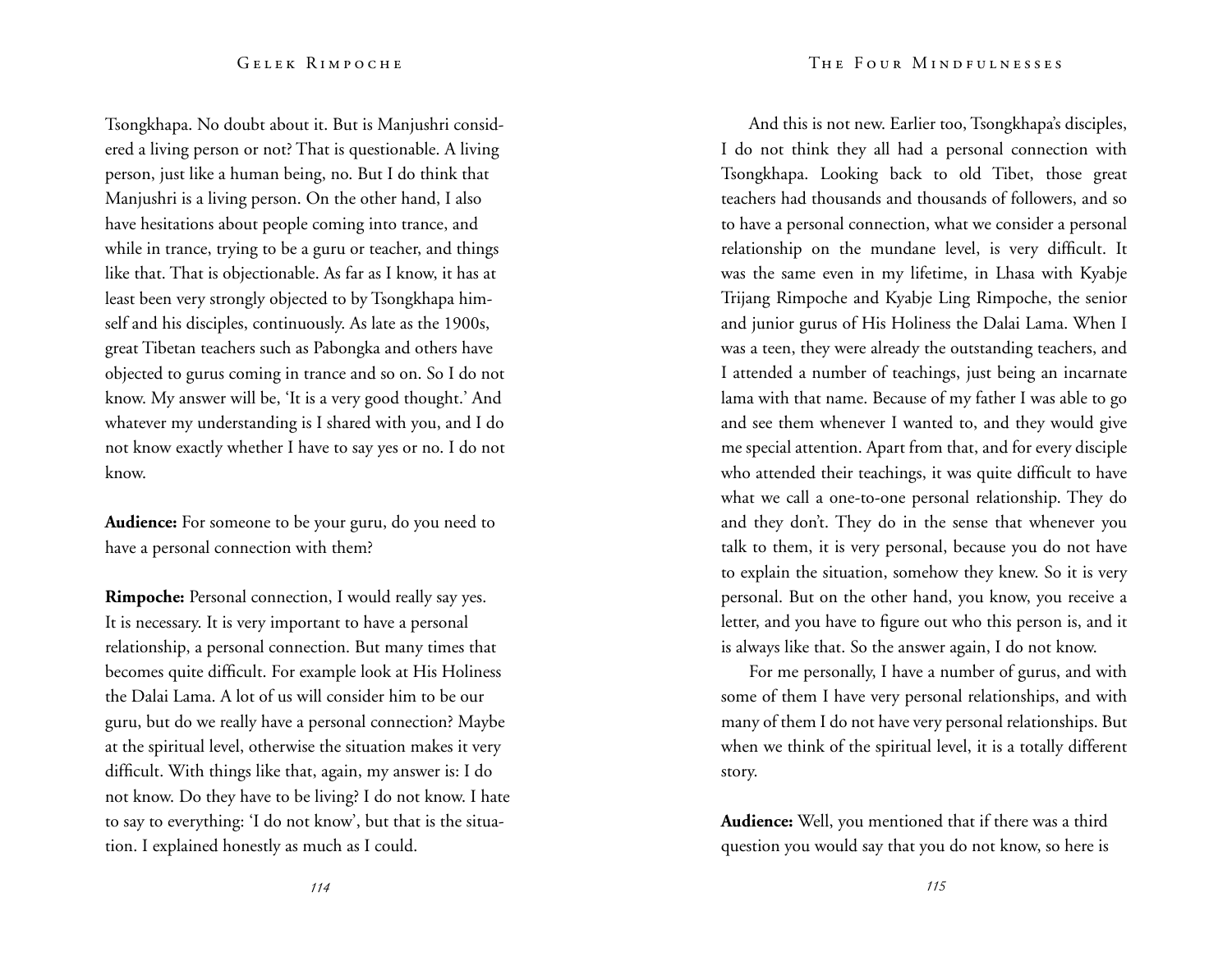the third question. Again, or someone to be your guru, do you have to have met?

**Rimpoche:** I consider it definitely necessary. Again, meeting is meeting. It is personal, whether it is a private meeting or a group meeting. When we look today, at least 60% or 70-80% of the Tibetan population will be considered the Dalai Lama's disciples. Did they meet him? No. They have blessings and it is almost like what in India they call *darshan*. But, there are personal teachers.

The purpose of the guru is really to be a role model. You can think and you can sort of share things, you can follow what they do. I am not very sure whether for them to be your role model you have to be with them personally or not, but definitely personal is better. They are a number of stories about that. I'll give you one.

*Thogden Rimpoche.* There was a person who later became a great teacher, but in the beginning, this gentleman was quite confused.

Actually, his reincarnation, [also] called Thogden Rimpoche, came to Jewel Heart during a summer retreat a couple of times and even gave the oral transmission of the *Prajnaparamita* in Jewel Heart. He is the abbot of the Upper Tantric College today.

There is a funny story about when the previous incarnation first came to Central Tibet. He had a couple of buddies, seven or eight of them, and they all came as beggars, walking and begging on the road for food, all the way to Central Tibet. It took them probably thirty, maybe forty days. Finally they came to Ganden Monastery before they reached Lhasa. At Ganden Monastery Serkong Dorje Chang was at that time a very wellknown, teacher. (Some of you might have known Serkong Senchen Rimpoche, his son).

Serkong Dorje Chang was giving a teaching and initiation in Ganden right on that day in front of hundreds, maybe close to a thousand people. Serkong Rimpoche kept on shouting from the throne, 'There are some people who are not authorized to be here, nobody asked me permission for them to be here, but they are here, and I can see them and if you do not leave now, I will destroy you with my gifts to the evil forces.' He was shouting that from the throne, and that was very unusual. So these seven or eight people gradually got up and left. When one of them, a long-bearded guy, was about to leave and got near the door, Serkong Dorje Chang picked up his dorje and said, 'Hey that bearded guy, aren't you going to sit down, or do you want me to hit you with my dorje?' So he got sort of scared, and just sat down near the door. This happened to be Thogden Rimpoche who later became a very, very famous teacher, especially in Eastern Tibet.

While in Lhasa, Thogden Rimpoche went on to study in Drepung, the famous monastery, and he was totally confused. The word impermanent in Tibetan is *mi tak pa*. But by the sound of the word it can also mean man who is permanent. If you say *mitakpa*, it is impermanent, and when you say *mi-takpa*, it means 'man permanent'. So he was totally confused between man-permanent and impermanent. And they say that at night, during his prayers he covered his head and debated with himself about manpermanent, or impermanent, *mi-takpa*, or *mitakpa.* He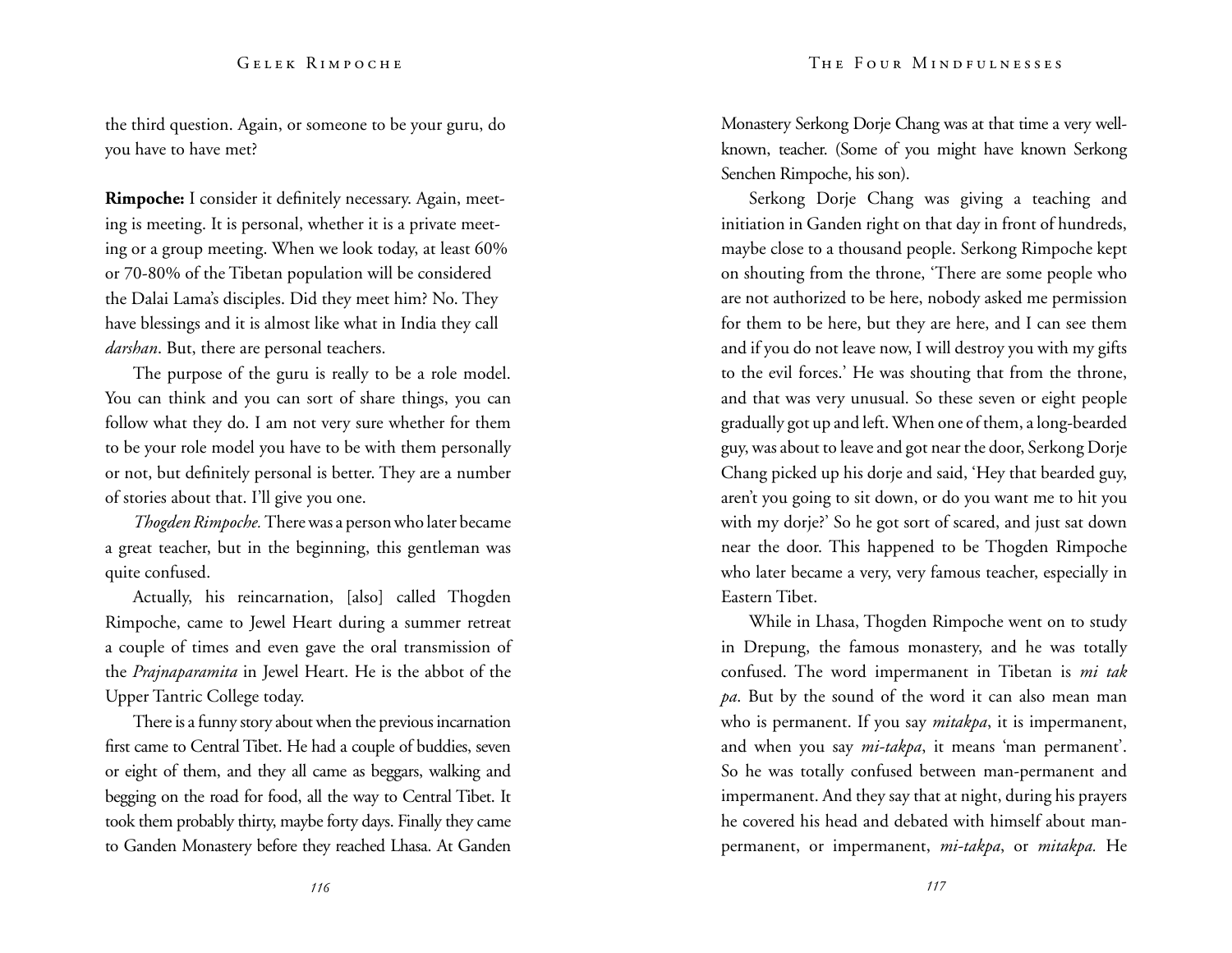went on saying mantras and he used to run to Pabongka, whenever he was giving big teachings. He ran there and they say he did not even have shoes to wear. He just ran from Drepung to Sera or wherever Pabongka was giving teachings. And when the teaching was over, he ran back to Drepung. And then, whenever he has questions, without thinking he just gets up and runs to Pabongka Rimpoche's house, and tries to ask his questions. Pabongka Rimpoche had a lot of attendants, and they would block him. And he will still try to get in and sometimes they will not let him, and even have a physical fist fight, because he will insist to go in. And somehow Pabongka would know about it from inside the building somewhere, and say, 'Send that guy up.' And then he will give him the opportunity to have questions and things like that. It is very interesting. And he was extremely poor, completely and totally broke, not a penny to his name. So during the teachings some people will offer him food and even sometimes there is a distribution of money. They say he always brought this big, huge bowl, in case there was some food and if there was he would have that completely filled up with soup and he would drink that, and then nearby somebody else would give him some extra barley flour and he would make his dough from that. He was also studying with the previous Lochö Rimpoche. (The present Lochö Rimpoche came here a couple of years ago to give the Guhyasamaja teaching and initiation.) He was sort of running between Lochö Rimpoche and Pabongka Rimpoche, and both of them have a number of attendants, who would block him and fight with him. He kept on doing that for quite a while. At that time he was not known as

Thogden Rimpoche at all, not even as Thogden. Thogden really means yogi, one with spiritual development. He started getting headaches. Actually by this time he had gone beyond the issue of impermanent and man-permanent, he was now looking for emptiness, really closely examining emptiness. So he is getting a lot of headaches. I was told this was absolutely true. In one lunch break the previous Lochö Rimpoche was getting up from his throne. And Thogden Rimpoche is sitting over there with his big bowl, waiting for the next tea distribution to come up after the break. You know, when they had a peepee break they would come back, say prayers and serve tea. So Lochö Rimpoche says to him, 'What is this big bowl of yours?' He was shouting loudly in the middle of a big group. There were still lots of people left in the hall. Thogden said, 'I am hoping to get tea or something.' 'So, you are having headaches, I hear?' 'Yes, I have a lot of headaches.' 'You want to cure your headaches?' 'Yeah.' 'Bring your bowl here.' So he brought his huge bowl to him and then Lochö Rimpoche peed into that bowl, completely full to the top, and gave it to him, and said, 'Drink this', and Thogden sat right there and drank the whole bowl. And at that moment he realized emptiness. Not the bowl being empty of pee, but the real emptiness. And thereafter he became extremely famous, known everywhere as Thogden Rimpoche, especially in Eastern Tibet.

These things do happen. Look at the Naropa and Tilopa stories, earlier in India, and the Marpa and Mila stories, they are all very interesting. But this story of what had happened with Thogden Rimpoche is very recent. These things are very hard to judge. I think it depends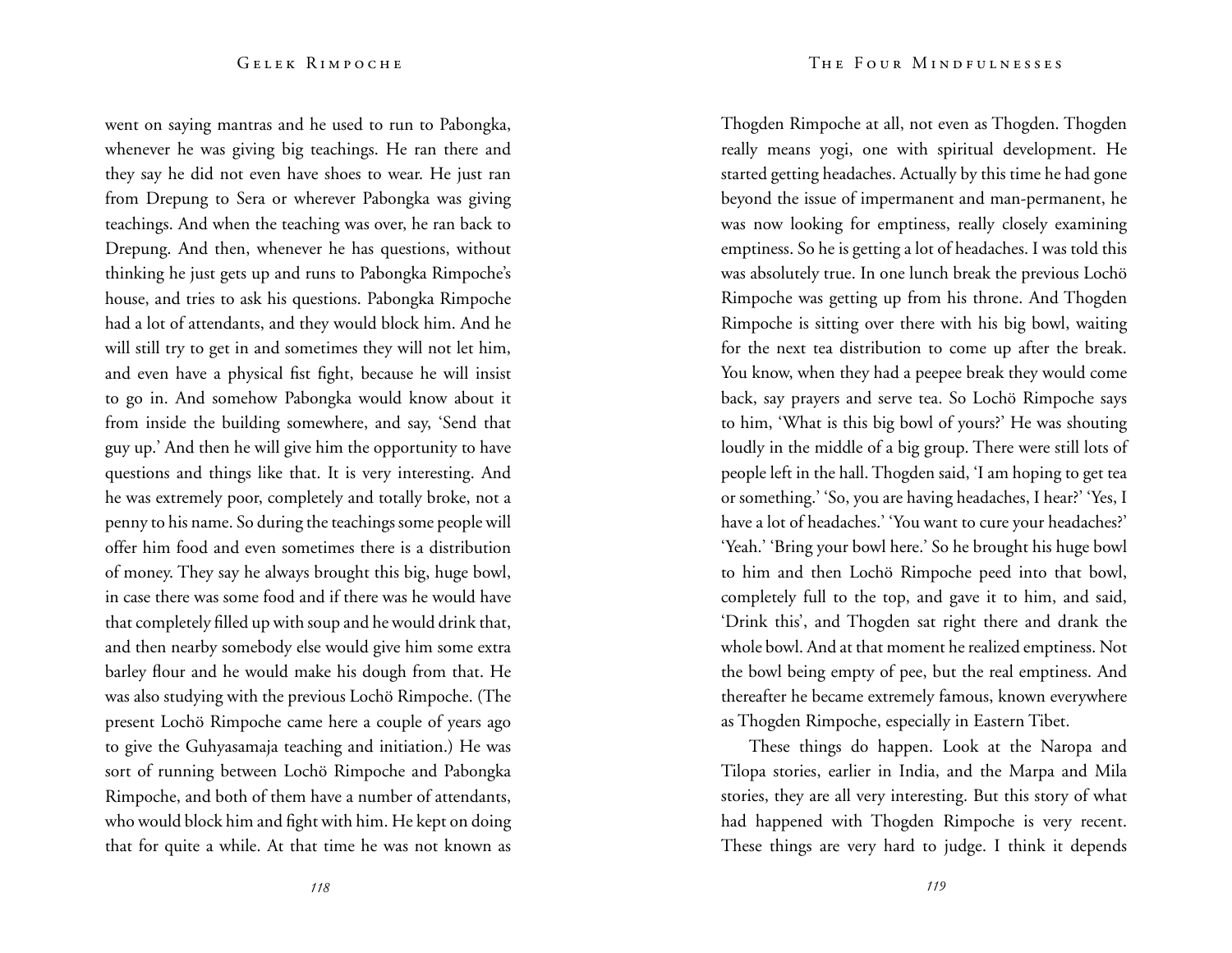most on the connection, not connection in the sense of our human connection, but in the sense of understanding, devotion, and realization, all together. And it is quite funny. The previous Lochö Rimpoche was known as extremely conservative person. He would not do such a funny thing at all, under any circumstances. But he just did it. There were lots of people watching, because, you know, during that break, he was getting off the throne, there were hundreds maybe thousands standing there, who knows. So things like that happened. I think it is some very special relationship one person has build with another. And, most importantly, it is not blind faith. That is extremely important. This is not blind faith; it is intelligent faith. That is how it works. That is your answer. (I did not say I do not know).

**Audience:** What is the difference between a teacher and a root guru?

**Rimpoche:** That is a good question. In the spiritual path, normally teachers are considered as guru, but when you use the word root guru, it is different. In the west, people do have some misunderstanding. Some think that whoever you took refuge from is your root guru. That is misinformation, in my opinion. Those who say so may have their own sources or bases to prove it. In my opinion, what constitutes a root guru is a guru who has been most effective. Not necessarily the one who gave me most teachings. Nor is it necessarily a famous guru. Whoever is more effective, who touches me, whoever is most helpful, and constantly, continuously does that, that is my root guru.

It does not have to be the one you took refuge from. (As a part of initiations there may be a lot of refuge taking, but that is not necessarily the first refuge.) That is true for me. But in the west, some dharma centers sort of use this, and say, 'Well, since you took refuge from so-and-so, and so-and-so belongs to our group then you belong to our group,' I think that is just total b.s. I am sorry. No one belongs to anyone. Everybody has to make their own independent choice, whoever you study with. And whenever you want to join any group, yeah, you are welcome to join, and that does not mean you have to be stuck only here, or anywhere else, you can go to three, four different groups, why not? No one belongs to anybody. Believe me. It is the individual who makes the decision what they want to do. So to me, the root guru is not necessarily the first teacher or the one you took refuge from.

My first guru I took refuge from was when I was very young and I had no idea, most probably was Kyabje Lhatsun Rimpoche or Pabongka. I do not even know which one. The Tibetans have the habit to take the kids, and let them take refuge already before they even open their eyes. In my case, the first name was given by Pabongka, and I was called Gelek Genden Namgyal. So I might first have taken refuge with Pabongka, or maybe with Kyabje Ling Rimpoche. One of them, for sure. I do not consider Pabongka Rimpoche as my root guru because I did not learn much from him. Even though he is great, fantastic, one of the outstanding teachers of that time, at least in the Gelugpa tradition. I do not consider him to be my root guru. Why not?

*Three kindnesses.* Basically a root guru has to have three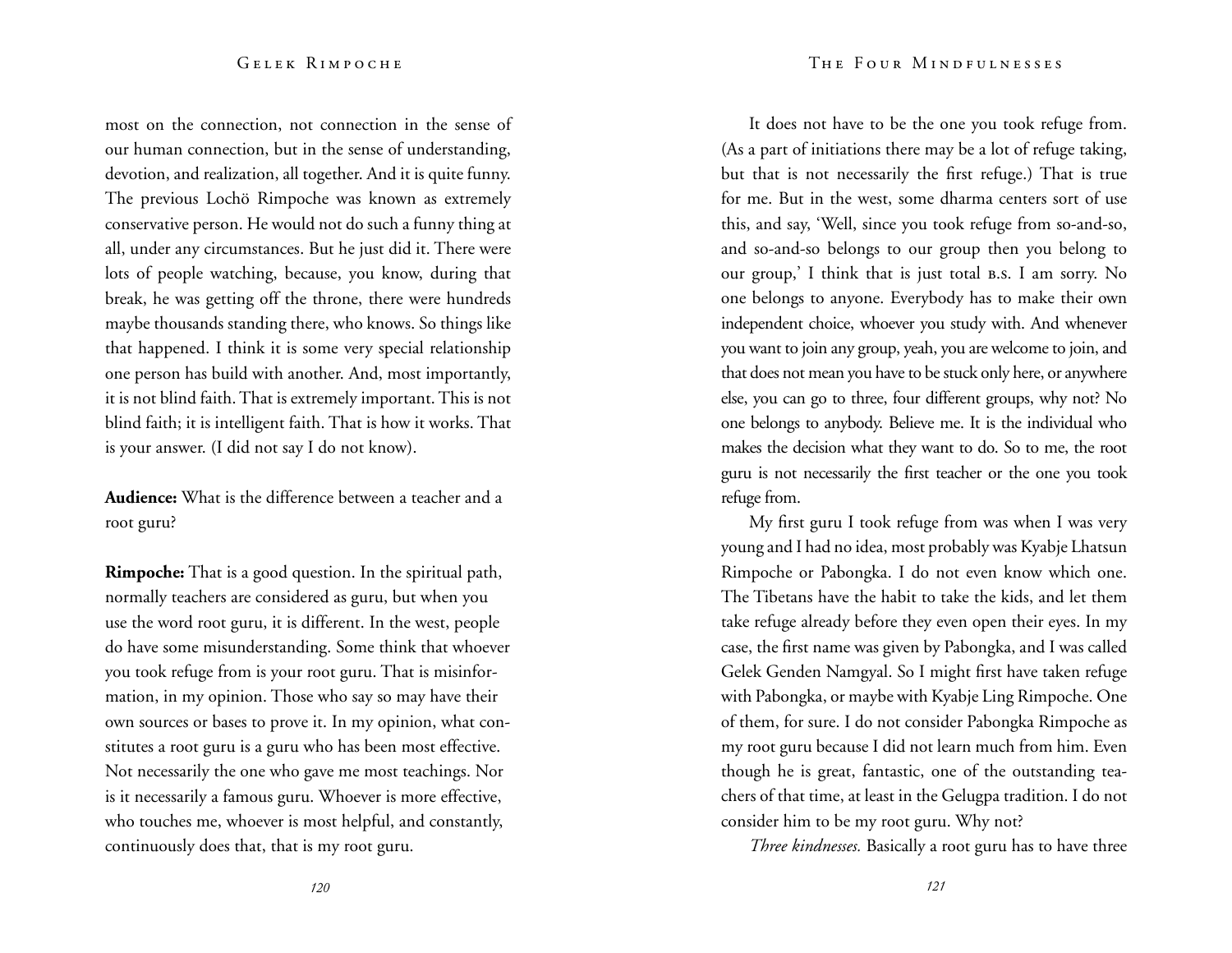kindnesses: the kindness of giving teachings, the kindness of giving initiations and the kindness of giving transmission, which is the kindness of practice and oral traditions or commentaries. So when you have teachers who have all three kindnesses, then it is your choice to decide who your root guru is. Absolutely your individual choice. No one can say, 'I am your root guru'. Anyone can tell you, 'So-and-so is your root guru,' but it is you and only you who chooses. Your root guru is chosen by you, for you. Only. No one can interfere with that. We had a problem on this point in Jewel Heart several years ago. Luckily it is no longer there. There was someone who made calls to people and said, 'I am your guru and I want to tell you, you do this, this, this.' Some people did follow, and then asked me later, 'Is that true?' The answer is that you have to choose. No one can choose a guru for you. Guru-devotional practice is the fundamental root of spiritual development. Unlike a few years ago, nowadays a lot of books are available in English, and almost every Lamrim book will have an important section on the guru-devotional practice. Even the other great teaching traditions, have very long sections on the guru devotional practice. The more you read about it, the more you will know.

I can tell you how I did it. Each and every teacher, every guru that I have, except the earlier ones, were chosen by myself. I wanted teachings. And I follow.

**Audience:** What is the indication of having achieved a solid guru-yoga practice?

**Rimpoche:** Oh, yeah, that is a good question. Every Lam Rim teaching has a section that tells you how one can check if you have achieved guru devotional practice or guru yoga, and the sign for that is that you do not see a separation between any of your gurus and the enlightened ones, like the Buddha or any yidam. You do not see a separation; you see them as merged into oneness, almost. The guru becomes the buddha, buddha becomes yidam, guru becomes yidam, yidam becomes guru. There is a verse in the *Lama Chöpa* that begins with:

> You are the guru, you are the yidam, you are the dakini and dharma protector.

When you are getting to that level of the merging into oneness of all objects of refuge, it is the sign that you have achieved the very strong guru- devotional practice. There are a lot of people who really have very, very strong guru devotional practices. Look at Allen Ginsberg, an absolutely outstanding example of a person who has developed guru devotional practice. This is the reality. There are a lot of people I could name. You do not have to be Buddhist, not does it have to be an Asian.

**Audience:** My question is about projecting or seeing the teacher as a buddha and yidam. How do you do that if the teacher says that they are not enlightened?

**Rimpoche:** They make their statement in their own way, and you make up your mind in your own way. The point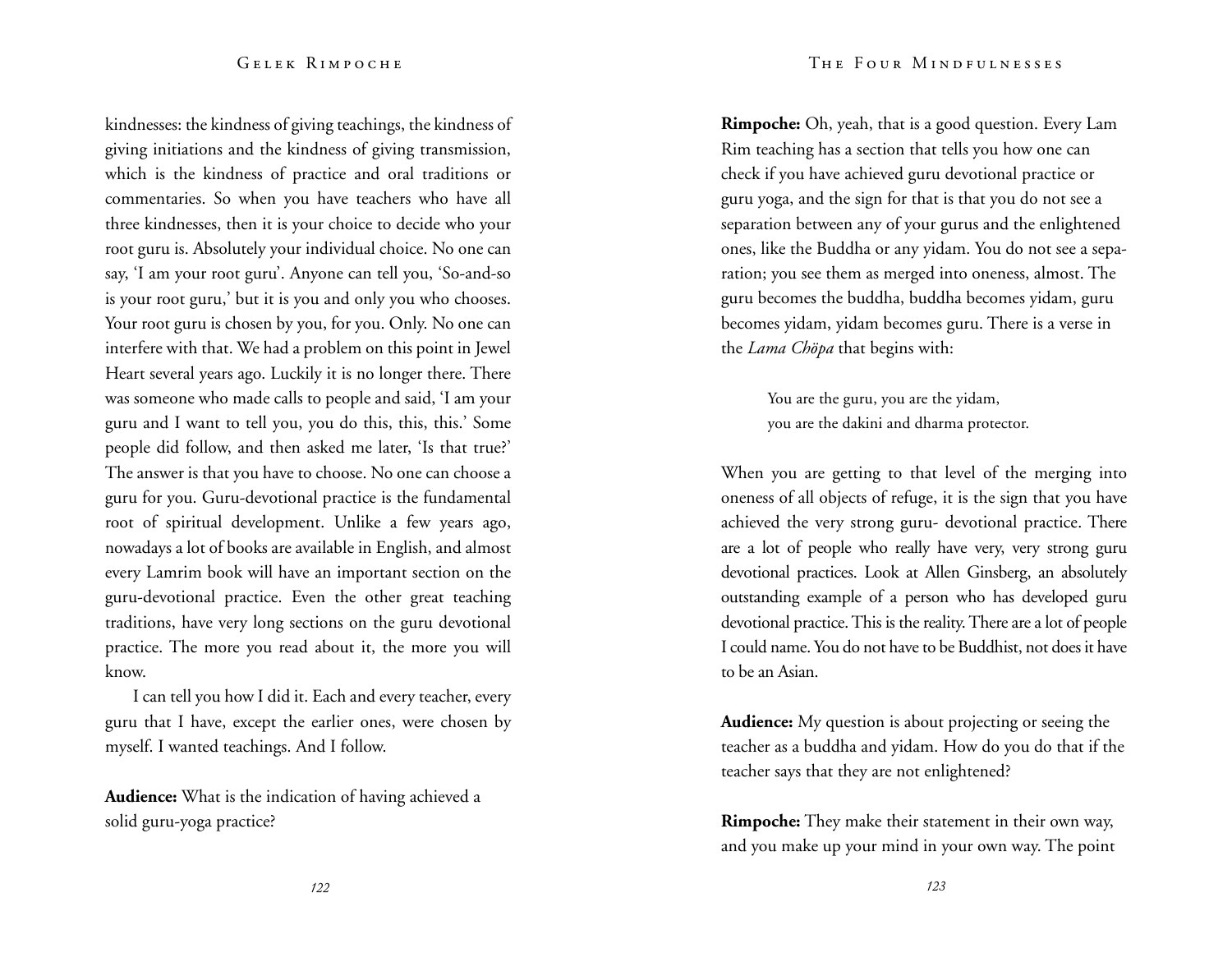is, whether you see the guru as buddha and yidam does not make a difference to the guru for whatsoever. It is not for the guru, it is for ourselves. There is a huge emphasis on this. I do not remember exactly, but Atisha, an earlier Indian master from Bengal who reorganized and rearranged all of Buddhism in Tibet in the 1100's, was asked by an earlier Tibetan master, 'How come you have so many examples in India of masters who have achieved this, achieved that, but we have no example in Tibet?' Atisha said, 'We Indians see our gurus as fully enlightened. You Tibetans see your gurus as worse than ordinary human beings. So what are you expecting to gain?' There was another Tibetan master called Padampa Sangye, again from India. Padampa Sangye said,

> Judging from the point of view of our own negative karma, we are fortunate to be able to see our guru as a human being and not as a dog or donkey.

**Audience:** Should we ever place complete trust in the guru even when they do something that betrays that trust, such as sexual misconduct, or stealing?

**Rimpoche:** This is very important question. I do not know how to answer that. When you look back, what had happened in this country, a lot of people gained great benefit through different gurus. For example, there were those different swamis, and, Rajneesh, Trungpa Rimpoche, and all of them. Look how much people have received. We

do not really talk about it that much. But about the scandals we talk a lot. I don't really know what to say. They are great gurus, and they may have what we call skillful means, or maybe not. I do not know. However, there are also a number of fake gurus that have come in and took advantage of people. Maybe some are genuine gurus, but their skillful means did not work well or whatever. But [also] there have been a lot of unfortunate incidents. We cannot ignore that. The purpose of guru devotion is spiritual development; the real essence of the guru devotion is the development of intelligent faith. Intelligent faith discriminates, it builds discriminating wisdom.

A number of my gurus agree with some, and with some they disagree. Even their disciples have disagreements too. I have seen it. Most of them, when they disagree with their own teachers, decide not to follow, but keep quiet about it. I think they tried to explain it, because it is very clearly stated: 'When you cannot do it, you have to explain it. When you explain it, it is perfectly fine.' This was already stated by Buddha himself.

I have witnessed that. A number of teachers of mine did not agree with a number of other teachers, who happen to be their teachers too. When they chose not to follow, they did not go against their teachers publicly. They just kept quiet. We see now that the time of skillful means is almost over. Some people may think, 'Oh, I am the special person, so I have a special thing happening to me, and this is my test for me.' This is rather unfortunate. Miracle things are extremely exceptional, one in millions, and chances are not likely that is going to be me. We think the other way around, 'It is one in a million, and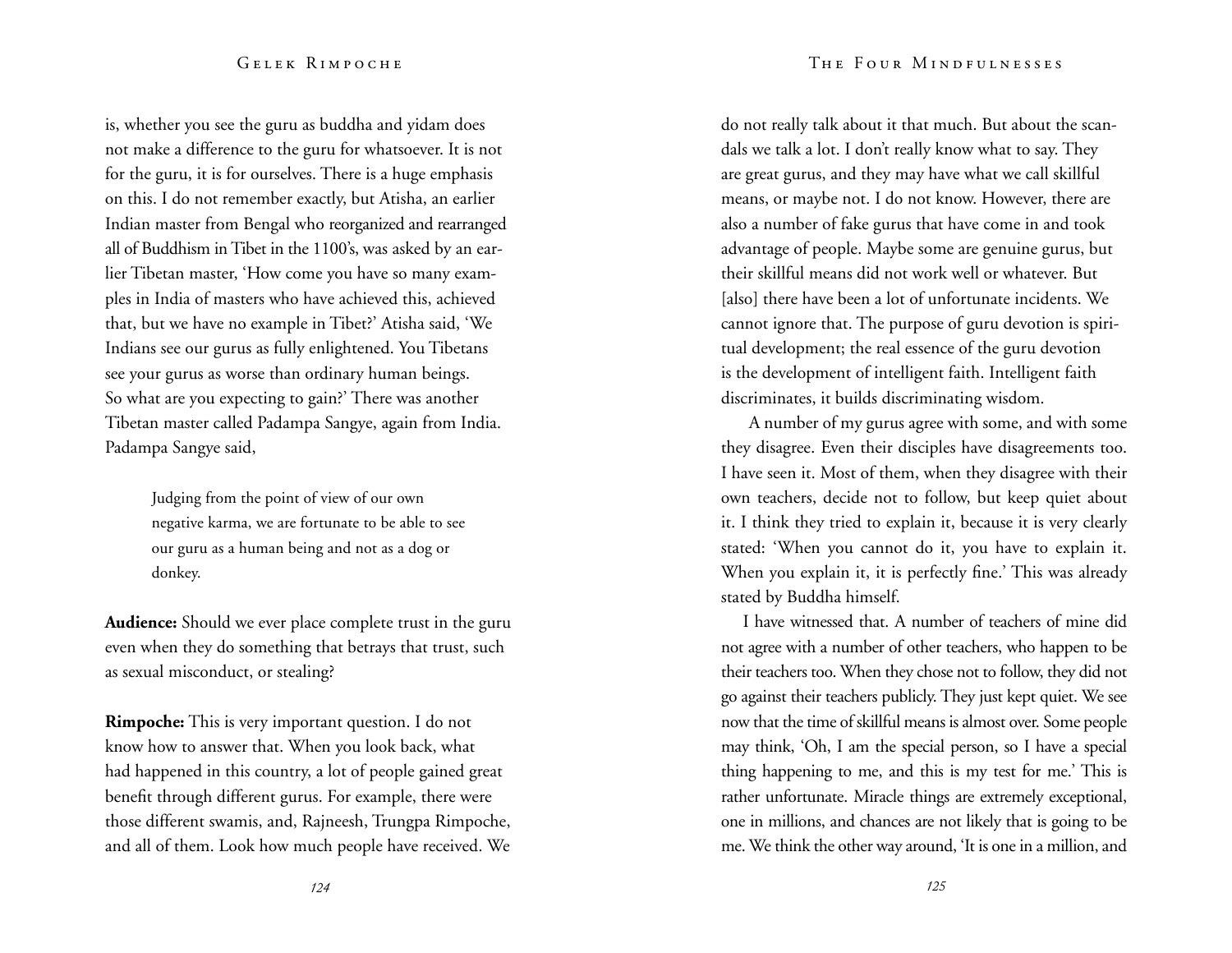#### The Four Mindfulnesses

### Gelek Rimpoche

chances are that it is me.' You have to follow your common sense, without going against, or being anti- or something.

**Audience:** What happens to the guru practice after the guru dies?

**Rimpoche:** It becomes much easier.

# **Audience:** For whom?

**Rimpoche:** When the guru is in life, you have tremendous devotion, and at the same time, you will always have to be slightly careful with everything. When the guru dies, you begin to realize a sense of loss, the tremendous loss. You think, 'I could have done this, could have done that, could have done that.' The list will go on and on and on. There are a lot of could have done's. You begin to realize that you could not do it, you missed the opportunity. Yet at the same time, there is this incredible gratitude, to have been able to get connected, to see, to take teachings, to ask questions, to have been able to learn, able to share, everything, to have been able even to share a cup of tea or a glass of beer or wine or dinner, all of those. And of course the dharma teachings, the initiations, because of all of them you feel a tremendous gratitude and at the same time, a tremendous loss. And then, I think it is Padampa Sangye or Milarepa who said,

> That kind, compassionate guru is now with you forever, on your crown, in your heart, in the palms of your hand.

And with that gratitude, with that devotion, together with that sense of missing the opportunity, you see that the guru is inseparable from Buddha and all gurus, all yidams, all dharmapalas, and everyone, all together. Then you really see the true sense of the prayer in the *Lama Chöpa*: 'You are the guru, you are the yidam, you are the dakini and dharma protector.' That true sense of 'you are this, you are that' all comes in. Although you are supposed to do that when the guru is in life, that sense of loss comes only when the guru has passed away.

I have been through with this a number of times. Suddenly the normal resource for whatever you have to ask, is no longer available. You know, it is strange. I recall the passing away of Kyabje Trijang Rimpoche. He was like a tremendous father figure that you can go to and ask everything, whatever it might be, including questions of business, even to the point of how to get married, and everything. Then, all of a sudden that physical figure does not talk back to you. It is sort of unbelievable. And then you begin to appreciate the kindness and compassion, and everything they have shown. You have this sense of loss and it is sort of joy and sadness combined together, some kind of feeling that remains with you all the time. I have been through that a number of times. But the guru does not disappear. The manifestation has been dissolved to the original source where it has been manifested from. It does not just die, it is living. Not only it is living, it will be there, whenever you need it.

A lot of funny incidents have happened in my life in that regard. One time I was in Singapore, trying to go to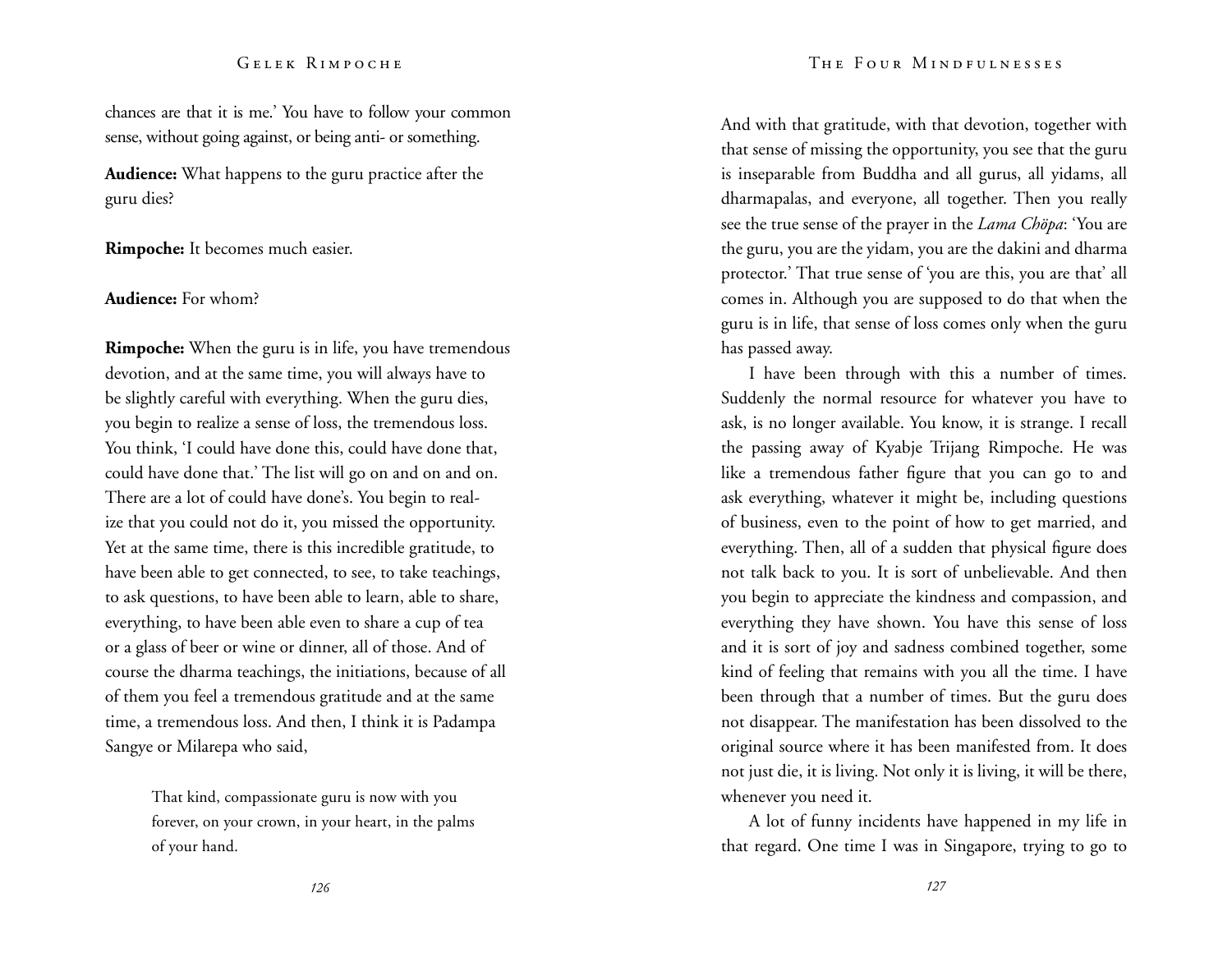China, It was just before the Chinese student trouble in Beijing [in '89]. I was trying to go to Tibet and was on my way to Beijing via Singapore. At that time I did not have a proper passport, only the Indian identity certificate which every Tibetan takes. With that one it is very hard to get a visa from any country, except Singapore. So I was in Singapore, living with a Chinese business person, who is very kind and who supported me, a very nice person. I stayed in his house for a month and not only me, but a number of people came to see me and stayed along with, and we had one monk from Australia. I think Hartmut was there and Alfred too. This Chinese businessman was a very high society man, and yet he opened his house, and people started camping in his living room and dining room. Some monks and we stayed there. And he kept on telling me that he had to buy a house, and asked me whether he should buy or not buy. I said, yeah, yeah, yeah, yeah, and never checked or anything. He said it three or four times, and I forgot. He used to have his chauffeur take him to his office, and another chauffeur would take his wife out, so we were all living in his house and nobody was there all day in this big house in Singapore. One day suddenly he dropped back at about eleven or something and I did not have a clue whether he should buy the new house or not, and there he was taking me to see it. He said, 'Rimpoche, would you come with me for a minute? We want to show you the house.' 'ok,' so I went with him, naturally. What else can you do? It was another big house and four or five different buyers were looking at it too. So I was thinking to myself, 'What can I say now? I do not know. What answer do I give?' I did not have a clue.

There was a big living room on the ground floor with kitchen, and we walked around. I was wondering, 'If Kyabje Trijang Rimpoche was alive, what would he say about this?' Then we were about to climb the staircase to the rooms upstairs and I looked up and suddenly saw Kyabje Trijang Rimpoche's attendant, whom people had always nicknamed egg-shaped head or something because of the shape of his head. He was literally standing there and was saying to me, 'Kyabje Rimpoche says that whether your friend can make money out of this or not is not your business. He is a business person and should know better than you. But if he buys this house it is not going to bring any unfortunate incidents for him or his family.' I looked up again and the attendant had disappeared. When we were walking around upstairs, my friend asked, 'Rimpoche, should I buy it?' and I answered, 'From a business point of view I have know idea. I do not know. But buying this house is not going to bring you any unfortunate incidents.' The Chinese are very superstitious about anything. They are very concerned whether something is going to bring unfortunate luck or something. So I said that no such things were going to happen. Thus I was saved. Sometimes guru devotional practice does that. The most important thing is not to freak out at moments like that. So things like that do happen sometimes.

**Audience:** In order to get the full benefit of the teaching we have to see the teacher as Buddha?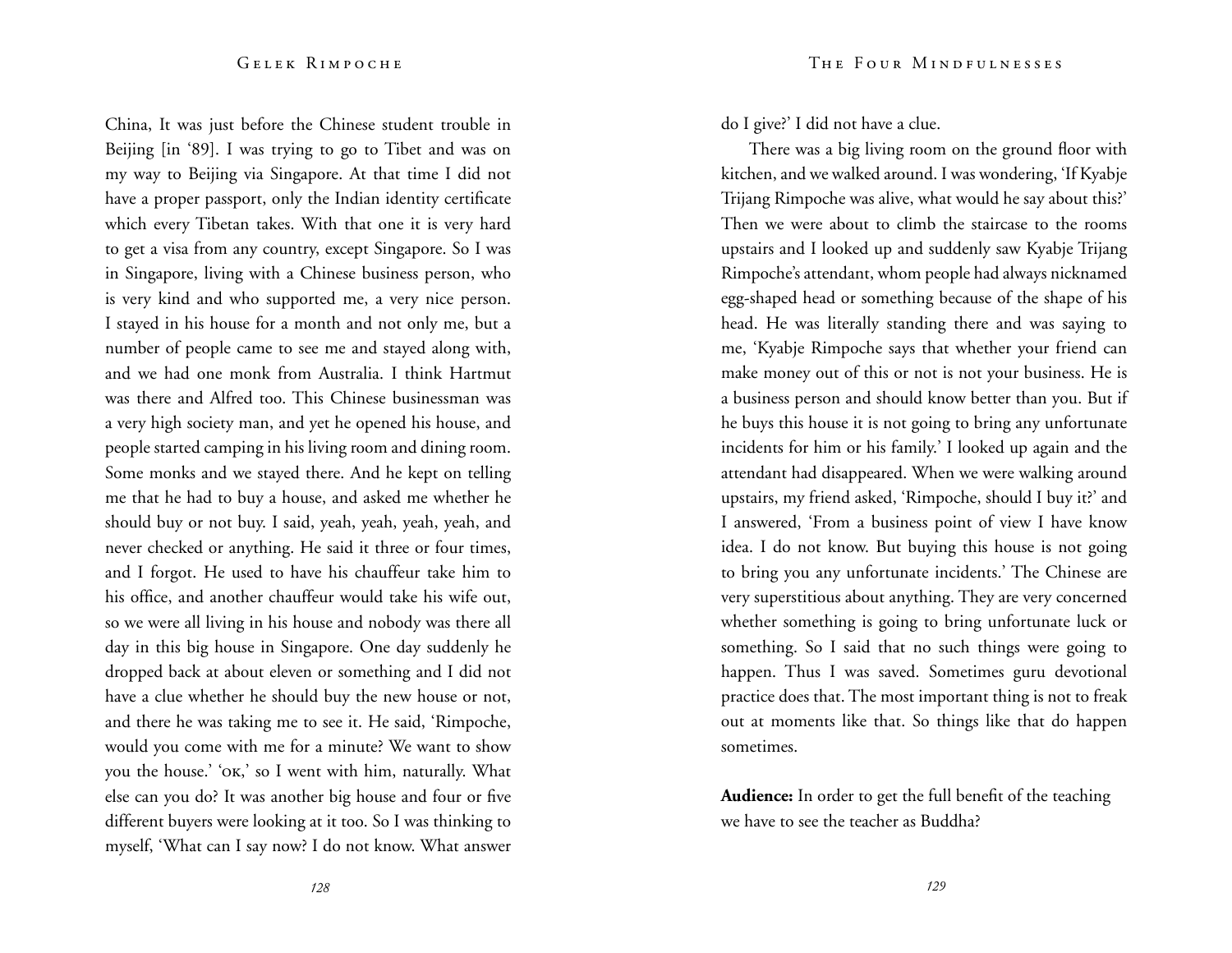**Rimpoche:** Not at the beginning level. Although, the Buddhist teaching does emphasize that, not at the beginning level. If you do, it is not going to happen. So first, I think it is very good idea to study dharma as dharma study and not as dharma practice. Try to learn. People study the subjects and attend courses. Try to study those. At that time, treat the teacher as a lecturer or professor or reader or something like that. This should be the basic understanding between the two. Afterwards, when you really understand, when you really want to study, when you really want to have a dharma practice, then change your attitude. Let the teacher know that you are changing your attitude. I think that will be much safer. As I said before<sup>30</sup>, Sakya Pandita did say that if you hear one word of dharma from somebody, you have to treat that person as a spiritual master, and if not, you will be reborn hundred times as a dog. Also in Buddha's previous-lives stories, the *Jatakas*, there are a number of stories that illustrate that in order to pick up one little profound teaching, one has to be ready to give one's life and all that type of thing. That is all there, I think, to show to the people the quality, the rarity and the importance of the dharma, rather than to make that compulsory.

In my opinion, one should really start to take the dharma as a study, and find out what one likes and what not and how it is, like anybody else who does study. Then change that into practice. Then you can also change the [relationship with the] person whoever you are learning from. If you like it, if you think you manage, then switch from a teacher relationship to spiritual master's or dharma

master's relationship. And then you can further switch from the dharma master's relationship to guru relationship. Finally you can switch from a guru relationship to the vajrayana master relationship. I think that is something one gradually has to work out. It is not going to work immediately.

When you are with people like His Holiness the Dalai Lama or somebody similar, who comes in with a big entourage and lots of people and does not get in touch with you very much, there is not so much danger, but with the teachers who spend time with you, or who are perhaps even living in your home, or living nearby, there is much more danger of seeing faults in their behavior. Because they are human beings, they will have faults, and all that. And then you have a guru relationship and you will see all faults coming up and that is going to be a big problem. Therefore the gradual process. It is very safe and very nice. That is why I normally recommend you to do until you get convinced and happy and comfortable. Then you move and take the dharma teaching as a practice. The decision has to be made by yourself. No teacher can make it for you. Once you have accepted a dharma master or spiritual teacher, a guru, then you may rely on that person. I think that is a much better way of going.

**Audience:** You said at one point that a person is either enlightened or not enlightened. And then you just said that at some point in the relationship you should begin to look at your teacher as Buddha, which is an enlightened being. So, there may be cases it seems where that is going to be a delusion. Is that not correct?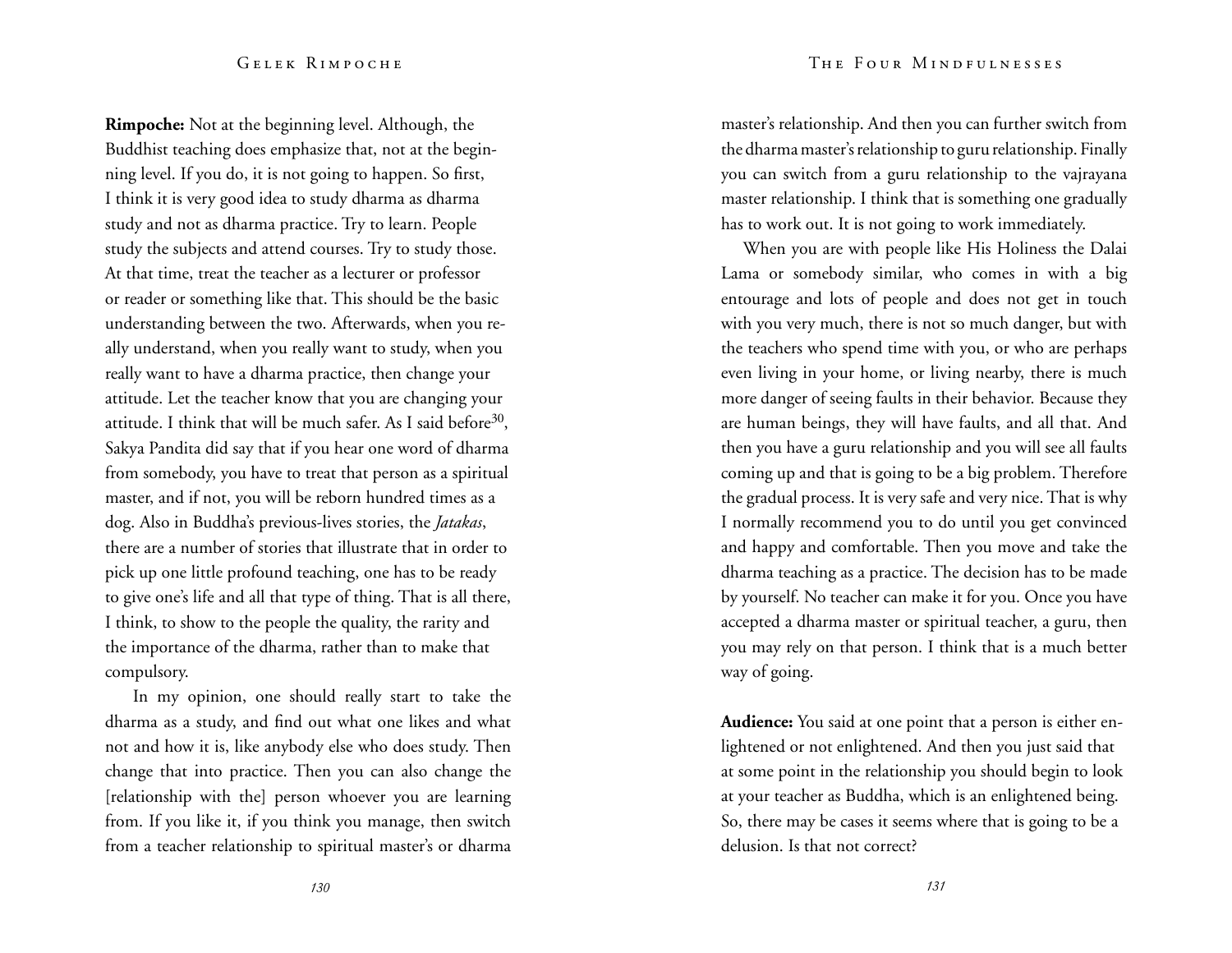**Rimpoche:** Could very well be. Even delusions are capable of delivering results, not because of the person, not because of the delusion, but because of the blessings and the power and the commitment of the enlightened beings. Although the person might not be enlightened at all, when you look at them as fully enlightened, it will serve the purpose of having an enlightened master.

**Audience:** Is guru devotion a cause or an effect?

**Rimpoche:** I think it is a cause. I don't know whether it is an effect. The guru devotion helps to grow and develop. It is the spiritual root. So I'd say it is a cause.

**Audience:** Can one get attached or too dependent on the guru?

**Rimpoche:** It depends [laughs]. I don't think the word we are looking for here is attachment. You want a profound closeness. You are depending on the guru, you are supposed to, but that doesn't mean you do nothing. Very often there are misunderstandings on that point. Profound respect and admiration is a guru devotional stage. Take the example of taking refuge. You take refuge to Buddha, Dharma and Sangha and depend on them. But that doesn't mean you don't have to do anything. If you think, 'I bought my ticket to heaven and now I can do anything I want to', sorry, it doesn't work that way.

**Audience:** What processes did Tsongkhapa use to know

when to stop disbelieving his visions and take them serious?

**Rimpoche:** Well, I did mention it: first, when Tsongkhapa had visions of the 35 Buddhas on the mountain tops and visions of Manjushri and Tara, he totally ignored them. Then he got word from one of his teachers, Lama Umapa, that the visions were real. So, irst you see visions as just visions. Later you begin to talk to the 'hologram' appearance over there. You ask them tough questions that you know the answers of. Then it is getting more and more profound. Before Je Tsongkhapa had direct contact with Manjushri, Lama Umapa was acting as a translator or postman, delivering messages back and forth between Manjushri and Tsongkhapa. Many of the answers were already available, but Tsongkhapa checked and re-checked whether the answers were correct. Only then he decided to take teachings.

Not only Tsongkhapa did this, but a great many masters in many traditions had visions. I had correspondence with and blessings of an old monk in the Dagyab area. Everybody told me about him. He was known as Lama Yeshe Wang Dak. He used to live in a hilly remote area in Dagyab, Eastern Tibet and had besides monks and lay people a lot of nun-disciples. He had a retreat area where he stayed but he also walked around and gave teachings. During his teachings a lot of deer came and listened too. So the monks and the deer started pushing each other for space. At one time one monk got even pushed over a cliff by a deer and died. Normally they didn't hurt each other, but rushed there together. I think there were even more deer than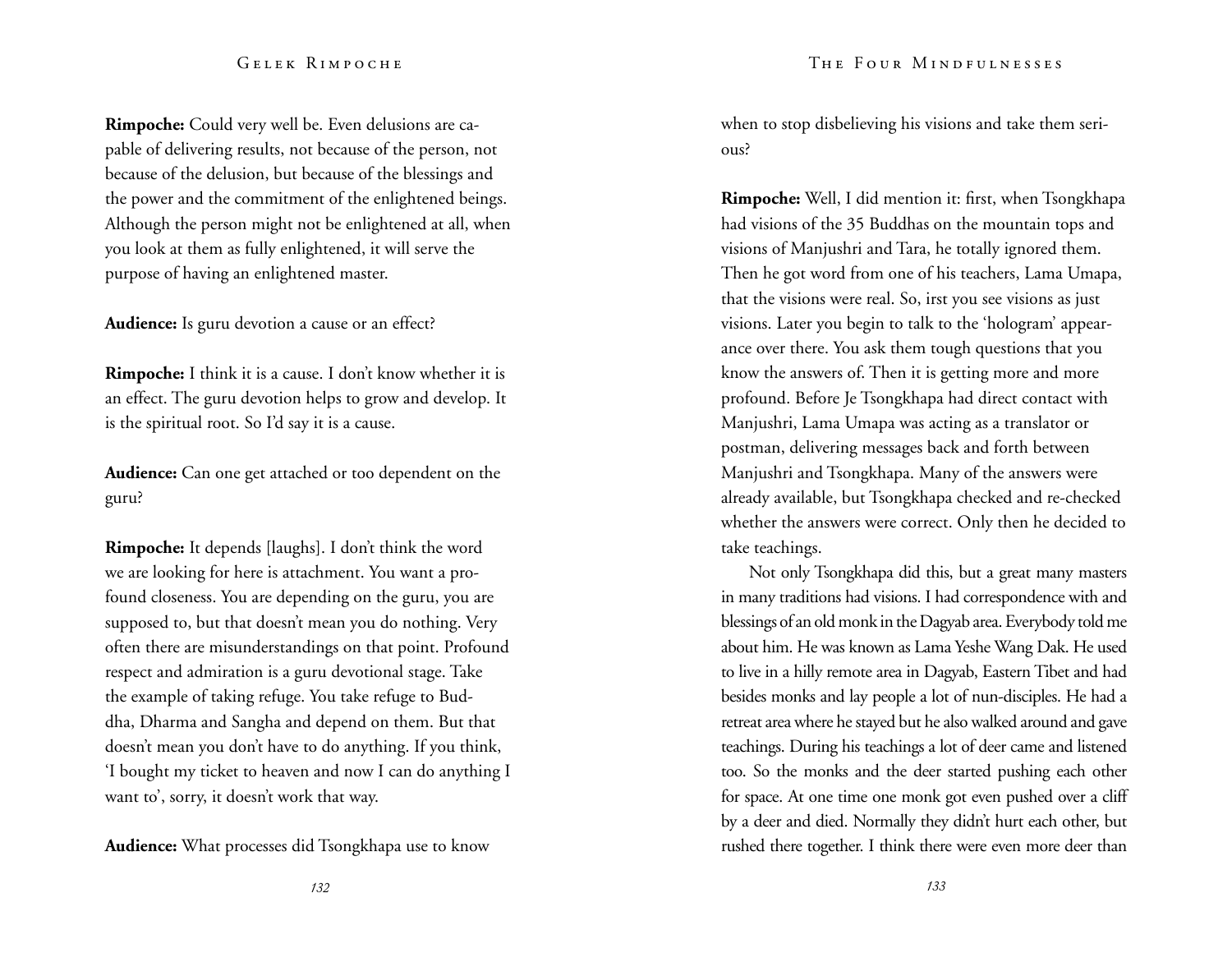human beings listening to Lama Yeshe Wangdak's teachings. I had correspondence with him and received blessings from him, but I never met him.

Dagyab Rimpoche, who lives in Germany now, did meet him a number of times, because he is the head of the entire Dagyab province, a mini Dalai Lama for the Dagyab province. Just last year I asked Dagyab Rimpoche, 'What about this Lama Yeshe Wang dak?' Dagyab Rimpoche said, 'Oh I can tell you about him.' At one time, being the head of Dagyab, Dagyab Rimpoche issued an order that Lama Yeshe Wangdak should appear before him. So he actually came and met him. Dagyab Rimpoche asked him a lot of questions and he replied, 'Well, let me ask Tara tomorrow and then I will let you know.' Any difficult points, spiritually as well as mundane, political, economic points, Lama Yeshe Wang Dak would consult Tara about. He promised to get all the answers by next day. For example, Dagyab Rimpoche asked him whether he should go to Chamdo on the invitation of the Chinese. The Dagyab government officials had decided not to go. After asking Tara, Lama Yeshe Wangdak's answer was, 'You should definitely go.' So he went.

This lama had a person to person relationship with Tara and she answered many of his questions. And no one has ever claimed that any of the answers had ever misled anyone - not only on the spiritual path, but even in the mundane political and economic field, including family matters.

However, there are also wrong visions. The 'three channels-purified' visions are not easy to get<sup>31</sup>. It requires a tremendous amount of spiritual standards of the individual. 'Three Channels Pure' tells you that ordinarily, the three channels are blocked. The energy cannot flow through the right and left channels, because there are knots. If the three channels are pure it means that the knots have been cleared. That is not simple and can only be done in two ways: one is at the time of death, which is a physical process and the other is during [advanced] meditation. (There are those masseuses who may tell you that they open your heart channels. I don't know what they are talking about. They must be doing some external kind of thing. But I don't think they can truly open the channels and chakras. If that is so easy, why aren't we all enlightened?) That is the mystical aspect of Buddhism, the vajrayana aspect.

From the sutra aspect, looking from the angle of the five paths, the first two are the path of accumulation and path of action. The path of action is divided into four: Heat, Peak, Patience, Best of Dharma. At the patience level you have pure visions. At that time the images talk to you. You can have conversations with them, that is if the images are properly consecrated. So it is even possible in the nonvajrayana tradition, in the pure, straightforward sutra path.

*Food Offering.* Okay, if there are no more questions, let's eat. When you eat, you can make any kind of prayer as food offering. It doesn't have to be an external display.

In most of the guru yogas you dissolve the guru to your heart. Then, every food that you eat, if you have blessed it, you can use as a feast offering to the guru in your heart, who is in the nature of the yidam and in fact in the nature of all buddhas, yidams, dakas and dakinis - the total refuge. Eating that way is probably the best thing you can do. It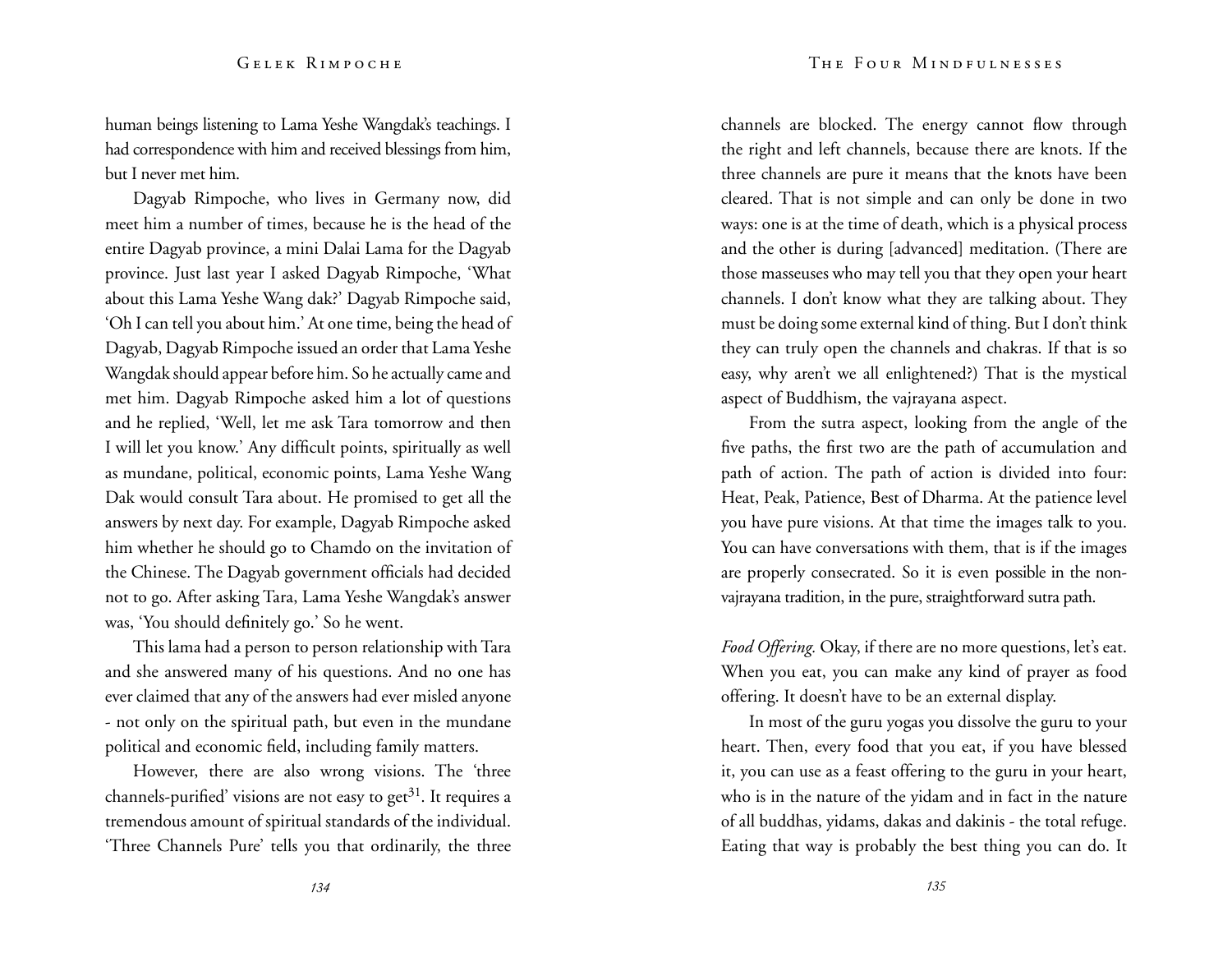follows Milarepa's saying, 'Every food I eat becomes the *tsoh kor*, the food offering to the guru.' I have such a wonderful method, I wish everyone could have it.'

If you don't want to do it this way, you can also visualize all the buddhas, gurus and yidams in front of you and then bless the food. Blessing means three things: purify, transform and multiply. om ah hum represents that. You make that essence offering in your visualization and you can also use the left-overs in your blessing. We have a prayer that we say together:

> om ah hum om ah hum om ah hum I and my circle, throughout all of our lives, may we never be separated from the protection of the three precious jewels. By continuously making offerings to the three precious jewels, may their blessings be obtained. Buddha, the peerless master, dharma, the peerless protector, sangha, the peerless helper, we make these offerings to the three precious protectors.

You can say it quietly under your breath. Don't say it loud. That becomes show biz. If you do that, your practice will become a show biz and that is not so good.

Meditation 2: Manjushri as Inseparable from the

Guru

*First take a few moments of breathing meditation. Feel the breath passing the nostrils….*

*Now, the main thing is to watch your mind, [whether it is] in the sphere of virtue32. If you find that your mind is in the sphere of virtue, be happy about it. If it is neutral, try to change it into virtue. If it is in a negative mood first try to change it into a neutral state and then into virtue.* 

*Keep the mind influenced by positive, virtuous thoughts. Positive actions will follow from there. Refuge. Take refuge in Buddha, Dharma and Sangha. Focus completely.*

*Bodhimind. Now move your mind to setting up the Mahayana thought. All living beings without exception have been our mother. All enlightened beings have stated this in one voice, again and again. We have to presume they are not telling us something wrong. We presume they are reliable. Therefore, I see each and every sentient being as my mother.*

*They have not only given me birth but constantly protected and helped me. They have been extremely kind. The mother chooses to die herself for the sake of protecting the child. Up to that extent all sentient beings have protected me.*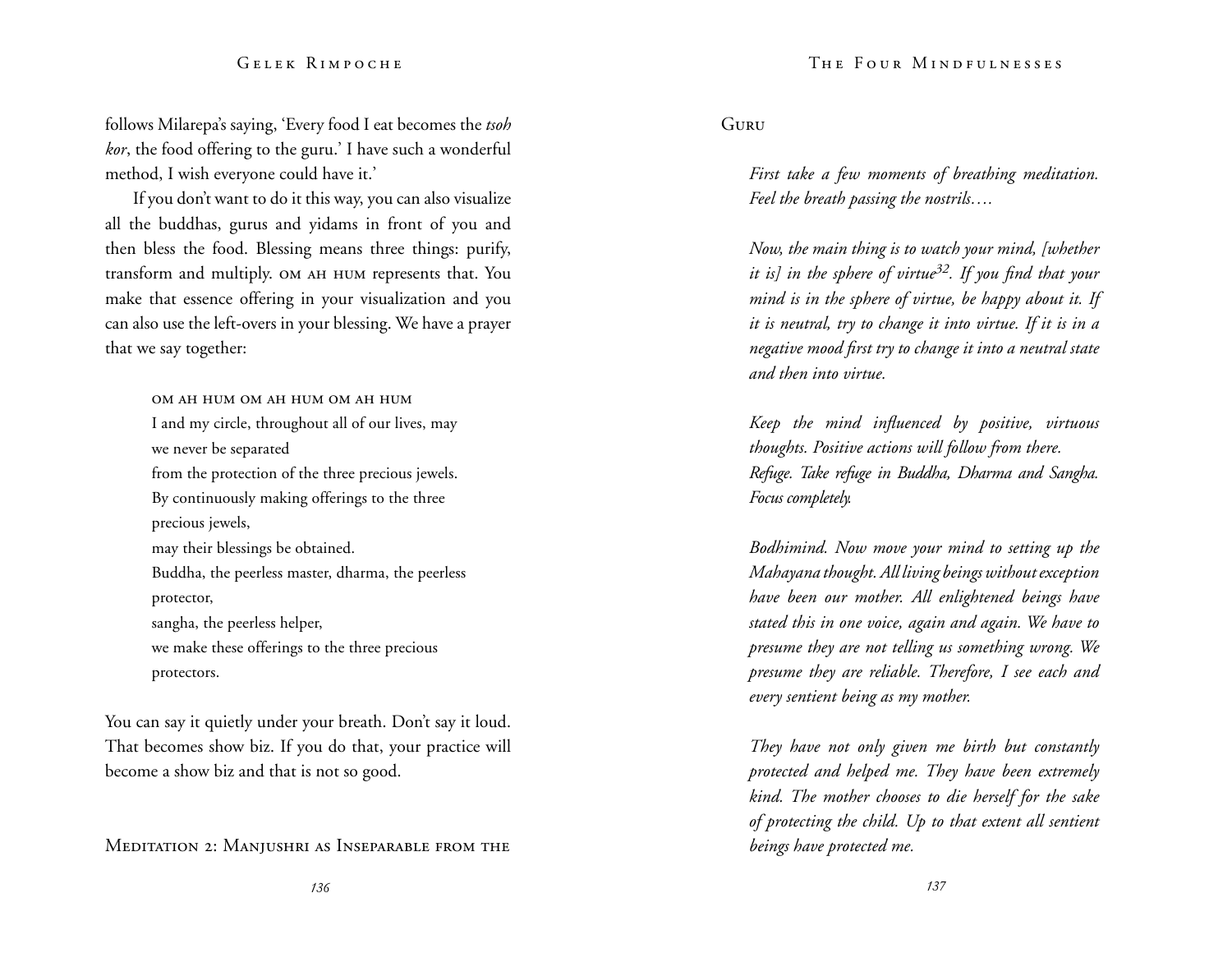#### The Four Mindfulnesses

### Gelek Rimpoche

*I would like to repay their kindness by generating equanimity. I think: May all living beings be free from hatred and obsession.33 May they be free from suffering and the causes of suffering. May they remain with happiness and joy and the causes of happiness. May they also remain with the great joy that has never known suffering. If I could develop such a situation that would be repaying the kindness of all living beings, it would be great. This reminds me of love and compassion to all living beings.*

*I wish I could do this. I would like to commit to do this. But I cannot do it in this situation, at this level. Therefore it is necessary for me to become fully enlightened. If I could do that, I would be able to effortlessly help all living beings.* 

*Visualization. Then visualize yourself in your ordinary human form. On your crown is a lotus cushion; above that, a moon and a sun disk.* 

*Above that sits your root master in the form of Manjushri. His body is orange in color. He has one face and two hands. The right hand is holding a sword, the left a book. Thus your root master - comprising all your gurus - is not in ordinary human form but in the form of Manjushri.* 

*Above that Manjushri, are all the lineage masters, 30 to 40 of them. If you can't think that, just think*  *there are a number of lineage masters, sitting one above the other. (Don't think the weight of them is so heavy that they push down one on the other. This is a visualization).*

*Finally, above Je Tsongkhapa on the top is Manjushri again. Everybody in the lineage is in Manjushri form.*<sup>34</sup>

*Above the topmost Manjushri is Buddha Vajradhara, blue in color, one face, two hands, holding bell and vajra, sitting in vajra style.*<sup>35</sup>

*The lineage gurus are surrounded by all direct masters, buddhas, lineages of direct masters, bodhisattvas, dakas and dakinis, arhats and dharma-protectors. On Buddha Vajradhara's crown is a white om, at his throat a red ah, at his heart a blue hum.* 

*Invocation. From the hum at his heart light radiates. Simultaneously all lineage masters in Manjushri form start radiating tremendous amounts of light into all directions, inviting all buddhas and bodhisattvas. They all dissolve into the root- and lineage masters and become inseparable.* 

*Prostration. Here you can say: Buddha, the peerless master, Dharma the peerless protector, Sangha the peerless helper. May we all make prostrations to Buddha, Dharma and Sangha.*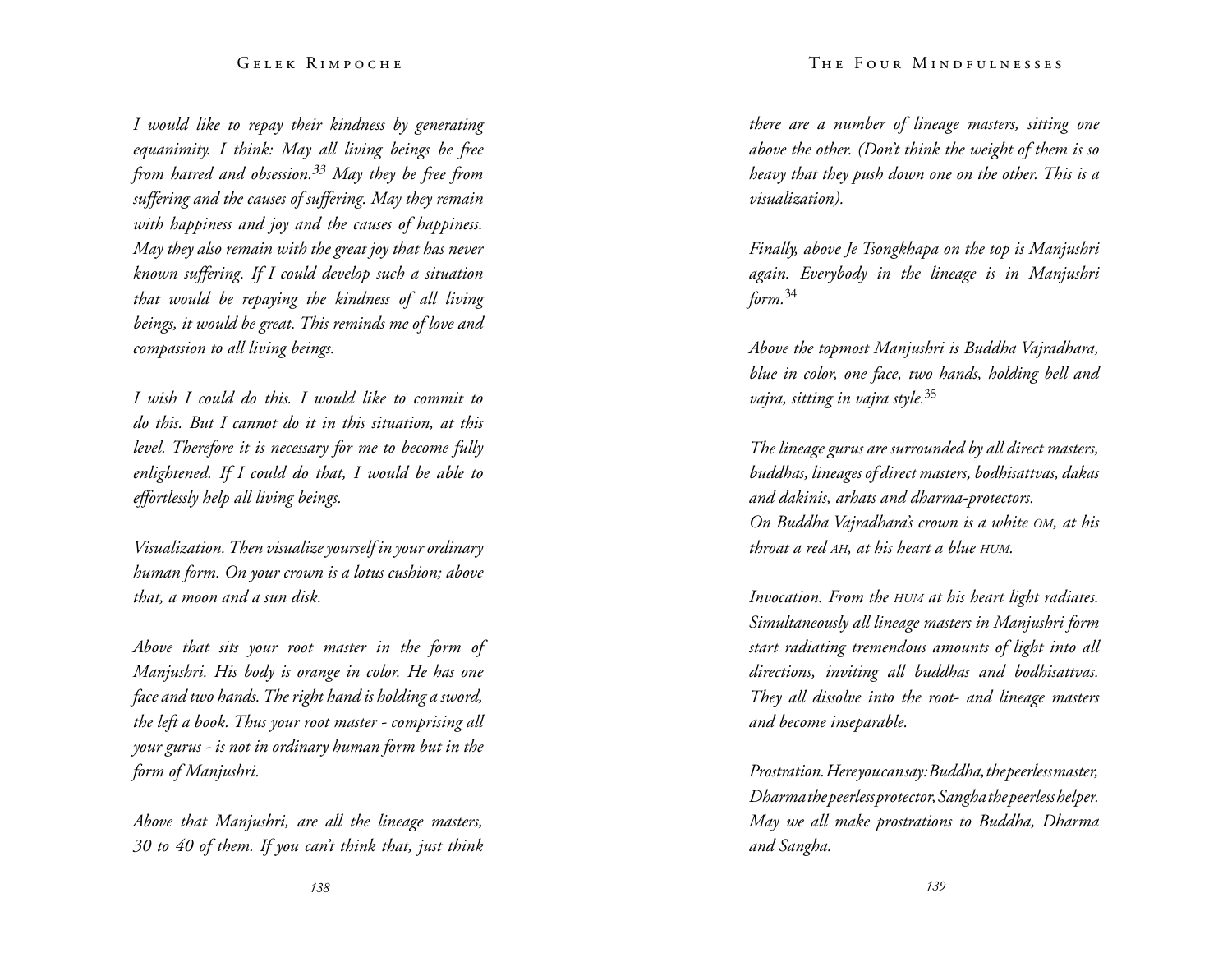Now we offer the Seven Limbs:

*I bow down in body, speech and mind. You know about their qualities and admire them, appreciate and seek these qualities.* 

*I offer the best I have to give both real and imagined to fill the space between us. In your visualization the offerings are endless, the space is filled up with limitless offerings.* 

*I regret and purify all transgressions. I purify all negativities, those that I remember and those that I have forgotten, by applying the four powers36. I rejoice in all virtues. I rejoice in the great activities of the great beings.* 

*I request you to remain until total enlightenment.* 

*I request wise and compassionate guidance. At different times you need different teachings. Not only that: Even at the 11th hour before becoming enlightened, you need specific teachings. At that time your guru will appear as Buddha Vajradhara and give the necessary teaching. I dedicate my merit for the sake of all beings.* 

*All these practices should be done from the bottom of your heart.* 

*After that, the root-and lineage lamas and particularly Buddha Vajradhara, release from their body a*  The Four Mindfulnesses

# *tremendous amount of light and nectar.*

*This enters through your crown, fills up your body completely and dissolves into every part and particle of your body. It purifies all obstacles, negativities, illnesses, interferences. Your body fills up with nectar and you receive the blessings of all buddhas and bodhisattvas, and especially Guru Buddha Vajradhara's blessings. Your life, luck, fortune, qualities and spiritual development increase.* 

#### **MANTRAS**

You can say the general Manjushri mantra: OM A RA PA CA NA DHIH

Or you can say the long praise of Manjushri $37$ .

You can say White Manjushri's mantra: OM VA-KYE DAM NA-MAH

Then you may say the Migtsema:

mig me tze wai ter chen chen re zig dri me kyen pai wang po jam pal yang du pung ma lu jom dza sang wai dag gang chen ke pai tzug gyan tzong ka pa lo zang drag pai zhab la sol wa deb

*The tradition recommends to make prayers and requests*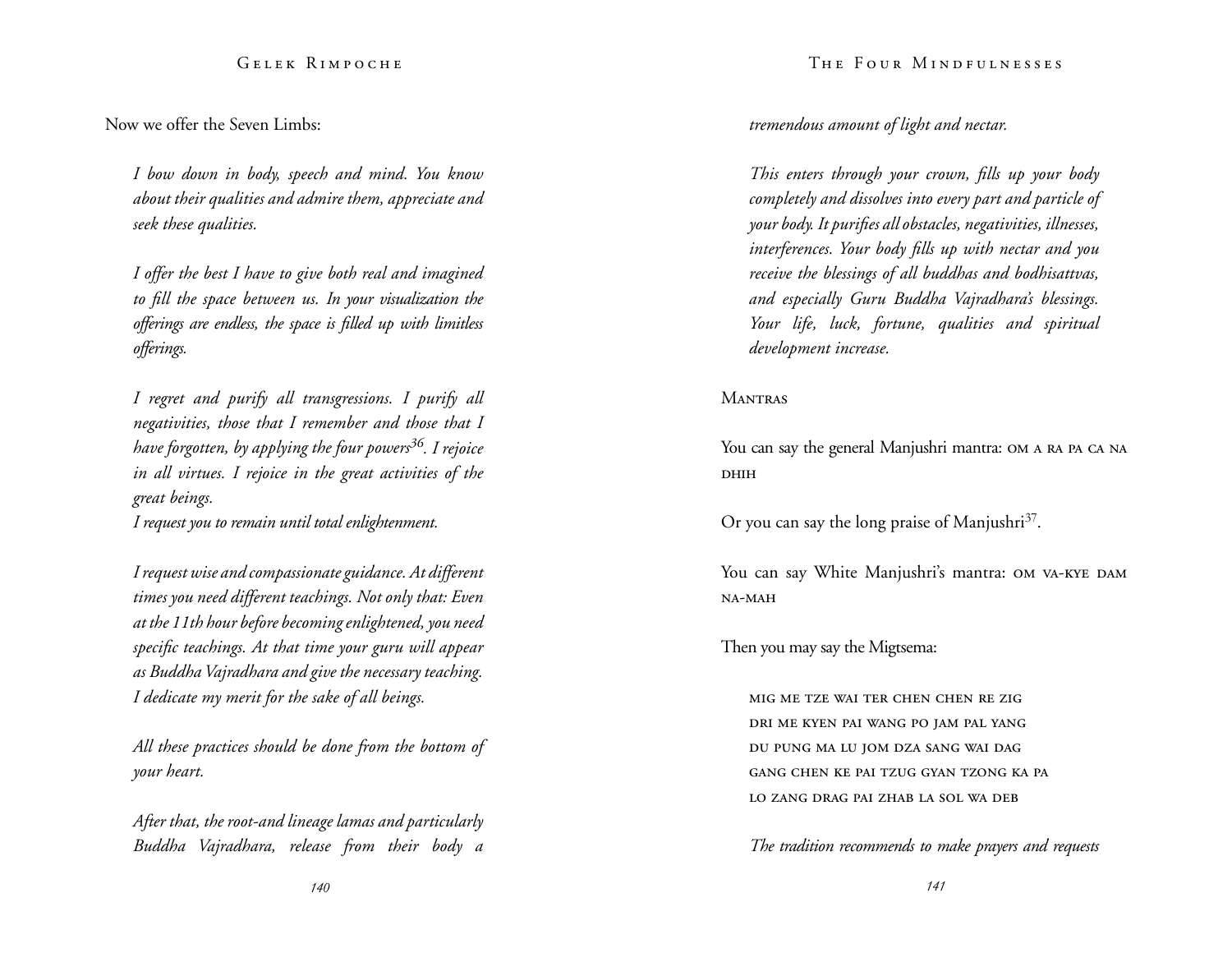*to each of the lineage lamas, but [you can do what I did] while leading the visualization.*

*While seeing Manjushri on a lotus, moon and sun on our crown, during the first Migtsema I focused on the root guru as guru Manjushri. Light and liquid came from Manjushri and purified everything.* 

*The second time we said the Migtsema I jumped from Kyabje Ling Rimpoche in the form of Manjushri straight above to Tsongkhapa. Light and liquid came from the bodies of all these objects of refuge and blessings were obtained. (In that way, with one Migtsema I covered the whole lineage.)* 

The last time I focused particularly on Tsongkhapa. Light and liquid come, you are purified and blessings are obtained.

*When you say these mantras, visualize that one mantra [when finished] dissolves to the other.*

*You can say more mantras such as om muni muni maha munaye soha. Or more Migtsemas and more om a ra pa ca na dhih. In that case you focus on Manjushri himself. Light and liquid come, purification is done and blessings are obtained.* 

*Then focus on Buddha Vajradhara above him and make requests.*

#### The Four Mindfulnesses

*Then you can say the Foundation of All Perfections here. If you do so, then at each of the key points you have to think. And think at each stage that you have now developed the realization of that stage.* 

*For example:* 

*I have now developed the guru-devotional stage.* 

*I have now developed the realization of the precious human life.* 

*I have now developed the realization of impermanence.* 

*I now developed the understanding of the karmic functioning.* 

*I have now developed refuge.* 

*I now developed the realization of the 2nd scope, the 4 noble truths.* 

*I now developed the no-more-learning stage of the arhat level.* 

*I have now developed compassion.* 

*I now developed love, bodhimind, the 6 and he next 4 paramitas.*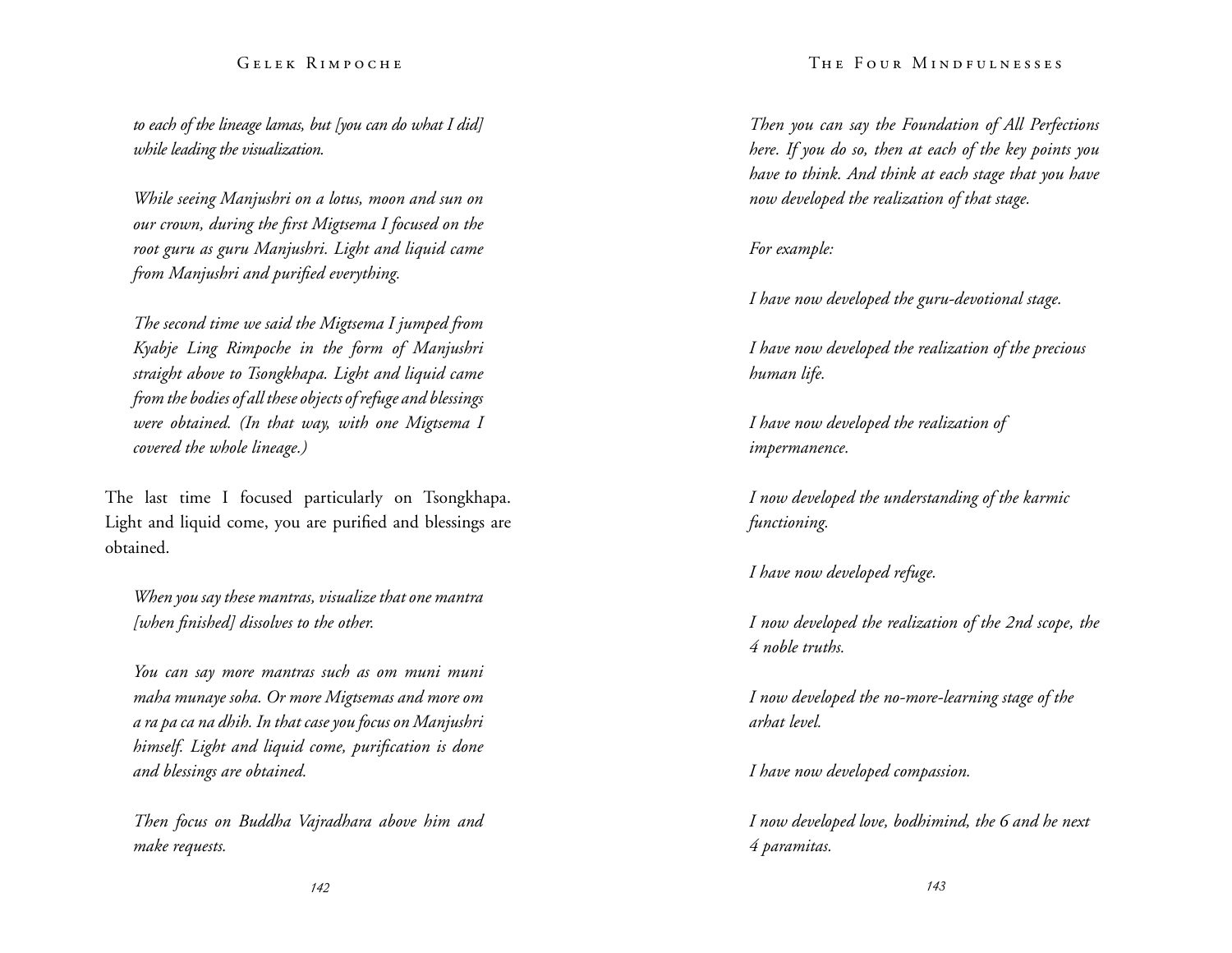*I have now received the four initiations into vajrayana.* 

*I now gained the realizations of development- and completion stage.* 

*I have now become a fully enlightened buddha.* 

*Dissolving. Then all [surrounding] buddhas and bodhisattvas etc. dissolve to the root and lineage masters, which includes Buddha Vajradhara.* 

*Finally, Buddha Vajradhara dissolves down to Manjushri.*

*All the lineage masters in Manjushri form dissolve down to each other and finally into your root master in the form of Manjushri.* 

*Recognize that this guru is the collection of all refuge. It helps you to build the mindfulness of the guru.* 

*Finally the guru dissolves to you, and your body, mind and speech become inseparable from the guru's body, speech and mind.* 

*No one and nothing can separate that.* 

This is the meditation of seeing the guru as Buddha. Those of you who have received initiation<sup>38</sup>, can visualize themselves in the Manjushri form on the lotus, moon and sun. If you do this, not only you have covered the mindfulness of the guru, but also the mindfulness of the body as a deity.

This is how you meditate on the guru. Do this once today, once tomorrow before the next session, once during the group practice of chanting the Seven Limbs, including the mantras of Avalokiteshvara and Tara, and make sure you say some Migtsemas during the Seven Limbs period. That way the 24 hours of our activities are included into the meditative state. Good Night.

# How to Integrate the Meditation in the Ganden Lha Gyema

Last night we meditated the guru on our crown, sitting on a lotus, moon and sun. We meditated the guru in the form of Manjushri, because the fourth mindfulness is wisdom. Also it was Manjushri who gave this teaching to Tsongkhapa, who himself happens to be Manjushri. It is sort of an exchange between two Manjushri's for our benefit. That doesn't mean that you cannot use the guru as Avalokiteshvara or Vajrapani. We did a teaching on the *Ganden Lha Gyema* on Labor Day weekend and there you could see that the trinity of Avalokiteshvara, Manjushri and Vajrapani are all interchangeable. Yet, although the aspects of Avalokiteshvara, Manjushri and Vajrapani are interchangeable, here it is recommended to choose Manjushri for the reasons given above. Perhaps, if you want to, you could choose Avalokiteshvara for the mindfulness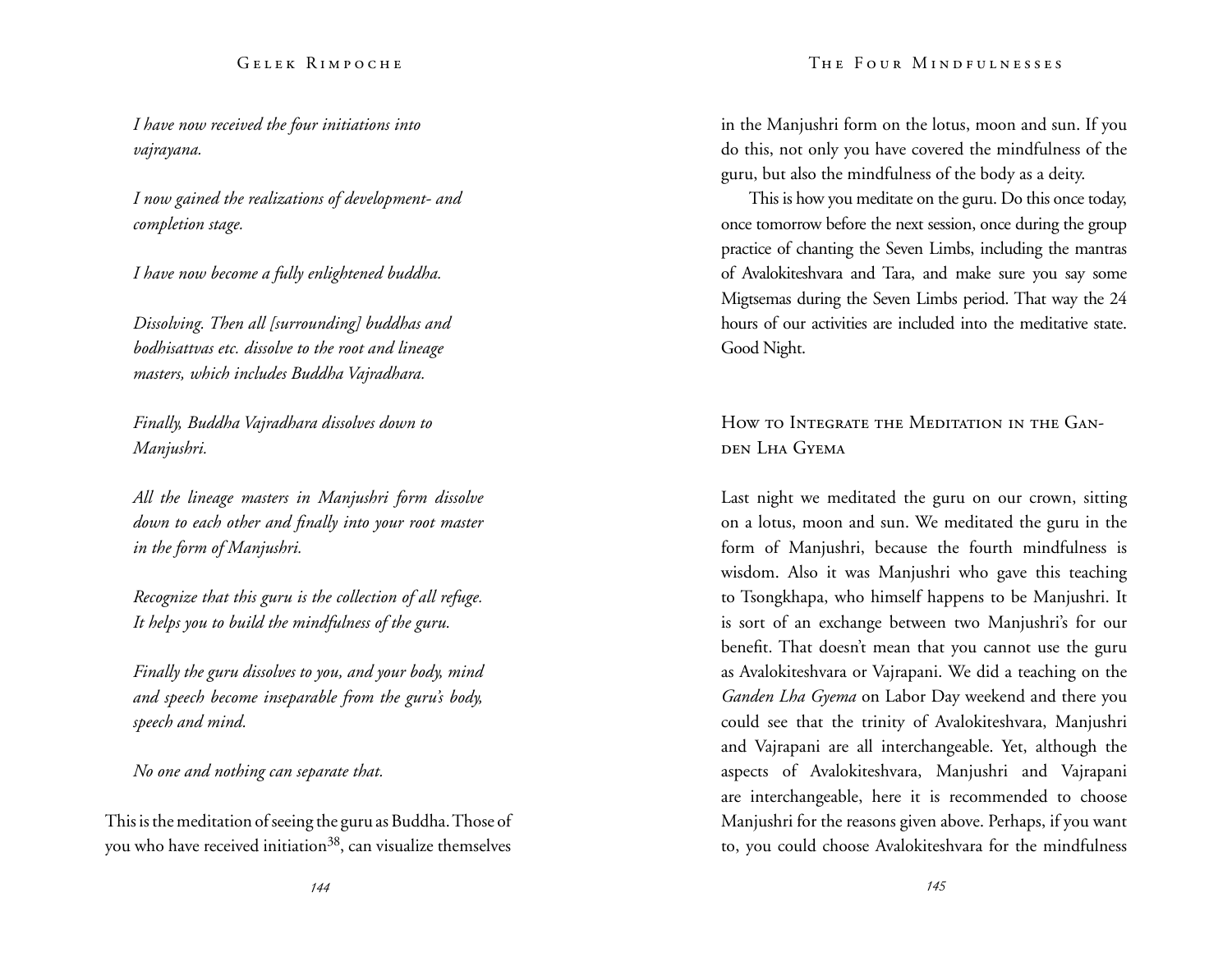of compassion, if you do that separately. For wisdom you could use Manjushri and for the mindfulness of the guru you can use the guru.

How can we integrate this teaching with our regular practice, like the *Ganden Lha Gyema* or the *Lama Chöpa*? This teaching has been taught separately, on its own. So you can always practice it on its own. On the other hand, if you look at the *Lama Chöpa* and the *Ganden Lha Gyema*, both are guru-devotional practices and the guru is the same guru. The guru can appear in the form of Tsongkhapa or Manjushri or in the form of Vajradhara, as in the *Six Session Yoga*, or sometimes in the form of Heruka or Vajrayogini during some of the mother tantra commitments. The appearance of the guru is interchangeable. So that part is compatible.

Then refuge, generating bodhimind, the four immeasurables, the offering of the seven limbs, etc, is all the same too.

At the time of request, in the *Ganden Lha Gyema* you bring the guru to your crown and say the verse: *O precious and kind root guru, come take your lotus and moon seat on my crown…* You may not have to verbally say that, because you have already generated the guru on your crown. Then, reciting Migtsemas, obtaining the blessings of the gurus, that is all still the same thing.

Then follows the *Foundation of Perfections,* the very root of the practice. Kyabje Rimpoche repeatedly said that this prayer is the essence of the *Lam rim*, the essence of the stages of the path. Pabongka too, in the *Liberation in the Palm of your Hands*, while talking on a different subject, always comes round to that sequence of the stages of the path. Even Tsongkhapa's *Lam rim chen mo* follows the same steps.

After the first verse, light and liquid comes and purifies negativity in general and develops the guru-devotional practice and specifically purified obstacles to it. And you think that the state of the mindfulness of the guru has been obtained.

The second verse addresses the preciousness of life and impermanence together, while the third verse is particularly about the impermanence of this life. As the teachings repeatedly say: don't get attached to the samsaric goodies. The best way not to get fooled by that is thinking about death, particularly about our own future death. That will cut the attachment to samsaric goodies. Again, light and liquid comes and purifies negativity in general and particularly the obstacles to this point.

Then contemplate karma and so on. At each verse you think that you have purified obstacles to this stage and that you now have obtained this stage. this is including the vajrayana practices.

At the end you pray that you may never be separated in life after life from the precious teachings of Tsongkhapa.

Now the dissolving point. In the *Ganden Lha Gyema* there is this verse you say three times: *Come take your lotus and moon seat at my…* At that point, guru Vajradhara dissolves to Manjushri, who dissolves to Tsongkhapa, who dissolves to the lineage masters, who finally dissolve to your root master in the form of Manjushri, who then dissolves to yourself.

Now it becomes slightly different from the *Ganden Lha Gyema.* There the guru dissolves to you and remains at the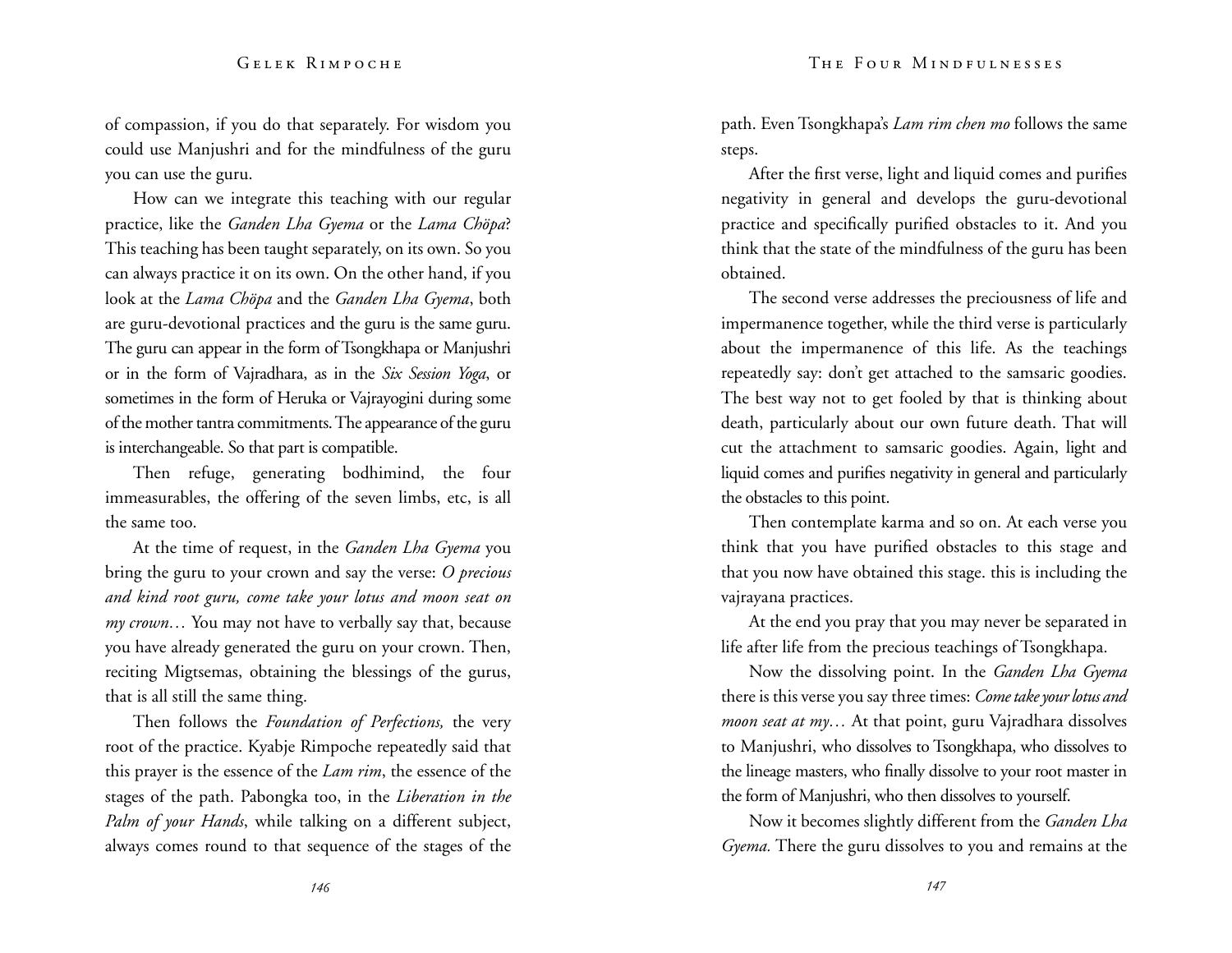heart level, which is the system of the pure sutra practice. Here, this Four Mindfulnesses is mixed with vajrayana practice. [Therefore] by dissolving the guru within you, you generate tremendous bliss.

If you have the background of the *Mahamudra*, this is the place to use it.

In the *Lama Chöpa* teachings, at the final dissolution, the whole tree dissolves to the guru and the guru dissolves to you. Although the *Lama Chöpa* has vajrayana influence, the guru, when dissolving to you, remains in the guru form at your heart level.

*Mahamudra* is actually emptiness practice, dharmakaya practice. All the dissolving systems that we teach in the sadhanas can be used at this level. That dharmakaya state is the actual *Mahamudra* stage, the actual emptiness.

In the sadhanas you arise in sambogakaya and then in nirmanakaya. But here, if you do the guru mindfulness separately, you conclude with the guru at your heart. (That is, if you are *not* combining it with the divine body mindfulness.) Within that state you can generate compassion and develop wisdom, which is already included with the *Mahamudra* aspect.

If you are authorized to arise as a deity you can do that in whatever form that maybe, but recommended in this case is the form of Manjushri. That is an indication of the vajrayana practice being involved here.

There is another advantage from this practice: When people give you respect from the spiritual point of view, when they bow down, etc, if you as a teacher are not so well to do with your merit, then if other people are paying you respect, that can become a little expensive for you. It cuts your virtuous karma. Therefore, if anybody is showing respect to you, you should accept that from the guru at your heart level, or remembering the guru on your crown or in the palms of your hands. Similarly, giving blessings, doing healing work, praying, giving initiations or whatever, that is also done by the guru at the mind-heart level. That will be more effective to you are well as to others.

Also, receiving monetary or material gifts, especially from the spiritual point of view, when people give you things in order to increase their own merit and you are taking that, that is considered to be very difficult to digest. There is a very specific name for that: *kor.* That is a kind of income that burns your virtue. It is also considered that the generosity that you have thus received, you will have to pay back in future lives. All of those become very heavily loaded. Receiving, giving, taking, all that should be done by the guru at your heart level, which will give you some safeguard.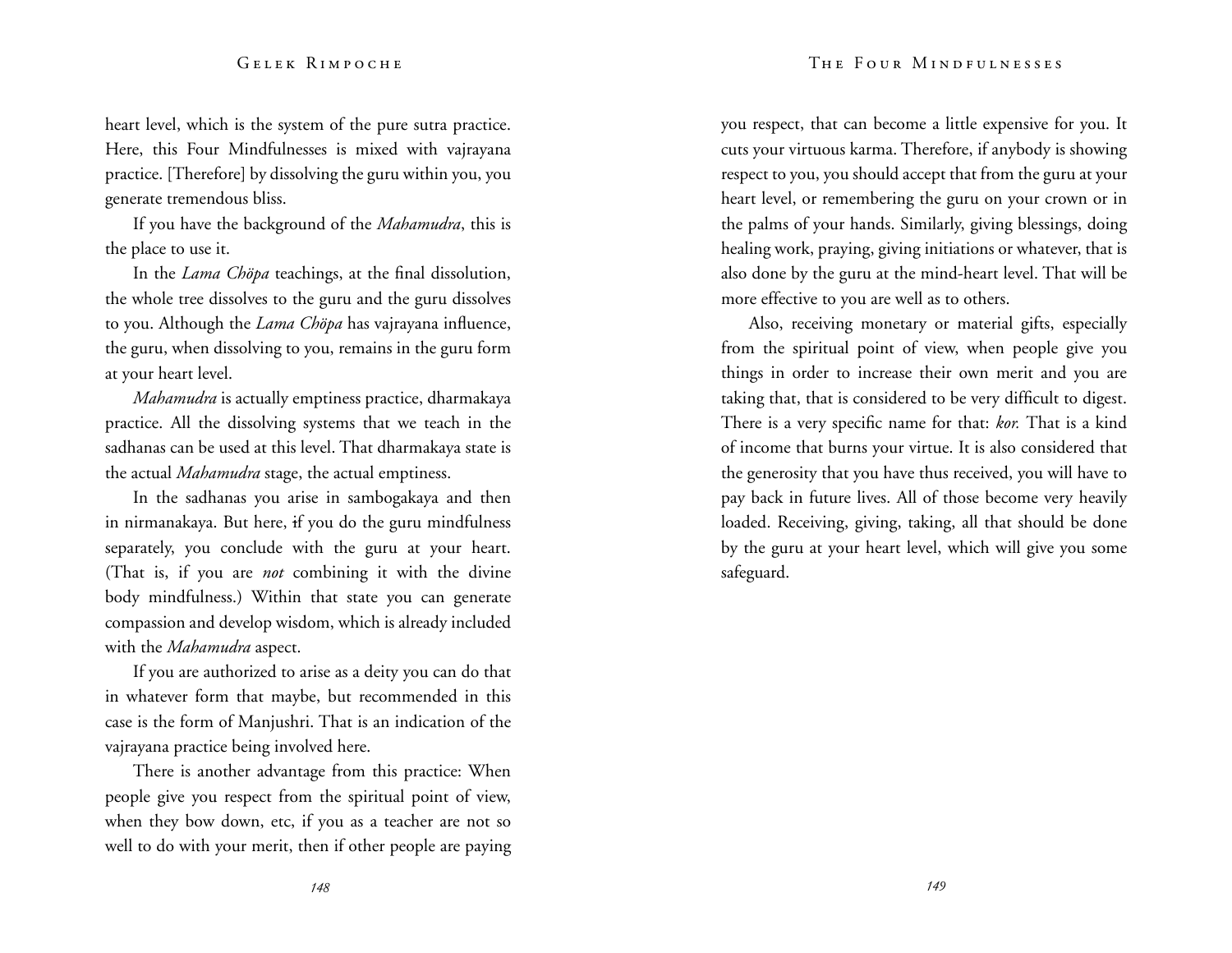# III Mindfulness of the altruistic aspiration to enlightenment

# Day Two

**As the great Indian pandit Nagarjuna said in his 'Friendly Letter to the King', it is absolutely essential to cultivate and tame one's own mind -Shakyamuni Buddha has said this, so it is most important. This is the root of the Dharma, to tame one's own stream of consciousness. If we ask, why is this so important, it is because by doing this it is possible to become Enlightened. Also, it is the functions of the mind which cause us to be reborn in the three lower states of rebirth and to wander aimlessly and endlessly in samsara. This is all based on the functioning of the mind.** 

Kyabje Rimpoche is talking here about the mind. It is the mind which determines what our future is going to be, our future rebirths and everything. That's why the mind is extremely important.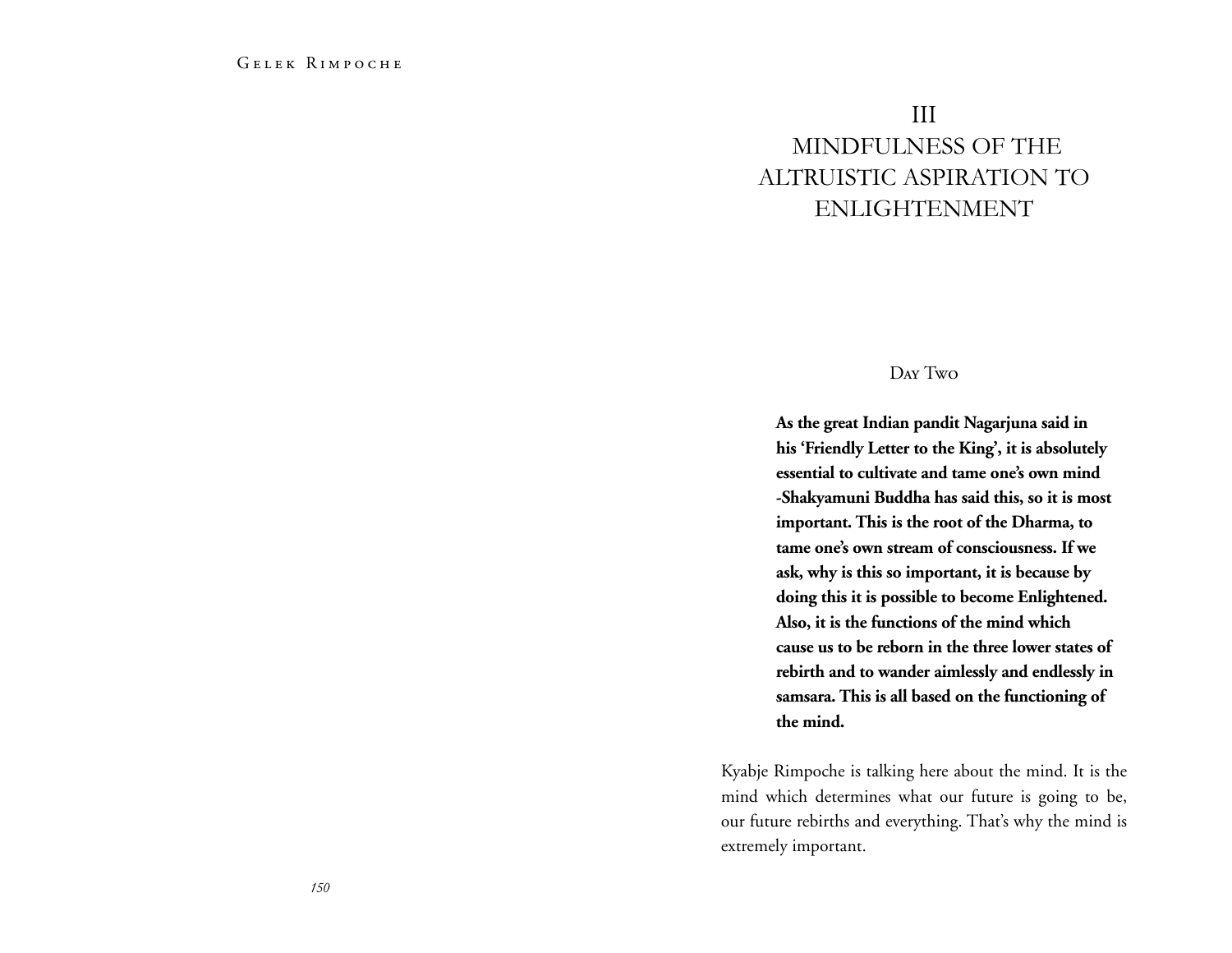#### The Four Mindfulnesses

#### Gelek Rimpoche

**Shakyamuni Buddha in his time taught three different types of disciples and gave numerous teachings tailored to different levels of mentality, all aimed at taming and developing the mind. The mind is often compared to an elephant. While it is wild and untamed it can be very destructive and do a great deal of harm. When fully-tamed it can be very useful to society. Similarly, our minds are very destructive when allowed to run wild. When properly trained and cultivated, we can achieve Enlightenment or Liberation.**

We have done teachings in Jewel Heart that use the comparison of the mind to an elephant. These are in the transcript *Gom*<sup>39</sup> and include a chart with descriptions of all the steps.

When we talk about liberation and enlightenment, we are talking about mental states. That does not mean that everything just happens in your mind and not in reality. It is real and that reality is mind. When talking about dharma practice it doesn't matter what color your dress is or how your hair is styled. What matters is mind and its improvement. That also doesn't essentially mean an educated, learned mind. It is meant in more practical terms, to be more compassionate, caring and wise. Of course learning helps. Spiritual development to me is mental development, not physical development.

**All of Shakyamuni's teachings are designed to suit the various dispositions, idiosyncrasies and levels of mind of sentient beings, according to their capacity. To those who are not capable of working selflessly for others, but only capable of gaining liberation for themselves, he has given the Hinayana method.** 

Buddha's teachings are designed to suit individuals on various levels. Some are very intelligent, and I talked to you earlier about the three different levels $40$ . Individually, everybody has specific capacities. Sometimes the Hinayana is wrongly referred to as 'selfish', but the Hinayana's emphasis is selfliberation, rather than liberating all others.

> **To those who arc more advanced and have the mental capacity to work for others, he has given the great Mahayana tradition. This teaching is for those who are most capable and who can take on the enormous responsibility and burden of liberating all beings and achieving enlightenment for their sake. In the Mahayana tradition there are both the vast and the profound teachings. This text combines both: the teachings on Guru devotion are part of the vast tradition. Please listen with the great Mahayana motivation of attaining Enlightenment for the benefit of all beings.**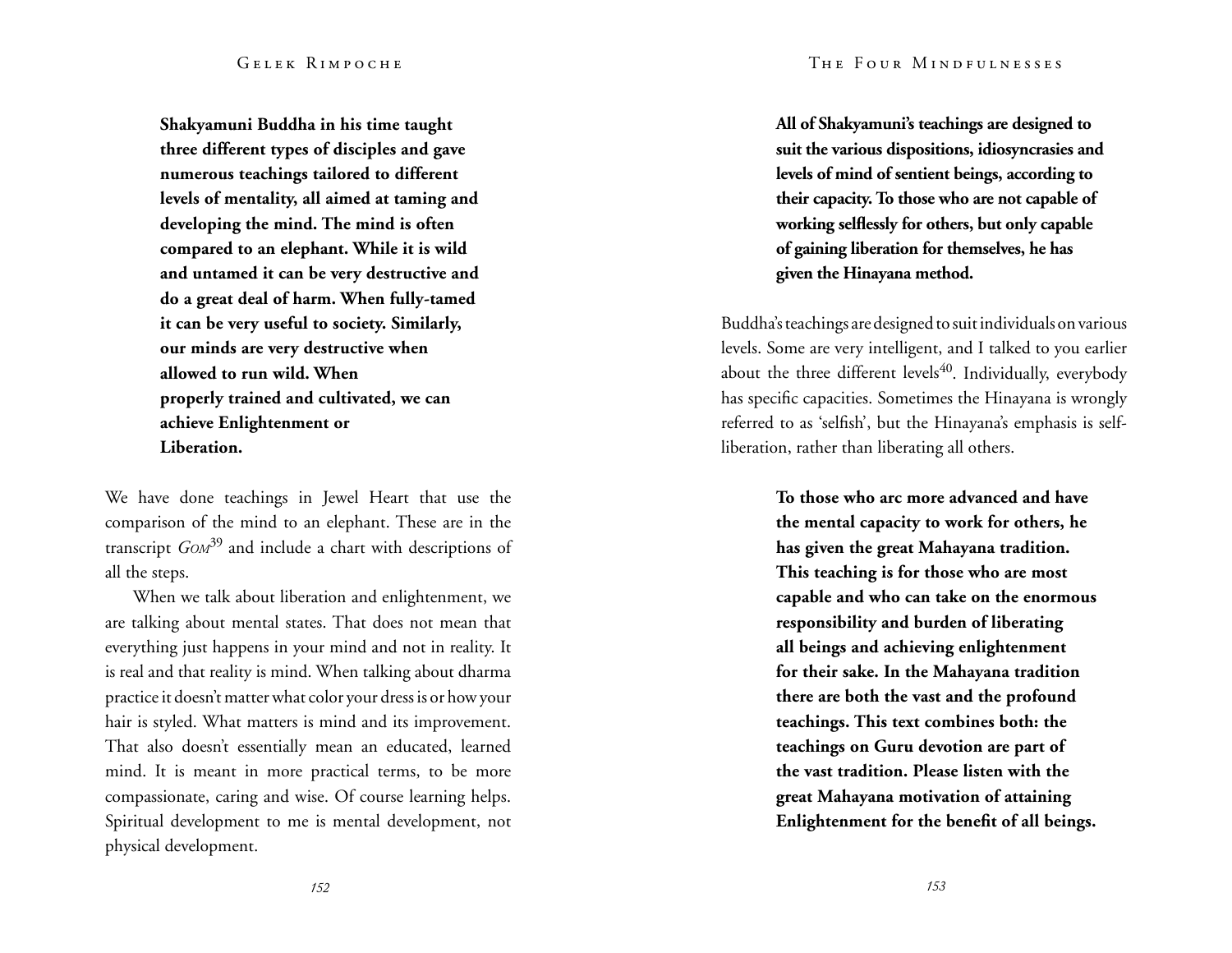The recommended motivation according to Buddha's teaching, according to this particular lineage where I come from, is bodhimind. It is not just a recommended motivation, the tradition insists our motivation *should* be bodhimind. That motivation, compassion, the bodhimind, is the very thing that is our subject today.

#### **COMPASSION**

When we use the word compassion, in one way it is a word that touches our heart deeply. We feel that it somehow takes our breath completely to think about it. On the other hand sometimes we use the word 'compassion' so much that it begins to numb us. We lose the value and the meaning of the word, and instead of taking our breath away it becomes some kind of luke-warm water. I think that is our problem.

The essence, the bottom line of Buddha's teaching, boils down to two things: one is compassion, the other is wisdom. Compassion is such a wonderful tool, such a wonderful way of not only improving ourselves, but also improving everybody, if that becomes lukewarm, it is not good. So we have to take care that it does not go that way. Buddhist teachings normally say the buddhadharma is what really makes one's mind soft and kind and useful. We say it is the best method to tame our wild, crazy mind. But when that best tool, that best way to tame our mind, becomes luke-warm, then it becomes difficult to make any progress.

Judging from our way of thinking, when the word

compassion becomes that way, it may be harmful for us, because compassion is the real thing that makes our mind soft and gentle and lets us feel the pains and miseries and sufferings of people, mentally, emotionally, physically. That is what I wanted to point out first. Compassion is something wonderful. But if that word is overused, it becomes just a buzzword.

That is what Allen Ginsberg told me once. I did not know what the meaning of 'buzzword' was at that time. We were sitting on a stage. Something like 4,000 people were watching. I just sort of smiled a little bit and tried to get out of the situation. But the moment we were off the stage Allen said, 'I do not think you heard what I said; I said, 'Buzzword'. I said, 'Well, I heard the sound, but I do not know what it means.' He said, 'I thought so.' So he gave me a long history about the origin of the word. He said it comes from Brooklyn, and this and that. He was very kind in that way. honestly. If I had taken advantage of Allen's kindness, I would have been an English language expert. At every opportunity Allen tried to explain to me each English word, what its equivalent is in Latin, what it means, and how it was picked up in English. When I regretted not having learnt more, it was too late. That is how life is. We all do that anyway. When the opportunity is there we cannot take it. When we finally realize it, it is too late.

That is why, before I use the word compassion too much, I want you to know that it has to be heartfelt compassion. The ultimate unlimited unconditioned compassion and love is what Buddhists call bodhimind: the mind that seeks total enlightenment [for the benefit of all beings].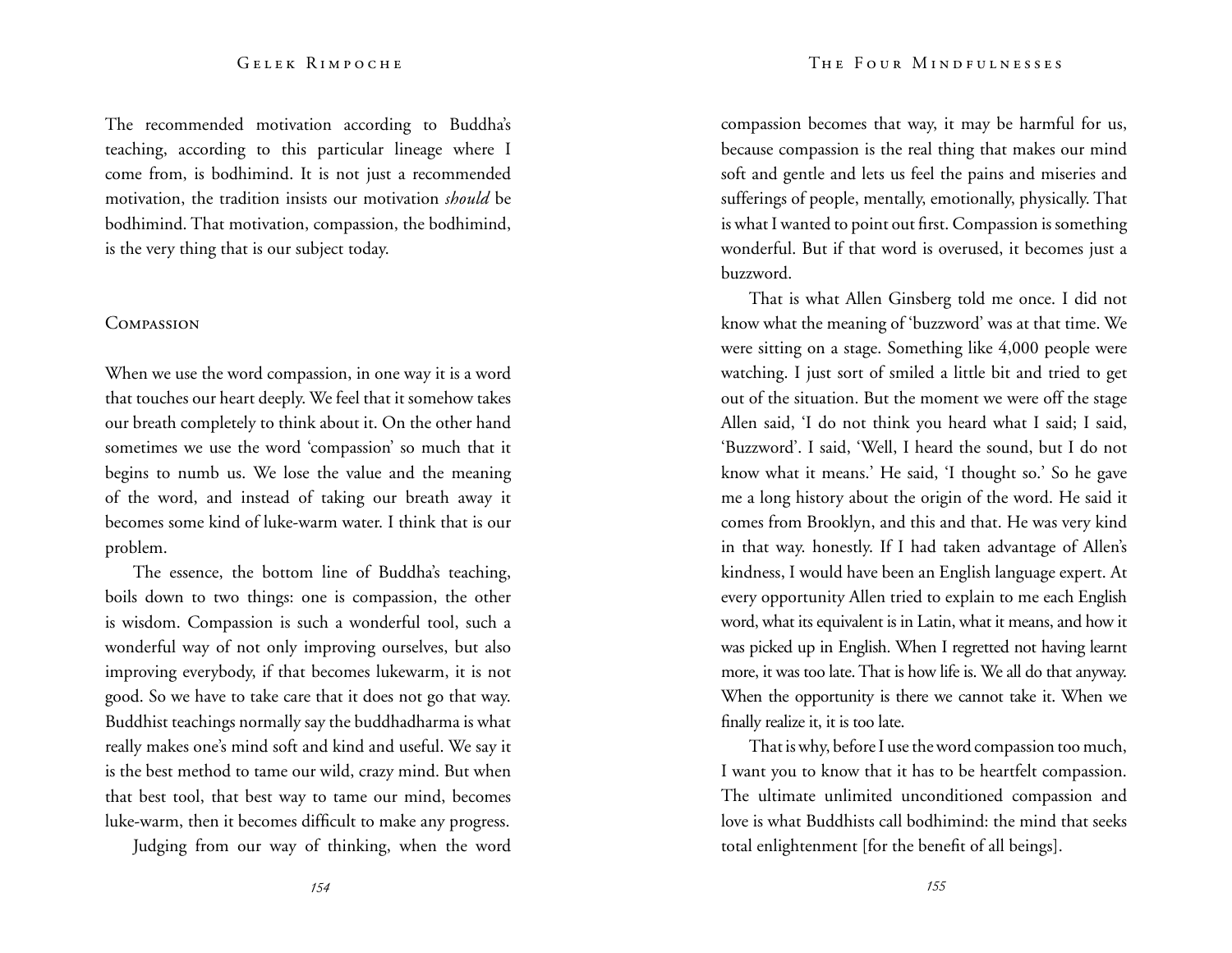When we use the word 'enlightened one' or 'enlightenment,' we are using Mahayana Buddhist terminology. And the message is this is talking about a buddha. That does not mean the one has to be Buddhist. It does not matter whoever, whatever, wherever it comes from, if Totally enlightened means one has achieved the highest spiritual level that anyone can achieve. For me, that is a buddha. Whether coming from Buddhism or from anywhere else, bhether the person is a buddhist or a nonbuddhist, atheist, man or woman, kid, black, white, yellow, green or blue, whatever it might be – to me, that means a buddha. Of course the Buddha figure we have here, is a physical representation from one tradition, representing Shakyamuni Buddha, the historical Buddha. Before we talk about the bodhimind, we need to get an idea what the word buddha means. Buddha means to me a quality of mind: the ultimate quality of kindness, compassion, love [and wisdom]. That together is the quality of a buddha, as I see it. It is a total quality of mind and body – a perfect, pure, body. I mention this because one of the mindfulnesses is the mindfulness of the body as enlightened.

#### **BODHIMIND**

When I say bodhimind, I am referring to the mind that wants to be perfect. That is why it is called bodhi-mind<sup>41</sup>. That mind is seeking the buddha level, becoming like that.

Bodhimind is unlimited, unconditioned compassion and love. Why do I say unconditioned? Because that mind The Four Mindfulnesses

does not raise the question, 'What is in there for me?' That question comes out of our ego, our selfish thoughts, our self-interest. I am not saying we should ignore ourselves completely, but we shouldn't give undue priority to selfinterest. That is why compassion and love should not be conditioned in a way where you think, 'If you do this for me, I will do that for you.'

There is a practice called *tong len*, which means 'give and take' and it helps to develop that mind. Thinking 'If you do this for me, I will do that for you' is the opposite of the real *tong len*. There should be no conditions, one should not put a limit. We should not think, 'First, for me this, this, this, and then I can help one or two or individuals.' We have a lot of limits. Bodhimind should not be limited. It should be for *all* living beings.

That is almost impossible, right? Yes, it is almost impossible. However, the capacity of our mind is such that we can make every impossible thing possible. Human mind is fantastic. There is no equivalent This is not a today's statement. It is what Buddha showed us 2,600 years ago and is continuously showing. When we are able to use it, there is no limit to what our mind can achieve. If we have the know-how and the will to do it, so unlimited, unconditioned compassion is possible for our mind. It requires that we put efforts in. All these meditations, all these practices are meant for this.

Our motivation is very important. It should not just be for my benefit alone, but for the benefit of all others. The difference between Mahayana and Hinayana is the motivation. The gateway to the Mahayana is the bodhimind, the ultimate,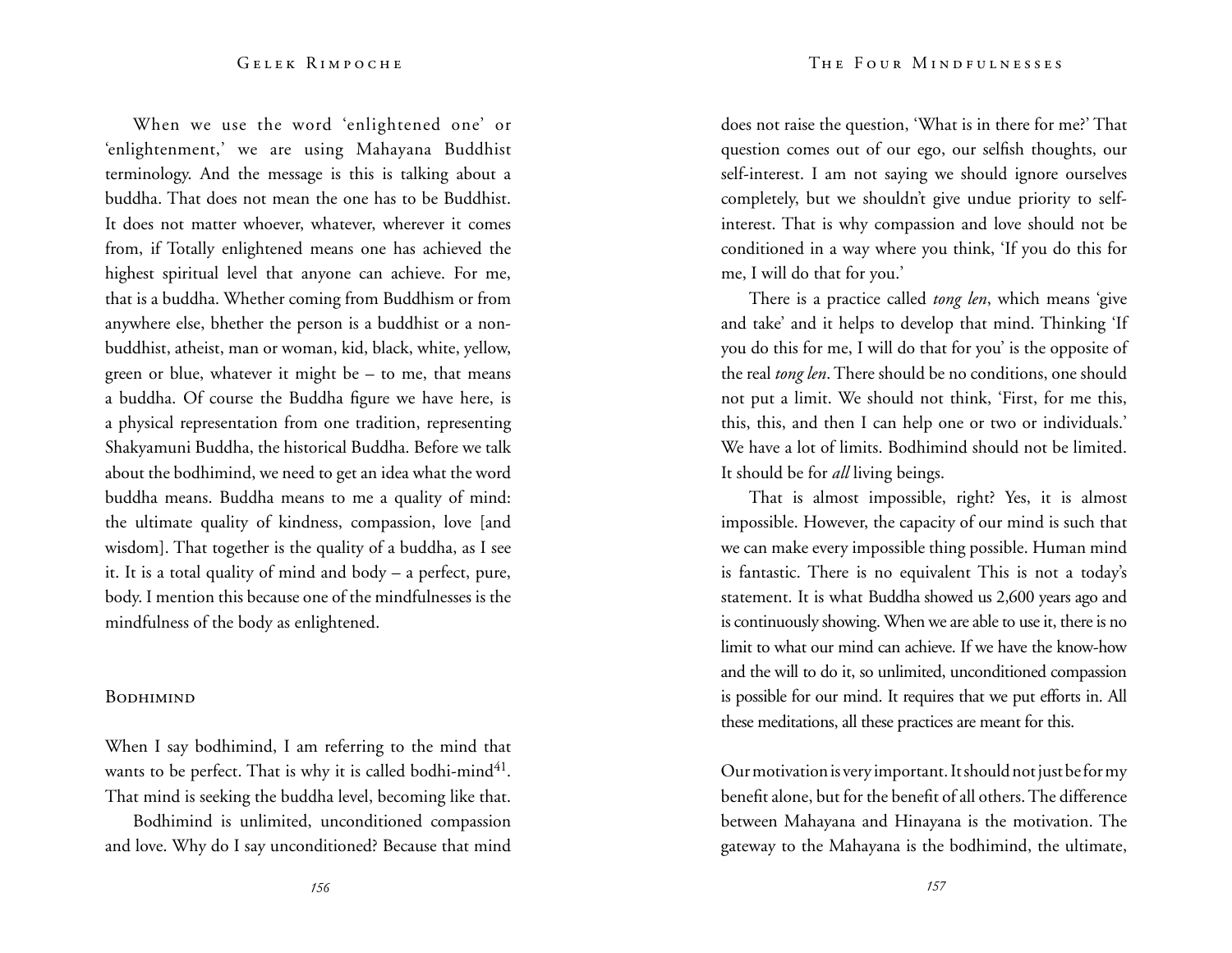unlimited, unconditional love and compassion. When you have that, you are a Mahayana person, and if you don't have that you are not. All of us pretend to be Mahayana practitioners. But unless and until we have developed the bodhimind within us, we are not Mahayana practitioners at all. We just claim to be. We do take vows. These have advantages but also equally, they have disadvantages of downfalls. Even then, taking Mahayana vows doesn't make you a Mahayana practitioner. The dharma you practice does not make the difference. Yes, what we do here is called a Mahayana teaching. But whether what you practice is Mahayana or Hinayana depends on the individual. Even giving a little food to a dog becomes a Mahayana practice if it is done with bodhimind. Without bodhimind, even lavish offerings don't become Mahayana.

The earlier Indian kings would set up huge feast offerings in the villages, with millions of pounds of food for the poor people. But it is only a Mahayana deed if the mind of the person making the offering is bodhimind. So it is depends on our own mind. When you have the altruistic aspiration, your practice becomes Mahayana. Tsongkhapa says,

> That the dharma is Mahayana dharma it is not enough. The person must be a Mahayana practitioner.

Mahayana is so great not just because of compassion, but because of taking the responsibility for liberating all sentient beings. Once you have bodhimind within you, that itself becomes the method for purification. Also, the bodhimind itself automatically works for accumulating merit. Shantideva says $42$ ,

> Such heinous non-virtues, what else could purify it other than bodhimind?

And $43$ ,

Once bodhimind is developed no matter whatever you do, even sleeping the whole day and night, or fooling around, every minute of your activity becomes accumulation of merit and purification of negativity.

If you want to know more about the benefits of the bodhimind, read the first chapter of the Bodhisattvacharyavatara. For example it says $44$ ,

> [Bodhimind] is like the supreme gold-making elixir; For it transforms the unclean body we have taken into the priceless jewel of the Buddha Form; Therefore firmly seize this Awakening Mind.

This is based on the old Indian stories. I hate to call them 'mythological stories'. They are similar to the biblical stories in the west. People can develop powers to develop nectarlike elixir that transforms any metal into gold. That is what Shantideva is talking about.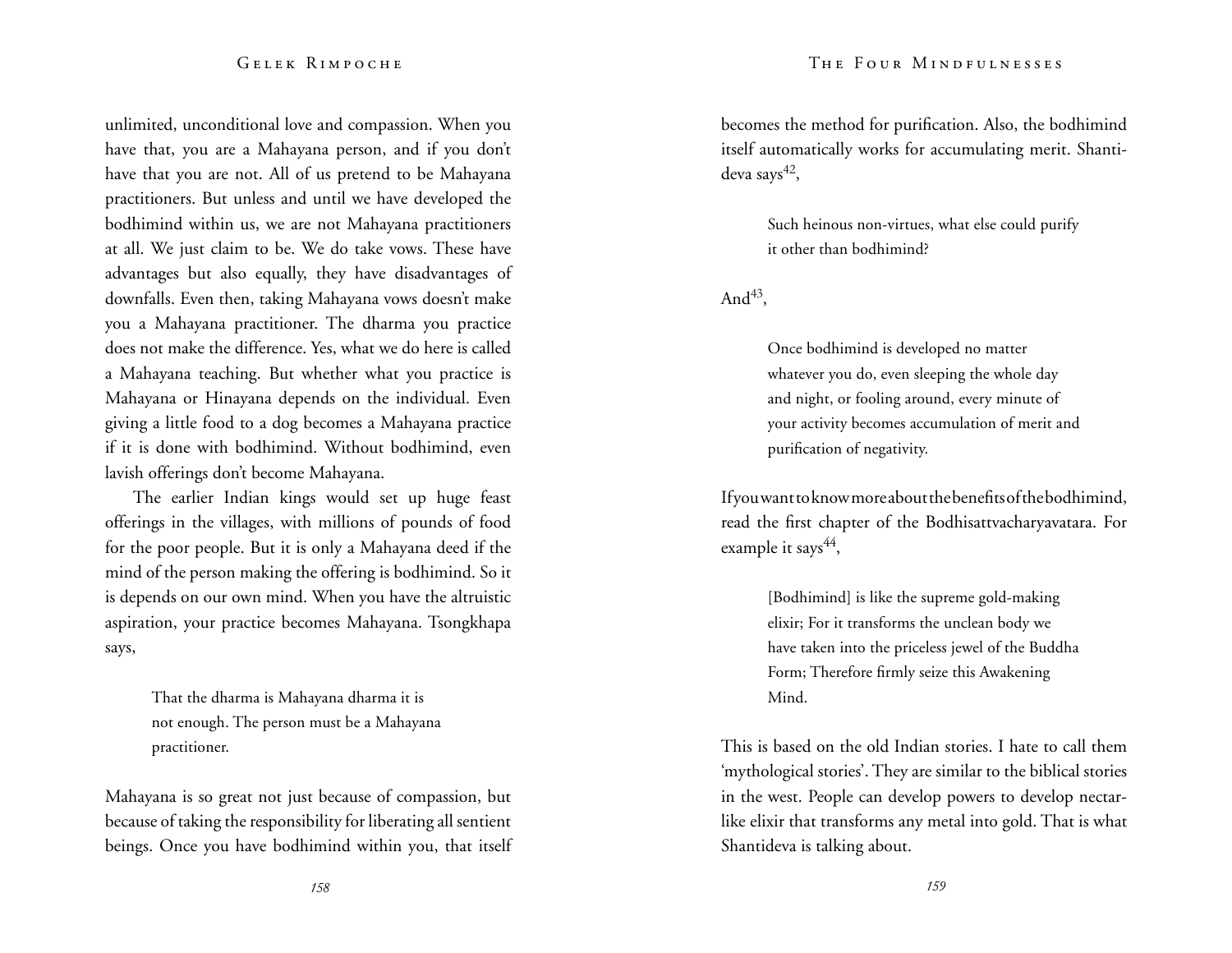\* \* \*

When I looked at the First Panchen Lama's Four Mindfulnesses, I noticed that in his order first comes the mindfulness of compassion, then the mindfulness of the guru, but here, Kyabje Ling Rimpoche, following the Seventh Dalai Lama, does it the other way round. So, let us go to the second verse:

> *kor wa thar me dug ngäl gyi tsön ra na de wai phong pai rig drug gi sem chen kyam*

*In the prison of the suffering of cyclic existence wander the six types of sentient beings bereft of happiness; Fathers and mothers who protected you with kindness are there. Forsaking desire and hatred, meditate on endearment and compassion. Not letting your mind stray, place it within compassion. Making your attention unforgetful, maintain it within compassion.* 

To paraphrase this verse directly from the Tibetan: There is a prison called samsara, a place of tremendous torment. There you see the people who very badly lack joy and happiness. The sentient beings of the six realms are roaming around there. When I look carefully I realize these are my fathers and mothers, who have saved my life a number of times, who have helped and protected me. I should give up hatred

and obsession and develop compassion and love. Don't let the mind run away, keep it on compassion. Let your mind hold compassion tight.

*Kor wa me dug ngäl …. Kor* refers to *khor lo*, which means circle. *Kor wa* refers to the circle of cyclic existence, or samsara; *thar me* is endless; when life is endless with suffering, then it becomes a prison; *dug ngäl* is suffering. So this line is about limitless painful samsara.

*De wai phong pai rig drug gi sem chen kyam. Rig drug* means six castes and *sem chen* is beings.

SAMSARA: CONTINUATION OF IDENTITY

**The second contemplation is the contemplation of the different types of sufferings of all sentient beings in cyclic existence, and being mindful of having compassion and mercy for all sentient beings.** 

**We need to develop a proper understanding of what samsara means. It is not a place or a country; it means that one is forced by one's own accumulated karma and delusions to take rebirth in the cycle of life and death. In simple terms, samsara is the continuity of our physical form, which is the product of karma and delusions. If we cut that continuity, we will no longer have to take a**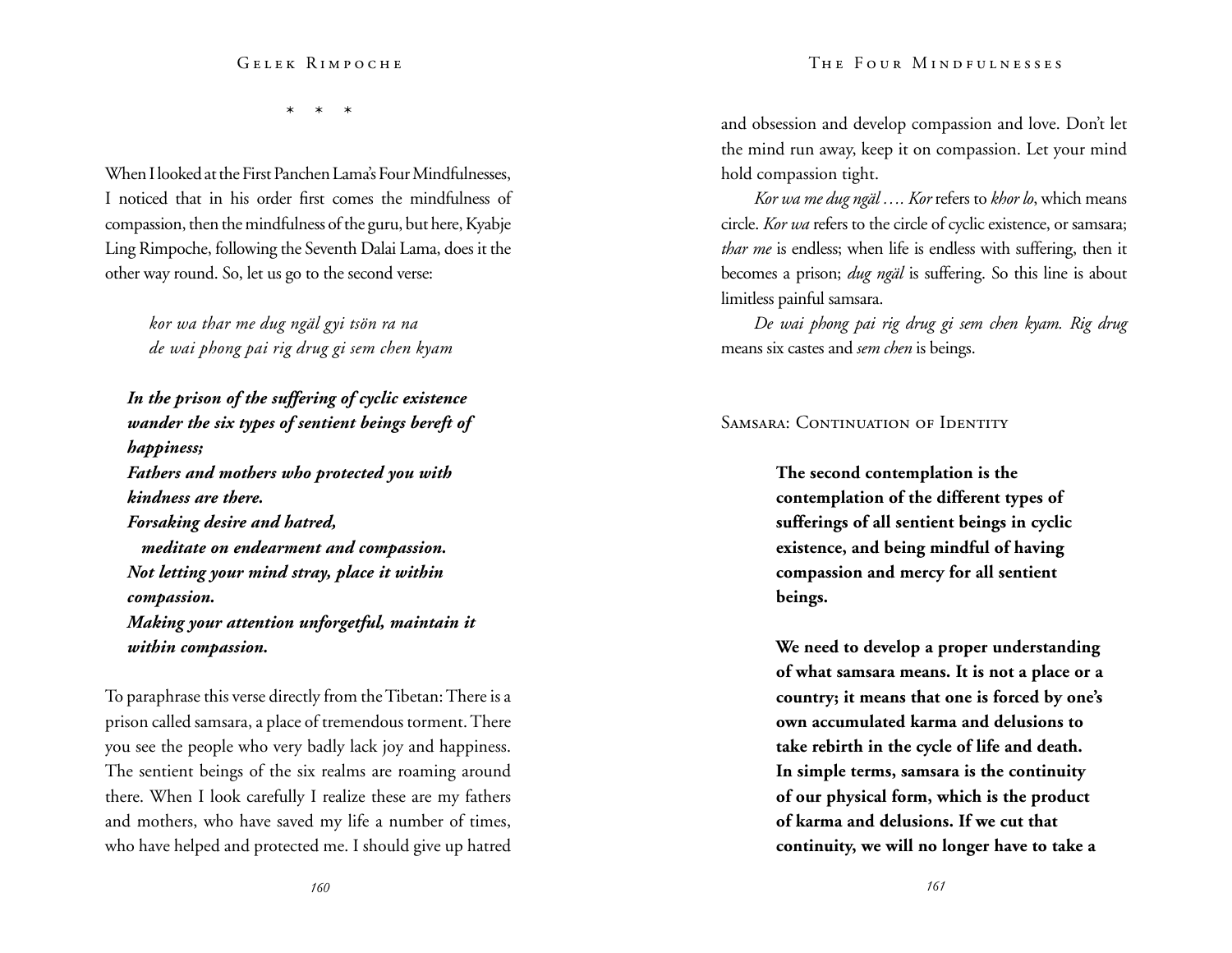# **samsaric rebirth. No liberation is possible until then; we just have to wander along.**

There is some problem with the translation or editing here. Normally, Kyabje Ling Rimpoche said when you talk about samsara, don't look outside. It is not a country. It is not a separate place, but it is within us. Samsara is the continuation of identity. As long as we have the continuation of contaminated identity, we have samsara. Deep down, samsara is not the individual but the continuation of contaminated identity. By saying 'continuity of physical form', the editor tried to make it easy to understand. But it doesn't mean the continuation of this particular physical form. We continuously take on new identities which are contaminated. That is samsara. The moment you cut that, you cut the ego and with that, the samsara.

> **'Limitless cyclic existence' means we cannot identify or trace our origins. There are no past limits, no beginnings to samsaric existence but there are limits of the future. The samsaric existence is called a prison because, once trapped, there is no happiness, only suffering. What appears to be joy or happiness is actually in the nature of suffering.**

There are a number of crazy people who actually enjoy being in prison. There is free food, free accommodation, free medical care. You don't have to worry about anything.

Nobody will chase you to pay the bills. So some people think it is great. They cannot live outside. But when we look at them we know it is a place of suffering.

That is how our delusions work with us. Many times we do things and think it is great, but actually it is suffering. Something always goes wrong. Always. That is the clear sign that we are in samsara.

There are continuous changes, ups and down, good and bad. It doesn't go turn by turn either. All of a sudden anything can happen and it is always more on the side of suffering and less on the side of joy. These are the signs of samsara. If we keep on thinking that it is great, we are like the people in prison who think that is great because they don't have to pay the bills.

# Samsara: Six-realms Prison

We wander helplessly and unhappily through the round of existence. We wander around in the six samsaric realms just like feathers carried by the air. We have no idea where we are going. When the storm comes and picks up the leaves and feathers, there is no certainty where they will be dropped. We will be born alone, again and again, and wander through existence. That is how samsara is depicted by Buddha.

The moment we die we have no control over our destiny. Storm-like karmic forces drive us, pick us up and where are we going to be dropped? If we are lucky we will connect with good karma and the feather will be dropped in the United States. If we are unlucky the feather may be dropped into the hot or cold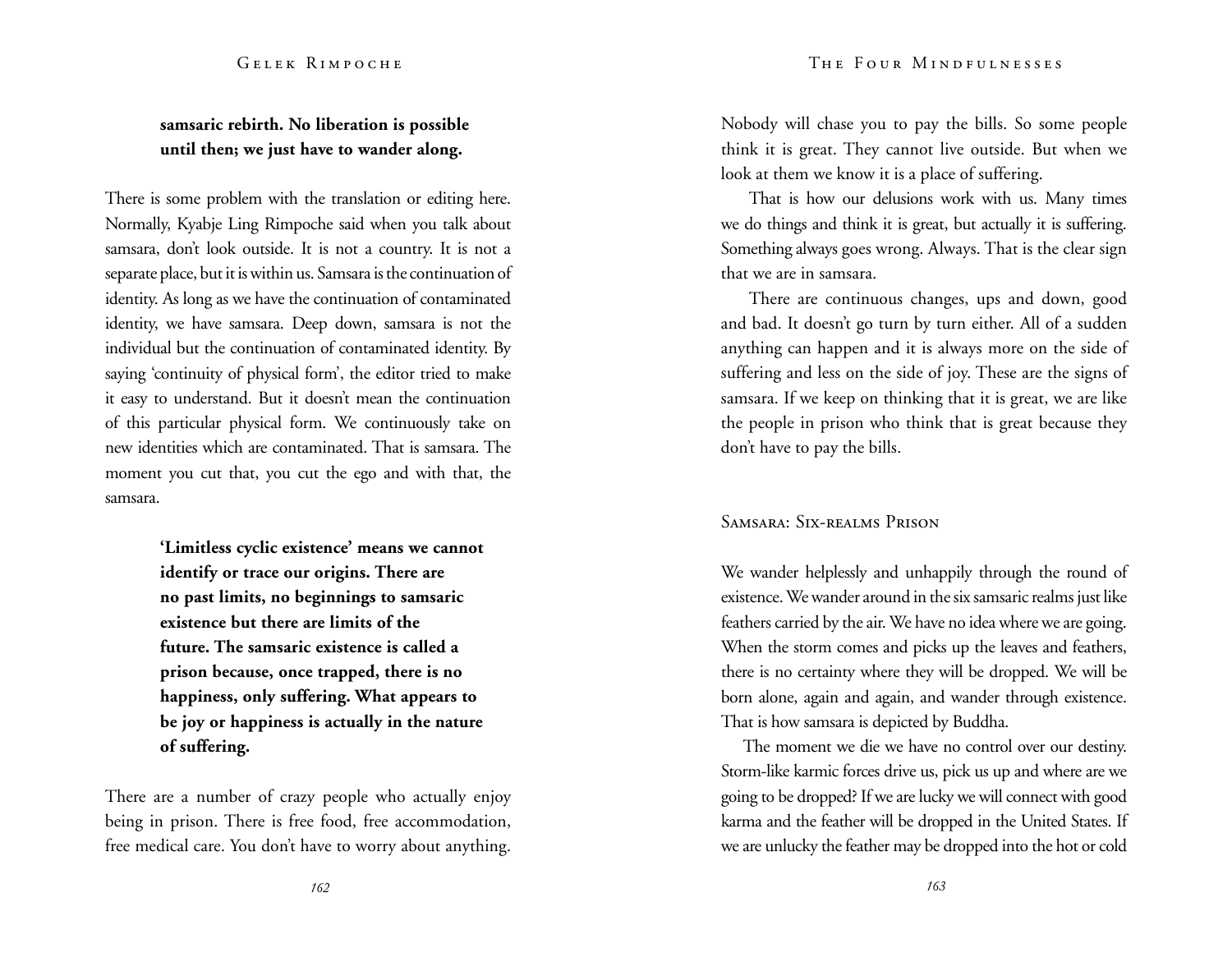hell realms, the hungry ghost or animal realms. We are actually running all our lives, looking for happiness and joy. Materially and spiritually. We are running to make money. Most people struggle to make ends meet, some are running for a little extra, or to make more and more. We are all running, looking for happiness and joy. But we don't really know what happiness is. We have never experienced it. We don't know the joy that has never known suffering. Yet, that's what we are looking for.

> **Although we fail to recognize them as our parents, in fact they have been our mothers and fathers time and time again, and when we were born to them they treated us as kindly as the parents of this life. Not being partial we should see that they are all equal. Each one has been kind to us as a parent at some time, but by failing to recognize this fact we form tremendous attachment to those who are dear to us and repulsion to others. We create attraction to some and hatred to others and this is grossly wrong, as they have all been equally kind and dear to us at some time. Without forgetting their kindness, thinking of them as our parents, we should place our mind in the state of great compassion and care for each and all of them without any exception.**

# SAMSARA: CONTINUOUS BIRTH AND DEATH

As I told you before, we don't recognize people because of our transition through birth and death. Constantly, continuously, we die and get reborn. Sometimes we have short lives, sometimes we even die before we are born. Sometimes we die immediately after birth, sometimes we die a few years later. Sometimes we live to 60, 70 or 80 years and die. But constantly and continuously we go through birth and death, one after another. Birth follows death, death follows birth. We are hoping to grab some happiness and run all over the place and then death strikes us down. We wake up in the next life and start running around, looking for happiness again. Because of the shock of birth and death and because of the time that has passed, we do not recognize others.

In Buddha's view, all souls are old souls. There are no new souls. That's why from the limitless of beginning we have been existing, but changing lives and running. Every life we change mothers and fathers. Some lives we are even born without father or mother, like some insects are born from heat or in other ways. Many times we did have parents, but now we do not recognize them at all.

Kyabje Rimpoche is talking here about great compassion. Great compassion is different from the usual compassion. When compassion is focused on all living beings equally, it is great compassion. That has no equivalent. It is very rare. A lot of people will have some compassion. Great compassion on the other hand is difficult because we have aversion and attachment.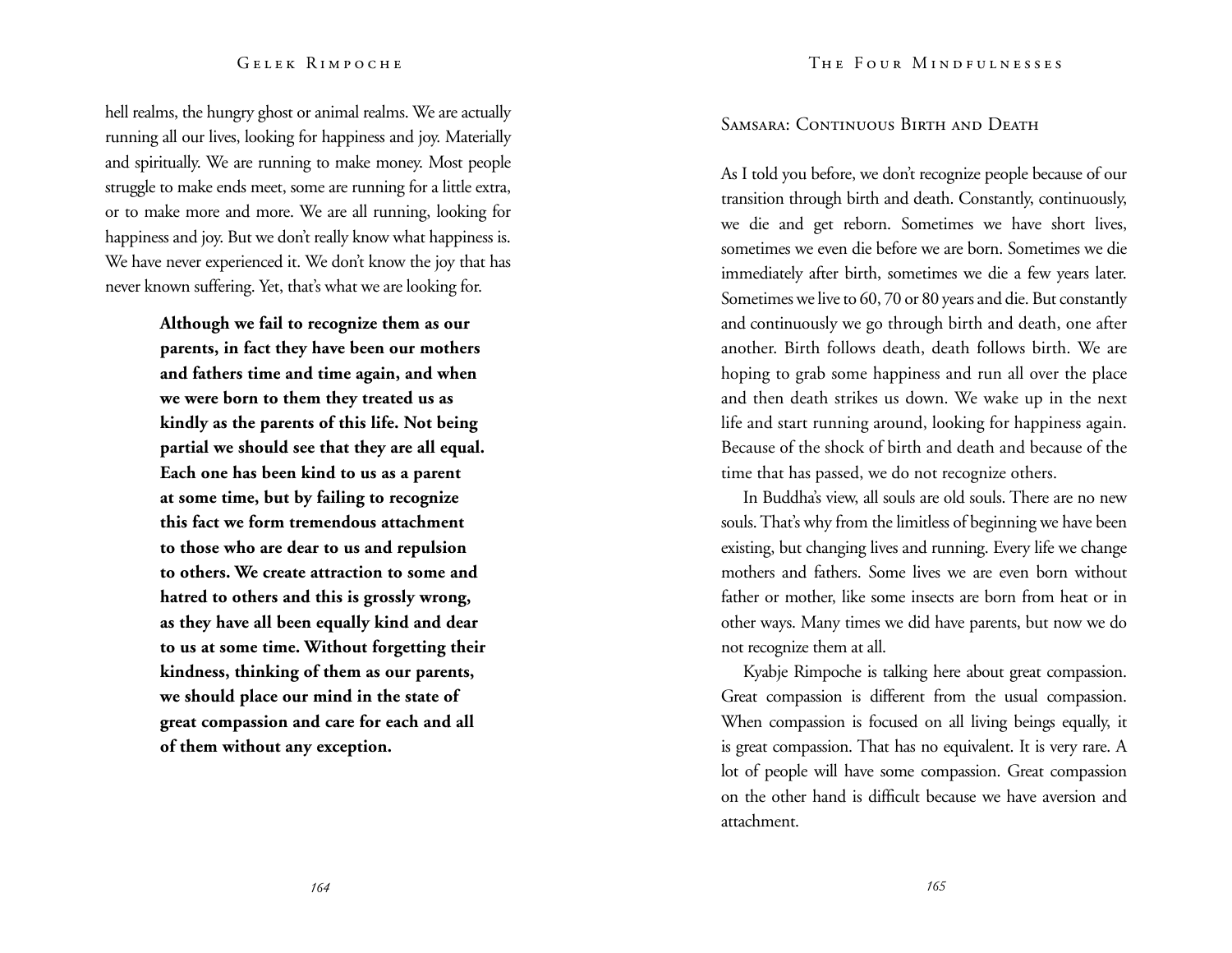#### **RENUNCIATION**

**In essence: by developing proper awareness, being frustrated and depressed with our own situation in cyclic existence, we generate renunciation.** 

We have to renounce being frustrated and being depressed with our own situation in cyclic existence. It is not life [itself] that we should renounce. A number of buddhologists and tibetologists have told me that I shouldn't use the word 'renunciation', because when people hear that they think they should give up everything, shave their head and leave their family, and go somewhere in the forest or the Himalayan mountains. But what we really have to renounce is hatred and attachment and obsession. Being constantly frustrated and depressed with our own situation, that has to be renounced. However, we are not able to renounce that. We go deeper into depression and frustration. I have been accused of not understanding depression. That is true. I don't have the experience of being depressed. I am a happy-go-lucky person. I take whatever comes, no matter how urgent or sad something may be. I may be scared, but that's about it. Even scaredness doesn't last very long with me, perhaps a few seconds or minutes. After that, no matter how intense the situation may be I don't get depressed. I will think of a solution how to handle it and not give up. So I don't know what depression feels like personally, but I have seen people go through it and seen how much torture it is. They really go through tremendous torture.

I am sure that some people won't like what I am going to say now. If you go beyond the psychology and psychotherapy point of view and go deep down, it is our own mind which is creating this problem for ourselves. We see what is going to happen and what the consequences are for us. So then you bring the future into the present and begin to worry. If you can handle it, that may be good, but if you can't, you are just going to create additional problems for yourself.

One of our friends was driving on the road and got a speeding ticket. She got hysterical and was worried that the police was going to raise her points, which was then going to raise the insurance and that would create so many problems for her. She was besides herself. I tried to tell her not to worry ahead of time, but stay calm and then when more information came, think of a way to deal with it. I said, 'Just now you had an accident and got a ticket. So try to relax a little bit.' In reality, her points didn't get raised, her insurance didn't go up - nothing. So she was worrying about that unnecessarily, and couldn't even breathe for a while. Taking the future suffering today - I don't know whether that makes sense or not.

Samsara is depressing and frustrating. We do get frustrated all the time - with our work, with out study, our practice. That is the sign we are in samsara. This is samsaric suffering. So if you don't like that kind of suffering, you should tell yourself, 'I don't like samsara. I will renounce samsara.' That's how practitioners should think, in my opinion.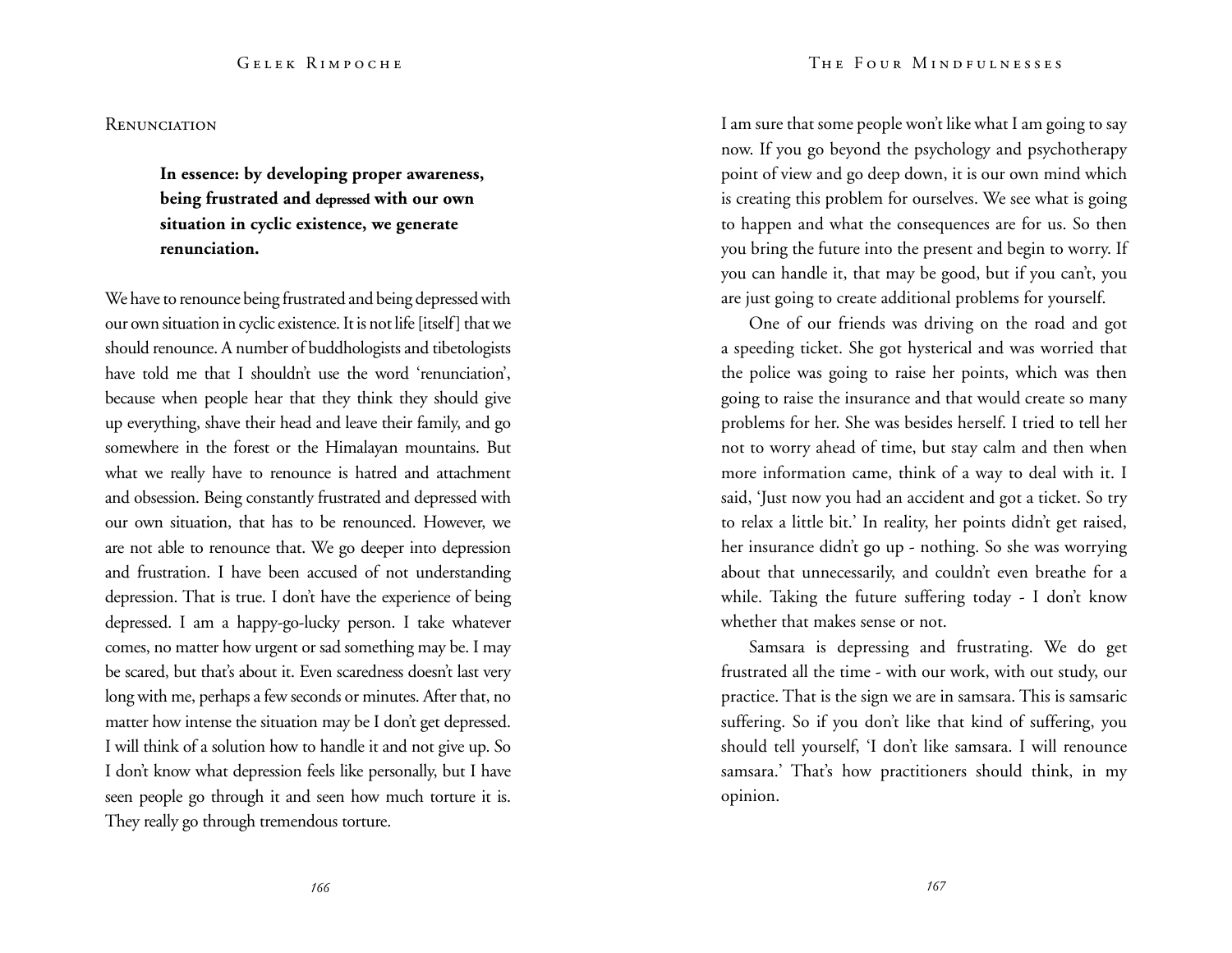Extending Love-compassion to Others

**Then transferring that understanding onto other sentient beings, thinking of their miserable existence and their sufferings, we generate compassion and love towards others.** 

Kyabje Rimpoche says that first we have to look into our situation, know and recognize our own sufferings and frustrations, and recognize them as samsaric symptoms. We have to know that we cannot get rid of them unless and until we get rid of samsara altogether.

Knowing that, we transfer that to others. Then you don't have to ask, 'What can I do? How can I help?' Look into your own situation and recall, 'How did I help myself?' Apply that to the other person, seeing their frustration and depression and again recognize them as symptoms of samsara. Then thinking of their miserable existence and suffering we generate compassion.

When looking at one's own suffering it is called renunciation, when looking at others it is called compassion. I remember when I once asked Kyabje Ling Rimpoche about love and compassion he showed me a handkerchief and said, 'This side is compassion', then turned it round and said, 'This is love'. It sounds like a Zen teaching, but what it means is that love and compassion is one mind with separate aspects. One mind thinks, 'How can I remove the suffering of these people?' The other thinks, 'How can I bring joy to them?' Similarly here, it is the same mind

*168*

disliking, renouncing, almost hating samsara for oneself and for others. It is also one mind with different aspects.

> **Today the topic is different from yesterday's. What is the connection? Yesterday it was Guru devotion, seeing no faults in the Guru, seeing his Enlightened nature. If you wonder: 'Oh, but my Guru does have faults, he has attachment and anger' - then wonder also whether it isn't the reflection of your own deluded thought. First of all, there is no logical pervasion: if from your own side you don't see any faults, it doesn't necessarily mean that he is faultless; if you see qualities it doesn't necessarily mean there are qualities. Take an alcoholic disciple and a teacher who drinks: they will be very compatible, and the disciple will see this fault as a quality. If a teacher is very diligent and stays up late reciting, but the disciple likes to go to bed early, he may see it as a mistake in the teacher.**

This is self-explanatory. If you are an alcoholic and you have a teacher who drinks, you will be happy and see that as a quality. If you are diligent and get up early, but you see your teacher gets up late and stays up late you will see that as a fault. If you are lazy and like to sleep in and you know that your teacher is getting up late, you will think, 'Very good.' Whatever we perceive is not necessarily true. That is what Kyabje Rimpoche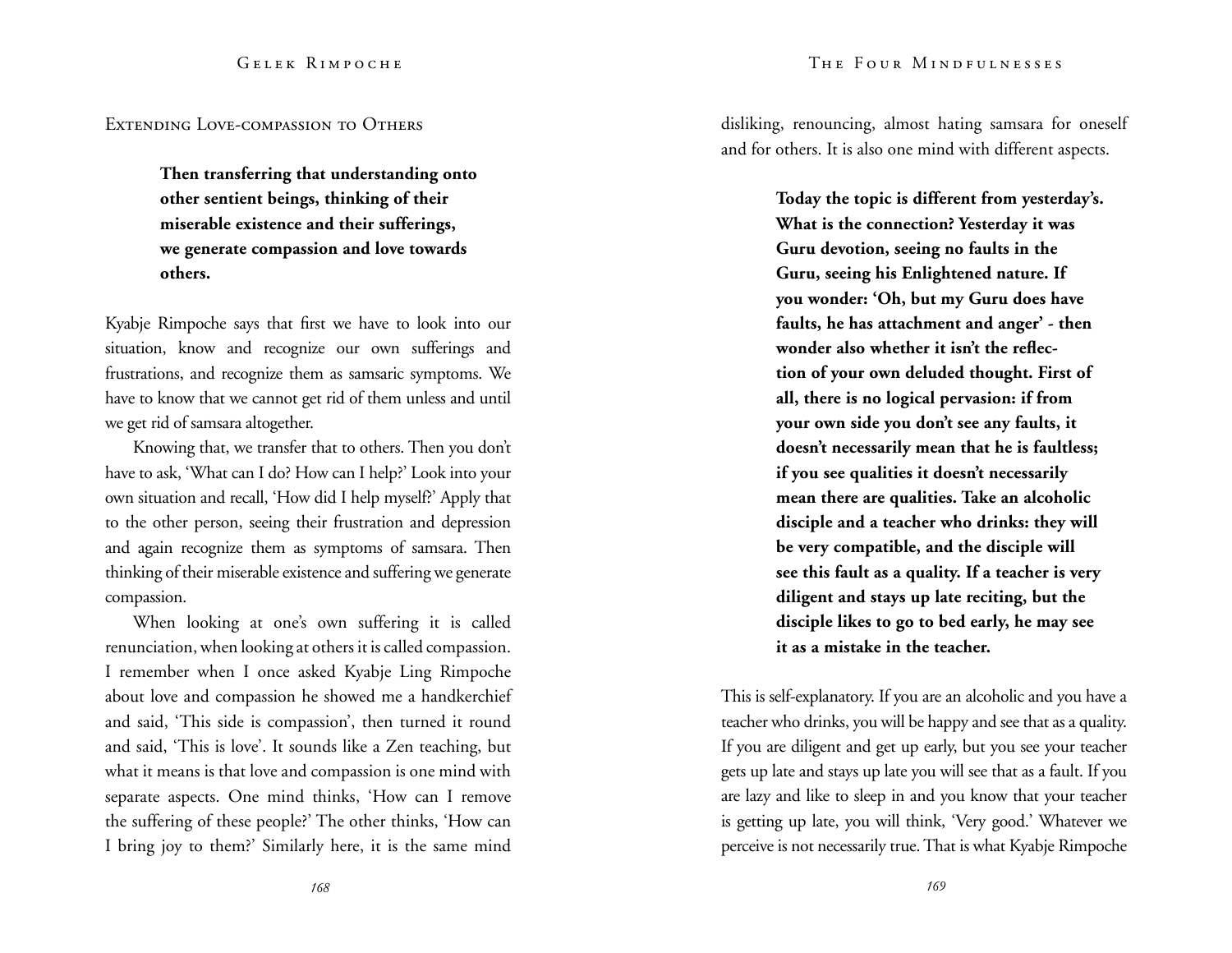is saying.

**Also, regardless of one's own perspective, if the Guru manifests a mistake or a defect, here again it is not at all certain that he actually possesses such a defect. He may be manifesting it simply to relate better to the disciple. Shakyamuni Buddha is known to have appeared as a Mara. Then of course you have to act like a Mara, otherwise it defeats the purpose. In some Sutras such as 'The Meeting of the Son and the Father', he is said to have appeared as a blind man; elsewhere, as someone angry, lustful, ignorant all for the benefit of sentient beings, although he himself has no faults or physical defects. When contemplating Guru devotion, if you start seeing faults in the Gurus you should check whether it is not just a reflection of your own faults you are seeing in the Guru, or whether he is appearing to have such a fault just to benefit you and others. Then you can be grateful to him for showing you your fault, or for manifesting as he does in order to relate to you.**

**The purpose of having a Guru is exclusively to practice the Dharma. You may object that there are books which you can just pick up and read. This is for acquiring merely intellectual knowledge, but to deve-** **lop insight and receive blessings we have to rely on proper devotion to a Guru; a Guru is essential. We think that having a spectacular Yidam is more important than a Guru. Take the example of Marpa and Naropa. The Guru, Naropa, manifested the full mandala of Marpa's Yidam and calling him over asked whether he would prostrate first to the mandala and deity or to his Guru. Marpa thought: 'Oh I can always see Naropa, but this mandala is quite an unusual sight' and he prostrated to the mandala. Naropa said, 'Without the Guru there is no Buddha' and snapped his fingers and made the whole mandala disappear.**

**At this point it is very important to understand that Dharma means to hold and to protect. There are three scopes: the smallest protects from falling into lower realms, the medium scope protects from falling into samsara, cyclic existence, and the great scope protects from all the obstacles to Enlightenment. By relying on and entrusting yourself to a qualified Guru, you should engage sincerely in the practice of the Dharma to protect yourself from falling into states of suffering.** 

**Through the practice of Dharma you can**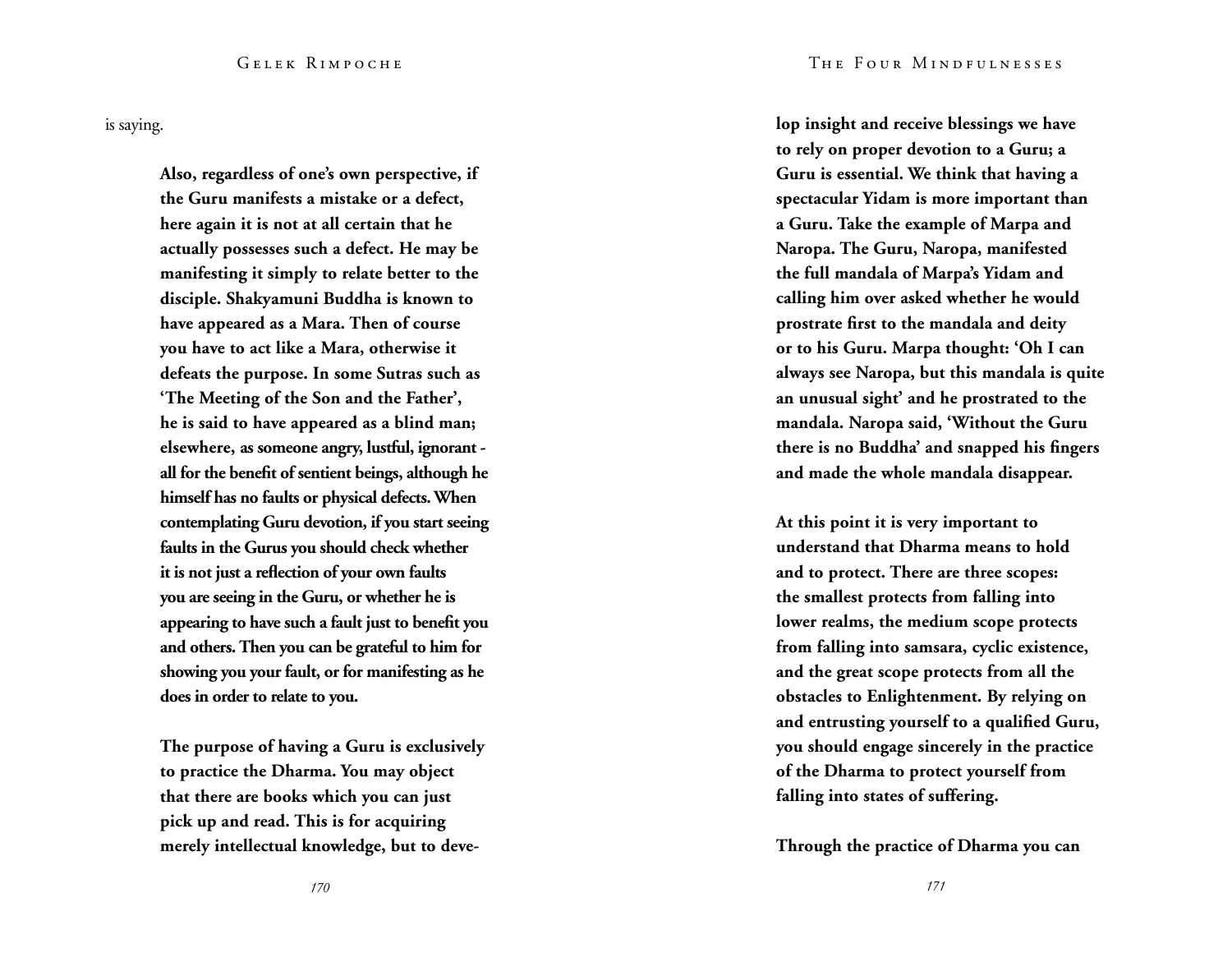**achieve happiness and joy in this and future lives. If you doubt your own capability, well, there is no real reason to hesitate; we have all the requirements, the eight freedoms and ten endowments, and suitable conditions. We must become convinced that we do indeed have all the suitable conditions and are free from all obstacles. Again, sometimes we may think, well, maybe it isn't so urgent or so crucial to practice now; I'm busy, maybe I will practice in another life. We procrastinate, but this is wrong. Perhaps only once in a hundred opportunities will we obtain such a highly-qualified birth; this may be our only chance! It's very important not to postpone our practice. In fact it's vital not to keep putting off your decision to practice - there is no guarantee that we will live forever. Today we are alive, but there is no guarantee that by tomorrow our body will not turn into a corpse and everyone will ignore us. The time does not wait, so there is real urgency about engaging in practice - considering the rarity and preciousness of this opportunity. The great Gungthang Jampalyang has said: 'This endless mention of tomorrow, tomorrow, may bring the sudden guest of death. Then it will be too late, our chance will have passed. So engage now without postponing'.** 

Literally, Gungthang Jampalyang says,

Whether tomorrow or the future life comes first is not certain. Therefore make the proper choice.

**To engage in the practice of Dharma we should enter the gateway of the Buddhadharma by means of going for Refuge to the Triple Gem: the Buddha, Dharma and the Sangha. The Buddha is the one who shows the Refuge, who gives the teachings; the Dharma is the actual means of obtaining Liberation and the Sangha are the helpers who encourage us to attain, to be on the path to Enlightenment. The reason why it is essential that we enter the practice of taking Refuge in the Triple Gem is that we constantly accumulate far more non-virtuous actions than virtuous ones. In a single day we accumulate enough to wander endlessly in samsara. So there has to be a force of protection to counteract all this negativity. That is why we take Refuge, which is like the gateway of entering the Buddhadharma.** 

**Before we develop any love and compassion or genuine consideration for others, it is important to understand our own state of existence. Unless we understand its**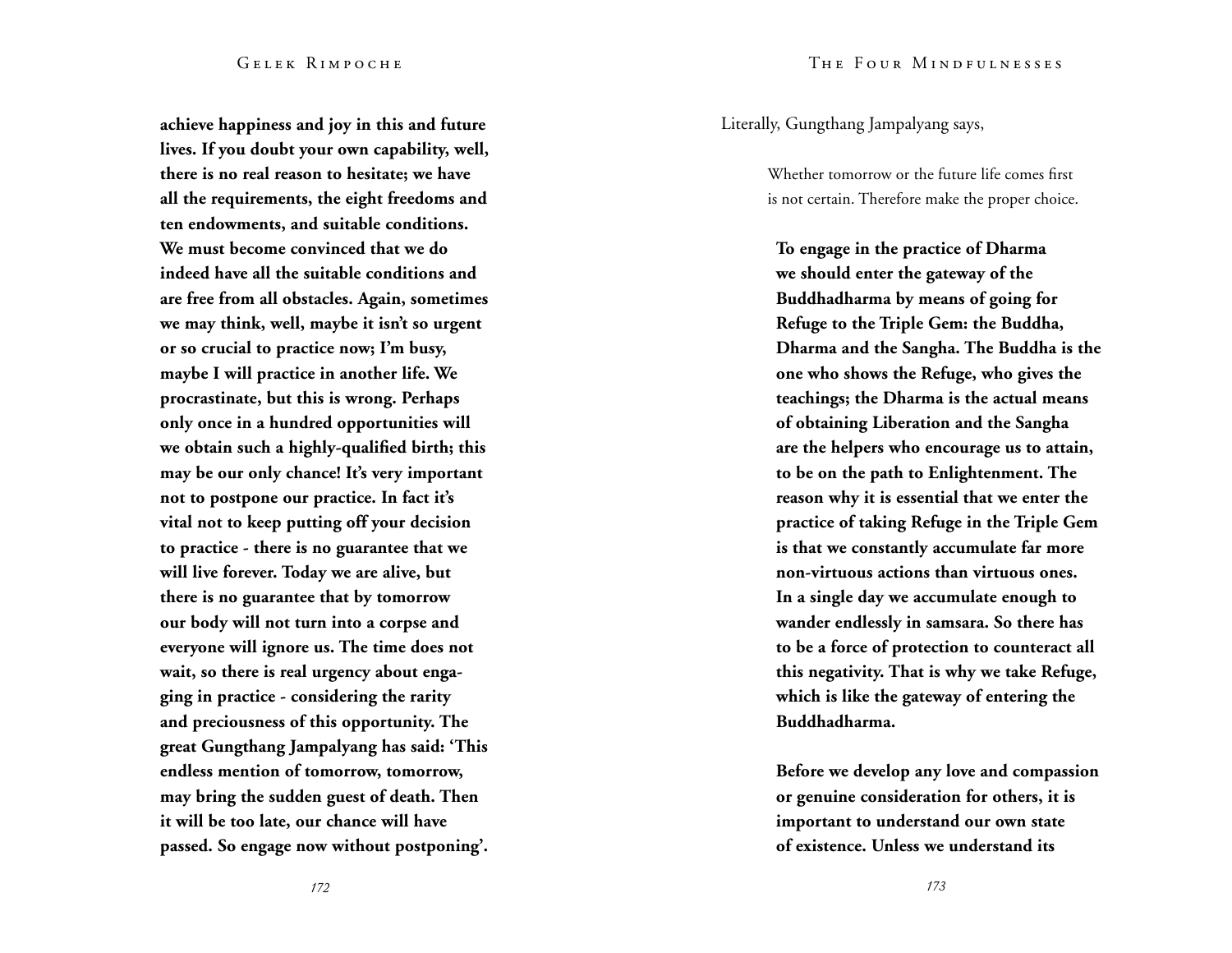**suffering nature, without an appreciation of what liberation from this recurrent cyclic existence in states of suffering means for oneself, it is very difficult to develop any sympathy for others. It is very important to have your own realization of the state of suffering. Suppose one is born into a lower state, say into one of the hot hells: there the beings have very large bodies and supersensitive skin like an infant's. The further down the hells, the longer the life spans in eons. There are tremendous sufferings. Then you also have the cold hells, and the preta rebirths. Because there is the reality of being reborn into one of these states, we need the protection of taking Refuge in the Three Gems, with the true causes: (1) recognizing one's own suffering and fearing a rebirth in one of those realms by realizing the suffering there, and (2) realizing that the Three Gems give complete protection from such rebirths. The reason why we need to take Refuge in the Three Gems can be explained by analogy with a sick person. He needs a doctor, medicine and proper care from nurses for a complete cure. The doctor prescribes the medicine, but then the patient has to take it, he has to practice the Dharma. The nurses are like a guide, they encourage him on the path. If the patient** 

**does not listen to the doctor and take his medicine, it will take a long time to get cured.**

**Shakyamuni Buddha constantly advised refraining from virtuous actions and practicing to collect virtue, otherwise there is very little chance of avoiding the three lower realms. The non-virtuous actions can be synthesized into ten: three of the body, four of speech and three of the mind. It is very important to avoid collecting these. Insects and animals are constantly collecting non-virtuous actions, and we have bigger bodies and collect even more non-virtue, not to speak of that collected in previous lives. We have a tremendous accumulation; there must be some way of purifying it! The Dharma is not lacking in methods, primarily the four opponent forces, the main one being repentance or regret. Take the example of three people who have eaten poison. One has already died, one is very sick and one is still alive and well. By some chance we are still alive and we have a precious opportunity to practice the Dharma, to develop repentance or regret for all our past accumulations, realizing that we 'took poison'. The second force is the vow not to commit such non-**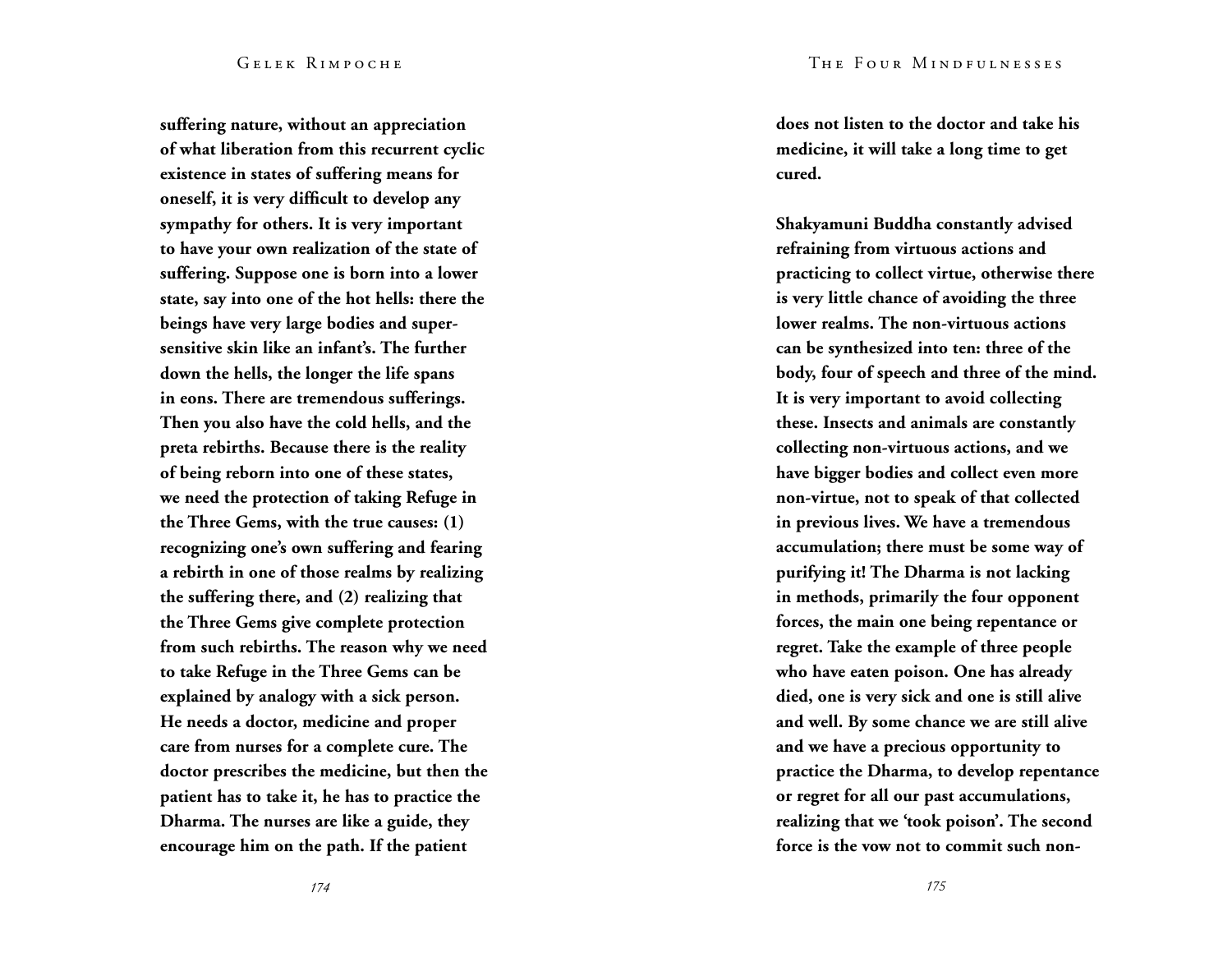**virtue. Abstinence is very important. The two forces of repentance and abstinence are extremely powerful; with them we can eliminate any amount of negative potential. Just as Angulimala achieved liberation from the consequences of his own actions, we also can, by applying these two forces plus the force of accomplishing positive actions and the force of confession<sup>45</sup>, eliminate past accumulations and take higher rebirths as devas or as humans.**

**The reason why I'm talking about these sufferings of the lower realms is to make a connection with the line that talks of suffering beings and how we should remain in a state of compassion for them. Before we can have true sympathy for the sufferings of others we have to realize our own suffering in the three lower realms and want to attain higher states of rebirth. Then one can begin to aspire to generate renunciation of samsara for oneself. Je Tsongkhapa said: 'If one cannot develop goose-bumps from the extent of suffering and the imminent danger of falling to a lower rebirth, if one cannot be moved by that, then there is no question of sympathy or regard for other beings' suffering states.'**

The Buddha's teachings sort of push us into all kinds of challenges. They will drive us. Why? Because the goal is total enlightenment. In order to get total enlightenment we are forced to see our limitations. That is why this is serious and solid business. Fortunately or unfortunately, it is not just a feelgood business. Not at all. Compassion is serious, very serious. It should feel like I myself going through the pain. No matter whoever it might be, the compassion feeling should be the 'I', the first person, going through. If it does not become the first person, if it is 'somebody in Darfour' who is going through, it is wishy-washy compassion. There is no first person touch, you just feel sorry, and after a while you say, 'I do not want to talk about it.'

Disconnecting is our way of avoiding getting ourselves seriously involved with compassion. It is natural for us human beings to disconnect. When we have a huge pain in our body somewhere, our mind will disconnect from that, so we faint, or have a lapse of memory, or whatever. That naturally happens. When there is too much pain, the mind will shut it out. Exactly the same thing happens with compassion. When you see the suffering, instead of being there, and being present, and seeing what you can you do, you pretend there is nothing going on. I do not want to comment on Ram Dass' work, but 'be here' really means that to me. Just do not shut it out. Unfortunately we do that, because it is more comfortable for us. We feel it should be comfortable. But what is really happening is, we are doing a wishy-washy business. The compassion must be felt, just like pain in our own body, or pain in our own mind.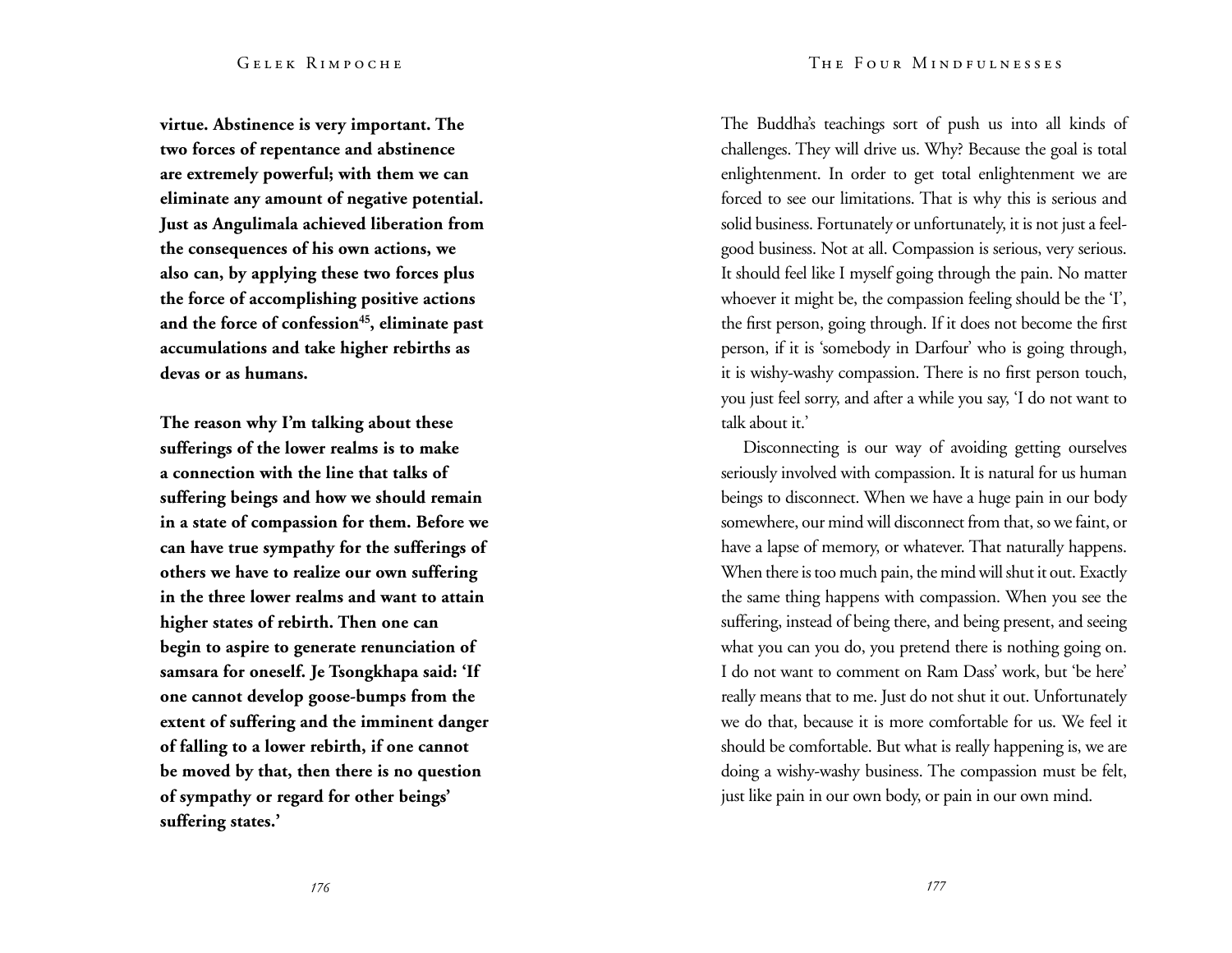# FEELING THE SUFFERING

I am going to be very critical about this to myself and to you. A lot of us will talk about compassion. A lot of us will think about it. A lot of us will try to do things. But we must make sure it is not wishy-washy. This is one of our biggest challenges. I see very kind, very serious people, who talk and think about it, but the solution we find is always a little wishy-washy. I do not mean everybody has to be a bodhisattva. That is not even possible. But at least move into that direction. One must feel something. We should not feel in order to make ourselves suffer more, [we should feel the pain] so that we can find a way to help and protect. If we do not feel it, how can we help? If you do not feel it, how do you know it is suffering? That is the mindfulness of compassion.

Isn't that strange? Suffering is so much around everywhere. Everyone of us has enough themselves, but everyone would like to play the role of helper, the person who gives the solution rather than acknowledging the actual suffering within us. When you notice that happening, it is the first signal of becoming wishy-washy compassionate: 'I am here to play the role of the helper; you are the one over there, suffering.' The moment we have that big division we are never going to know how the other person suffers. He or she may look at you, and say, 'What do you know about this? Nothing.' Think about it. Today most of us, preachers, lamas, rimpoches, therapists, everyone of us is looked at as someone who is making it right, the curer. So the first question that arises in my mind is, 'What do I know about that suffering, about the feeling of that individual?'

*Lower realms suffering.* I am just talking about human beings. Then go beyond. Look at the animals. They suffer worse than us, for sure. No question. We will enjoy looking at them, 'Oh, there is a rabbit family, look, and a deer family', we find them interesting and cute. But try to see it from their point of view. They have to get food, they have to protect themselves from heat, from cold, and then their life is in danger all the time. Then go beyond that and look at the hungry ghosts and at the hot and cold hell realms. Our mind would like to shut that out. We don't even want to discuss it. We just switch off, because it is too painful to talk about it, too painful to think about it.

*Equanimity - equality.* Tsongkhapa says that when you think about your own states of suffering and the danger of falling into the lower realms, and you don't make any mental, physical and emotional move, how can you expect to have compassion for others? Compassion, and bodhimind are absolutely necessary. Before we have bodhimind we can have love and compassion to a certain extent, but to have great compassion, the unlimited, unconditional love and compassion, is much harder. Yet that is absolutely necessary to develop the bodhimind. In order to develop love-compassion, we have to recognize the kindness and compassion shown to me by all sentient beings at one time or another, equally.

It is extremely important to develop equanimity. Without that we cannot acknowledge the kindness given to us by all living beings. Without that, we cannot have the commitment of repaying that kindness. Without that, we cannot have love for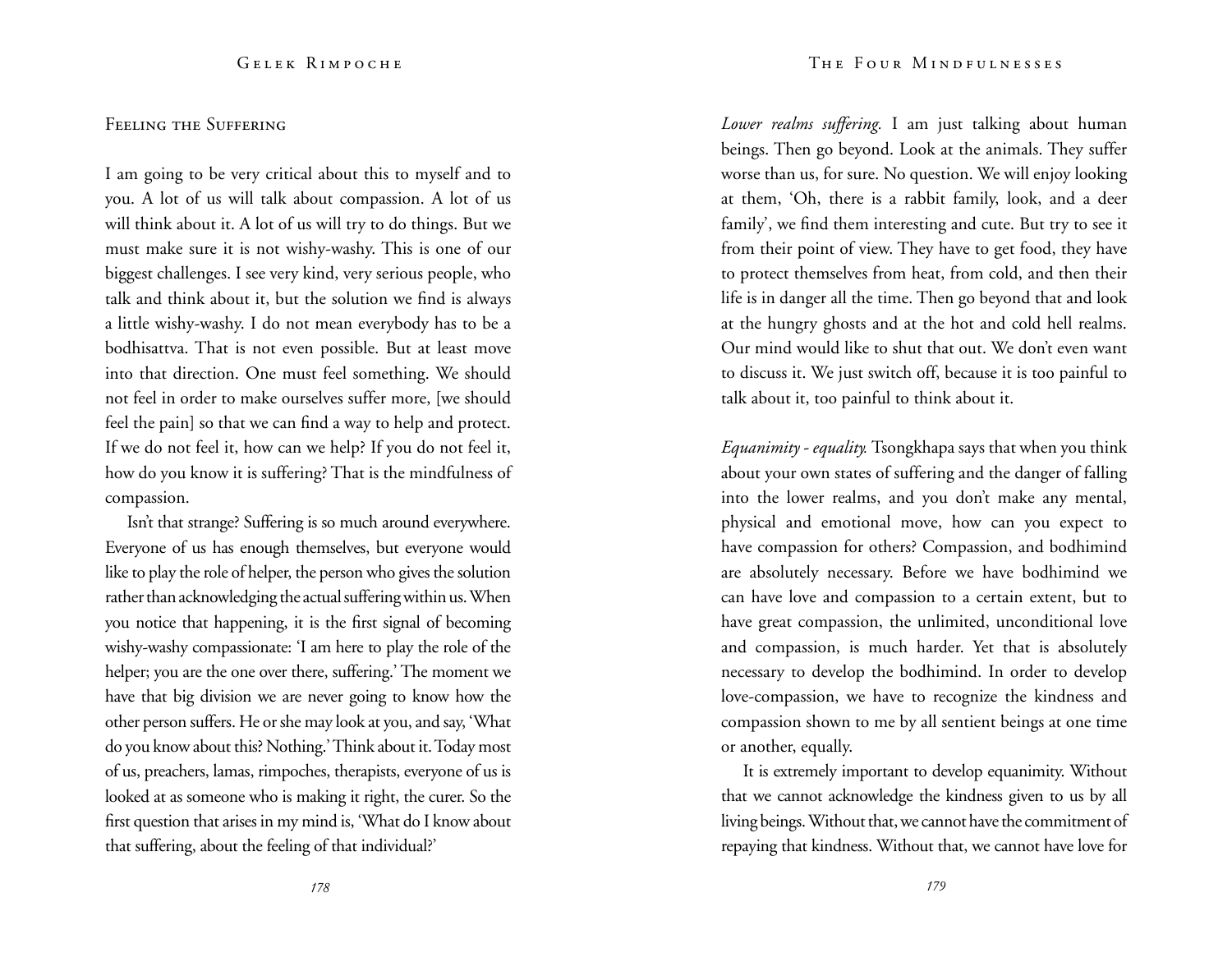all living beings. Without such love we cannot have compassion. Without compassion we cannot have commitment and without commitment we cannot have bodhimind. One depends on the other.

*Reincarnation.* There is not so much analysis and logic here. You cannot point out anything that is wrong, but you also cannot see that it is right. The problem is that we can't see the limitless beginning. We can't see previous lives. We can't see reincarnation and future lives. We don't see what our future situation is going to be.

In Buddhism we recognize that there are certain points that we cannot see. Because we are not enlightened, we have obscurations. When our experiences contradict statements by Buddha and other enlightened beings and we cannot analyze them ourselves, we refer to the scriptures. Buddha has been proved to be right many times and has not been proved to be wrong so far. So, since we don't have a solid, reliable, empirical truth [on reincarnation] we do have to trust Buddha's words. Our mind is not capable of penetrating into this. It is extremely difficult to analyze. In comparison, emptiness is easy to analyze. We can think about it and understand it.

With reincarnation we have that block of not seeing life after life. Nobody comes and says 'I am back', except the Tibetan recognized incarnate lamas. But who knows what is really happening with that. We do have two Panchen Lamas now. And at one time when Khyentse Rimpoche passed away, there were five recognized incarnations. Dilgo Khyentse Rimpoche was one of those five. We don't know if that is all true. Who knows.

[With regard to] incarnate lamas, who are believed to be reborn, they will usually tell something like, 'Look into this area or that area, not so many areas; pick a few kids that seem to be good and may become helpful for the people, and then ask His Holiness. If he picks somebody then that is okay, if he turns the candidates down, then there will be no reincarnation.'

This is hard to understand. Buddha almost had to say, 'Trust me on this.' But once we have made our own breakthrough we will see it. Then it will no longer be a mystery to us. It is perfect and straight forward. I mentioned in my book *Good Life Good Death* that if you have a breakthrough with the subject of reincarnation you will have a panoramic view of life. If you don't have that, your life is very limited, between birth and death. Even within that, we keep forgetting the past, what we remember is cut shorter and shorter, and about the future we are very confused; we project and hallucinate about it.

But once you know about reincarnation and have a breakthrough, you will have a panoramic view. Total existence is much more than the time between life and death. It is huge. It is like getting into space and looking in all directions. It is like going into a circular bathroom with mirrors all around. If you look into any of them you will see countless reflections in all directions. Like that, if you could see past and future you would see lives after lives after lives. It is all you, your rebirths in past and future lives. Until you have a breakthrough on this, we have to rely on reliable testimony and from the Buddhist point of view there is no one more reliable than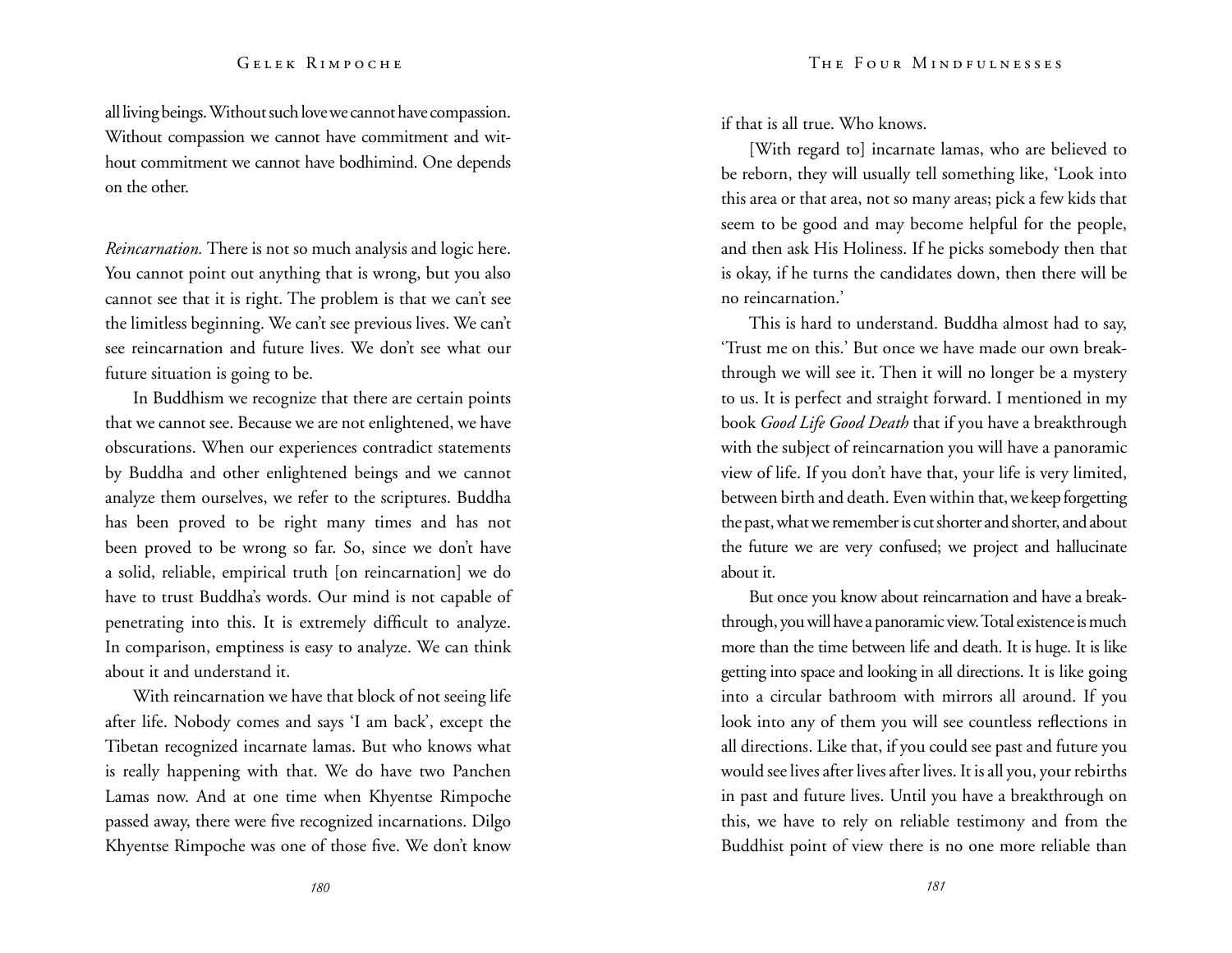Buddha. If you were able to see all your countless previous lives you would most probably see just faults and sufferings. Even hot and cold hells are there. That is samsara. So we are concerned. We want to help ourselves and the cause of refuge is to seek protection from that.

The Buddha himself has committed that at the time of transition from life to life it will help you to just think about the Buddha. That alone can protect you. Thinking about Guru, Buddha, Yidam, compassion, wisdom, all of that will protect you. Buddha himself has stated that thinking about him will protect you. There are some twenty easy ways to make the transition and the easiest one is thinking about the objects of refuge.

# **REFUGE**

One of my students from the Netherlands was Dr. Yet. She was a medical doctor and was diagnosed with cancer. She was operated on and stitched up straight away. They said there was nothing they could do. It was too late. They gave a prognosis of a few weeks. As a doctor she had to agree with that. But she did Tara practice and lived for five more years. These years were a healthy life, not in bed or in pain. She did everything, including gardening and shopping. She drove to Paris from Holland and bought a very expensive table cloth for me. During the late stage of her illness, Dr Yet fainted once and told me afterwards that the only thing she could think of before blacking out was Buddha. I said, 'That is good enough'. She thought she had not achieved anything, but I told her it was good enough. I

hope that when she finally did pass she thought of Buddha. This is how the refuge protects you.

Dharma is the [actual] protection. The best protection is the one you give to yourself. When a second and third person has to protect you, the result is not guaranteed. It is a little shaky, always. But if you can help yourself, it is best. Dharma means to avoid negative actions and create positive ones. Dharma is not a mystical mystery, it is not some kind of mystical love-and- light stage you can get. Rather we have to deal with reality. The protection is to constantly work with the negative actions and thereby cut the negative karma. Along with that we can do purification work and purify the negativities we have committed earlier. Side by side we try to build up as much positive actions as we can. That is what it means to become a good dharma practitioner.

# Dharma Centers – Voluntary Dharma

Once we are involved in dharma it is very hard to leave. When we are stuck with pains and problems, our mind will call for protection and help and this helps; that's why you cannot really get away from dharma. It is not a mafia gang that will not let you get off. Nobody is chasing you. When I started Jewel Heart I made it very clear in black and white: we are here to do a service of giving dharmic information. Whoever doesn't want to take it, it is up to them. We make one phone call if we notice somebody has not come for a while. That is our duty. But then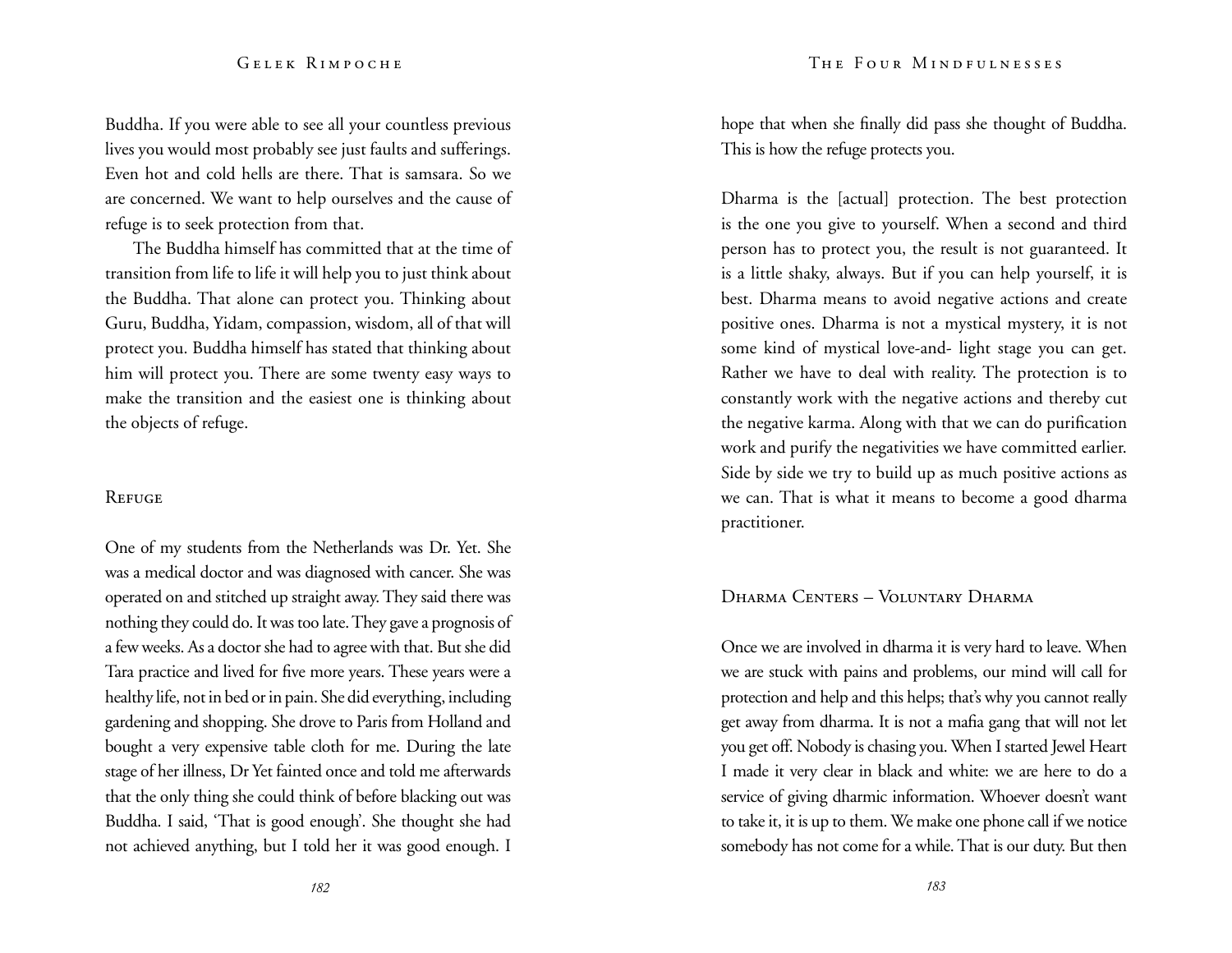we don't call. We don't chase anyone. Nobody should convince somebody else to remain or come back continuously.

If we do that we are no better than the Jehova's Witnesses. When I first came to the United States I didn't have that much work and I enjoyed the visits by the Jehova's Witnesses. I would listen to them and ask one or two questions and they would say, 'We will come back with an answer.' Then they would come back with answers and some booklets. In the afternoons I would watch 'Days of our Lives' and that's how I learnt my English. So we shouldn't be like that. We should be of service and we should draw the line where we go. We can't cross the line and chase people and say, 'It is my duty to help you', 'It is my duty to say prayers for you'. That is not right, it is like being an uninvited, unwelcome guest. You don't want to be like that. Dharma is too precious to be used in that way.

So far we have completed the first mindfulness of the guru and we've gone quite far into the mindfulness of bodhimind. Let's us continue to read what Kyabje Ling Rimpoche says about that:

# DAY THREE

**Nagarjuna says: 'If we want Enlightenment, then we need to develop compassion, Bodhichitta and a proper understanding of Voidness.' The primary cause of Buddhahood is Bodhichitta, for which we need to develop** 

**proper compassion. To develop Bodhichitta on a sound basis, it has to be preceded by recognizing all sentient beings as having been our mothers. Then, thinking of their kindness, of all beings' kindness, we engage in practices to repay this. Then comes developing genuine love and compassion, and the pure dedication of working for the benefit of all sentient beings. The root cause of developing actual Bodhichitta is compassion. The nature of compassion is to want all sentient beings to be separated from their sufferings. To develop compassion towards sentient beings, we need a vast understanding of the suffering that sentient beings have to experience. To have a feeling for that, we have to clearly see what our own position is, here in samsara. To develop renunciation of suffering in general, we need to see that there is no ultimate happiness even in the Indra or Brahma heavens - the highest of the deva realms - and to recognize that, we need to see the suffering nature; that there is no happiness in this very life. To work hard at accumulating negative actions for the happiness of this life leads only to countless hellish rebirths, so you have to see that there is no point in such an accumulation. Since there is a very real danger of falling to one of the three lower realms, we need a means of protection, which is Refuge in the Three**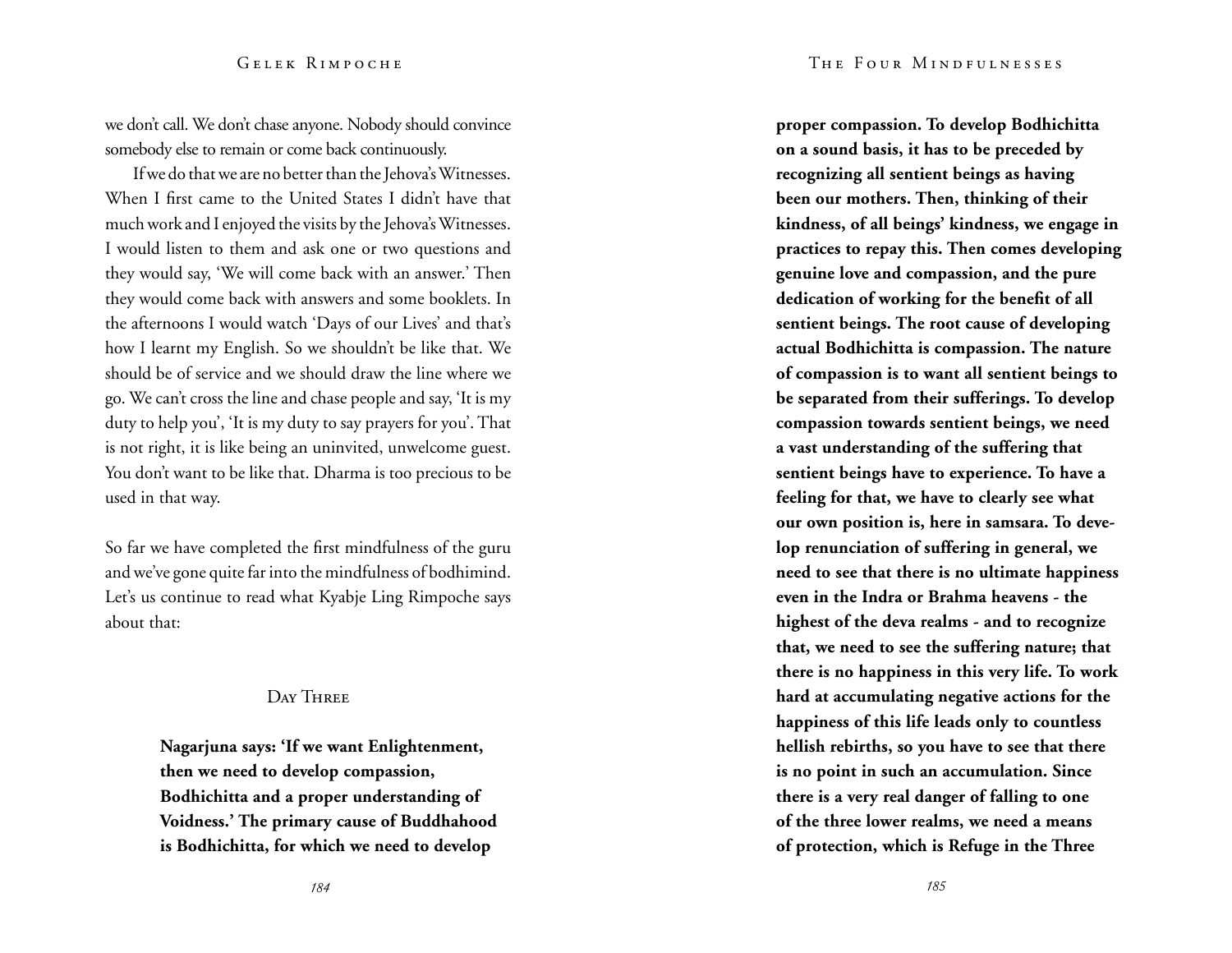**Gems. So, develop the proper Mahayana attitude and listen to this teaching in order to develop Bodhichitta, to attain Enlightenment for the benefit of all sentient beings.**

It is customary to quote every day from one of the scriptures and explain it. Here Kyabje Rimpoche has chosen to explain the Seven Stages of developing the bodhimind, upwards, from recognizing all beings as mother beings, remembering their kindness, repaying their kindness, developing love and compassion, the special commitment and the bodhimind. Then he traces back that the bodhimind depends on the root of great compassion, which is understanding of suffering and especially our own sufferings. So he goes through the common with the medium level to the Mahayana level and as the basis of the Mahayana he introduces the common with the medium level and the common with the lower level, which is understanding the basis of our own suffering and the renunciation. In the Tibetan tradition that is the system. Teachings are normally done forwards once, backwards once, and forwards again. This is trying to show the link within ourselves.

# Samsara Is Within

By the reality of our situation also our practice has to go back and forth. The nature of samsara is the continuity of form, which is the product of karma and delusions. Kyabje Rimpoche always says that when you look for samsara you don't look outside, but within you. Samsara is not physical,

not mental, but the continuation of the contaminated identity. This translator chooses to call it 'the continuity of form'. 'Form' is not the only possible translation. In Tibetan the term is phung po, which can be 'form' but also 'identity'.

> **The nature of samsara is the continuity of form which is the product of karma and delusion. In samsara, which is called 'the circle' in Tibetan, we go around and around like the hands of a clock; born over and over again, sometimes high, sometimes low, we keep coming back to the same thing.**

The term in Tibetan is *kor wa*, which really means circling.

**In this context, samsara is called 'limitless' and in our situation it is limitless, because if we keep accumulating negative actions, making the same mistakes repeatedly, there is no way of telling when we'll put an end to it.**

In Tibetan it is called *ta me –* no limit. There is no beginning and no ending. There is an end to the individual samsara, but otherwise it is limitless.

> **But in fact there are methods. Samsara is like a jail: once a person is put in, he is watched over by guards and subjected to the torment of mental and physical sufferings.**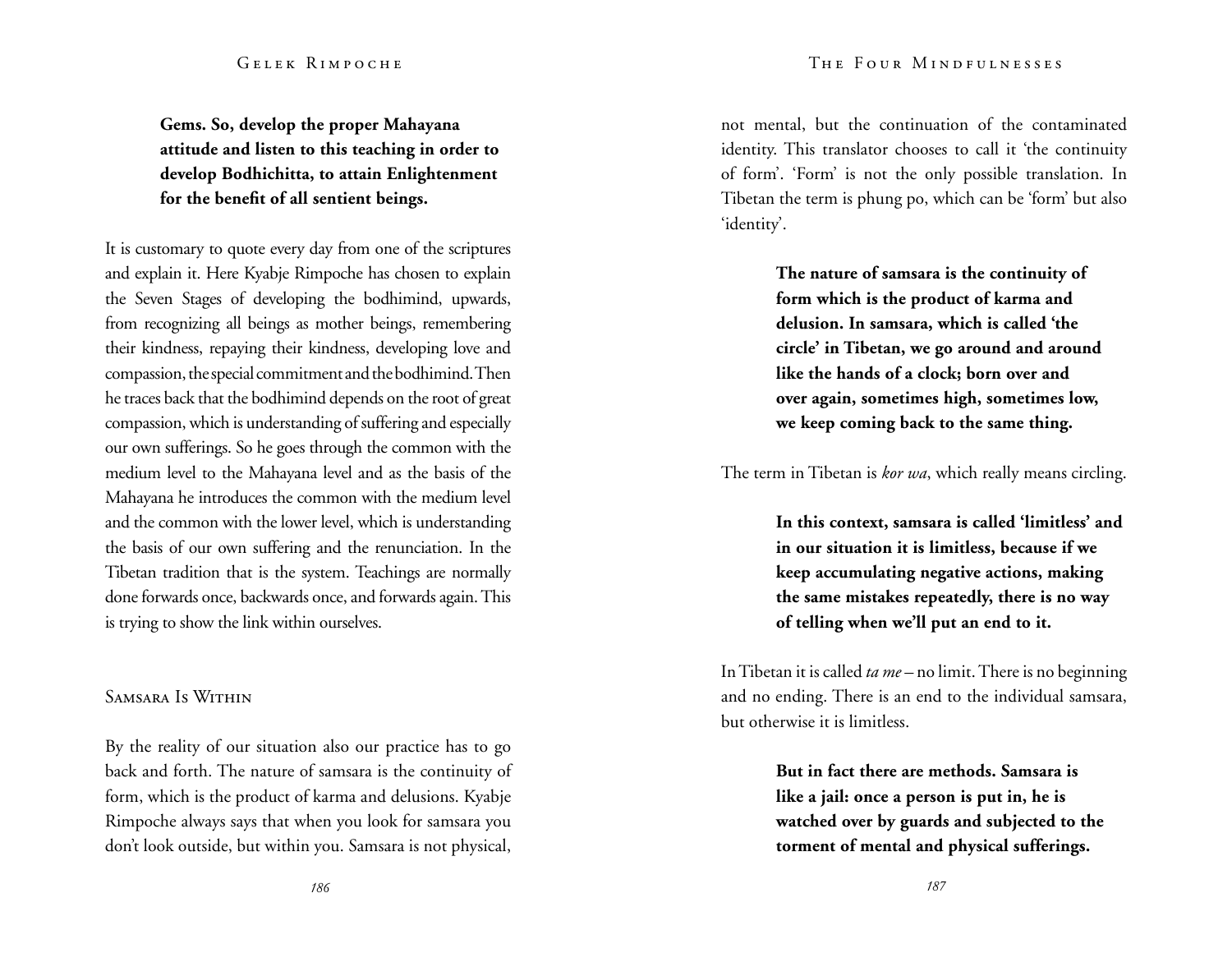#### The Four Mindfulnesses

#### Gelek Rimpoche

**Once you are trapped in samsara, wherever you are born, whether in the highest or the lowest realms, you are always guarded by the samsaric guards - your own delusions and actions, and you have to suffer an endless variety of tortures and sufferings. From the moment a being is born into cyclic existence he is subjected day and night to the three types of sufferings misery, change and pervasion.** 

**To elaborate on these: out of six types, first we have the suffering of uncertainty. Once trapped in samsara there is no way of being sure that a friend will not become an enemy. Also, an enemy can become a friend and an old friend can be tomorrow's enemy. There is also uncertainty as to wealth and status; the rich become poor and beggars become rich.** 

**In ancient India there was a man who liked fishing in the pond behind his house. When he died he was reborn as a fish in that pond. His daughter's enemy, who had committed some form of sexual misconduct with her, was reborn in her womb, out of attachment. His wife, out of fondness for her home and family was reborn as the family dog. One day the sonin-law caught the father in the pond - so that** 

**evening the family ate the father, while the dog sat coveting the bones, but it was being kicked away by the daughter who was cuddling her former enemy on her lap. Quite a ridiculous situation! Without going so far, just within this very life we can experience uncertainty, because the friend of the early part of one's life can become one's bitter enemy, even within one day. Starting out on the best of terms, over a small misunderstanding a serious quarrel can develop and we are no longer even on speaking terms. There is no certainty anywhere, no assurance or guarantee either of friends and enemies, or of wealth and status. This experience of going from rich to poor and being friends and enemies in turn is all the fault of remaining in samsara.** 

This story comes out in many versions. I kept on thinking it is Shariputra's story. I kept on searching throughout the textbooks and in the back of mind I thought it could be Katayana's story, rather than Shariputra's. When I looked in Pabongka's *Liberation in the Palm of your Hands*, he quoted it as Shariputra's story. Finally, one day I met the Ladakhi scholar Jamspar in Columbia University and asked him about the story of Shariputra. He said to me, 'Rimpoche, you Tibetans say it is Shariputra's story, but I read it in Sanskrit and it is Katayana's story.' He sent me the copy of Katayana's story in Sanskrit, which I couldn't read, but then I looked it up in the Tibetan texts under Katayana,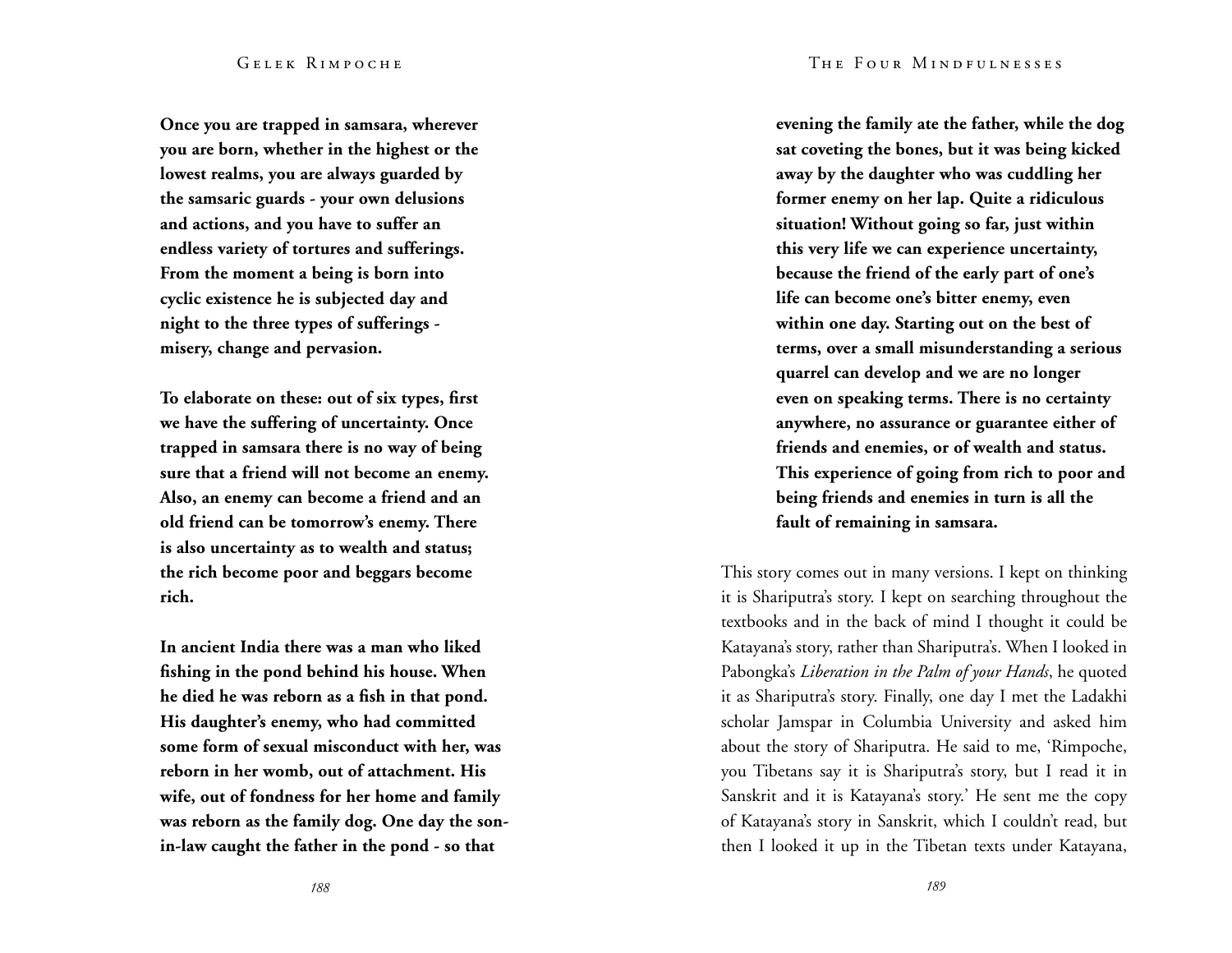and I found it there. That happens. The *Liberation in the Palm* was an oral teaching. Notes were taken and then it was printed in Tibetan and later in English and now everywhere is has become Shariputra's story.

> **Then there is the suffering of dissatisfaction. No matter how much happiness we get, we can't satisfy ourselves; we want more. We are insatiable, always craving more joy and happiness and pleasure. Ngalenu was a Cakra King and he became the ruler of many types of worlds, until he became Indra's co-ruler, sharing his realm.**

Ngalenu was supposed to have been a chakravartin raja, a universal king. This is mythological, almost like a biblical story.

> **But he was dissatisfied with sharing and wanted the whole kingdom, at which point his rule and power all fell apart and he became extremely weak and poor. It is very important to be content with your experiences of pleasure and happiness in this life, and to set a limit on how much further you will crave for the pleasures and bliss of this life. Contentment with what you have is very important. A beggar once found a magic wishfulfilling jewel and said 'I'll give it to the poorest person'. So he**

**gave it to the king himself, the person who had no contentment and just wanted more power and wealth. Nagarjuna has said: 'The best wealth is contentment.'**

I am not sure if that was really a wishfulfilling jewel or not. I remember it as being a bag full of gold. In any case when he was looking for the poorest person, it happened to be the king, which was the person with the most craving for more.

> **Then there is the suffering of having to change your physical form again and again, impelled by your own actions and delusions, forced to take rebirth and die again, over and over, in an endless process. While we wander in samsara there is no certainty as to our rebirth status. Again and again we've shared the bliss of Indra's paradise only to fall to the lowest of hells in the next life, driven by our own actions and delusions, so there is no certainty about one's position. As Nagarjuna points out: it's no great wonder for someone to be reborn in the highest samsaric existence, because you are bound to fall to the lowest if you remain within samsara.**

**In short, as long as we remain in samsara, even pleasures are in the nature of suffering. 'Once you are born, the final result is death, once you have a**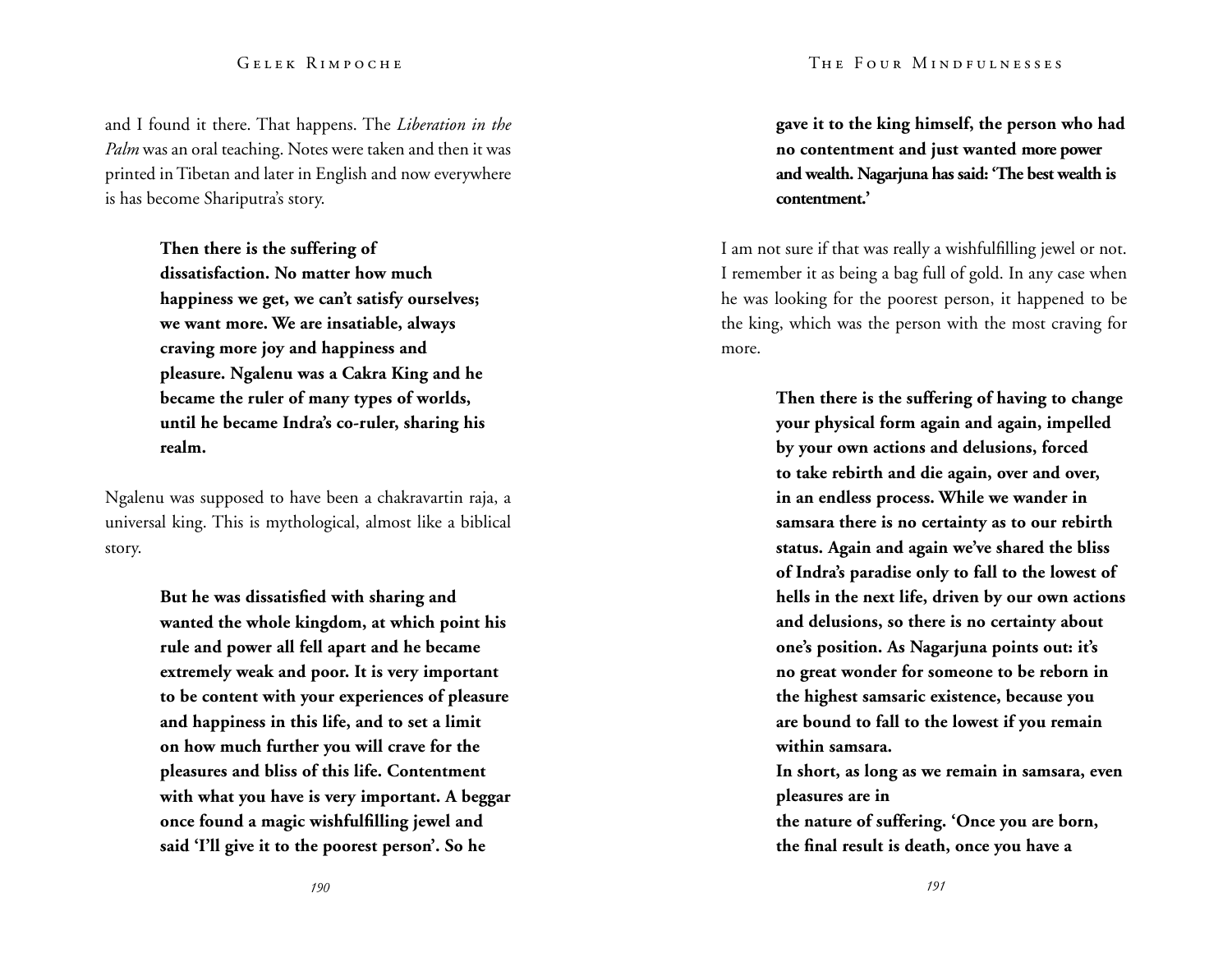**companion, the final result is separation, once you have an accumulation, the final result is loss. This is the nature of your samsaric pleasures and joy.'** 

**Then we have the suffering of loneliness, of friendlessness. It is useless to make an ultimate effort to look after and to help your friends and relatives, and to hate and fight against your enemies and those you disagree with; it is useless to make such distinctions, separations and divisions. You are born alone and in the end you will die alone. By making an ultimate effort to help friends and to hate and harm enemies, what can you accomplish? When you are in pain no friend can share your suffering and no one can go along with you when you die. Realize that the best of friends cannot help you in that final act or accompany you into future realms. You will be left alone to die and to be reborn.** 

General Sufferings in Samsara

Kyabje Rimpoche has given a very detailed explanation of the sufferings in samsara in general. You will normally find these in the common with the medium section of the *Lam Rim,* as well as in the *Three Principles* and

everywhere else. These are materials for you to bring about the mindfulness of compassion. As you can see, in order to bring compassion for others, first you have to generate compassion for yourself. Somehow the terminology does not permit to use compassion for oneself, so the translator chose the term 'renunciation'. The reasons why and what is to be renounced are given in these points.

> **These are the general sufferings common to all sentient beings in samsara and for each realm of existence there are specific sufferings also. Within the three lower realms, in the hells the main sufferings are from heat and cold, the pretas (hungry ghosts) suffer primarily from hunger and thirst and animals suffer mainly from being treated brutally and from their own ignorance.**

Kyabje Rimpoche is thinking on the lines of Shantideva's statement that the general sufferings of animals is that they eat each other alive. A recent BBC-program shows very graphically how the animals kill and eat each other and the reporter even says, 'That's why we call them animals'.

> **There are eight specific sufferings in the human realm. Birth is fraught with pain. Aging comes next: you get old, your youth is gone; although you were handsome in youth, as time goes by the beauty fades, an**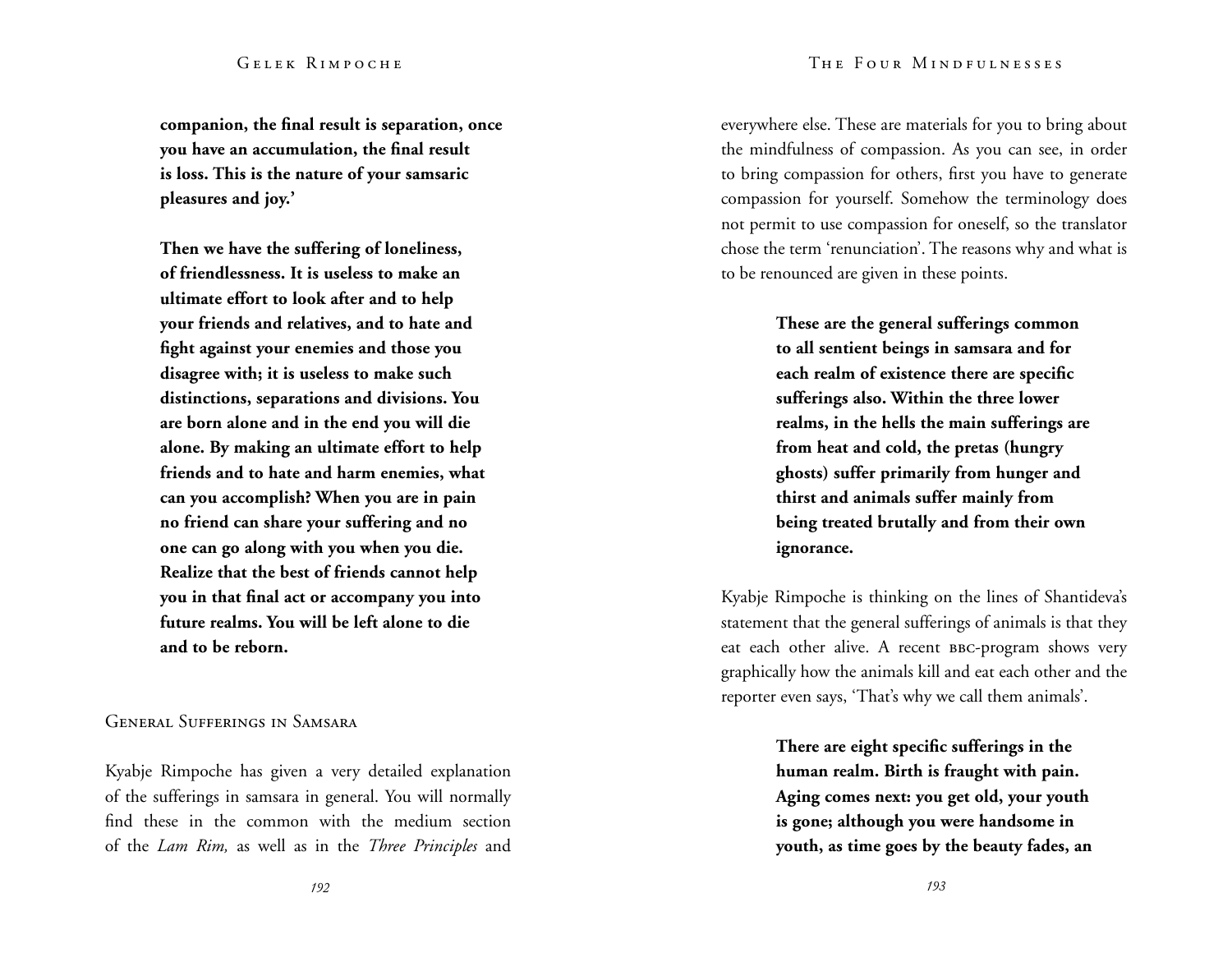**unpleasant appearance develops, you get wrinkled, weak and frail. 'Your crumpled face is not the mask of a monkey, it is that your youthfulness has been taken away from you and you are showing your true nature.'** 

Kyabje Rimpoche quotes here a remark by Gungtang Jampalyang who wrote a booklet called '*Tales of Old Age'*

> **Then sickness, which causes so much pain and discomfort, and you wonder and worry: 'When will I be cured? Will I be completely well again? Am I going to die?', thus adding intense mental suffering to the physical. Then comes death. People worry so much about when they are going to die. They wonder how and they get nervous thinking: If I am about to die, where am I going? Will I get a better rebirth or go to a lower realm? There is tremendous mental agony at this time.**

In addition we worry at that time whether we will be completely annihilated and will no longer exist at all. So, the most important pain is not knowing what is going to happen.

> **There is the suffering of being separated from loved ones, and the sufferings of confronting challenges, meeting unpleasant**

**situations, enemies, competition, dangers. Then the suffering of not reaching goals, instead, meeting disasters on the way, losses, problems, difficulties along with your desire to achieve your goal. Look at merchants and businessmen who want big profits, or farmers, wanting large crops. They often go through the experience of not achieving their goal, and additionally suffer all kinds of disasters while trying to be successful. Realizing all these sufferings which are specific to the human realm, you might think there is a chance of avoiding them by taking a rebirth in the higher** 

**realms of existence, say in the non-deva realm.** 

The highest realm of samsaric existence is the god realms, or *deva lok*a in Sanskrit. Then there is the demi-god realm, human realm, animal realm, hungry ghosts, and then the hot and cold hells. That makes the six realms. So Kyabje Rimpoche is going through each of the realms.

> **Yet even if you are reborn there, above humans, you have to go through enormous sufferings of jealousy, which is specific to non-devas. They have tremendous mental anguish and suffering - we can see how people who have strong jealousy are constantly tormented by it and they also**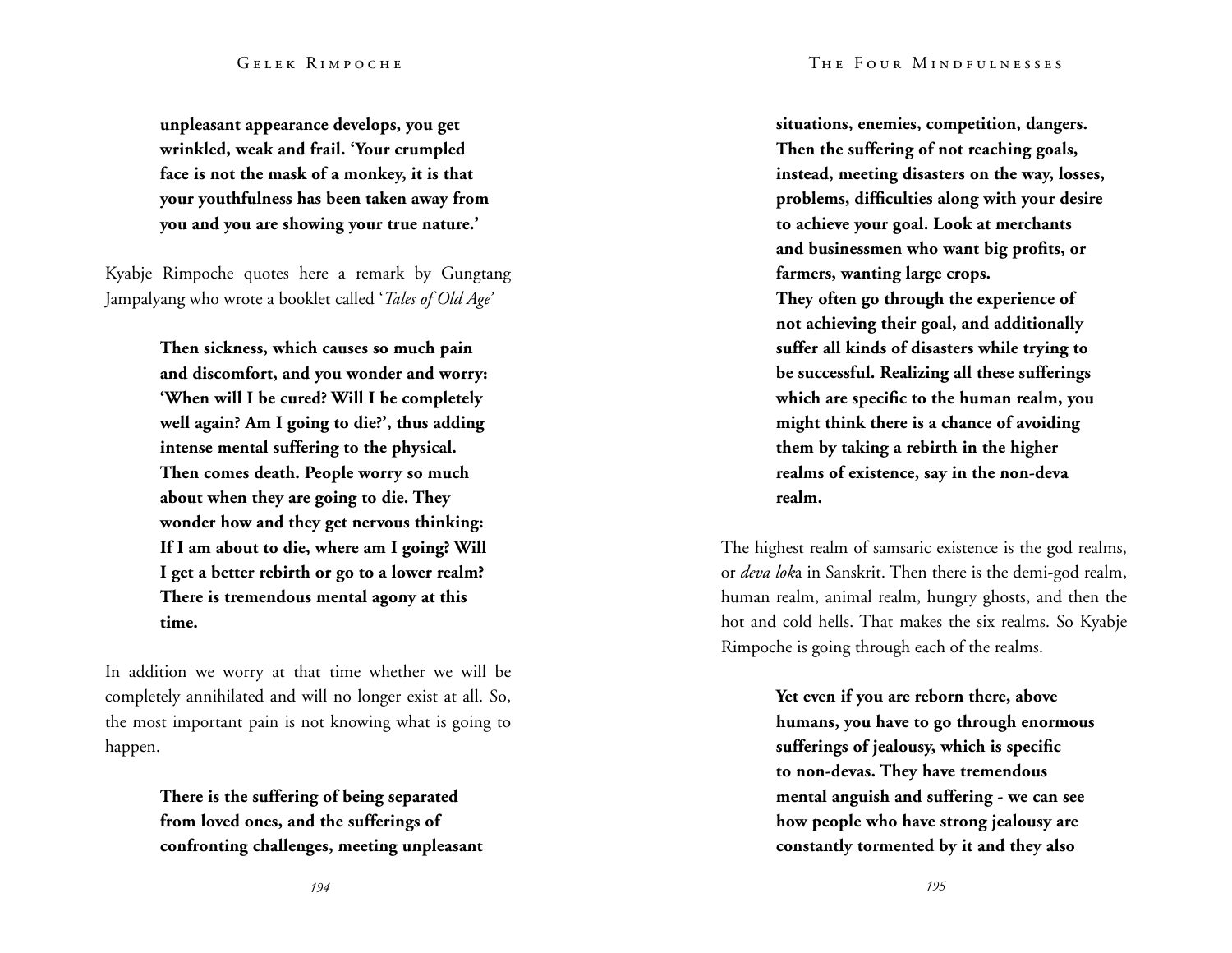# **suffer from engaging in battles with the devas, in which they are injured and cut up and killed.**

The non-devas or demigods are supposed to be jealous all the time. This is again a hindu-buddhist biblical story. The god realm and demi god realm share a tree. It is a wishfulfilling tree. The fruits are supposed to be wishfulfilling jewels. The tree is rooted in the non-deva land. It grows high and higher into the deva land and the devas get all the fruit. The non-devas have the root, but that doesn't give them anything. So the non-devas are always jealous with the devas and make war on them. Ever since they are born, everybody there gets trained to be a soldier and go to fight against the deva's rule of Indra and Brahma. They are never winning, but always get killed. And there is a lake in the non-deva realm where all the other non- devas see the scenes of war, in which they see their own people getting killed. This is a karmic consequence.

> **Then there is the suffering of the devas. Although devas enjoy the utmost joy, bliss and long life, they suffer specifically from death. When it approaches, the signs come: perspiration, flowers wilting. Once the physical signs appear there is a torment equal to the worst of the lowest hells. Further, as they are clairvoyant, when they look into the future they can see their place of rebirth, which is usually one of the three lower realms -and this is another torment**

# **and cause of intense mental anguish.**

I always say where the gods are going to be reborn is like the slums of Calcutta.

> **In short, wherever you are born, whether in the three higher or the three lower realms, in whichever of the six samsaric realms, there is no way of escaping the three kinds of suffering: the suffering of misery, the suffering of change and the suffering of pervasiveness. The suffering of misery is the unpleasant feeling of pain, as when one is pricked with a needle. The suffering of change comes with the experiences which we consider joy and pleasure. The pleasures we hold dear are subject to change: samsaric happiness and pleasures have no substantial nature of their own. To give an example: you are shivering in a cold room so you go out into the sun. At first it's a big relief from the cold and very pleasant, but after a while it becomes an unpleasant state of suffering, your attitude changes, and you have to go into the shade to get away from the heat. The suffering of pervasiveness is the continuity of the form which is the product of delusions and karma.**

Again here we have the definition of contamination. Here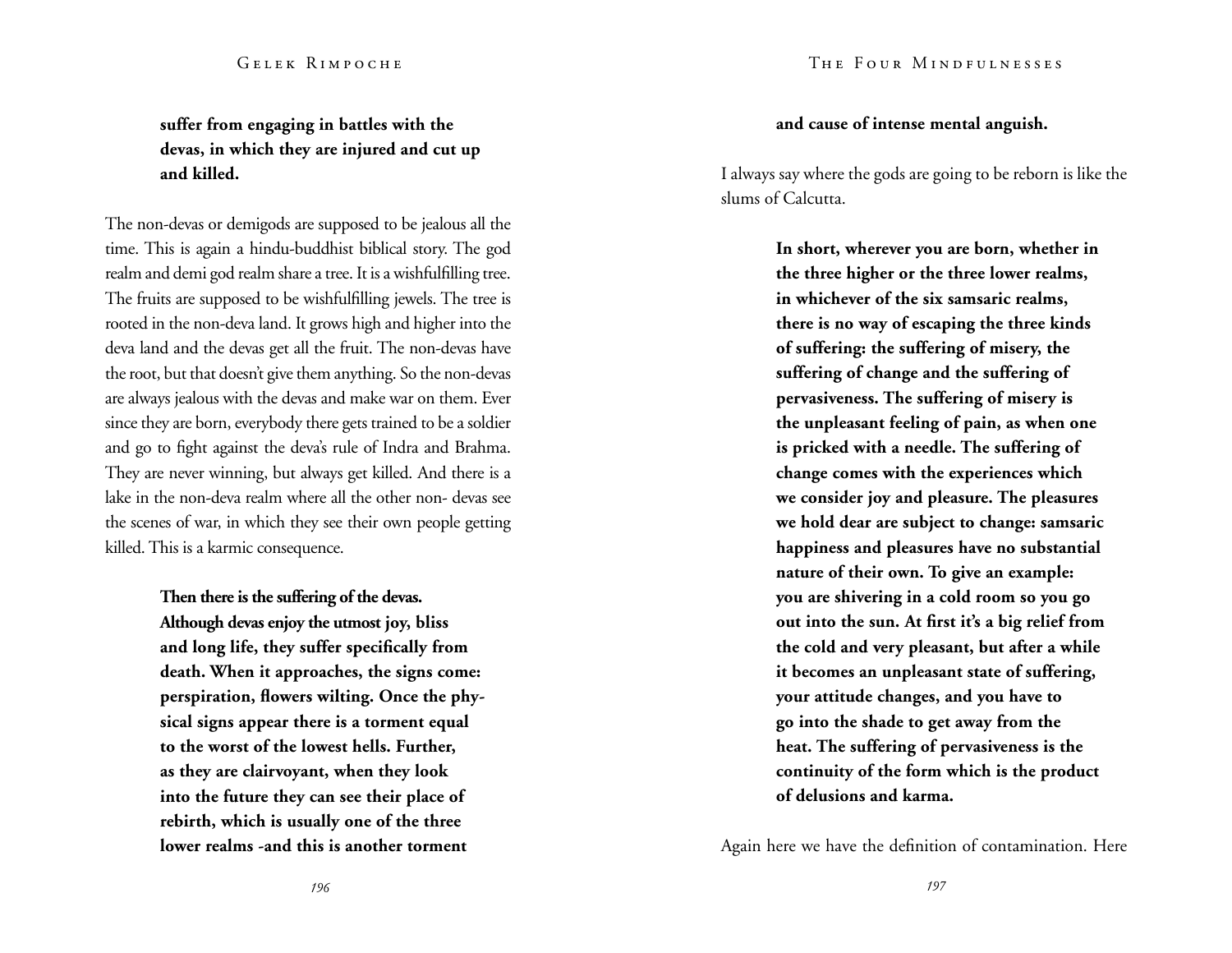it is given as continuity of form which is the product of karma and delusion. I call it the continuity of contaminated identity. Kyabje Rimpoche defines contamination as being produced by karma and delusion.

> **That contaminated physical form itself is the suffering of pervasiveness. This third type of suffering is called the suffering of collective pervasiveness and it refers to the continuity of the physical form which is the product of delusions and karma, and it pervades all realms of samsara, from the highest to the lowest. It is called 'collective', because this body is like a magnet which attracts, or collects, every type of suffering.**

Whatever our consciousness maintains as basis - whatever body we may have - it has this suffering. Kyabje Rimpoche probably used 'base' in Tibetan and for some reason that was translated as 'collective'.

> **It is no great wonder to be able to understand the misery of suffering, or the suffering of change, since some common practitioners realize that physical pleasures are something which will change into suffering and they can thus become separated from attachment.**

**The third type of suffering, that of collective pervasiveness, is dealt with exclusively in the**  **Buddhist tradition, as it deals with the body, the continuity of form which is the product of karma and delusions. Developing a proper renunciation based on understanding the third type of suffering is what is stressed in Buddhism. Je Tsongkhapa said in reply to questions: our physical form is the basis for all types of experiences of suffering and unpleasant feelings, it collects many types of misery and one should at least try to develop renunciation by realizing this nature of suffering.** 

**Renunciation means developing a strong determination and will, from being dissatisfied at seeing all the births in samsara; a feeling of distaste, disgust and frustration with being trapped in this cycle of rebirths. Renunciation is a very important practice. In one of his actual physical appearances to Je Tsongkhapa, Manjushri gave a teaching on the 'Three Principles of the Path': Renunciation, Bodhichitta and the View of Voidness. The reason why it is called a principle is because in order to become free of samsara you must have developed full renunciation. To become fully Enlightened, the essential thing is to have developed Bodhichitta. So you really have to see all of samsara as suffering and become determined to set yourself free from it. This is**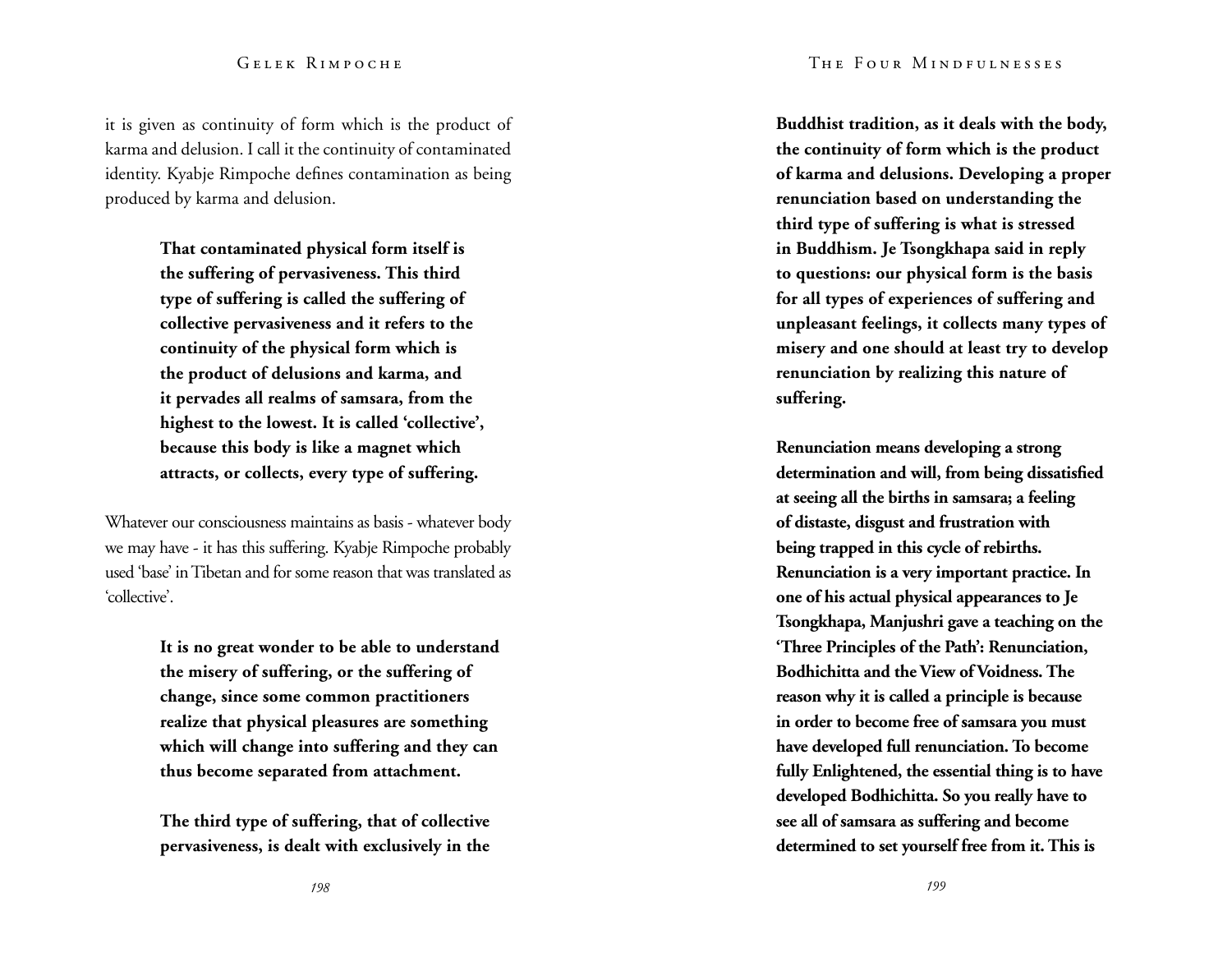#### **renunciation.**

**Before you can develop sympathetic consideration for sentient beings, to the point of not being able to endure the types of suffering that beings have to undergo, it is very important first for oneself to develop a comprehensive understanding of one's own situation, and the suffering oneself has to go through. It is not sufficient to be like a spectator watching a show; there will not be real intensity watching others, if you have not developed a realization of your own state of suffering in samsara. Thinking of one's own suffering here in samsara will induce renunciation. Then, when you develop a sympathetic consideration for others' suffering, you can develop compassion.** 

**From realizing our own position in samsara, from renunciation of our own suffering, we fear falling into the three lower realms and go for Refuge. This is the lowest level of motivation. We cannot remain at that level, but have to develop the intermediate motivation. By developing proper renunciation, seeing the suffering nature of all samsara, we have to develop an ardent desire to liberate oneself and** 

**achieve nirvana, which is freedom from all delusions and states of suffering. Having generated that desire, the way to achieve our wish is to practice the Three Higher Trainings: Morality or Ethics, Meditation and Wisdom.**

Ego – Root of Samsara

The main points of the teachings on Day Three were really geared to developing renunciation. What you really need to renounce is the samsara, not the samsaric picnic spots. Actually, those too, but if you don't want to right now, you don't. The samsaric picnic spots are the glue that keeps us in samsara, a tiny, little joy you are given, making you tremendously happy and willing to go on in samsara. We don't know that this tiny joy is suffering in nature anyway. It comes out as a pleasant feeling. It is the carrot that samsara shows us, but of course there is the stick behind it. This is attachment and obsession. That is the real thing that binds us.

Ego is the root of samsara. It produces hatred, putting fire under us, so we fight. Then of course you will get tired and that's when ego produces attachment and obsession. You feel a slight relief compared to the push of hatred. The way we are engaged in samsara is all ego's tricks and manifestations. It is the manifestation of evil. I don't look at the evil as an external being with horns and a tail, like we see sometimes on television. The real evil is the ego within ourselves. It completely misuses the individual. The ego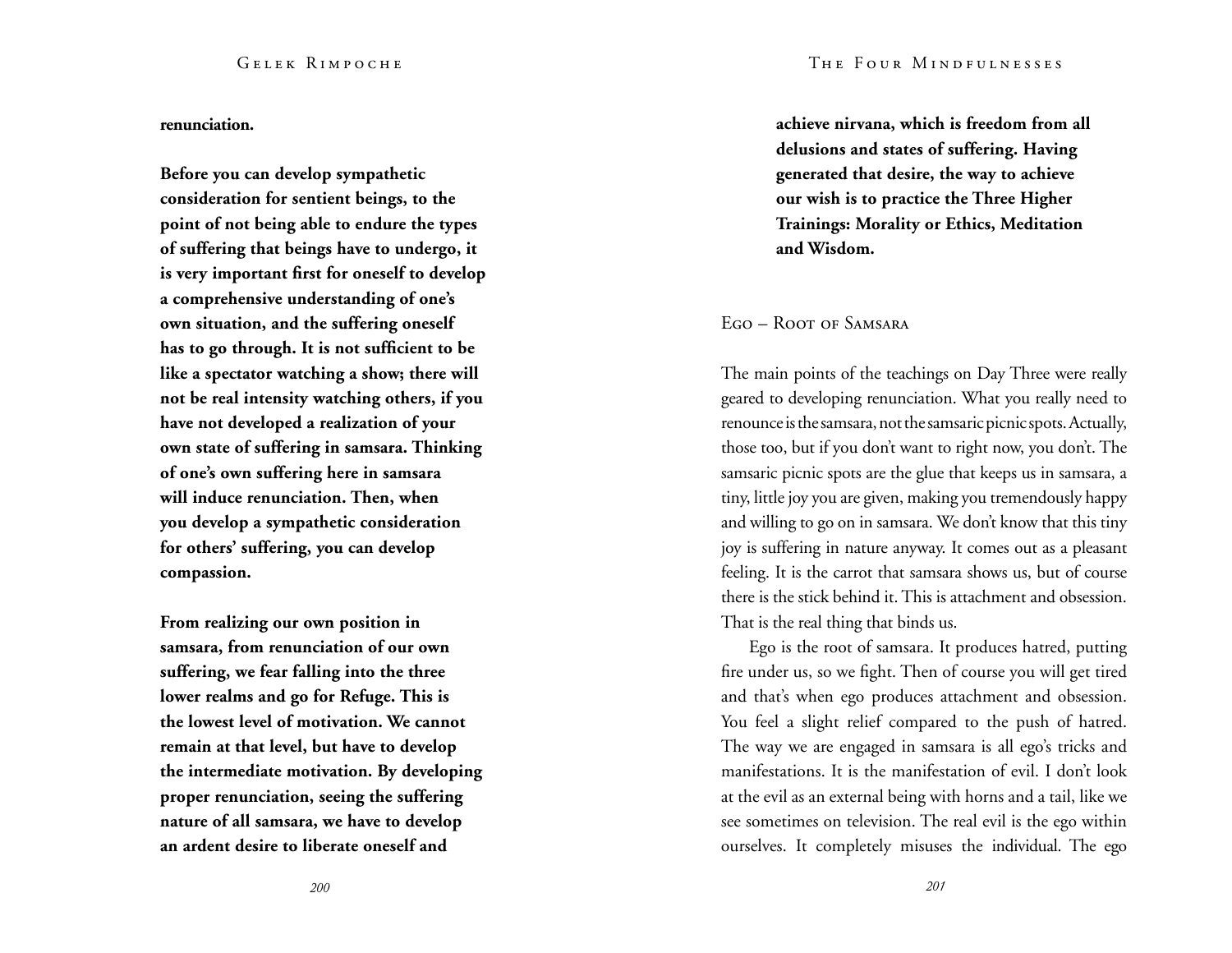makes sure we remain in samsara as its slaves. We don't see that. Otherwise nobody would stay. That's why we say in Buddhism that we are confused and deluded and have a dualistic view.

# Ego – Blocking Great Compassion

Greater compassion does not just come out of nowhere. Nor it is going to be that positive feeling after a good night's sleep that makes me feel that I am up for everything. It does not grow that way. It is a very serious mental process.

First and foremost, in our mind, we have a very unequal approach to people. There are the people I like. My family, my spouse, my friend, my teacher, my student, my colleague. Whenever this 'my, my' comes in, it brings it somehow closer. Whenever 'my' is not there, it sort of zooms out a little bit, just simply saying, 'teacher', 'student', 'parents', 'children'. Children come always a little closer, but when there is no 'my', it zooms back. That is because our mind is such that 'me' becomes so important, that nothing other than me matters. I am the most important. Anything else is secondary. If I am ok that is important, the rest of them can be whatever it may be. Because of me, the 'my' will come in.

The most important problem within is my ego. My ego. I am not using the term 'ego' like the psychologists use it. They invented the word, so I was told, for the purpose of building self-esteem. But I am using the word in the way that everybody else does when they say, 'Oh, that is your ego talking' and 'This is my ego coming up'. In the traditional teachings Buddha gave us, it is called in the Tibetan translation *ma rig pa,* ignorance, and in Sanskrit *a-vidya,* absence of intelligence. The problem with us is that this traditional terminology sometimes does not make much sense. And then we have to interpret, interpret, interpret, and then it loses its value and becomes lukewarm. So to really hit at the point, straightaway, that's why I use 'ego'. Actually non-wisdom. Without wisdom. Stupid. Confused. And fear. There is tremendous fear, we are afraid of everything all the time. This is because of our experience. We suffered enough, and we are afraid of suffering more.

## Ego – Fear and Confusion

There is an interesting Tibetan teacher in the 1700's who wrote a poem called *A Conversation with an Old Man*. 46 I just remembered one of the verses. I am going to paraphrase it. 'Old people are looking to the ground so much because they are bending down; they are not searching for needles that they lost, but looking for the youth that they lost'. You know, Tibet is a cold country. We have thick clothes. When you become older you cannot wear such thick clothes. That is not because you would like to dance and jump around, but because if you are older your body cannot carry these heavy clothes, so that is why you are taking them off. Another example in there says, 'The hands are not shaking because you try to grab what you have in your hand, but regretting that what you had in your own hand is already lost.' Forget about previous lives, even in this life, our experience is that we have already lost a lot, everything, day by day, minute by minute. What we can really count is losses. Well, in your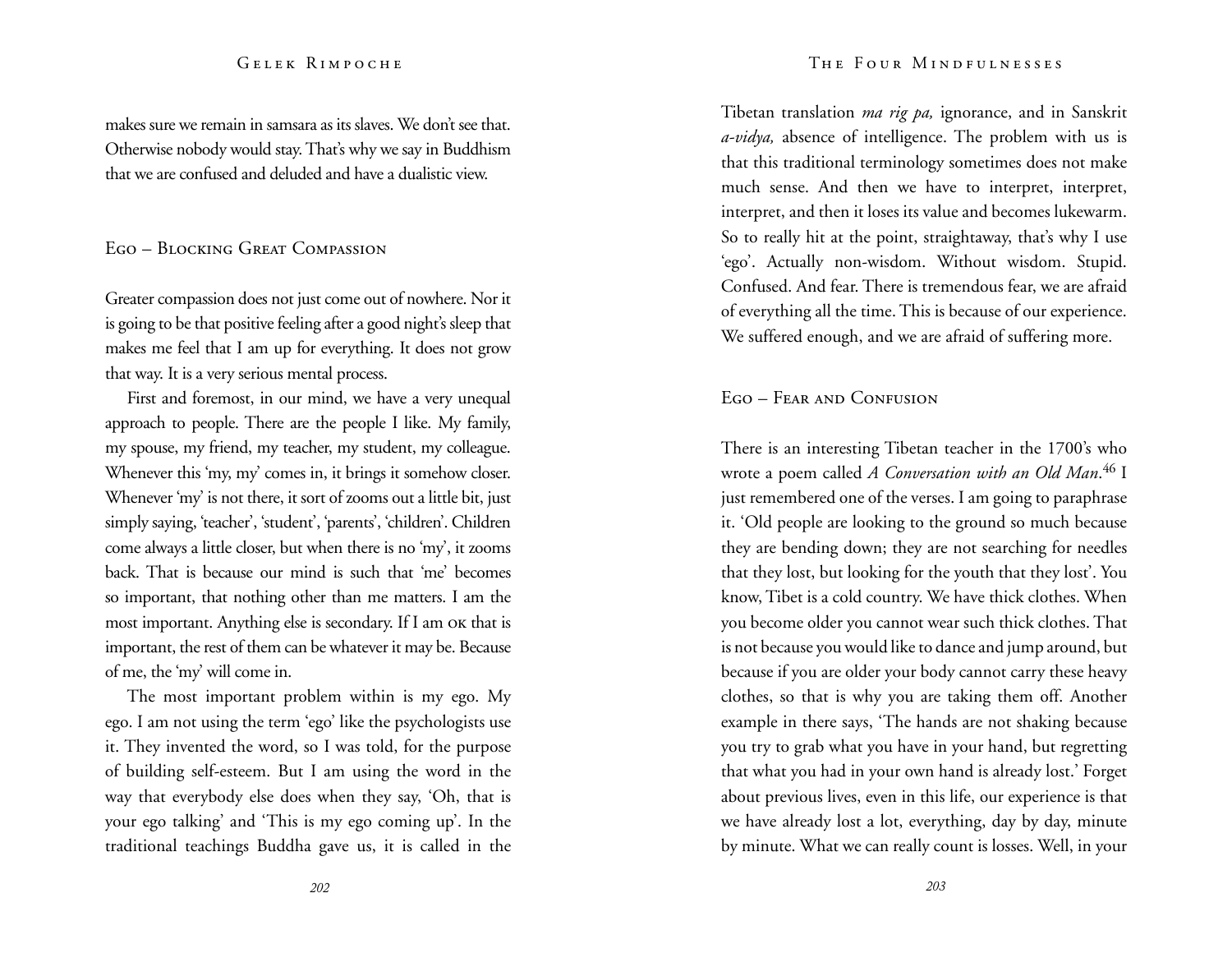business books you can count gain in terms of green dollars, but in our life itself, every account we can produce shows only losses. We are all in the red, and the older we become the more we get into the red. That is why fear is somehow automatically within us. Always.

We are very strongly influenced by fear and confusion. The mind is confused, afraid, stupid, so it becomes ego. Simple. This ego is our target, the target of negation, actually. Compassion and wisdom do the work. Though they are two separate subjects, they walk hand in hand, within the individual person. Whether you are a spiritual practitioner or not, does not matter, they walk together. Similarly, unkindness, meanness and stupidity walk side by side, hand in hand. That is our life. Spiritual practice or dharma practice means to me to switch these two. Do not be stupid, do not be ignorant, have wisdom. Do not entertain ego, entertain yourself. Ego is an imposter of the self; ego pretends to be the self. When we are looking for the self, we are not going to find the self, we are going to find ego. It comes first and stands there as large as life. Here I am! That is exactly what it is. I don't want to say too much about that right now, the mindfulness of wisdom will have more on that. The root of the wisdom and compassion relies on one. It is very funny, but that is how it is.

# PREREQUISITES TO BODHIMIND

Although the verse text says compassion, it refers to great compassion, the root of bodhimind. From the great compassion the bodhimind is bound to develop. It is certain to develop. Great compassion is so strong and powerful. It cannot get off track at all. It pushes the individual tremendously to help. You constantly think, 'What can I do? Whatever I can do, I will commit myself to do and will definitely do.' This will shift you from the great compassion to the stage of commitment. You give a solemn commitment from yourself to all sentient beings to solve their problem, to help them and bring joy.

Then the question will come in: How? You realize, 'I cannot do anything right now. Forget all living beings, I cannot even help one living being, myself. Therefore it is necessary to achieve the highest possible position, buddhahood. Then I will know what to do to help.' Just wishing to gain total enlightenment on the basis of that commitment is actually the precious bodhimind. This wish will be followed by actions.

Bodhimind is a two-pronged mind. One prong seeks enlightenment for oneself: I have to do the work. The other prong is the commitment to others: the whole purpose of doing all this is to help and serve.

We over-use the phrase: for the benefit of all beings. It is becoming what Allen Ginsberg used to call a buzzword. It starts to lose its value; it doesn't touch us anymore. If we don't think carefully then it becomes *cho tib*, something that is always used and has no value. That is very harmful to us. The earlier masters used to give an example for that: In old Tibet one of the major economic resources are animal products, including animal skins. When the animal skin is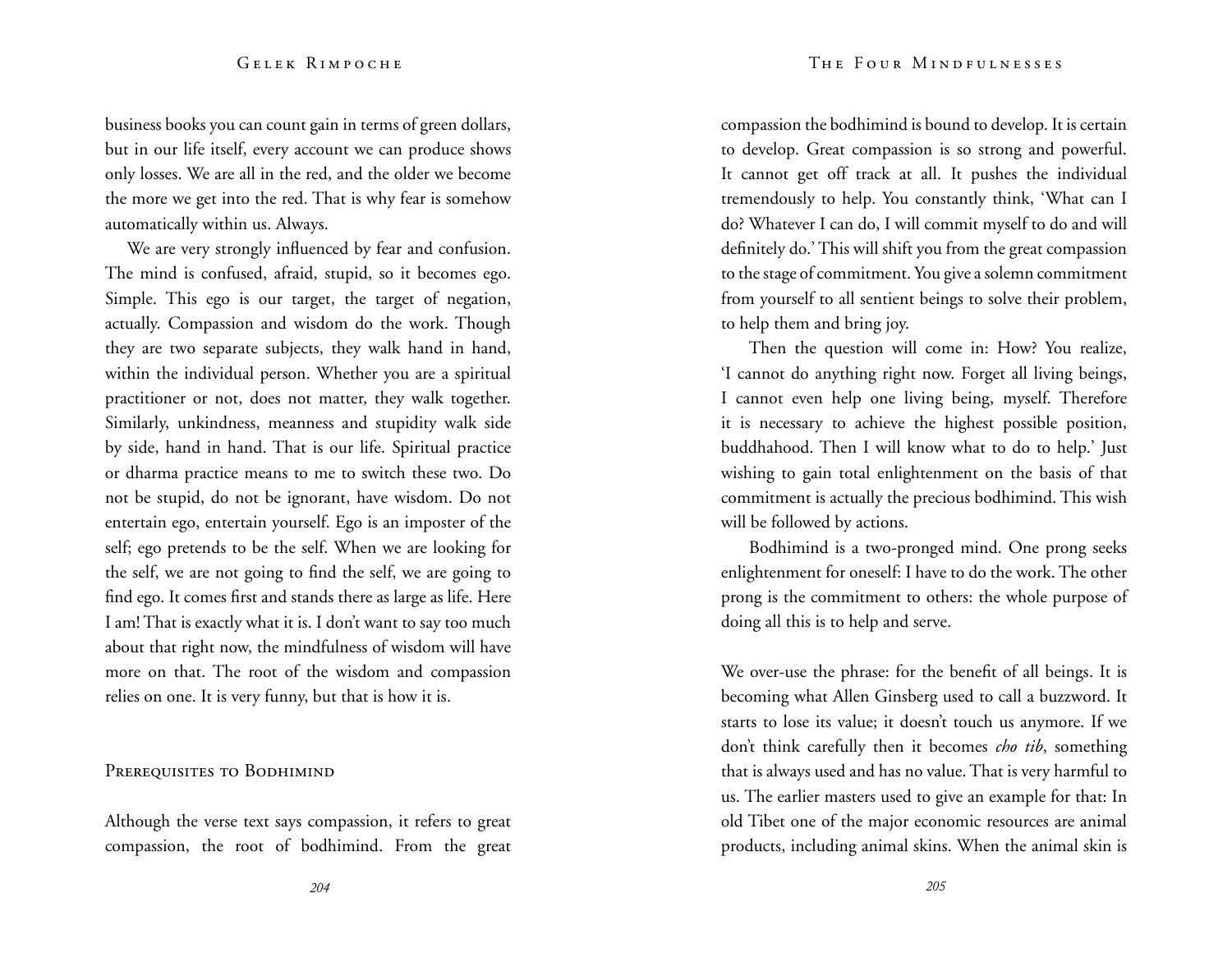left untreated it becomes very hard and rough and useless. In Tibet there were no chemicals and machines. So the only way to treat the skins was by using the animal fats. In Tibet again, there were no plastic containers, so they used animal skins to keep butter and fat. The metaphor here is: no matter how terrible an individual may be, even if they have committed the five heinous non-virtues and so on, they can still become wonderful persons. It is like the raw skins that can be made into all kinds of leather. But the leather that keeps the butter cannot be treated again with butter. Since it has already soaked up a lot of butter, it has become stale and nothing else can be done.

The wish and the commitment to help, to serve, to lead, to guide, to push myself and all living beings to full enlightenment, and overcome all the sufferings, the obvious, vivid suffering and the pervasive suffering and even the imprint of the sufferings once and for all – such a strong commitment and wish will bring about the bodhimind.

This very important mind depends on the strong commitment, which depends on the compassion. This again depends on love. If you don't love the person you don't really care that much. Therefore it is true that compassion is based on love. If you love someone you will be prepared to tolerate all their nonsense, no matter how much pain in the neck they may be. Love makes it easy to transit to compassion. Again, you don't love someone unless you have a reason. It could be attraction, attachment or desire or something else. Here in the seven stages love evolves from the wish to repay the kindness of others. For that purpose you have to first see all beings as kind mother beings and that is not possible without first developing equanimity.

Even if you have equanimity, if you can't see your own suffering and pain, how could you recognize the pain and suffering of others? This is a very simple, complete and compact Buddhist practice.

Seeing pain and suffering, there are basically three: suffering of misery, suffering of change and the hardest to see is the pervasive suffering. It is everywhere, it is cause of all negativities and the result of all negativities. It is almost like the basis of ego. Seeing ourselves in that suffering, disliking it, wanting to get away from it, wanting to be completely free of it – that very thought in our personal experience has to be then focused on other people, transferred to their situation and then it becomes compassion. This is the mindfulness of bodhimind.

Bodhimind can be developed in two ways: the seven stages development and the exchange stage development. In Tsongkhapa's tradition, the very special way of developing bodhimind is the eleven stage development, which is the combination of the seven stage and the exchange stage systems. Pabongka describes this in the *Liberation in the Palm of your Hand*. 47

In normal cases, when you don't have much understanding of bodhimind, even ordinary compassion and caring is better than nothing.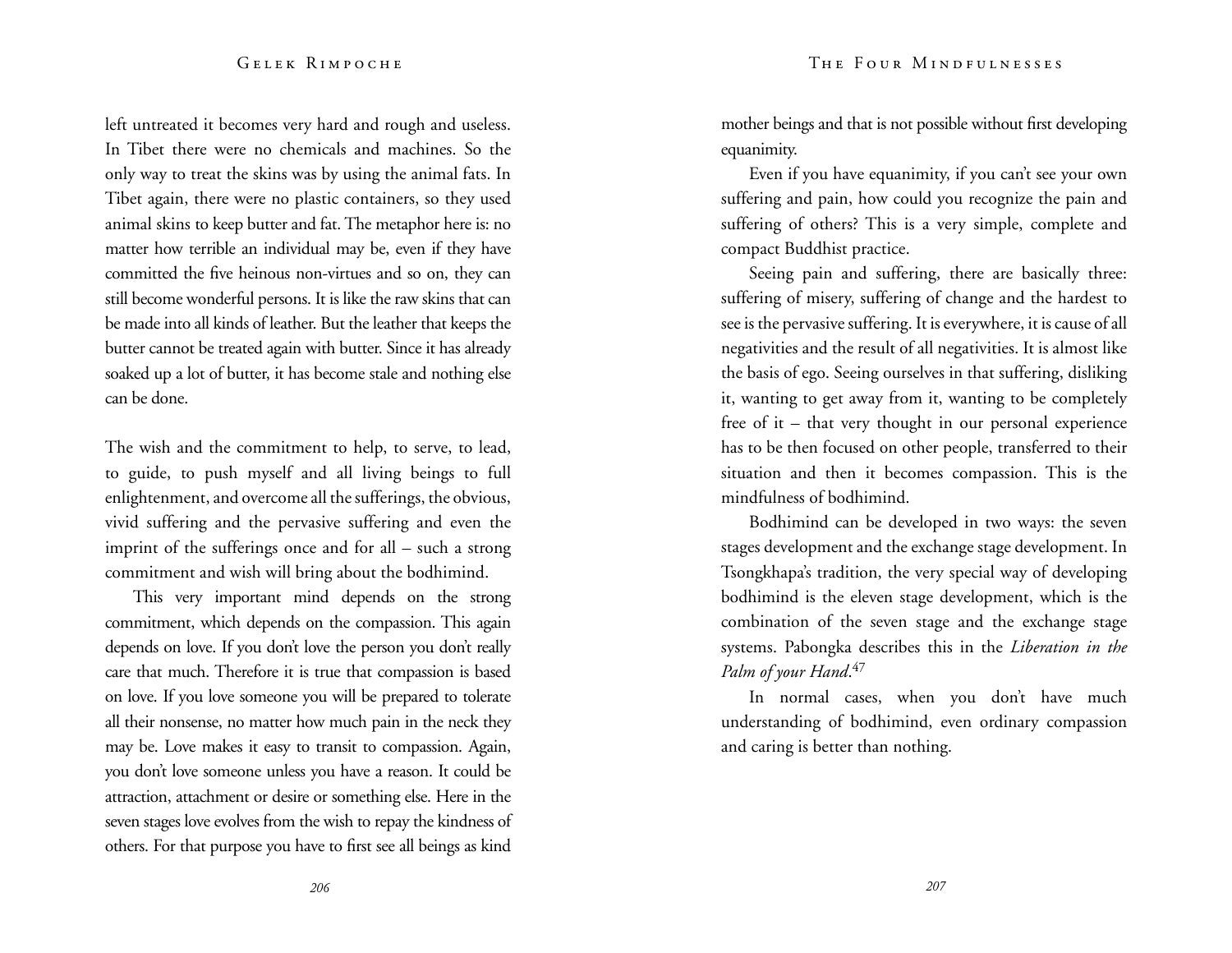Day Four

**As the great Je Tsongkhapa has said: 'It is extremely rare to have an opportunity to attain a human body with the eight freedoms and the ten endowments and to meet the Buddhadharma. At such a time we should not waste our time with trivial matters, with struggling for gain or positions. Instead of wasting this opportunity we should take the essence of this achievement.' Taking the essence doesn't mean wealth, good clothes, power and status. The good things of this life are not the essence; we have been born in such situations again and again and have failed to take the true essence. Taking advantage of this opportunity means engaging in sincere Dharma practice.**

**There are three levels of practice. The best is to achieve Enlightenment, to become free of all obstacles to omniscience, to attain the state of Buddhahood for the benefit of all beings. The next best is at least to free oneself from cyclic existence. The very least is freedom from rebirth in the three lower realms, which prevents us from achieving this human body with its opportunities to meet the Dharma, the wisdom to practice** 

**it, and happiness and joy. We should take the essence through the practice of Dharma, which doesn't mean just circumambulating temples, doing prostrations or recitations, or repeating mantras. The true practice of Dharma is done in the mind. The word Dharma means 'to hold back', but from what? Either from lower rebirths, from falling into samsara, or from obstacles to full Enlightenment.**

**Among all types of teachings, this is the supreme teaching of the Mahayana, so we should listen with the highest intention of attaining Enlightenment for the benefit of all, and with the determination and affirmation not to leave these teachings at the merely intellectual level, but to sincerely put them into practice, and strive to attain for the benefit of all beings.**

You see he is repeating the same information several times, in shorter and in longer form. Everywhere it is repeated. That is what dharma is all about.

> **Yesterday, within the context of the verse which is 'In the prison of the suffering of limitless cyclic existence,' I explained the faults of samsara, the suffering that each being is conditioned to undergo at all**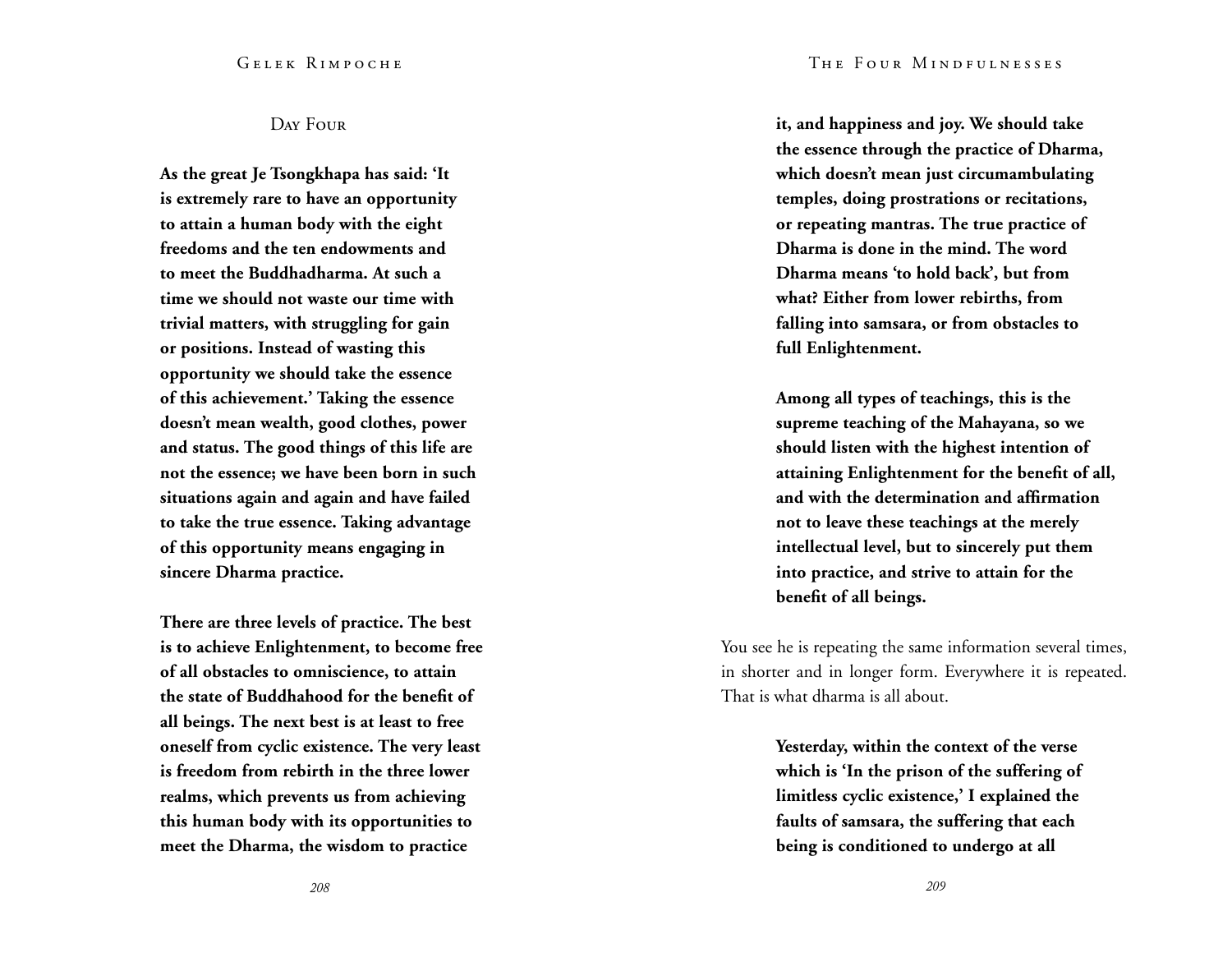**levels, in all realms, as well as the specific sufferings for each type of rebirth. Then we saw how we need to have an accurate understanding of our own position as individuals in samsara before we can start to genuinely generate compassion and love for other sentient beings. While we stand around as spectators, as if we have nothing to do with the show, there is no way of generating proper compassion for others. Just as we individuals will have to wander aimlessly and endlessly in this cycle, all other beings who have been our parents time and again, are similarly trapped. We must contemplate and meditate on the love that cherishes all others without partiality. We are overly attracted to our friends and get angry with our enemies, and usually we do our utmost to help our friends and go to great lengths to hurt the beings who are our enemies. The rest, those who don't fall into either of these categories, we just ignore. That is a partial attitude, and it is wrong. It is said that all sentient beings without exception have been parents to each of us. We might feel that since there are limitless beings, there is a likelihood that some in fact have not, but that is incorrect. As we have been born endless times, our samsaric existence is limitless, so their existence** 

**is limitless also, as well as their number of births. There are four types of birth: from a womb, from an egg, from heat and moisture, and by transformation<sup>48</sup>. Most births require parents.**

**Before developing compassion it is very important to have equanimity. If you want to draw a picture on the ground, you clear away the stones and obstacles first to get a level surface without bumps. We need the smooth surface of equanimity to develop compassion free of the great obstacles of attraction, repulsion and indifference to beings. When we contemplate our friends we generate love and affection towards those who have been kind and friendly, then when we think of our enemies or those who have been unpleasant, we generate repulsion and anger, and towards those who have been neither kind nor unkind we feel indifference. As the thought of affinity and affection towards friends occurs, think: has it always been so, maybe this was an enemy before, in previous lives? When aversion develops towards an enemy, wonder whether he was not once our good, kind friend. When indifferent, also think that maybe before this person has been very, very kind to us. You can also use a shorter time factor,**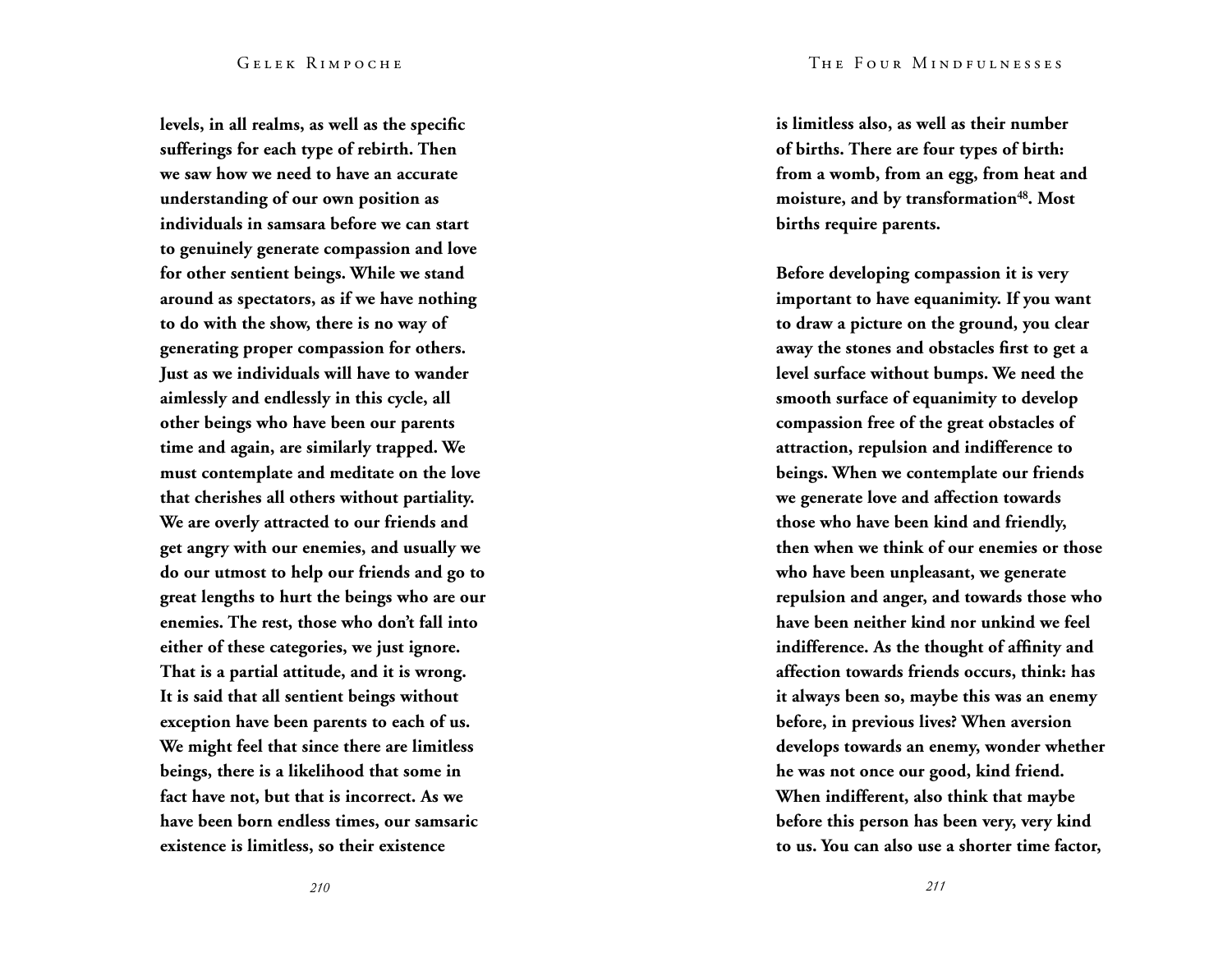**say over the past few years.**

**In essence, we should develop complete equanimity. This is highly emphasized here, as it is only then that you can embark on the proper procedure for developing compassion. The first step is realizing that for each birth we have needed a mother, so all sentient beings have been our mother at some point, and in fact, each single one has been our parent many times. Once we are fully convinced that all have been our mothers, the rest will come quite easily: remembering their kindness, wanting to repay it, admiring love, compassion and the dedicated wish will all follow automatically. When trying to recall the kindness of all sentient beings, first we should think of the kindness of our own mother. After carrying us in her womb for nine months, after birth she held us as though she had found a precious jewel. When we were as helpless as a worm, she taught us our first steps, shared all her time and energy and food and love, educated us and prepared us for life in this world. Even animals, although limited by their ignorance, when rearing their young will sacrifice their lives to protect them, as a bird instead of flying away will cover her little ones with her wings to protect them.** 

**They also spend much time licking and cleaning their young. Similarly our mothers have been extremely kind to us every time. This is called 'Remembering their kindness', so we should try to understand the love we have received from our mothers since beginningless time.**

**After recalling their kindness, the next step is to engage in ways to repay it. To know how they have been without taking steps to repay it, just ignoring them, is shameless behavior totally lacking in nobility. Now, although there are plenty of beggars, feeding and clothing them is not the best way of repaying them, as we can never satisfy them or make them all rich, but only a few. The best way of repaying the kindness of sentient beings is to have the determination and the ardent desire to separate all beings from suffering and to stabilize their happiness. The desire to separate beings from suffering is called compassion, and the aspiration to stabilize their happiness is called love. But it is not sufficient just to have these thoughts; as it is the children's responsibility to take care of their parents, so we have to take responsibility for separating them from their sufferings and take positive action**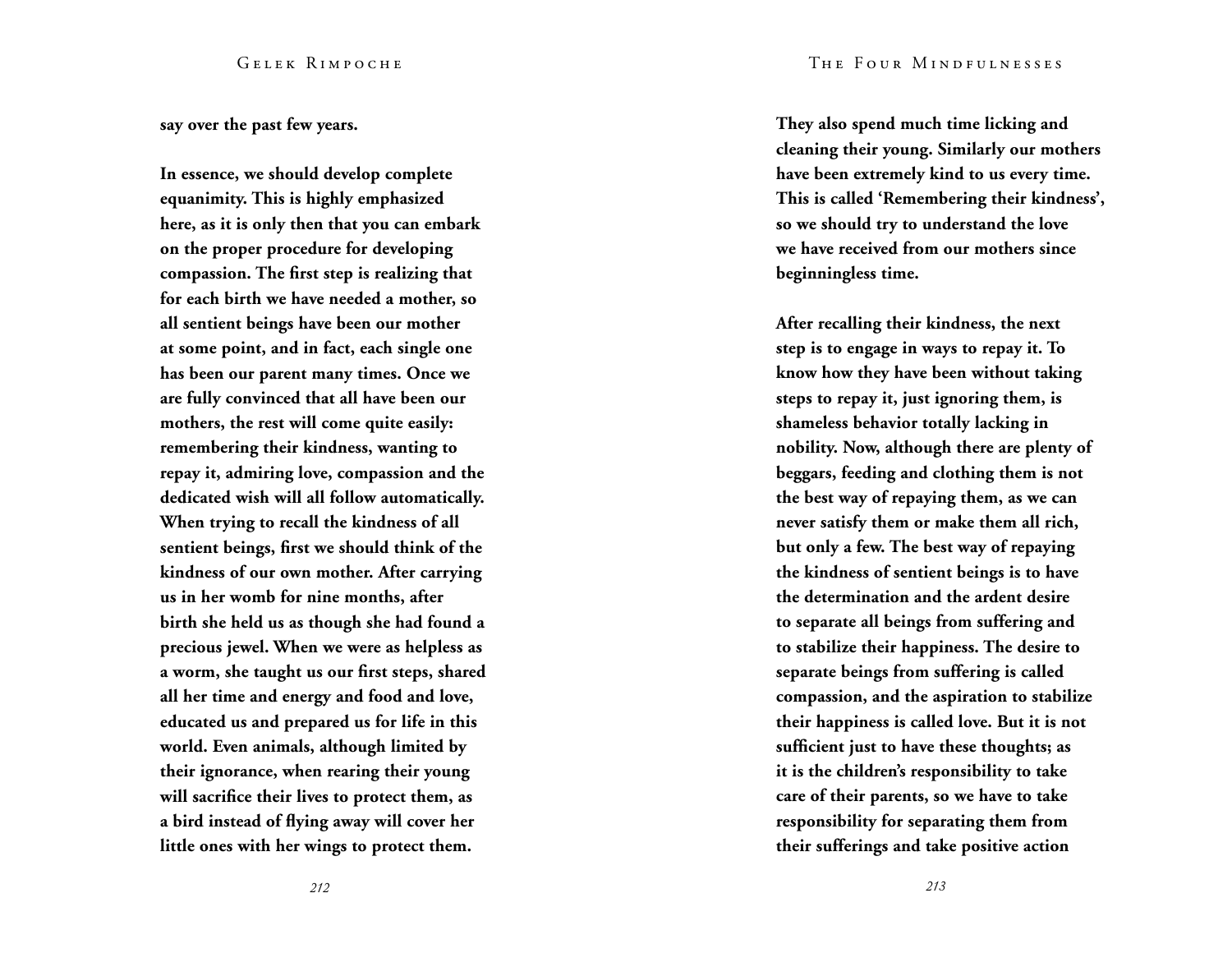**to stabilize their happiness, which is the dedicated intention.**

**We take this responsibility of helping all sentient beings, without depending on the help of others, with determination and dedicated intention. Then, if you examine yourself: do I really have such abilities? You will see that not only are you incapable of helping all sentient beings, you are quite helpless yourself. Although your goal is very noble, you simply lack the means and the methods to attain it. If you look around, you will see that only Buddhas can actually do this - by emitting just one ray of light they give ultimate benefit to all beings. So determine to become a Buddha to reach your goal of helping others. This method is called the six causes and one result: recognizing all beings as mothers, remembering their kindness, wanting to repay it, admiring love, dedicated intention and compassion are the causes; the result is Bodhichitta, the determination to become fully-Enlightened. In the context of this verse the emphasis is on compassion, which is the main cause and basis for developing Bodhicitta. Once you recognize all beings as having been your mothers, the admiring, happy love will occur without effort; then** 

**compassion, then dedicated intention and finally Bodhichitta will arise.**

**This method was given directly by Buddha Shakyamuni to Maitreya Buddha, who gave it to Arya Asanga. Through Je Tsongkhapa it has been passed through our present lineage of Gurus. If you want to practice, this method is quite sufficient for developing Bodhichitta.** 

**There is an alternative method called 'equalizing and exchanging self for others'. This second, alternate method also came from the Buddha who gave it to Manjushri, and it reached our present lineage of Gurus through Pandit Shantideva. This method of exchanging self for others also requires the preliminary development of equanimity - there is a slight difference, as in the first case what is important is to stop attraction and repulsion, whereas here what is important is to equalize, not to make any difference in the way of producing happiness and joy for sentient beings.**

That is why we talk about different types of equanimity.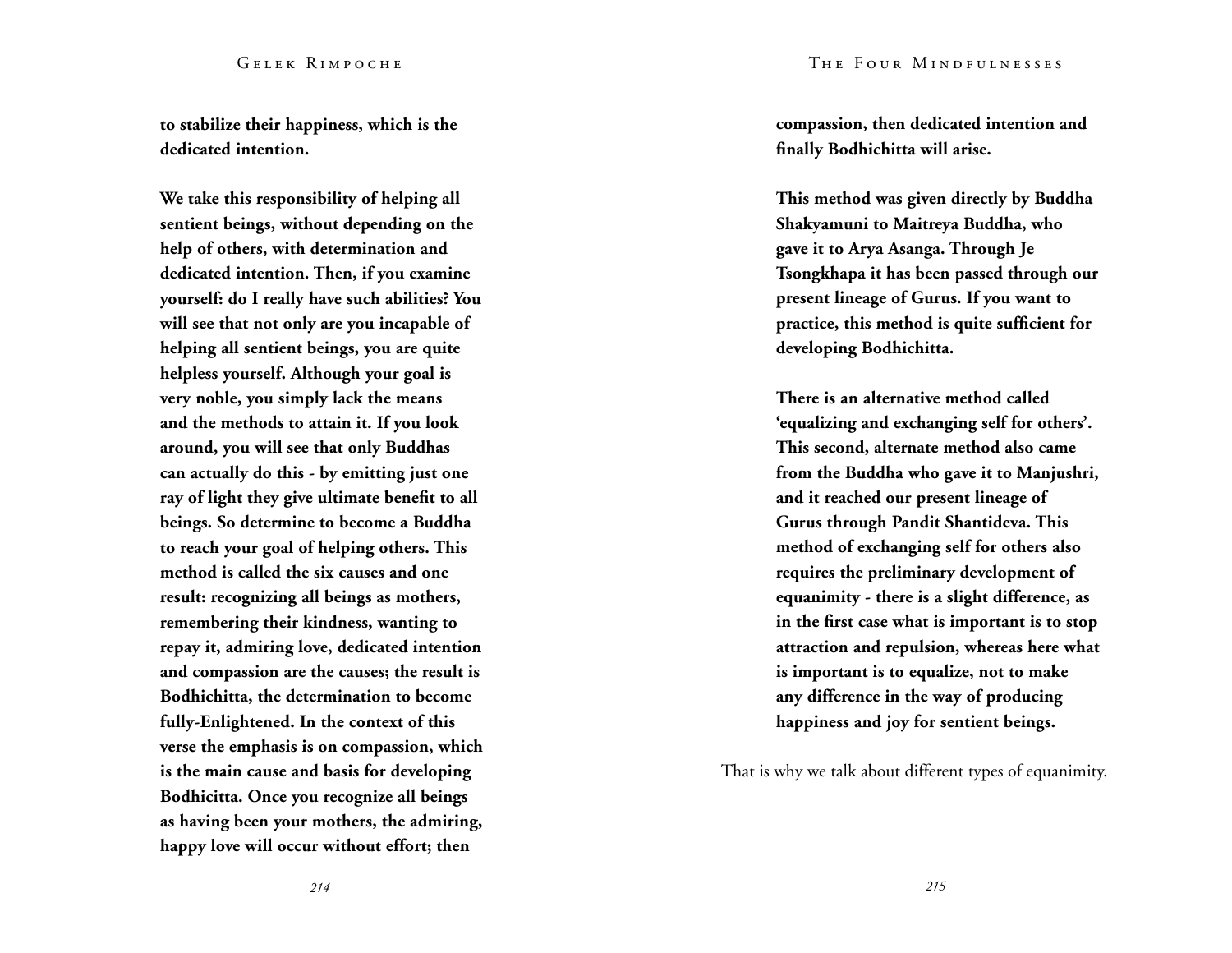## THE PATH TO BODHIMIND

## *Equanimity*

Because of that stupid ego within us, 'me' and 'my' is always more important to us, and 'you' and 'your' becomes less important. Always. And especially, if it is neither you or me, then there is not even a consideration; we treat it as just a thing out there. Although it may be a human being, to our mind it is a thing standing there, like a rock, or a tree, or something. There is that much roughness in our mind. So we have got to smoothen that.

Traditional teachings will give you the example of a painting. When you would like to produce a nice painting, the canvas on which you have to paint has to be smooth. The traditional Tibetan painters will spend a lot of time preparing the piece of cloth they paint on. Some of them take more time to get that cloth ready rather than on the actual painting. You have to make the ground smooth, because if the ground is not smooth, whatever you paint on that is going to be unequal, not smooth. Likewise, before you produce beautiful art-like mind, you must cut down that roughness, that difference between me and you, yours and mine and could not care less, all these three. This is called equanimity.

What does that mean? At least your viewpoint of looking at other people should be the same, not so much jumping in, and not pulling back that far. This is the fundamental basis of the Mahayana teachings. The Mahayana teachings are so vast, that it seems almost impossible. When we think about feeling love and compassion equally for all beings, we react, 'What are you talking about? My responsibility is to me and my family. That comes first. Then come the others that I like to consider.' So even the first statement you get in Mahayana Buddhism seems impossible. The question comes to our mind, 'Do I really want to do that? No I do not!' Why should I?'

In order to counteract that Buddha gave the example that all beings are your mother. Every living being has been your mother. Should we just buy the Buddha's word or is there a way to know it? Ask yourself and the answer will probably be: I do not know it because I do not know reincarnation. If I knew, I would accept past and future lives and then I would also accept that mothers change. Close friends change. Closest friends change even in our life time. We ourselves change almost every minute. Changing the mother is not known to us. We just do not see it. But once we know reincarnation we will see it. Because every time we are reborn there has to be a different mother. The mother of this life is not going to be my mother all the time. No person is going to run before and wait for me, to be my mother again. That is not possible. Sometimes you die before your mother and you are reborn again. Then there has to be another mother. And who is that other mother? So from that angle we are connected with each and everybody. We know this now. We even say the world is so small. And we talk about interconnectedness, interdependence. We have a sense, we are talking about it, but we never put the dots together in our heads that my enemy and I are together. For us the enemy is always something which we have to push far away. The friend is something we have to bring closer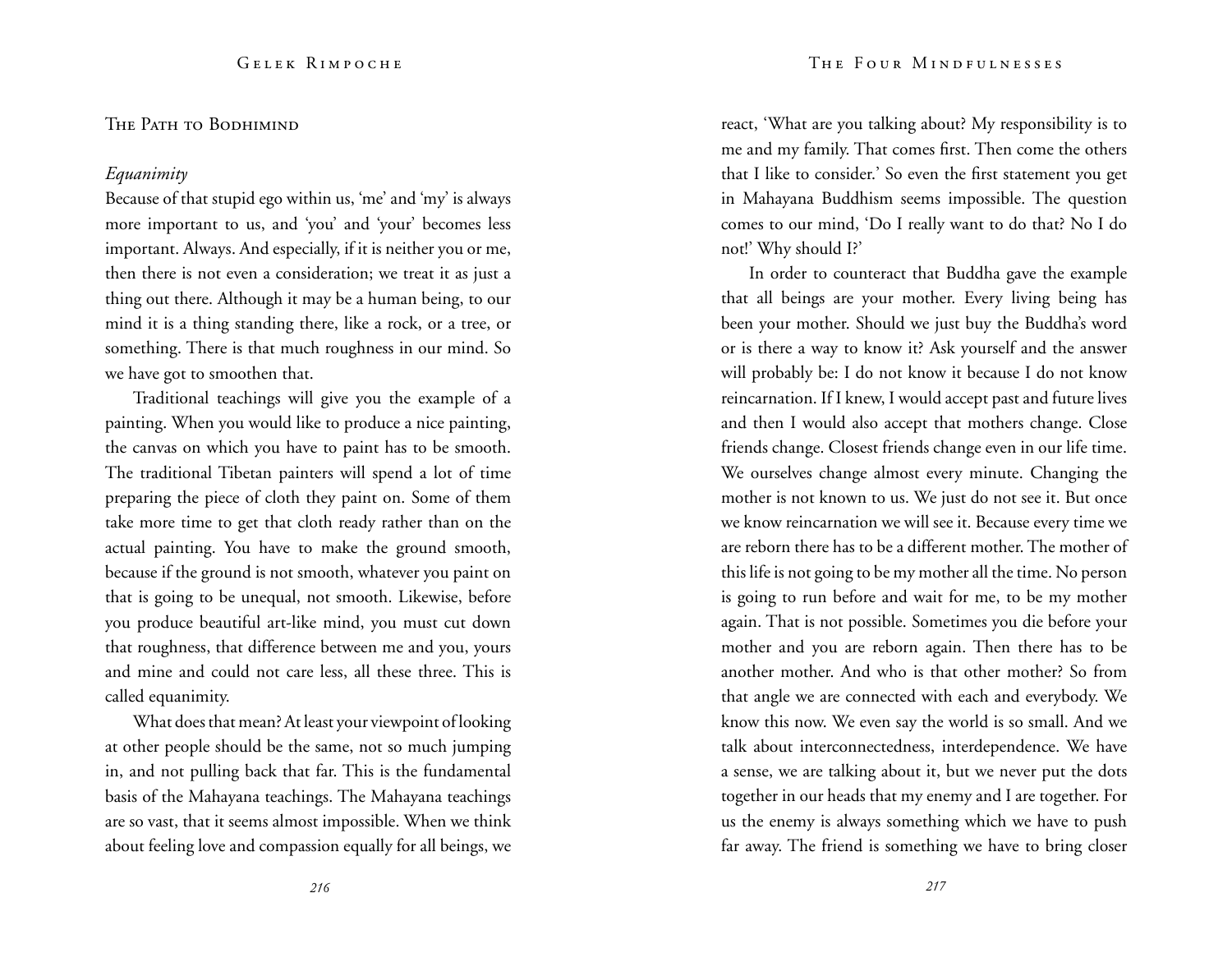and embrace. That is the challenge for us.

Buddha suggests to soften our mind. Do not hate enemies so much. There is no point. Do not have so much obsession for friends. No point. So what you try to smoothen out is hatred and obsession. Work within your mind. Hatred and obsession is what produces all our negative emotions. The first step therefore is to challenge hatred, challenge obsession. It is not about making the enemy equal to the friend, the friend equal to the enemy. It is about softening the perception of our mind, towards enemies and towards friends.

Hatred, if you let it go without any check and balance, takes over the whole world in no time. People are willing to kill everything as we have already seen in our history. Look at what Hitler did. Not only willing to kill, but wanting to kill, having to kill; that is the result of unchecked hatred. Not only Hitler did that, but Stalin, Mao and others, too. There is no shortage of that category in our history: all those dictators. Unchecked hatred does that. Unchecked obsession does not do that directly, but it brings tremendous discomfort; no doubt about it. And then obsession becomes hatred: if you have a huge obsession, and it does not work the way you want, then you hate, hate, hate.

Equanimity here is trying not to let your obsession be so strong that it takes over your life completely. Forget about your life, obsession tries to take over yourself as a human being. Under the influence of obsession we do not function as a normal human being, but almost become a mad person. Obsession not only tries to take over your life, but also the life of others. Power-obsessed people have done that all the time throughout our history.

Even in our religious practice we do that. Religious practice is supposed to be overcoming those things, but sometimes people misuse that. It becomes 'my' religion is the best there is. You will say, 'Your religion, nice, nice, nice,' but you think 'Mine is better'. And if you settle it there, that is still ok, but we do not settle there. We say, 'My religion is the best so you must follow it, for two reasons. One is the prosperity of my religion. Two, it is good for you; you know it. So better do it, otherwise I will kill you.' That is what we do. First we offer some reward, 'You better do it, I can give you this, here is money, here is the position, here is this, this that. And if you do not listen I have no alternative but to kill you.' Obsession is playing here. This goes for terrorists, extremists, Al Queda and all of those. It is the obsession that has brought hatred. So religions, instead of helping, sometimes get misused.

Buddhism is not free of that either. You know what happened during the Vietnam war. A lot of the monks started burning themselves. We talk about compassion, kindness. And then we are talking about self-sacrifice. It just does not make sense. It contradicts itself. One of the great Kadampa lamas commented on that during a teaching. One of his disciples asked, 'It is so bad, so unfortunate that we are in the degenerate age, the Kali yuga'. He was worrying and crying about it, and that teacher said, 'Oh, the general spiritual path, Buddhism, does not belong to us, but let us not have our own personal kali yuga. Let's not have a personal degenerated age.'

Whatever is happening in general is very much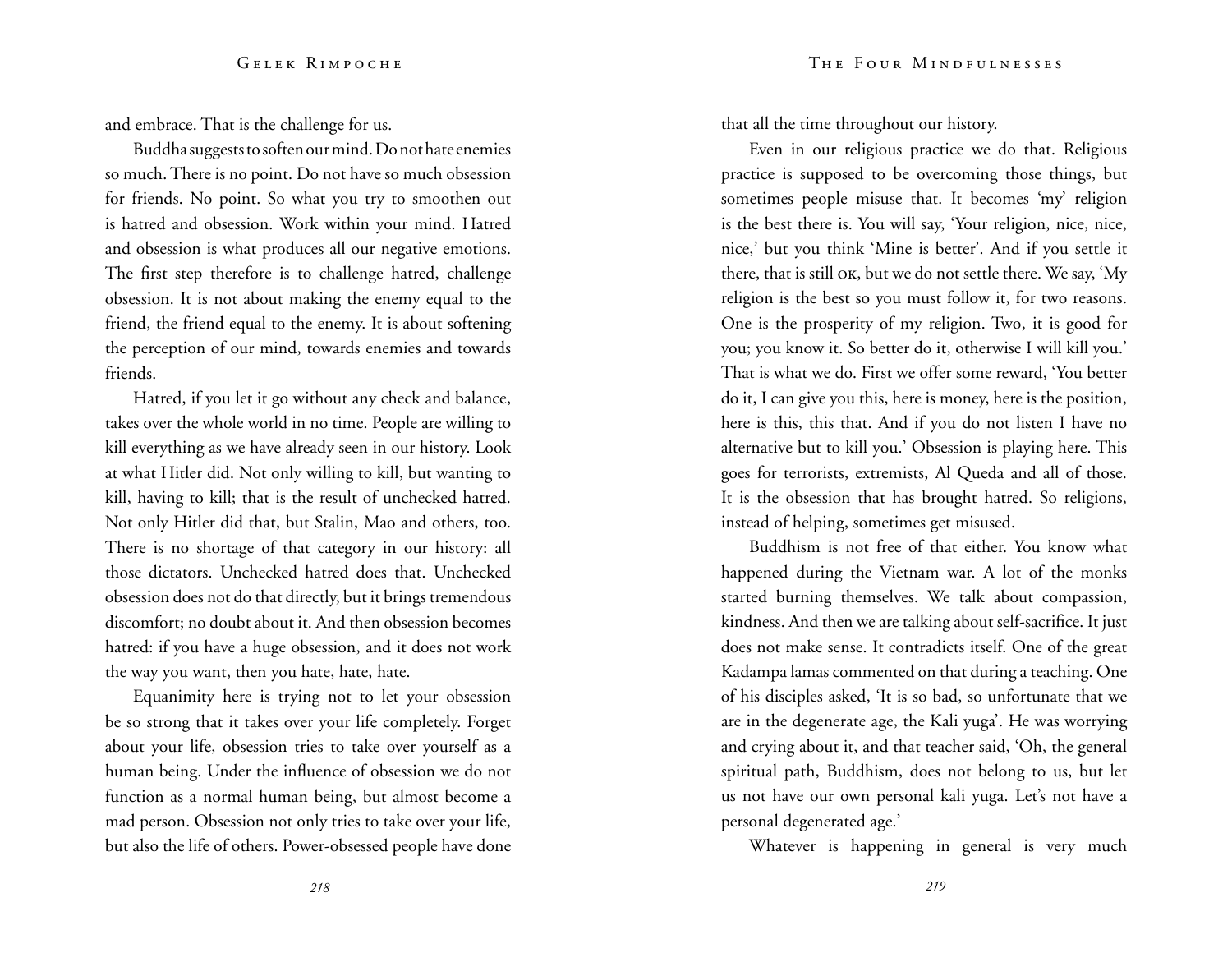interconnected, very much interdependent. However, we can make a difference on our individual level. Let us not have that bad degenerated period for ourselves. This is very important because when we, each and every individual, can make that improvement within ourselves, it will contribute to the general situation. The individual does makes a difference to general society. Society is nothing more than a collection of individuals. Is there something called society that comes from nowhere and lands in front of us out of nowhere? When individuals make corrections, it affects the society. And that is how we change. That is how our spiritual practice changes. That is how we contribute to society. That is how we contribute to total enlightenment. That is how we contribute to mankind and all living beings. That to me is what spiritual practice is all about.

It is not out of selfish interest that I want to do a spiritual practice, but individual spiritual practice contributes towards society. That is how I look at it. Otherwise all of Mahayana Buddhism will talk about compassion and everything and at the end we say, 'I must become a buddha.' So it looks like the bottom line is me again. It is not. It is me and my contribution towards society. And that applies to everybody. My reduction of hatred and obsession contributes towards society.

The first equanimity is, do not let me be controlled by my hatred or obsession. We have to invite Nancy Reagan here and say, 'No' to obsession and say 'No' to hatred. And I do not think it is that difficult, because we see and understand what obsession does to us. We see and understand what hatred does to us. Seeing and knowing should not be left as education, we must get that to become our knowledge. That knowledge must become translated, interpreted, and become the quality of the individual. That is what spiritual study is all about. You know hatred is bad; you know obsession is bad. Do not leave it there and say, 'I see, I see', but change that into a very important mark for yourself, and that should change into a quality, meaning, 'I will never be controlled by my obsession, I will never be controlled by my hatred.' When it becomes that way, then you have your own equanimity. It has to come as quality. I do not care whether you meditate on that equanimity, or you analyze, whether you write it down, or you paint it, whether you dance it or whatever you do. But I want it to become part of you. It has to be mixed with your mind and it has to become your quality. That is step one of the mindfulness of compassion.

Once you have taken step one as part of your quality, you have really gained tremendously. This is the most difficult point to break through, because our habits, our addictions are so strong. Even if you were previously used to getting up at four or five or six in the morning, if you pick up the habit of not getting up until 8:30 or 10 am it will be very difficult to break that. And the habit of anger and obsession is a habit that we built not only for a few weeks or months or years; life after life we have continued that habit. Ever since we knew we exist we had that. We have had this for countless eons of lifetimes. So it is going to be very, very hard to break. But it does not matter, this is the first incredible opportunity for us to be free from that terrible habit, the addiction that tormented not only our lives, but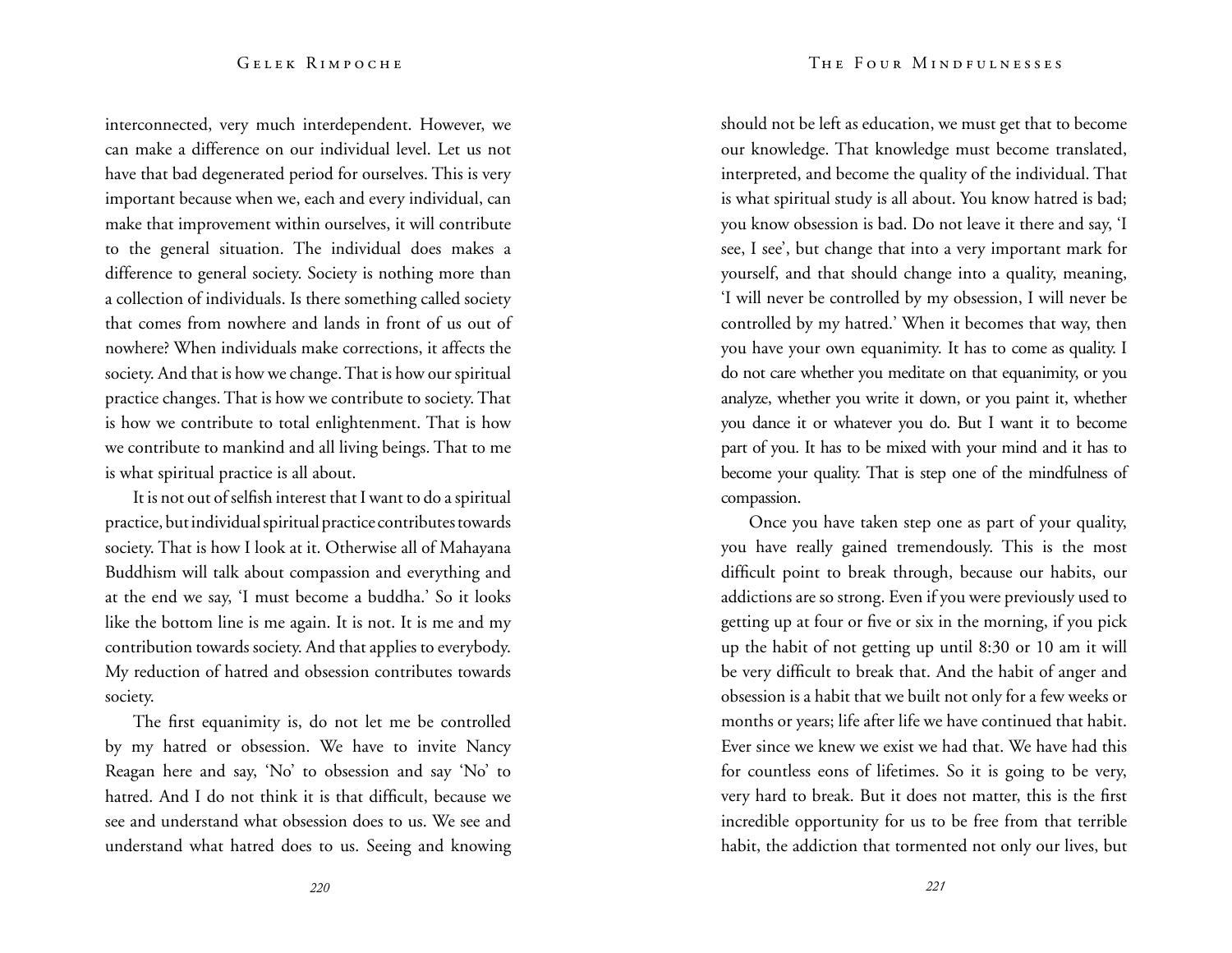our deaths, life after life. It is an incredible opportunity. No matter how much time it will take, no matter how much effort you have to put in, it is worthwhile.

## *Mother Beings – Individually Connected*

Let us presume we did that. Then we begin to look at all living beings. In our prayers, as well as in the teachings, we tell you to think 'I am the leader of all these little sentient beings'. In our imagination, they will look like little dots everywhere, and the ground is filled up with all these dots. That is what prayers and teachings will tell you. However, these beings are not dots. And there is no such a person, called 'All living beings'. Each and every person we encounter is a living being. Each and every one, no matter how high, how low, how poor, how weak, how rich, or how strong they might be, each and every one of them is a living being. If there were such a person called 'All living beings', then you could say to people, 'You get out of my way, you are not 'all living beings'.'

Caring for each and everybody's needs and concerns means that it has to effect you, that you have to be caring. What is the difference between attachment and love? One has to think on those lines. Attachment is *me*. I like *you*. I chose *you*. You have to be *mine*. No matter whatever the costs are to you or me, you are *mine*. Love, on the other hand, is caring for the other person. I am caring for your concerns, caring for your feelings, caring for your wellbeing, your wishes. Every human being has a feeling just like I do. Rejection hurts, acceptance makes happy, praise will make happy, criticism will make sad and angry. That is true for everybody.

Buddhists often talk about the 'eight worldly dharmas'49. The feeling of these worldly dharmas is with everybody. Good and kind people can tolerate a little more. And shorttempered people will tolerate less. But everybody has a feeling. So caring means carrying that feeling. 'I care for you.' We say that. But think about it, what does that mean? These are the basis of love and compassion, my dear friends! So the second step is caring. Honestly. The teachings will not say that. The teachings will say, 'Regard all beings as mother beings.' Why? Because the mother is the closest and dearest friend, at least according to old Tibetan terms. Today, it is almost the other way round. Today we do not make much difference between mothers and mothers-inlaw. I am just joking.

Buddha is saying that everybody is our mother. With that he is trying to bring the feeling of closeness to the people, to each other, as much as possible. Maybe it is a cultural difference, but where I come from, whenever we have difficulty, when we experience shocking, surprising things, we say, 'Oh, mom', whether mom is there or not. With anything – pain, suffering, miserable things – mom comes in first. You know, when kids have anything they are afraid of they run to mom, as source of comfort, source of protection, sort of confidence. They run to her, rely on her. That shows us the kindness mothers have contributed in our life, no matter whatever we think today. Some of us may think, 'Oh, mothers…' And that is not even so bad. A lot of people will even have a lot more to say. But no matter what we say now, or whatever we may think, when we were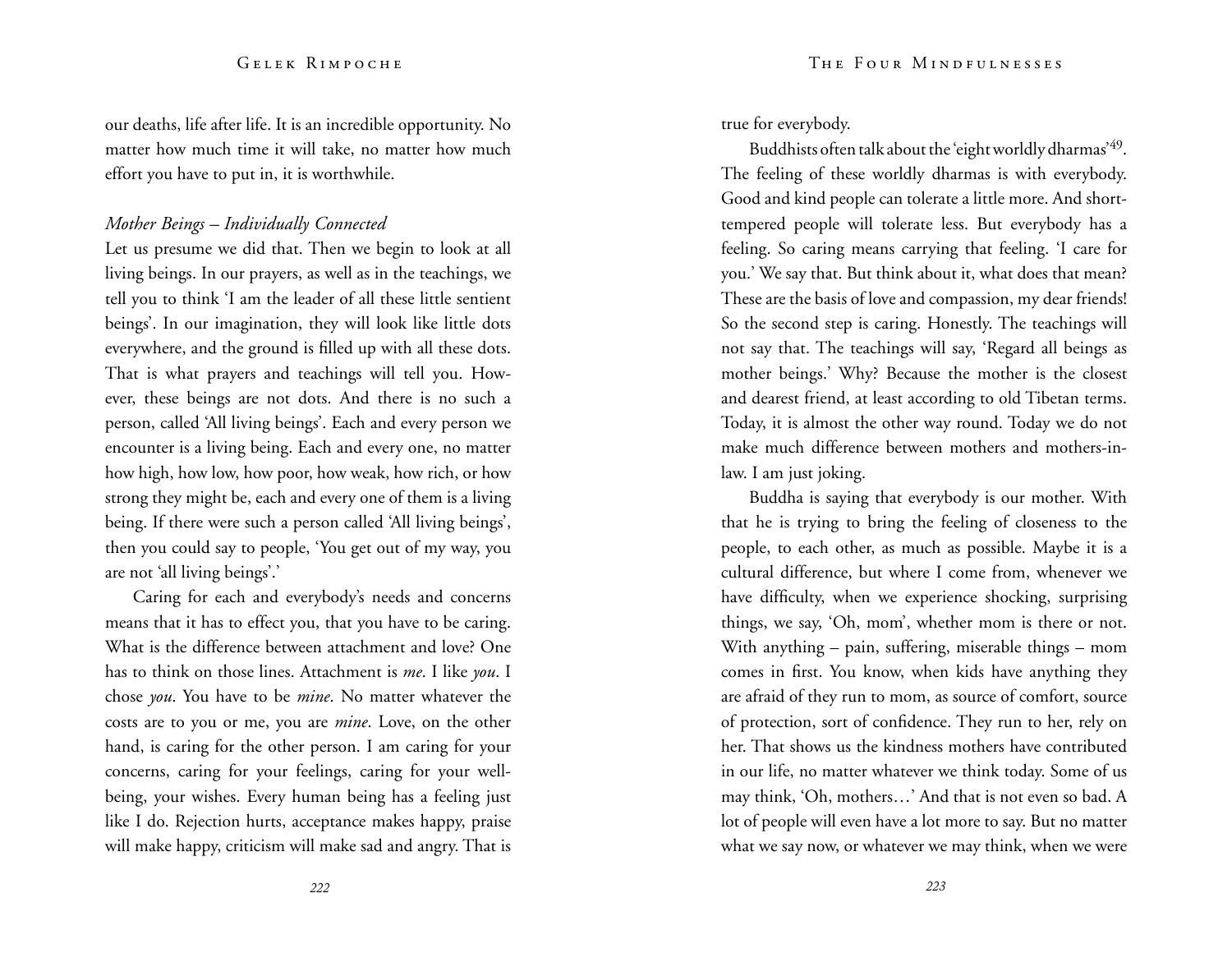helpless and hopeless little infants or a little bit bigger, how many times have we run and cried, 'Mom!' And every time, she has protected us. If not, we would not be here today. So our mother has shown us this kindness, compassion and love. She has nurtured and protected us, and that brings us close to her. You have to think from that angle. And Buddha tells us, every sentient being, every living being, has that relationship with us. It is not undermining the kindness of the one mother, but bringing the kindness of everybody to all of us.

## *Intermotherness – Remember Kindness and Caring*

It may look like everybody is in the same situation, so what is the big deal about my mother in particular? The meditation is not for that purpose. It is to bring the compassion, the closeness, the interconnectedness to all beings. It is more than interpersonal connectedness, really. It is a sort of inter-motherness, you could call it in English. That is what Buddha tries to bring us, the kindness, the feeling of care to all beings.

Let me just mention the step immediately after that. If you have experienced such a kindness, and then not consider that kindness as valid, then you must be a terrible person, because you do not know who did good to you and who did bad to you. Either you are not intelligent enough, or you are naïve, or whatever. Even in the world, if someone has been good to you, if you turn against that person, you are considered to be not such a nice person. Maybe I belong to a society which counts loyalty so much. Maybe it is not relevant to the American world today. I do not know.

So first we are looking at every being and realize that not only do we have an interpersonal relationship with them but complete closeness. [We realize] our very life depended on that person's kindness and compassion many times, in each life. And then we need to remember and acknowledge their kindness. If you are not a nice person, then whatever you get, you just walk away. If you are a nice person you cannot just walk away; you have to care. Think about it.

> **We take one being as our object of analysis; see how he has sometimes been kind, sometimes unkind, but we see how the kindness prevails. The kindness of beings is not restricted to when they have been our mothers, they have also been kind when they were not. The eight and ten special conditions of a human rebirth are the result of the kindness of other beings, and our precious human rebirth is based on morality, refraining from harming others, being patient, generating love and compassion towards others. Without sentient beings we could not practice morality, or develop good qualities, and they are the force behind our development of Bodhichitta, attainment of the state of Nirvana or Liberation, and of highest Enlightenment. So it is through their kindness that we reach all the stages of spiritual development. They also produce**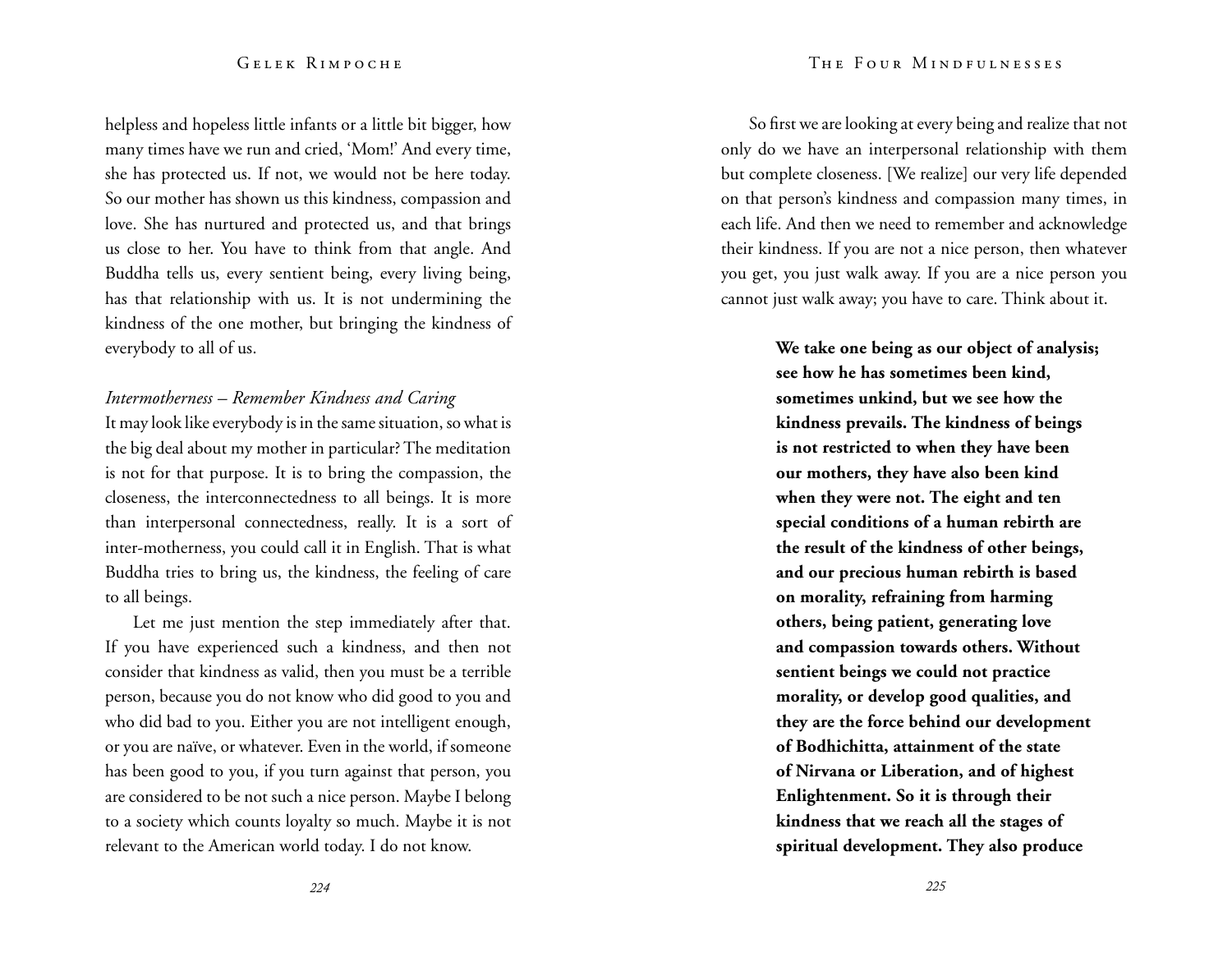**all our food and clothing, housing, entertainment and pleasures. Most of us can't even weave or sew, let alone produce all the other conveniences we enjoy, so we owe all our comfort to others.**

**Cherishing others impartially, not ignoring or neglecting them is very important. One should disregard oneself, not consider oneself important, and instead hold others very dear, more dear than oneself. Cherishing oneself is the cause of all downfalls, whereas cherishing others is the source of all happiness. We should develop the realization of actually cherishing others more than oneself. First of all, contemplate the advantages of cherishing others and the disadvantages of cherishing oneself, which is selfishness. As Acharya Shantideva has said: all misfortunes and unpleasantness come from selfishness and ignoring others; all wars, epidemics, famines, catastrophes, even quarrels between neighbors and arguments in a small room are caused by that attitude. The great Geshe Thogme Sangpo in his training of the mind text has emphatically said that all unpleasantness in life comes from one attitude, which is self-cherishing. He also said that holding others more dear than oneself not only gives**  **all happiness and bliss in this life and is the cause of all good qualities and joy, it even produces Buddhahood. In the context of exchanging self and others there shouldn't be the misunderstanding that you are the other person and that he is you: the point isn't trading places. What has to change is the attitude within oneself: no longer holding oneself most dear, from now on cherish others more.**

**The next step in this tradition is giving and accepting. We've seen the various extensive sufferings both general and specific which beings have to undergo. Developing strong compassion towards them, we accept their many great sufferings in the form of black rays of light which come towards us and into ourselves, thus 'taking' their suffering. This practice consists of first accepting, then giving; accepting all suffering on oneself, with compassion, then giving with the emphasis on love. We give our bodies, wealth and accumulation of virtuous actions which become whatever sentient beings wish for. Whatever they desire, their wish is fulfilled: you visualize that they are fully satisfied, that you prepared them and brought them almost to the point of Buddhahood. It says**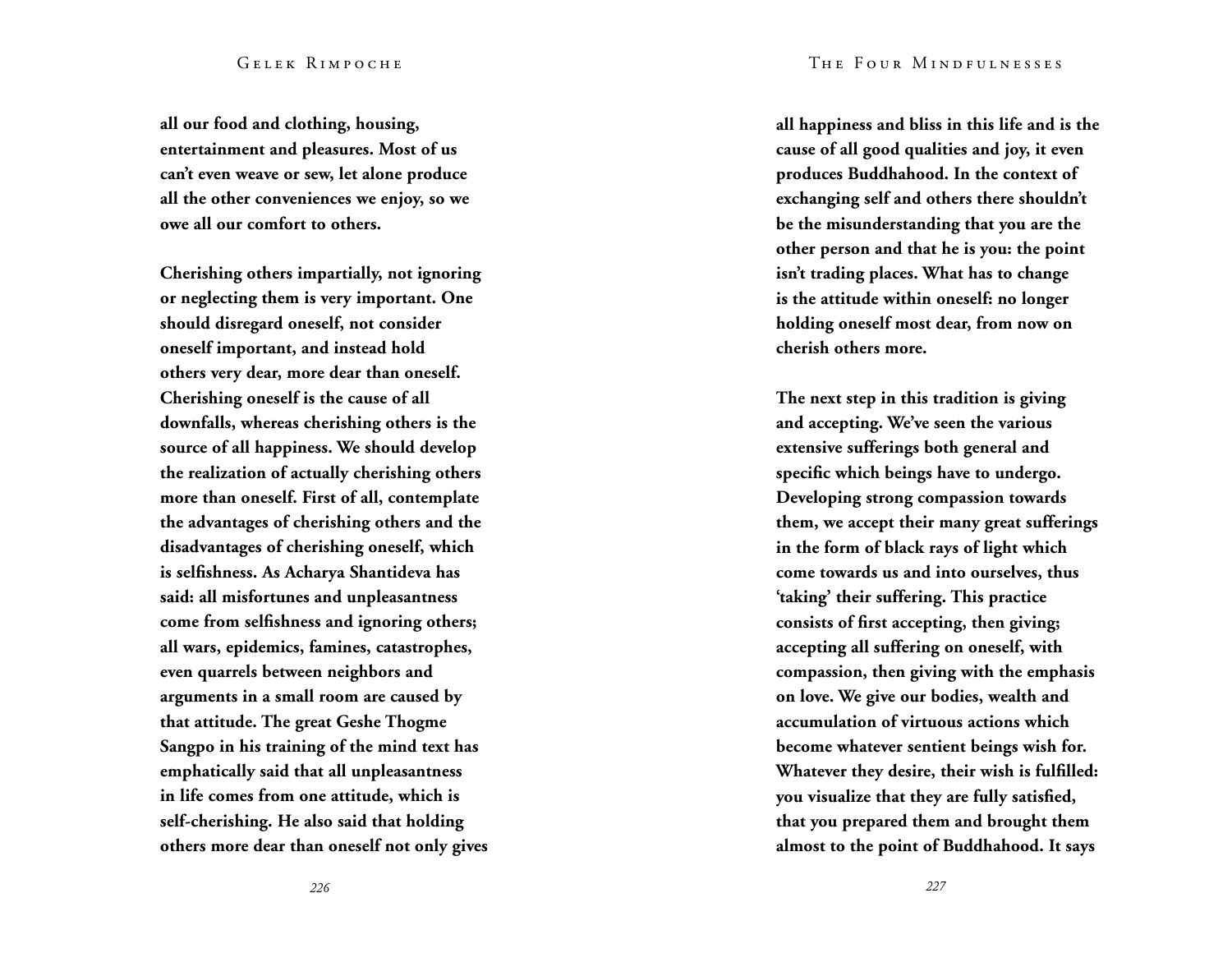**in the 'Guru Puja' that we should accept all beings' unpleasant experiences, their misery and their suffering, and take them into ourselves, thus practicing acceptance with compassion. Then practice giving with love, with the thought of stabilizing beings' happiness by giving them our own happiness and pleasure, our bodies, wealth and virtuous actions which are the cause of all happiness. According to the teachings on the training of the mind, these practices should be alternated.**

**The next step in this method is dedicated intention. Taking suffering and giving happiness is limited to a state of mind, as we cannot really take their sufferings or give them happiness. Only Buddhas can actually do this. So we have to develop the determination to become Buddhas ourselves, since only they have the power and capability to actually do what we have decided merely at the mental level. This dedicated intention is the same as in the other tradition, and so is the Bodhichitta. The only difference is in thinking of the respective disadvantages and advantages of cherishing oneself and others. Remembering that compassion is the main force behind the development of Bodhichitta,** 

## **never forgetting this, engage in the practice of compassion.**

With that, Kyabje Rimpoche completes the compassion aspects of the path. He revisited here the seven-stage method as well as touched on the exchange stage method. He even quoted the Guru Puja [Tib. *Lama Chöpa*]. If you are familiar, there are five verses out of the *Lama Chöpa* that are used to develop the exchange stage bodhimind. I am not going to repeat that here, because I have done that a number of times. There are transcripts available and you have heard it a number of times, learnt and practiced it, so we don't have to repeat that.<sup>50</sup>

## MEDITATION 3: DEVELOPING COMPASSION

*As Kyabje Rimpoche has said, and as we said before, Shakyamuni and all enlightened beings have said with one voice that all sentient beings have been our mother. They are not lying. We can't really see that clearly. No matter how much analysis we might go through, until we really make a breakthrough, we can't see it directly. Even if one buddha could be wrong, all of them can't be. (This is just to satisfy our rational mind.) Every time these beings have been my mother they have been very kind, like my own mother in this life who has saved my life a number of times each day. Also her other expressions of kindness have brought me*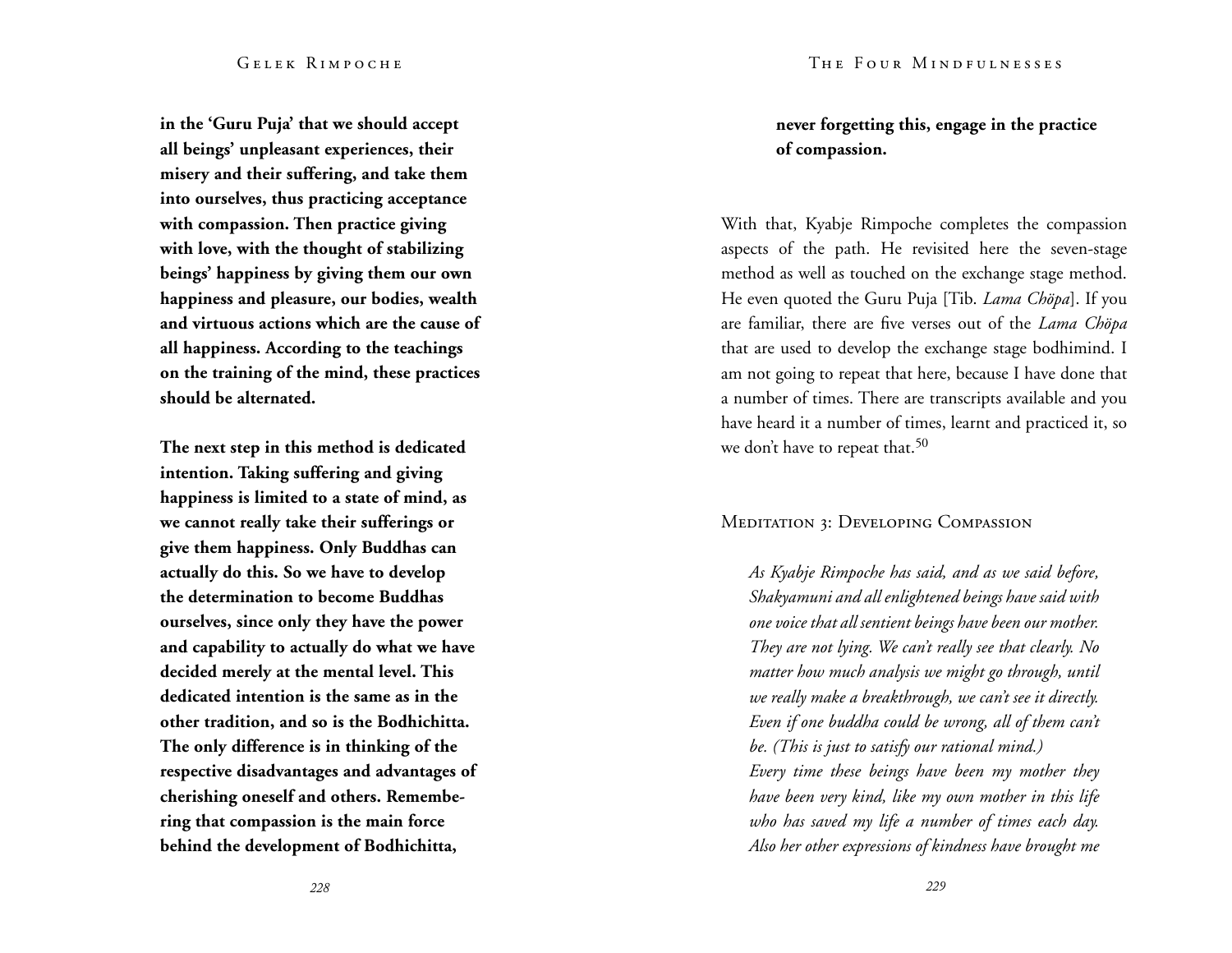*up to this level of human functioning. All beings have thus been extremely kind and I am indebted to their kindness and compassion. I am not a bad person, so therefore I will not forget their kindness. My pride will not allow me to be a bad person. I must remember their kindness.* 

*However, being grateful alone is not good enough. I owe them. I must try to repay their kindness. To be a good person means to pay what you owe. Yes, right now I can give a little service, by giving medicine to the sick and food and shelter to the poor. But I have this great opportunity -once in a blue moon – to help them completely, once and for all, to liberate them from their suffering, along with myself. I cannot and will not lose this opportunity.* 

*I see their sufferings. I see how intense they are. They are tortured and tormented just like me. I just can't keep watching it. I cannot bear it and must do something. I must completely remove their suffering.* 

*For that I must commit myself. I wish I could liberate them immediately, but I cannot. Not only I cannot liberate them all. I can't even liberate myself. For that I must become a fully enlightened Buddha. That is a must. The urgency of the suffering is so great. I am suffering myself and all others, one after another, from right, from left, inside, outside, up and down and everywhere. I will not forget that and I vow to remove their suffering.* 

*May I be blessed by the buddhas and bodhisattvas and by Buddha Manjushri to be able to do that.* 

\* \* \*

## Questions and Answers

**Audience:** What is the cost of not having compassion?

**Rimpoche:** I guess, being stuck with hatred, obsession and above all, ego.

**Audience:** Can you describe non-attachment?

**Rimpoche:** Attachment is sticky stuff. Non-attachment does not have stickiness. That does not mean that you don't have fondness. Love and attachment is something very interesting. They are very close, yet there is a subtle difference. Attachment always has the desire to have it for me, by me. Love has the fondness and the liking too, but it doesn't have the 'I must get it'. Non-attachment does not bring hatred, anger or jealousy. Attachment does bring hatred, jealousy, anger and possessiveness. Non-attachment lets you let it go easily. Attachment makes you unable to let it go. Though it is said that the two are very close and it is very difficult to make the distinction, when you look at the comparison, there is quite a difference. They might not be that close. The common element is showing fondness, but far as non-attachment is concerned showing fondness doesn't have strings attached. Maybe that much I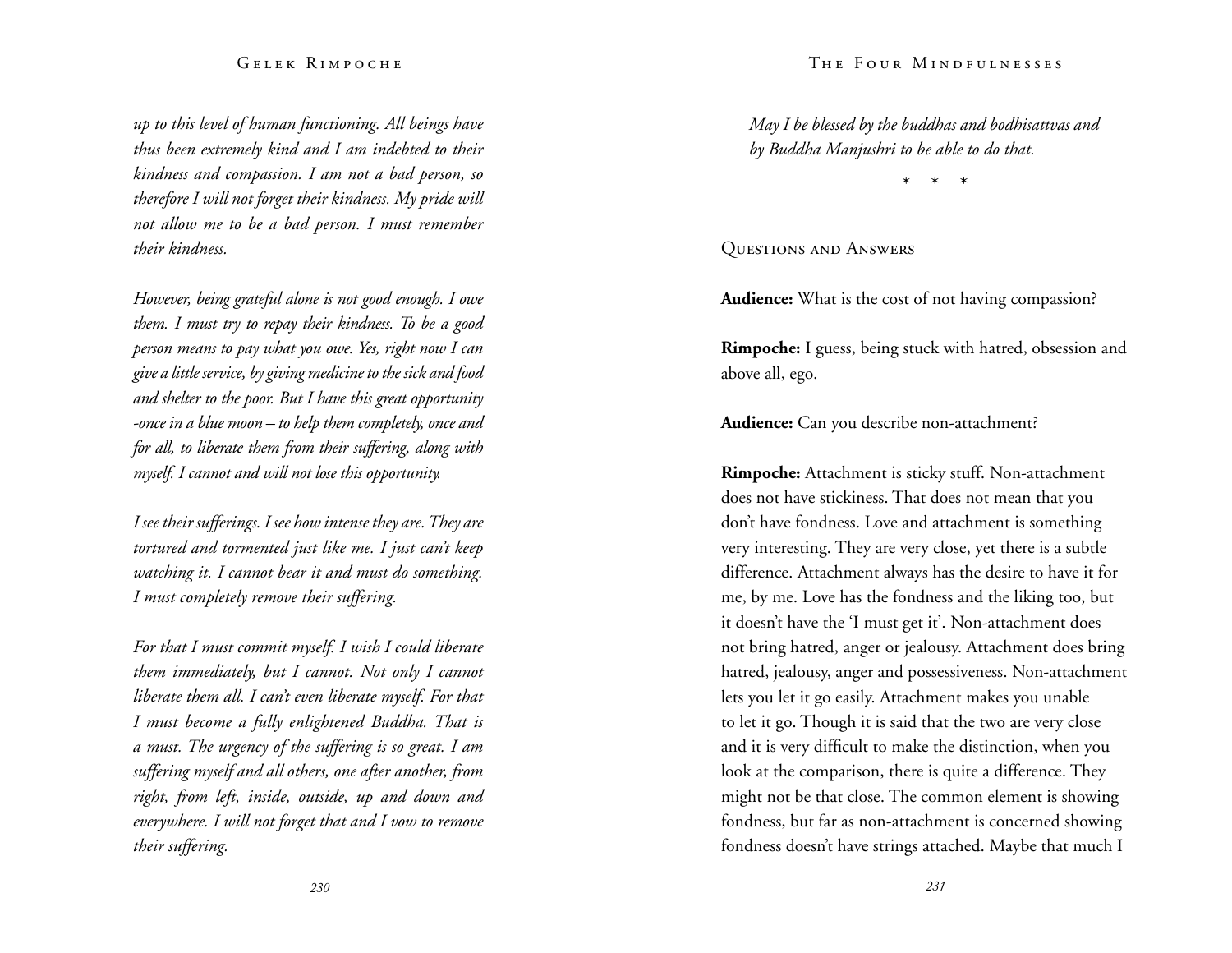can say. Am I wrong?

You have to look within yourself and you will see how these emotions function within you. Looking at others you will also see how these emotions play with people.

**Audience:** What about if you are attached to compassion?

**Rimpoche:** Well, attachment to compassion wouldn't be the sticky stuff. Some people say that every desire is bad and every want is bad. That is not necessarily true. We do want enlightenment, we do desire enlightenment. We desire liberation and freedom. That is nothing bad. To me, more important is the effect of the thought and action, rather than the label you give it. Attachment should be something bad, but being attached to compassion may be a good attachment. I think so.

**Audience:** There could be the downside that if people are attached to compassion they could fall into despair and extreme sadness, a sense of hopelessness.

**Rimpoche:** That may not happen. Honestly. You know why? If you have strong attachment to compassion, and you are going into the right direction, that will help you to develop more compassion. You are right. Compassion sometimes does bring sadness. Remember the story of the Geshe 'Always Crying' [Tagtungu], also known as the 'Dark Mood Geshe'.<sup>51</sup> Sadness can be part of compassion, but that sadness should not bring frustration and depression. Compassion can bring sadness and happiness, both.

It is important that it doesn't become the hopeless, helpless kind of sadness. The hopeless view looks at the situation and says, 'Oh my God, this is so terrible and I can do nothing'. That is not true. You can always do something, even on the mundane, usual level. Almost all our heroes come out of such conditions. On the spiritual level, you can even do something more than that. Now you are looking at the causal level and doing something there. That is the reason why you need enlightenment. Without that, the situation may well be hopeless and helpless, that's why we need to become fully enlightened. This conclusion is what the seven stage system and the exchange system are leading you to.

**Audience:** I have a question about the exchange stage. How does one prevent the cherishing of others from infringing on caring for oneself?

**Rimpoche:** No one says you should not care for yourself. A good question. I usually have only one straightforward thought about that: we label this ignorance as ego. I never thought about the other side: the people who used the term ego actually as a means to build self-esteem. So it is giving me the opportunity today to clarify that.

We are looking at the two different egos at that time. We are looking at an ego that is building self-esteem, selfrespect; that is one part of ego. And we are looking at another part: the ego that is the big boss, inside. These are the two different things. When I am looking at the big boss as ignorance, that does not even exist, it is a false entity. No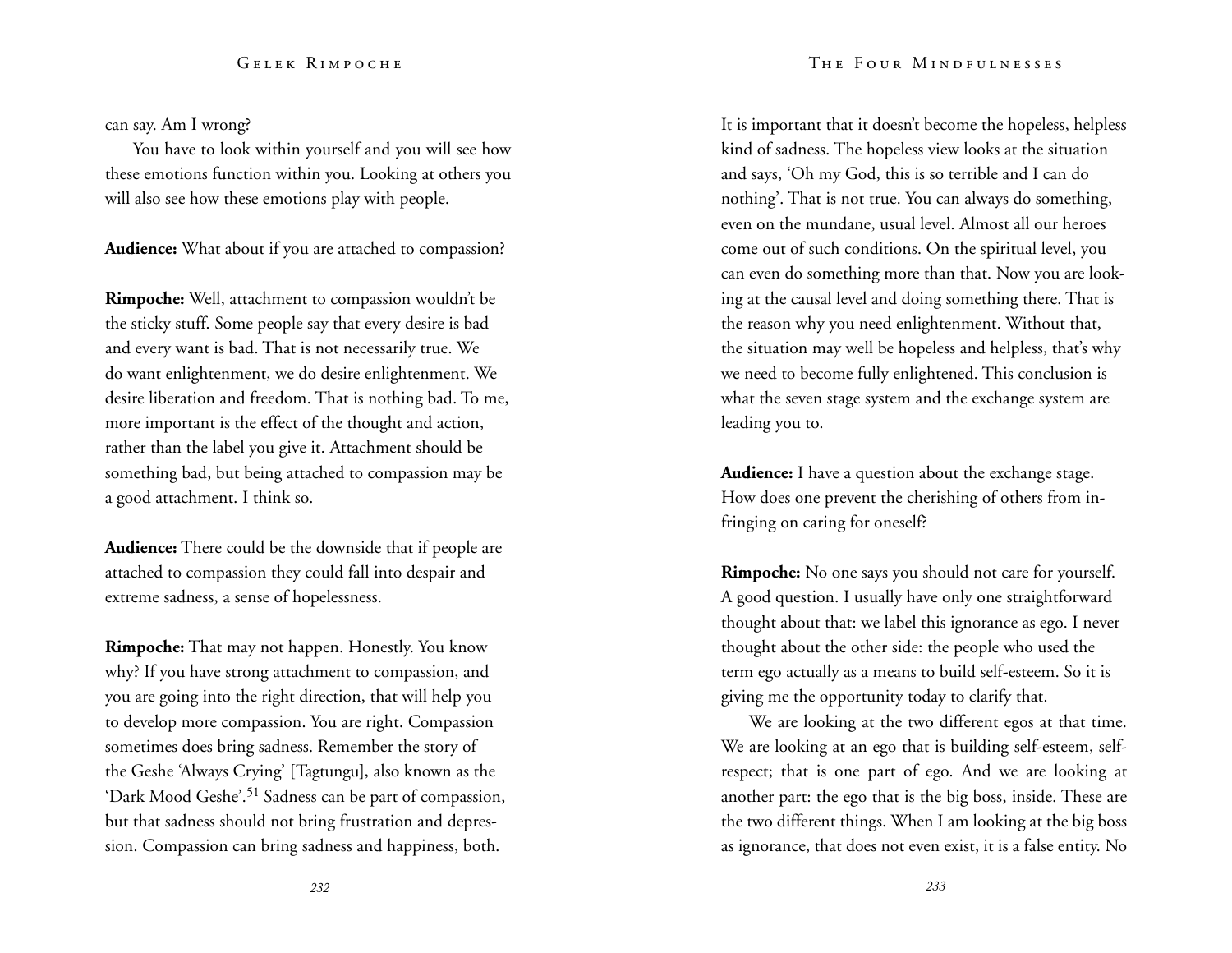one says to give up cherishing the self. We are encouraged to switch priorities, meaning we have a tremendous priority for self-cherishing, which is not even self-cherishing, it is ego cherishing. So switch that. We did talk about equanimity. Make self-cherishing equal to cherishing others. And if possible, give cherishing others priority over self-cherishing. That is the idea. It is not encouraging ignoring oneself or putting oneself down, making oneself a doormat. That is *not* the point of Buddha's message of compassion. Nor is it the point of the exchange way of developing compassion.

I very often say that every Tibetan text that I ever read, begins with 'I and all mother sentient beings take refuge. I and all mother sentient beings do this and that. I would like to obtain enlightenment for the benefit of mother sentient beings.' There is no text that says, 'Excluding myself, all others take refuge to Buddha,' or 'Excluding myself, everybody should become a buddha.' So, yes, cherishing others is important. But do not misunderstand that. Why? Prior to cherishing others, prior to developing bodhimind, the first step is to develop compassion for yourself. It is the first step: common with the lower level practice. The beginning of dharma practice is developing compassion for ourselves. This has to be established strongly so that when you are reaching to the level of exchanging self-cherishing with cherishing others, your ground is not being shaken.

Many times, we go immediately for the highest level and ignore the lower level. That is a problem we are always warned against. If you build up the top level first without building the ground, the card house can collapse. If there is an earthquake, the card-house can collapse. Somebody told

me yesterday that there was a huge earthquake in Indonesia. I heard 3500 people died. That is very unfortunate. We should also dedicate our virtues, our good work, and our thoughts and the teachings for the well-being of those departed beings along with our own. There are a number of people who asked me to say prayers, and things like that. Along with that, we should dedicate all our good works that we did here, on this weekend, for the benefit of those departed consciousnesses, so that they may take a good rebirth in future, and have a good human life, a good spiritual and material life and reach total enlightenment. Natural disasters are popping up now more than ever. Maybe it is the *kali yuga*, the degenerate age. It is the lack of human awareness all together, a lack of human awareness for the protection of the earth and all the environmental issues. Along with that, it is also the karma of all of us together, not only of those who lost their lives and loved ones, but all of us. We feel the pain all the time, so that is all our common karmas showing their ugly faces. So we should dedicate and pray.

**Audience:** How does one recognize that one has done something genuine to rejoice in, rather than just patting oneself on the back?

**Rimpoche:** When you do something good, you feel good, 'Oh, I did something good.' And that is worth to pat yourself on the shoulder for. We have very little inspiration otherwise. So any of these positive things you do you should cherish all the time.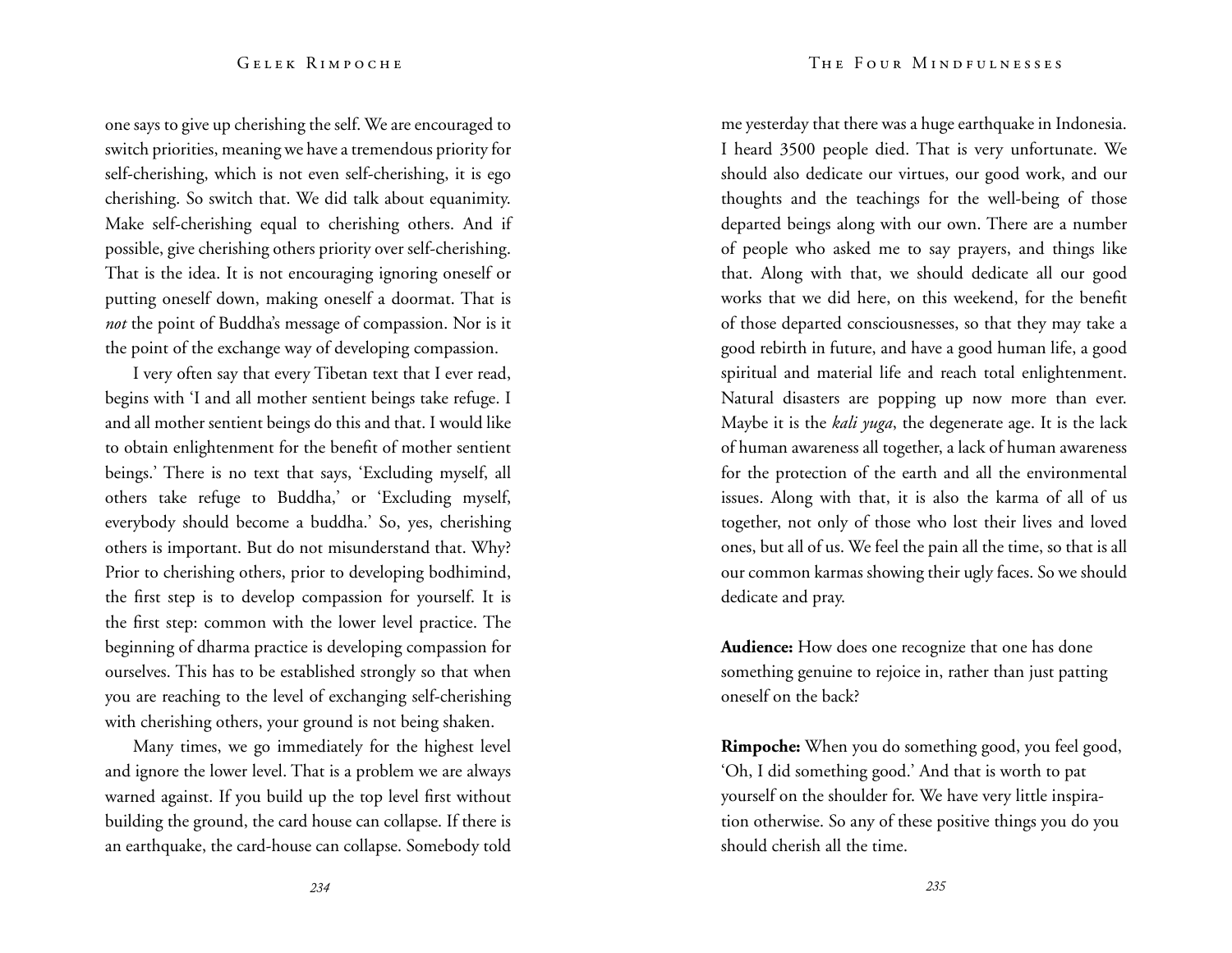**Audience:** If one recognizes that there is an egoistic motivation in one's practice, what is the antidote? How can one begin to transform that?

**Rimpoche:** Well, try to switch. Try to make it for the benefit of yourself and others. A lot of those practices for the benefit of others are actually done to challenge ego. I did a teaching on this in New York three years ago. The transcript from that is available. It is called *Lojong*52*.* It is explained in detail there, including taking the suffering from the people, and hitting them on yourself, actually on your own ego, like lightning hitting a rock. There are also nine bullets that hit the ego. If you look in there you will be informed much more than what I am trying to tell you here briefly. But the idea is this: do not let the ego take any credit; give the credit to yourself. Do not let your ego bully you. You stand for yourself. These are important points to remember throughout.

**Audience:** In order to repay others' kindness, we are advised to take specific actions. Does that mean logically, that we have a responsibility to separate other people from their suffering?

**Rimpoche:** Truly speaking, yes, we do. We do have the responsibility to separate people from their suffering. It depends what background you are coming from. If you think, 'I am just responsible for myself', there is nothing wrong with that; that is also right. But on the other hand, if you are looking at the interdependent nature of exis-

tence, of the lives and relationships that we have with people, when you look carefully at that, [you will see] we do have tremendous relationships with people. Without other people we cannot survive. Our total survival is due to the kindness of the people. Even the opportunity to generate bodhimind is due to the kindness of people. To be able the obtain total enlightenment is due to the kindness of the people. From that level, Kyabje Rimpoche takes it down to the level of being able to eat foot, to wear comfortable clothes, to have a place to live and so on. All of these are due to the kindness of people. That is one of the ways of looking into the dependent nature of existence. If you look from that angle, we do have the responsibility to help and serve the people, like it or not. Definitely. But if you refuse to accept that, you can do that too. It is your right. Whether that tallies with reality is another question.

So, we do have that responsibility to all other people, not just because we have taken vows, or because we meditate or because the scriptures say so, but practically: from the possibility to obtain highest enlightenment down to the very mundane reality of getting just a glass of water, all is due to the kindness of the people. We do have that connection. That is very real to me.

**Audience:** The text says that not only should we separate people from suffering but also stabilize their happiness. What is the role of concrete social action in that? How much does meditation need to be translated into external action?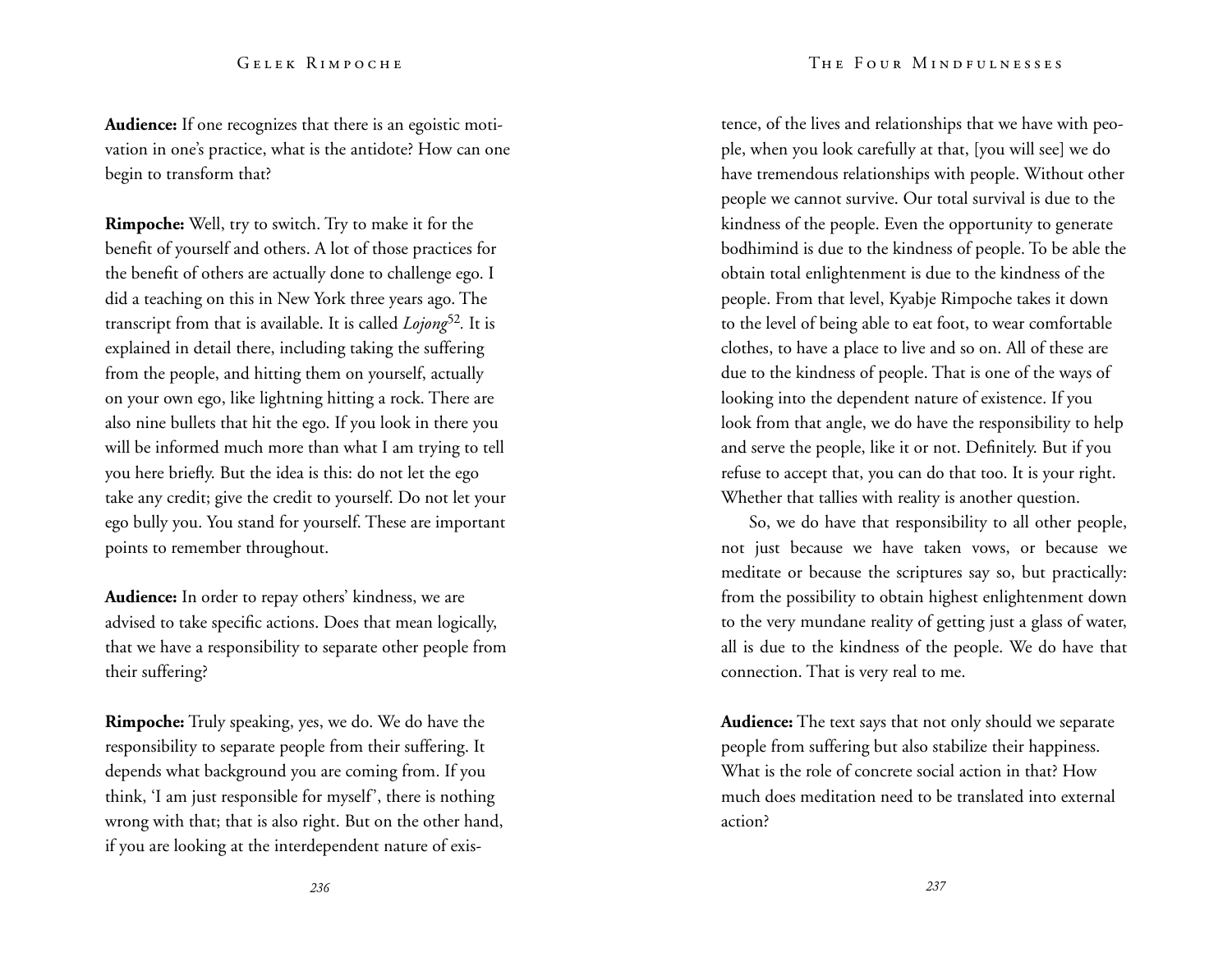**Rimpoche:** I think both are required. The meditative level is a must. Without this you cannot really achieve much. If you strongly engage in social helping activities, you will definitely get a great amount of good karma. But it can't go beyond that. With the meditative level it is definitely going beyond, up to the level of total enlightenment. On the other hand, if you only act on a meditative level and do nothing in practice, that becomes lip service. That alone is also not going to get you further. If you cannot do external things, because of the terms and conditions that you find yourself in, it is different. Otherwise, whatever you meditate should be translated into practical action.

**Audience:** If meditation leads us to social action, and given the fact that we are not enlightened, how do we know which sort of action is the best to take?

**Rimpoche:** That's a heavy question. We are always in this dilemma. It is true, we are not enlightened beings and therefore don't see everything clearly. We have obscured vision. So do the best within your capability and your knowledge. Let's take one interesting example:

Generosity is fantastic, we should do it, everybody knows and talks about it. But you also don't want to be too generous to a drug-addicted person. Whatever you give them they will convert into drugs. You should not be giving them those things. However, if that person's life is threatened by withdrawal symptoms, it is even necessary to give them the drugs. This is what is called 'discriminating wisdom'. You have to apply whatever discriminating wisdom you have.

Do the best you can. We will make mistakes, no doubt about it. That's because we are not enlightened. But we can learn from our mistakes. We should try to correct it next time. But don't credit every mistake you make as a 'learning experience', then you will never learn anything. We all have a great capacity for intelligence. You are all brilliant people. People in the west are highly educated and you are openminded and looking into the spiritual path. You do have brilliant minds. Make use of them. Use your discriminating wisdom. Like in the example of the drug addicted person, saving the life of such a person is more important than preventing them from taking the drug. You have to make your own judgment, depending on the situation.

*Drukpa Kunleg*, the founder of the Drukpa Kargyu tradition, was a little bit of a crazy guy. He used to walk around with bow and arrow, a trident-type of spear and a dog. He looked like a hunter. That is how he appeared all the time. There was an old lady who was about to die. Before her death she told her family to get her precious turquoise. In the old tradition, some women used to keep jewelry in their hair. Good old families used to have really good turquoise. So she told her family to give that turquoise to Drukpa Kunleg and ask him to protect her and pray. When she was dead, the family decided to switch the turquoise, keep the good one and give Drukpa Kunleg an inferior one. Soon they found him running through the streets somewhere and offered him that turquoise. He said, 'He He, is that the turquoise she is giving to me? I don't know what to do about it. I only know how to hunt' and he threw it in the mud. The family tried to give him another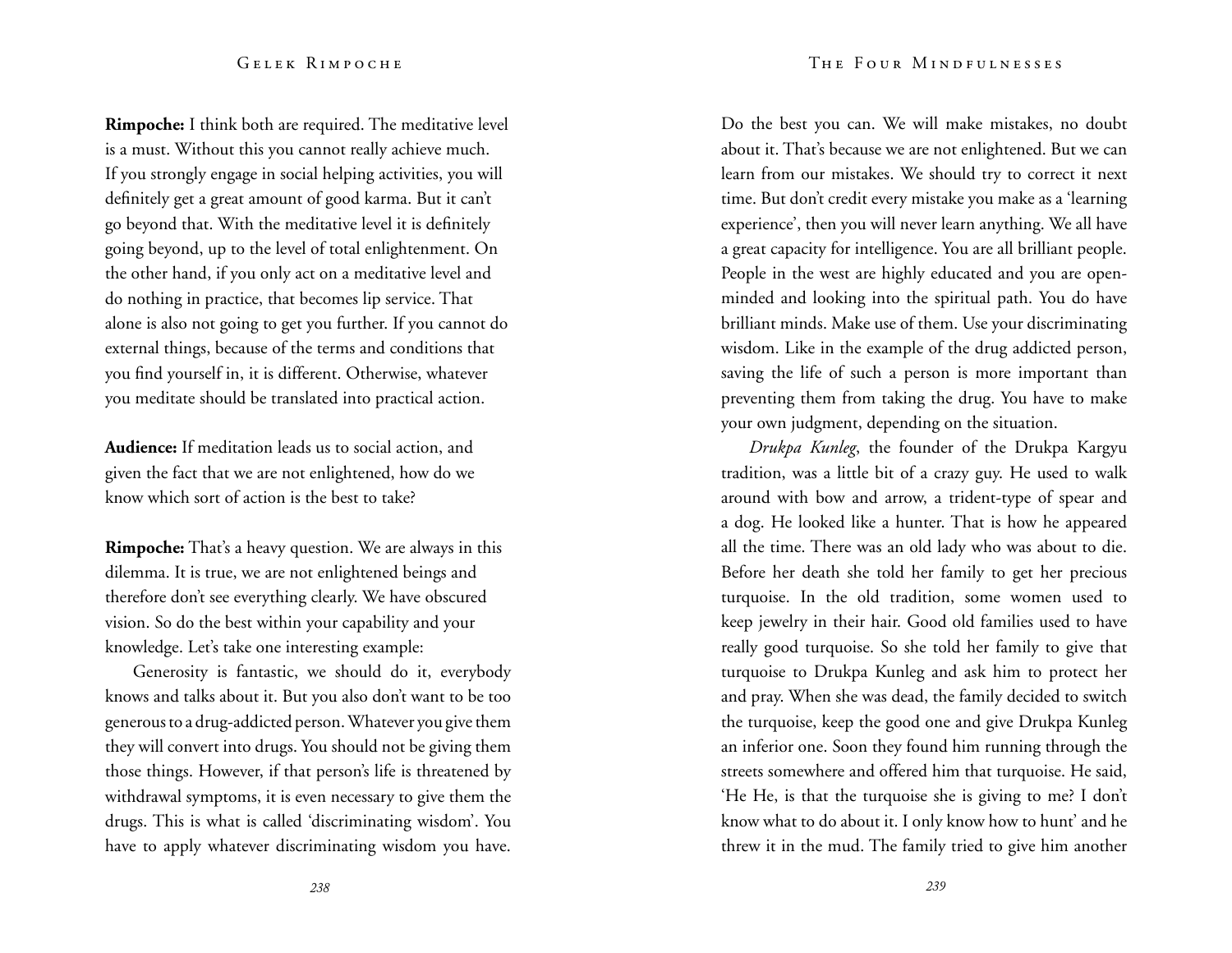one, and he did the same thing. Finally, the family thought this was not going well, so they took the right turquoise and gave it to him. He suddenly said, 'Oh yeah, let the small turquoise go in my quiver and the old lady into the level of liberation  $-$  OM AH HUM', and he snapped his fingers and that was that. Interesting guy.

Another time he was walking around in the town of Lhasa, carrying a *Prajnaparamita* text on his shoulder. There were a lot of stray dogs who came and started biting him. So he took that *prajnaparamita* text off his shoulder and said, 'There is very strong objection to using dharma books as weapon, however, with great auspicious omens I am going to hit this book on the head of these dogs' and that is how he chased the dogs away. So, although there are strong objections to using dharma books that way, the need of the moment was more important. There you can see how to use discriminating wisdom.

Drukpa Kunleg really was the founder of the Drukpa Kargyu tradition, but he chose to run around like a crazy person. He was contemporary with another famous master of his time, Sakya Pandita, who used to walk around with a lot of retinue, great publicity and huge amount of show biz. When Sakya Pandita came to Lhasa he had signs put up that read, 'When I go to the upper part of the country, people know it is I, Sakya Pandita. When I go to the lower part of the country, people know it is I, Sakya Pandita. When I remain in the middle part of country, it is I, Sakya Pandita.' Drukpa Kunleg saw that, he got up and slightly changed one letter on those signs. In Tibetan 'I' means *nga.*  If you put a little hook under the *nga* it becomes *ngu* and that means 'I cry'. So wherever the sign said, 'I, the Sakya Pandita', Drukpa Kunleg put that little 'u' underneath and it changed to *ngu,* meaning: 'When I go to the upper part of the country, I cry, when I go to the lower part of the country, I cry, I am the one who cries.'

Both were extremely highly respected mahasiddhas and contemporaries. This is the kind of thing Drukpa Kunleg would do.

**Audience:** Given the enormously high stakes, the difference between being able to achieve total enlightenment and the prospect to end up in the lower realms, why isn't everyone breaking down the doors to come in here and learn this material?

**Rimpoche:** Don't you remember the teaching on the precious human life? One of the conditions to have a precious human life is to be able to take advantage of the opportunity. The Third or Fourth Panchen Lama gave teachings in Tibet, talking about how difficult it was to find this great human life with the qualities of the eight leisures and ten endowments. While he was talking, one of his Chinese benefactors came forward, made three prostrations and said, 'Excuse me, obviously you have not been to China and don't know how many human beings there are. Tibet only has a very small population. What you are saying might not be right.' That showed that he didn't really understand what the Panchen Lama was trying to say. He was not talking about a shortage in human beings, not even about a shortage in educated, intelligent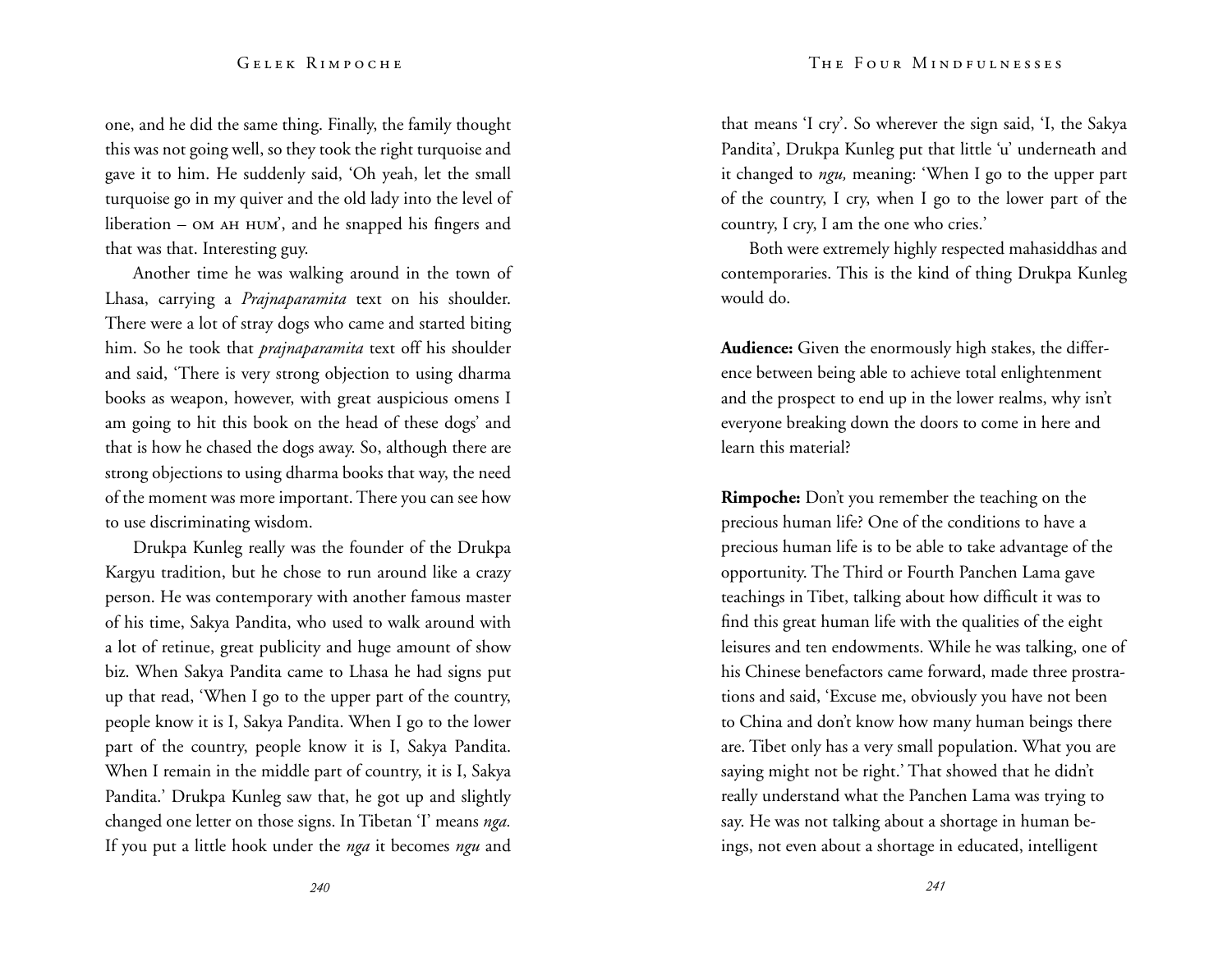human beings. He was talking about the human life, that has education, intelligence and wonderfulness, and which has the opportunity to learn and practice dharma. That is where the shortage is! Opportunity is such a thing, it is a dependent arising. One requirement is that such a method is available. Then it requires the openness and interest of the listener. When these two come together, the person can use the opportunity. If that is not there, there is no opportunity. That is why it is rare, important, difficult to find and easy to lose. That's the reason why not everyone is coming in here, breaking the doors down and grabbing it. It is not a hot sale.

**Audience:** Please explain the difference or similarity between ego and *jigta.* 

**Rimpoche:** Kyabje Rimpoche doesn't' talk about *jigta* in this text, but only about ego.

**Audience:** What is the relationship between *cho tib* and *jig ta*?

**Rimpoche:** Why? They have nothing to do with each other. What makes you think that?

**Audience:** Well, its like dharma becoming almost like another accessory.

**Rimpoche:** Dharma cannot become valueless. But dharma terms and ideas, if you become so used to them, you

may think, 'Well, yes, I know all that.' Then it becomes common, everyday stuff, nothing specific, not useful, something you have to repeat because you committed to it. It is more a burden than something you value doing. Also, some terms are used so much that they become buzz words. We use certain terms so much, like 'For the benefit of all beings', that we almost become numbed to what it means. It doesn't mean anything anymore.

In any case, to such a person the profound words of dharma become meaningless, almost like a parrot saying om mani padme hum. That is what *cho tib* is. Particularly, when you look at the stages of the *Lamrim*, which have the purpose of overcoming certain difficulties one after another, when that doesn't have any effect any more, you are in trouble. It will become weaker and weaker and then finally, it is becoming useless chat. It is considered more difficult to help such a person than somebody who has committed the five heinous non-virtues. That is *cho tib.*

The *cho tib* problem is actually more likely to affect intelligent people, rather than less intelligent people. You try to poke and it doesn't work and after a while you withdraw and it becomes just words. The young incarnate lamas are very much in that danger. For whatever reason, the young selected incarnate lamas, with the exception of a few, are mentally sharper than most other people, They pick up words very easily. If the words don't quickly do the job that they are supposed to do and if you just repeat the words so many times, that numbs the person. I think Geshe Lobsang Tharchin from New Jersey used the example of a donkey in the Charong area, where he was born. You load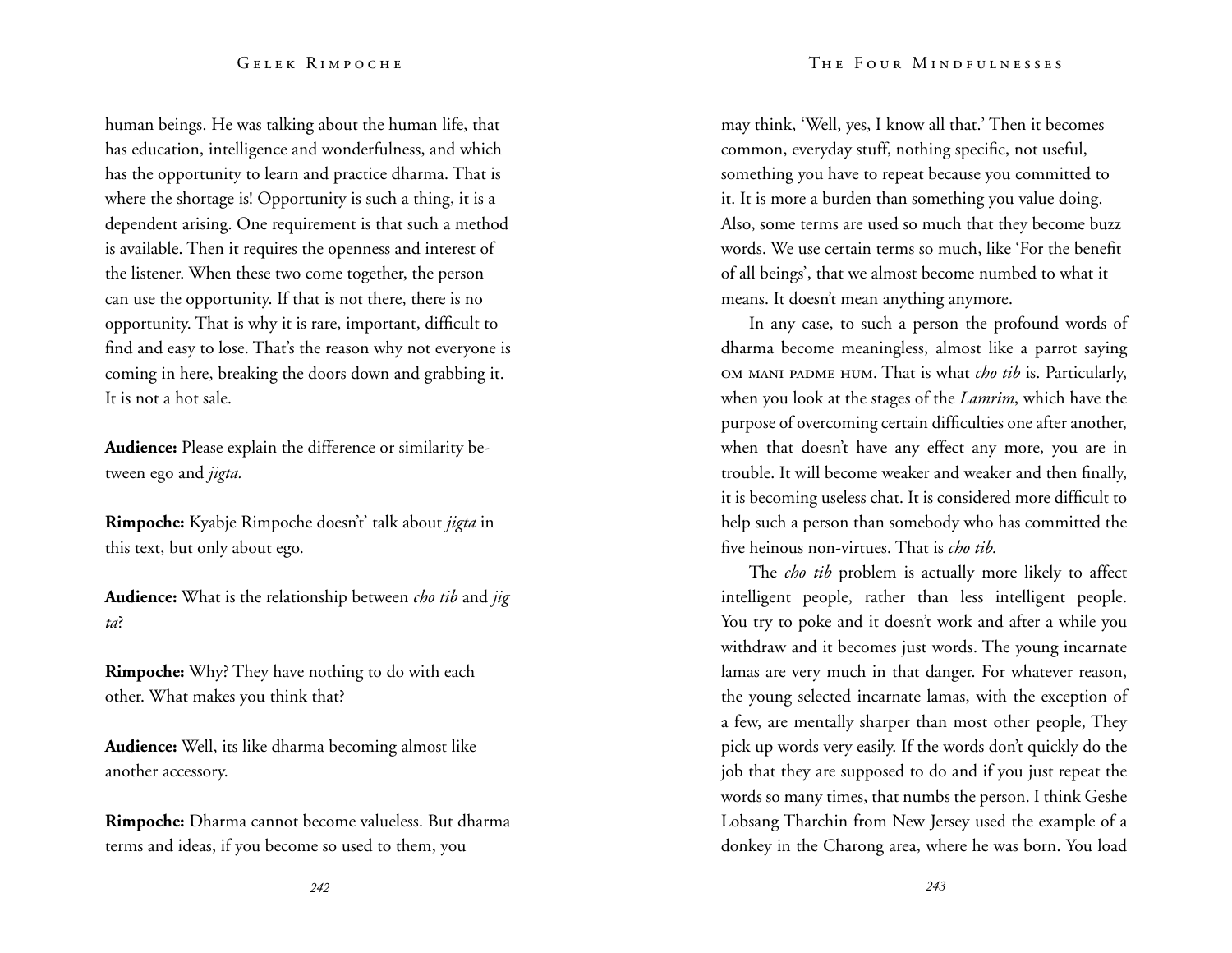up the donkey and if it doesn't want to go, you beat it. After a while, no matter how much you beat the donkey, it won't affect it any more. It has become normal to the donkey and it won't move at all any more.

Likewise, if you open any Tibetan book, on any page it will say a hundred times 'for the benefit of all beings'. That is a *cho tib* danger for us and I wanted to simply raise that.

**Audience:** How do you evaluate your own compassion objectively?

**Rimpoche:** I think that part is little bit easier than the others. How strong compassion really is depends on how strong you feel, on your personal feeling and your association with the pain. There are two things, right? One is real pain, the person experiencing it cannot help it. The second is overly exaggerated pain, which feels real, however might not be that real. When it is a real thing, how much does one feel. Do I feel as though looking at a movie? Do I feel as though I am involved? Do I feel as if it was my own pain and I wonder how can I help? So there are different layers of feeling you can judge within yourself. I think this is how we can judge whether the compassion is strong or not.

The second aspect is whether your feeling about this pain, this compassion, is directed to a large group of people, or a few people, or you feel it with all the people. I think there are all these degrees. So you can look from the point of view of the object and from the aspect point of view how strong your compassion is. We will be able to judge ourselves.

**Audience:** Do enlightened beings feel love and compassion for everyone all the time?

**Rimpoche:** Enlightened beings are supposed to feel love and compassion all the time to all beings. If not, their compassion would become selective, which is a clear sign of not being enlightened. There is no selectiveness in the compassion of enlightened beings. All enlightened beings are supposed to have the strongest compassion that is always compelling them, without causing them suffering, without causing them pain. So, very strong compassion to all and I think it has to be all the time. We cannot comprehend that because we have limitations: limitations to our compassion, and limitations to our knowledge. We cannot focus on two things together. Enlightened beings are supposed to have gone beyond that, so they will be focusing on all beings, all the time. That is the difference We cannot comprehend that, because for us it is almost impossible. We will go crazy. They do not.

**Audience:** Rimpoche, how can we prevent ourselves from becoming overwhelmed when we open ourselves to the suffering in our world?

**Rimpoche:** Well, that is a very good question. 'Overwhelmed, burn out – those words we find very often, and that is lack of compassion. If you have true, genuine compassion, there is no opportunity of being overwhelmed, no opportunity of being burned out. When compassion is limited, it puts limitations on the efforts. When you put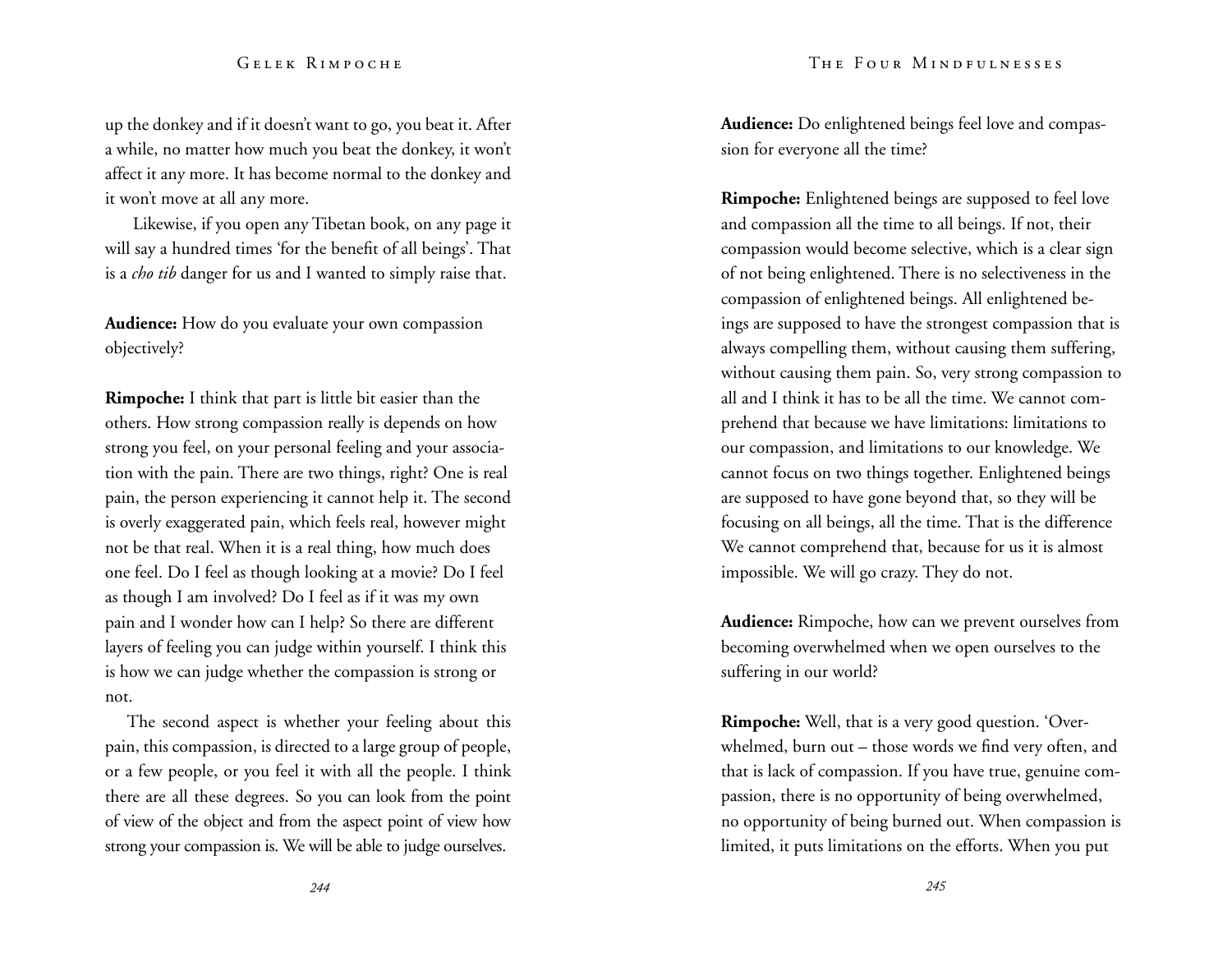#### The Four Mindfulnesses

#### Gelek Rimpoche

limitations on the efforts, it means you are doing something extra there: you are measuring it with something, maybe with how much you gave and what you received. That is why all this is coming up. So maybe the basic measuring idea is wrong. One may revisit that and look very carefully what one is measuring.

There are some people who become completely mentally or physically exhausted beyond their capability, and I think that is a different story. Due to mental or physical exhaustion and lack of capability one may not be able to do it by oneself physically, but one should never put limitations on ideas, opinions and suggestions about the way how to do things. These ideas of burnout, being overwhelmed and all this, are coming from the psychological point of view. It is very genuine, very true, however from the compassion point of view, it is a lack. It is a lack of compassion. That does not mean you have to ignore all your own personal needs. Compassion must work to bring joy and happiness to the individual. Not as an outpouring serviceoriented activity only. On top of the outpouring service-oriented [output], there should be some in-pouring input. Compassion should be bringing joy and satisfaction. If there is a lack on the two-way street approach and it only becomes output, then you have those problems.

If you are happy to do it, how can you be burned out? If you are getting satisfaction of serving and if you experience joy, how can it be overwhelming? That is what little I know. But this is very common with a lot of our people whom we call care-givers. When care-givers are not grounded in the spiritual path, then you have those problems. When you are grounded, you will not have those problems. When you are not grounded,

you think, 'Oh I am doing too much, I cannot do it, I have been doing this, this, this, this, this, and whatever I have been doing, is give, give, give, give and I have received nothing.' or you may think, 'I cannot take it any more because the pain is too much.' I think all of these problems will come because of not being spiritually grounded. In such a case, serving and helping does not bring joy and happiness to that person. It does not bring satisfaction. It is simply mere hard work with very mediocre result. That is my feeling. Maybe I am wrong. But I have never heard the terms 'burnout' or 'overwhelmed' in the *Bodhisattva Way of Life*. That vocabulary does not exist in there.

#### Compassion Versus Pity

**Audience:** This question is directly related to what you just said, Rimpoche. How do caregivers, such as doctors, nurses, therapists prevent job burn-out? How can they distinguish between good compassion and stupid compassion, versus pity and sympathy?

**Rimpoche:** I do not know whether you call it stupid compassion. I think Trungpa Rimpoche used to call it idiotic compassion. Idiotic compassion

**Audience:** And then pity, sympathy…

**Rimpoche:** No one wants the pity feeling, no one. And a lot of our compassion is pity feelings. 'Oh poor things, they are helpless, I must go and help them'. Such a feeling,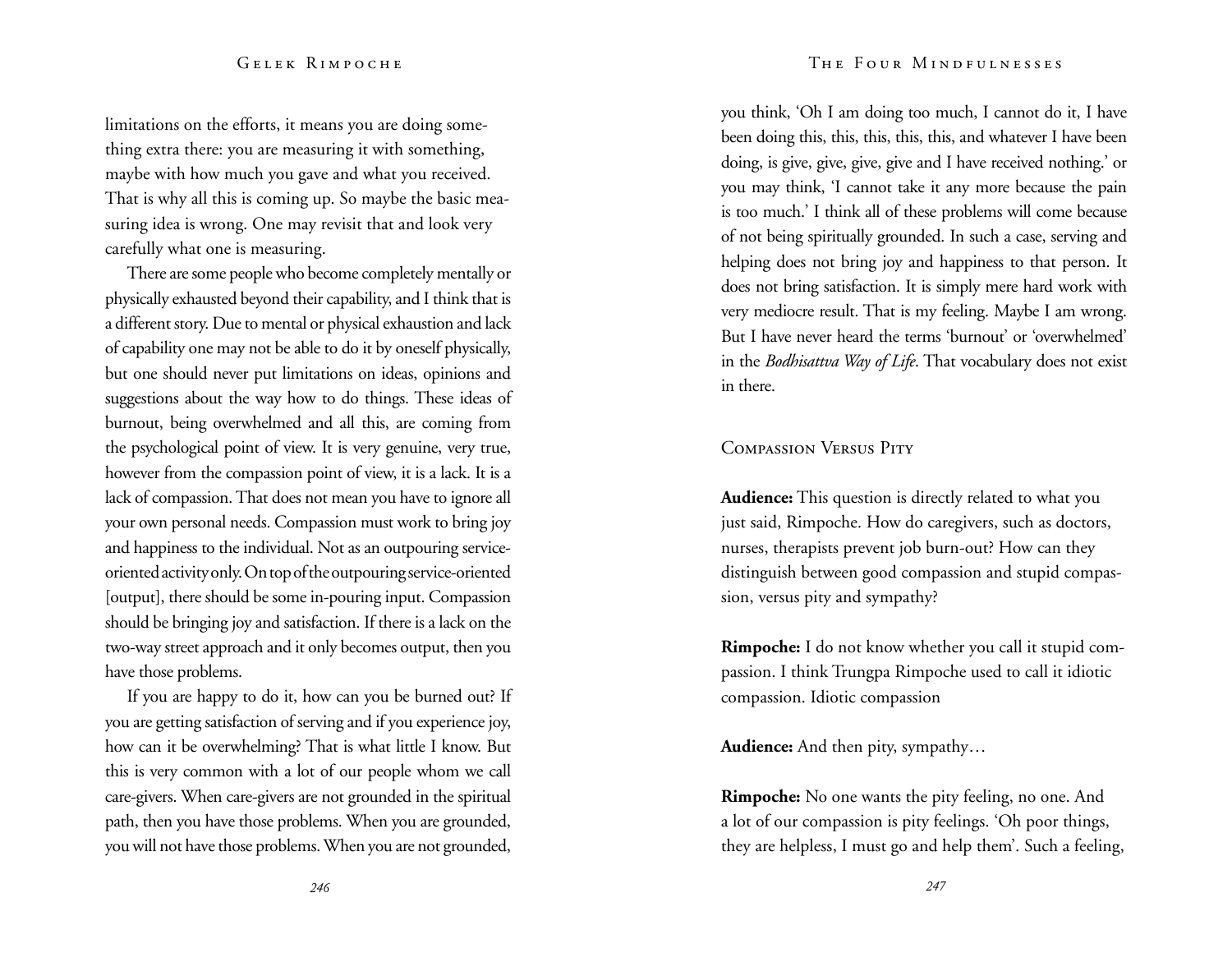I do not think anyone wants. We may want to give it, but those who receive it, I do not think they want it. Every body has their dignity, no matter how difficult, how weak; whatever the situation may be, they have their dignity. Pity feeling will really cut out the dignity of the people, in my opinion. We may think it is compassion but it is not. We felt pity for that person. And that gives you two choices, either to just not look at it, walk away, or else, try to give something, share something. So right from the beginning, that motivation has limitations in there. So this is not go ing to be helpful to anyone, especially not to yourself.

In one way we look at compassion as something to help others. But we completely forget it is one of the best ways to helping ourselves too. Being of service to others is the best way to be of service to ourselves. That brings us closer to enlightenment, that is our purification, that brings accumulation of merit, all of those. So it is more service to us even than service to others. We tend to forget that, but it is a major point. It looks like I am the most compassionate, with no selfish interest for whatsoever, totally doing something for you. In reality, it is totally helping myself and it is helping them as well. It is fulfilling two purposes: the purpose of helping oursel ves and the purpose of helping the people you are serving. This is a double benefit. Really, great work. The best way to help ourselves is to help others.

Good compassion should be able to take a little hard, painful work to benefit the person. When we see the result, we can do it. It is like doctors performing surgery on a person. It looks harsh and tough; it is painful and difficult, but when you look at the result, it becomes worth it. Worse consequences are

prevented. Good compassion should be able to do that. Idiotic compassion will be unable to do that. When a diabetic person wants sugar so badly, the good compassionate person can find some substitutes for the sugar to satisfy the person as well as not harming them either. But people with idiotic compassion, when they feel that somebody wants it so much, they will give it to them. They cannot argue, they just keep on giving it. I believe idiotic compassion is weak in will-power. Sometimes it even misunderstands the situation completely.

Nobody wants pity. Nobody. No matter how pathetic the situation of the individual may be. But for us, pity is the easiest compassion. It looks like compassion, and we have it. We see people's pathetic situation, we see how horrible the situation is, and we feel we must do something. That could be genuine compassion, that could be idiotic compassion, that could be pity feeling. With real compassion you will know what to apply, you will apply something to get rid of the cause completely, you are not just going to look for temporary solutions. Thank you.

**Audience:** There are some people who have never ex perienced the love and compassion of a mother, such as orphans or those who have been abandoned, and yet the teachings are telling us to look at all sentient beings as our mothers. How can those individuals use that to cultivate love and compassion?

**Rimpoche:** I think it is an excellent question. Recognizing every sentient being as a mother being is a method given in a tradition of Buddhism, but it is a metaphor. One could not find a better example applicable to so many people. That is why it is used. That does not necessarily mean everybody has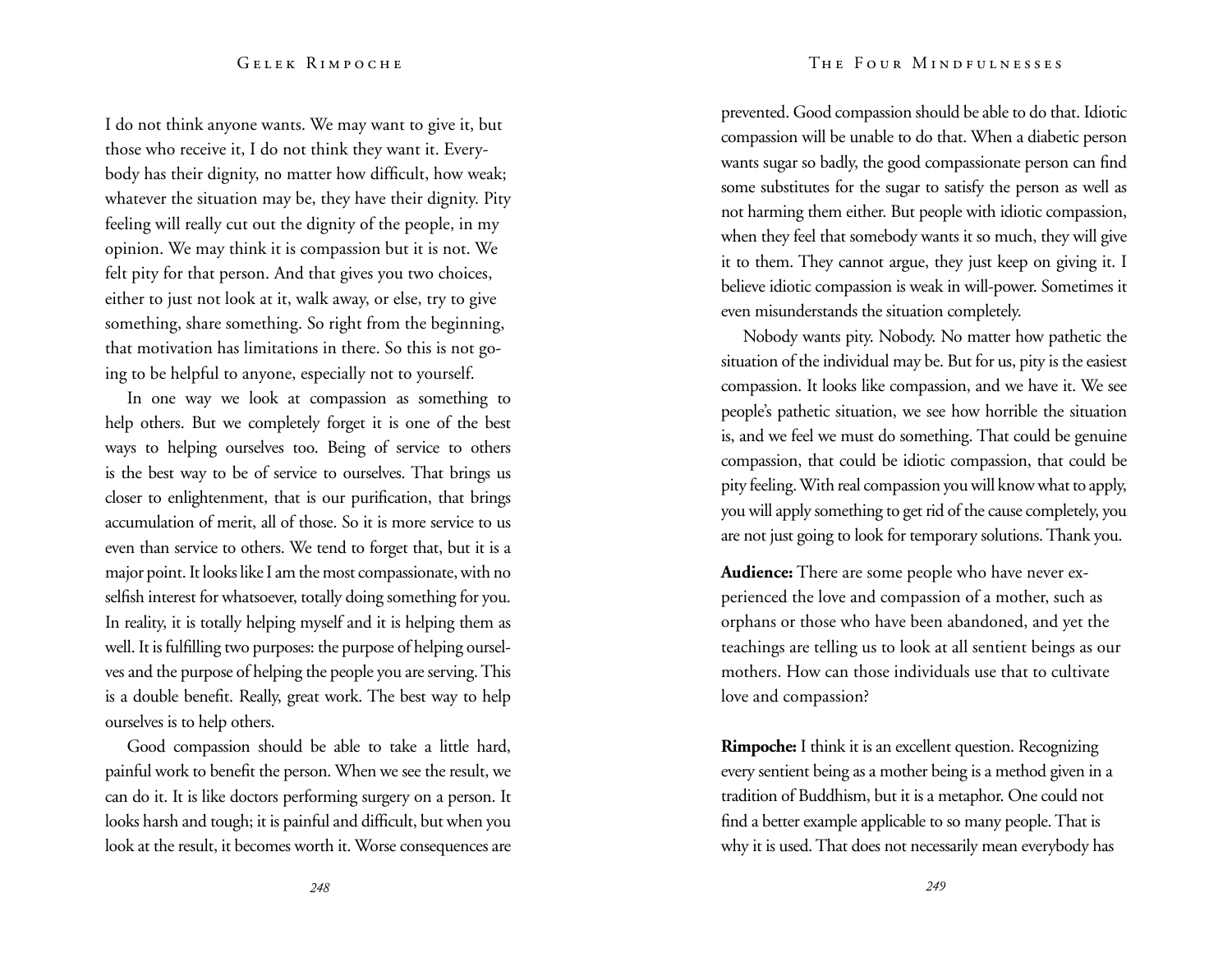to meditate about every sentient being as mother being, and see the mother as most kind and compassionate. Generally, it is the best example, but of course it is not the only example. There are many other ways.

**Audience:** How do you connect with the [mental] pain of others?

**Rimpoche:** Well, you yell and scream. [laughter] I really think you need a genuine understanding of what is going through the person's head. That does not mean that every pain of that person has to be entertained. Many of these pains are some kind of man-made, crazy pains they go through, just absolutely crazy. The person themselves is a genuine, wonderful person, but sometimes when they make up their pains, it goes completely crazy. We have seen it. We have to understand what type of difficulties they are going through. By understanding that we find out how best we are able to relieve their pain, but that does not mean we have to feel everything that person goes through. Whatever that person is going through is a genuine pain for that person. No doubt. But at the same time it is craziness too. So we have to acknowledge that and almost treat it as craziness.

On the other hand, there are really conditions that are truly helpless, not mentally provoked. We have to see and acknowledge these conditions, and not only that, we really have to be in touch with it, feel it, and just that feeling somehow gives support to the individual who is suffering. They know that you are with it. And that is what I mean

#### The Four Mindfulnesses

by saying: touch it and feel it. 'I know you are suffering' is not the answer. The answer really is that somehow you have to go with it, and make sure it is not only that person's problem, it is your problem; challenge it together, face it together, support a solution together. That is what I mean by feeling and touching. You have to distinguish between the craziness and the real, because instead of helping the crazy pain, by entertaining it we create more crazy pain. And that is where sometimes even cutting it short and wrathfulness may be part of the way to help.

**Audience:** When meditating on the suffering of the world, how do we overcome the sense of depression and despair?

**Rimpoche:** Why get into depression in the first place? The purpose of the meditation on suffering is really to know. When you know it, then you look for how to overcome it. And there is no question of getting depressed. When you cannot find a solution, when you keep on thinking and suffering so much, that brings depression and difficulties, if I understand correctly. Please remember, I am not trying to be a psychologist. Nor am I a therapist. My understanding is based on what Shantideva said:

> If there is something to be corrected, why be unhappy about it? If there is nothing to be corrected, why worry about it? <sup>53</sup>

**Audience:** If we are so interdependent, why do we experience loneliness?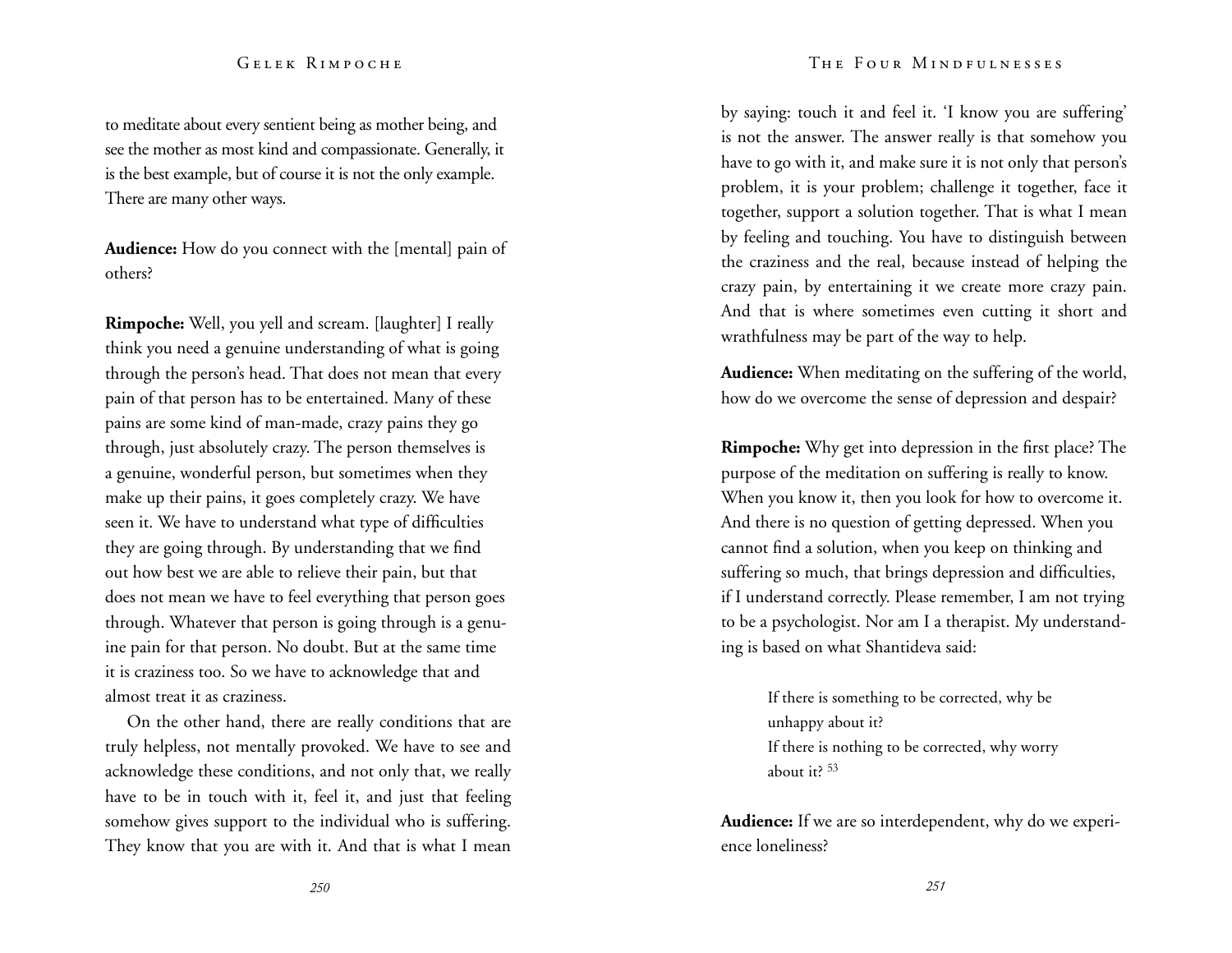#### The Four Mindfulnesses

#### Gelek Rimpoche

**Rimpoche:** Because we are stupid. Honestly. I mean, we do not know. We are not aware of it. The moment we walk in our room and close the door we think we are alone. There is no one to relate, no one to talk to, no one to share. That is what we think. And believe. And to a certain extent it is true. I think that is the perception of the individual. I do not mean it is a wrong perception; it is a perception. And that is why we experience loneliness. Also we are afraid of being lonely so much. Perhaps it has been one of the biggest concerns for a number of people. It may not be genuine, but people do suffer.

**Audience:** How are impermanence and emptiness related?

**Rimpoche:** Impermanence is not emptiness, however impermanence helps a lot for us to understand emptiness. (I would love to say that emptiness is impermanent, but that is not allowed, because emptiness is supposed to be permanent. Phenomena are divided into two categories. Created or compounded, and not created or not compounded. Emptiness falls in that category of not created, not compounded. It is not made, therefore it is supposed to be permanent. That is how we divide it, and that is why I am not allowed to say that emptiness is impermanent.)

**Audience:** Are negative emotions an integral part of our mind?

**Rimpoche:** No. Negative emotions are not an integral part of our mind. It is like they are stuck with our mind. It is like cloth dresses and dirt on it. The common example is the sky and the clouds. So it is not integral part of mind.

**Audience:** When can ego be used as a constructive tool, versus when it is not constructive, for instance pride, and false identification?

**Rimpoche:** The way I look at the ego, I do not see any way that ego can be used as positive or constructive tool, because by nature the ego is confused. It is fear by nature, and it is ignorance by itself, and it is a false identity, false existence. So I do not see any constructive usage of ego. No, I do not.

**Audience:** Could you please talk about reconciling reincarnation with the Buddhist doctrine of the absence of a permanent soul?

**Rimpoche:** Buddhists do not accept a soul, from the doctrinal point of view, but they do accept consciousness. I do not know exactly how it works in the Judeo-Christian tradition, whether you see the soul as something permanent. In Buddhism, every being, every consciousness, is not permanent, it is impermanent, and that is probably the reason why they do not accept a soul, because the word soul may convey the message of being permanent, being the same for eternity, or something. Atman. Eternal. Probably that is the reason why Buddhists say there is no soul. (I am making all of us into soul-less persons. I do not know whether we would like that or not. We must be all ghosts, moving around here. )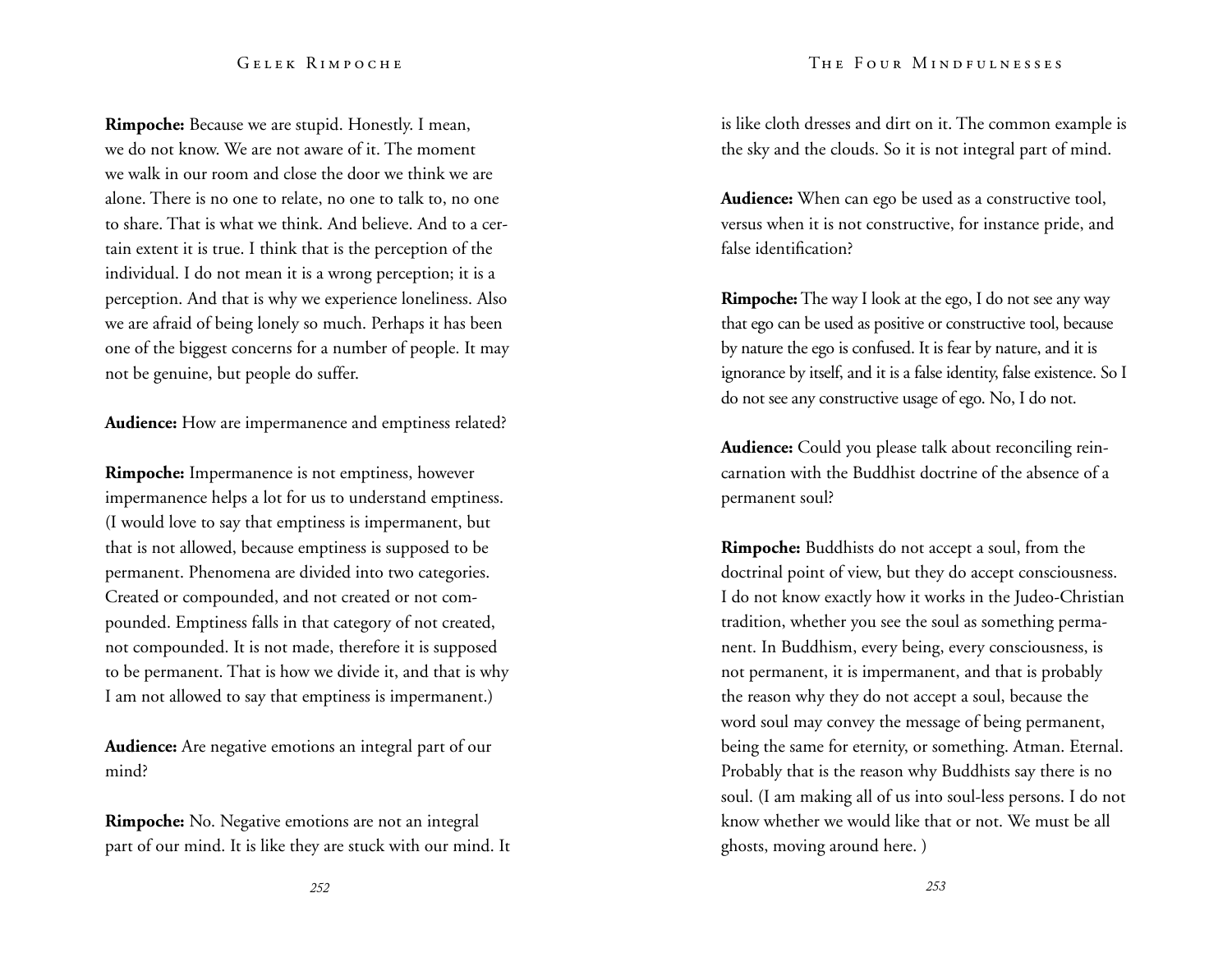**Audience:** In the absence of soul, what is it that gets reincarnated?

**Rimpoche:** I got that already, but I am sort of trying to dance around and tease you a little bit here, and make us all soulless, and ghosts, particularly ghosts that also move during the daytime in the light. But I have said clearly that we accept consciousness. I do not know what is the difference between consciousness and soul, except that consciousness is impermanent, and soul is supposed to be permanent. If that is true, then that is the difference. Impermanence does not necessarily mean discontinuity. I think Trungpa calls that a 'continuation of discontinuity'. It is something that is continuing. But all sorts of discontinued things are continuing together. And that is what reincarnates.

#### MEDITATION 4: SEVEN STAGES TO BODHIMIND

*1. Every living being, at one time or another, has been not only our most beloved one, but someone that we completely depended on for our total survival many times. Within that, the mother is the projected example. Mother or no mother, there was a time when we depended for our total survival on this individual, that very individual, and today we cannot say, it is this one or that one. We cannot say that any particular person has or has not done this for me. If we could make a breakthrough of seeing the past and future lives then there would will be no difficulty. But right now we* 

*cannot because we have limitations. This is bridged by the teaching of the Buddha.* 

*Let us presume there has been reincarnation. Our sense indicates that this is not the first time [we live], nor is it going to be the last time. It is not a wrong sense; it is a very valid sense. Until we are able to see this clearly by ourselves we only have this sense. So let us give the benefit of the doubt. Buddha says that we are all reincarnated, that we are all continuing. And every time we take rebirth, we have someone to protect us, to help, to nurture us, to bring us to the level of what we are. That someone we cannot say is not this person in front of us now. No way. So, for our own benefit, for our own sake, let us say all living beings have been one time or another the person who gave us protection, ensured our survival, nurtured us. We cannot take out any single living being and claim 'This one has not done that for me'.* 

*2. Every time, when they did this, they have really given me us total love and total affection, although, when we become older and don't listen to them, they may have difficulties. When we were young infants or very young children, they have shown this love, caring, compassion day after day, week after week, month after month, year after year. Such a kindness I cannot forget. I am indebted to all living beings who have given me this so many times. And I must remember what they have done to me. It is time for me to bring awareness of,*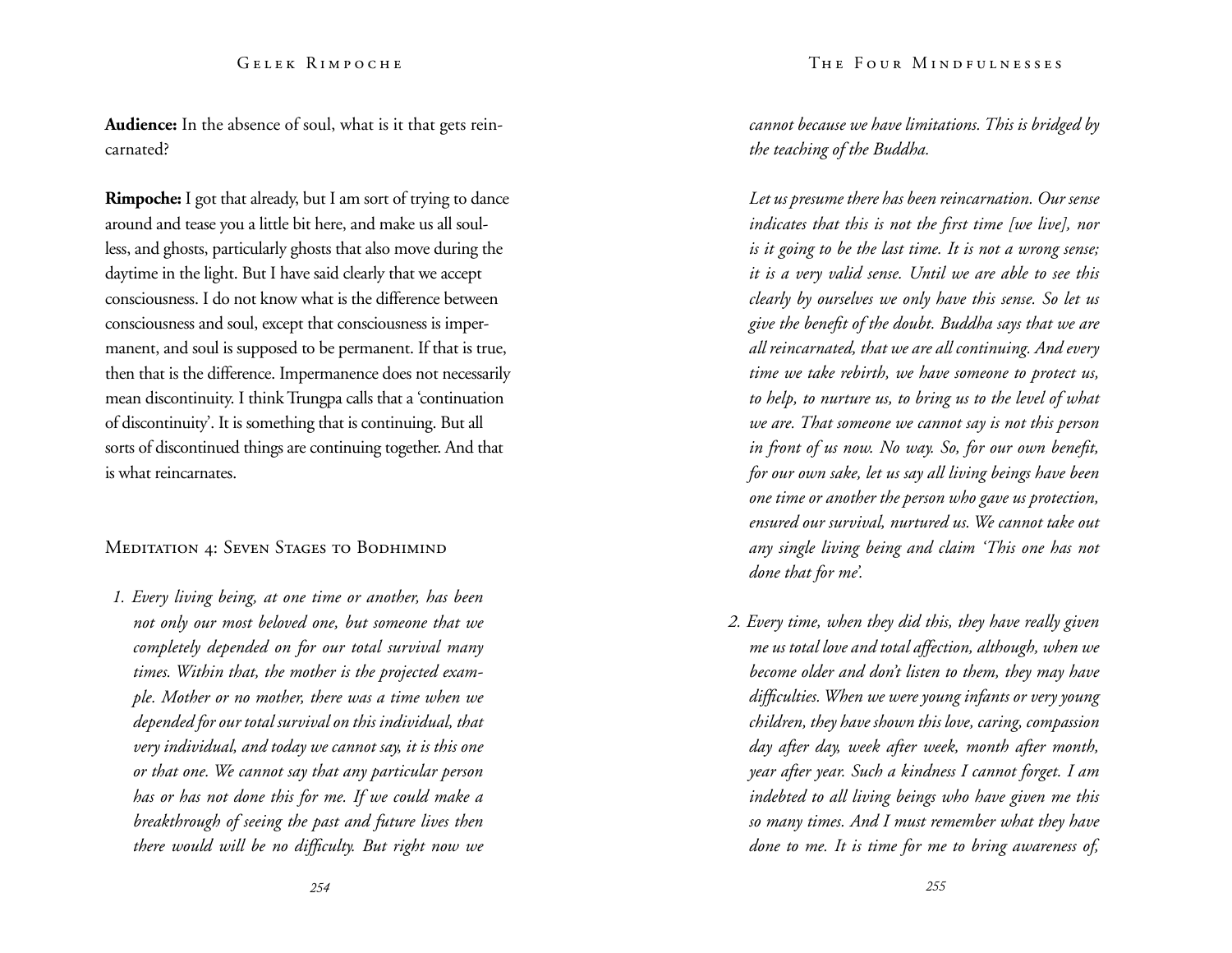## *acknowledge and remember their kindness.*

*Not only as a mother, not only as a lover, not only as a companion, but even now, they, the living beings, are providing opportunities for us to meditate on compassion. If there is no living being who is suffering, I have no opportunity to meditate on compassion. So even from that angle I am grateful to all living beings, not only for giving me life and nurturing me, but also for the opportunity to practice, to meditate compassion.* 

- *3. Such a kindness has to be repaid. It is a human quality to repay kindness. So what we would like to do is give medicine to the sick, food to the hungry and shelter to the homeless. But we have the capacity to do something more than that. Not only these things we need to do, but something more than that. What they want is nothing but happiness, to be free of suffering. So I am looking if there is an opportunity for me to be able to do that, just to repay their kindness.*
- *4. Not only that, when I am looking at each and every one of them, they all have their own unique quality, their unique personal, sweet way of doing. And I must generate love that is wishing for them to be happy. I wish them to be happy.*
- *5. In order to make them happy, in order to make them remain in happiness, I must remove their sufferings*

*and the causes of suffering. How wonderful it would be if I can achieve this. How wonderful it would be if I can bring joy and happiness to all beings. How wonderful if I could separate every being from their suffering. I pray I may be able to [have that compassion and] do that.* 

- *6. Not only I pray to commit myself to do this, I give myself to bring this about, I pick this up as my goal, I pick this up as my responsibility. I pray I will be able to do that. I like to take a special responsibility to liberate all living beings. Why me? Because I have the opportunity: (a) I have this great human life. (b) I have this great mind. (c) I have this information. (d) I have the capability. If I do not do it now, who else will do it? It is my opportunity. It is my privilege to commit myself to bring all happiness to all living beings, and make them free of suffering. Can I do it? I love to do it. But can I do it? No.*
- *7. At this moment I don't even have the capacity to bring myself, a single human being, to that level. How can I bring all living beings to that stage? However, it is not impossible. If I can achieve the state of enlightenment, if I become a buddha, I will have the best capability. Therefore I would like to become a buddha, I would like to become fully enlightened. Not just for me, but to serve all those I love and I care for. I have compassion and I have personal responsibility and commitment. And therefore I must strive to become*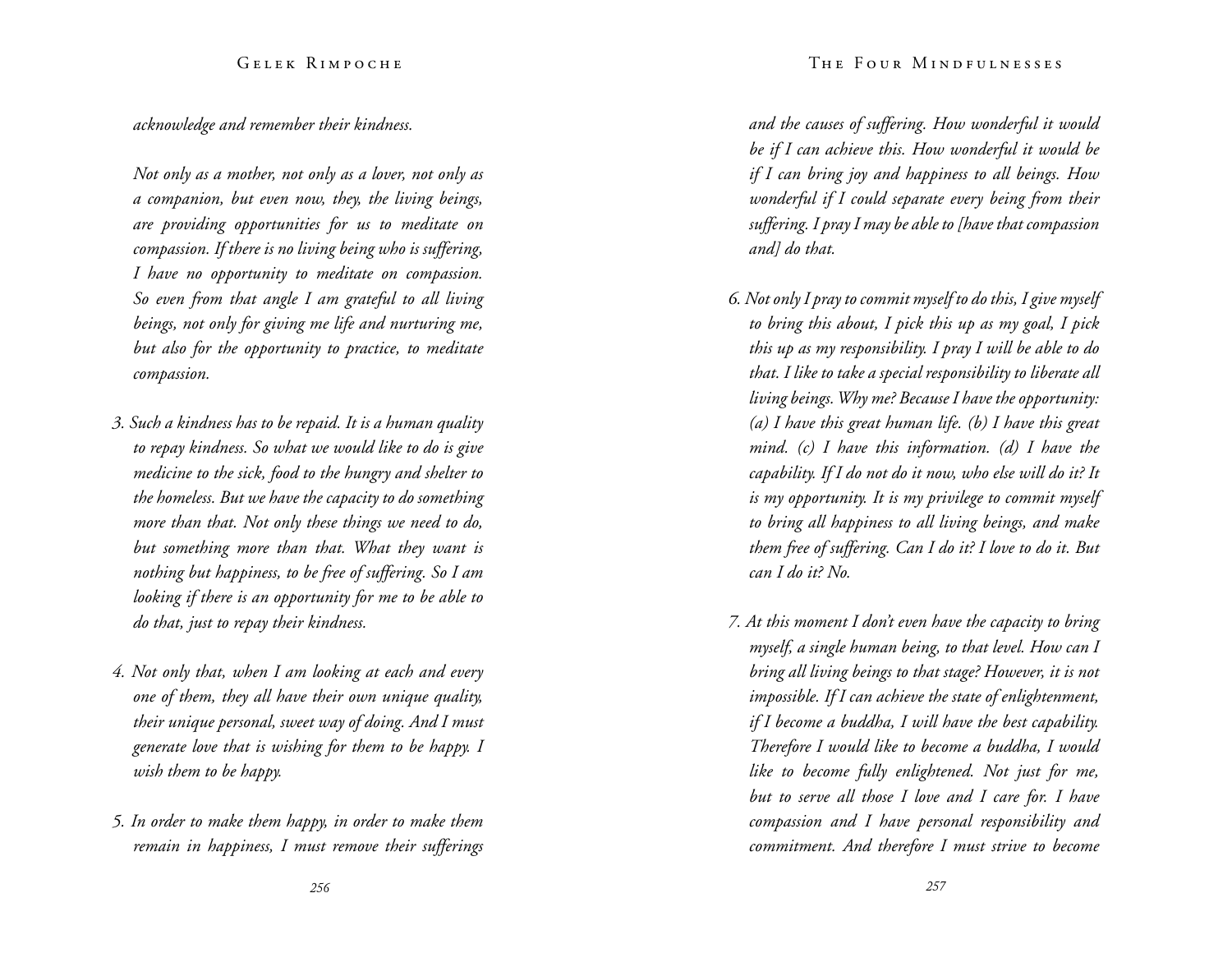*fully enlightened.* 

\* \* \*

## Precious Bodhimind – Six Support Activities

This is very briefly how you meditate on the ultimate, unconditioned, unlimited compassion and love, which we call bodhimind. It is one thing to say, read and listen to something, and try to guide our mind in that way. But it is another thing to remind ourselves all the time about the sufferings of the people, seeing how terrible it is, so much so that we cannot even bear a minute of it. 'I am not just watching them suffer, I am feeling it with them together, so therefore we must remove this, immediately. I must bring joy to them immediately. I would love to do that, I would like to take the responsibility. However, I do not have the capability, and therefore I would like to become fully enlightened, get that maximum capability, and then effortlessly, I should be able to do this.'

That is what the earlier buddhas and bodhisattvas call the precious bodhimind. Precious because it is a huge commitment; it is almost impossible to do. But we do have that huge mind capacity, that openness, committing ourselves to do this. That is why we call it precious. Not only it is precious because it is so good, but also it is the beginning of the opening of the path to be enlightened and that is why it is such a precious mind. If we do not utilize this opportunity, how unfortunate it will be?

Therefore, we like never to submit ourselves to laziness.

We must overcome the laziness and bring *enthusiasm*. We must also bring *patience* into this, because it is something that does not happen over night. It needs constant, continuous effort, to be able to wait and develop and work continuously. And the most important obstacle to this is anger, including anger against ourselves. We think, 'I did something wrong, it is impossible, it is almost impossible.' To be able to have the patience that does not give in to that anger is a most important support system here. And we also need the support of enthusiasm to be able to continue. Another support is the ability to focus on whatever you are doing, to *concentrate*.

Concentration, enthusiasm and patience alone will not be able to work, we need the basic fundamental principle of *morality*. Just morality, patience, enthusiasm, concentration, alone will not do, we must be very *generous*. Just being generous alone will not do, we must have *wisdom* of how to be generous, of how to maintain morality, of how to keep patience, of how to bring the enthusiasm, and how to focus. You do not only build up the mind alone, but also the support system of the six activities, all the time. That is the mindfulness of compassion.

## *Avalokiteshvara – om mani padme hung*

Here we also have another aspect. It is not only thinking, analyzing and focusing meditation alone, but you are also bringing the enlightened beings into the picture. And you are bringing mantra into the picture. In this case, the enlightened being recommended to focus on for compassion is Avalokiteshvara, the Buddha of Compassion.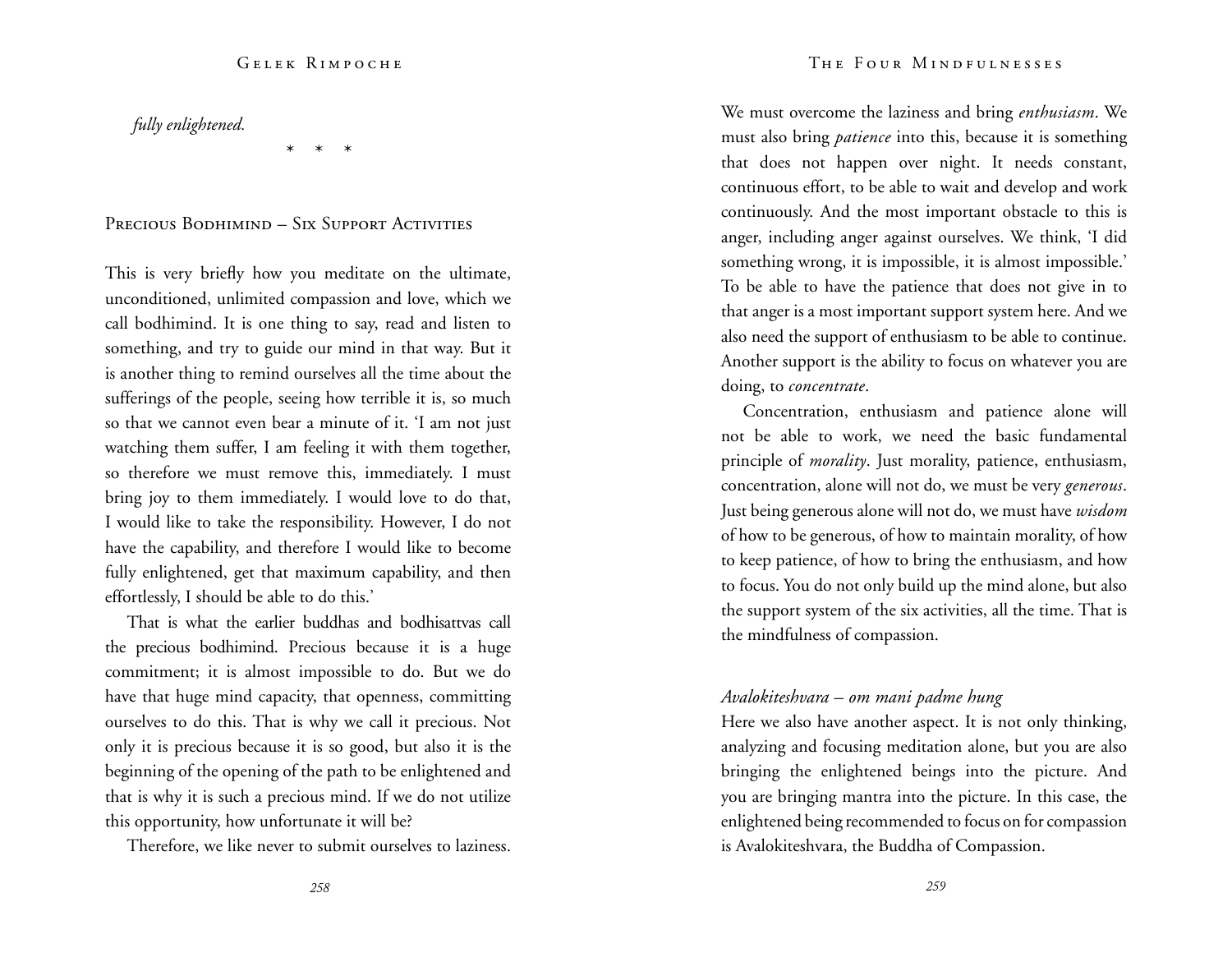There are a number of different versions. Very commonly known are the thousand-armed thousand-eyed Avalokiteshvara, and the four-armed Avalokiteshvara. There is also the twoarmed Avalokiteshvara. So far the male aspect. The female aspect is Tara. There are White Taras, Green Taras, multiple Taras. All of them are representing enlightened beings that are trying to help us to bring that compassion. And that is why we are meditating on Avalokiteshvara, and saying his mantras.

We do say the long mantra or dharani: NAMO RATNA trayaya…54 And the short one is om mani padme hum, the famous Tibetan mantra. It is famous because even small children, in Tibet, at the beginning, are saying Ma and Mani together, and that brings the mantra. As kids, it is almost the first word they can say. I do not want to give you the detailed explanation of this mantra, but I have to say a little bit.

Om is not only the beginning of the mantra, but also it consists of ah - oh – em; three syllables combined together, which mean body, mind and speech of the enlightened ones, and of ourself. mani, we all like that, don't we? We like money, who does not like money here. I am just joking, sorry. Mani is actually the Sanskrit word for jewel. And padme, or padma, is lotus. What is the jewel, what is a jewel heart? It is compassion. The heart or mind is compassionoriented: ultimate, unlimited, unconditioned compassion. That is the jewel. The lotus represent purity. It is pure because although it grows out of the mud or swamp, there is no fault of swamp or mud in the lotus. That refers to wisdom, to emptiness. The union of compassion and emptiness brings the union of the body-mind-speech of individual practitioners and of the enlightened ones together, bound by the hum. So mindfulness

of compassion is om mani padme hum.

OM MANI PADME HUM is the body-mind-speech of those of us who are not enlightened, practitioners who are looking for enlightenment, and the body-mind-speech of those who are enlightened. Joining them together is the union of compassion and wisdom. That is what OM MANI PADME hum is all about it, very briefly. There can be a hundred different explanations, but very briefly this is the most important thing. So, whenever you say OM MANI PADME hum, you think that way, and the moment you say hum, you think about body-mind-speech of the enlightened ones and of ourselves: pure and impure are going to be merged and mixed together, so that impure can become pure. If you think that way, it becomes what it is called – a jewel mantra. It is the jewel-like, wish-fulfilling mantra.

So you say the mantra OM MANI PADME HUM and concentrate and focus on compassion. Try to develop it, no matter how basic. We all have compassion, we are not really such bad persons at all. We may not have greater compassion, but we do have compassion. Use that as a basis and build on that. Expand it. The object of compassion should be expanded, the purpose of the compassion should be expanded. And you can make the compassion stronger, not just appealing to yourself, but really pushing, focusing, and sort of plug yourself into that compassion. If you can do that, it will be very strong compassion. That is the beginning. It is almost like the first step to becoming an enlightened being.

How do I think, how do I meditate on suffering? There is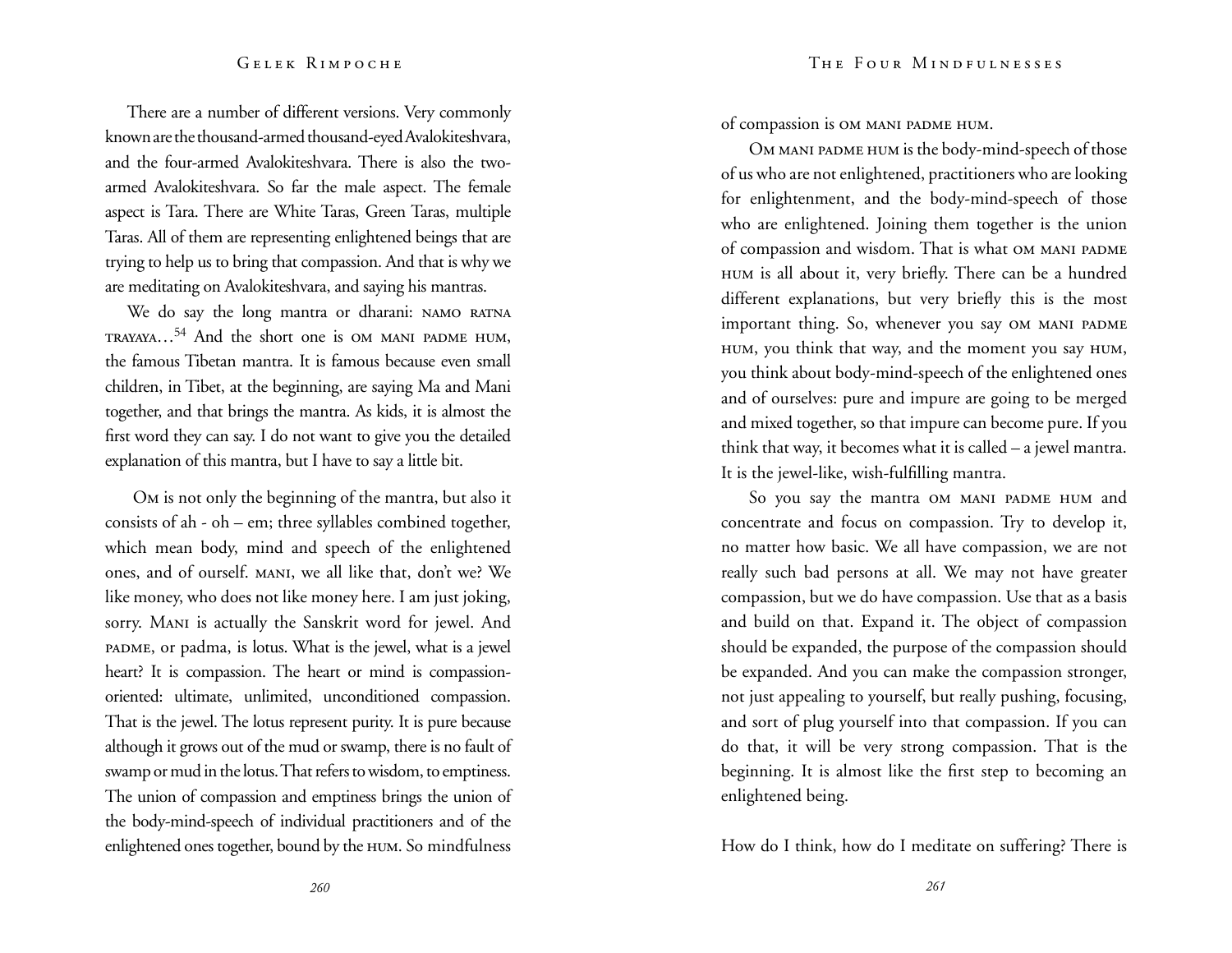one simple, basic rule for all. First and foremost, learn. If you do not learn, what can you think? Nothing. Learn, and not in order to be a scholar but learn enough so that you can function by yourself. Every information is not necessarily correct. So process that information. Analyze it. Find it. What does analyzing do? It gives you the essence. When you get the essence, focus on it. That is the meditation. So one, two, three: learn, analyze, meditate. That brings it into the reach of your quality. It becomes part of you, without forcing yourself. By doing this analyzing and meditating, it will become part of you without any efforts. After a little while, you will be realizing that you are already soaked halfway through with compassion. Then it becomes your quality. Not only your quality, it becomes part of your mind. And that is how we bring ourselves to become compassionate, not as an academic study or learning but as quality.

Learning is very important. Its major purpose should be to transform the learning into the quality of an individual. And when you have that, you are going to find it is going to be helpful for others and for yourself. If you do not have that as a quality, then it may help or maybe it won't. Chances are that it is not likely. Then it becomes mere dry information and so the hope of helping anyone is much less. When it becomes a quality of the person, the person becomes different. And that helps. One quality person provides hundred or tens of hundreds and that provides again hundreds of thousands and that is how we contribute to the society, to the world. That is how we change the terrible hatred-oriented society into the loving, compassionate, caring society.

This is the only way to do it. It is not meant in a religion's way of saying 'My way is the only way', but truly, the only way to do it is first making that into a quality of oneself and then help others. Until it becomes a quality, it does not help. When it becomes a quality, it begins to help us and others. That is what I know. That is what I attempt to do. Hopefully I am doing the right thing. And that is what I will ask you to consider.

And OM MANI PADME HUM is helpful for this, a great help. It is a great mantra. People may think mantra is something magic: something will change, zoom, into something. No. Mantra is meditation. It works the same way. It may have a little more power than our simple thought-processingmeditation because it carries the name or initials and the commitment of enlightened beings. So it may have a little extra power to add up to our own mental meditation. But, saying mantras only, without mental meditation, is not enough. There may be a few mantras which claim that just saying the word alone is enough, but other than that, a mantra alone does not do that much. It is mantra combined with meditation that brings us the result. And that is mindfulness of compassion.

## *Taking Refuge and Four Immeasurables*

The First Panchen Lama's text on the Four Mindfulnesses briefly introduces you to the refuge taking. We take refuge to Buddha, Dharma, and Sangha. That is a very Buddhist thing. If you are not Buddhist you do not have to take refuge in Buddha, Dharma and Sangha, but you do need to take refuge to enlightened beings. As long as they are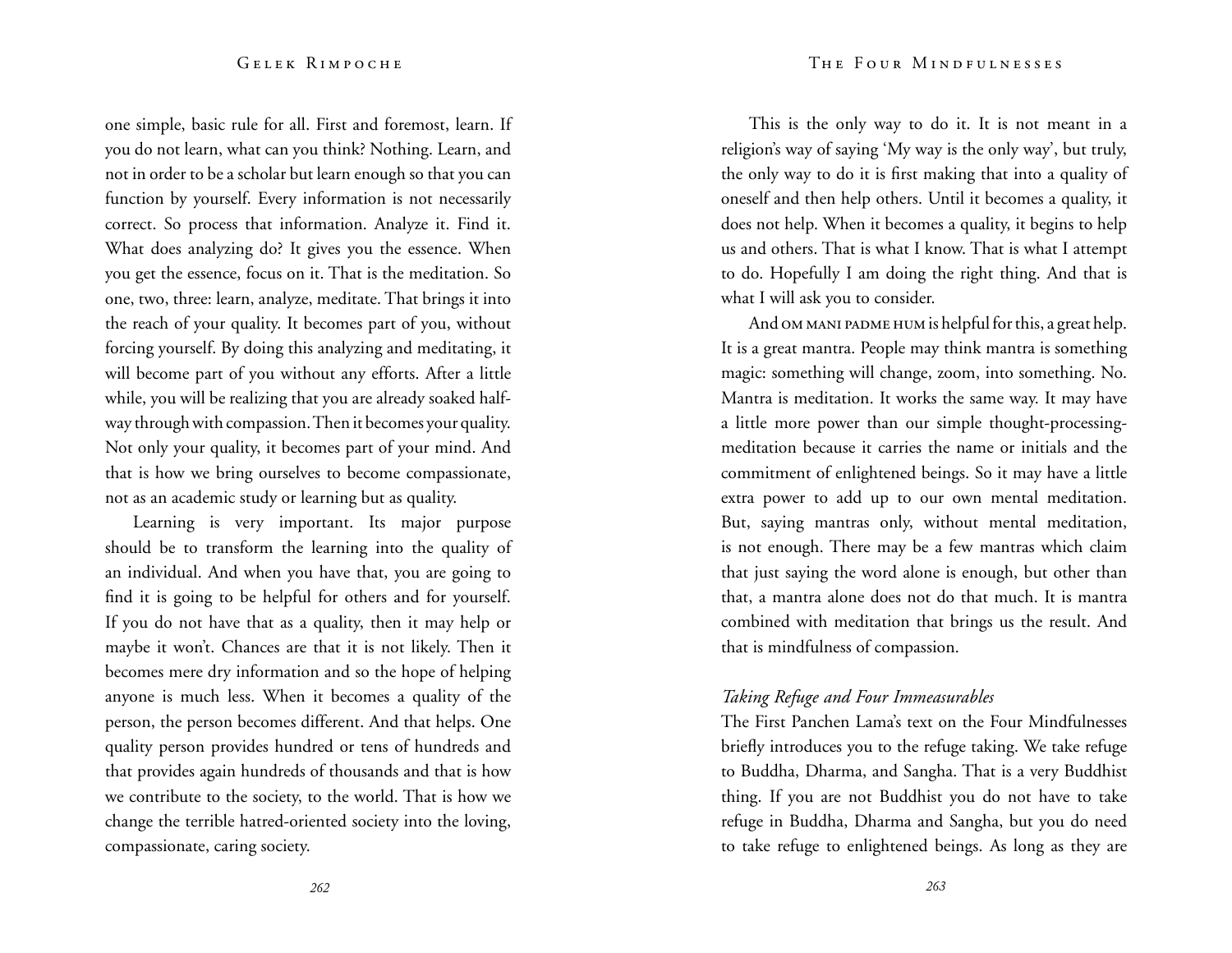enlightened ones, it does not matter. To non-enlightened beings, better do not take refuge, because there are a lot of difficulties and problems.

From the Buddhist background, the first step, is to take refuge to Buddha, Dharma and Sangha, and according to vajrayana, to take refuge to Guru, Buddha, Dharma, and Sangha. According to the First Panchen Lama, *all*, that is *a-l-l*, all enlightened beings, including Buddha Shakyamuni, say in one voice that every living being has been our mother. And that is a reliable word. Therefore, everyone, whenever they became my mother, have helped me just like my mother does today, the kind mother who cares for her child. It is very briefly mentioned in this text. It is then our duty to repay the kindness of all these beings. How wonderful if they were *free from the attachment and hatred, remain in great equanimity*. I pray it will remain. I will make it will remain. I seek the blessings of the object of refuge to be able to do that. That is the first step.

Then the second: How wonderful if all these mother beings could be *free of suffering and the causes of suffering,* I pray they will be free of suffering and the cause of suffering. I will pray they will remain free of suffering and causes of suffering. I may be blessed to be able to do that.

So we say all the time, '*May all beings have happiness and the causes of happiness*. How wonderful if they could remain in happiness. *May they experience a joy that has never known suffering*. I will pray they will remain in that joy and the cause of the joy, always. I am going to do it, making sure that they will remain always in the joy and the causes of joys. I may be blessed by my object of refuge to be able to do that.

So the first one is the wish to remain in the joy and cause of joy. Then the second one is praying they will remain in the joy that has never known sufferings. In order to do that, I would like to become totally enlightened. In order to achieve this, I will have a great, profound practice such as a compassion and wisdom combined practice. And that is how one remains in the mindfulness of compassion. That is according to this text by the First Panchen Lama. And it is almost the same as I said earlier.

That is how we think, how we meditate. These are the guidelines for us to how we conduct our life, what is the goal of our life, what we want to achieve, what we are looking for and what we think we can do. The mindfulness of compassion tells us to remember this all the time. But we know that is very difficult for us. But what we can do is constantly reminding ourselves, as often as we can, at least six times in twenty-four hours. That will help to bring our life in a right way.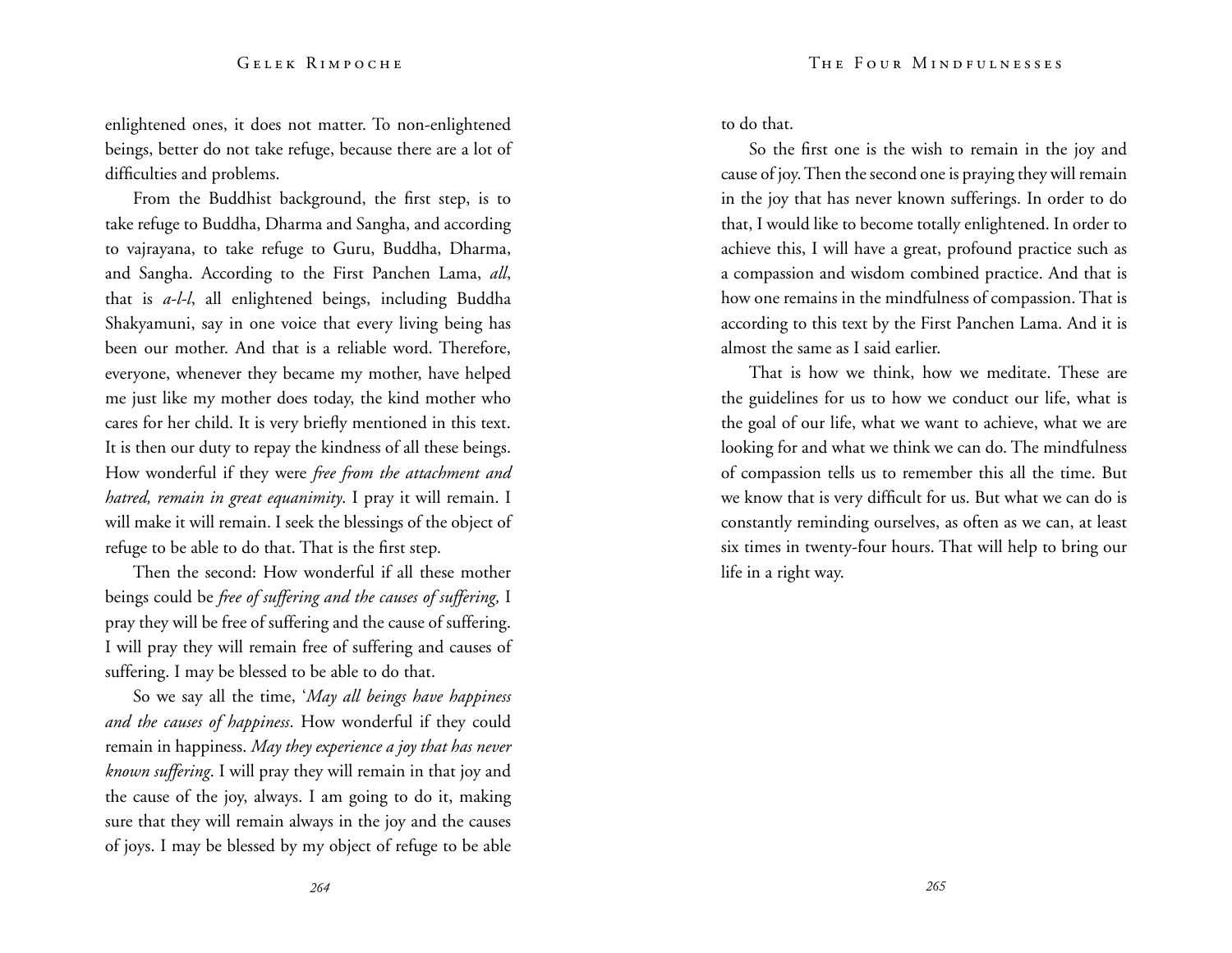# IV Mindfulness of your body as a divine body

*In the Divine Mansion of great bliss, pleasant to feel, abides the divine body, which is your own body of pure aggregates and constituents. A Deity with Three Bodies inseparable is there. Not conceiving yourself to be ordinary, practice divine pride and vivid appearance. Not letting your mind stray, place it within the profound and the manifest. Making your attention unforgetful, maintain it within the profound and manifest.*

Let me paraphrase the translation: There is the joyful beautiful mandala that whoever reaches it enjoys. Here is the pure part of our aggregates and elements<sup>55</sup>. It is your own body as deity. Here is the inseparability of the three kayas. Do not look at it as ordinary. Have pride and clarity. Don't let your mind run, keep it on the profound and clear.56 Don't let it forget. Hold it there.

We have reached now to a very interesting subject. There is a little bit of secrecy involved here. The reason is that this is pure vajrayana practice. It is not commonly talked about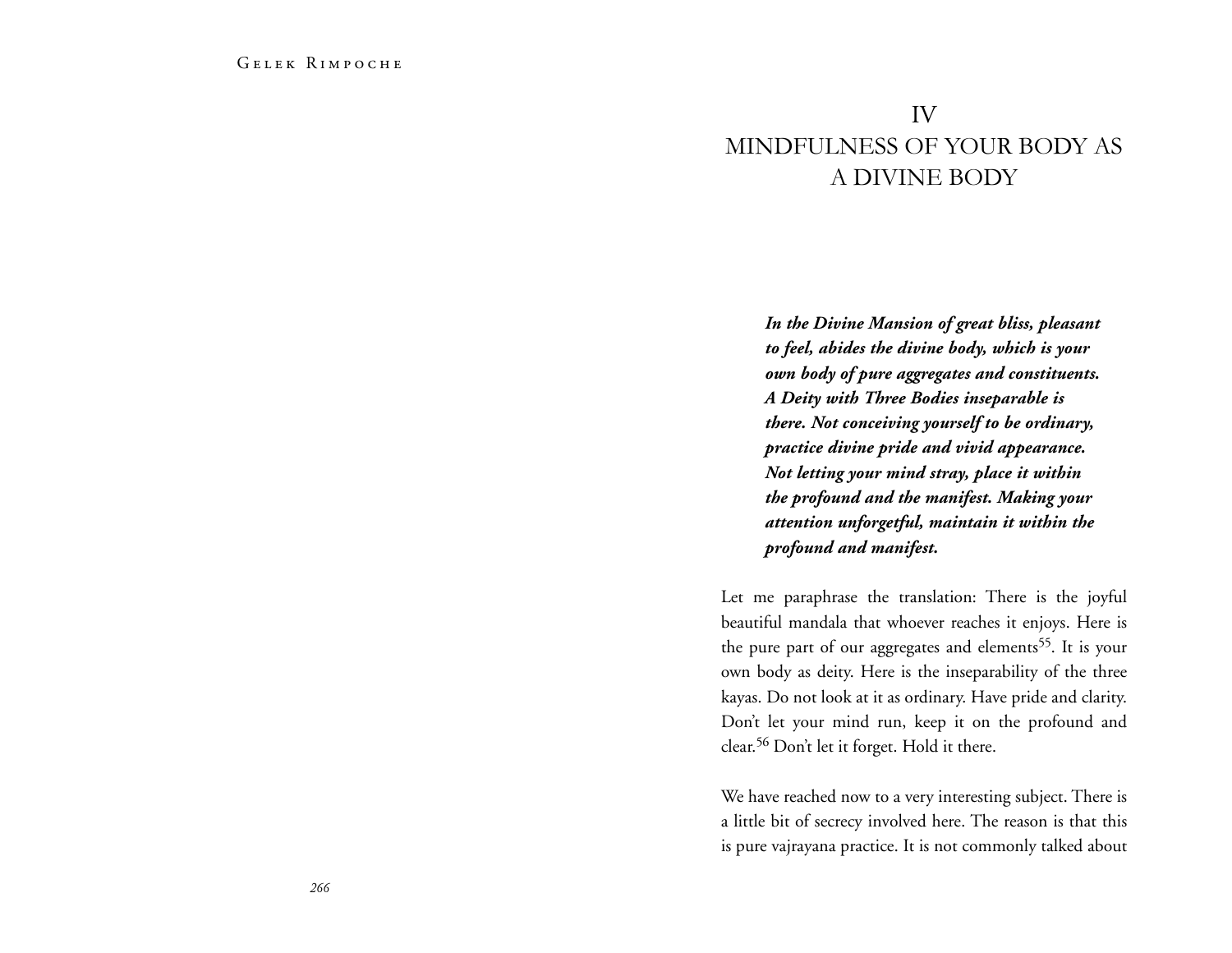much, but Kyabje Rimpoche talks about it quite openly, so I have no problem following.

*Kyi du tshor wa de chen gyi zhel ye na.* That is sort of the example of something most joyful, the mandala of great bliss, which is the mandala of the yidam. It is most blissful, *de chen.* 

Mandalas are not made out of anything else but our meditative state: whatever you have built up, such as faith, devotion, contemplation, positive karma, shamatha etc. All of those are manifested now as mansion, as mandala. What is the mandala made of? Not of bricks of woods or gold or silver. It is made out of my virtues, my good karma. Where did you get those? We have accumulated them from as long as we know. These are now becoming your own mandala. That is why it is called the mandala of great bliss.

That tells us the mandala is also a very personal, a very individual thing. When we obtain the pure state of a yidam, each and everyone of us will have our personal mandala, because each and everyone of us has personal virtues and those are becoming the mandala. Whether that is the same of this or that deity's mandala, whether it is one with or separate from…, that is another question, hard to answer. It is almost the same as when the individual person becomes Tara, or Vajrayogini or Yamantaka etc, are we going to be the same as or different from that deity? All those are questions we have to deal with. When we say all enlightened beings are enlightened beings, there is no problem, but whether this Yamantaka is the same as that Yamantaka? There the question comes in of what happens to the individualisation. All those questions are there.

In the sutra it is easy. We know of the Pure land of Amithaba Buddha and pray, 'May I take rebirth as a retinue there'. That is easy. In vajrayana it is personalized: personal independent mandala, personal independent retinue, personal independent Yamantaka Whether one with or separate from? That is a different issue; that has to be dealt with and thought about and solved. It looks like I am raising more doubts than clarifications. But that is how we move forward.

In that palace, where does the self as yidam body come from? From the pure part of our skandhas and elements. We see the pure aspects of the body and the mind as yidam. Your pure body of aggregates and constituents. *Phung kham dag pa rang lű kyi lha ku zhug. Phung* is the skandhas; *kham* the elements. The pure aggregates and elements of your body are the body of the *lha* referring to the *yidam,*  like Yamantaka or whatever.

*Profound and clear.* [Normally] the more profound you go, the more the clarity gets lost. In vajrayana the more profound you go, the more clarity you are supposed to bring in. That is contradictory to our ordinary perception: the more profound the less clarity.

> **Mantra comes from the Sanskrit words 'manas' which means mind and 'traya', to protect. Mantra protects the mind from ordinary appearances and the grasping at them, which is our usual attitude. In**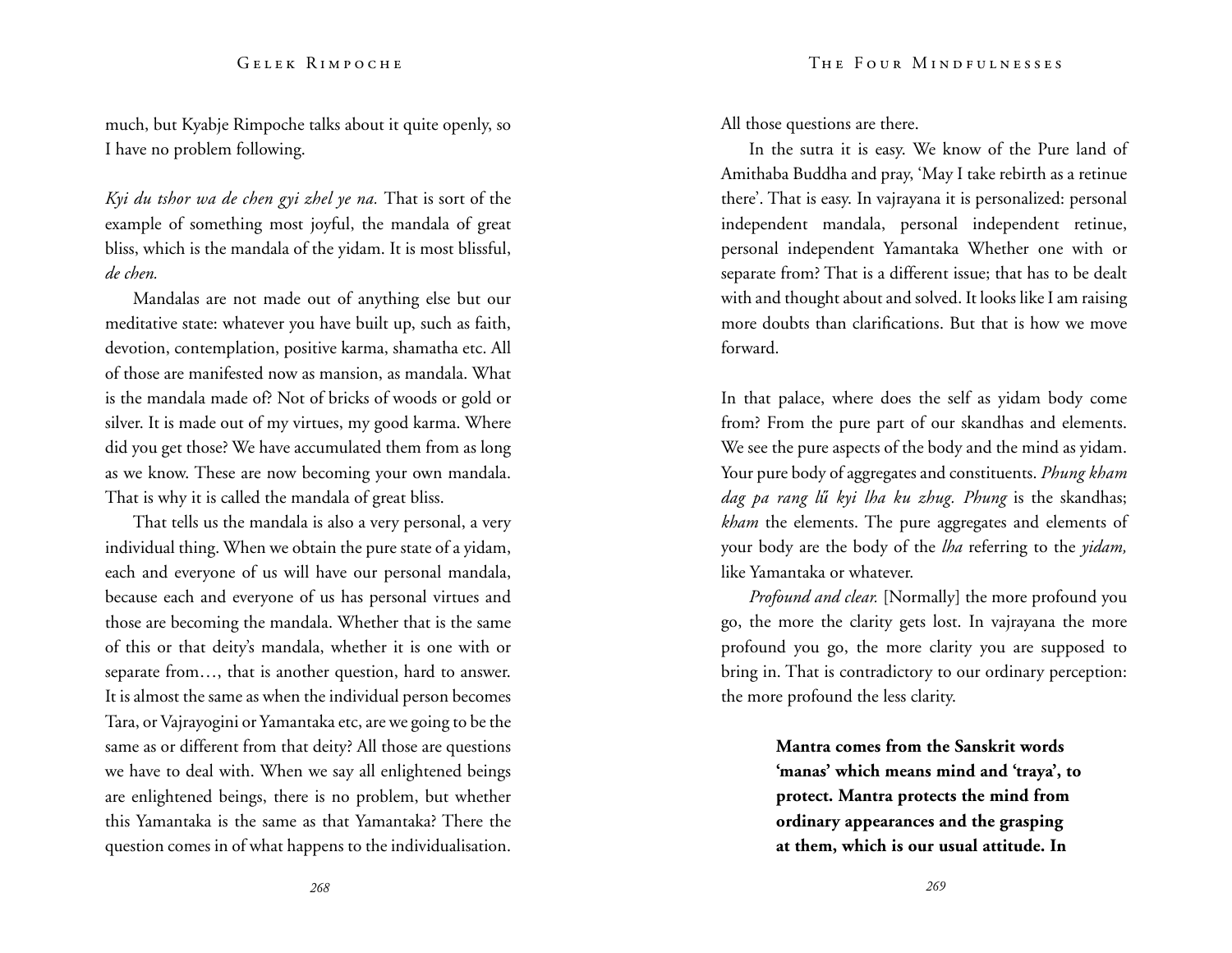**Tantric practice we develop the pride and clarity of being a deity to eliminate the ordinary aspects of ourselves. At present, when we are not engaging in Tantric practice, we feel and appear as ordinary beings. In Tantra, we counteract this by feeling ourselves to be a deity, with clarity and pride. The text says: 'In the divine mansion of Great Bliss' – which means in the celestial abodes of the deities there is immeasurably more joy and pleasures than in the best of human mansions. Here we cannot go into great detail as some of those present have not received the appropriate initiation, but speaking in general terms, to keep it simple, there are the five aggregates: form, feeling, recognition, will or volition, and consciousness, along with the four elements, earth, water, fire and wind. The aggregates of ordinary beings, when purified, will appear in the nature of the five Dhyani Buddhas: form relates to the Dhyani Buddha Vairochana, feeling relates to the Dhyani Buddha Ratnasambhava, and so on. As we attain the higher states our four elements will appear in the nature of the four consorts.**

Kyabje Rimpoche does say that since there are people who have not obtained initiation, he can't say much in detail,

but in general terms there is something he can say. In the usual sutra part, we try to restrain ourselves from negative actions, which follow from negative emotions, thereby creating negative karma and thereby bringing the sufferings of samsara. That is why the object of what not to do is not to engage in negative emotions and negative actions in order to avoid creating negative karma. The thing to do in the sutra system is to create positive, virtuous karma, generating compassion and love and so on.

*Ordinary appearance and perception.* Now, the moment you get into vajrayana, the thing what not to do is shifted. I don't want to go as far as to say that the object of negation is shifted. The prerequisite of the vajrayana is a perfect sutra path. So by the time it is shifting, the sutra path is considered to be almost over. The shift here is to not adhere to ordinary appearance and ordinary perception. What ordinarily appears we should not accept in that way. In order to block that ordinary appearance and perception, the individual generates the divine pride of whatever yidam one is practicing.

*Three kayas.* Then we come the three major activities: the activity of death and the dying stages, the activity of the bardo, the intermediate stage, and the activity of rebirth. These are the three most important things in one's life. In the divine form, you try to transform death, bardo and birth into the extraordinary three states of dharmakaya, sambogakaya and nirmanakaya. The first of these is the dharmakaya, which is almost the first state of enlightenment. Second is the sambhogakaya, which is almost like the first physical appearance of total enlightenment, although it may not be accessible to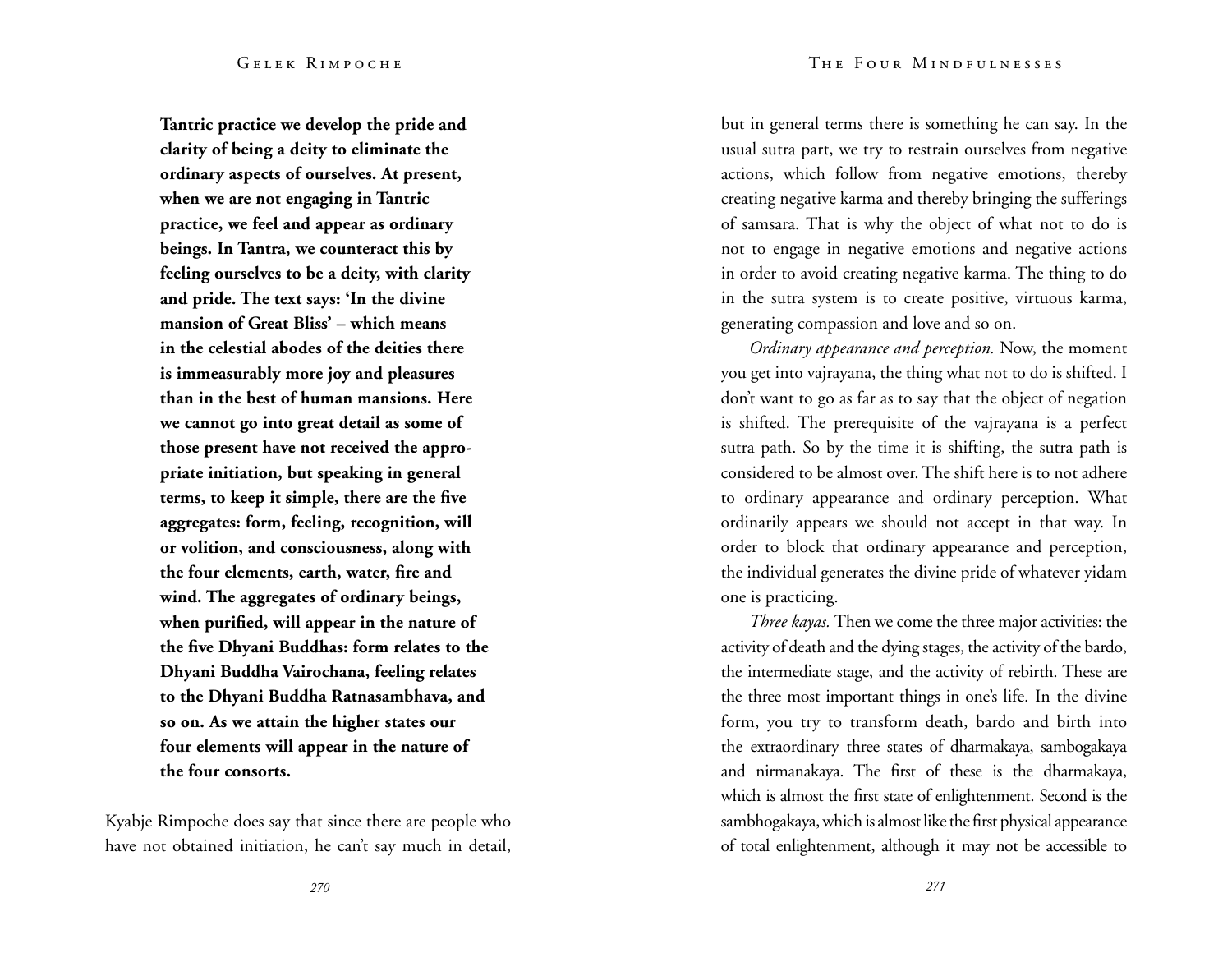everyone. Sambogakaya has five restrictive qualities. Then comes birth as nirmanakaya. This is the manifested body, so everybody can see it.

*Method and wisdom.* Most importantly, behind all of those, is the combination of method and wisdom. In sutra, when you talk about method, it means love, compassion, bodhimind. It also includes circumambulation, prostrations, mandala offerings, guru devotion and so on. In vajrayana, when you talk about method, you are talking about a mind that is totally influenced by, almost soaked and absorbed into and radiating out great bliss. It is the nature of the mind absorbed into the tremendous bliss nature. The wisdom is the wisdom of understanding emptiness. The combination of these two is becoming the vajrayana path of method and wisdom.

*Aggregates and elements.* In that process the ordinary aggregates [Skt. *skandhas*] transform. The stages through which you transform them is through the eight stages, four plus four, which we introduce at the dharmakaya level. But they don't necessarily have to be only experienced at death. Thereby the ordinary aggregates are transformed into the five Dhyani buddhas, particularly Vairochana as form related, and Ratnasambhava as feeling-related. Kyabje Rimpoche doesn't mention the other three in detail.

The four elements – earth, water, fire and air – will transform into the four consorts. So the five Buddhas will share four consorts [laughs]. But they don't have to fight over them. There are reasons for the classification. The essence of the vajrayana is transformation. Not only the mind itself is transformed, but also all mental faculties, not only your aggregates but also the elements. The big horn that the vajrayana is blowing is transforming, rather than cutting the unwanted things, constantly, continuously, over a long time with great difficulty.

> **It is important to see yourself in the form or physical manifestation of a deity. One of the main obstacles in Tantrayana is the ordinary appearance - seeing things in the ordinary way, feeling things in the ordinary way and being in the ordinary state. So we see ourselves as a deity and develop the pride of a deity as an opponent force to ordinary aspects.**

*Transformation.* When you have the mindfulness of your body as a divine being, and if you only keep on thinking 'I am Heruka', 'I am Vajrayogini', 'I am Yamantaka', and so on, I don't think that will do much good. Then you are missing the point. Divine pride is not thinking that I, the one who is completely controlled by ego, is suddenly Heruka or Vajrayogini. We have to think, 'My consciousness, which is totally transformed, has become of divine nature.' That is still not right. We all have the divine nature anyway, which is known as buddha nature. The individual is actually transformed. The pure nature aspect of the transformed person is generated in the divine form. That 'me' has nothing impure in it, it is not subject to any impurity.

We are not trying to brainwash ourselves, not seeing anything impure and seeing everything as perfect and wonderful. We are not generating love and light. I have to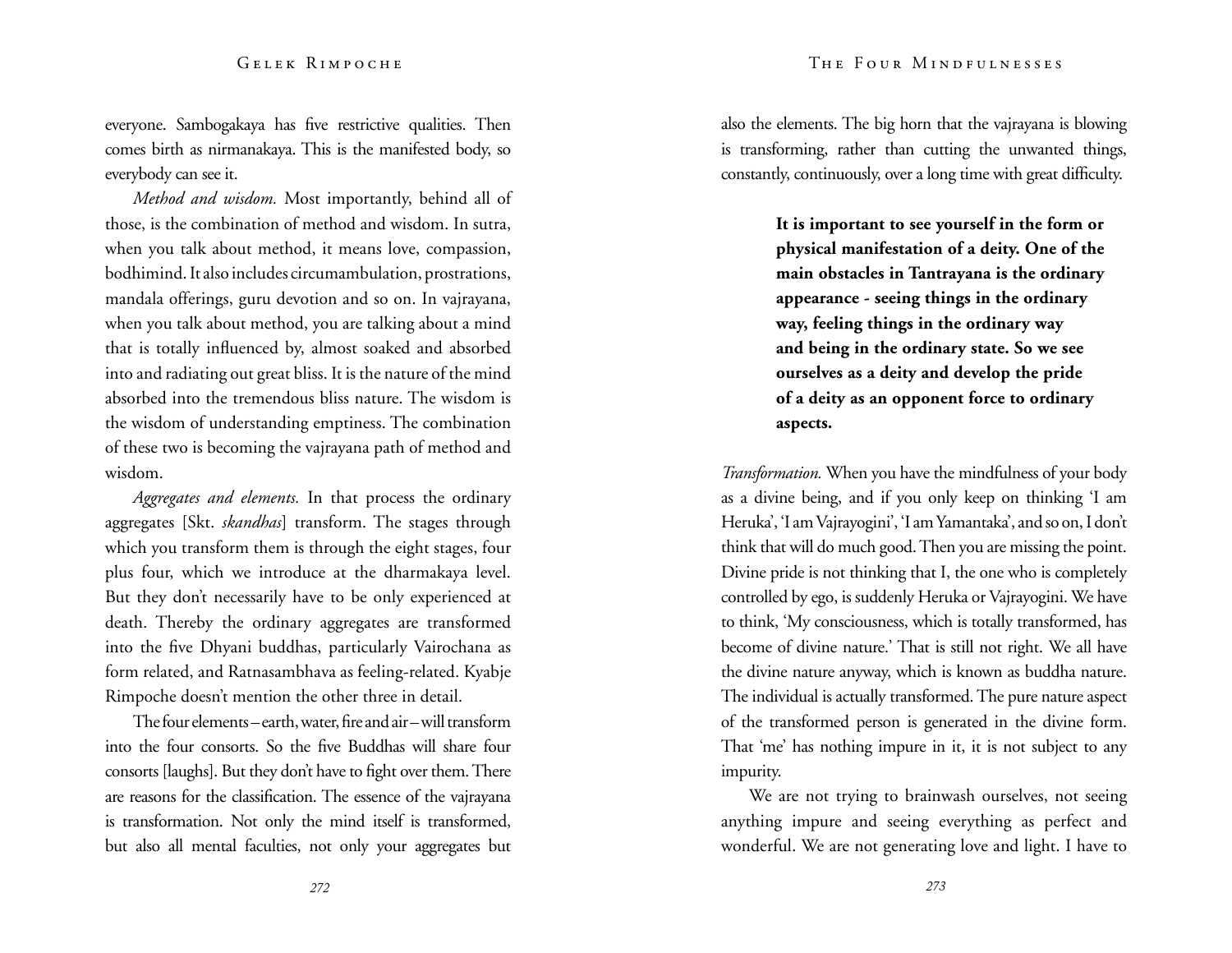#### The Four Mindfulnesses

#### Gelek Rimpoche

clarify that here. Transformation is not just imagination. When you finally really transform, then whatever aspect of purity you have visualized, from the inhabitants to the environment, will actually materialize, will become real in the literal sense. That is the real vajrayana. Unless and until we can become that in the literal sense, we are striving and working for it, first in the development stage and finally at the completion stage.

*Development- and completion stage.* What is development stage? You are building it up. Once you have completely built it up and you are practicing in that, then completion means that whatever you have built has become complete. If you are building a house, it is not enough just to build four walls and a roof. That is not a useful house. Only when a person can use it as a home is it actually completed. Just like that, in vajrayana the completion stage means that it really becomes the reality, in the literal sense. At that point the completion stage is completed and you become fully enlightened as Buddha this or Buddha that.

## MEDITATION 5: PURITY

*Each and every one of us have the buddha nature within us.* 

*Each and every one of us has the seed of compassion within us.* 

*Each and every one of us has the seed of wisdom within us.* 

*We do have the purity of the individual human being, no doubt. However because of our obstacles we cannot share that pure part with others and not even with ourselves. The obstacle is the false perceptions that I accept as true. This is our problem.* 

*Purity is within us; pure environment is within us; pure mandala is within our environment. It is not somewhere else; it is in the place or dimension where I am now.* 

*However, my perception is impure and I accept that impure perception; that is my problem. As Tilopa said to Naropa:* 

Appearance does not hold you down, but the acceptance of it holds you down.

*As my perception is so extreme, I must use an extreme method: the projection of a pure mandala and pure being and [keeping] that with pride and clarity. May I be able to forcefully block the obstacles of ordinary perception and conceptualization.* 

*Pure environment and pure inhabitants may or may not be true for us right mow, but hopefully when our negativities go down the nature of the environment and inhabitants will change into pure environment and inhabitants. Thus I will establish my future pure land: pure mansion, pure retinue and pure being.*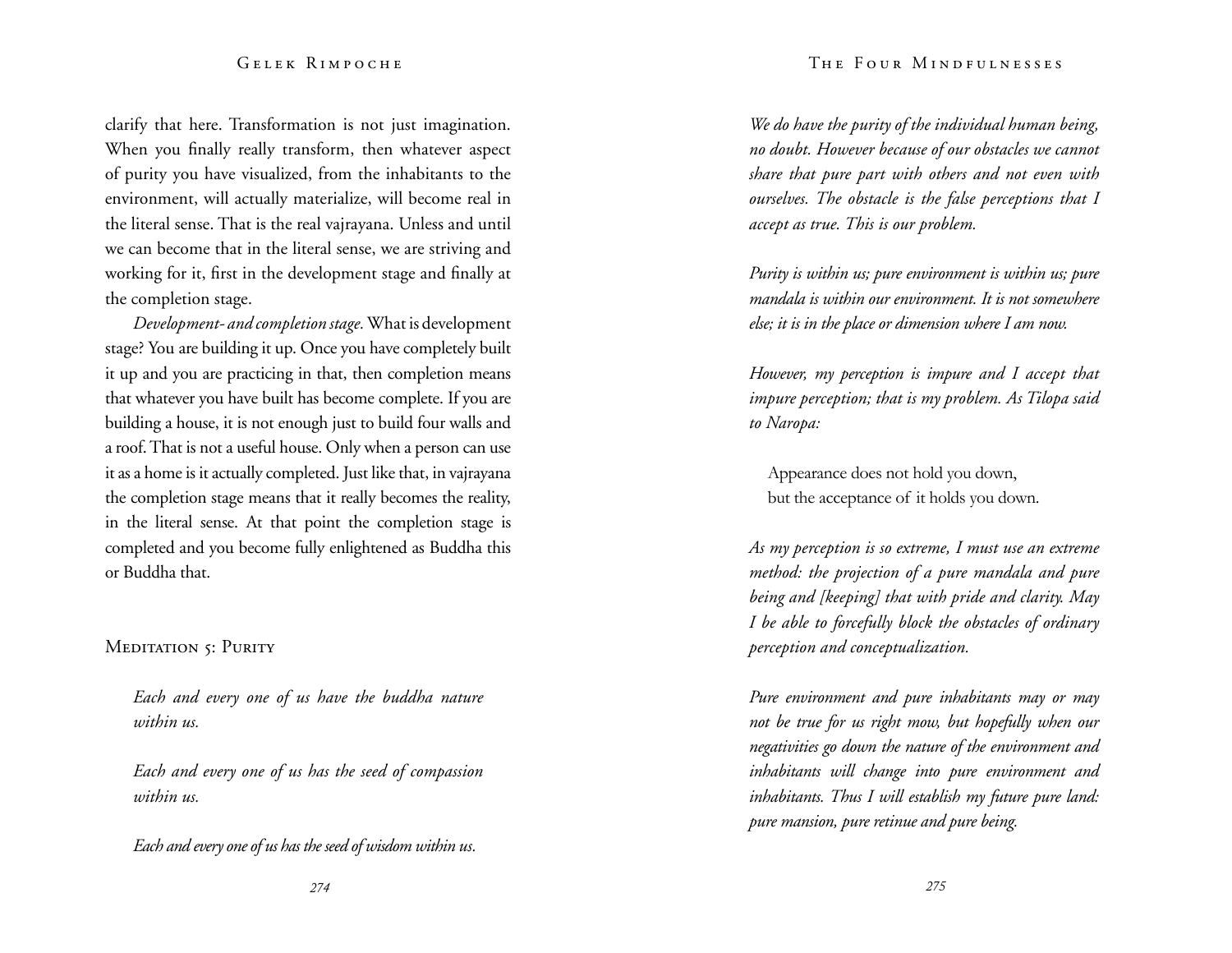## Day Five

**As Gungthang Jampalyang has said: 'When you travel on the long road of samsara into future lives, the best provisions for your journey, which give comfort and encouragement, are the practice of Dharma itself.'** 

Guntang Jampalyang was a great 1700s scholar, teacher and master, saint and mahasiddha. He is using that analogy, because in those days there were no hotels and motels in Tibet. When you were traveling you had to carry all your provisions.

When I was a kid and was traveling for a week or ten days, there were 30 or 40 people going together in several groups. One group went first, carrying the tents and cooking utensils and so on. They would settle in and by the time the second group arrived, the tent would be put up, the food would be cooked and we could spend the night there. Then there would be another advance party separating from that group, going ahead and preparing for lunch the next day. Perhaps we would spend the rest of the day there or maybe not. By that time the party that stayed behind had packed up the tents and caught up with the main group and then gone ahead to prepare for dinner. That is how it worked. When I was a little kid and we went to our estate in the Kongpo area, that's how we traveled. We had to carry all the provisions we needed ourselves. There was not the convenience of these days, with hotels, motels, shops, etc. There was no hotel to stay at night, with a bed and food to eat and wine to drink. Everything needed to be carried.

That is why Gungtang Jampalyang says that on the unknown road of the future the provision you really need to have with you is the dharma.

> **When you go into a strange land where you have no acquaintances, it is helpful to have a guide. When you are born in future rebirths, when you are confused, the Dharma will act as your guide. When traveling in a strange place there is danger of thieves and bandits and you need reliable companionship. It is also the Dharma which will give protection and companionship when you travel the dangerous paths of the lower rebirths where there are many chances of being afflicted and harmed.**

**With single-pointed dedication one has to engage in the practice of Dharma, and in order to practice you need knowledge. Just as in ordinary occupations you need a skilled teacher through whom you must learn the methods and techniques, so to practice Dharma you need to rely on a proper Guru to teach you the methods and how to practice.** 

**The knowledge is all contained in this**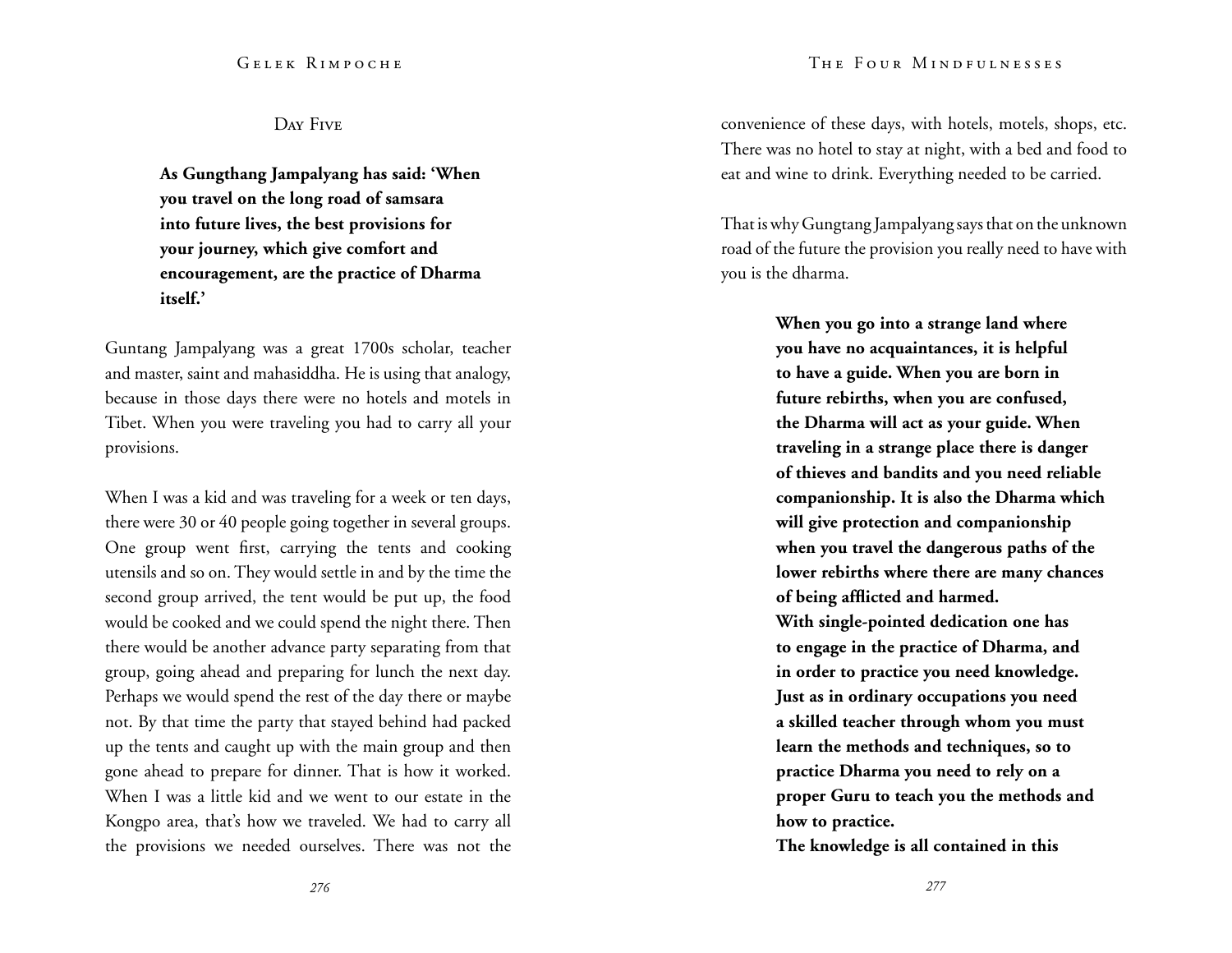**teaching of the four contemplations. First the remembrance of one's Guru as a Buddha; then how to develop renunciation of this life's happiness and comfort, and of future lives as gods and so forth, in short, of all samsara.** 

There is a problem with the translation here. You don't renounce the happiness and comfort of life. It is the desire for the happiness, the attachment to happiness and comfort that has to be renounced. That is the reason why it is said that comforts are not necessarily comforts. They are in nature suffering as well. However, if you have some of those comforts you don't have to give them up. You have to give up the desire to work for the desires, making yourself the slave of what you think your purpose is.

> **Then going for Refuge by seeing one's own suffering in cyclic existence, and developing sympathetic compassion towards all other beings. Finally, there is the development of the dedicated intention, which leads to Bodhichitta, the desire for Enlightenment for the benefit of all beings.**

**Lam Rim is the essence of all teachings; it is the graduated path to Enlightenment. In order to practice Dharma, you have to know how. So, listen to the teaching with the highest Mahayana motivation, the noble**  **attitude of attaining Enlightenment for the benefit of all sentient beings. So far we have covered three of the contemplations: how to regard one's own Guru as a Buddha; regarding all sentient beings in all states of samsara as our parents with compassion; and regarding ourselves as deities, with the clarity and appropriate dignity of a deity. The main obstacle to be totally abandoned in the practice of Tantra is the grasping of ordinary appearances. As an opponent, we have the practice of deity-yoga, seeing oneself as a deity with clarity and appropriate pride, being the true Vajradhara oneself. With respect to Tantric teachings we can't explain in detail as some of you present here have not received Tantric initiations.** 

**If I go on explaining the detailed aspects of the teachings, both of us, the teacher and pupils will suffer consequences: so there is no point in giving an elaborate explanation, just the essential points.** 

Kyabje Rimpoche is using the term 'appropriate pride'. You don't just think that 'this dirty old man' is Chakrasamvara<sup>57</sup>.

> **In Tantrayana you find four exclusive qualities or features not shared with the Paramitayana: the four types of purities, of the body, place,**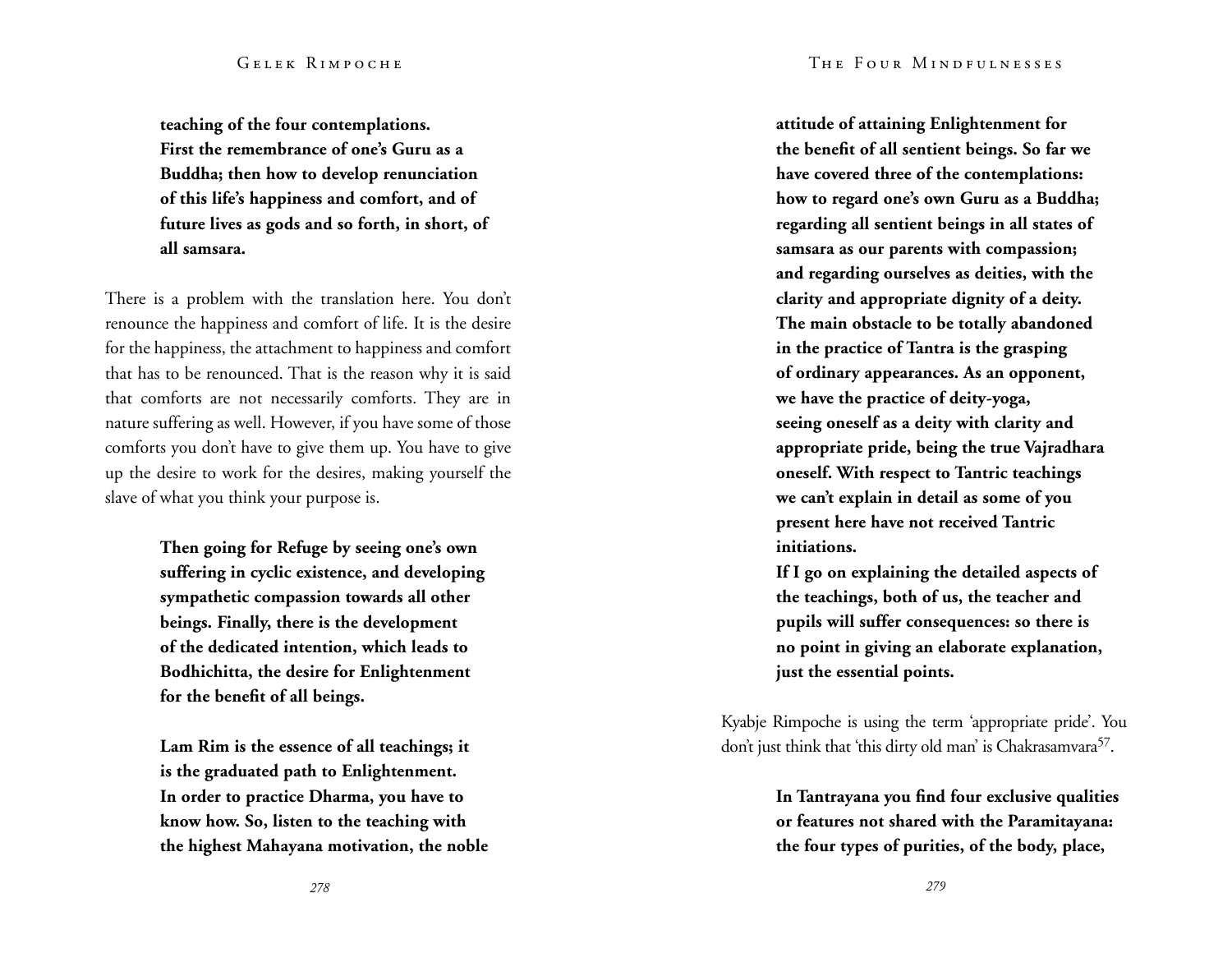**utilities and deeds or actions. The purity of the body means of your own form, visualizing yourself as a deity. The purity of place means visualizing the mandala, the celestial abode of a deity. Utilities, or enjoyments, refers to seeing yourself as a deity and then emitting lights and offering goddesses from your heart. They return and make offerings, and you experience Bliss and Emptiness. Purity of deeds or actions means that you visualize yourself as a deity and issue forth many rays which reach all sentient beings: they help them mentally and physically, prepare them spiritually, and place them at various levels of spiritual development, such as pure lands, and the various states of Buddhahood. Although we can't actually do this, we can engage in this practice as a mental exercise of imagination. These four purities are found only in Tantrayana. Although we don't have the experience or the ability to practice the actual four purities at our present level, Shakyamuni Buddha is a true deity, he lives in a pure celestial abode; all objects of his senses are pure and only cause bliss within him, and all his actions are only devoted to helping sentient beings. We can also engage in the practice of the four purities in a similar fashion at our present level.**

**All classes of Tantra practice these four** 

**purities. The higher Tantras also have the practice of transforming the three Kayas into a spiritual path. One may have great appreciation of and aspiration for the valuable practices which have these exclusive characteristics, yet we need the proper foundation of the Paramitayana, as was taught before, to engage successfully in these practices of Tantra. Engaging hastily in these practices without the proper preparation, without the other requirements and prerequisites, is like constructing a high building without the proper foundation. It's bound to collapse. So developing the foundation is extremely important. The effectiveness of Tantra, which makes it possible to attain Enlightenment in one short lifetime, is totally based on the practice of the Paramitayana, without which you cannot experience the attainments arising out of the Tantric practice: it is entirely out of the question.** 

**We need the preliminaries, starting with devotion, renunciation of samsara, Bodhichitta and the right understanding of the true nature of all phenomena, We need a genuine development of these principles. It's like 'thu', a Tibetan cheesecake, which is a delicacy, but without 'butter, the main**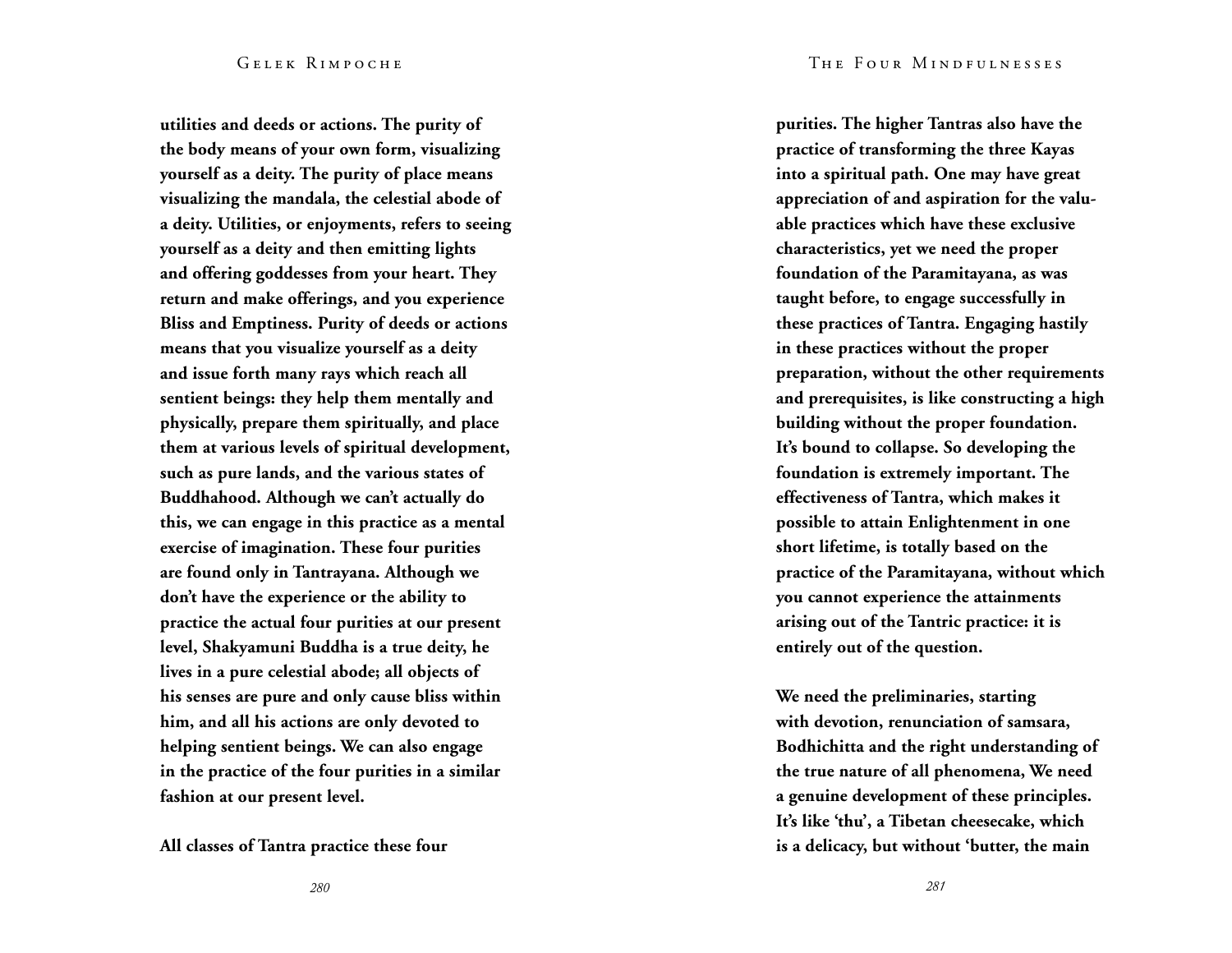**ingredient, it is tasteless. Similarly, if you start without the prerequisites, Tantric practice does not produce any special effects. Even if you manage to visualize yourself as a deity in its abode and so on, it is like looking at frescoes, there is no real effect, no special quality.** 

So this is the body as the divine body, the deity mindfulness. Kyabje Rimpoche gives an alternative for those who are not initiated. Buddha Shakyamuni is a deity and has all the purity. You can use that.

This is 50-50 vajrayana and non-vajrayana. But Kyabje Rimpoche did talk about the three kayas, the four purities, about development- and completion stages. In that way I can also say a few things. In the beginning of the *Lama Chöpa* it says,

> From great bliss I arise as the lama-yidam. My body radiates light, transforming all existence. Everything becomes pure.

You can think that the object you want to achieve is total enlightenment. That is total purity, not only a pure environment, but also the inhabitants are pure beings. Everything you utilize is pure. That is the reason why before the food offering we say om ah hum. The work of om ah hum is to purify, transform and multiply. As we say in the vajrayana way of blessing the food, 'All faults of color, smell and potentiality are purified, transformed and multiplied into an ocean of nectar.' That is pure vajrayana practice.

Seeing yourself as deity is a vajrayana practice. The purpose is to cut [two things]: the ordinary appearance and the acceptance of how things appear. That is considered our main problem. Something may appear as ordinary, but you have to see that in reality it is pure.

The usual advice given by the Tibetan masters from all traditions is,

Try to see every person as a pure being. Whatever you hear, think that all sounds are dharma and mantra. Whatever environment appears, think that it is pure. All males you see are Avalokiteshvara, all females you see are Tara.

This concludes the mindfulness of the body as divine body [*yidam*].

Meditation 6: Mindfulness of the Divine Body – Buddha Shakyamuni

*Let us remind ourselves that we have that guru Buddha Shakyamuni on our crown. We have made the invocation and praise and have said the seven limbed prayer.<sup>58</sup>*

*To develop compassion we have the mantra om mani*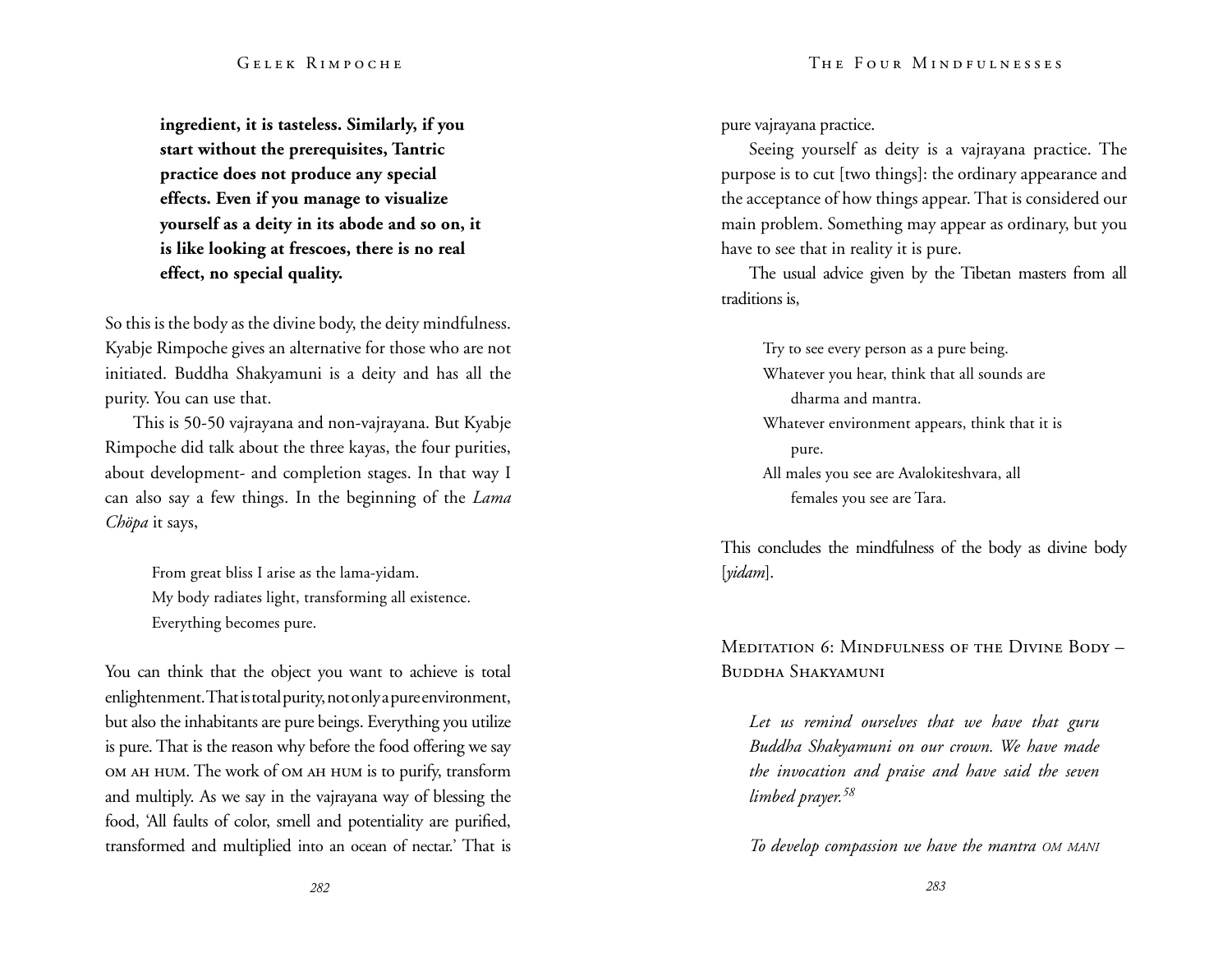#### The Four Mindfulnesses

#### Gelek Rimpoche

*padme hum. Today for the guru we use om muni muni maha munaye soha.*

*muni muni means: conqueror, conqueror or victory, victory. It has to do with overcoming obstacles. The first victory is the victory over gross delusions and the second victory is the victory over the imprint of the delusions. These are known as the two obstacles, the subtle and the gross obstacles.* 

*maha munaye means: great victory. That is the greatest victory over negative forces, which is total enlightenment.* 

*hum is union. Not only the union of wisdom and emptiness, it is the union of body-mind-speech of ourselvesand the body-mind-speech of our buddha.* 

*ommunimunimahamunayesoha is the union of Buddha and ourselves, the individual practitioners. So we say the mantra. om muni muni maha munaye soha (...x)*

*By our strong request, light and liquid comes from the body of the Buddha, purifies all of our negatives, and we obtain the blessings of body, mind and speechof all enlightened beings.*

*Finally that Buddha dissolves within ourselves. Thereby our body, our mind, and our speech now become a pure body, a pure mind and pure sound.* 

*Vajrayana. In the case of vajrayana practitioners, here just like in the Lama Chöpa, at the beginning, that guru-buddha dissolves to you. And you yourself become the lama buddha. Remember that very often.* 

Recognizing that is the mindfulness of the body as the buddha or the guru or the yidam.

\* \* \*

Thank you for meditating with me. So here there is a little restriction on meditating our body as fully enlightened. It does have some consequences of losing secrecy in vajrayana and incurs a downfall by doing it for the uninitiated. You do not get the downfall; I get it.

So therefore, I do not recommend to those who have not obtained vajrayana initiations to think your body as fully enlightened body. But you can think that all the blessings of the enlightened one have been totally obtained. And the pure nature, or the buddha nature within you, is connected with the pure nature of the ultimate object, the buddha. And thereby you can maintain your physical body as pure as possible. That is physical purity. And then you maintain a mental state of purity and an emotional state of purity. If we maintain that, we have the third mindfulness.

### Questions and Answers

**Audience:** What gets transmitted in an oral transmission?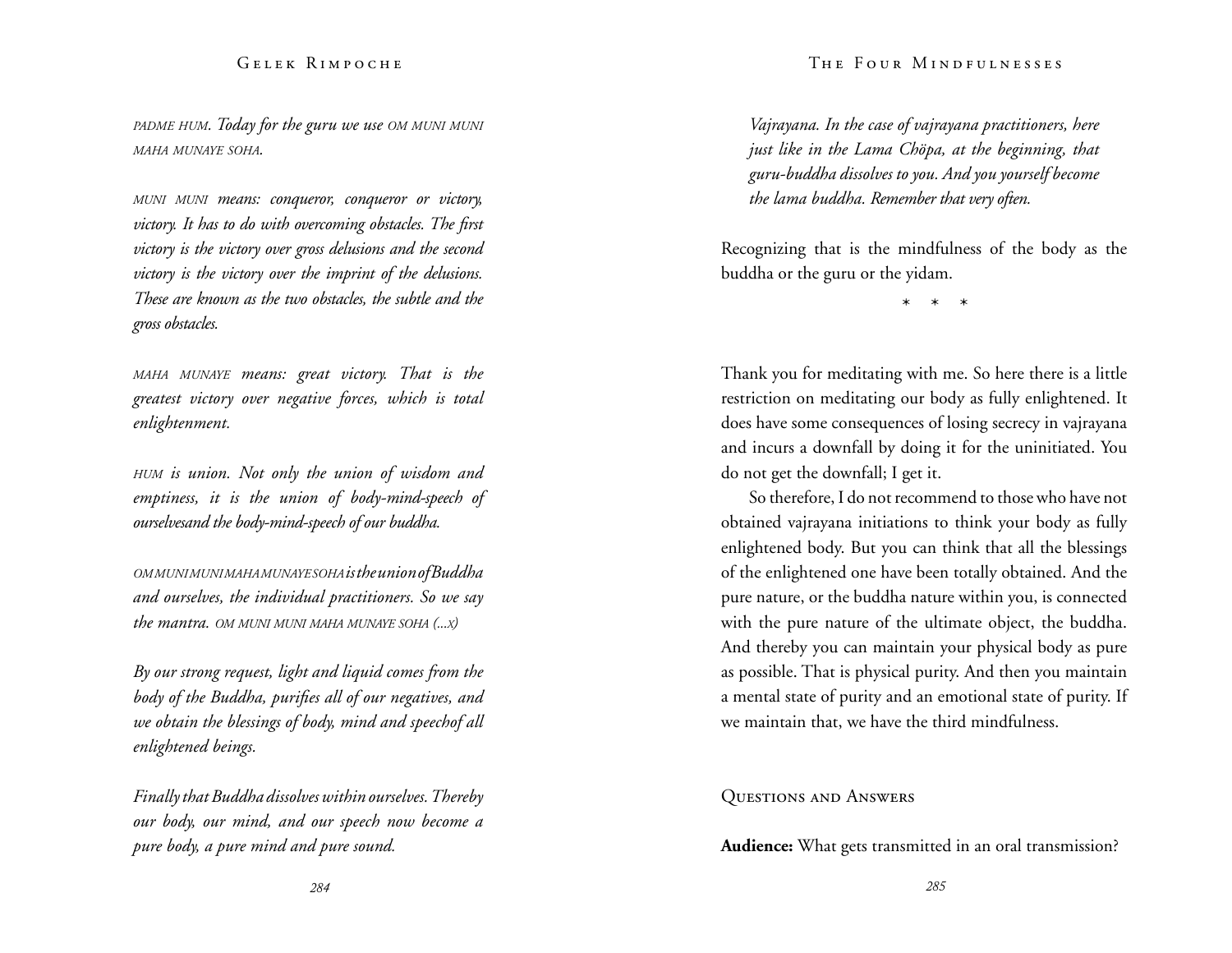How does it benefit us? What are the qualifications to be able to give oral transmission?

**Rimpoche:** Basically, you have to be a strong practitioner. Then you must have received the oral transmission before giving it to others. Receiving it is also not just by somebody who knows how to read it, but there must be the continuation of the unbroken lineage of that oral transmission.

I have a funny story. Tibetans make funny jokes sometimes. Every society has a group of people that they single out to make jokes about. The Tibetans did that with the Mongolians. Particularly the teaching traditions used to make jokes about the Mongolians.

Once there was a Mongolian guy who claimed to be a teacher and wanted to give the oral transmission of the whole Buddhist canon. That means a hundred odd volumes. It takes months to read those. Everybody presumed that he had received the oral transmission himself. So a lot of people spent time and energy to sit there and listen, month after month. At the end the guy said, 'You people are very fortunate, you received the oral transmission of the collected works of the Buddha, which I have not even received myself.' Then everybody was upset and shouted at him, 'What you think you are doing?' But it was too late. You can't get the time back.

*Oral transmission requirements.* Jokes are jokes, but the hidden message behind this is that one has to have received the oral transmission in an unbroken lineage. Further, your teacher and yidam must not have objected to your giving

this. If they permit it, that's great. If not, at least they must not object for you to give the oral transmission. This is the basic minimum requirement for giving oral transmissions. The relationship between disciple and master has its own system of teaching and listening and all that has to be observed.

I have been in the west for a number of years. I begin to notice that in Tibet we would take it for granted that the person up there is only giving something they have received from a qualified teacher themselves. We'd also take it for granted that the people listening know what they are doing and that the relationship between the one giving the oral transmission and the one taking it is there. Also, Kyabje Rimpoche mentioned in his teaching clearly how to listen. He gave the three examples of wrong listening: the pot with the hole, the stained pot and the upside down pot<sup>59</sup>. Further, one should consider oneself as a sick person, the teacher as doctor and his teaching as the medicine. All that belongs to the normal system of giving and receiving teachings. One is expected to observe all that. And think, 'This is all to my benefit. I will receive a valid transmission.' Without transmission there is no connection and no continuation of the lineage blessings. As Kyabje Rimpoche has mentioned in the transcript: practice itself will not get you anywhere; you need the support and blessing of the lineage. That is how it works.

Of course, the first thing is that the teacher must be qualified. The qualities of the teacher are important. If you teach in the Theravadin tradition you need two qualities: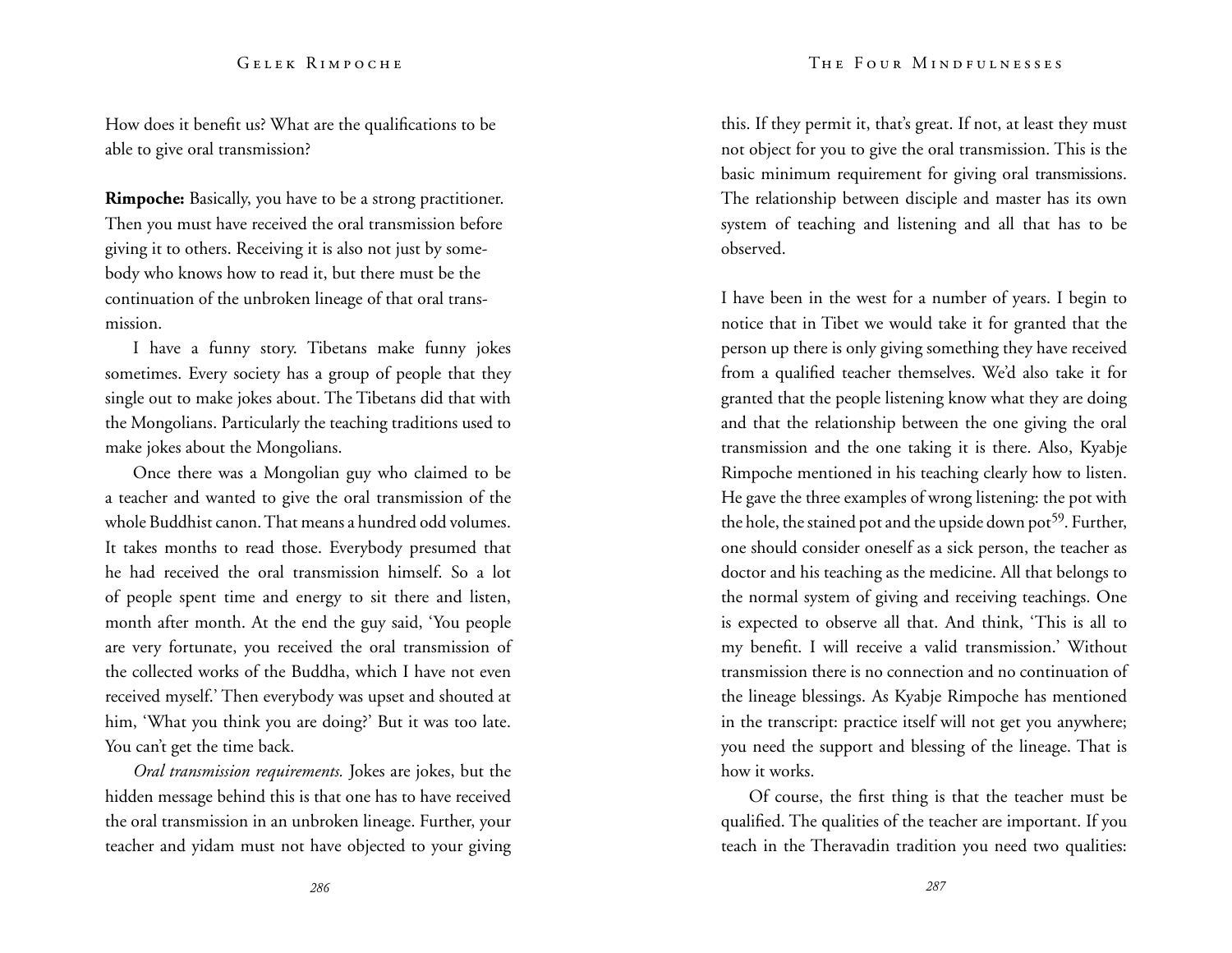stability and knowledge. A Mahayana teacher needs ten qualities. Nagarjuna has mentioned it very clearly. You are given 50% discount, or even 70%, but the minimum qualities are three: morality, concentration and wisdom. They correspond to the three baskets of Buddha's teachings. In vajrayana the number of necessary qualities is doubled. The qualities of a Mahayana guru are mentioned in detail in our *Lama Chöpa* transcript<sup>60</sup>. The bottom line is that one must have proper morality and know what one is doing, must have received the continued lineage of this teaching and very specific teachings have their specific requirements.

*Teaching requirements.* A teaching like the one we do today can be done in three different ways. One way is to just read it and explain it – as long as you have received the lineage continuation. The second way would be to go verse by verse, let the students meditate three times, explain everything three times and repeat whatever was taught the previous day again in the morning. In order to teach this way you have to have received the teaching accordingly. Then the most important kind of teaching is the experiential teaching. You explain one point and let it go completely, until the student develops further. When the student is ready to receive further teachings, then you give the second point. For example, if the teaching is the *Foundation of Perfection*, the first line would be taught and it is left there. You would learn and meditate and practice and develop completely. Then you would receive teachings on the second line. If you are not ready, you keep practicing, no matter how long it may take, months or years, it doesn't matter. If you teach this way you have to have received it this way too.

When you want to give vajrayana teachings, there are more requirements. Of course you have to have received the teachings. You also have to have done the mantra recitations and sadhana practices. Also additional fire puja offerings must have been done. You must be able to take the self-initiation. When you are ready, you may be ready to let others enter into the mandala. Of all requirements, the most important one is that your own master should not object that you do it. He may say, 'Don't do it now', that means try again later. If he says, 'Don't' do it', that means period; you don't do it at all. [If you are] at that level and you teach, you have to teach cautiously.

I have said more than the questioner asked.

**Audience:** How does a student know they are on the right track and not make dharmic errors?

**Rimpoche:** Everybody makes dharmic errors. Whether you are on the path or not, you have to check with your own mind. A lot of people will think, 'I couldn't do my daily practice for a while, now I am distant from dharma.' I am not saying that you shouldn't do your daily practice. I don't want to accumulate the negativity of people not doing their daily commitments. That's not what I mean at all. But my honest true opinion is this: when your mind is influenced by dharma, even if you are not doing any formal practice at all, you will react differently. If something big happens, wonderful of horrible, you will be looking at the dharmic source. You will gain understanding and you are dealing with it. That means you are still on track. You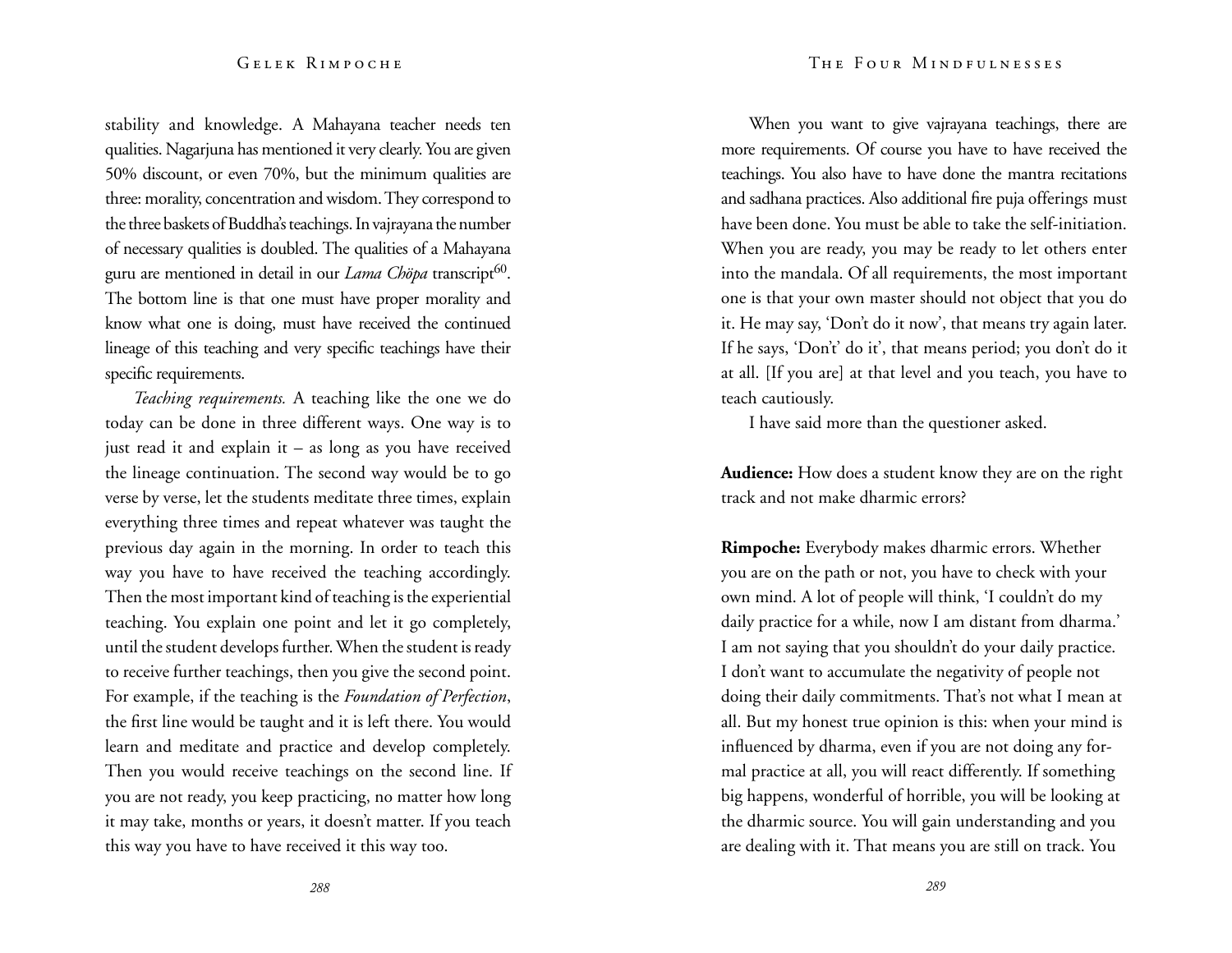are not going fast enough on the track, but you are still on track. The Buddhadharma is such that it is very hard for anyone to get off the track, no matter what, even if you decide completely to go in the opposite direction. This is because it is extremely effective. Buddha's teaching is such that it really penetrates into the mindstream of the individual. Somehow it leaves something there, even though you may think you have abandoned it completely.

There are a number of examples I remember. When I was young there was one very well-known incarnate lama. At the Tibetan government festival he was sitting above me. There were three or four of us: Domo Geshe Rimpoche, myself and Serkong Rimpoche. We had to be sitting together. Next to me was Domo Geshe Rimpoche. On the other side was Manggam Oser Rimpoche. He went to India in the early 50s. He denounced Buddhism completely and became a Christian priest. He made his living in India by doing physical work. He used to pull jeeps and cars.

Ribur Rimpoche belongs to the same native area as Oser Rimpoche in Mang gam. Ribur Rimpoche went especially to India in 1956 to see Oser Rimpoche and try to bring him back. There are long stories in between. I can't get into. But at the end of it, no matter whatever Oser Rimpoche pretended to be, he not only turned out to be a perfect Buddhist but also a perfect vajrayana practitioner. His reincarnation now has been selected by the Dalai Lama and seems to be a very effective young incarnate lama, very good in giving divinations and very active, now in his late 20s. So it is very hard to get totally off the track. You may do better, that is always true. You can always do better. There is no

limit until you become fully enlightened.

**Audience:** Can you talk about White Manjushri? How is he different from the yellow-orange Manjushri that we are more familiar with?

**Rimpoche:** There is a difference in hand implements. You can look at the pictures and you will see it. White Manjushri, of course, is white and not orange. White Manjushri doesn't carry the sword in the right hand like the orange Manjushri, but it sits on a lotus above the shoulder. That is the difference in looks. And then there is a different mantra.

But then all Manjushri's are Manjushri, just like all Taras are Tara. Not only that, all enlightened beings are enlightened beings. Look from that angle. From one many separate, and from many separate beings there is one. These are the uncommon conditions of the enlightened beings – unless you have a very specific practice, this explanation should be enough.

**Audience:** Rimpoche, what is the meaning of the nectar in Buddha Shakyamuni's begging bowl?

**Rimpoche:** You would look at the quality of it and there are three different types of nectars: 1) medicinal nectar which overcomes illnesses; 2) longevity nectar that overcomes untimely death; 3) uncontaminated nectar that overcomes the contamination. Now we look at Buddha's begging bowl and say that it was full of nectar, but dur-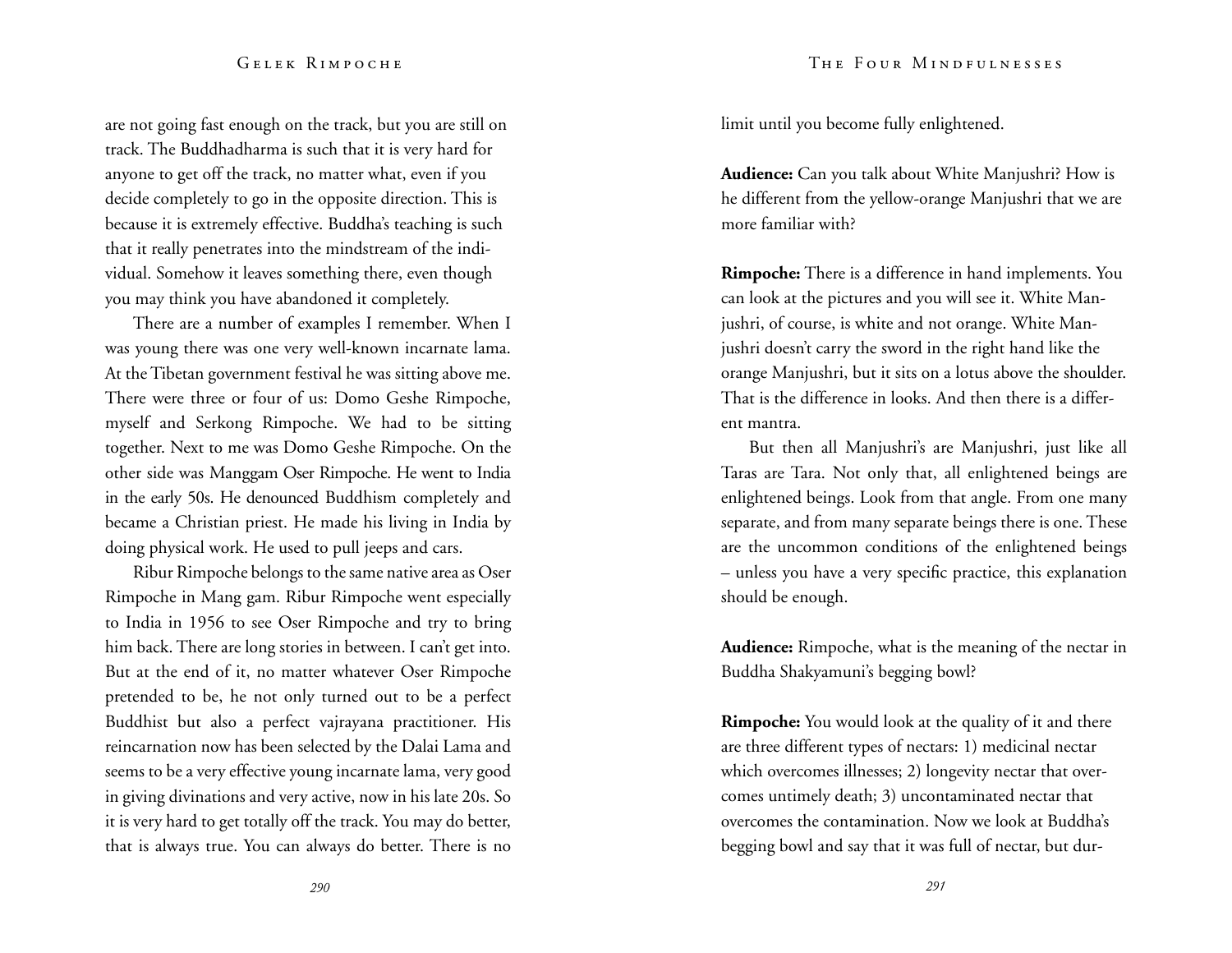#### The Four Mindfulnesses

#### Gelek Rimpoche

ing the Buddha's lifetime, that was a true begging bowl. Buddha went around begging. Not only Buddha, all the disciples of the Buddha carried these begging bowls, and all the communities supported them. That practice is still available in the Southeast Asia today, particularly in Thailand.

**Audience:** Will every being eventually be enlightened?

**Rimpoche:** Yes. Very definitely.

**Audience:** How do the Buddhists deal with insanity? For example, a confusion thinking that pleasure is pain, or schizophrenia, or sado-masochism or those kinds of things?

**Rimpoche:** Interesting. You know what I feel, honestly? We are all taking pain as pleasure. Whatever we consider pleasure is more or less, pain, or pain-causing. It is only a difference of degree. Every one of our pleasures does not stay pleasure. It becomes suffering. If you feel too hot, you go into an air-conditioned room, but if you stay there for a while you get too cold and catch a cold, too bad. Take sexual pleasure; it is suffering too, it is not pleasure. We know that very well. Too much of it hurts, and too little is satisfaction, and it is not always the right thing. It is pain rather than pleasure. So every pleasure that we consider as pleasure, if you look carefully, is pain. We take it as pleasure, but it is pain. That is why there is compassion. Sometimes, even in order to safeguard, you may have to take a

little bit of harsh actions. If you find some crazy guy that wants to jump from a building, you may have no alternative but tie him down. You do not want to tie anybody down, and so that is a harsh action. Still, we may have to do it. But at the same time, you make sure that person gets enough relief. You don't tie him down for 24 hours. Make sure he gets to walk around. If necessary, walk with him, take him outside to get sun and fresh air, to get reasonable comfort. I am always wondering: it is no good to give a substance-addicted person money, because they will buy drugs. But we forget that there is something called withdrawal symptoms. Withdrawal symptoms sometimes can kill the person. So at that level we should have enough intelligence to be able to give them something against the harsh pain at that moment, and then somehow find a way to adjust it. These are called skillful means, in my opinion. That is the reason why I just cannot follow Nancy Reagan. [just say no]

**Audience:** My sister was a flight attendant on the Pan Am route, and I kept on having a dream, for three months before it crashed, that it was blown out of the sky, and I kept telling her that I saw in my dream state that she needed to get off that flight. I was not able to protect anyone else on that flight because they would not listen to me. Was I in an egoless state when I was able to pick that up? Was that part of interdependence that I was able to pick up that this was being planned and this was going to happen?

**Rimpoche:** I do not know whether it is egoless or with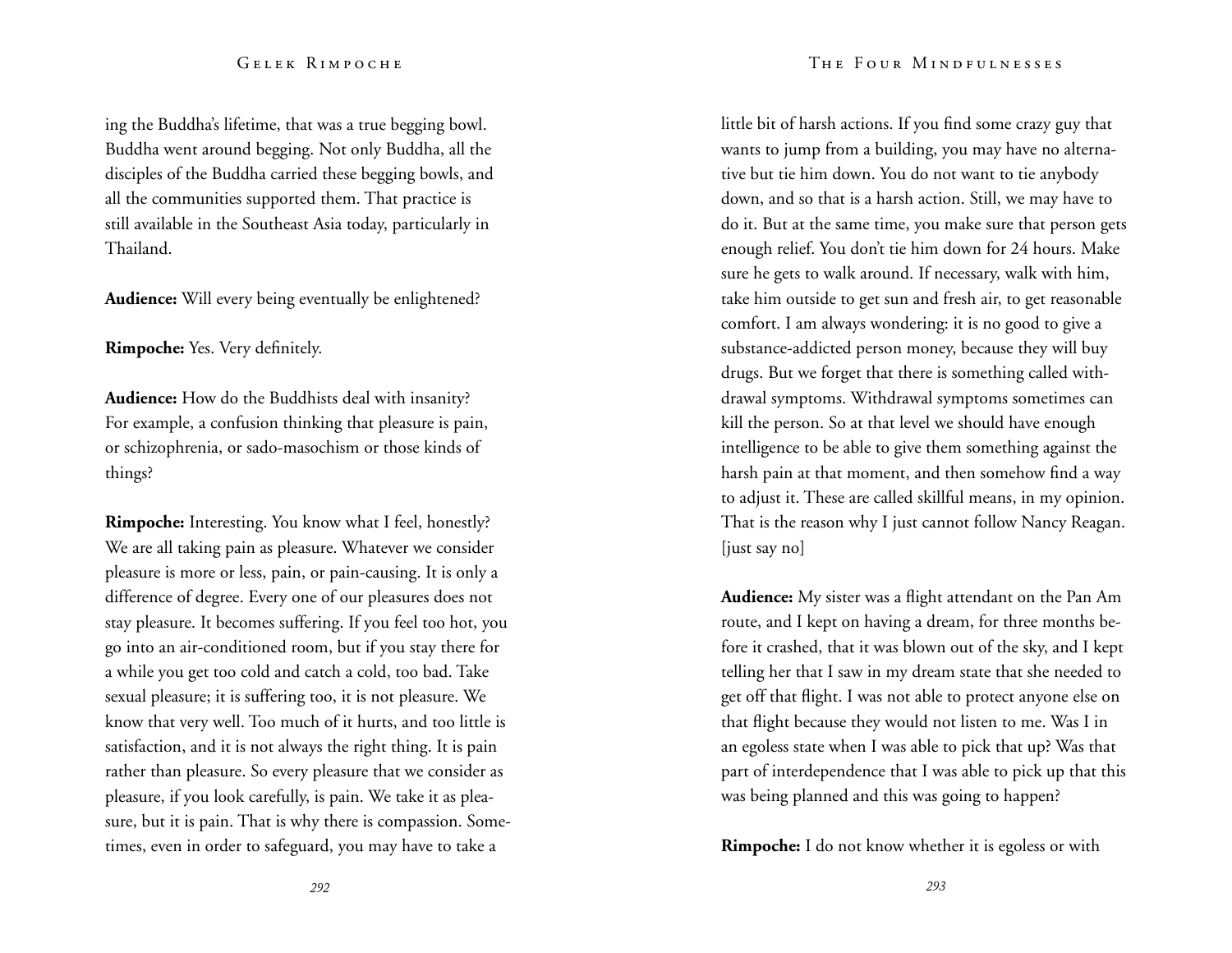ego. Whatever it may be, in the dreaming stage, you know, we have the capacity to know what is going to happen. We all do have the capacity. Some people have lesser, some people have stronger obstacles. Psychic people have lesser obstacles.

**Audience:** Right, that's me. I am a freak.

**Rimpoche:** Ok. I do not know how much I can go on this. But that may or may not necessarily be ego or egolessness. It is sort of a case of lesser obstacles. We have some kind of boundary, where you do see or where you do not see. And sometimes the boundary lowers, and when the boundary is lower, you can see over it.

**Audience:** Well, whenever I have done readings, I am in the alpha state.

**Rimpoche:** So when the boundaries are lower, you can see over it. But then also, what you see is not necessarily all true, because sometimes there is mis-information and twisted information, all kinds of things. Again, it depends on the obstacles, as well as on the karma of the other person. All of them materialize in that way.

**Audience:** What is the Buddhist perspective on how to deal with psychiatrically disturbed persons when you encounter them in the street, in that moment?

**Rimpoche:** You know, there is Angulimala's story which I

very often share.

*Angulimala.* He was a guy who was looking for spiritual achievement and found the wrong master. That wrong master told him, 'If you can kill 1,000 human beings within a week and string their thumbs together as a rosary and wear it, you will be liberated.' So Angulimala goes round killing everybody. Maybe there was no police in those days. It was in a small town. He had one more person to kill to reach to 1000. But by that time everybody had run away, except his own mother, who was watching from a distance, trying to help him. (Look from the mother's point of view to her children. Do not look from the children's window to the mother.) She was even willing to lose her life to help. Yet at the same time she was afraid, so she couldn't come close. Therefore she appeared and ran away, appeared and ran away. He also had hesitation of killing the mother, yet she was the last person he needed. This happened in Buddha's life time. Buddha decided the time was right and he appeared on the road, walking. Angulimala thought, 'Wow, great, I do not have to kill my mother. There is this guy, so I can kill him.' Buddha walked slowly. Angulimala was running. But he could not catch Buddha at all. Finally he shouted out to Buddha, 'Hey, wait!' And that broke the ice. Buddha replied, 'I am waiting. Come faster.'

And that is how the conversation started between these two. Finally Buddha was able to convince him, through dialogue, which now we call education, that his actions were wrong. Of course, at first Angulimala had doubts, first negative doubts, then later positive doubts, and finally Buddha was able to communicate and change his mind,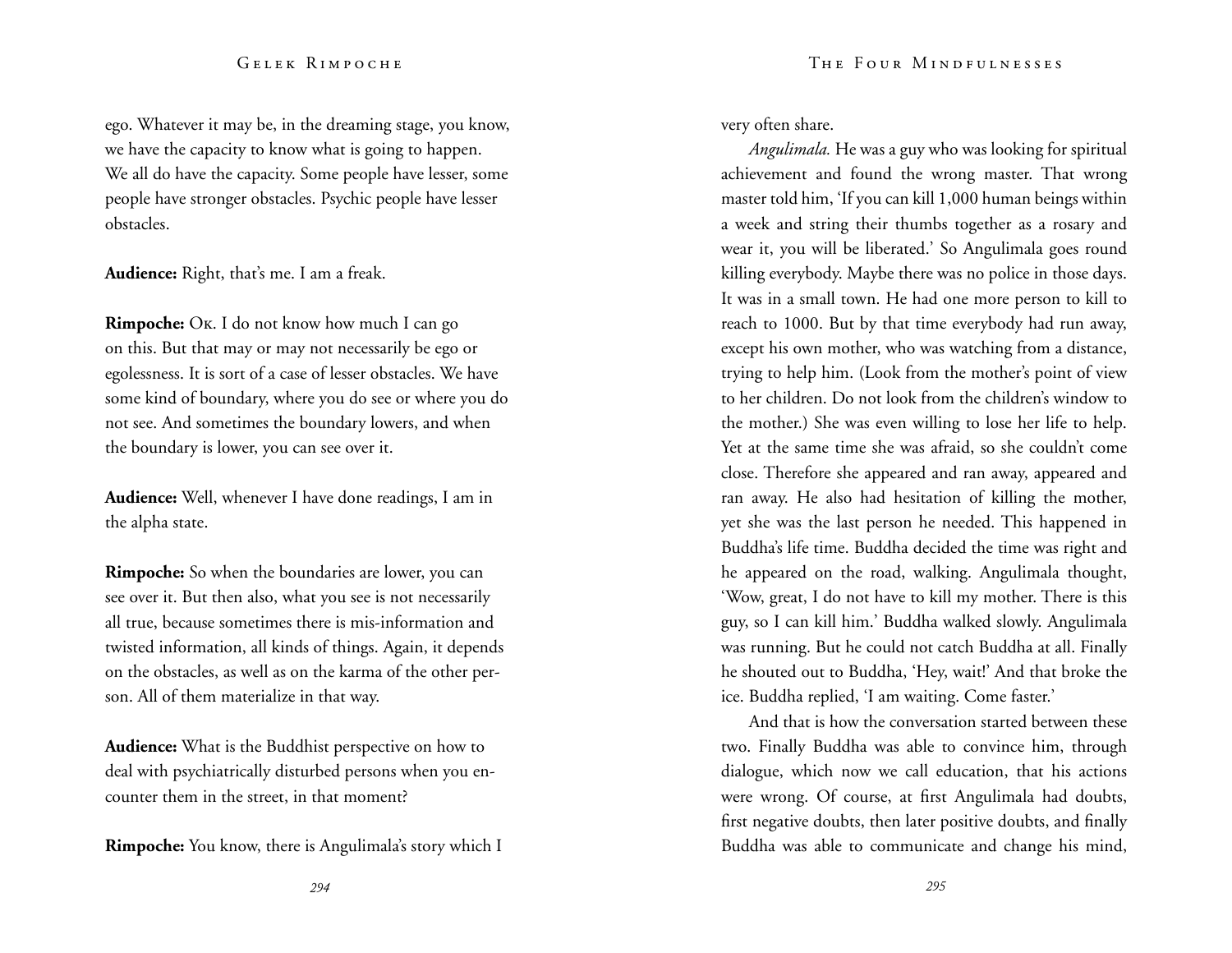and eventually he became an arhat. That is a very good achievement. That is how Buddha dealt with the situation.

MEDITATION 7: MINDFULNESS OF THE DIVINE BODY – Vajrayana

Again, we are using the Manjushri form. The text I am referring to is the First Panchen Lama's meditation on the Four Mindfulnesses. Kyabje Ling Rimpoche bases his teaching on the Seventh Dalai Lama's song. This meditation by the First Panchen Lama is from before the Seventh Dalai Lama. The First Panchen Lama was the guru of the Fifth Dalai Lama. So this meditation is from three generations earlier than the teaching. The actual teaching, of course, was given to Tsongkhapa by Manjushri.

*[Start with taking refuge, generation of the bodhimind and the practice of the four immeasurables.]* 

*Then you visualize: You yourself are sitting in ordinary form. On your crown, on a beautiful lotus cushion and above that, a moon and a sun disc, representing the wisdom and compassion or rather the wisdom and method, in terms of both, sutra- and vajrayana, is the guru who is the nature of the union of wisdom and method, the union of body and mind, the union of the two truths, absolute and relative, the union of illusion body and clear light.* 

*Think: Such a great living master, a totally enlightened being, is my root guru, who is in the form of Manjushri, the embodiment of the wisdom of all enlightened beings.* 

*See that on the crown of Lama Manjushri sit [one above the other] all the lineage masters in the form of Manjushri up to Je Tsongkhapa and, above him, Manjushri. And then on top is Buddha Vajradhara.* 

*[Here you invite the wisdom beings who come and dissolve into you. Then you make the seven limboffering*61*, and say mantras] .* 

*With profound respect we request the development of the spiritual path, one by one, step by step, based on either the Foundation of Perfection or a similar process. We request their blessings and special way of purification.* 

*These come out to us in form of light and nectar. They reach to each one of us, purify all negativities in general and particularly the negativities of not seeing the guru as true Buddha, the negativities stopping us from developing compassion, love and bodhimind, the negativities stopping us from seeing ourselves in the form of a divine being, the negativities of not being able to see absolute true reality and not being able to manage the aftermath activities.* 

*All these are completely purified, washed away, in the form of light and liquid, inside and outside, completely.*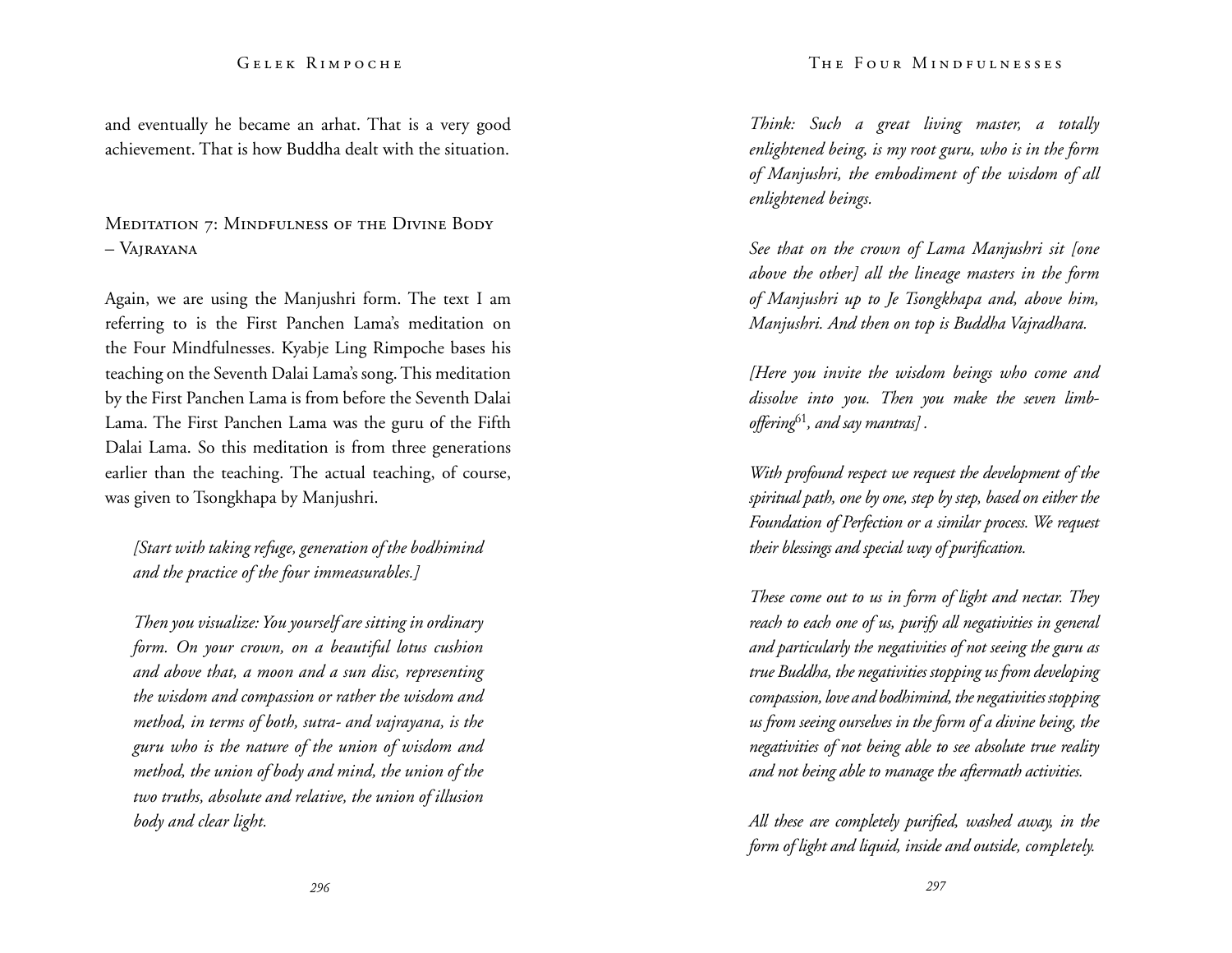*These negativities are collected as darkness, the blessings come shining like light and make the darkness disappear completely. I become pure.*

*I obtain the stage by stage developments, from guru devotional practice to non-dualistic perception, one by one. The dualistic perceptions and appearances totally disappear. I constantly and continuously request this to happen by saying the Migtsema and Om Arapacana Dhih, whichever is more convenient.*

*Finally, all surrounding enlightened beings dissolve to Buddha Vajradhara, he to Manjushri, he to Je Tsongkhapa, he to the lineage master below, and one after another, all lineage masters dissolve into the root master. Finally my master dissolves into me and I become a pure Manjushri.* 

*For a short period I maintain divide pride of being Manjushri, the wisdom of all enlightened beings. Everything I touch, see, feel, etc, is all pure.* 

That covers the third mindfulness, the body as divine body. As I said before, the body as deity has a little restriction here. This should be enough for the meditation on the divine pride.

# V Mindfulness of the view of **EMPTINESS**

Now we have only the Fourth Mindfulness left. That has two parts.

Part I is actually learning, recognizing and developing the shunyata or emptiness. Part II of the fourth mindfulness is dealing with the aftermath.

Mindfulness of the View of Emptiness

*Nang zhing si pa she ja yi kyil khor na chö nyi dön dam ö sel gyi nam khe kyab jo drel dön gyi ne lu shi de na da*

*Throughout the circle of appearing and occurring objects of knowledge pervades the space of clear light which is reality, the ultimate. An inexpressible mode of being of objects is there. Forsaking mental fabrications, look to the entity*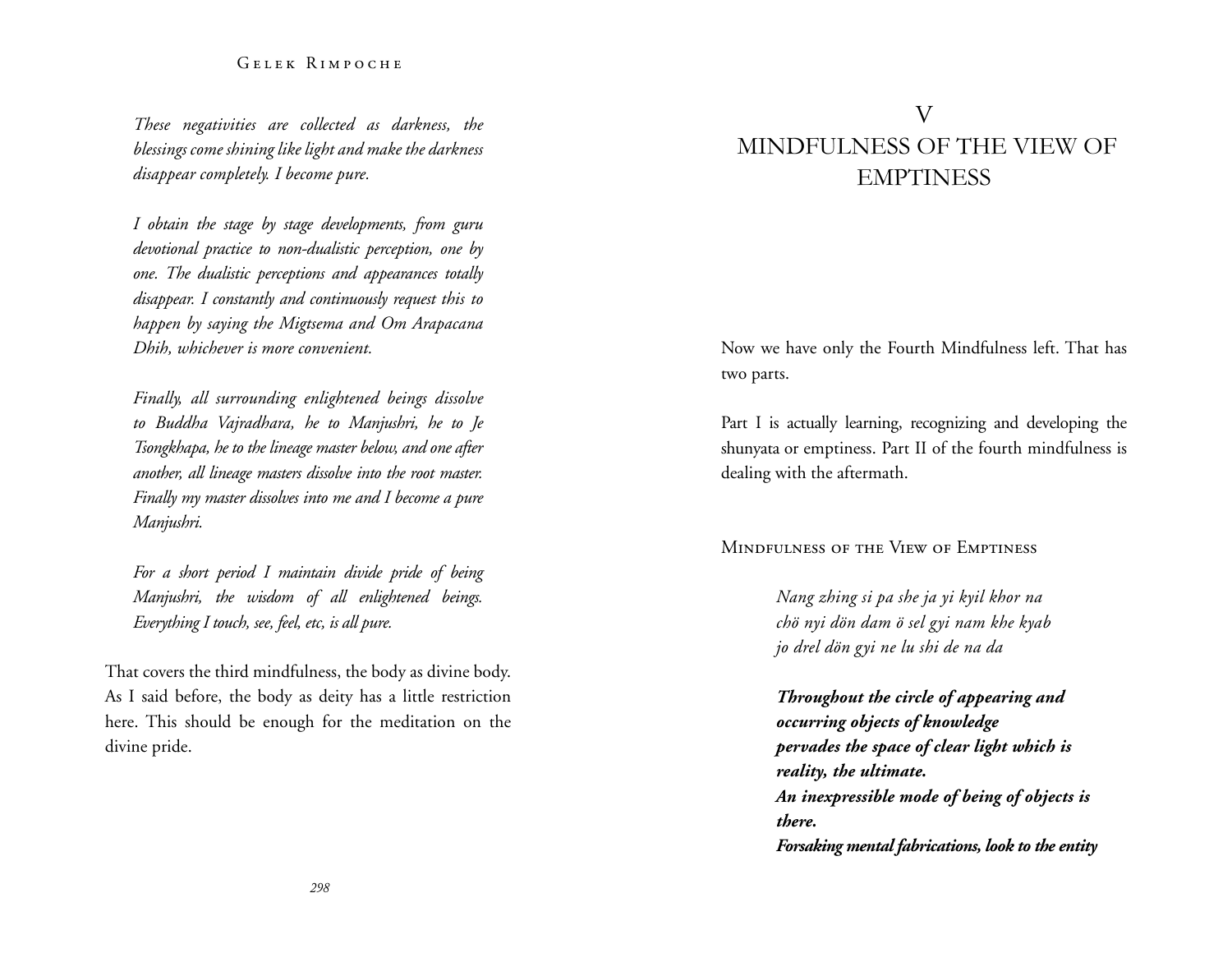*of immaculate emptiness. Not letting your mind stray, place it within reality, making your attention unforgetful, maintain it within reality.* 

*Nang zhing si pa. Nang* is short for *nangwa* is appearance. *si pa* is knowledge. *she ja*: anything to be perceived, anything to be known. *Kyil khor* is circle or mandala. Translated as circle, it may not give you the idea of fullness, translated as mandala it does. *Chö nyi dön dam ö sel gyi nam khe kyab* is the inexpressible, indescribable light of reality. *Jo drel dön gyi ne lu* is like the short Prajnaparamita verse:

> *Ma sam jö meh she rab pa röl chin, ma kye mi gag nam key ngo wo nyi so so rang rig ye she chö yül wa, dü sum gyal wey yum la chag tsel lo*

> I pay homage to the Great Mother of the Buddhas of the three times, who is original wisdom, the expression of highest self-awareness, the essence, which is space, unceasing and unborn,the highest wisdom beyond words, thoughts and expression.<sup>62</sup>

It says, 'Even if you want to say it, you cannot express it. It has the nature of space-like, yet it is discriminating wisdom. It only can be perceived by the wisdom beings, referring here to arya's and above. That is the reality of emptiness, which

#### The Four Mindfulnesses

is the mother of all buddhas.' In other words, emptiness is everywhere; everything is emptiness, yet we don't see it

> **Now for the fourth contemplation, of Emptiness or Shunyata, the first lines refer to the fact that anything within the realm of samsara or nirvana, all that can be known or perceived is pervaded by Emptiness.**

In Mahayana, nirvana is also considered suffering, whereas in Theravada, the self-liberation vehicle, or 'Way of the Elders', nirvana is the goal. I always emphasize that whenever you engage in practice you must be grounded, you cannot fly, you cannot just indulge in love and light, although that may be an extremely popular, modern thing. Real practice must be grounded.

What does being grounded mean? We must have three things: the base on which we stand, a method or path that we follow, and we must have a goal for our practice. If you have these things properly established, then you begin to know what you are doing. You are not just copying the other person. You are on your own and you are working by yourself, on your own path, even though you might be doing it with others.

#### Two Truths – Different Yanas

In Buddhism the base is the two truths. The path is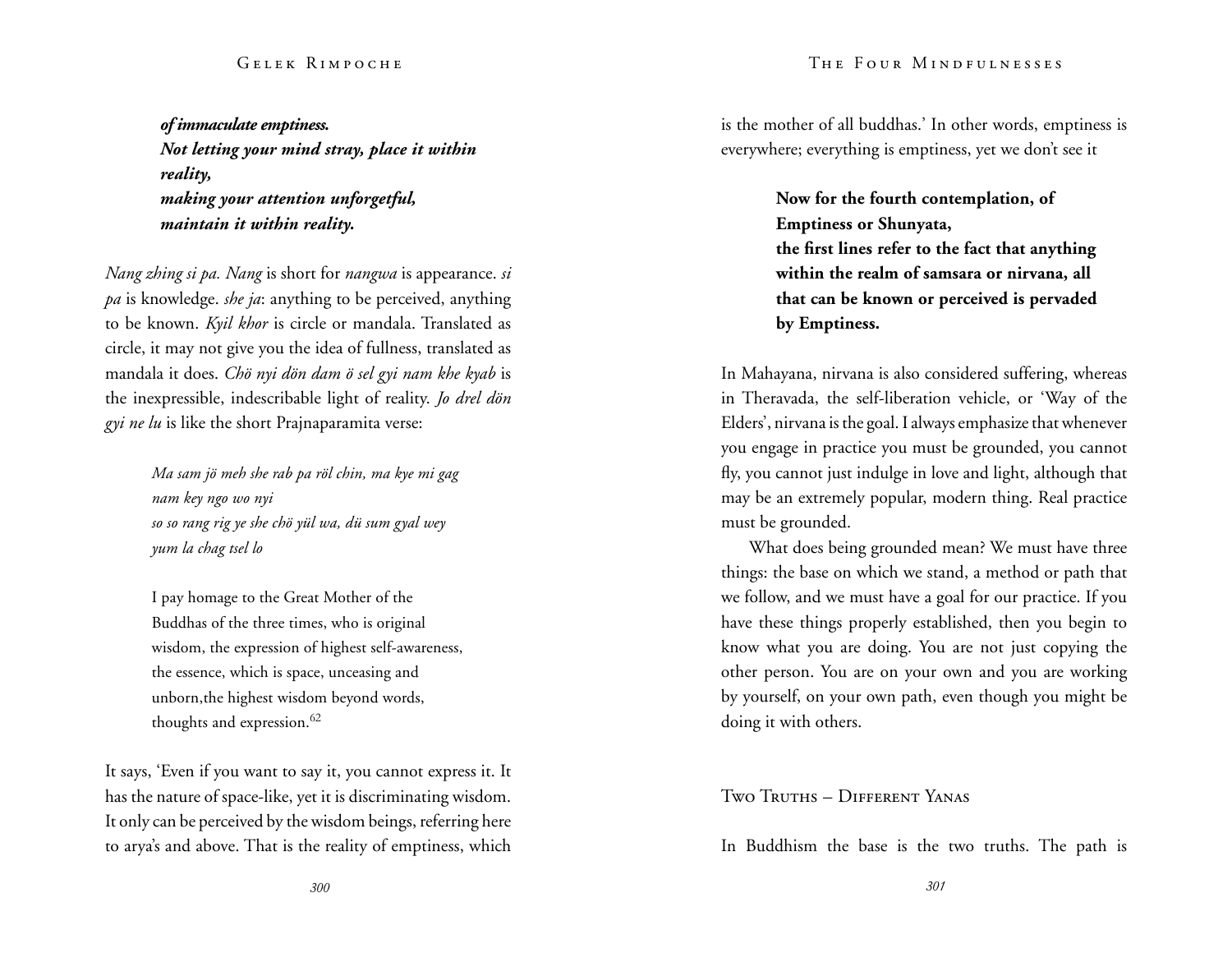method and wisdom. In Mahayana the method part is love, compassion and bodhimind, and the wisdom is understanding emptiness. That is true even in Hinayana. In Hinayana the method is renunciation, seeing the faults of the sufferings of samsara, particularly those of the lower realms, and developing dislike for this situation, being disgusted with the sufferings that come constantly and continuously. Do not let yourself sink into hopelessness and helplessness. Uplift yourself. When you see that the situation is not really that great, that it is because of samsara, your goal will be at least to get away from samsara and into nirvana. You introduce obtaining nirvana as the goal of your spiritual practice. That is the Hinayana level.

In Mahayana the goal has been changed to total enlightenment. In Buddhism, other than Mahayana no one introduces enlightenment as goal. No one talks about becoming a buddha except in Mahayana. Except in vajrayana, no one talks about becoming a buddha within a short period of time, maybe even within this life time, or in three life times, but at least within sixteen life times. When you ground yourself, you know where you stand, you know what you are doing and what you hope to get. When you have established your base, your method and your goal, you become grounded. Until then, all you can say is, 'I feel good here, it's nice' and have some fun and after a while, 'Oh, it's better over there, let me have fun over there.' That is what I call 'love and light'. Feeling better is definitely good, no doubt. We all need it and deserve it. However, it is not a spiritual practitioner's goal.

In Hinayana, nirvana is the goal. There are four Buddhist logos and the last one of them says directly that nirvana is peace. These four statements are:

- 1. All created things are impermanent
- 2. All contaminated things are suffering.
- 3. All phenomena are in the nature of emptiness.
- 4. Nirvana is peace.

In Mahayana, nirvana is also considered suffering. It is too lukewarm. It is boring. There is no pain, but not joy either. According to Mahayana, those who have obtained nirvana at the Theravadin [*i.e.* Hinayana] level, will eventually also be asked to progress to total enlightenment, because until you reach total enlightenment you have not accomplished your own purpose, nor that of the others. When those who have obtained nirvana rest there peacefully, the buddhas and bodhisattvas will come, wake them up and ask them to join forces in liberating all living beings. Ultimately they will join. So ultimately there is only one yana, one vehicle, and that leads to total enlightenment. If people don't join the Mahayana from the first level on, they will do so at the middle level, at the third path, the path of seeing. Since they have already seen emptiness, since they are already accomplished to that point, the only thing left for them to do then is to traverse the path of meditation with its nine stages, the final one of which is the path of no more learning. That is total enlightenment. That is why samsara and nirvana are both to be abandoned.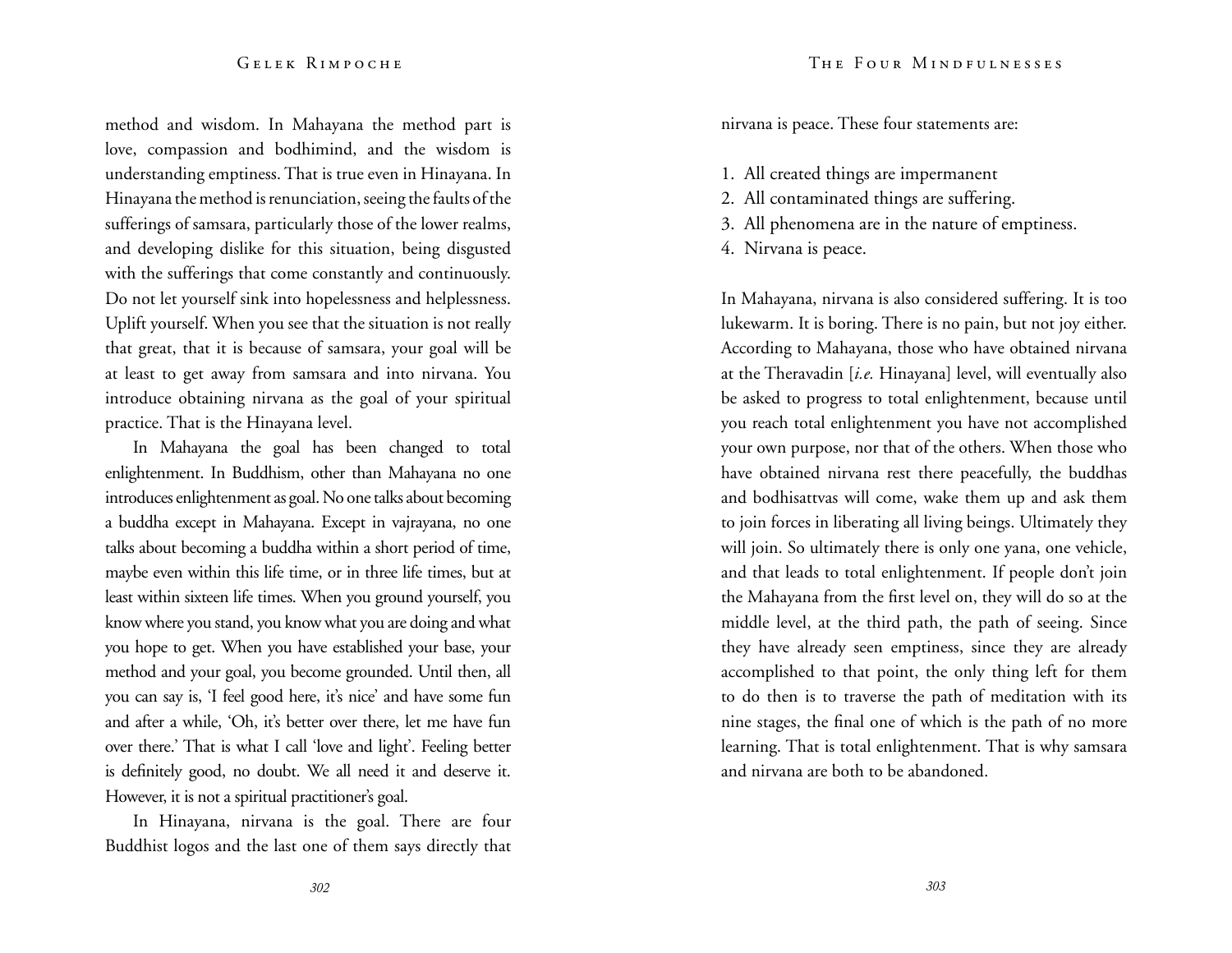#### Emptiness Pervades Everything

Kyabje Rimpoche says that samsara as well as nirvana are pervaded by emptiness. Emptiness is the basis of all, the reality of everything, the animate and the inanimate, the seen and the unseen. In that way emptiness is pervasive.

> **The nature of all things, without any exception, is that they lack true existence. Just as there is no place which is not pervaded by the sky in space, there is no place not pervaded by Emptiness.**

**'Inexpressible mode of being' means a fullyrealized Arya's understanding of Emptiness cannot be described in any words, and it cannot be explained how such an Arya arrived at that understanding.** 

Anything you see, hear, touch, think of, the reality of all of that is the space-like emptiness. There is no such thing whose nature is not emptiness. When you see reality you become a special person. When such a person sees emptiness they cannot express it in words.

> **It says: 'Forsaking mental fabrications, look to the entity of immaculate Emptiness'. In order to understand Emptiness we have to understand its nature. Emptiness is egolessness; we have to understand what is**

**being refuted, otherwise, 'Emptiness' gives rise to many intellectual misconceptions and misunderstandings. We must eliminate wrong concepts, and mental fabrications concerning Emptiness. Shunyata, egolessness, etc. are synonymous. What is egolessness? The lack of a self-existing or truly independent '***bdag'* **or ego. So there is the lack of true existence of the ego in terms of personality. In this realm there are many other things apart from personalities or persons: there are phenomena, and their lack of true or natural existence is called the egolessness of phenomena, while the lack of true or natural existence of the ego is called egolessness.** 

# Emptiness of Self and of Phenomena

Kyabje Rimpoche mentions here two kinds of emptiness: the emptiness of self, or the being, and the emptiness of phenomena. These are two separate emptinesses. Though there are several divisions of emptinesses, like the eight emptinesses, the sixteen emptinesses, the emptiness explained by Nagarjuna, and commented by Chandrakirti and Buddhapalita thereafter. Emptiness has as a bottom line two divisions, to make it easier to understand: the emptiness of beings and the emptiness of phenomena other than beings, in other words, the emptiness of the animate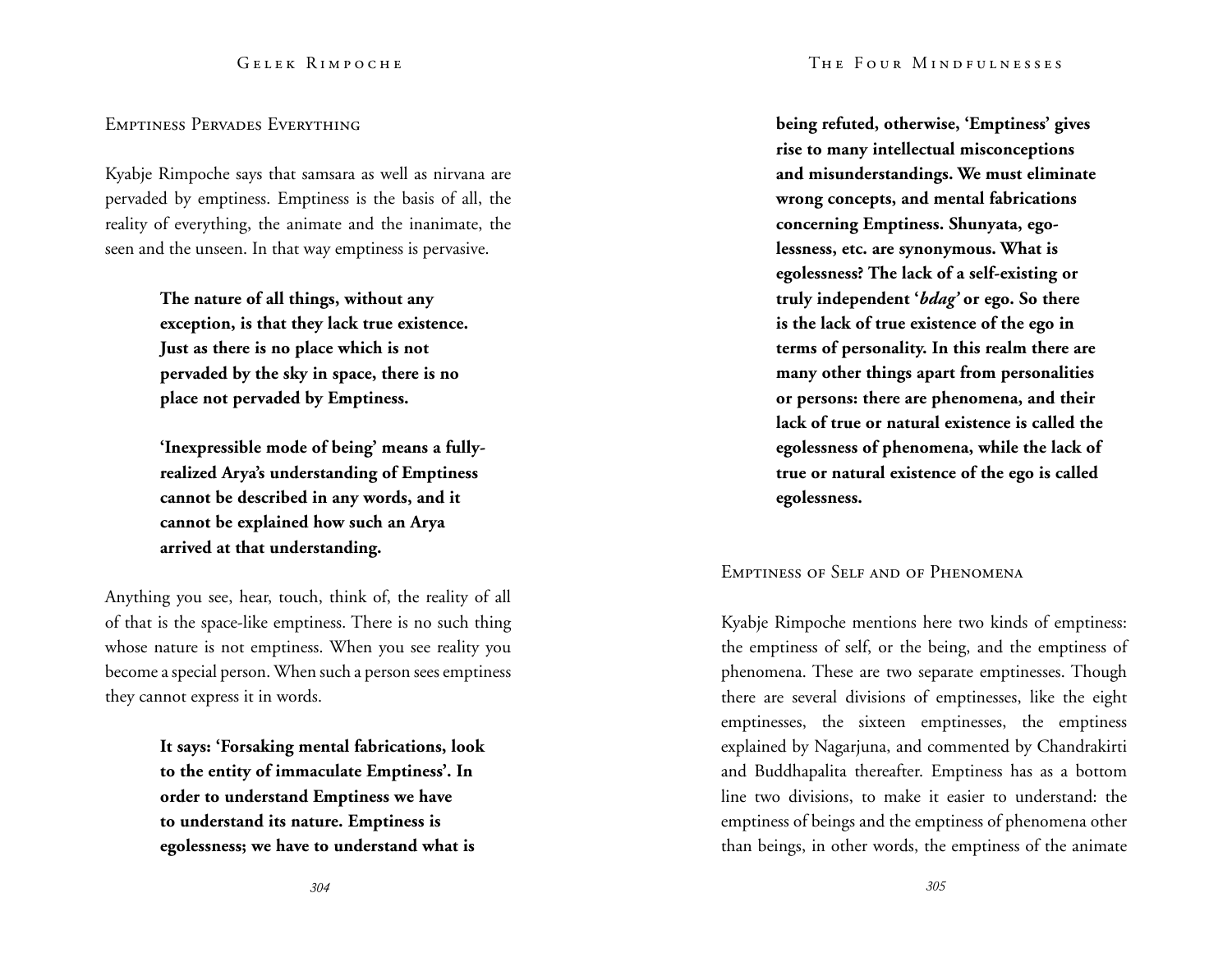#### The Four Mindfulnesses

#### Gelek Rimpoche

and the emptiness of the inanimate. I notice that Kyabje Rimpoche called 'dag' ego and I am quite happy about that. I have seen no other place where that was done.

SELF OF WHAT? – EGO AS OBJECT OF NEGATION

Before we meditate on selflessness or emptiness, we have to know what it is. Otherwise we will be just sitting blank, watching in the air, and declaring: this is nature, this is empty, and we'll even talk about space-like emptiness and all that. However, unless you make really an impact on your mind, just sitting blank does not really do that good. It does good things, it gives you mental harmony, and mental relaxation, and no thoughts will be intruding. Such a thing was taught, even in the Buddhist tradition. But Tsongkhapa emphasized that just sitting blank, like in total openness, may be wonderful, but is not so difficult. You sit down and meditate, try to connect your thoughts with open space, try to link up your brain and mind with the open space in front of you, and go beyond, cutting through, as if cutting through your skull, through the walls of the building, cutting through the limitations of the space, and getting into that open outer space picture, like we see from the spaceships. And you can go and travel round, go miles and miles, thousands of miles away, and your mind will mix up with that, completely, become completely open, and you feel good. That is easy. It is not difficult. All of us can do it. It is a matter of getting used to it, and when you get used to it, a sort of very open blank beautiful spot is there. But does that really convince us that all things are empty? We are seeing an empty picture, we are seeing a picture of nothing.

That might not have been what the Buddha was really talking about. He talked about emptiness as wisdom. This meditation on empty space does not give you wisdom. That open space might not be wisdom. You know why? The purpose of wisdom is to cut our negative emotions. And the source of negative emotions within is the clinging to an ego. Just as we have learnt that the source of anticompassion within us is the self-cherishing, just like that, the source of all negative emotions, negative thoughts, and negative actions that we engage in is ego.

Ego wants to protect everything. Ego wants to do everything right. Ego is so righteous. It always wants to be very right. So anything that comes in the way and contradicts it being right, it wants to kill and cut. That provides us with all the difficulties. Ego does that. That is ego's job. It acts in such a way that the end justifies the means. No matter whatever, it comes out and kills anything on the way. And sitting in open space like that is not going to deal with that at all. So that is not wisdom, it is blankness. It is not emptiness. So what is the emptiness we are talking about?

> **To establish this understanding there are many methods and forms of reasoning. The two main methods are: a) the separation of one and many; and b) dependent arising, which is called the king of reasoning.** *The separation of one and many* **has four points:**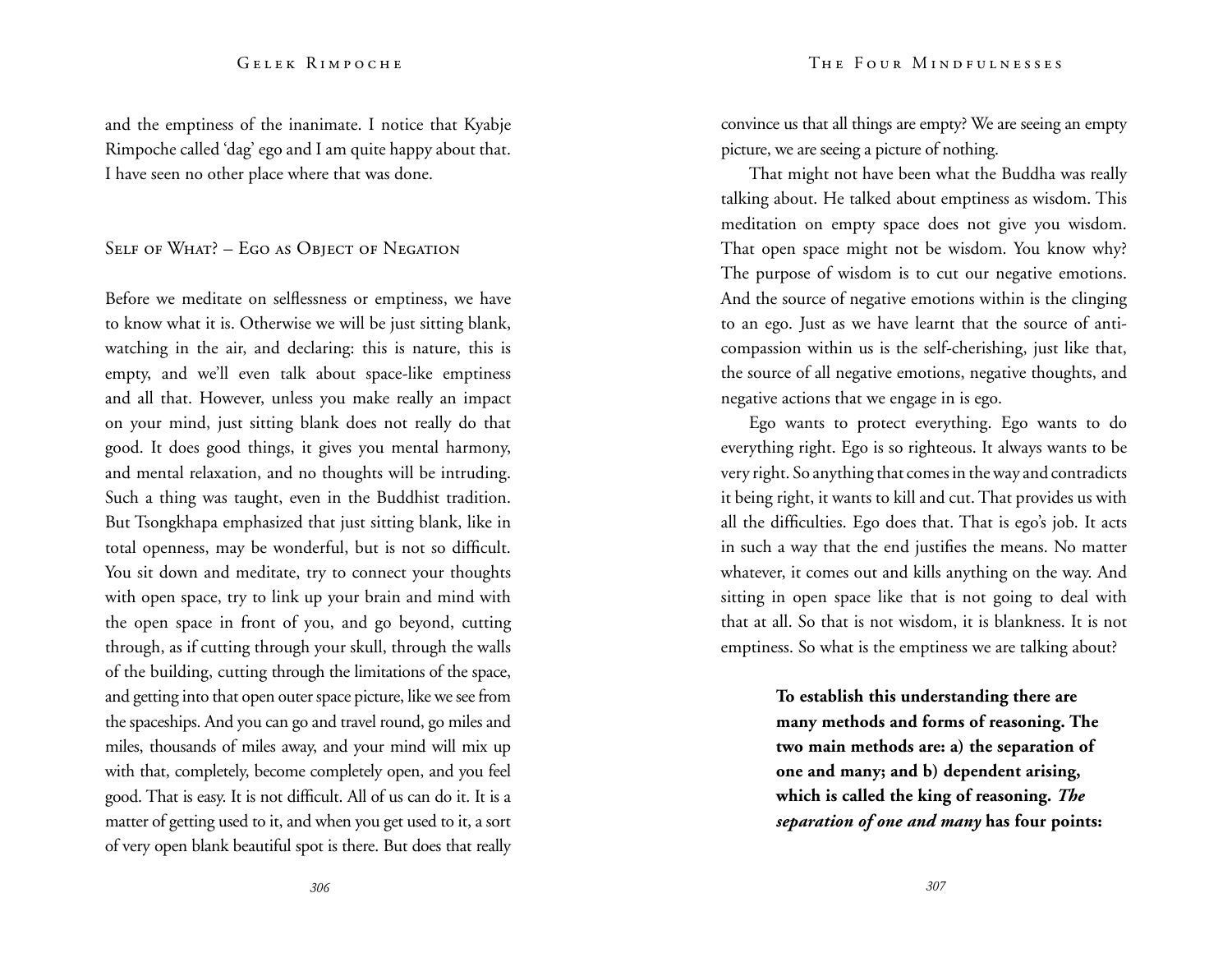**1. Ascertaining the object to be refuted, 2. Establishing the pervasion, 3. One, 4. Many.** 

**When we talk about egolessness we have to determine what it is that is 'less'. The term in Tibetan is 'bdag med' - no ego - so we have to determine what is 'bdag' - ego?** 

**What is it that we are trying to refute? If you saw a thief and noticed that he was wearing clothes of a certain color, then you can recognize him again and point him out to the police. It is extremely important to understand what one is refuting. There are two types of ego and one is valid. If we deny the one that is valid we will find ourselves in the position of being nihilists, denying everything, which is a very serious mistake.** 

**The ego that is valid has functions, it is the relative ego, and we must be careful not to deny its functions. It is said that those of very small wisdom can fail by making this mistake. When we speak of the Madhyamika philosophy, 'madhya' refers to a middle path, between nihilism and eternalism, a path without extremes. If you have a narrow path, you have to walk very carefully without falling to the right or left,** 

**between the mistakes of nihilism and mental fabrication, eternalism. When Shakyamuni Buddha became Enlightened in Bodhgaya he spent a week without saying anything, as he felt it would be too difficult for people to understand him. He said: 'I have discovered an indescribable teaching on Voidness. It is extremely profound and vast, and will be very difficult for people to be able to understand'. Then he wandered off into the woods for forty-nine days, and only started to teach later at the request of Brahma and Indra.** 

Indra and Brahma are the great Hindu gods. They are common to Hinduism and Buddhism.

# **So there are two types of ego, one which exists and one which doesn't.**

One type of ego does exists and the other doesn't, but we think that it exists.

> **How are we to recognize them? The false self appears as something which is independent of, or apart from, the five aggregates. For instance, when we are falsely accused of being thieves, we immediately get angry; thinking 'Why am** *I* **being accused?' or else when falling off a cliff we think 'I am falling!' Without thinking of**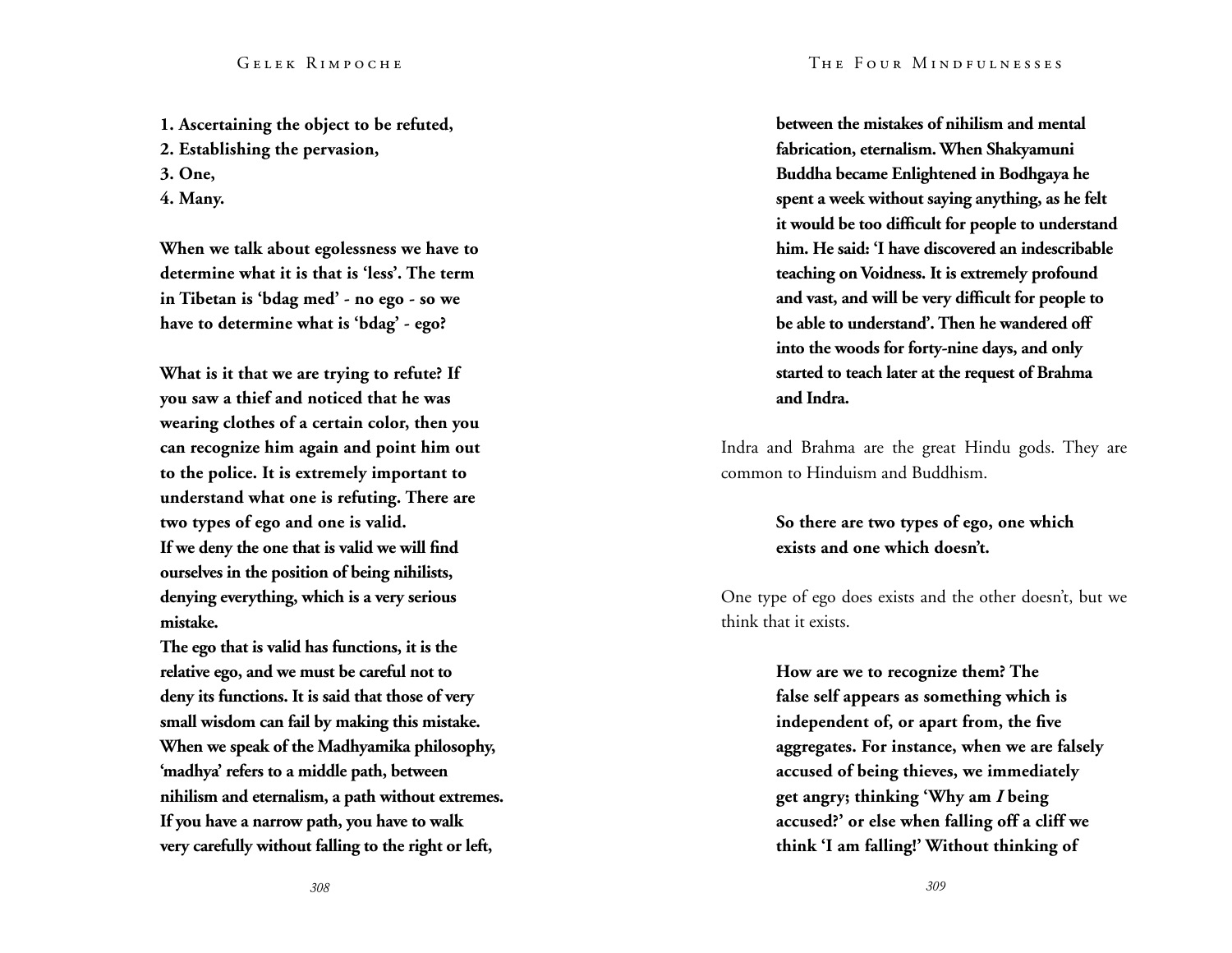# **the five aggregates we get a strong feeling of 'I'. This is a small taste of the false self, the one to be refuted.**

I often use this analogy of being falsely accused. If somebody in a group accuses you, 'Hey, you thief!', you will defend yourself very strongly, 'Me? A thief?!' That sense of self is what Kyabje Rimpoche refers to here. This strong sense of 'I', also when we are in danger of falling from a cliff, gives us a glimpse of the object of negation.

> **When we get this feeling of a strong 'I' without any relation to the base of the five aggregates, since the five are the basis of the self, we have to conclude that there is no such thing as this independent and natural false self as we feel there to be. So we have to analyze and establish logically whether it exists as one with the five aggregates or separate from them, i.e. whether it is the same entity or separate.**

Four Keys

# *Key 1: Establish the Object of Negation*

Above, Kyabje Rimpoche outlined four steps. The first one is to ascertain the object of negation. That is what he is talking about here. You want to find ego-lessness. So what is that ego-less? Or better, what is that ego? We call it self

or 'I', but there is an ego-'I' and an I-'I'. In the transcript of the talk it sounds like they are both called ego. But if you look at an ego-'I' on the one hand and I-'I' on the other hand, it is much easier. The ego-'I' is the big boss who is tormenting and torturing us, making us confused and which is the source of all delusions. That is the 'I' that has to be refuted. Then the I-'I' is the basic I. The moment the ego-'I' is hit, the ego-'I' withdraws and at that point the I-'I' picks up to make sure we don't just collapse. But otherwise, normally the ego-'I' bullies the I-'I' completely. It is the big dictator, the big Saddam.

*Ego as jig ta.* There was a question earlier about the ego and the *jig ta*. (I taught on that in Ann Arbor very recently and also in New York.) According to the system of Buddhapalita, the ego itself is the *jig ta.* Ultimately we accept Buddhapalita. Chandrakirti's work is based on Buddhapalita's understanding. Buddhapalita's *Buddhapalita* is based on chapter 18 of Nagarjuna's *Mulamadhyamakakarika,* the 'root of wisdom'63. Chandrakirti's explanations of the Madhyamaka, the Middle Path, both the word and the meaning commentary, are based on chapter 8 of the *Buddhapalita*. Therefore, *jig ta* is ego.

I would like to quote Chandrakirti himself here, a great scholar and yogi, one of the most outstanding early Indian Buddhist teachers. He was not a direct disciple of Nagarjuna [Tib. *Gonpo Ludrub*], but somehow he links up to Nagarjuna. This Chandrakirti quote is found in Tsongkhapa's *Lamrim Chenmo*, *the great treatise on the stage of the path to enlightenment*, in the English translation vol 3, p. 120. Chandrakirti says,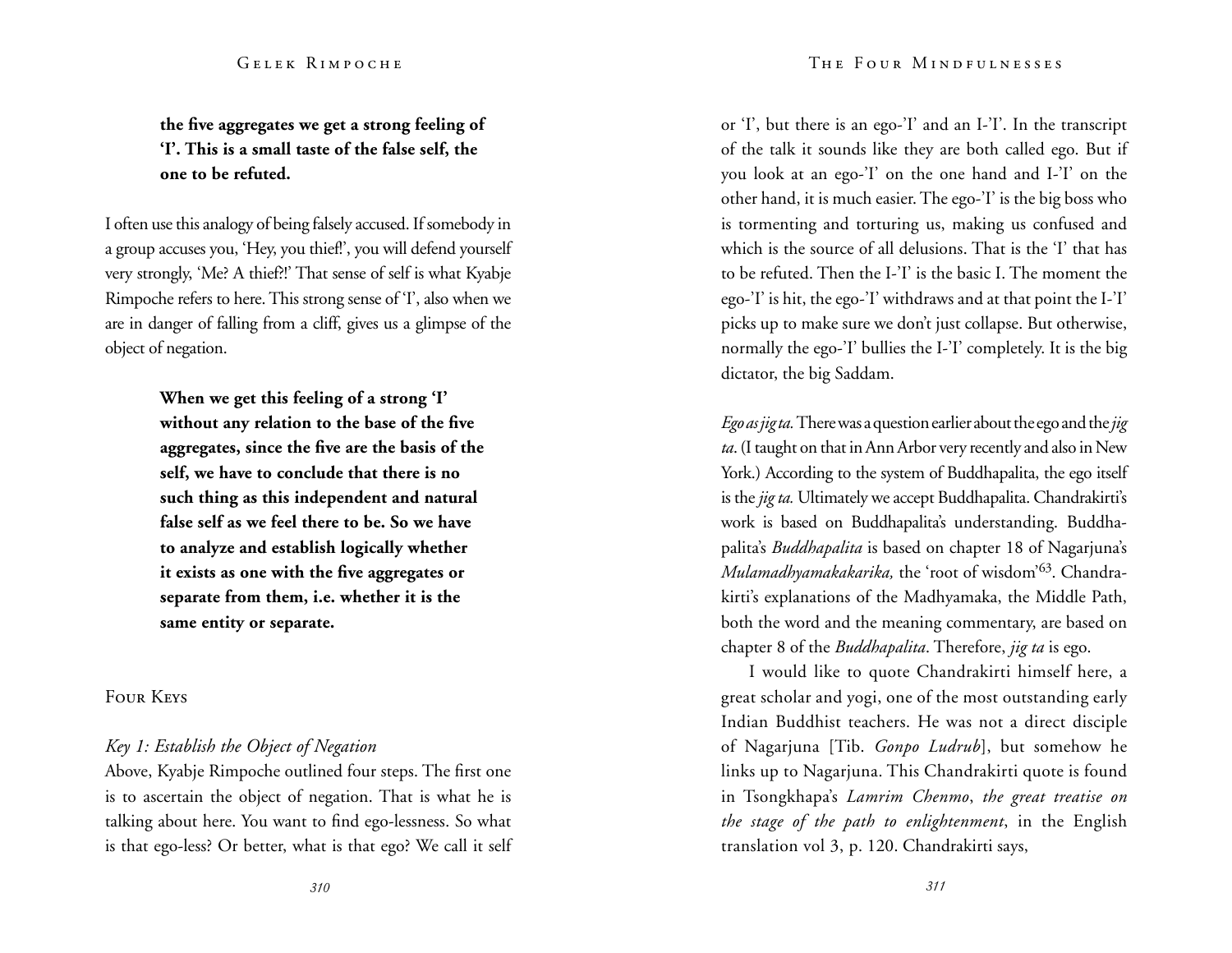In their minds, yogis perceive that all afflictions and all faults arise from the reifying view $^{64}$  of the perishing aggregates. And knowing that the self is the object of that view, they refute the self.

This is talking about the ego. What constitutes *ma rig pa*, or ego? It is a mind that is totally influenced by fear, completely confused, completely under the influence of misknowledge. Actually, because of the confusion it becomes misknowledge. If you are confused, you are not knowing. You are walking towards the east and yet you think you are walking towards the west.

Recently I have been called by one of our friends 'Wrong Way Rimpoche', because I get lost in New York City all the time. When she tells me to walk to the east I walk to the west. When south, I walk north, you know, just the opposite. So, she started calling me, 'Wrong way, Rimpoche, this way!' So, Wrong Way Rimpoche becomes my name. Which means, when you are confused, you are not right, you are wrong. It becomes misknowledge. We pick up misinformation, we pick up confused points, and then that is what we perceive.

Now, whenever we think 'I', what do we project? We project deep inside of us someone that can be identified as 'me'. We know that physically we can point to our body and say, 'yeah, that is me,' and refer to that with a name. The mouth will say it is me. And we can raise our hand. But we know very well that is not me. Yet we think there is somebody who occupies the body, somebody who is identified as me. This is a case of the base of imputation or the base of labeling, taking the label. That is what we think. We think that something else, someone, is in there.

When you are suddenly accused of being a thief in a group of people, you first may think that the person is joking, but the moment you realize he is serious, the ego-'I' pops up, the object of negation, the dictator, screaming 'me'! That is a glimpse. Similarly, it comes up when you are in danger of falling. These are the examples I often use and you are familiar with them.

*Self: Less of What – Historic Development of Four Schools.*  Then the question comes: what is that? Is there something? You have to think in two ways: positive and negative. The negative way is: whatever you refute, then whatever is left after the refutation, has to be the emptiness.

These thought processes have come to us in the form of a historical development. We are given the information of what historically has happened. Some group has proposed something and then that was proved wrong. Next other statements came and they were proved wrong. Then again another view came in, and that also was proved wrong. And so on. So, by negating one viewpoint after the other, what is left in the end is supposed to be the correct viewpoint.

Let's say this glass half empty. We do not like to say it is half empty, we like to say it is half-full. There is that too, but whenever we say the glass is empty, we are saying that something is not in there, whether it is water, or wine, or tea, or whatever it is. So empty refers to a lack of something.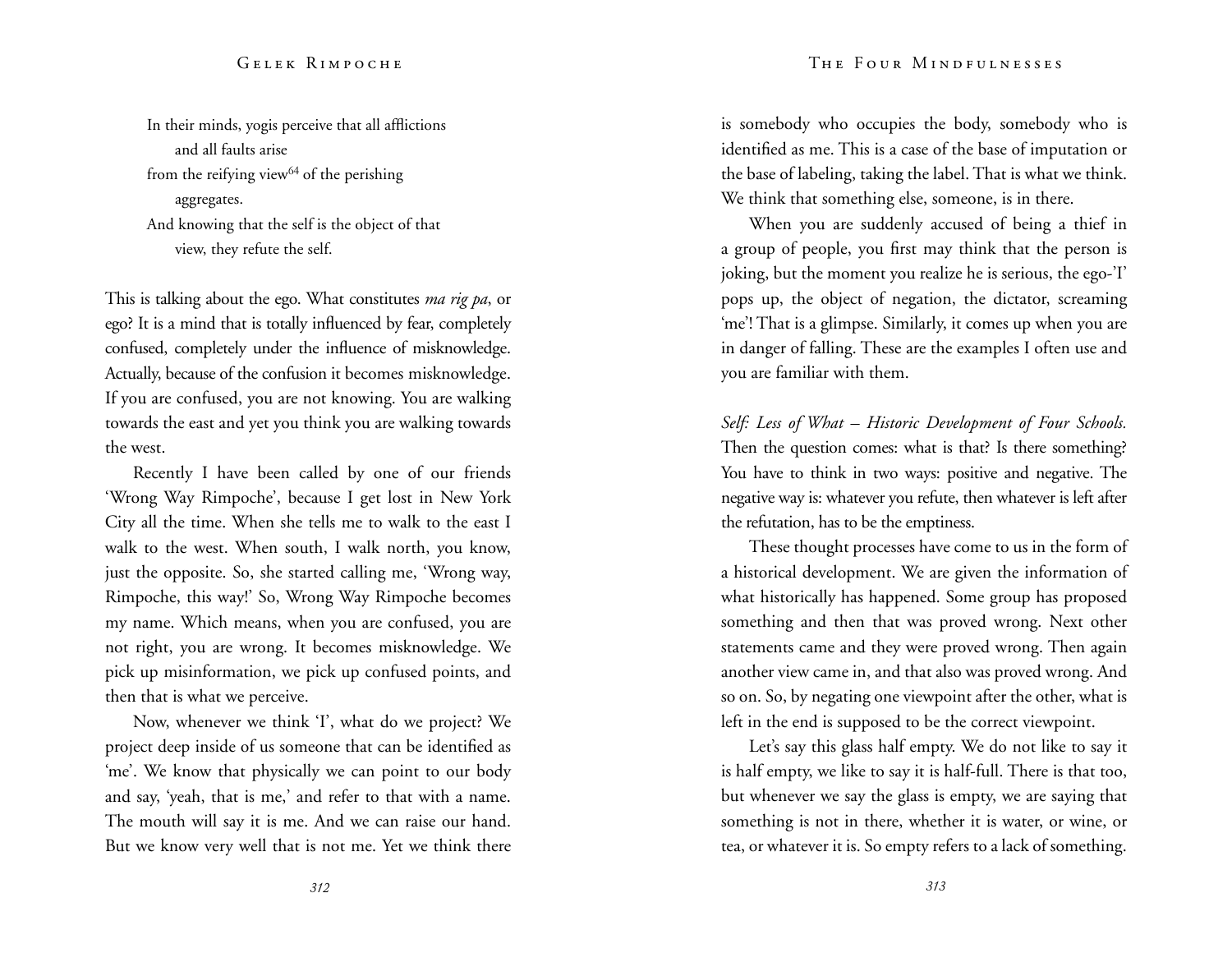Likewise when we are referring to wisdom as emptiness, we are talking about a *lack of something*. The something that we are going to find the lack of – that is labeled as the *object of negation*. This is what you are going to negate.

You are going to negate it because your mind has analyzed the object and refuted it. That is why it is called a negation. It is not quite like pouring out water from a glass. What we are looking for is not what is empty; we are looking for that what we are going to negate. In other words, if you look for zero, you are going to find zero only. In order to find the zero you have to get to the point of zero. Therefore you have to get the numbers right down, so that at the end you come to zero.

Now the question is: how are you going to get to this? What is the object you are going to negate? That is difficult to find.

In the Buddhist tradition it is presented as an historical development. In Tibetan Buddhism you find it quite clearly in the tradition of tenets, [Tib. *drub ta*] 65. It goes not only into the Buddhist points of view about emptiness, it also goes into the non-Buddhist schools of thoughts, at least five different non-Buddhist earlier Hindu schools. It goes over their philosophical thoughts and thinkers and ideas. All of these are presented, and then eventually it reaches to the Buddhist schools and their thoughts, and investigates what is right, what is not right. That is how it progresses. By learning historically what had happened, and bringing that message into today's practice, we are hoping to find the same thing. It is a ever deeper and deeper investigation in how to find the object of negation.

Each one of those schools presents their thoughts, and each one is deeper than the previous one. By pointing out the different thoughts and ideas we go deeper and deeper. I have no time to go into all of them in detail, and even though there is a Buddhist way of presenting the views of the different non-Buddhist schools and thoughts, that may or may not be really accurate. I do not know. So I like to go directly to the level of the Buddhist schools.

There are four major Buddhist schools of philosophical thought and each one is deeper than the previous one. And it is all about recognizing the object that you are going to refute.

- 1. The first is called Vaibashika [Great Exposition school, *chettra mawa*]
- 2. Then we have the Sautantrika [Followers of sutra, *do de pa*]
- 3. Then there is the Cittamatra or Mind Only school [*sem sampa*]
- 4. Finally there is the Madhyamaka, the Middle Path school [*u ma*]

*Vaibashika Sub-Group*. Out of these four, the first school alone has 18 different sub-groups, 18 different systems of thought. One among them is particularly important. In Tibetan we call it *nema puba deba.* That one has a unique way of looking at the object of refutation, the self or ego. Their definition of that self is: it is a *permanent, single, solid [independent]* self. In their view, when you talk about the self,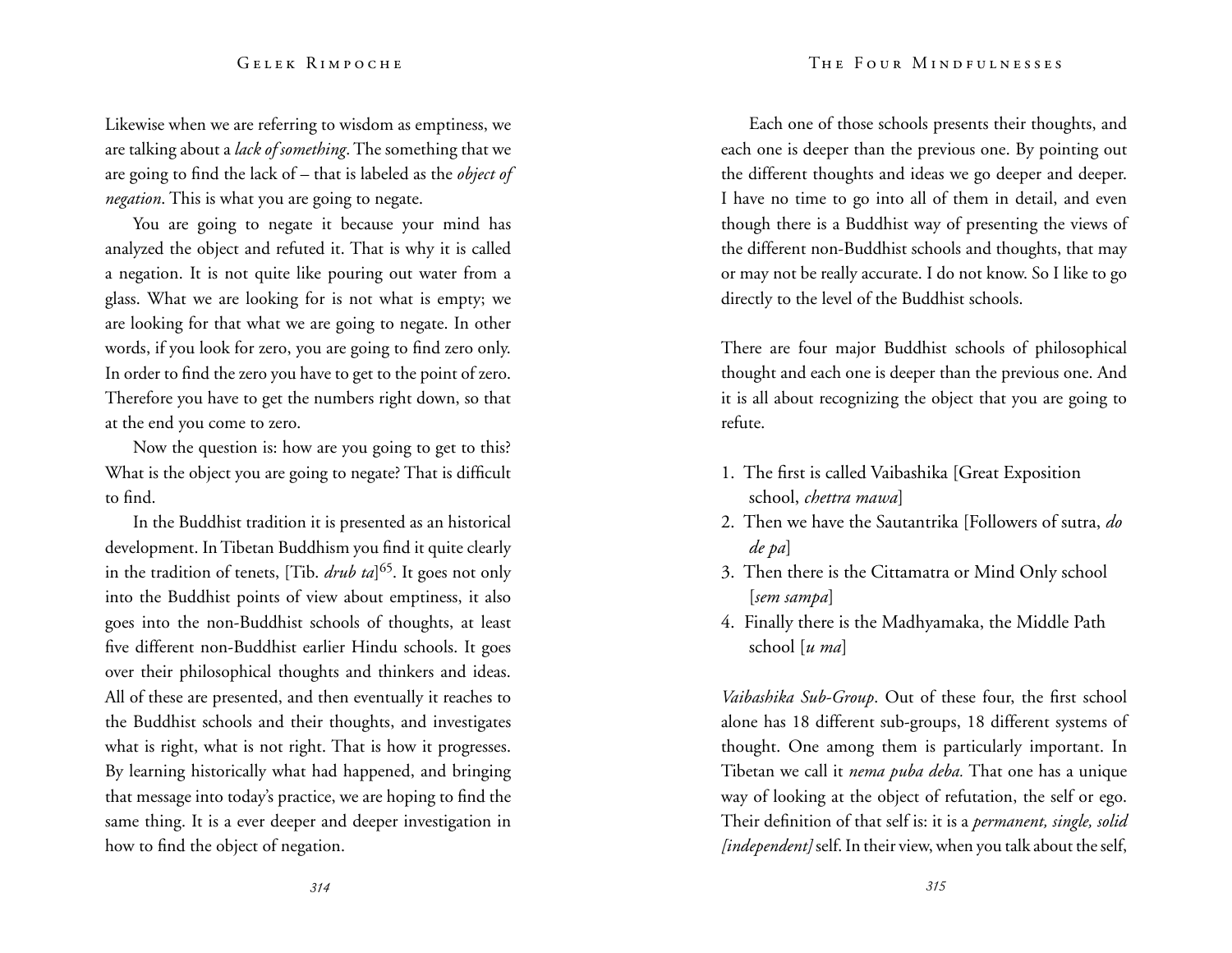they mean: something permanent, solid and independent. Then the analytical ideas will be applied, and you search and search and finally you find that there is no such thing as a single, solid, permanent, independent self. Finding that they identify as selflessness and call that emptiness.

The views of the Vaibasika are mostly contained in the *Abhidharmakosha*. The most important person presenting that, almost the founder of it, was Vasubandhu, the nephew of Arya Asanga. There are actually two *Abhidharmakoshas,*  upper and lower. The lower one, presented by Vasubandhu, might not even accept emptiness at all. Asanga has presented the higher level of the *Abhidharmakosha.* At the same time the nephew became the student of his uncle too. In reality, Vasubandhu was highly developed, equally to Asanga, who was as good as Nagarjuna. I think it is for the benefit of us, so that we may understand better, that they have presented different viewpoints.

*The Next Three Schools*. The other seventeen sub-groups of the Vaibashika and all the Sautantrikas say, 'Oh, that [viewpoint] is too gross, that is not subtle enough.' In order to get to true emptiness, you have to have a much more refined understanding of the object of negation. So they came out with the definition of the object of negation as: a self that is *able to stand by itself,* in Tibetan *rang gi tu pai zhe yul.* You can also call it a *self-sufficient* I. That is what they define as ego, and when you find that this does not exist, you have found the great wisdom. The Sautrantika or Realist school also has several divisions and also they do present emptiness in different ways.

The Cittamatra or Mind-Only school is still more refined than that. They identify as object of negation the perception that the mind which is observing, and the object that this mind observes are separate. Let's say you are looking at a book. So there is the mind observing the book, and the object of this mind, the book itself. The Chittramatins hold the view that the perception that there is a separation of book and perceiver of the book is the ego. And when you find that such a separation does not exist, you have perceived the non-duality of object and subject, of the perceiving mind and its perceived object. They are one-ness or non-dual. That is why this school is called Mind-Only school: *no separate external phenomena* outside the mind. And when you see that, in their view that is emptiness. This view is much deeper than the first two. A lot of western people now think that non-duality is the reality. It is the view of the Mind Only school.

Then the most refined view is that of the Madhyamika. The Tibetans divide the Madhyamika into two. ((I was told that traditionally in India they did not divide the Madhyamika that much. Is that right? (Audience: They may have had the division but did not give the same terms. )It may look like I am giving a philosophy lesson here, but the reason is to show how each view will go deeper and deeper inside. And that is important to see.)

The first sub-school of the Madhyamika is called Svatantrika-Madhyamika [Tib. *u ma rang gyu pa*], translated as Autonomy School, and is presented by Bhavaviveka<sup>66</sup>. They say this about the objection of negation: it is not only that the pure mind did not project it, but it is something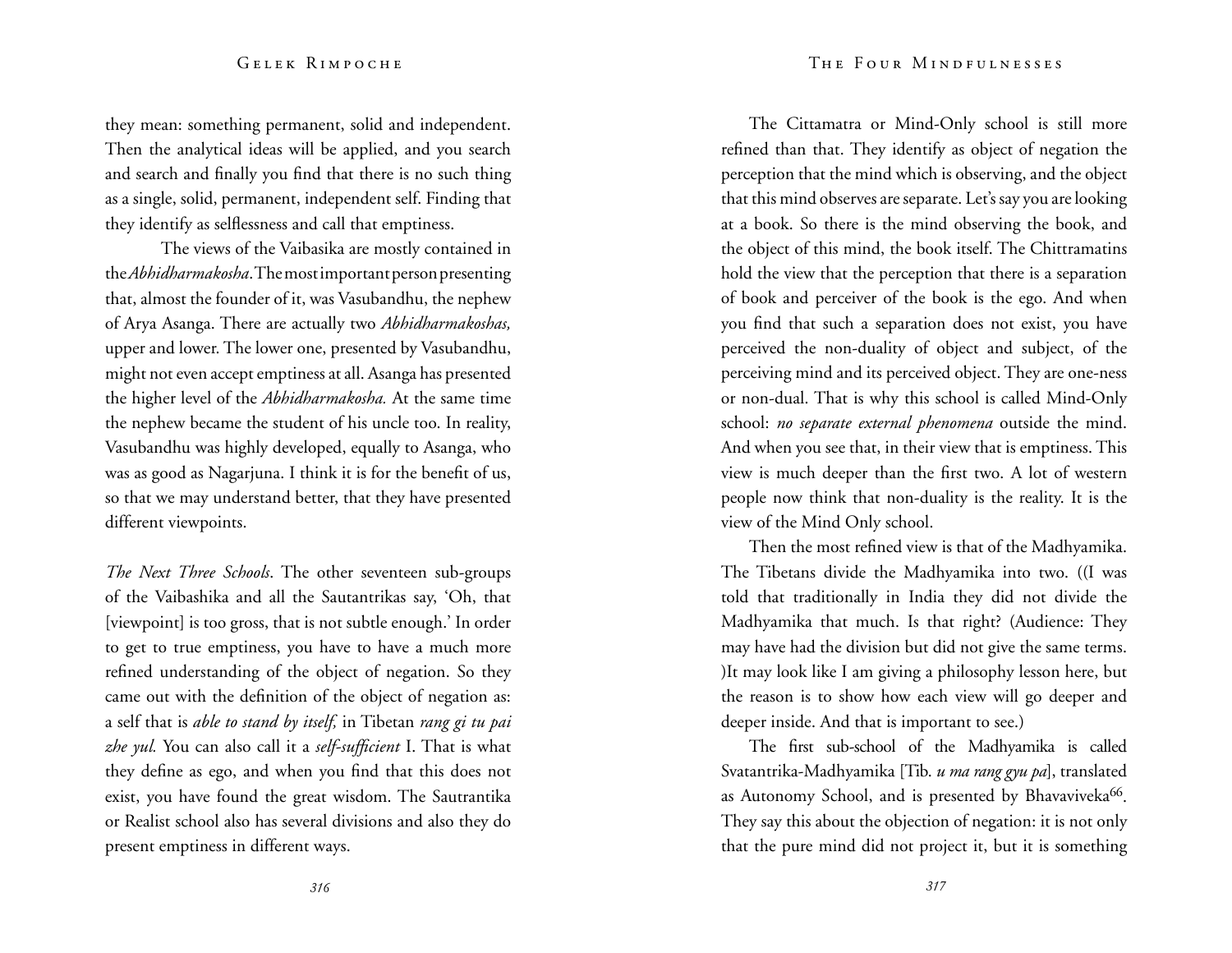solid, a substance standing by itself. [That is] very close to the self-standing substance of the Sautrantikas, but there are differences. When you go in detail there are big differences. IButt is not so much just about whether your mind does perceive [it] or not, there is something without depending on your mind, there is *some kind of self-nature* existing there, existing from its own nature. It is like: the book is a book, nothing else but a book; I am me, nothing else but me – sort of self-standing. And when you find that this is not true, then you have found the emptiness [according to this school].

*Prasangika*. Now the caviar among all the views - the last one. This is supposed to be the best viewpoint of all, [the viewpoint of which] everybody says it is Nagarjuna's thought, it is Buddhapalita's thought, it is Chandrakirti's thought and all of those. (All Tibetan schools now claim to be followers of Nagarjuna's view on emptiness as presented by Buddhapalita and Chandrakirti.)

The Prasangika maintain that there is almost nothing. Notice that I used the word 'almost'. It is just the conditions, the perceiving mind and the terms; they just work together. Things just become existing that way, but deeply there is nothing there. *It is just terms and conditions meeting together, and then a correct mind, a reliable mind, does the labeling and perceiving and recognizing.* The combination of that is good enough to be existing. There is nothing beyond that; there is nothing solid, nothing self-standing, nothing independent. Not even a non-duality. Nothing.

*Interdependence.* This is also not only an emptiness, this is also

the meaning or essence of interdependence. Therefore, the meaning of interdependence is emptiness, and the meaning of emptiness is interdependence. They are the same. This is very similar to what some physicists are finding about the existence of the person. It is coming quite close. When you have come to that level, you have completely whacked that self-standing ego out, right out of your thoughts and out of your system, because it is all just dependent arising. In Tibetan we call that *ten drel*. In Sanskrit it is *praticcha samutpadha*. It is the interdependent existence. So *the real essence of emptiness is interdependence, and interdependence is emptiness*. That is the bottom line, as far as we know. And that whacks out our ego completely.

To recap, out of the mindfulness of the emptiness, we sort of are looking at empti-ness. You have to look for the empty. What is not there? Empty of what? That is the most important thing. If there is just nothing, nothing bothers us, nothing helps us. Nothing is nothing. But something *is* bothering us and we do have some misunderstanding. What are we misunderstanding? Something that is not really there, but pretends to be there and functions as if it is in complete control of the situation – [the 'I'].

What does wisdom do? It refutes that 'I'. Then it becomes I-less – *dagme*67. That 'I' or self is the false self. When you completely negate the false self you are left with the true self. If you don't know that, you think you should negate everything and then you wrongly conclude that nothing is there.

*Middle Path between Nihilism and Existentialism*. To add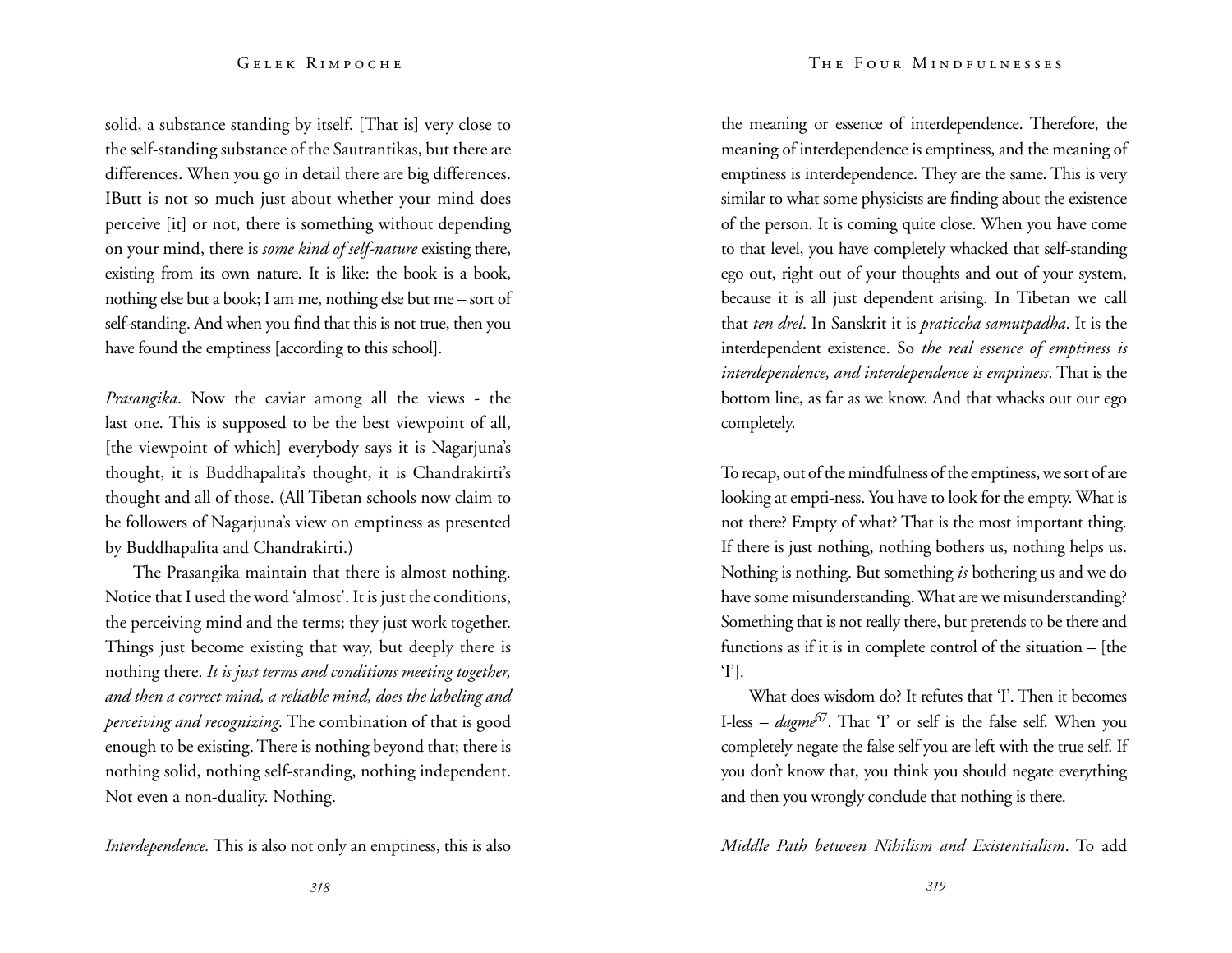to the confusion: we say [in the *Heart sutra*] that there is no eye, no ear, no nose, no tongue, etc. Sometimes people misinterpret that to mean that there is nothing, that everything is just illusion, just a magician's trick, that at the end everything is going to disappear and equal out by itself, so it doesn't matter what anyone does, because in the end it is going to be zero, nothing. That is the nihilistic viewpoint.

The existentialist viewpoint will insist: Yes, everything is real, literally. It is all truly there, you can't change and shake, you can't do anything, it is solidly there. That is the existentialist extreme.

Therefore, we need the middle path between those. Only the middle way can truly establish what we are, and what the things around us are. What is their nature, their reality? It is emptiness. Why do we call it empty? Because there is a false perception of something and that is being negated. Emptiness is being empty of what is negated.

Professor Thurman has been shouting for years, 'Emptiness is not empty, emptiness is full!' What he means is that it is not non-existing. When you negate the false self, the real one appears.

#### NEXT DAY

Good morning everybody. We have been praying and meditating: 'May all beings be free from suffering'. We have to remember the tremendous sufferings that people go through. Despite all the great scientific developments, human suffering still continues. Last night somebody was telling me that the latest earthquake in Pakistan now has a death toll of 20,000 people. I think it is in the North Kashmir-Paktuni area. That is in the middle of nowhere. The people there also have been fighting for their own independence for years, ever since I came to India. Also the mud slide in Guatemala killed 1800 people. There is so much suffering. That reminds us more and more of compassion and reminds us more and more of our commitment to liberate sentient beings from suffering. It is not only a meditative reality. Right in our face that very vivid suffering is tremendous.

# *Key 2: Establishing the Pervasion*

Of the four keys we now are at the second one: to establish the pervasion. (I wonder whether pervasion is the same as pervasive. When we do the *Mahamudra* teachings the very first words are *kun yab kun gyi rang zhin dor je yin.*68 It talks about the pervasive nature of vajra dharmadhatu, the nature of reality of all existence, animate or inanimate. It is the nature of all, wherever you search – emptiness. Even [all] permanent existence is in the nature of emptiness.)

On what basis do we exist? We exist on nothing but the five skandhas and four elements. Apart from that you are not going to find anything. Therefore, the focal point of the ego-'I' is the five skandhas. These are by nature perishable. The ego watches and holds these perishable aggregates as identity. That is called *jig ta: jig* means perishable, subject to destruction, not lasting, dismantling, *ta* means one who holds that. Therefore, according to Buddhapalita's system, *jig ta* itself is ego. The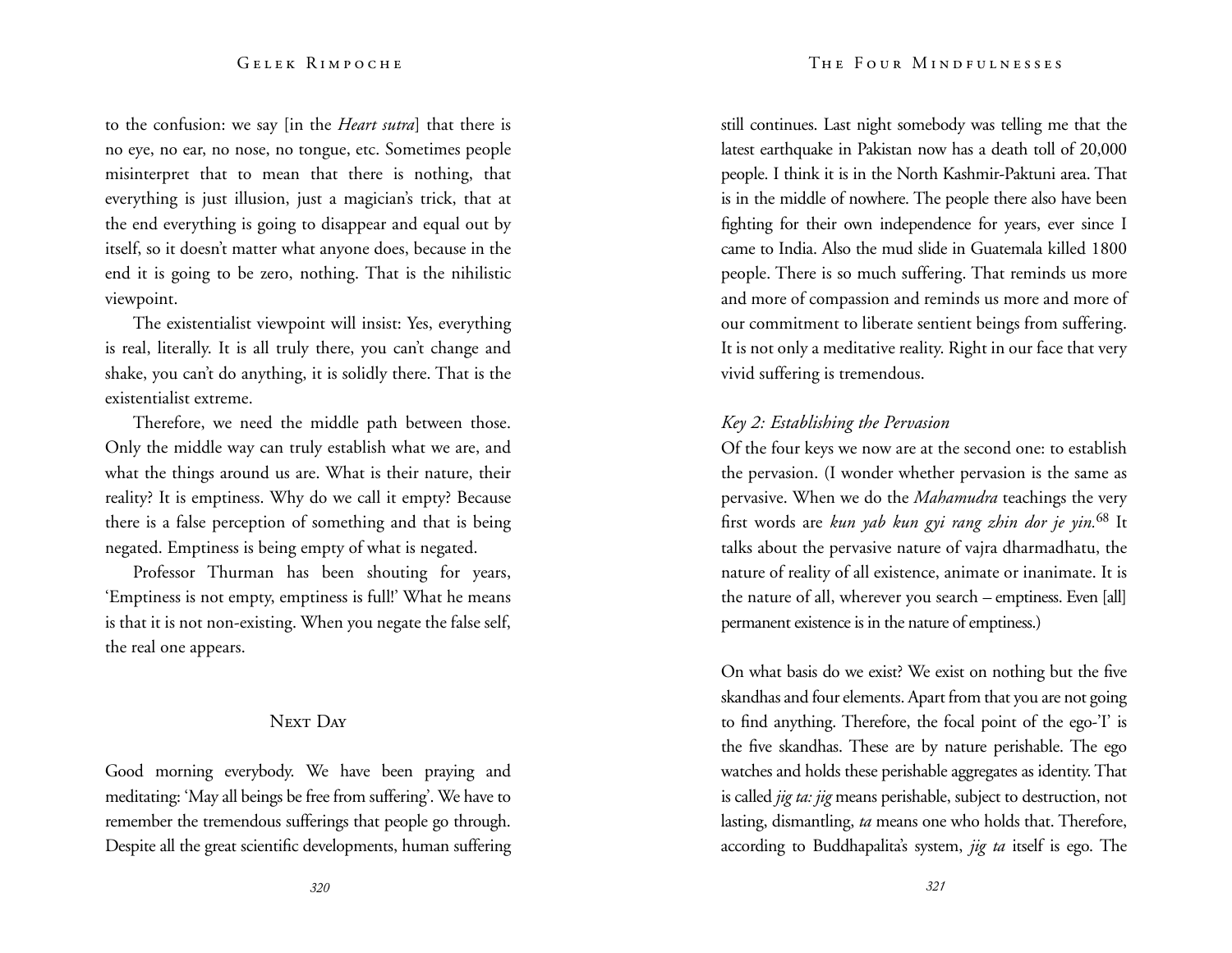Mind-Only school and others have a little different way of looking at this.

When you are establishing the I to be refuted, it is the ego-'I', the bully I, not the simple, humble, sweet I, [the I-'I']. The ego-'I' bullies the I-'I'. The ego-'I' takes over, presuming and pretending to protect the I-'I'. It uses the methods of hatred, obsession and confusion. That is why the ego-'I' is the object to be refuted.

 [If the 'I' is really there, it must either exist as one with the five skandhas or separate from them. These are the only two possibilities. There is no third possibility.] This now is the second point. Pervasiveness means that emptiness is the nature of all that exists.

### *Key 3: Existing as Many [i.e. As One with the Skandhas]*

**If this false self exists independently, if it has natural existence as one with the five aggregates, as the same entity, then there must be five selves, since they are inseparable from the five aggregates. Here there is the fault that there cannot be five aggregates as there is only one self. The basis of the five aggregates and self is not an independently self-existent one. You can understand this by thinking of what happens at death – the form aggregate is left behind and disposed of. Is the self burned or buried along with the body? If so, the self would disappear at the same time as the** 

**body. So here there is the fault of denying that the ego continues on to future lives. In short, there isn't an ego that doesn't rely on the five aggregates.** 

# *Key 4: Existing as One [i.e. Separate from the Skandhas]*

**If we say that the naturally existing or independently existing self is separate from the five aggregates, then there would be no relation whatsoever between the two, but that is not the case. When we are hurt, we don't say: 'Oh! Someone stuck a needle into my body!' We say: 'Someone stuck a needle into me!' The reference is not to the body aggregate, but to a self. So the self does not independently exist as one with the five aggregates, nor as separate from them. The relative self is totally dependent on the five aggregates, and there isn't an ego which does not rely on the five. If we think that: since it doesn't exist as one with the aggregates, nor as a separate entity, does a self exist at all; then the answer is, yes, there does exist a self in the form of nominal mental labeling.** 

**There is not a self which does not depend on the five aggregates. In dependence on the five aggregates, labeled onto the five**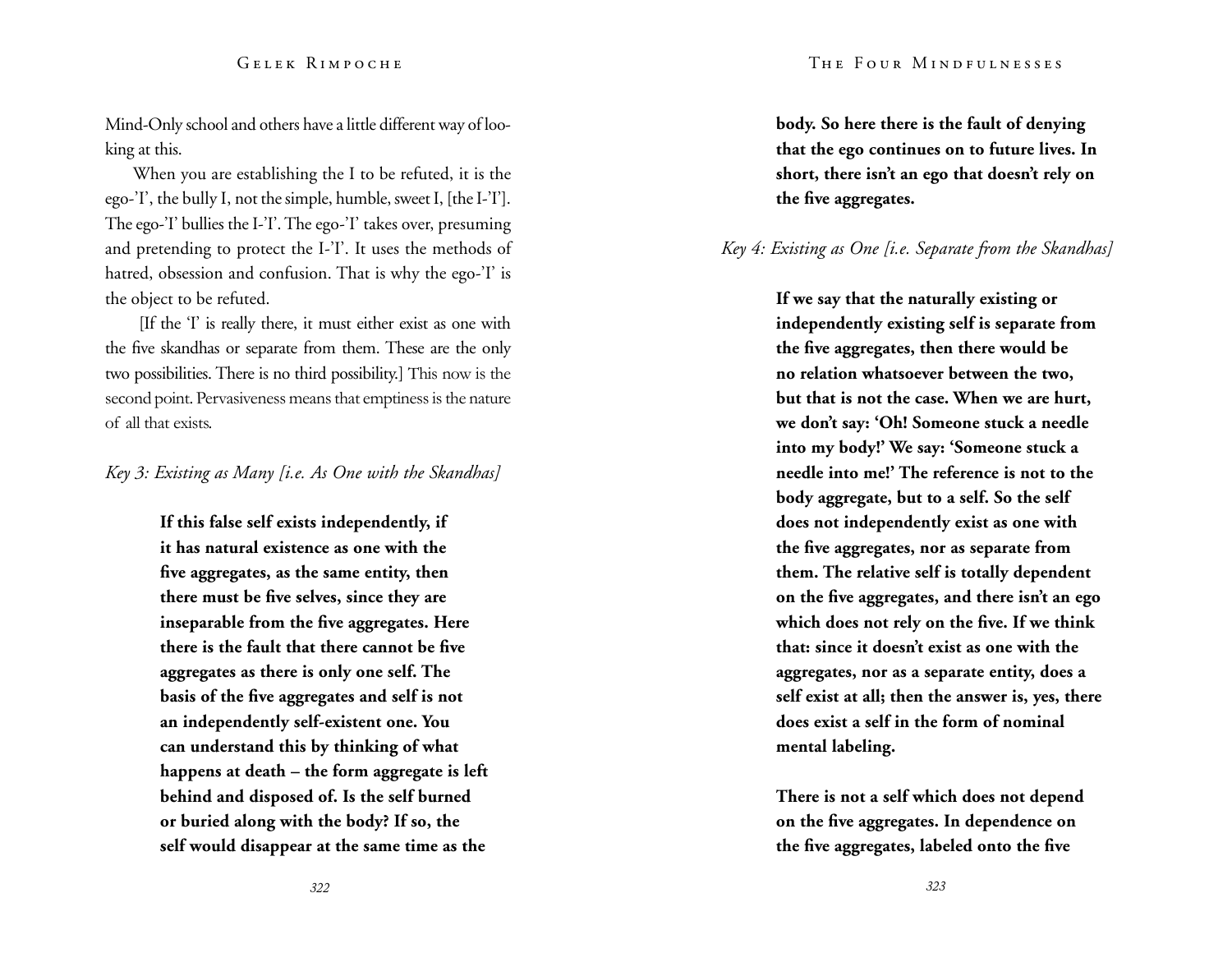**aggregates, there is a nominal self which attains Enlightenment, wanders in samsara, goes on to the next rebirth, etc. That is the functioning self.** 

MEDITATION 7: ONE WITH OR SEPARATE FROM?

*When you see the 'I', not the ego-'I' that gets upset when accused, but the normal, functioning 'me', somehow you get a picture of something, not a solid figure, but a mixture of physical appearance and mind.* 

*I have a cell phone and in there are peoples' cell, home and work numbers. At the work numbers there is a funny looking picture, which looks like the English letter 'I'. So when I think of 'me' the image of that letter 'I' comes up for me. When I think in Tibetan I get the image of the letter nga. But it doesn't matter what image you get. We have been telling you that the 'I' is not the body and not the mind, so you lose all of them, but you do get something. Whatever you get, doesn't matter.* 

*Taking that picture inside of me, I call this a 'me' or 'I'. It is within my body, within my aggregates and elements. Is that 'me' the same as the five aggregates? It is established as oneness with my aggregates or is it completely separate from them? If it is one, there is a big contradiction. I have five aggregates, but only* 

*one 'I'. When I separate out the aggregates, do I have five 'I's'? Does each one of the aggregates get one 'I'? If that is the case, am I five different 'I's? Plus do my four elements have an 'I' each? Are there nine 'I's then? That is not the case. I don't have a split personality. I am 'me'.* 

*The other option: I would have to be established completely independently from the aggregates and elements. I then can have virtually nothing to do with my aggregates. I should be completely independent and separate from them. But in that case, if I get hurt physically, I should not say, 'I hurt myself', because only the physical form aggregate was hurt, not 'me'. But that does not happen. We say, 'I have been hurt, I have been stabbed.' Then when you get asked where, you may say, 'In my stomach', but you never say, 'my form aggregate has been stabbed.' So we do identify with the aggregates and elements, we can't be separate.* 

*If I am one with the five aggregates, I would be inseparably one with them. In that case, when at death my five aggregates are cremated, do they cremate 'me' as well? If they bury the body, do 'I' get buried?* 

*So, neither options are correct. I neither exist in oneness with the aggregates nor separate from them. I am here just because the aggregates and elements happen to be functioning together. I am 'just me'. That 'just me' will arise out of the space-like emptiness.*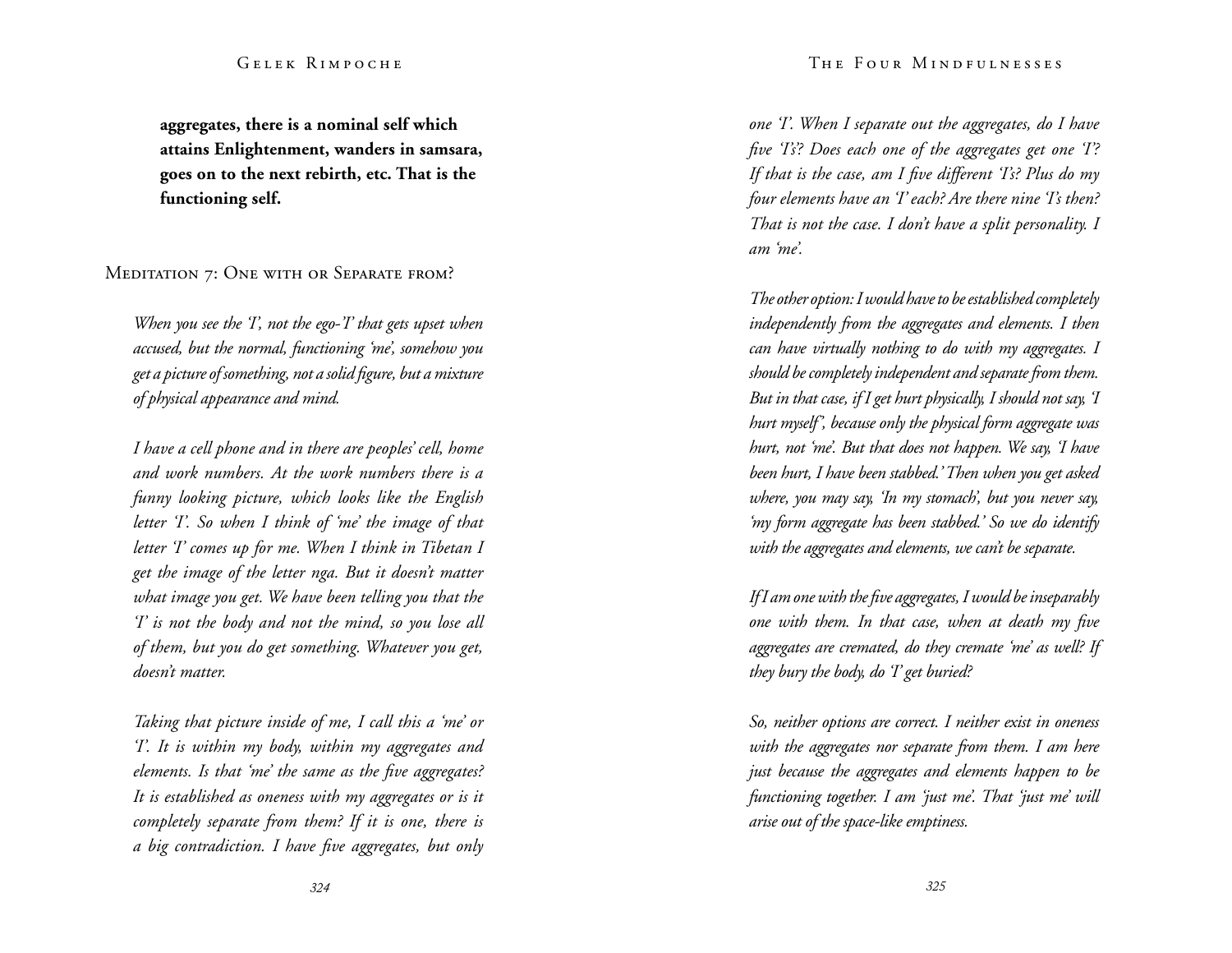This is Chandrakirti's and Nagarjuna's system. If there are five of you, then you are more than schizophrenic. On the other hand, if you are one with your form, then when the form disappears, you disappear, so when the form is cremated you are cremated and you then no longer exist. All these problems will come. They are all meditative creations based on logical rules. Then at the end [when you see that the object of negation would have to exist with all these absurd consequences and therefore does not exist at all] you have to draw a conclusion. And whatever the conclusion is you have found, you meditate and focus on it. And that very focusing becomes part of your life, part and parcel of yourself and your quality.

King of Reasoning – ten drel

**The logical reasoning of dependent origination,** *pratitya samutpada* **in Sanskrit, may be easier to understand. These two words, in Tibetan** *'rten***,' dependent and '***brel'* **origination, demonstrate that there is no contradiction between the non-truly existent self and the self which exists on the conventional level. If you use the logical reasoning and take the example of a sprout, it does not have true independent existence because it is a dependent origination. The fact that it is a dependent origination eliminates the two extremes of nihilism and eternalism. The word 'brten' shows that it** 

**is dependent on something, that it cannot exist by itself without relying on its object of mental labeling. We say, 'We did not plant the flower; it grew by itself.' Although this is not the same, reliance or dependence shows that it cannot exist or stand alone. The word 'brten' negates the true independent existence of the self and shows that it has to depend on something. Then if you ask whether the self exists at all, the next word, 'brel', origination, shows the interdependent nature: because of the self, we can experience happiness, pleasure, misery, etc. It has the function of experiencing and of accumulating positive and negative actions and then experiencing the consequences. This goes to prove the existence of the relative self.** 

When you read '*brten'* and '*brel'*, you have to pronounce that as 'ten' and 'drel', otherwise it becomes 'britain' or something. I remember a funny thing. In the late 50s Professor Wiley from Seattle was very deeply interested in Tibetan Buddhism. All his studies were based on books though. He could read and understand Tibetan language but he would read 'brten' rather than 'ten', pronouncing every silent syllable. Actually, Professor Wiley produced a number of great students of Tibetan language, such as Gene Smith and Mel Goldstein, which is still the generation before Bob Thurman and all those people.

Anyway, there was a Tibetologist-Buddhologist conference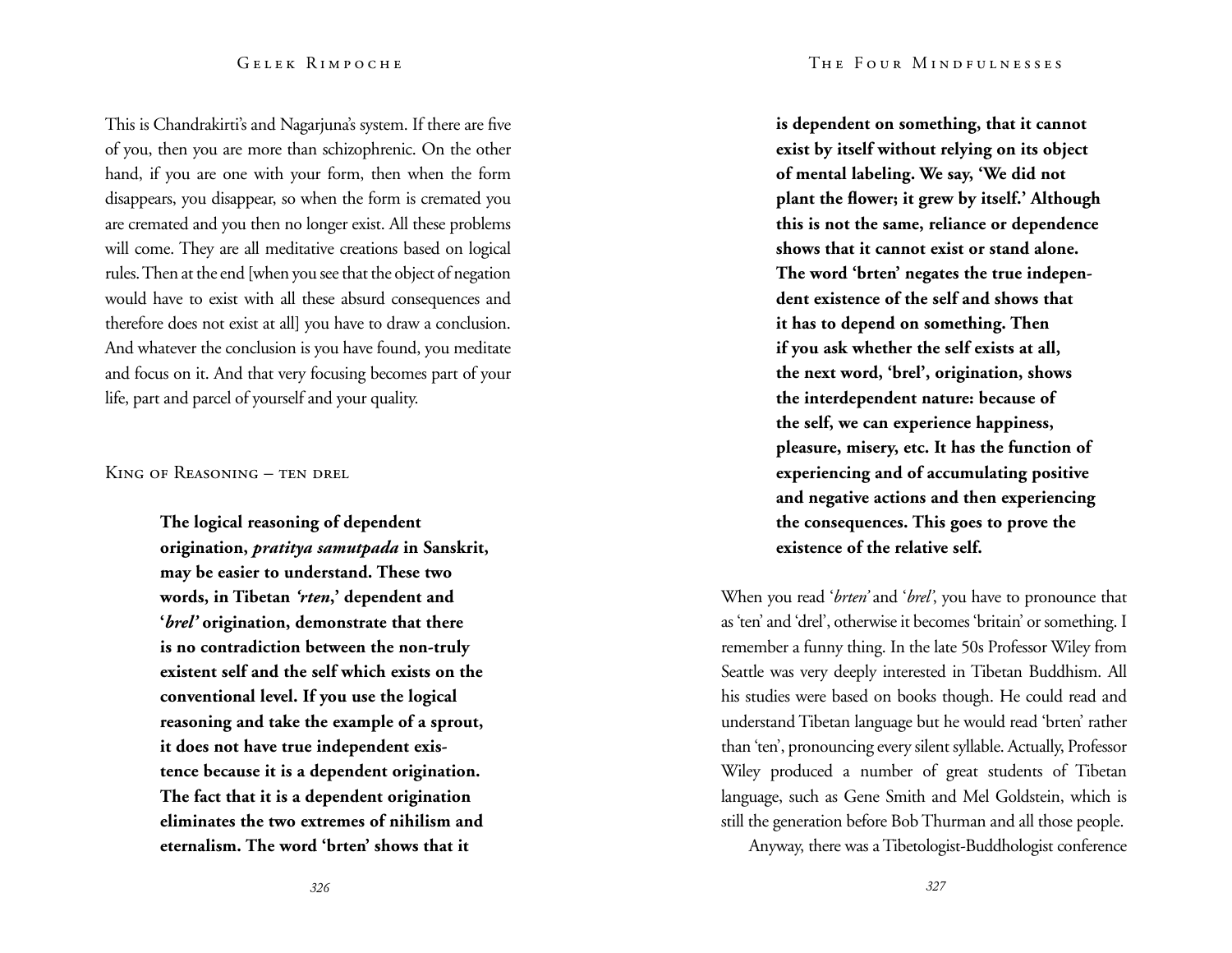in Europe and Professor Wiley was reading the name 'Khedrup-je', which is Tsongkhapa's disciple on the left hand side. When you spell it out, Khedrub is spelled Mkhasgrub. So he was reading it as 'Makesgrub'. Nobody could understand what he was talking about. He kept saying, 'You don't understand Makesgrub?' When he learnt it was pronounced Khedrup, he was surprised and said, 'I only learnt from dictionaries, I didn't have a living teacher.'

> **The great Guru Chone Lama Rinpoche has said: the word** *'brten'* **is to demonstrate the void nature of the ego; it explains the lack of true existence of the self. The second word, '***brel'***, explains the interdependent nature, the functions in keeping with the experience of ordinary people. These are, for instance, basic cause and effect, children from parents, and crops from seed, the ordinary functions of the self. Since it refutes the two extremes of nihilism and eternalism, it is called the king of logical reasoning. This is how we can negate the false concept of true existence, while establishing the existence of the self on the conventional level. Thus we can understand the void nature of the self, without falling to extreme views. Unlike arriving at a proper understanding and development of Bodhichitta, this is a difficult and dangerous point.**

**You need extensive, correct teachings from a qualified Guru before engaging in meditation. After proper Guru devotion, and correct intellectual knowledge, you also need the accumulation of physical and mental merit as a force behind the realization of Shunyata.** 

Kyabje Rimpoche makes the point of the 'King of Logic' here. Take the example of a flower. You can use the same reasoning with the person or self, but perhaps a flower is easier. We say that a flower does not exist truly, because it is dependent arising. Using dependent arising as reasoning proves that if you rise dependently you did not arise independently. Your existence has been depending on a variety of points. Therefore you are not truly existing, but collectively existing.

Now take the person. 'Me' does not truly exist because my existence depends on my physical, mental aspects and my name, label and identification, all together. That then becomes Gelek Rimpoche. Gelek Rimpoche does not exist independently. If that were so, Gelek Rimpoche should not depend on anything and should remain forever. But that is not the case. Especially, the name 'Rimpoche' does not have any value, unless and until such a person shows their own quality and people acknowledge that. On the basis of the quality shown to the people the label 'Rimpoche' has value. Therefore it is a dependent arising. That goes for anything, because it is dependent, it is not truly existent.

A [traditional] example for dependence is when you walk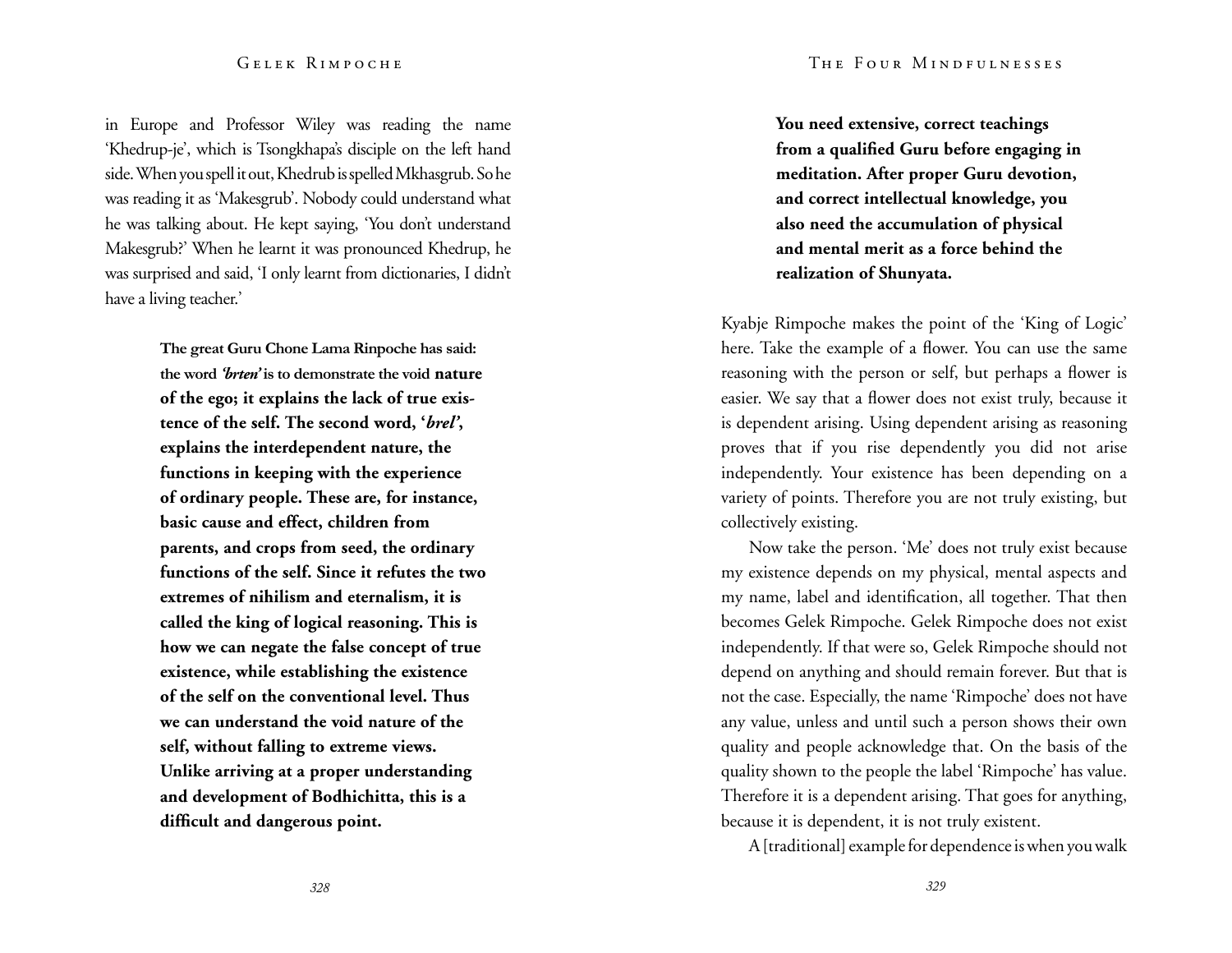with the aid of a walking stick it shows your dependence on the stick; it shows you cannot walk by yourself, independently. When you try to stand up by relying on the help of a table or another person, it is a clear indication that you cannot stand alone by yourself. Dependent arising not only means depending on somebody [or something] else, but also within itself, on parts, parcels, causes, conditions and people even may say, on consciousness. Therefore the dependent arising is one of the most important reasonings. Buddha called it the 'King of Logic' [or the 'King of Reasoning'].

#### King of Reasoning  $-3$  Layers

Traditionally the Buddhist philosophy uses the examples of sprouts and seeds. The fact that they are not truly existent is the object that you are trying to establish. And then the reason which will establish that object, will be dependent arising. If [something or someone] truly exists, it should not be dependently arising and if it is dependently arising, it cannot truly exist.

Now when you talk about the dependent arising, just as the four different schools have an ever deeper presentation of the self, just like that, dependent arising also has deepening levels of presentation.

1. This is the usual one. It is dependent arising because it depends on cause and effect, terms and conditions, parts and parcels.

- 2. And, then, second, there comes the combination of the object that you label, and the observer who is labeling. In this level there is no basis for whatsoever except for the combination of the object itself and the reliable mind which is labeling. So you see also the dependent arising has different layers.
- 3. When you come to the subtlest level of dependent arising, there is almost no basis. [Everything is] just a combination of terms, conditions, parts, parcels, and reliable minds that are doing the labeling, nothing else. It is stated that that level of dependent arising can only be analyzed by the persons who have recognized and realized emptiness.

So although we may recognize dependent arising as reason, and are able to establish the not truly existing, there are deepening layers of it. This is a big subject. In New York we have been talking on this for two years, maybe going into the third year. And we are doing the same thing in Ann Arbor on the basis of Shantideva's 9<sup>th</sup> chapter of the *Bodhisattvacharyavatara*. Mind you, the 9<sup>th</sup> chapter alone is running into its third year. When it finishes, only the chapter of dedication is left, which is very easy and then I will have finished the *Bodhisattvacharyavatara* It will have taken ten years. By then, I may be able to finish it, or at least, have some ending to it.

So, just like the establishment of self or ego goes deeper and deeper, just like that, the reasoning which destroys the ego also has to go deeper and deeper.

What you really meditate is this. First you analyze the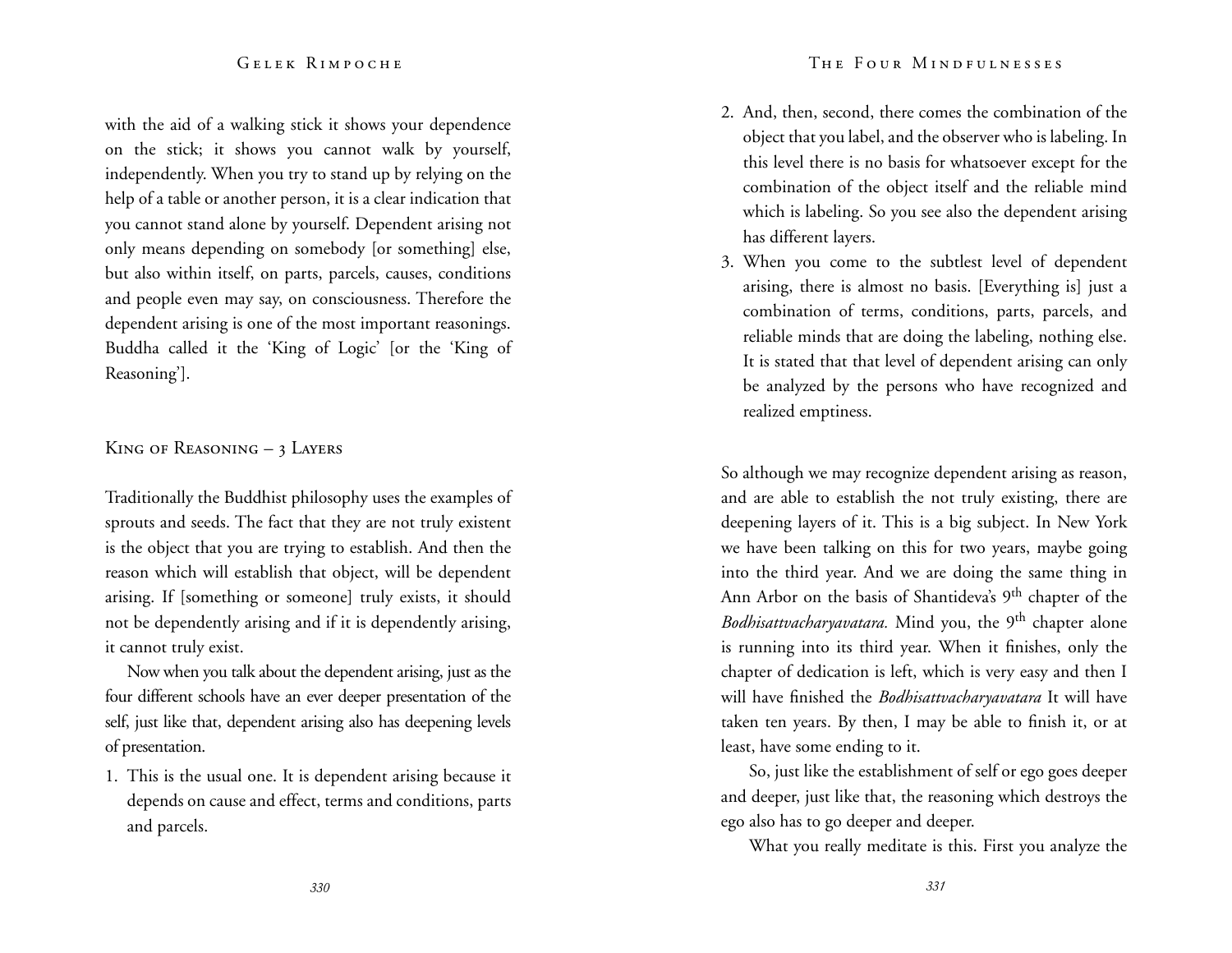object of negation and then find out that it is not really there. That loss, that there is nothing really there, that is the point you have to meditate on. You use that [loss] as space-like emptiness. But if you do that without any [prior] analyzing, [if you are] just sitting blank and watching empty space, [then] according to Tsongkhapa's and according to Nagarjuna's words, it may be good dharma work, however it gives you only another rebirth within samsara.

In samsara there are the six desire realms, four form realms and four formless realms, and one of those formless realms is called 'Nothing Exists'. Sitting blank and mixing your mind with the sky, and enjoying that, is a direct cause to take rebirth in that formless realm called 'Nothing Exists'.

Buddha repeatedly mentioned this, and the earlier Indian teachers repeatedly used this, and I think Tsongkhapa emphasized this too. Perhaps, this is one of the points where Tsongkhapa was dissatisfied with the earlier teachings and what he tried to go to India for, to find better guidance. Finally he met with Manjushri and received the *Three Principles* and the *Four Mindfulnesses* teachings directly from Manjushri.<sup>69</sup> These teachings actually carry these important points on wisdom.

In the *Three Principles of the Path*, Tsongkhapa points out,

Without opening the wisdom eye seeking freedom and generating bodhimind cannot cut the root of samsara. Strive to see interdependence

He says, 'If you do not have the wisdom that understands reality, no matter how strongly you develop love for yourself and compassion for others, you will not be able to cut the root of samsara, which is ego. Therefore strive to understand interdependence.'

Tsongkhapa did not say to strive to understand emptiness. This is a very important point. A lot of people will look directly for emptiness. But to remind you: the essence of emptiness is interdependence and the essence of interdependence is emptiness. They are dependent on each other. That is the real essence. Once you know this, then you can go through. Do not expect to have something pop up in your head within the next minute or hour or week or month, or even year. It really requires constant, continuous efforts of not necessarily meditating all the time but occasionally thinking. Put your thoughts on that, do not forget, and occasionally think, and then, as I said earlier, purification and accumulation of merit have to work with that together. Then there will be a time when you see this. And by that time, you gain your freedom. I do not mean you will be enlightened. But you really gain your freedom at that time, because you whacked out your ego completely. But then, make sure you are not following the nihilistic point.

> **If during the analysis of Emptiness we are using the analogy of a vase, we see that the top is not a vase, the belly is not a vase, the spout is not a vase. If you then say: 'Oh there is no vase at all, the fact that no independent**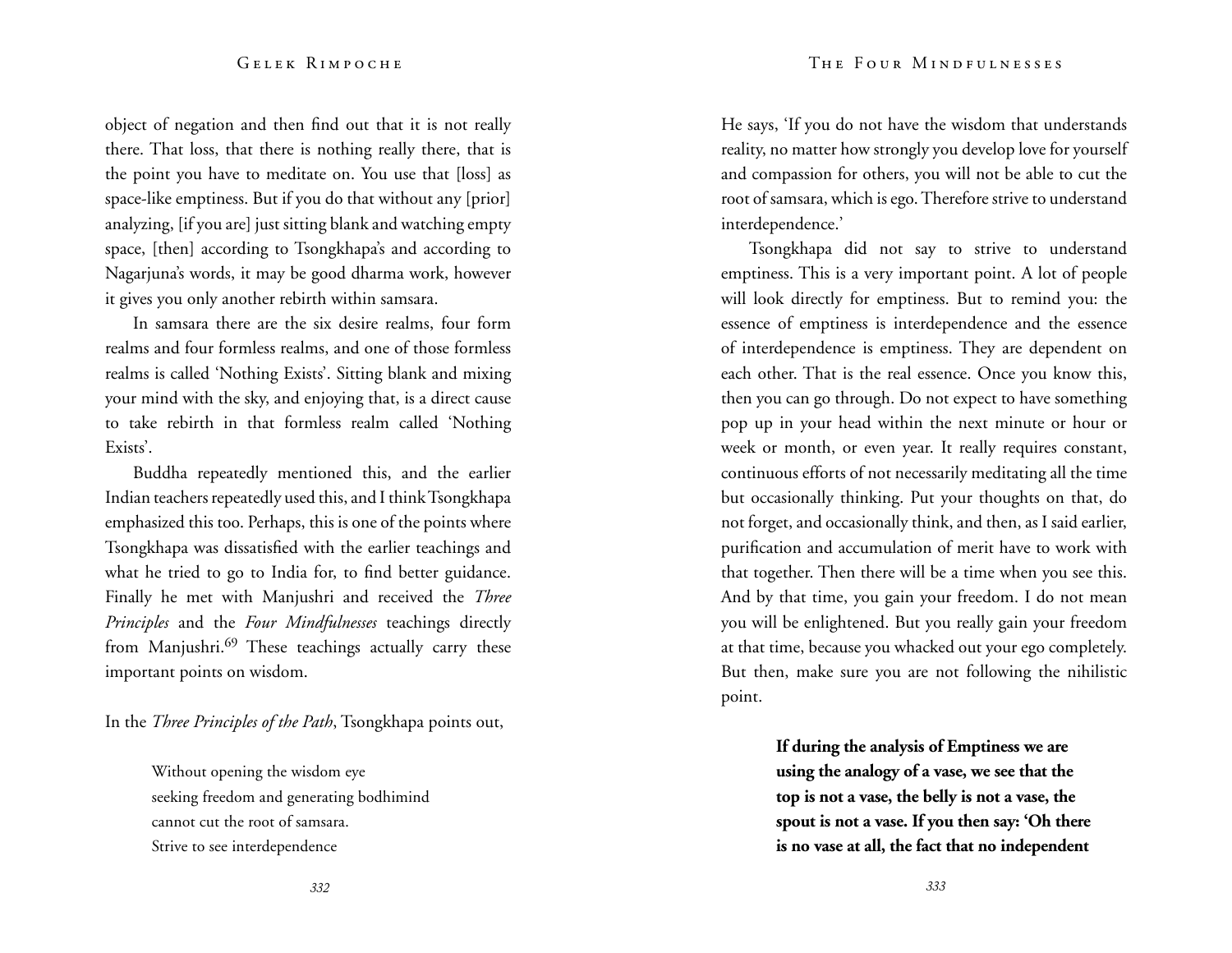**truly-existent vase can be found in any of its parts goes to prove that there is no vase', that is an intellectual fabrication of Voidness; it is a misunderstanding. Denying the conventionally existing vase is a mistake to be avoided. At the same time we have to understand that things lack a truly-existent self which does not rely on the five aggregates. Take the feeling of ourselves which is not based on the five aggregates: such true independent self existence is not to be found. There is, however, a relative self, dependent on the five, on the conventional level, which has functions and experiences. Just as we used this method to ascertain the Voidness of the self or egolessness, we should follow it for objects. Take a vase: if we look at it without relying on the components, i.e. the top, base, belly, rim, spout, then we get a feeling of an independently existing vase. The true vase, or the conventional vase, is not independent of anything, it is something which has been mentally labeled a vase on parts which have a specific function. Applying the same logical reasoning to ascertain the Voidness of other phenomena is known as the sky-like contemplative Voidness.** 

# Don't Negate the Conventional Self

Kyabje Rimpoche is using the example of a vase. I think he is referring to the initiation vase that has a spout. When you take the top off, the belly away, all parts away, then you may think, 'Ah, it's empty. There is no vase.' That is what we may feel. But Kyabje Rimpoche says that if you do so, you are losing the identification of the vase and that is called nihilism. You are not supposed to lose the vase. The vase remains there. This is a mental exercise. Take a table. That is even easier. If you physically dismantle the table, it is destroyed and no longer there. But when you say, 'The top is not the table and the legs are not the table', the table does not disappear. Making the table disappear, that is not the emptiness of the table at all. Then you have gone too extreme.

You have to recognize the collective existence of the parts and parcels – including the label. Then you can say, 'This is a table'. It serves the purpose, you can put your books on it, put a clock and flowers on it. It *is* a table. It looks like a table, functions like a table – it is a table. It still exists.

When you analyze the self, don't lose the conventional aspect of the self. You may say, 'The 'I' is not my body, not part of my mind', etc, [and] you may think there is no 'I' at all. [That is not right]. If you lose the conventional truth, you are going too much into the extreme of empty. And if you make it solid, then that becomes the extreme of existentialism.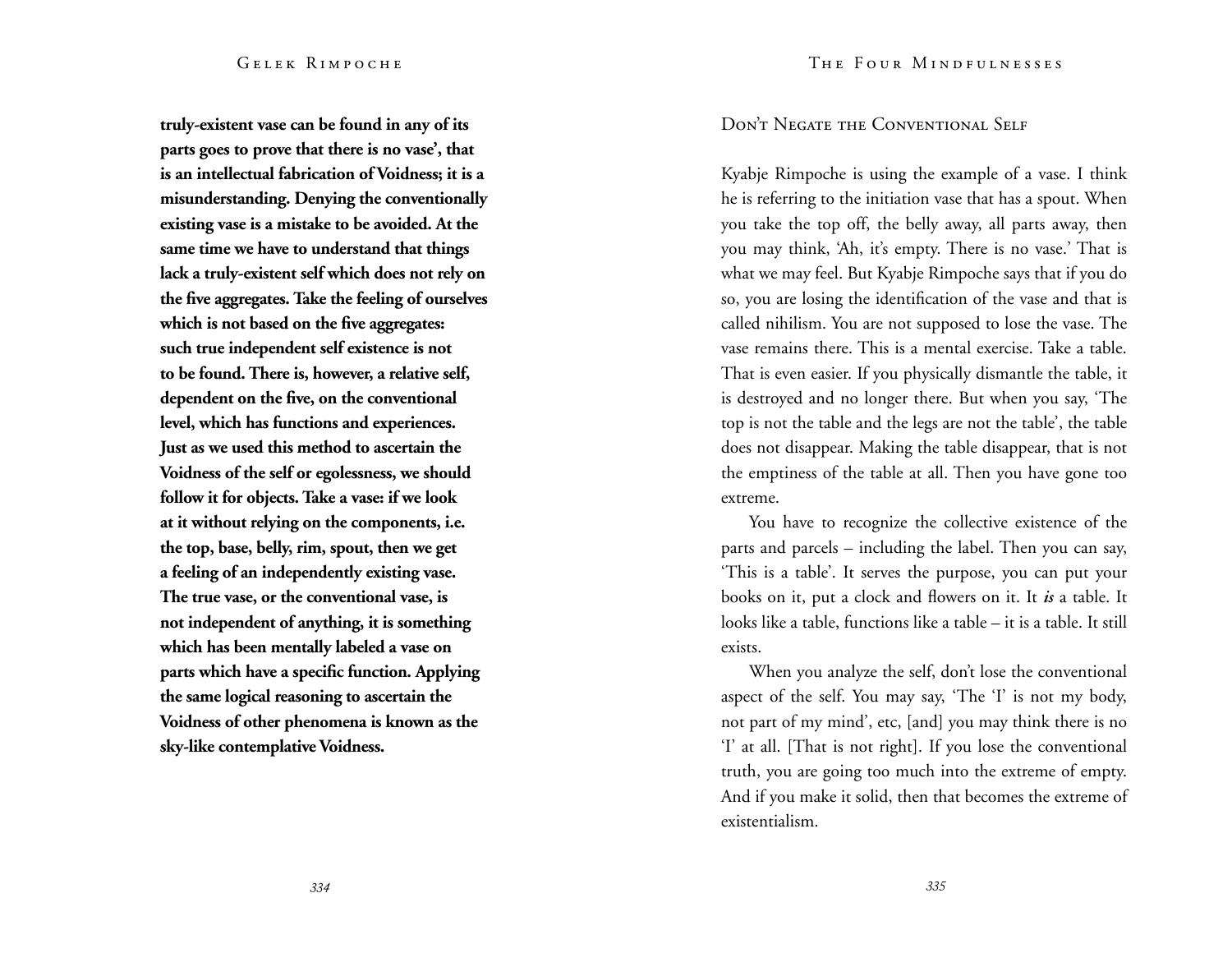After Deconstructing Existence – What Does STILL EXIST?

[Having heard the Prasangika viewpoint<sup>70</sup>,] the question arises: aren't you becoming nihilistic? Aren't you saying that nothing exists? That level we have to work out more. The books give the answer, 'No, it is not nihilism.' They say so because there is something to label, and something to function. [With regard to persons there is] something coming from a previous life, living here, going to the future. So you have something, therefore it is not completely nihilistic. [So far the books.]

But myself personally, I am yet to find out, I am yet to be convinced of that completely. I am struggling with that. I know it is not nihilistic philosophically. But I am not convinced that way. Logically, I did not completely see it yet. It is true, if it is completely nihilistic, there should be nothing to be referred to. So it may be true, but I have not yet completely worked it out in the mechanical system of my mind. It did not completely click clearly yet.

Whacking off the ego itself is not the problem. But with that you are also whacking out ego's products. When you have lost the 'I' you have lost 'my'. When you have lost 'my', you have lost 'my hatred, my obsession,' and all of them. It is not a problem. It is quite easy and simple when you reach there. It takes some time.

# Just the Combination

But then, what you re-establish, what is actually there, that is a problem, you know. You empty everything out, so what are you going to fill it in with? You cannot be completely empty. There has got to be something. That something has got to be: *just the combination of terms and conditions, and some kind of continuation*. The moment you concede that there has to be some kind of continuation, there is almost a game starting in your mind: if you give an inch, it will take a yard. Honestly, it is true. The moment you give room for a little continuation, it will start assuming a bigger space. And if you are not careful you may completely re-establish total independent self-standing existence again. That is the important point, and one has to be very careful. And I believe it takes a lot of effort. That is why the teachings always tell us that we need a combination of purification and accumulation of merit, and analyzing, meditating.

So, the books and the teachings tell me that in the end there is just a combination, although there is no basis on which you label. Up to the *u ma tal gyur wa* [madhyamika middle path school] of Buddhapalita there is always some basis the various schools try to hold on to. But when you reach to that level, there is not even a base, it does not even exist, there is just the combination only. The books and teachings tell me that just the combination is good enough to exist. But my mind could not really grasp that. I know the language, I know the message, but something does not really click in there yet. In my case that is after 65 years of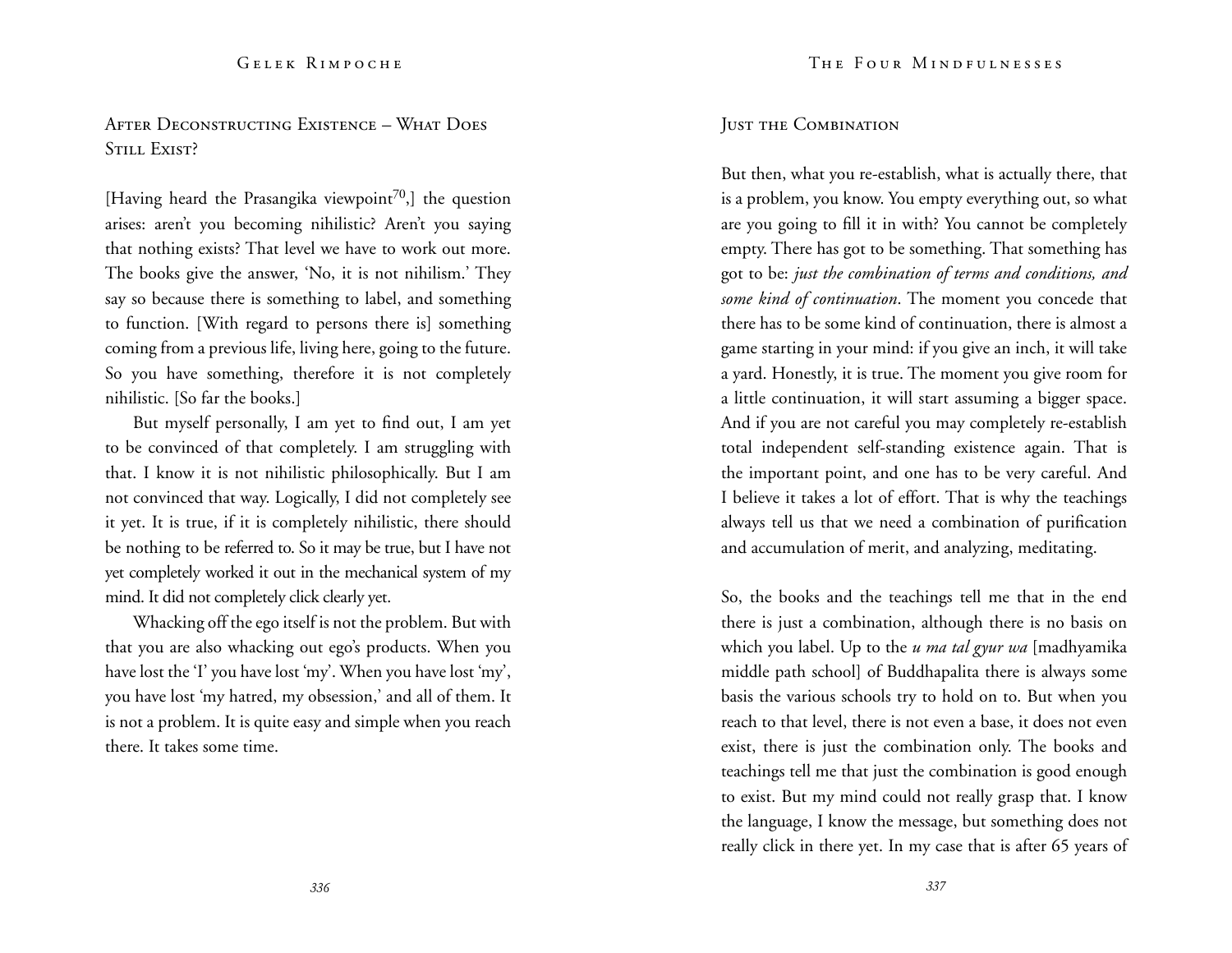thinking. So there you go. With the right condition, at the right time, it does affect.

The one verse from Chandrakirti<sup>71</sup> I quoted is the real ground, the very basic ground. In New York we spent a couple of months on that verse, going backwards and forwards, and in the beginning it does not make any sense, but after a little while, I think we all become accustomed to it.

*'Mere T*'. There are eight special criteria that distinguish Buddhapalita's system from all others. Actually, there are sixteen – eight difficult points and eight special criteria. They overlap. It is a little confusing for us.

One of the eight special qualities is what we call in Tibetan *nga tsam.* That means the mere 'I', literally 'just me'. According to Kyabje Rimpoche in this text, that is the 'I' which is not to be refuted. It is the big 'I' that needs to be refuted. Then the 'just I' remains. Why does it say 'just me'? It is because I just exist when all terms and conditions, parts and parcels come together, just right. So I am here.

It is a very simple, humble, fragile, completely dependent thing, yet it is the basis of all functioning, of good and bad karma, of traveling from this to the future life, of being responsible for one's deeds. It is just this simple 'I', due to the conditions being right. It is very fragile, humble, small, yet very responsible and everything. That is the *nga tsam*.

This short, little talk about it may not be good enough, but by the end of next year, after finishing the subject on all the Tuesdays and Thursdays, I do hope we will have quite a solid understanding of *shunyata* – emptiness.

That reality does not only apply to the self, but to all animate and inanimate phenomena. Take this clock here. It functions perfectly well, as long as all the parts and parcels are working together. If the battery goes off, no matter what you do, banging and breaking will not make it function. Then the clock also has all the cogs and wheels pushing each other and making the hands of the clock move. If only one of them stops moving, the hands on the clock won't move. Just because of the perfect movements of all the parts the clock works. It is very fragile. Although it looks very solid. It just exists because of causes and conditions being right. This gives you a very good example of the emptiness of phenomena, emptiness of the inanimate.

#### Gom

Meditation is nothing but two: concentrated and analytical meditation. What is recommended here is: first analyze again and again. You probably think, 'Nothing is there'. At that moment, focus on that. Focusing is concentrated meditation.

We do have a beautiful transcript called *Gom*, explaining how to do the concentrated meditation. When you begin to follow these steps they are going to put you to sleep at first, for sure. That is the first obstacle. I have introduced four obstacles there, gross and subtle sinking and gross and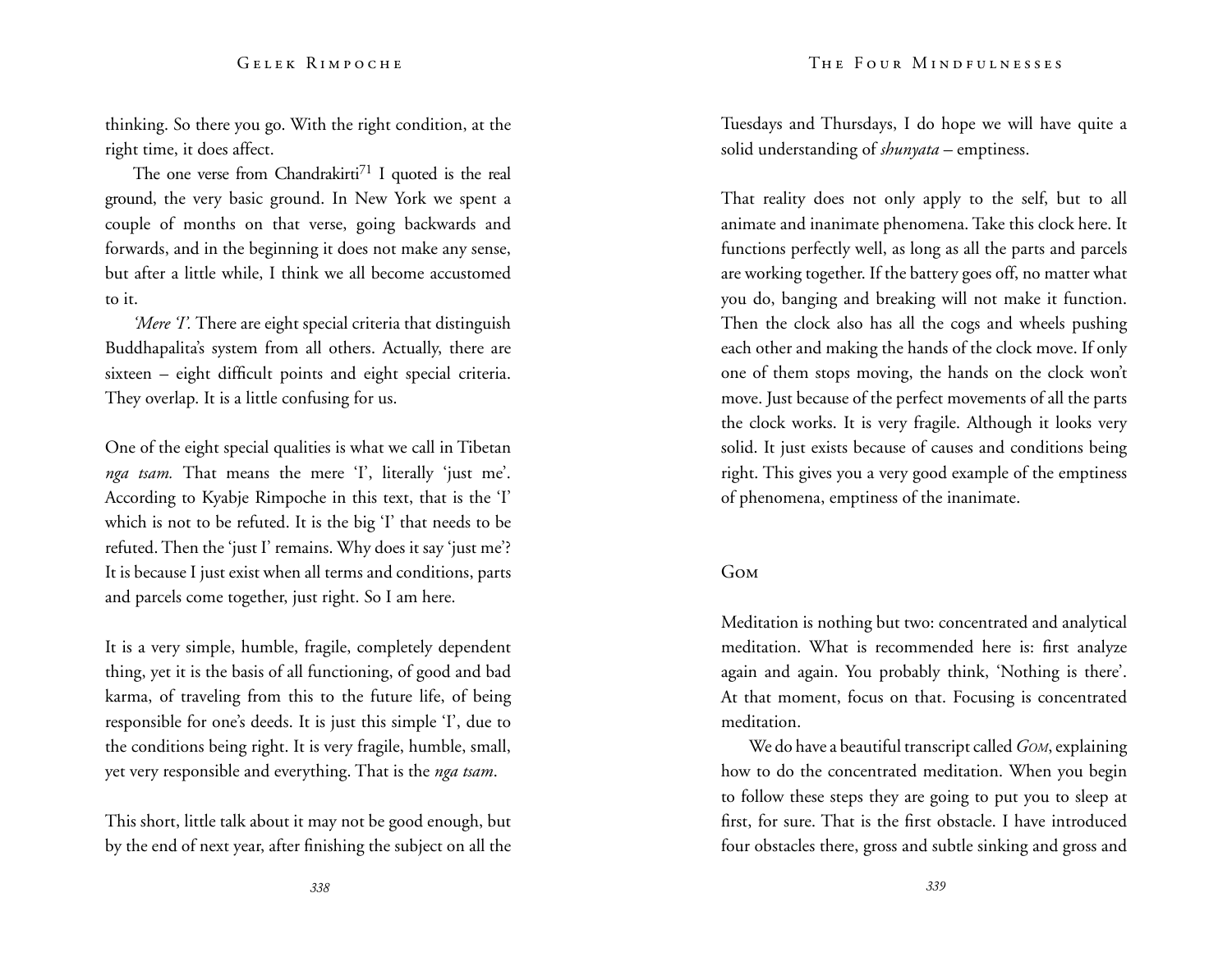#### The Four Mindfulnesses

#### Gelek Rimpoche

subtle wandering mind. First you get gross sinking, that is falling asleep. Then we give solutions how to overcome that. After that the subtle sinking is a big problem. Before you get to the subtle sinking you are going to get gross wandering, exactly because you applied the antidotes to falling asleep. So all kinds of techniques and tricks are given there, and for a while you get under the influence of the wandering mind, which is visiting everywhere else, except your own subject.

So you are battling with the gross sinking, then with the gross wandering and later you encounter subtle wandering and subtle sinking. Subtle sinking is a very difficult obstacle. It is very close to samadhi, the concentrated equipoise. That stage of subtle sinking can be mistaken for the actual samadhi, so one has to be careful. You can meditate on the mind as object or on a Buddha image or directly on the subject of emptiness. When you really combine concentration meditation with meditating on emptiness, it will be the combination of shamatha and vipassana working together. Concentrated meditation and analytical meditation are then working together.

#### Illusion-like Aftermath

*At the cross-roads of the varieties of appearance and the six consciousnesses is seen the confusion of the baseless phenomena of duality, the illusory spectacles of a deceiving* 

*magician are there. Not thinking they are true, look to their entity of emptiness. Not letting your mind stray, place it within appearance and emptiness, Making your attention unforgetful, maintain it within appearance and emptiness.* 

Let me paraphrase this: 'All kinds of appearances of the six senses -all things that have no root of existence- everything is almost like a sorcerer's creation. Do not think it is true. Look into the nature of the empty. Don't leave your mind wandering round. Let things appear, but know they are not true. Do not forget that. Keep your mind empty, yet appearing and functioning.'

> **During the contemplative stage you have to apply reasoning to ascertain the nature of Voidness, then fix your attention singlepointedly on the realization of Voidness. At this stage of contemplation, you don't see things, but when you rise from meditation you see many things, animate and inanimate, as mere illusions lacking true, independent, self-existing nature. You see them as mere mental labeling, you see that they all exist by the force of labeling. We should have the experience of '***snang stong'***, in which the term '***snang'* **points to**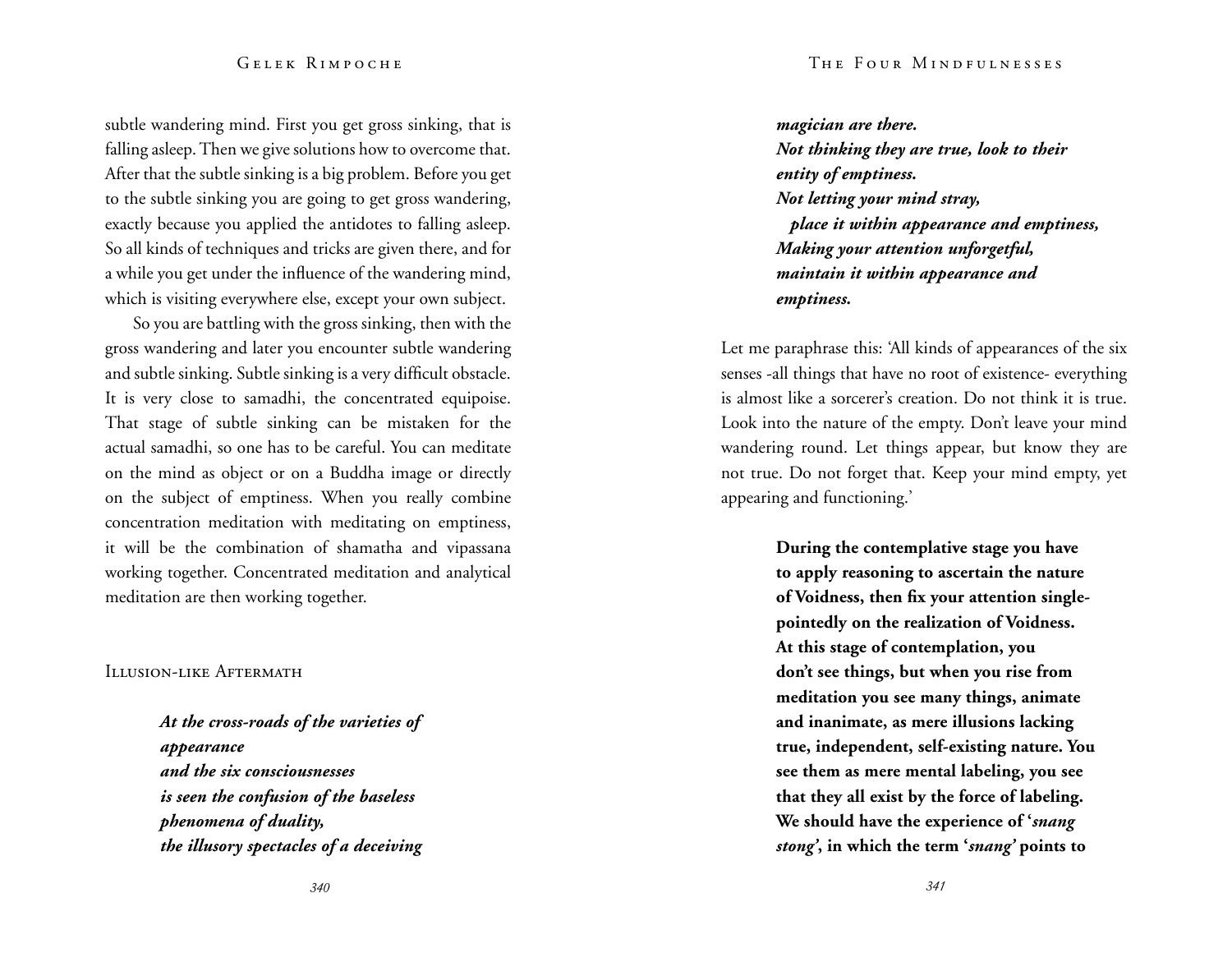#### The Four Mindfulnesses

#### Gelek Rimpoche

**the appearance and functions, and '***stong'* **to the lack of independent self-existence. Like a magician who can produce many illusions but to him they lack reality, similarly, in meditation we ascertain the fact that all things lack true independent existence. In the post-meditation period we see whatever appears in that light, as lacking true independent existence.** 

**Regarding the first two lines, when you arise you see many different things, just like when standing at a junction you see various kinds of activities. These multiple activities are the objects of the six consciousnesses and of the six organs - eye, ear, nose, tongue, touch and mind.** 

**As objects appear to these sensory organs, you will see, feel, hear many things, but you should see them as the chaos of duality, since you have realized the Void nature in the state of contemplation, that all things lack independent true existence. They are empty, '***stong'***, but they have appearance and function on the conventional level, '***snang'***. In the post-meditative concentration one sees things as a mere drama, as illusory creations, just as a magician knows when he produces his show, while to ordinary** 

**people they may seem real. Like a magician, we have to develop an understanding of the real nature of things.**

**Although things appear initially to be truly independent self-existing phenomena, you should understand their illusory nature. You have to remember your own realization of the illusory nature. Despite appearan ces, you need to have the conviction and understanding that the appearance and the reality are separate, and that in reality things are lacking true independent selfexistence although they seem to appear to us.**

That was the explanation on the fifth verse. There are four mindfulnesses and the fourth one has A and B. Part A is telling you the meditation and mindfulness of emptiness. Part B is about the aftermath experience. In the later part of the *Lama Chöpa* there is a verse:

Inspire me to complete the perfection of illusion-like aftermath, realizing that inner and outer phenomena lack true existence, yet still appear like an illusion, a dream or the reflection of the moon in a clear lake.

I have not presented to you the real emptiness yet. I only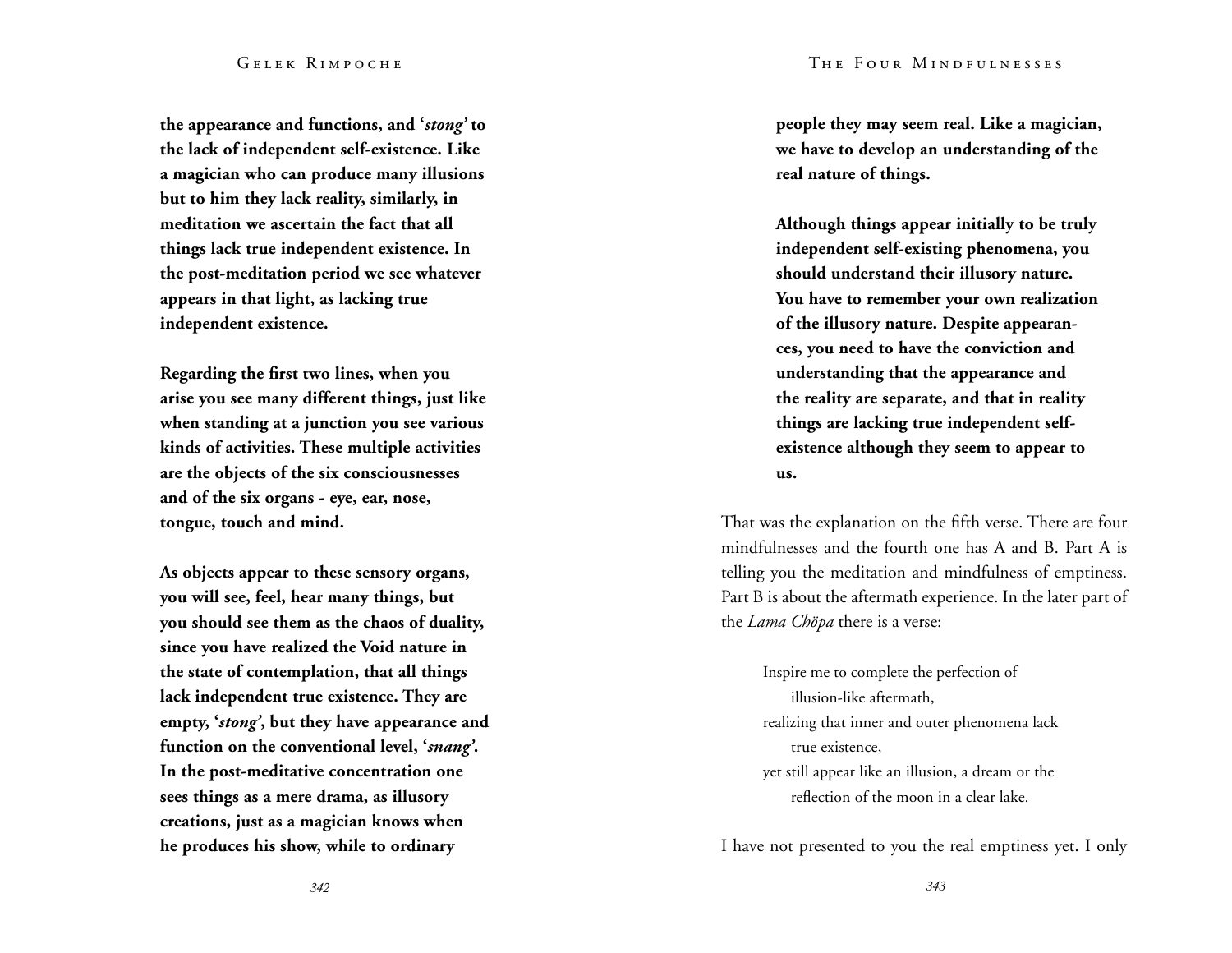showed you that the 'I' can't exist as oneness or separate from the aggregates. That is the second out of the four points that Kyabje Rimpoche made above. That is the most important one anyway. That is good enough for now.

When you are totally focused on emptiness, within the sphere of that meditative state nothing else exists. A lot of people assert that there are funny experiences there. But each of these arguments can be answered. Truly speaking, you are completely absorbed in emptiness. Within the view of that mind, at that moment, nothing else exists, not even our physical body. It is completely absorbed, soaked into the sphere of emptiness.

There is no question; you cannot manage without vajrayana here. That void is not embraced by the mind that is in the nature of joy, of great bliss, but the mind of great bliss is totally absorbed in the space-like empty. That is the total absorption of emptiness. Nothing else exists for that mind.

When you rise from that meditative level you again see all the animate and inanimate objects. However, now that you have discovered the true nature, you somehow have gone beyond the laws of physics. The normal, usually things that make sense, don't make sense to you. Such a person could walk straight through a wall, without damaging the wall and without damaging their body.

*Milarepa and Rechungpa.* There is a story of Milarepa. Once his disciple Rechungpa came back from India, and Milarepa asked, 'What present did you bring me?' Rechungpa gave him a long-life initiation in the system of Machig Labdronma. Rechungpa developed some pride at that point, thinking that Milarepa was not his only teacher, that he had obtained a great deal of teachings in India from great masters and now he was giving initiation to his guru Milarepa. Milarepa noticed that pride and manifested a great storm. Milarepa hid himself inside a little yak horn and in his biography it says, 'Neither did the yak horn increase in size, nor did Milarepa shrink his body.' Yet he got in there and began to sing, 'There is wonderful open space in this yak horn, If you, the son, are equal to the father, come and join me.' Rechungpa couldn't get in there, he couldn't even find the yak horn on the ground.72

When you really see emptiness directly you have that quality. Whenever we talk about the great power of the mahasiddhas, that is their power. But we are instructed that at that point you can't go on behaving like that. You need to maintain discipline. You will see everything and accept everything that happens, but you must not forget that all these come out from emptiness, that they are empty in nature.

The traditional teachings always give the example of the magician's show. In the old culture where I come from, the magician they mention is actually referring to a sorcerer, not the kind of magician that produces a rabbit out of a hat and coins from behind your ear lobes. The ancient Indian sorcerers created tricks that were reality to a certain extent. When a sorcerer performs sorcery he himself knows that it is only a trick, but other people don't see that. So the teachings tell us, 'Look at reality as being like that.' By that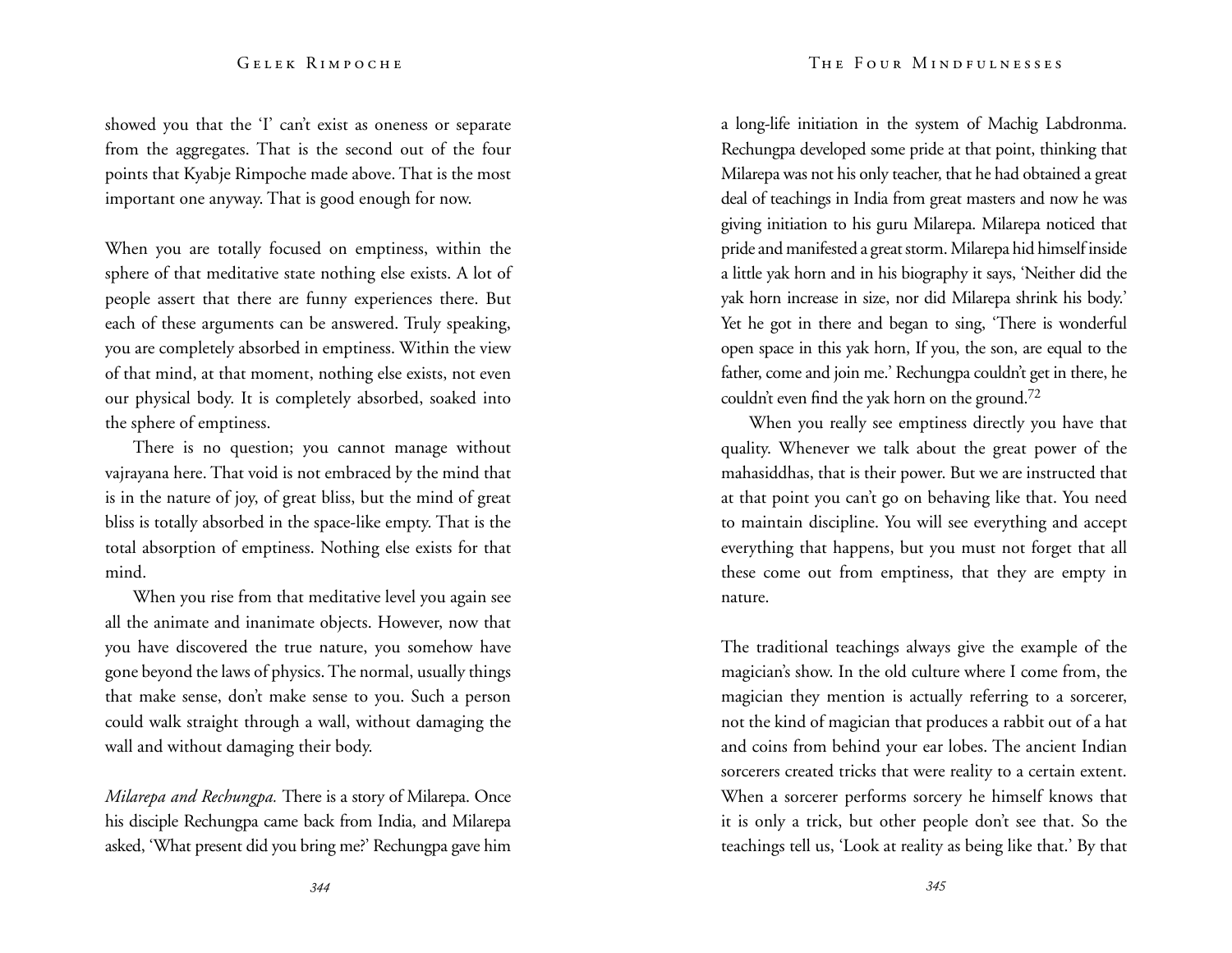#### The Four Mindfulnesses

#### Gelek Rimpoche

time you have seen the reality and you look at appearance like a sorcerer's show. That is the meditative aftermath.

This aftermath is like a dream.<sup>73</sup> In the dream stage, we dream everything. While you are in the dream, for you it is reality, it is true. The suffering is true, the happiness is true, the joy is true, the fun is true. Having a terrible nightmare is also true, at that stage, in that level, in that mind. But when you wake up, you know that it was a dream, most unreliable.

What we are living through today, what is happening to us, is also like a dream. We do not have the influence of sleep, which cuts or changes our awareness, but we do have the ignorance, the ego, which tricks us all the time. That is why our life is an even bigger dream. Honestly. The moment you know the emptiness, you *realize* it all is like a dream. You are still 'dreaming', but everything moves differently. The walls don't block you, you can walk through. If you have come to that meditative practice, it becomes a little difficult to adjust, and that's why there are rules. You are not supposed to walk through walls and things like that, but behave just like everybody else. For a few days you may be disoriented completely. But you are supposed to function just like anybody else. This is called the aftermath of recognizing the wisdom. And that realization is what destroys the samsara, the suffering, completely.

That is it. Whether you meditate or not is your choice.

The colophon of the verses says that Manjushri himself has given this teaching known as the Four Mindfulnesses directly

to the great Dharma King Je Tsongkhapa. The Seventh Dalai Lama says, 'This has been put in the form of a song in order to establish the good seed of understanding of emptiness by Buddha's simple follower, the monk Losang Kelsang Gyatso.'

#### Questions and Answers

**Audience:** Could you talk to us about the relationship of karma and emptiness? And is karma negated when you talk about emptiness, or is that part of the essence of emptiness?

**Rimpoche:** This is a very important question, which got asked a number of times by earlier teachers and scholars. What is it that you negate? You negate the self. When you negate that self, you may think you lose the basis of the karma, but the answer given by all these great scholars, one after the other, is that you do not negate karma, because that is what it is: just the combination of the continuation is good enough to be existent. That is the book answer I am giving you. We call that relative existence. If you exist relatively, that is good enough to be existent. It provides the basis for karmic functioning, for the continuation of life, coming from the past, living in the present, and going on into the future. They all will work. The technical word is *chaje teba*, meaning something like 'functionable'. The ability to function becomes more important than existing. There is a long argument: if there is no existence, how can it function? We have read it, page after page, in the *Lam-*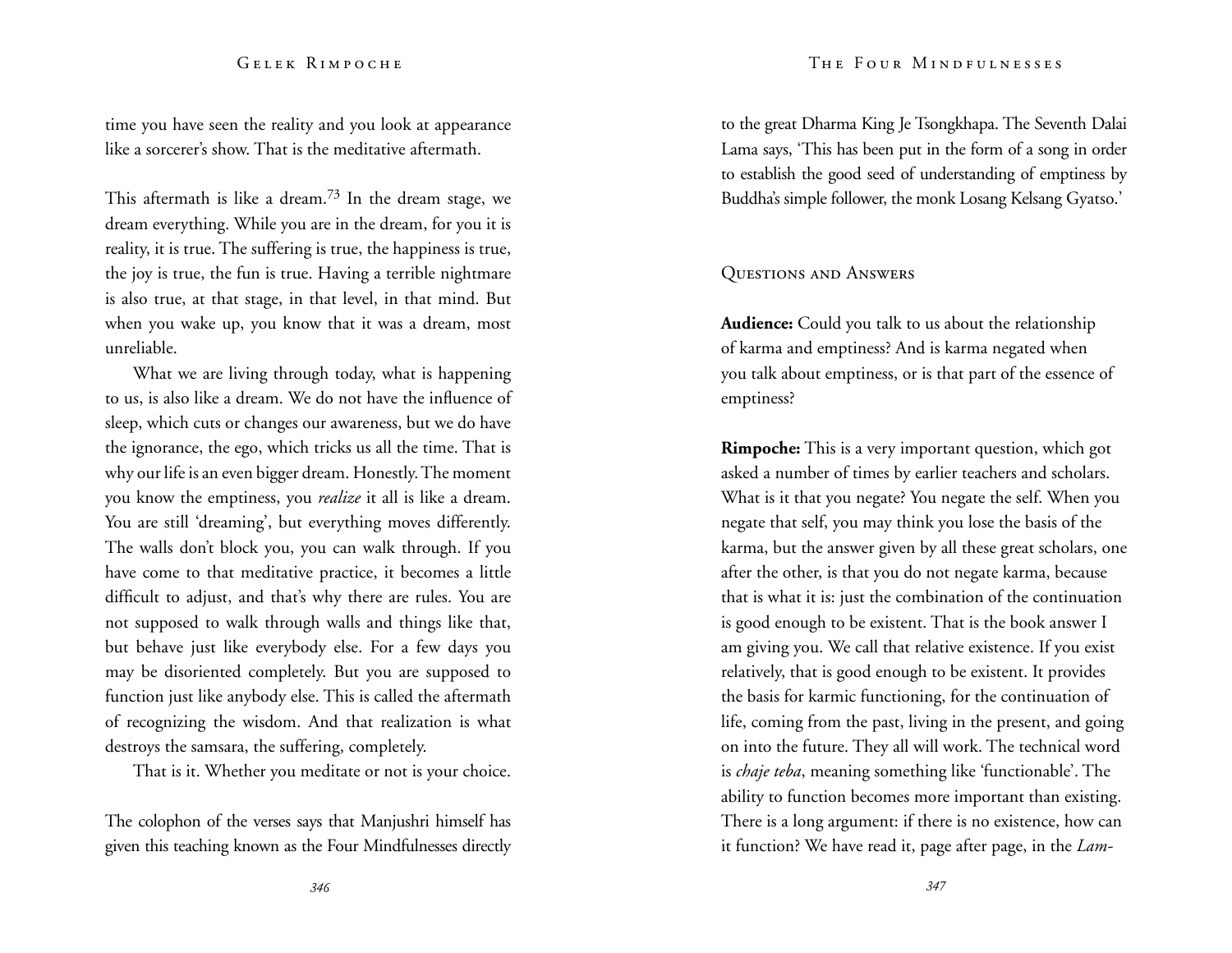*rim Chenmo* wisdom chapter. Finally Nagarjuna answered,

When emptiness is possible, everything is possible.

When emptiness is not possible, nothing is possible, because it becomes static.<sup>74</sup>

That is the bottom line answer for whether something is functionable or not. Still, there are a lot of difficulties with the statement that if [something or someone] relatively exists, it is good enough to be existent. Just being functionable is good enough to be there. It is very hard to catch that. It almost becomes existing or not existing, based on whether it is functionable or not functionable. In that case, there will be a lot of other questions.

The other side of that statement will say, 'If the self truly does not exist, it is not sufficient not to be existent.' So, it is not good enough not to exist truly [or absolutely], but it is good enough to exist relatively. Truly not existing is not enough. You don't want to go as far as saying nothing exists at all, because then what is the base of functioning?

It is just the combination, just some continuation of the combination. The combination may change, parts and parcels may change, but something is still continuing. Again, if you are at that point the same question we had earlier will pop up: if there is something continuing, why not the self? These are the difficulties.

**Audience:** What is the relationship between karma and free will?

**Rimpoche:** That is a good question. There is a very strong and important relationship. A lot of people think karma cuts free will, and that is not true. Karma enhances free will. It is just like we engage in a discussion, and we come to agreements, and we draw a legal document on the basis of what we agree on. That legal document is the result of the free will discussions and choices that we made. It is not an obstacle to our free will. With our free will we create karma. And that provides karmic consequences for us, good or bad. Therefore, free will enforces karma and karma reinforces our free will; it does not block it at all. If we know the karmic consequences of negative actions, we can prevent the karmic consequence by not engaging in a negative action. Such a choice is based on the understanding of the individual. That does not mean that karma blocks free will.

**Audience:** How is buddhahood, becoming a buddha, explained within this system? Is it relative to all the terms, conditions and labels as well?

**Rimpoche:** Since everything is dependently arisen, so is buddhahood. We are striving for the causes and conditions to become a buddha. When that is fully achieved, when causes and conditions are perfectly right, then you become a buddha.

**Audience:** So once it is achieved, how do buddhas exist? Are they not subject to the same causes and conditions?

**Rimpoche:** If you think buddhahood is not dependently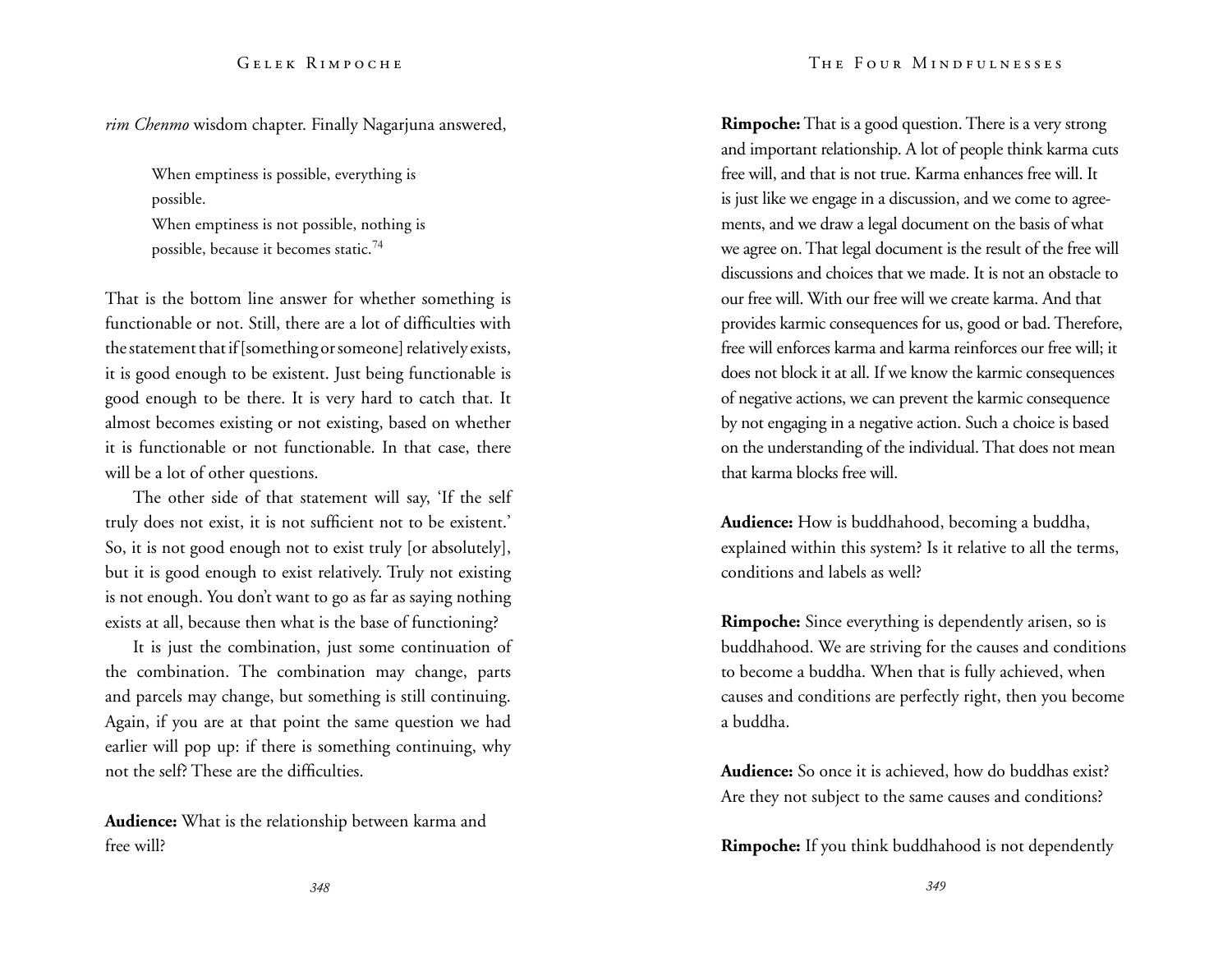### The Four Mindfulnesses

### Gelek Rimpoche

arisen, I believe you are wrong. Buddhahood is definitely dependent arising. It is definitely dependent on karma. Some people think buddhas have gone beyond karma. No, buddhas have exhausted all negative karma, and they have a continuation of positive karma, and that is how buddhahood continues.

**Audience:** What are the terms and conditions or causes of buddhahood?

**Rimpoche:** Buddha-nature! Oh, this is an interesting question. The *tathagathagharba*75. There are actually two types of buddha-nature: the nature of tathagathagharba and the buddha-nature itself. That means the growing buddha-nature and the nature of this buddha-nature. That nature almost looks permanent. That is a very complicated position. That is why a number of people will even say that you are fully enlightened already from the beginning but that delusions have come in and this and that. That is because of this nature of the buddha-nature, the natural buddha-nature.

The growing buddha-nature is not so difficult, because that is the accumulation of merit and purification. Tsongkhapa says the nature of the buddha-nature is like a seed. Tsongkhapa is adamant in saying that you are not enlightened from the beginning. Once you are enlightened, you will not become non-enlightened, because enlightenment is a permanent achievement. It is not permanent, but it is a permanent achievement. This permanent achievement will be achieved because the growing buddha-nature makes it into perfect buddha-nature. It is a seed that will become a fruit, because of the growing buddha-nature. If you pick up the static buddha-nature itself, that is quite difficult.

**Audience:** What is the source of the seed?

**Rimpoche:** Good question. Buddha comments that there is no beginning. No beginning of human existence. That is why I said it looks like permanent. This is a difficult philosophical question. According to Tsongkhapa all earlier Tibetan masters are wrong on that.

**Audience:** You said, if the person realizes enlightenment, karma continues. So e.g. a great lama would still have cancer and die, right? That is, the physical karma of those events occurring to his body. But his experience would be completely different because his perspective is completely different. So he does not experience it the way we would experience cancer or am I wrong?

**Rimpoche:** I do not know. For example, the 16<sup>th</sup> Karmapa passed away with cancer. I do not know what that means in his case. People have a lot of different explanations, saying for example that he did this for the sake of all others, just like Jesus suffered for the sake of other people's sins. Others say the illness was a manifestation, and blah, blah. So, who knows what the reality really is.

**Audience:** I cannot remember what you said was the point of negation in the Madhyamika school.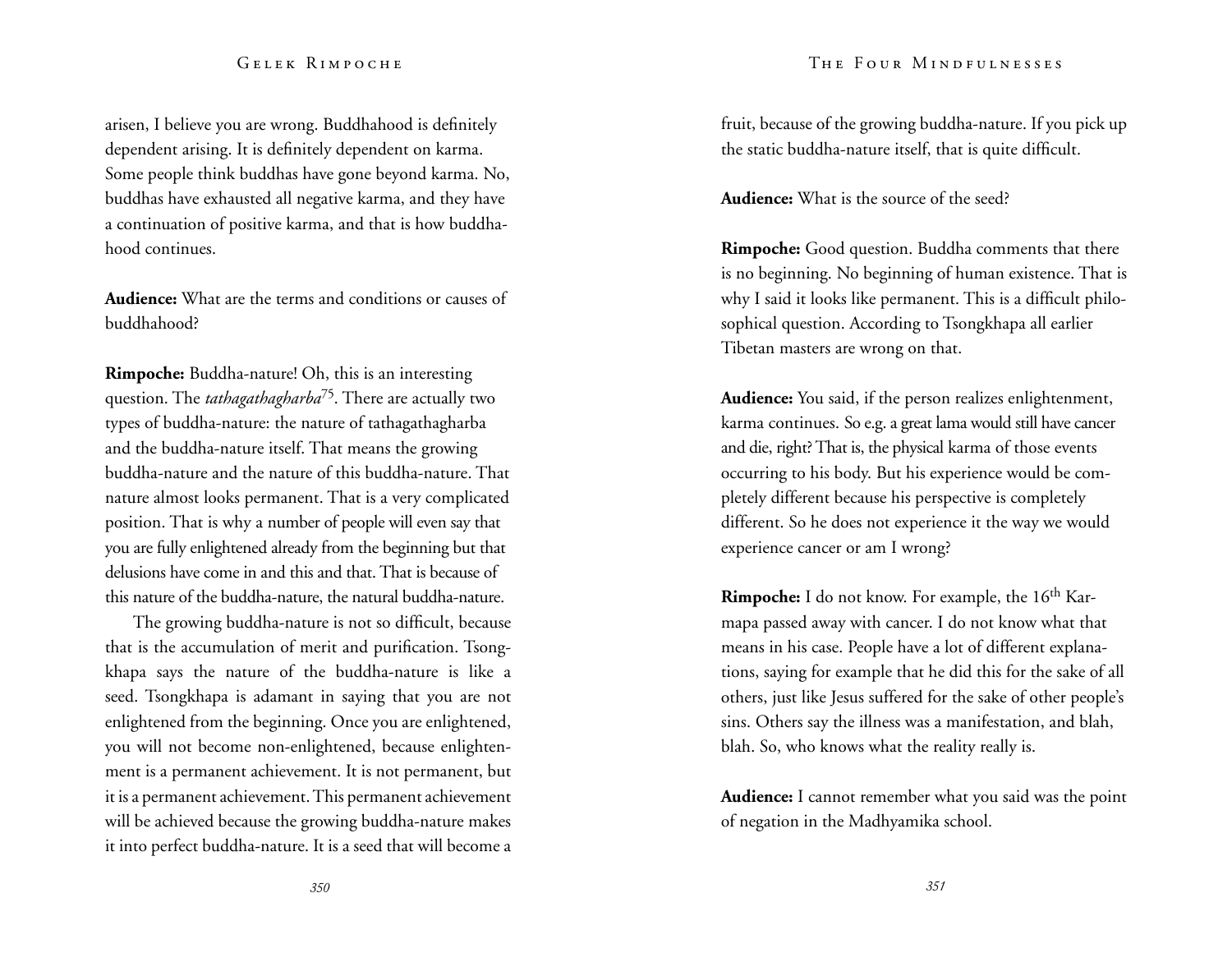**Rimpoche:** The point of negation here is the base on which we label 'person'. Something to point out, some base, other than terms and conditions. Something to be called the person.

## **Audience:** What is that base?

**Rimpoche:** That is the point. Such a base is not there. That is the reason why we say emptiness is a negation of something that is not there. It is not the emptiness of something that is perceived wrongly; we are looking for the emptiness of something that is not there.

**Audience:** Is that which is not there, the ego?

**Rimpoche:** What is not there is the ego. And we begin to realize there only exists simply a combination of terms, conditions, and besides that, nothing is there really.

**Audience:** If we meditate on emptiness, will that dissolve the pain of compassion? Is the realization of emptiness the antidote to pain? Yesterday you said yes. Also, you threw in something else. You said the emptiness works on either pain or joy, and the reason I am asking is if the purpose of meditating on emptiness is to cut through the suffering, of course I want that. I want to be removed from the suffering, I would love to see suffering as lacking inherent existence, and impermanent, and whatever little bit I can understand of that. But when the suggestion of the emptiness of joy was thrown in there, I noticed that I did not

want to meditate on the emptiness of joy, because I do not want to see it as impermanent, and cutting through whatever. I don't want to be removed from that. And I know it is a misunderstanding of emptiness. I was just wondering if you could explain a little more about that.

**Rimpoche:** I do not know whether emptiness destroys the joy. Emptiness definitely destroys the cause of pain, [because] the real root cause is the ego. The purpose of realizing emptiness is actually to see there is nothing, there is no ego to protect and worry about, and in that way it really cuts the root of all pains. I do not know whether emptiness numbs the joy. I do not think it is anaesthesia; I do not think it numbs that. But on the other hand, you are familiar with that other word, bliss-void combination. The bliss aspect will be the nature of the mind. And the void aspect is the object which that joyful mind perceives. The blissful mind sees, embraces, recognizes the emptiness. The nature of the mind has to be developed in joy nature. These two different things come together. And then they become like two peas in a pod. As for 'dissolving the pain of compassion' I never heard that before. The mind itself becomes joy nature, and that keeps the joy, that joy mind recognizes the emptiness, and then that becomes the non-duality of mind and emptiness together. That means emptiness does not cut joy at all. If so, how can there be non-dual emptiness and joyful mind together?

**Audience:** What does it mean then to recognize the emptiness of joy?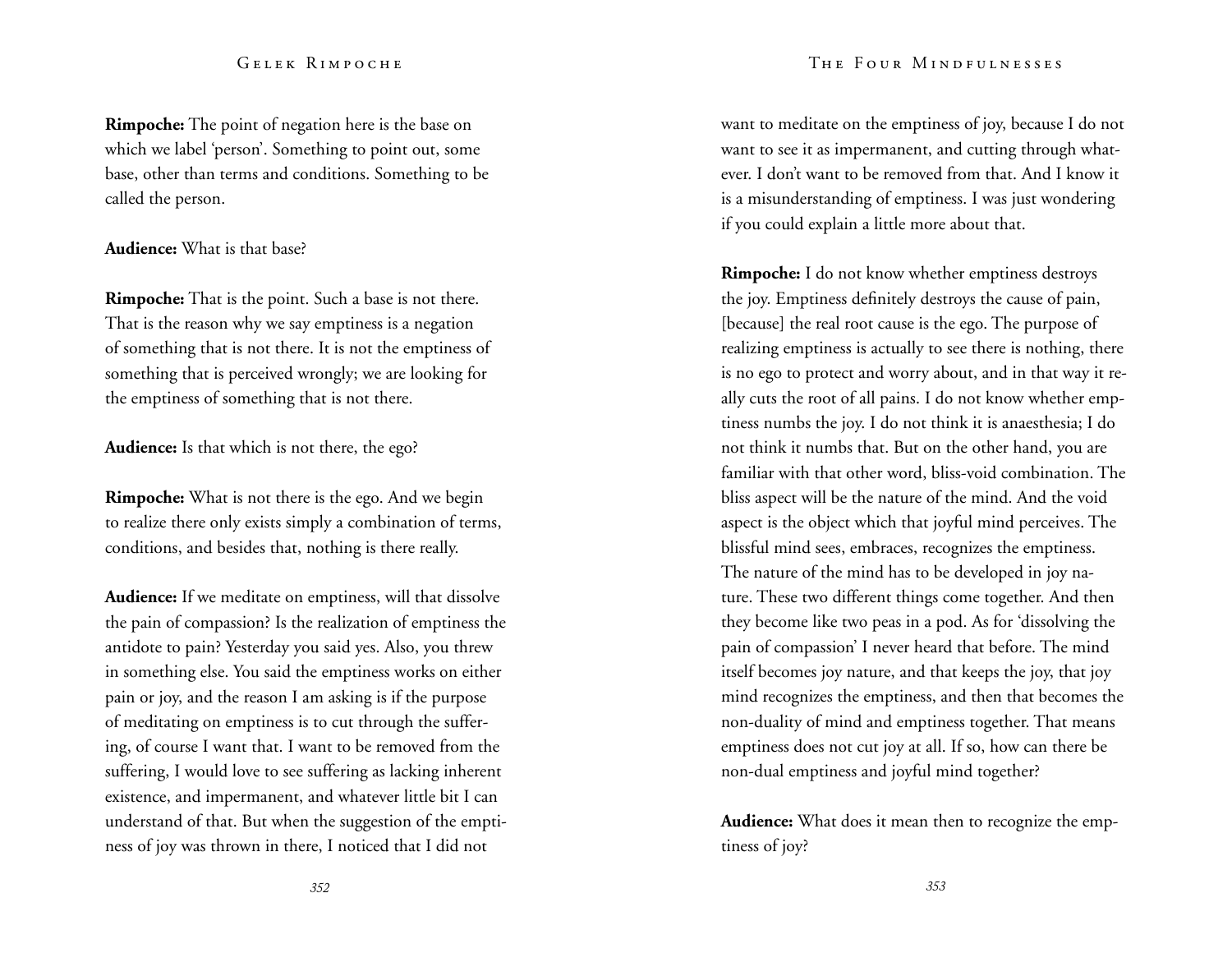**Rimpoche:** Well, joy is emptiness, pain is emptiness.

**Audience:** I guess what I am struggling with is that it sounds like you can use either one as the object of developing the realization of emptiness. You can use pain as developing the realization of emptiness, or you can use joy as the subject to develop the realization of emptiness, and I guess what I am struggling with and trying to get a mental grasp of is, I can understand how to use pain as the subject of emptiness, if I think of it as cutting the pain.

**Rimpoche:** I am not saying that you cut the joy. I am saying you can develop emptiness on pain or you can understand emptiness using joy as a subject. I might have said it, I do not remember it. You can meditate and develop an understanding of emptiness with pain or joy as subject, but that does not mean that this cuts the joy! It definitely cuts the pain, because the source of pain is negativity and by removing the negativity, it cuts the pain. But the source of joy is positivity. Emptiness should enhance the source of joy, positivity, rather than cut it. Emptiness' job is not only cutting, cutting.

**Audience:** Do you think that with the realization of emptiness and the fading away of duality, joy could also fade away?

**Rimpoche:** There is a big question. Some people think that non-duality is a reality. And some people do not think non-duality is reality. That is a separate question.

Lots of people think that in emptiness there may be no duality. But whether emptiness itself is a non-duality or not is a different question. It has to do with the object of negation. Emptiness means something is negated. That which is negated is the object of negation. The object of negation differs from Buddhist school to Buddhist school. Out of those the Mind Only school holds non-duality as emptiness, and that in turn is rejected by the Madhyamika schools.

**Audience:** Would you say a state of joy and love is the natural state of things?

**Rimpoche:** The natural state of things is emptiness.

**Audience:** Would that include joy and love?

**Rimpoche:** Well, that is interesting. Joy is emptiness. Emptiness is joy.

**Audience:** A lot of times when I hear this talk of self and no-self it just becomes very confusing. What the self is starts to get philosophical and conceptual, and I guess I am wondering if there is some other way to understand emptiness, that is a little more concrete. I do not know what self is, you know. I just kind of get a little confused like that.

**Rimpoche:** I understand. Thank you. I think that is what we have been dealing with: what is the self? Some people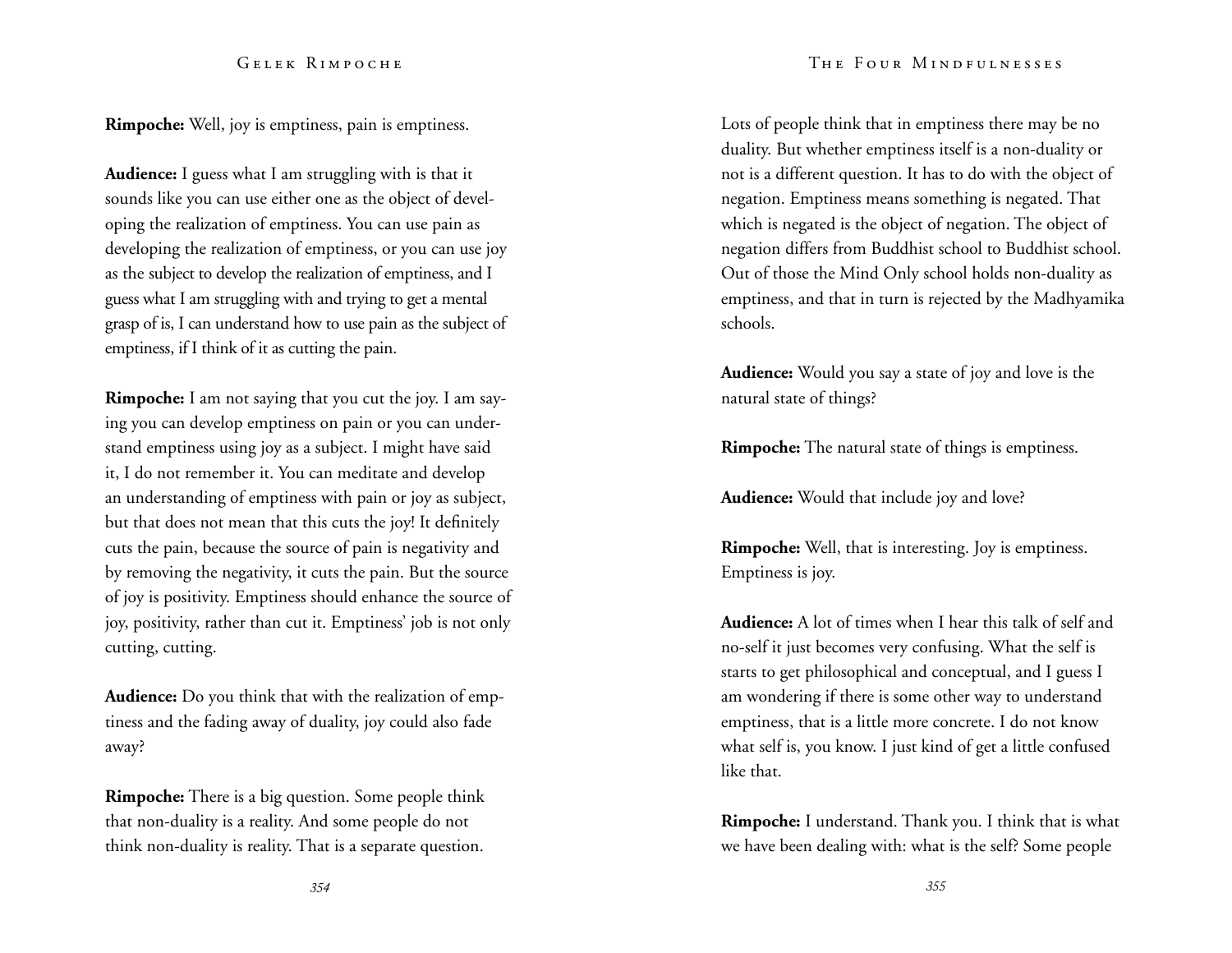claim: this is the self, and then others go deeper than this, and deeper than that, and it does get complex. That is very true. We are getting stuck at the level of figuring out what self is, let alone what self-less is. In technical terms, in the Buddhist teachings, they call that recognition of the object of negation. That is the most difficult part. In order to know something is not there, you have to know what you are looking for.

It is like requesting you, 'Would you go into the dining room, and see if John is there?' Then you need to know who John is, what he looks like. Otherwise, how you can go up there and say, 'Hey, John!'? There will be probably three people who will say, 'Yeah?' Then you have to know which one it is. Therefore, the recognition may become important. It is just like shooting. When you shoot arrows or guns, you need to recognize the target. If there is no target, you will simply be shooting in the air.

The recognition of the object of negation is the hardest part of it. Honestly. We are talking about selfless, but what is that self? This is the hardest part. But you are on the right track. Step one here is a little bit of learning. Step two is whatever you have learned needs to be analyzed. Then, whatever you have found by analyzing, meditate on that, and that will deliver the result. That is what little I know. But thank you. You have been thinking, you know. If you are not thinking you will not recognize that and may at best say, 'Yeah, yeah, yeah, I know the self is there.' Everybody will try to shoot at something, without knowing. It is like running into the forest with closed eyes and trying to grab something.

Buddhists tell you here the story of the blind people and the elephant. Four blind people feel the elephant and then you ask each one of them, 'What does the elephant look like?' One of them will say, 'The elephant looks like a trunk.' The one who felt the elephant by the ear will say, 'The elephant is flat and moving.' And so on. That is the usual Buddhist story here.

**Audience:** It seems that according to the Mind Only school of Buddhism, faith alone should be enough. But in terms of the *Madhyamaka* the achievement of the Buddha's mind would be a dependent arising and therefore could not come through faith alone. It would have to have faith plus a competent guide plus the lack of obstacles plus effort. All these factors have to be there. Am I on the right track with these thoughts?

**Rimpoche:** With your second remark you are on the right track, but the Mind Only school does not accept that faith alone can deliver you enlightenment. The Mind Only school does not accept external identification of the individual, however, they accept mind as inherently existent. Whatever is inherently existent is very difficult to change. In the Tibetan tradition, whether you are Nyingma, Kargyu, Sakya or Gelug, everybody is thinking within the *Madhyamaka* view, and that within the system of Nagarjuna and Buddhapalita. The Mind Only school does accept full enlightenment, no doubt. But I don't think there is any Buddhist tradition that thinks faith alone can deliver the goods.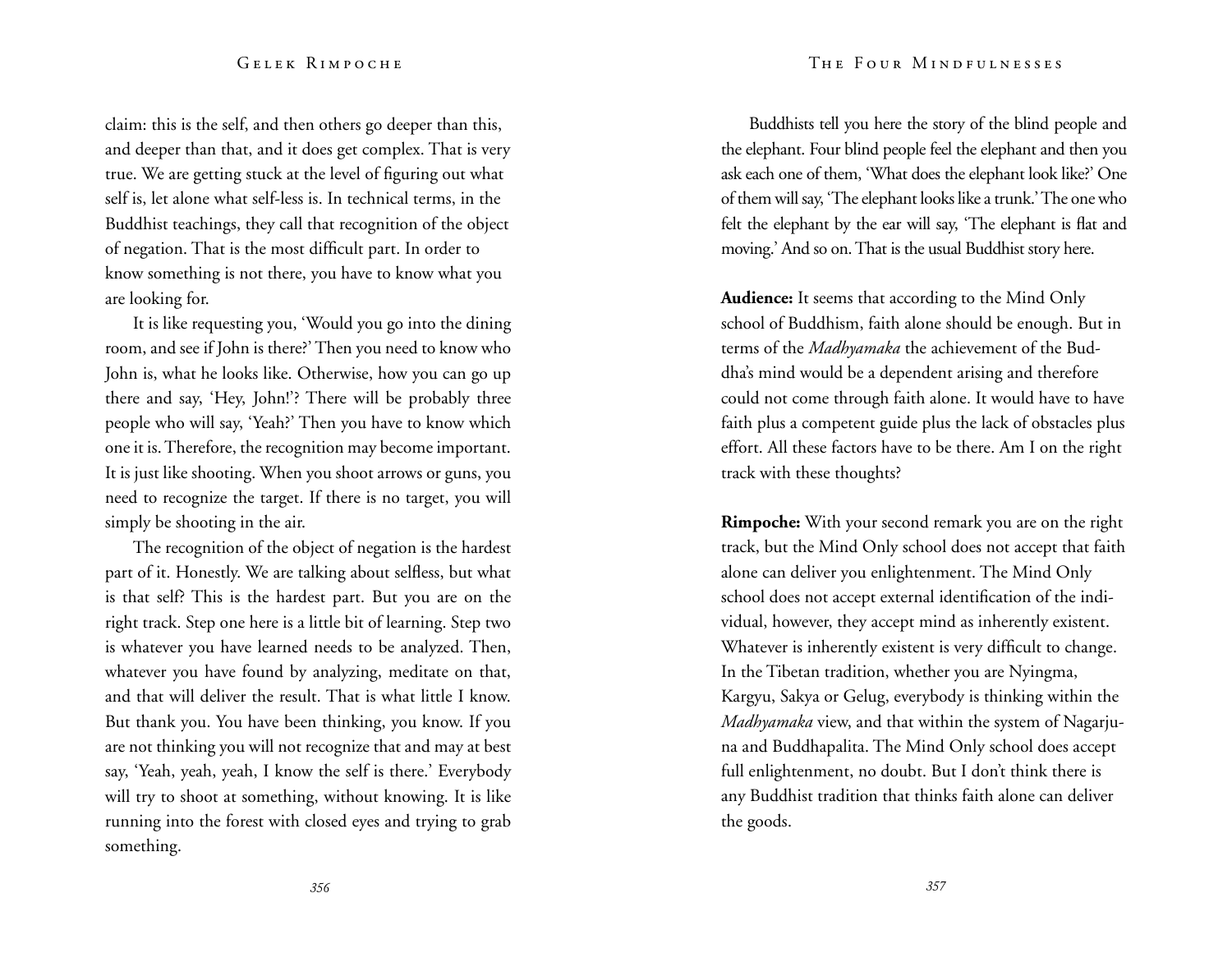In his commentary Kyabje Ling Rimpoche sums up:

**This text was composed by the Seventh Dalai Lama Gyelwa Kelsang Gyatso. Although the title is 'four comtemplations', it seems to have five contemplations. Since it set out separately the way of realizing voidness in meditation and the post meditation period.** 

**Doboom Rimpoche and the staff of Tibet House requested me to give a teaching aimed primarily at non-Tibetan students, rather than a Tibetan audience. So I chose this text of the Four Contemplations, because it is short and concise and carries great blessings, as it comes from the Seventh Dalai Lama.** 

I am sure something went wrong with the transcriber or the editor here. I do remember hearing that the great blessings come from Manjushri directly to Tsongkhapa and that it was composed as a song by the Seventh Dalai Lama.

> **It contains the quintessential teachings of the graded path to enlightenment, from the guru devotion upwards, the complete path. Although born in very developed nations with much material progress, you have left it all behind in the quest for spiritual**

**knowledge. I have much admiration for your dedication and sincerity. Now you are in the process of studying and accumulating knowledge about dharma. But you shouldn't be satisfied with mere knowledge. You have to make it useful and put into practice what you know and have studied. After knowing how to practice dharma, if you don't engage in sincere practice, then it is of no great benefit. Even at the time of Shakyamuni Buddha, his cousin Devadatta, who was a very learned person and knew much about dharma, failed to put it into practice and so he wasn't able to achieve or attain the fruit of his knowledge.** 

**As Je Tsongkhapa said in his** *Lam rim chen mo***: The graded course to enlightenment you study in order to acquire knowledge about the dharma for the purpose of putting it into practice or action, according to your own capabilities. Some people are more intelligent than others. Everyone is endowed with different capacities and abilities, but one should put one's knowledge of dharma into practice according to one's individual capacity. One's own thoughts and behavior is known to oneself, without any secret. So, if by following the teachings on dharma you**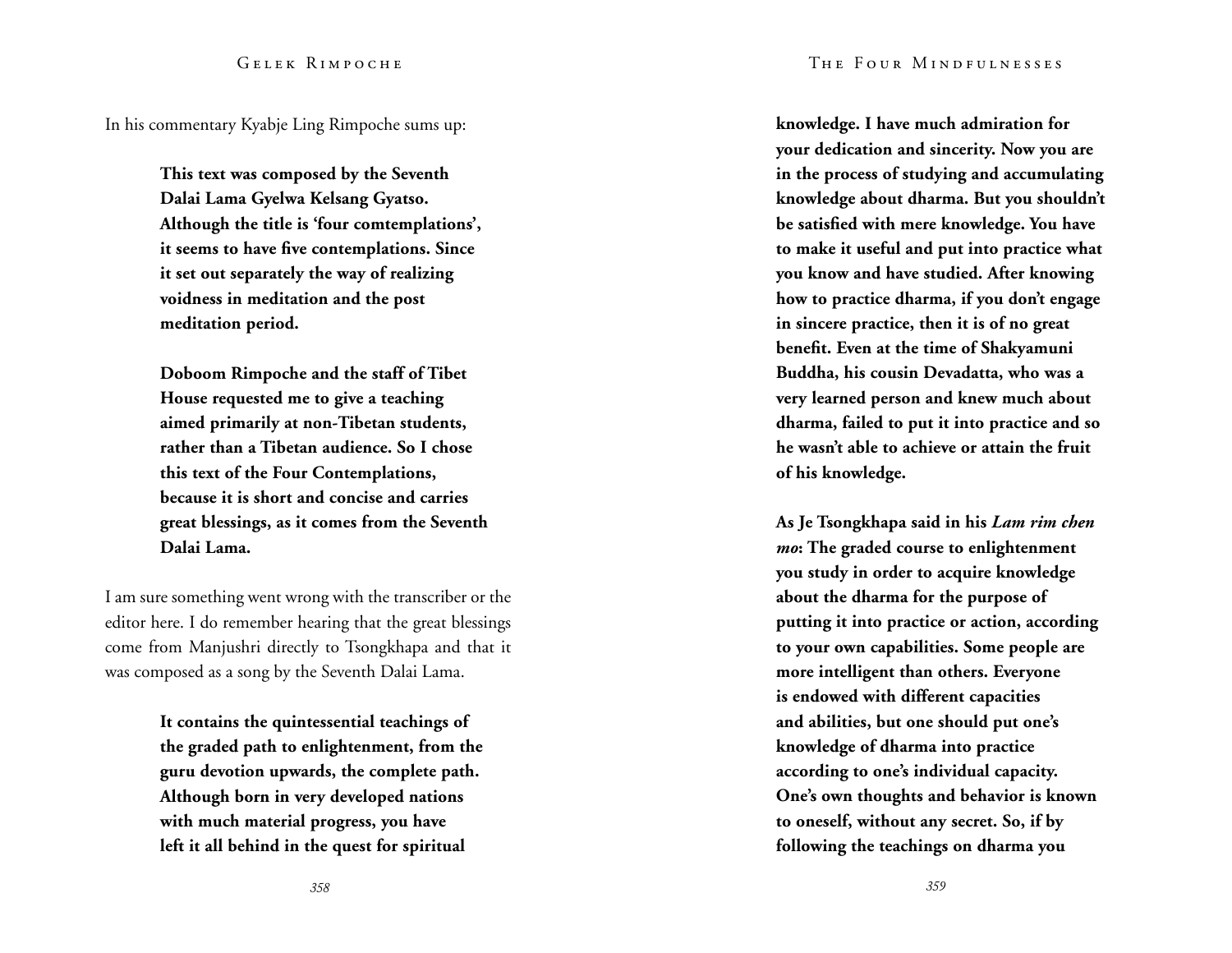### The Four Mindfulnesses

### Gelek Rimpoche

**make any change or corrections in your behavior, then it is an improvement. But when observing your own behavior, you haven't made any progress, but instead maintain the same, then you haven't made practical use of dharma in your daily life. Although you have received the blessings of attending such a teaching, you haven't received the ultimate benefit, because you have failed to put it into practice, to bring about an effective change in your personality and behavior in your daily life.** 

**In short, whatever knowledge you have, if you put it to practical use to improve yourself, then it is excellent and this is to be encouraged. You should please try to practice virtue as much as possible and try to abstain from non-virtuous actions. To be honest, develop all good qualities, entrust yourself to the protection of the Triple Gem and always perform your actions in accordance with the law of cause and effect, or karma.** 

**I have given these teachings and you have heard them. So in turn, when you return to your respective countries, you should always be mindful of benefiting others. Just as you have benefited from this teaching, you** 

**should hold the wish of benefiting others dear to your heart. I will always pray for your successful achievement and practice. You in turn pray for the preservation of dharma and for the happiness and welfare of all living beings.** 

Amen, this is it. I am glad I was able to look through a little bit in the plane coming here. Otherwise there wasn't much background. There is no strong commentary for this teaching anywhere. I looked in a number of places but couldn't find anything, except one teaching of His Holiness the Dalai Lama<sup>76</sup>. So somehow this has been kept a little secret. Although this translator tries to use 'Four Contemplations', it is really called 'Four Mindfulnesses'. His Holiness' teaching also says it is the Mindfulness of the Guru, Mindfulness of Altruistic Aspiration, Mindfulness of Body as Deity and Mindfulness of the View as Emptiness.

By using the term Mindfulness this teaching is hidden, because everybody will think it is talking about the mindfulness of body, feelings, thoughts and phenomena. There's a lot of secrecy in there, actually, but I took the liberty to talk about it, because Kyabje Rimpoche talked about it in his teaching.

Now I should conclude, just as Kyabje Rimpoche has said: The great Marpa Lotsawa said to Ngogdon Choje Dorje, one of the four great pillars among his disciples,

> I have shown you the path to liberation. Liberation does not depend on others. Liberation depends on yourself.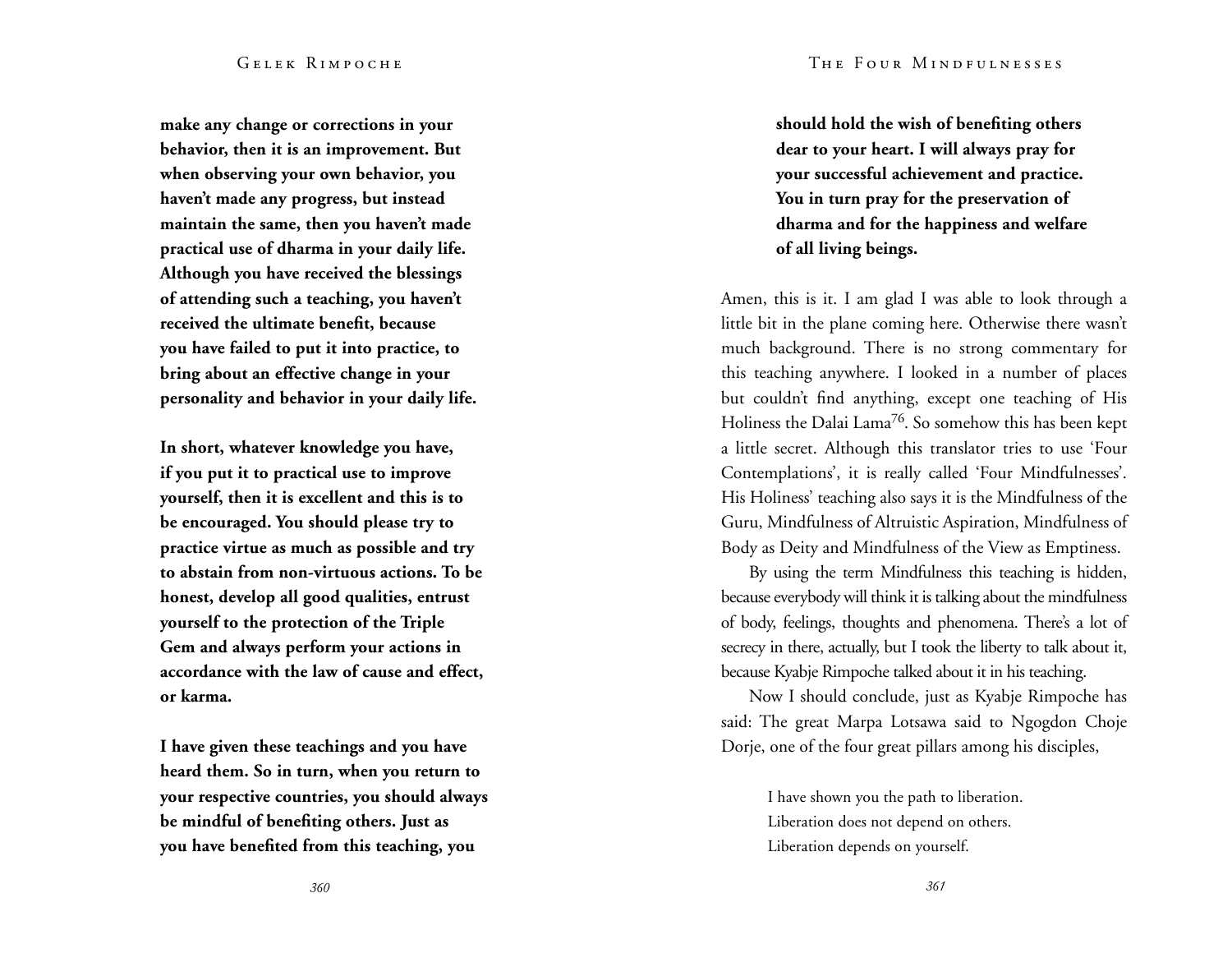Some people may think that in order to liberate themselves they have to retire from their job. They think they have to reduce their responsibilities, go into the forest, mountains or retreat. Another of the great masters said,

> Liberation can be found in the *khyim*, the lay people's households.

Lay people here means those who haven't been ordained as monks. I am an ex-ordained person. So now we have all become lay people. The great early mahasiddhas and great kings, and the great Marpa Lotsawa, remained householders. When Milarepa met Marpa, Marpa was out in the field sowing seeds. He showed himself as a farmer. I talked to you about Drukpa Kunleg, the crazy guy who was actually the founder of the Drukpa Kargyu tradition<sup>77</sup>. He was a lay person too. (I don't like the term 'householder'.) It is really the common, normal human being, leading a normal life. So liberation is in our home, with the family, in our farm, our business, our work place, our office. It is everywhere. It is pervasive. It depends on the individual how we pick it up, whether we can do it or not. Once you have decided to follow this, when you are looking for liberation, betterment and improvement in spirituality, you can do it anywhere. The way you do this is by following the mindfulness of the guru, mindfulness of compassion and altruistic bodhimind, the mindfulness of the divine being and the mindfulness of emptiness wisdom.

As I told you, according to the earlier teachers, the mindfulness of divine being means to look at every male as

The Four Mindfulnesses

Avalokiteshvara, every female as Tara, and hear every sound as dharma and mantra78. That is the divine mindfulness. Lastly there is the mindfulness of the nature of reality. That is important because we have been fooled all the time. Because of not knowing emptiness, our goals are set wrong, our priorities are set wrong. That makes us waste our time and miss the opportunity. Remember the illusion-like reality. It appears, yet it is not true.

With this in mind I would like to say thank you so much to all of you for coming here to the week ends. You could have done many other things, but you chose to come here. That is very kind and wonderful and I hope it will be helpful.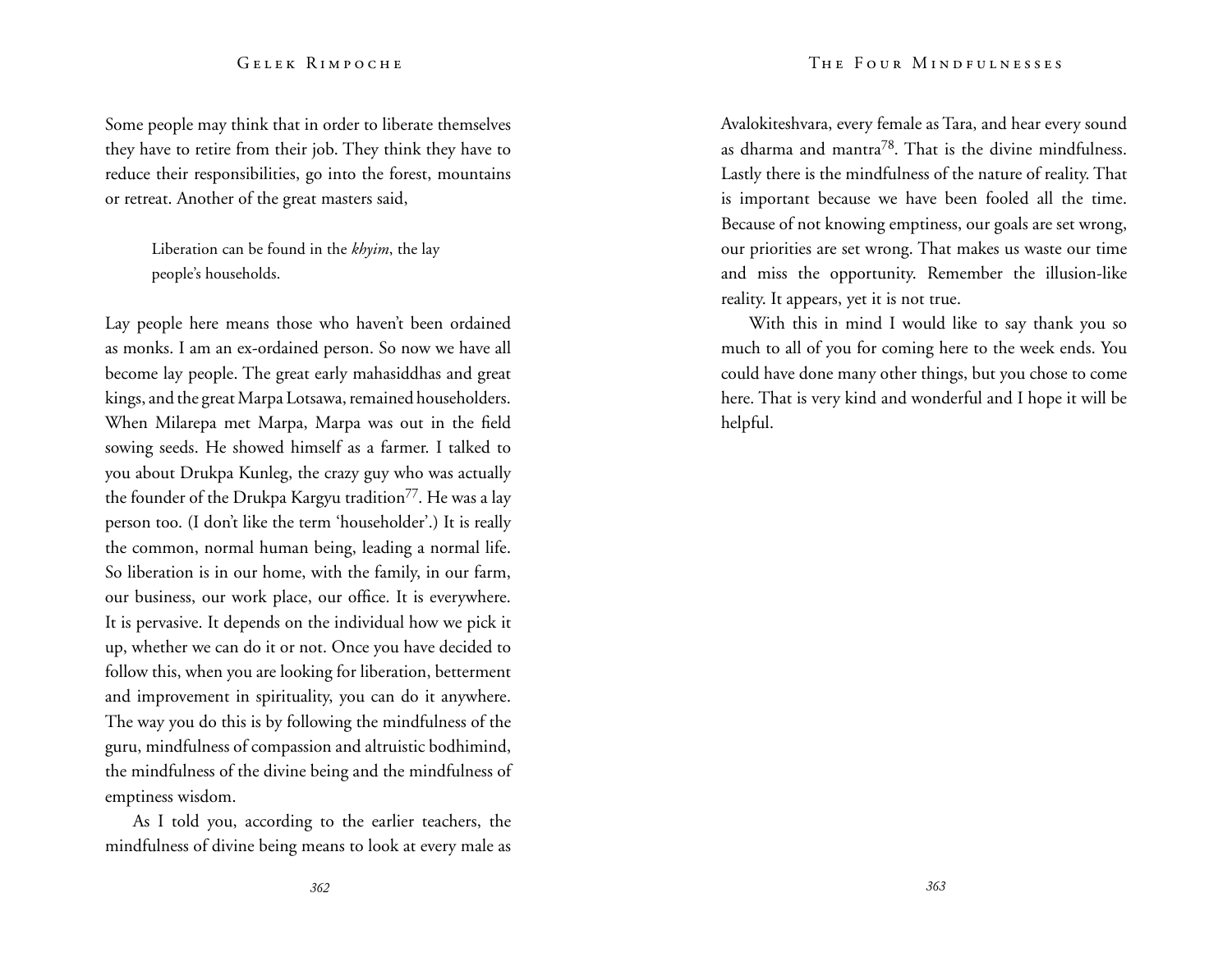# **ENDNOTES**

- 1 Part of the *Thirty-seven Wings of the Buddha-Dharma*.
- 2 Dalai Lama, *Four Essential Buddhist Commentaries.* LTWA 1982. (Namse Bangdzo)
- 3 See Gelek Rimpoche, *Lam Rim Teachings,* ch. 8, point 1.
- 4 The central channel (Tib. *uma*), the right channel (Tib. *roma*) and the left one (Tib. *kyangma*).
- 5 *Song of the Mystic Experiences of Lama Je Rinpoche.* To be found in: Gelek Rinpoche, *The Three Principles of the Path, a concise commentary.*
- 6 Stages of the Path in Vajrayana.
- 7 No translation in English available.
- 8 Kyabje Ling Rimpoche's teaching in inserted in this commentary in bold type.
- 9 Tib. *dran pa;* Skt. *smrti.* This is not to let what one knows slip away from one's mind. Its function is not to be distracted. Part of the five objectdetermining mental events.
- 10 Guenther, Herbert V. *The Life and Teaching of Naropa*. Shambhala 1986 Nalanda Translation Committee. *The Life of Marpa the Translator*. Shambhala, 1982.
- 11 *Yidam* [Tib.] Meditational deity.
- 12 Nalanda Translation Committee. *The Life of Marpa the Translator,* p. 92.
- 13 Four Pillars: Ngok Chöku Dorje, Tsurtön Wanggi Dorje, Meytön Chenpo, Milarepa.

## The Four Mindfulnesses

- 14 This refers to the traditional Lamrim example of the guru being like the throat, in the sense that all the food has to go through the throat and likewise, all speech can't but get processed through the throat. So, no enlightenment without relying on the guru.
- 15 Tib. *don gyi 'od sel*
- 16 For more on bodhimind see p. 156.
- 17 For the Manjushri meditation, see p. 137
- 18 In the summer of 2006 Rimpoche visited Tibet with a number of students.
- 19 Bodhisattvacaryavatara, ch. 1, vs 6: '…The great strength of evil being extremely intense, and except for a Fully Awakening Mind, by what other virtue will it be overcome?'
- 20 If you are not fortunate you will not even think about it; you will not even raise a doubt about this dharma. Developing just a doubt will tear samsara to pieces. *Four Hundred Verses, vs*. 180.
- 21 Four characteristics of karma: it is definite, it is fast-growing, one never meets the result if one did not create the cause, and if one creates the cause, the result is bound to come.
- 22 *The Bodhisattva Way of Life.* Detailed commentary on the first 5 chapters: Gelek Rimpoche, *Shantideva's Guide to the Bodhisattva's Way of Life.* Vol. 1-5.
- 23 Gelek Rimpoche, *Guru Devotion; How to Integrate the Primordial Mind.*
- 24 Normally eight leisures of human life are counted. Rimpoche added this ninth one.
- 25 Lama and guru are synonymous, Tibetan and Sanskrit respectively.
- 26 The questions were the outcome of what was discussed in the discussion groups.
- 27 See p. 36.
- 28 *Gyalwa* = Conqueror; *kyab dag* = all-pervasive; *Dorje Chang* = Vajradhara.
- 29 Quotation not yet found.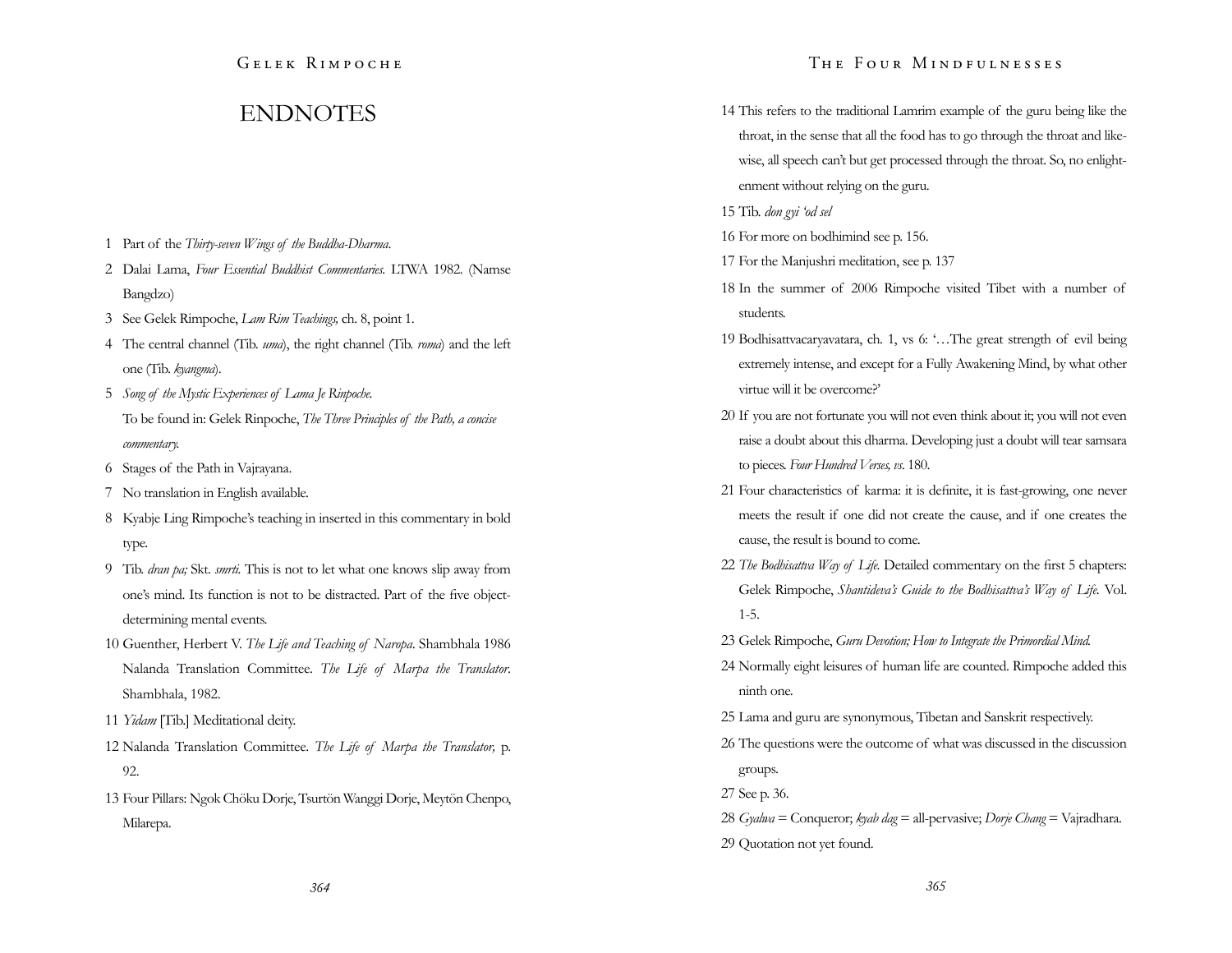30 See p. 104.

31 Also see p. 19.

- 32 Sanskrit for 'sphere' is *dhatu,* meaning 'in the midst of', 'under the influence of''.
- 33 See: Gelek Rimpoche, *Lojong Training of the Mind in Seven Points.* Point Two*.*
- 34 Rimpoche points out: In the *Lama Chöpa* thangka, one of the vertical lineages shows a line of Manjushris, one above the other. That is the lineage we are talking about here.
- 35 Rimpoche adds: In the west often called lotus style.
- 36 For the Four Powers, see p. 88.
- 37 See the Yamantaka sadhana, 'O Manjushri, whose being is non-dual… or the optional longer one, O Manjushri, golden angel come from space…
- 38 Refers to a full-fledged fourfold initiation (*wang*), not to a-blessing-initiation (*jenang*)
- 39 Gelek Rimpoche, *Gom; A Course in Meditation.* 2005.

40 See p. 103.

- 41 Bodhi is Sanskrit and means awakened or awakening or enlightened.
- 42 Shantideva, *A Guide to the Bodhisattva's Way of Life*, ch. 1, vs. 6.
- 43 Probably Shantideva, *A Guide to the Bodhisattva's Way of Life* ch. 1, vs. 18-19: And for those who have perfectly seized this mind […] , From that time hence, even while asleep or unconcerned, A force of merit equal to the sky will perpetually ensue.
- 44 Shantideva, *A Guide to the Bodhisattva's Way of Life* ch. 1, vs. 10.
- 45 By Gelek Rimpoche usually called the power of the base.
- 46 In Glenn H. Mullin, *Death and Dying in the Tibetan Tradition.* ch. 3.
- 47 Also see Gelek Rimpoche, *Lam Rim Teachings,* ch. 19, 20 and 21.
- 48 What here is translated as 'transformation' is often called miraculous birth.
- 49 Eight worldly dharmas: eight worldly or childish attitudes in experienc-

## The Four Mindfulnesses

ing: gain or loss, fame or disgrace; praise or blame, well-being or misery. 50 Gelek Rimpoche, *Guru Devotion: How to Integrate the Primordial Mind.*  51 See p. 63. 52 Gelek Rimpoche, *Lojong, Training the Mind in Seven Points.*  53 Shantideva, *A Guide to the Bodhisattva's Way of Life.* ch. 6, vs. 10. 54 Part of the Jewel Heart Prayers. 55 *phung kham* skandhas [form, feeling, discrimination, volition, consciousness] and elements. 56 *sab sel* - profound and luminous or manifest. 57 Heruka Chakrasamvara is a male meditational buddha (*yidam*). 58 See Meditation 1 on p. 76 and p. 94. 59 See p. 18. 60 Gelek Rimpoche, *Guru Devotion.* Index entry: ten qualities Mahayana master. 61 See p. 94 and/or p. 137. 62 Translation: Tarab Tulku. 63 Literature: Nagarjuna, *The Philosophy of the Middle Way.* Suny 1986. 64 Wikipedia: 'To treat that which is abstract as something tangible; the error which consists in treating as a 'thing' something which is not one.' 65 System of philosophical schools. 66 Tib. *Lek den je*. 67 *Dag* refers to I or ego; *me* is the negation. For *dag* see p. 305 68 To the Great Seal, pervasive nature of all, Indivisible, inexpressible mind's diamond realm, To the lord of master adepts who taught it nakedly, At the feet of my peerless mentor, devoted I bow! 69 For the story see p. 8. 70 See p. 318 71 See p. 311. 72 See Garma C.C. Chang, *The Hundred Thousand Songs of Milarepa.* ch. 38. 73 See the verse from the Lama Chöpa on p. 213.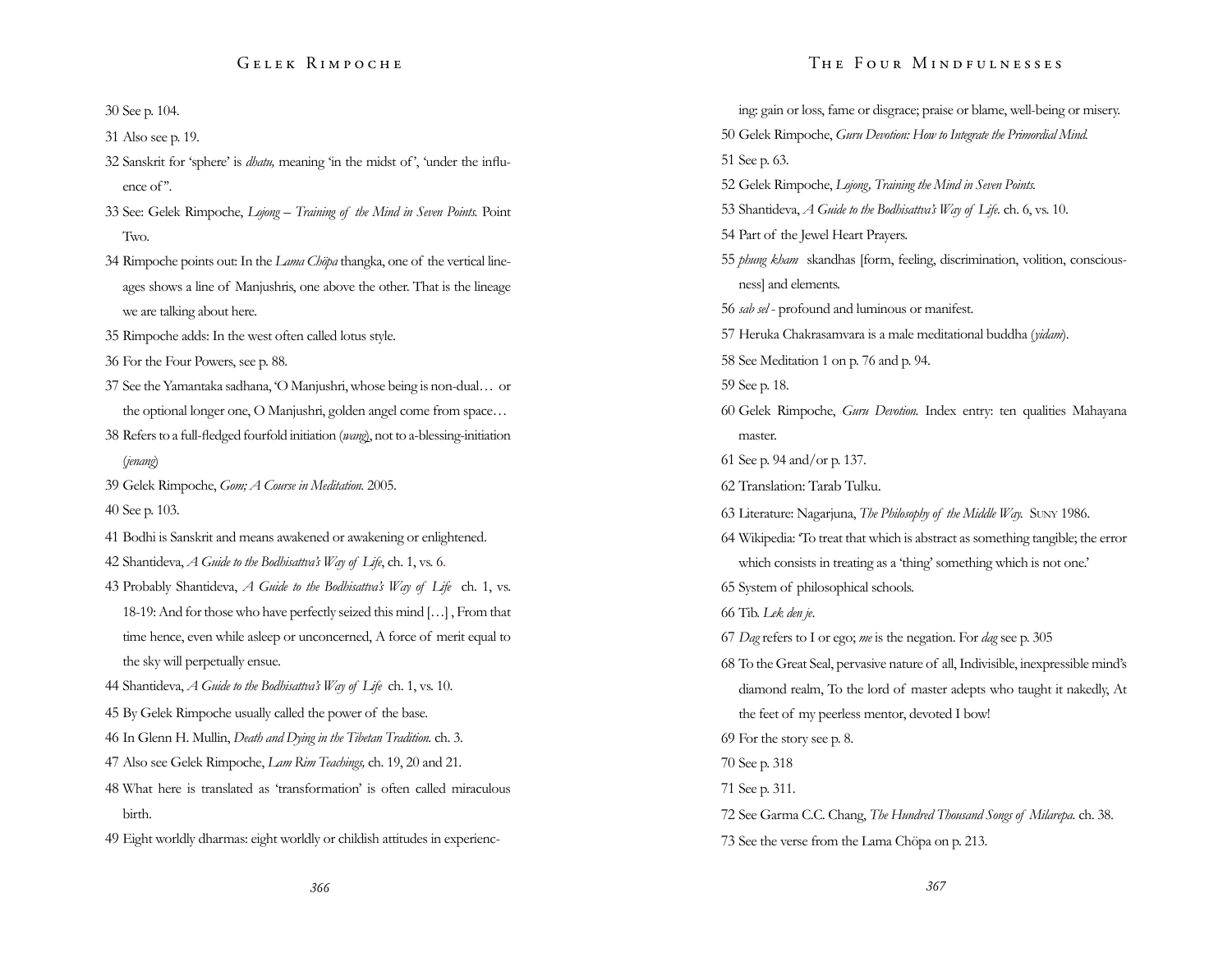- 74 Nagarjuna, *Mula-madhyamaka-karika,* ch. 24, vs. 14.
- 75 Tib. *de zhin shek pa nying po.* Literally, the seed or essence (*nying po)* of tathagatas (*de zhin shek pa*) which is usually translated as Buddha-nature or buddha essence.
- 76 See note 2 (p. 10).
- 77 See p. 239.
- 78 See p. 283.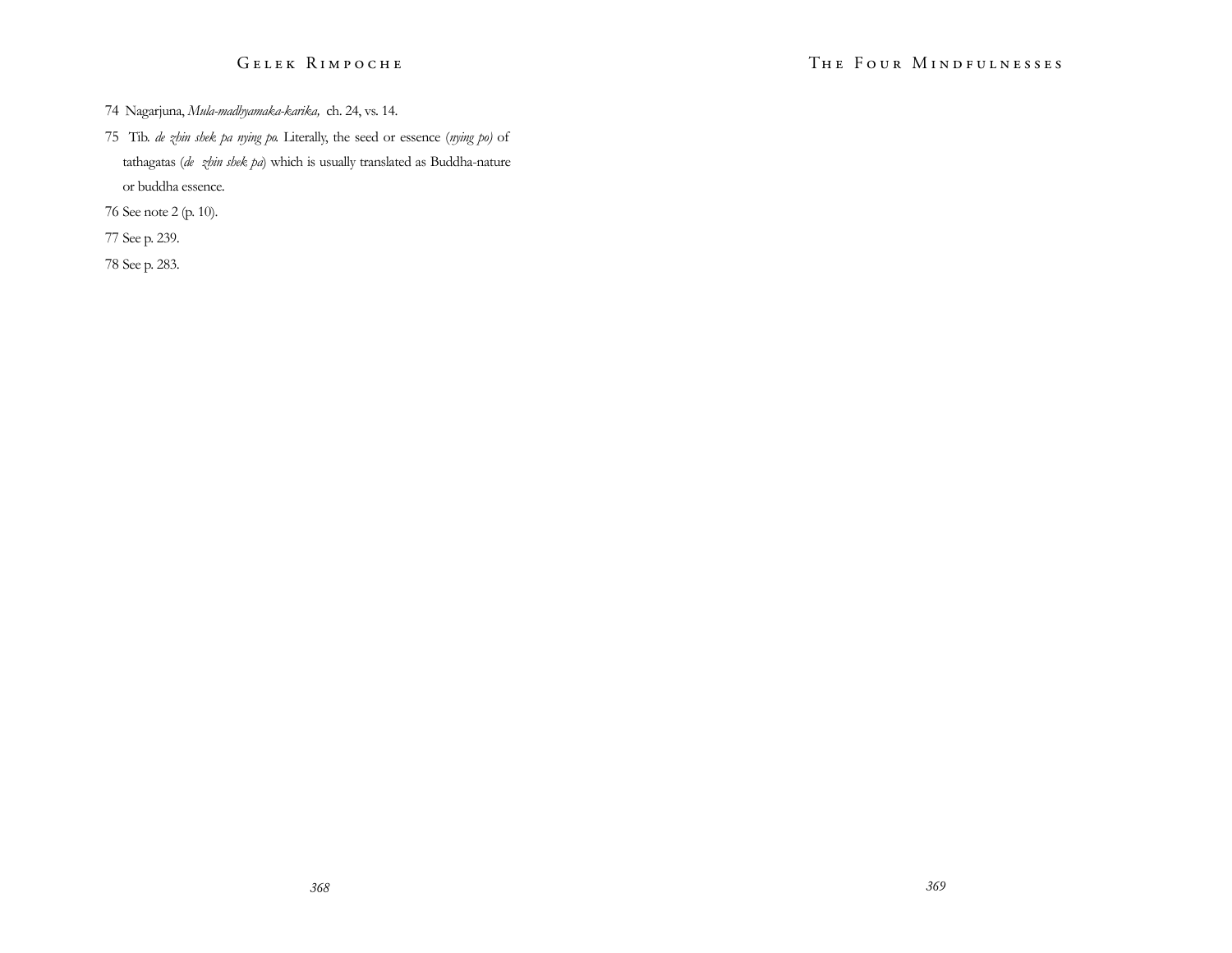## ABOUT JEWEL HEART

Jewel Heart Tibetan Buddhist center is dedicated to helping individuals live the most productive, peaceful, wise, and compassionate life possible. By putting into practice methods for freeing oneself from jealousy, hatred, obsession and pride, participants discover an unlimited source of energy, strength and compassion that is available to each of us.

Jewel Heart programs are based upon Buddha's path, blazed into the present-day by the internationally recognized teacher and bestselling author, Gelek Rimpoche. Rimpoche's teachings address current questions of identity and purpose as well as bridging the dilemma of having both spiritual and material ambitions.

Jewel Heart's graduated program of study and practice program is based on the teachings of Gelek Rimpoche and facilitated by Jewel Heart instructors. These courses, available throughout Jewel Heart chapters and study groups, are open to all and range from questioning the need for spiritual development, to serious and engaged study of the Tibetan Buddhist path. Taking a creative approach to learning, Jewel Heart programs engage the arts, the sciences and multiple media platforms to maximize the ability to absorb knowledge to a level that changes the way we think and live. The complete program provides a foundation for entering the Vajrayana path, transformative practices designed to quickly unlock the mystery of life and end all forms of suffering.

Jewel Heart presents annual open and Vajrayana retreats in the U.S., the Netherlands and Asia; regular teachings by Rimpoche in Ann Arbor and New York as well as frequent

events in Chicago, Cleveland, Nebraska, San Francisco, Northern Michigan, and Philadelphia; weekly member webcasts; teachings and workshops by guest speakers; and meditation and practice retreats. In addition, Jewel Heart's Buddhist-inspired introductory talks, open meditation sessions, film and discussion evenings, various workshops, and yearly pilgrimage offer diverse levels for participation and service to surrounding local communities.

Jewel Heart Tibetan Buddhist Center offers a wide variety programs for spiritual development, supports senior lamas and the training of young monks, a children's school and orphanage, and Buddhist performing arts tours. Sales from the Jewel Heart Store support Tibetan refugees and monasteries in India and Nepal.

For more information on national and international programs, classes, webcasts, recordings and books, visit www.jewelheart.org

To add your contact information to the Jewel Heart mail & e-mail lists, please write to: announcements@jewelheart. org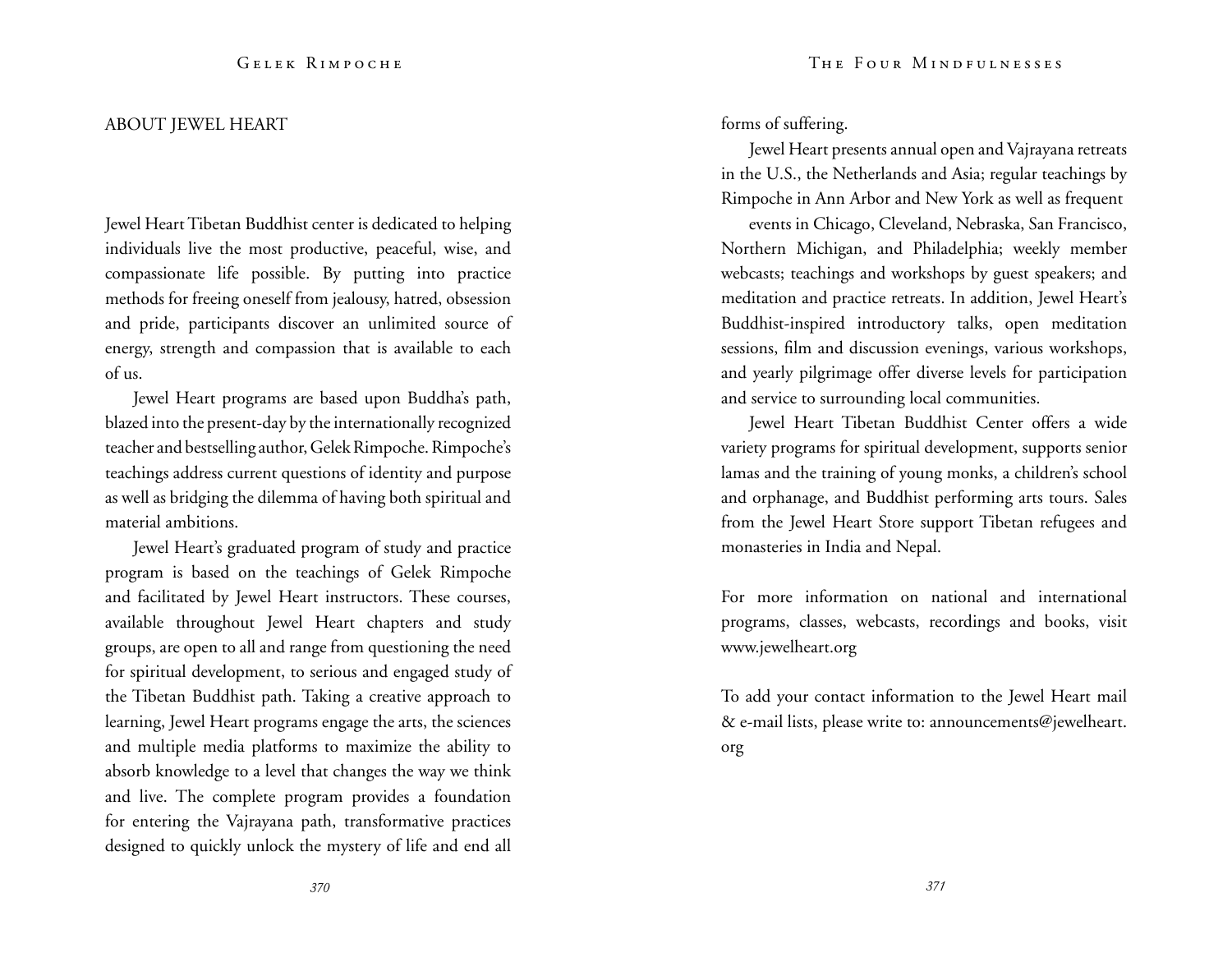# CONTACT INFORMATION

# **CHAPTERS**

**Ann Arbor, MI**  1129 Oak Valley Drive Ann Arbor, Mi 48108 734 994 3387 734 994 5577 FAx programs@jewelheart.org annarbor@jewelheart.org

**Chicago, IL**  773 784 5460 chicago@jewelheart.org

**Cleveland, OH**  216 687 1617 cleveland@jewelheart.org

**Lincoln, NE**  402 467 2719 lincoln@jewelheart.org

**New York, NY** 212 966 2807 newyork@jewelheart.org The Four Mindfulnesses

**Malyasia**  +0162108378 Malaysia@jewelheart.org

**The Netherlands**  +31 24 322 6985 info@jewelheart.nl

STUDY GROUPS

**Northern Michigan Area**  231 881 6711 northernmi@jewelheart.org

**Philadelphia, PA**  philadelphia@jewelheart.org